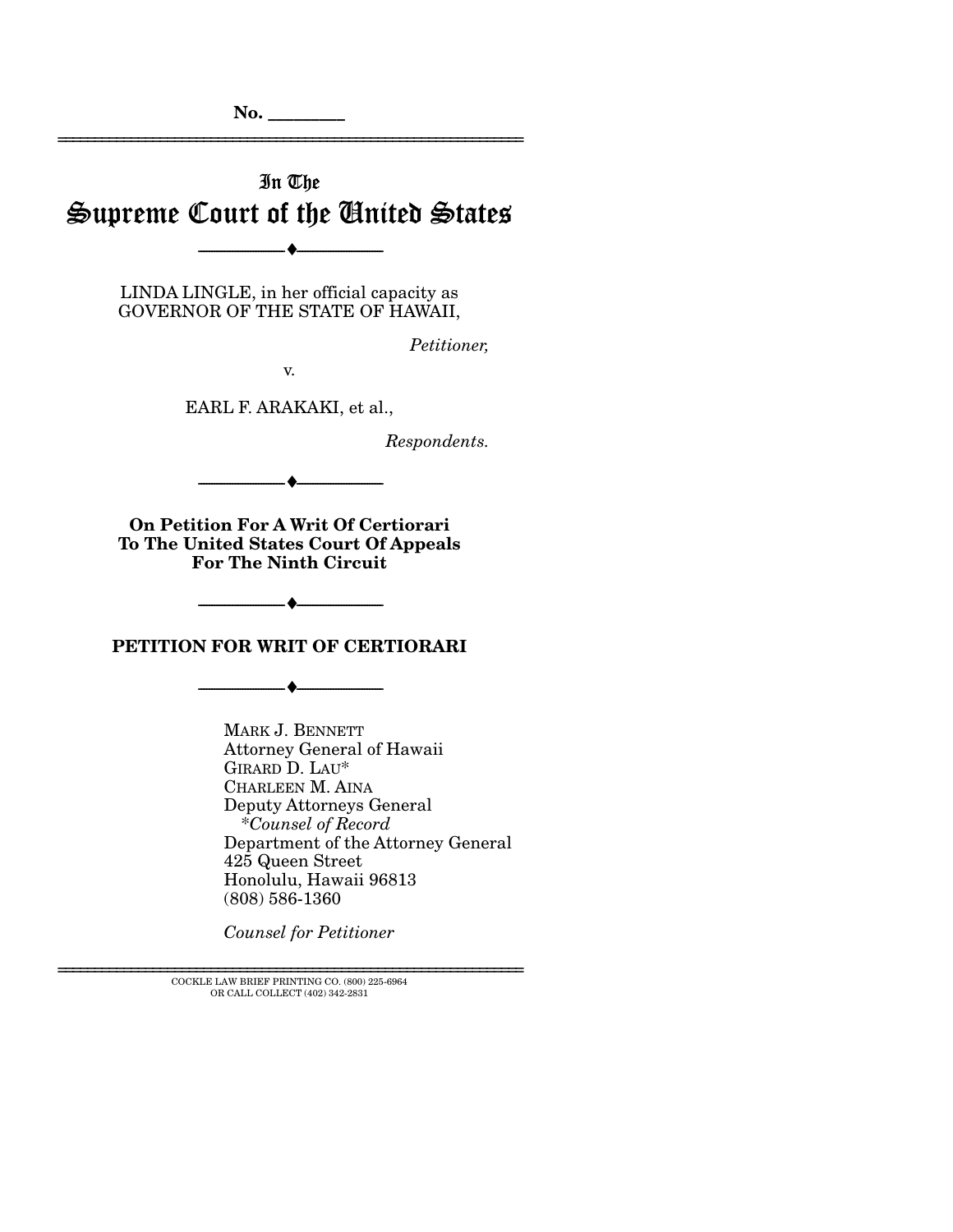# **QUESTION PRESENTED**

 Whether state taxpayers have standing to challenge the actions of state government or state agencies that expend, or involve the use of, state taxpayer dollars, simply because they pay taxes to the state?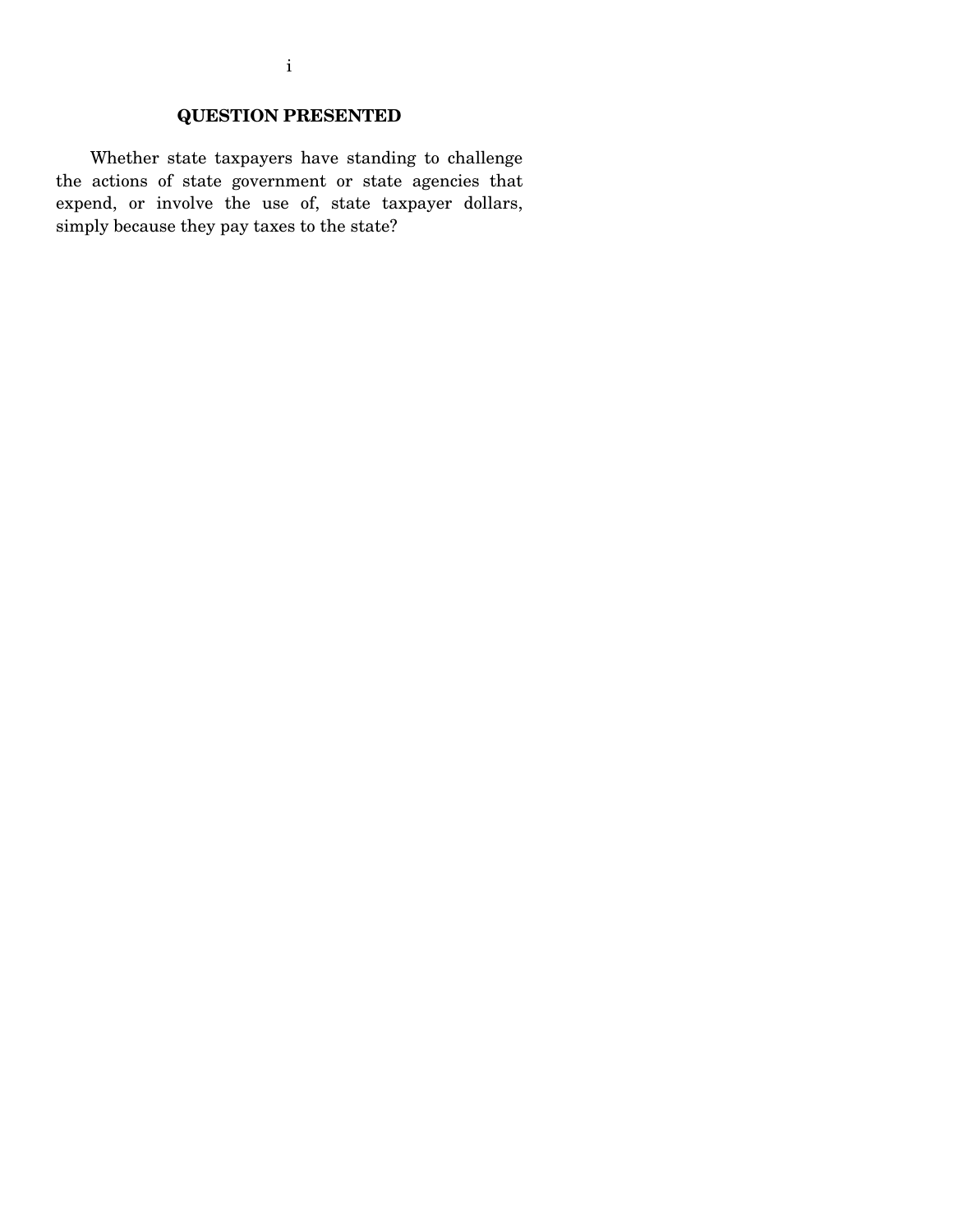#### **PARTIES TO THE PROCEEDINGS**

 The following fourteen persons were plaintiffsappellants in the proceedings in the United States Court of Appeals for the Ninth Circuit, and, as to this petition, are the Respondents before this Court: EARL F. ARA-KAKI, EVELYN C. ARAKAKI, EDWARD U. BUGARIN, SANDRA PUANANI BURGESS, PATRICIA A. CARROLL, ROBERT M. CHAPMAN, MICHAEL Y. GARCIA, TOBY M. KRAVET, JAMES I. KUROIWA, JR., FRANCES M. NICHOLS, DONNA MALIA SCAFF, JACK H. SCAFF, ALLEN H. TESHIMA, and THURSTON TWIGG-SMITH. These Respondents will be referred to in the remainder of this petition as "Plaintiffs."

 LINDA LINGLE, in her official capacity as GOVER-NOR OF THE STATE OF HAWAII, was a defendantappellee in the Ninth Circuit, and is the **Petitioner** before this Court.

 The following six state officials were defendantsappellees in the Ninth Circuit, and, while technically Respondents before this Court (having not joined in this petition because all claims against them were dismissed below<sup>1</sup>), support this petition: GEORGINA KAWAMOTO, in her official capacity as DIRECTOR OF THE DEPART-MENT OF BUDGET AND FINANCE, RUSS SAITO, in

<sup>&</sup>lt;sup>1</sup> These six officials were sued to the extent their respective state departments transfer receipts from the use of ceded lands managed by their departments to the Office of Hawaiian Affairs. Because both the District Court and the Ninth Circuit ruled that plaintiffs had no standing (under either a state taxpayer or trust beneficiary theory) to challenge the transfer or use of such non-taxpayer monies (App. 25-32, 125-26), these officials have effectively been dismissed from the lawsuit.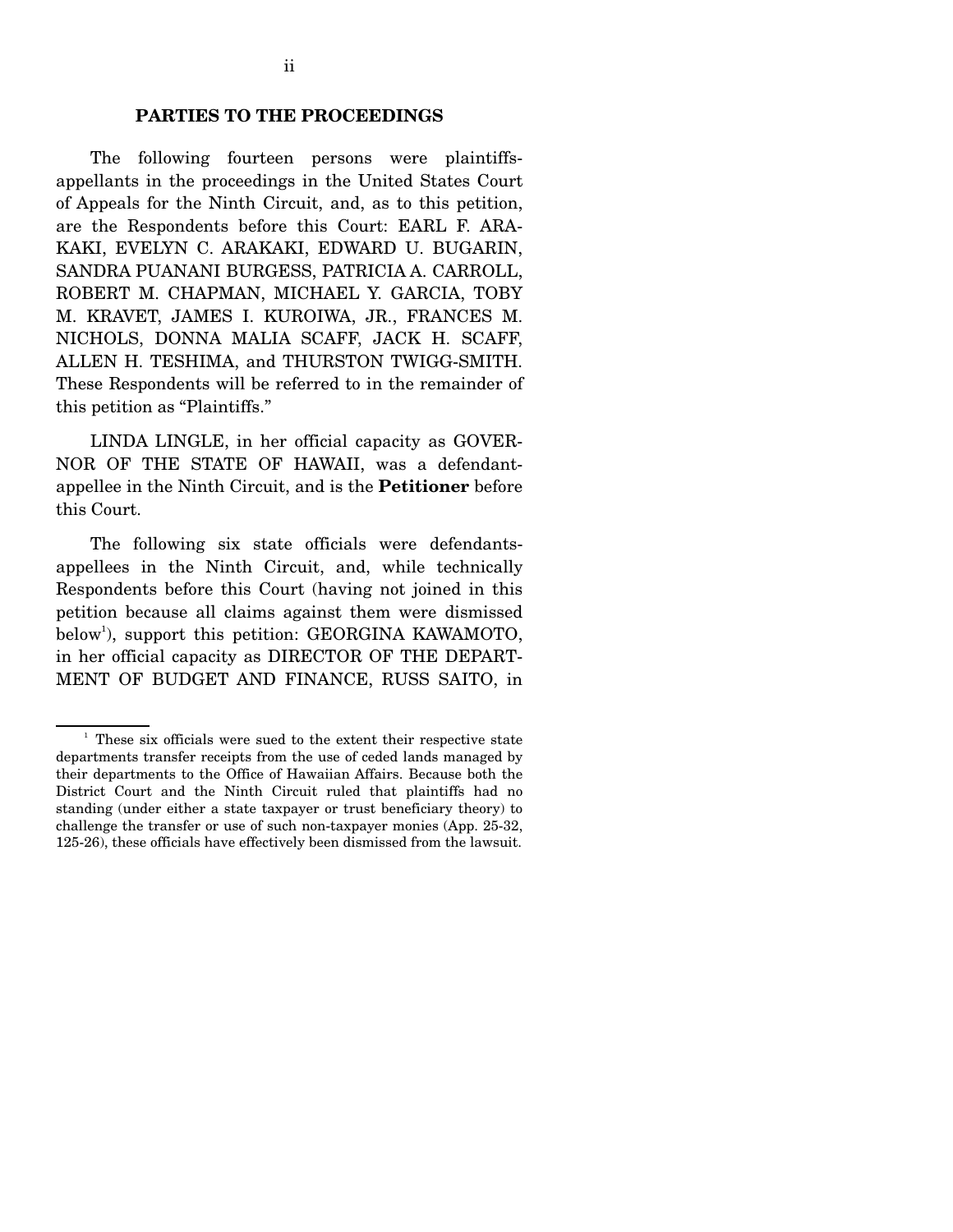#### PARTIES TO THE PROCEEDINGS – Continued

his official capacity as STATE COMPTROLLER and DIRECTOR OF THE DEPARTMENT OF ACCOUNTING AND GENERAL SERVICES, PETER YOUNG, in his official capacity as CHAIRMAN OF THE BOARD OF LAND AND NATURAL RESOURCES, SANDRA LEE KUNIMOTO, in her official capacity as DIRECTOR OF THE DEPARTMENT OF AGRICULTURE, TED LIU, in his official capacity as DIRECTOR OF THE DEPART-MENT OF BUSINESS, ECONOMIC DEVELOPMENT AND TOURISM, and RODNEY HARAGA, in his official capacity as DIRECTOR OF THE DEPARTMENT OF TRANSPORTATION.<sup>2</sup>

 The following nine state officials were defendantsappellees in the Ninth Circuit, and, while technically Respondents before this Court (having not joined in this petition because all claims against them were dismissed below), support this petition: MICAH KANE, Chairman, QUENTIN K. KAWANANAKOA, MAHINA MARTIN, COLIN KAALELE, TRISH MORIKAWA, MILTON PA, STUART HANCHETT, BILLIE BACLIG, and MALIA KAMAKA, in their official capacities as members of the Hawaiian Homes Commission.3

<sup>&</sup>lt;sup>2</sup> We note that the names of the various state officials, who are sued in their official capacities only, are the names of the *current* officeholders. The persons holding those offices have changed over the course of the litigation.

<sup>&</sup>lt;sup>3</sup> See footnote 2. We also note that many of these commissioners were erroneously left out of the original caption to the Ninth Circuit's decision below (App. 1-2).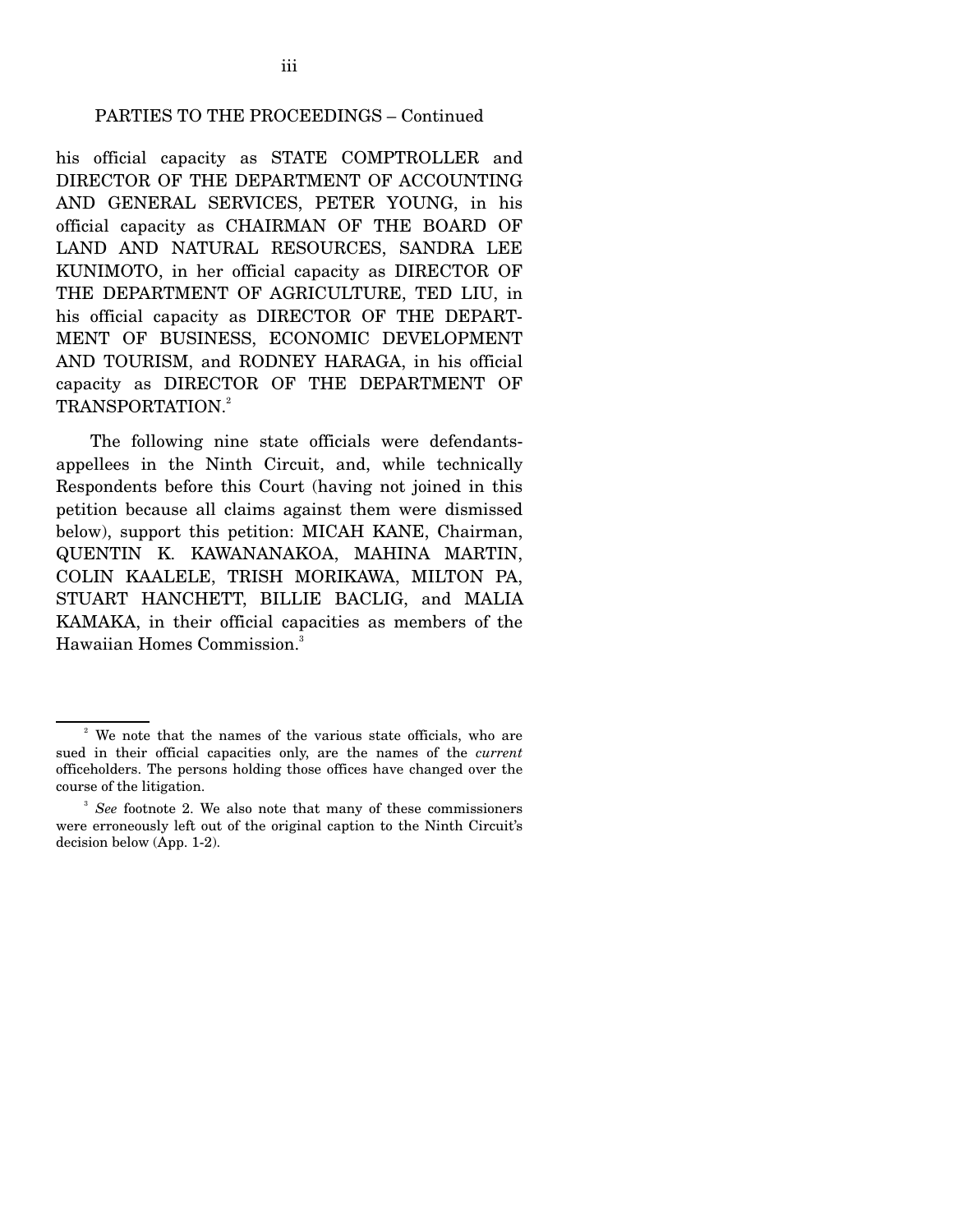#### PARTIES TO THE PROCEEDINGS – Continued

### **The Petitioner, along with the just-listed fifteen state officials, will be referred to collectively in the remainder of this petition as "State Defendants."**

 The following nine officials were defendants-appellees in the Ninth Circuit, and, while technically Respondents before this Court (having not joined in this petition), are expected to file a response supporting this petition: HAU-NANI APOLIONA, Chairperson, ROWENA AKANA, DONALD CATALUNA, LINDA DELA CRUZ, DANTE CARPENTER, COLETTE Y.P. MACHADO, BOYD P. MOSSMAN, OSWALD STENDER, and JOHN D. WAI-HEE, IV, in their official capacities as trustees of the Office of Hawaiian Affairs.<sup>4</sup>

 THE UNITED STATES OF AMERICA, and JOHN DOES 1 through 10, were defendants-appellees in the Ninth Circuit, and are, pursuant to Supreme Court Rule 12.6, automatically designated as Respondents before this Court.

 STATE COUNCIL OF HAWAIIAN HOMESTEAD ASSOCIATIONS, and ANTHONY SANG, SR., were defendant intervenors-appellees in the Ninth Circuit, and are, pursuant to Supreme Court Rule 12.6, automatically designated as Respondents before this Court.

 HUI KAKO'O'AINA HO'OPULAPULA, BLOSSOM FEITEIRA, and DUTCH SAFFERY, were also defendant intervenors-appellees in the Ninth Circuit, and are,

<sup>4</sup> *See* footnote 2.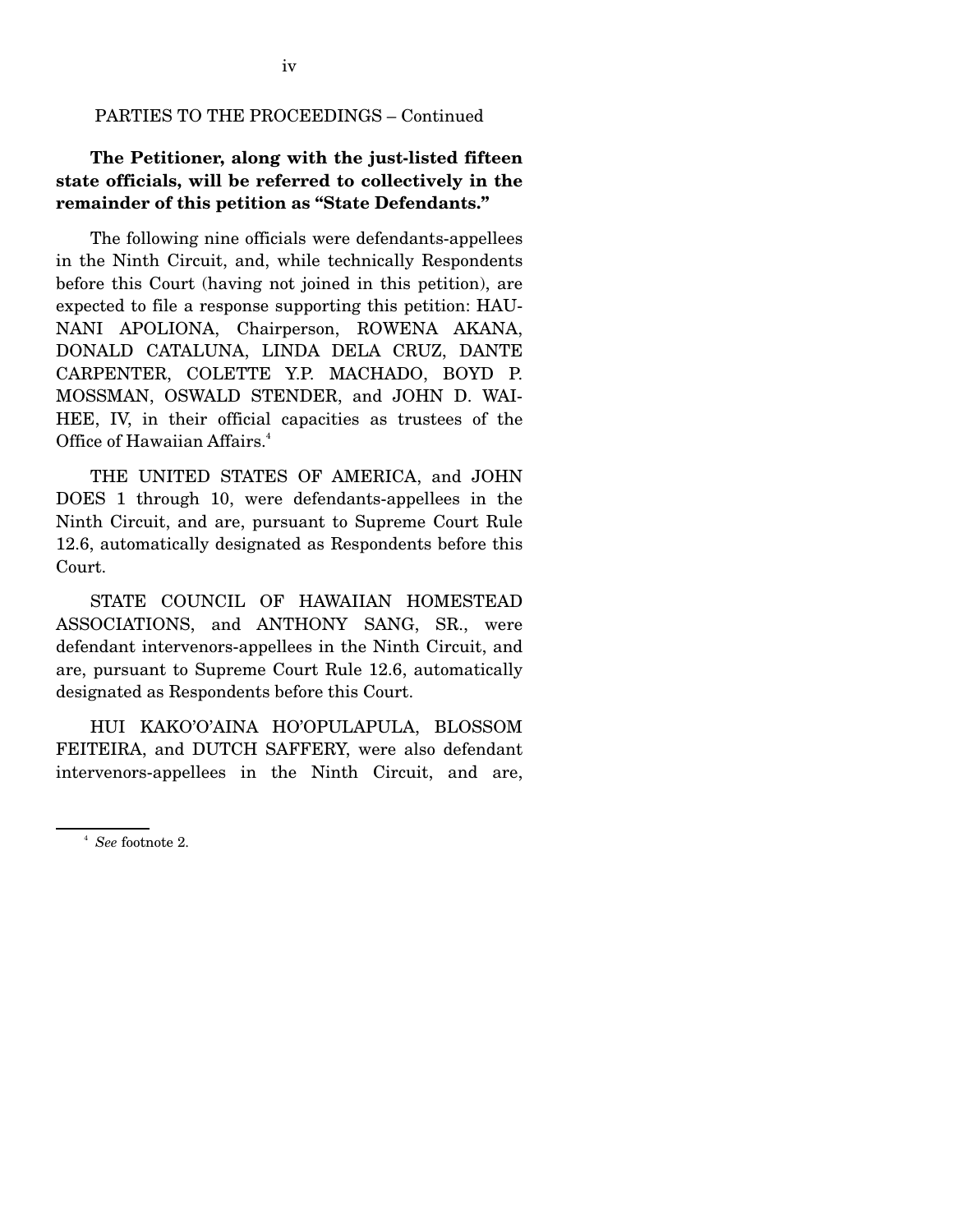pursuant to Supreme Court Rule 12.6, automatically designated as Respondents before this Court.<sup>5</sup>

<sup>&</sup>lt;sup>5</sup> We note that these intervenors were erroneously left out of the original caption to the Ninth Circuit's decision below (App. 1-2).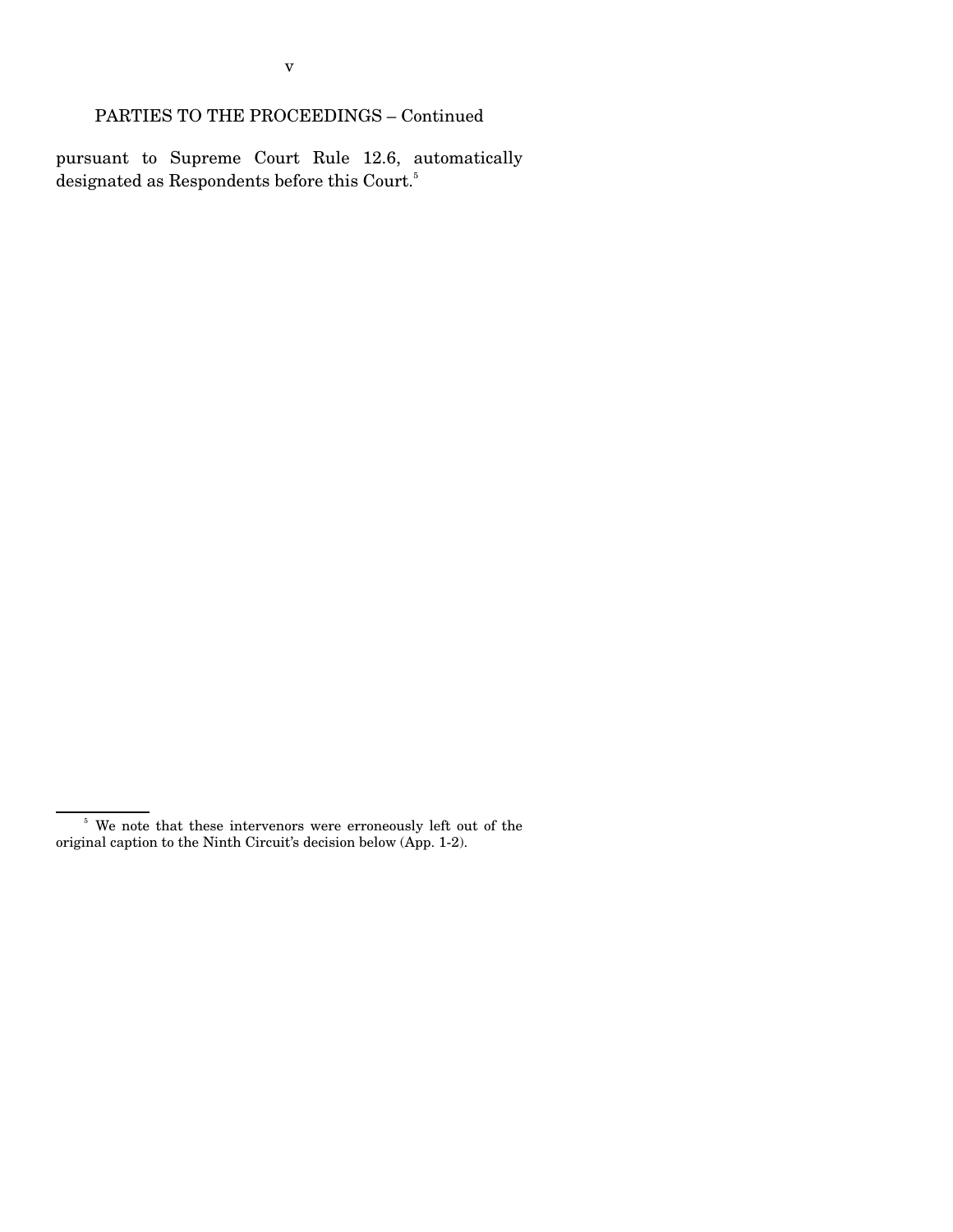### TABLE OF CONTENTS

Page

|                     |                                                                                                                                                                                                                                                                                        | i              |
|---------------------|----------------------------------------------------------------------------------------------------------------------------------------------------------------------------------------------------------------------------------------------------------------------------------------|----------------|
| $\ddot{\mathbf{i}}$ |                                                                                                                                                                                                                                                                                        |                |
|                     |                                                                                                                                                                                                                                                                                        | vi             |
|                     |                                                                                                                                                                                                                                                                                        | vii            |
|                     |                                                                                                                                                                                                                                                                                        | 1              |
|                     |                                                                                                                                                                                                                                                                                        | $\mathbf{1}$   |
|                     | CONSTITUTIONAL PROVISIONS AND STATUTES                                                                                                                                                                                                                                                 | $\overline{2}$ |
|                     |                                                                                                                                                                                                                                                                                        | 3              |
|                     | <b>REASONS FOR GRANTING THE PETITION </b>                                                                                                                                                                                                                                              | 8              |
| L                   | The issue of whether state taxpayers have<br>standing to challenge the actions of state gov-<br>ernment simply because they pay taxes to the<br>state presents an important question of federal<br>law that has not been, but should be, settled<br>by the United States Supreme Court | 9              |
| II.                 | The Ninth Circuit's ruling allowing state<br>taxpayer standing conflicts with the decisions                                                                                                                                                                                            | 16             |
| III.                | Even if state taxpayers could satisfy the<br>requirements of Article III, prudential con-<br>cerns dictate dismissal of state taxpayer suits<br>because the asserted harm is a "generalized<br>grievance" shared in substantially equal<br>measure by all or a large class of citizens | 18             |
|                     |                                                                                                                                                                                                                                                                                        | 20             |
|                     |                                                                                                                                                                                                                                                                                        |                |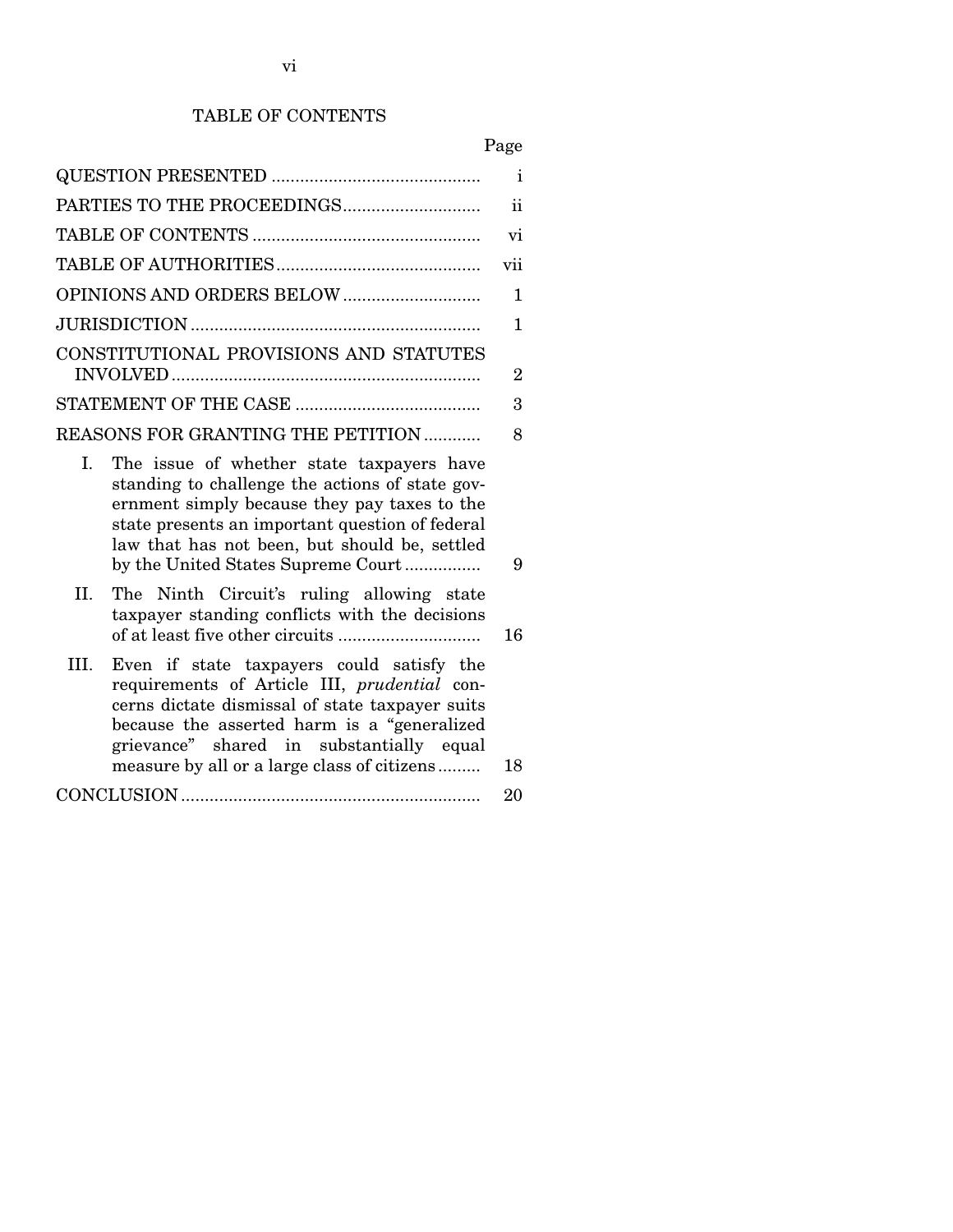# TABLE OF AUTHORITIES

# Page

### CASES

| Arakaki v. Cayetano, 198 F. Supp.2d 1165 (D. Haw.       |
|---------------------------------------------------------|
| Arakaki v. Cayetano, 299 F. Supp.2d 1090 (D. Haw.       |
| Arakaki v. Cayetano, 299 F. Supp.2d 1107 (D. Haw.       |
| Arakaki v. Lingle, 299 F. Supp.2d 1114 (D. Haw.         |
| Arakaki v. Lingle, 299 F. Supp.2d 1129 (D. Haw.         |
| Arakaki v. Lingle, 305 F. Supp.2d 1161 (D. Haw.         |
| Arakaki v. Lingle, 423 F.3d 954 (9th Cir.               |
| ASARCO, Inc. v. Kadish, 490 U.S. 605                    |
|                                                         |
| Bd. Of Educ. v. New York State Teachers, 60 F.3d        |
| Carroll v. Nakatani, 342 F.3d 934 (9th Cir. 2003) 6     |
| City Of Los Angeles v. Lyons, 461 U.S. 95 (1983) 10, 12 |
| Colorado Taxpayers Union v. Romer, 963 F.2d 1394        |
| DaimlerChrysler Corp. v. Cuno, 126 S. Ct. 36            |
| Doremus v. Bd. of Educ. of Hawthorne, 342 U.S.          |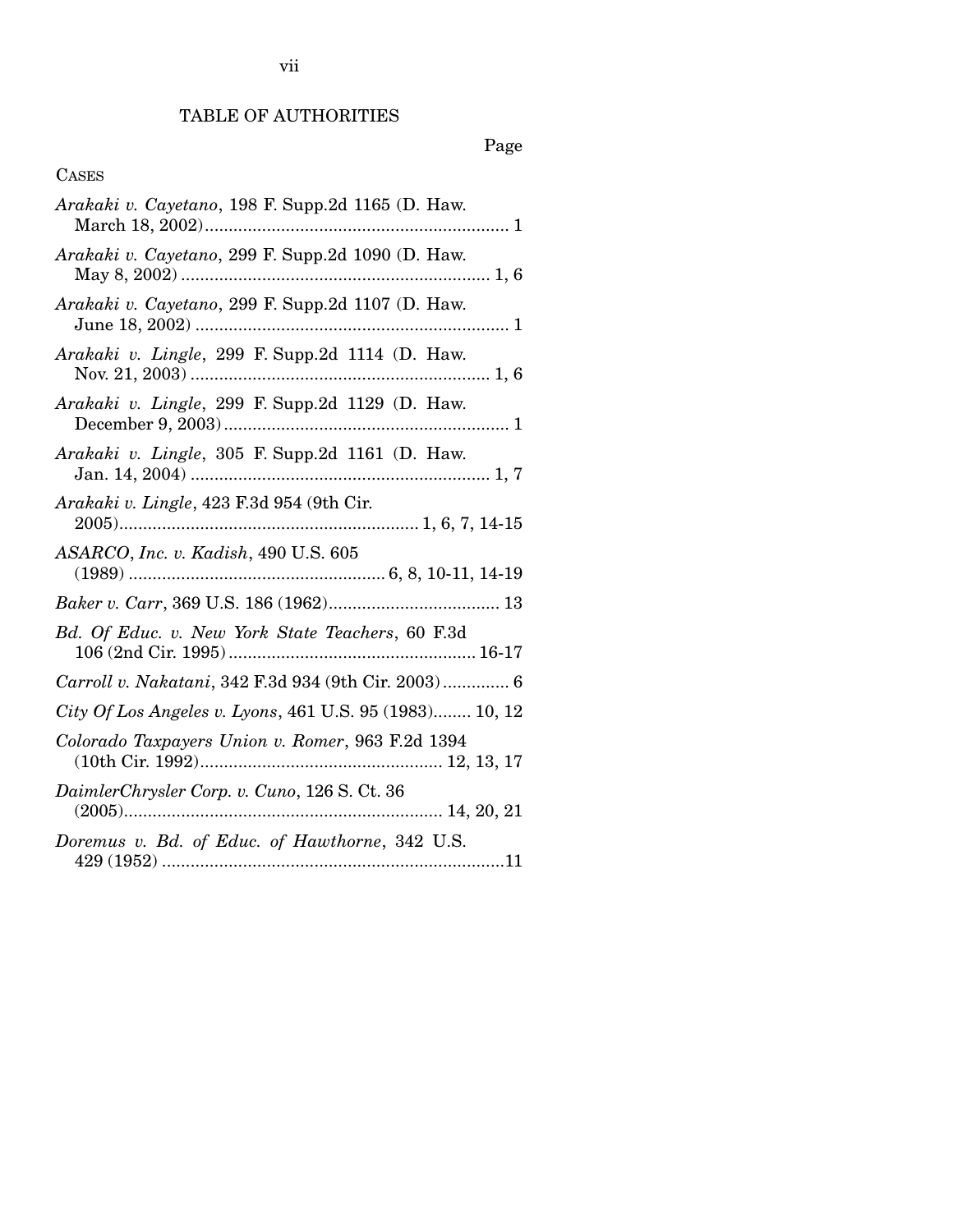viii

# TABLE OF AUTHORITIES – Continued

| Page                                                                                                   |
|--------------------------------------------------------------------------------------------------------|
| Frothingham v. Mellon, 262 U.S. 447 (1923)11                                                           |
| Henderson v. Stalder, 287 F.3d 374 (5th Cir. 2002) 17                                                  |
| Hoohuli v. Ariyoshi, 741 F.2d 1169 (1984)  7, 8, 9, 14, 16, 17                                         |
|                                                                                                        |
| Phillips Petroleum Co. v. Shutts, 472 U.S. 797                                                         |
|                                                                                                        |
| Tarsney v. O'Keefe, 225 F.3d 929 (8th Cir. 2000) 12, 17                                                |
| Taub v. Commonwealth Of Kentucky, 842 F.2d 912                                                         |
| United States v. Richardson, 418 U.S. 166 (1974) 12-13                                                 |
| Valley Forge Christian College v. Americans United<br>for Separation of Church and State, 454 U.S. 464 |
| Warth v. Seldin, 422 U.S. 490 (1975)  18, 19                                                           |
| Wilkins v. Cuno, 126 S. Ct. 26 (2005)  14, 20, 21                                                      |
| Women's Emergency Network v. Bush, 323 F.3d 937                                                        |

### **CONSTITUTIONS**

| United States Constitution, Amendment I    |
|--------------------------------------------|
| United States Constitution, Amendment XIV, |
| United States Constitution, Article III,   |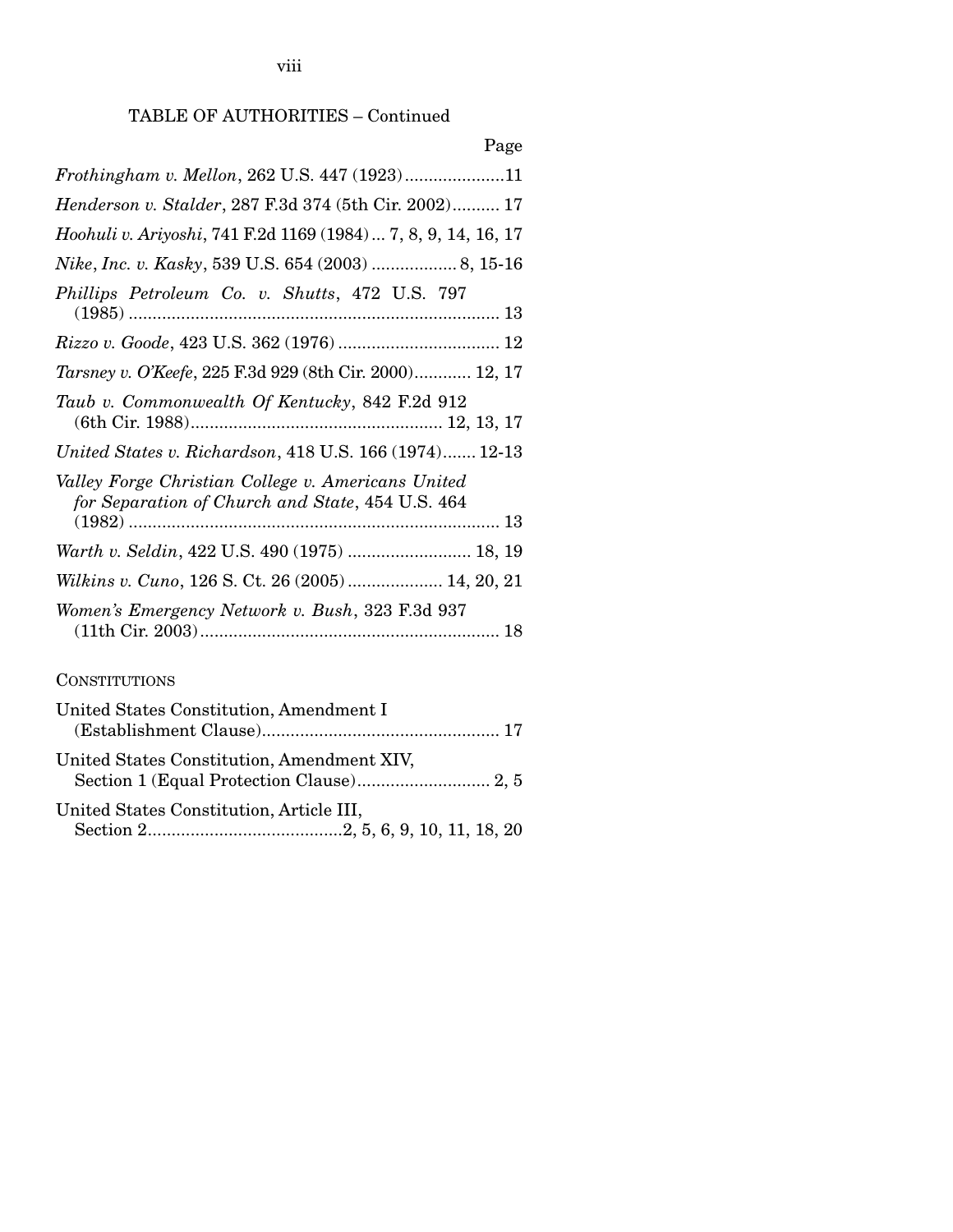### TABLE OF AUTHORITIES – Continued

### Page

| Constitution of the State of Hawaii, Article XII, |  |  |  |  |
|---------------------------------------------------|--|--|--|--|
| Constitution of the State of Hawaii, Article XII, |  |  |  |  |
| Constitution of the State of Hawaii, Article XII, |  |  |  |  |
| Constitution of the State of Hawaii, Article XII, |  |  |  |  |
| Constitution of the State of Hawaii, Article XII, |  |  |  |  |
| Constitution of the State of Hawaii, Article XII, |  |  |  |  |

### **STATUTES**

| Hawaiian Homes Commission Act, 42 Stat. 108            |
|--------------------------------------------------------|
| Hawaiian Homes Commission Act ("HHCA"), § 201  2, 3, 4 |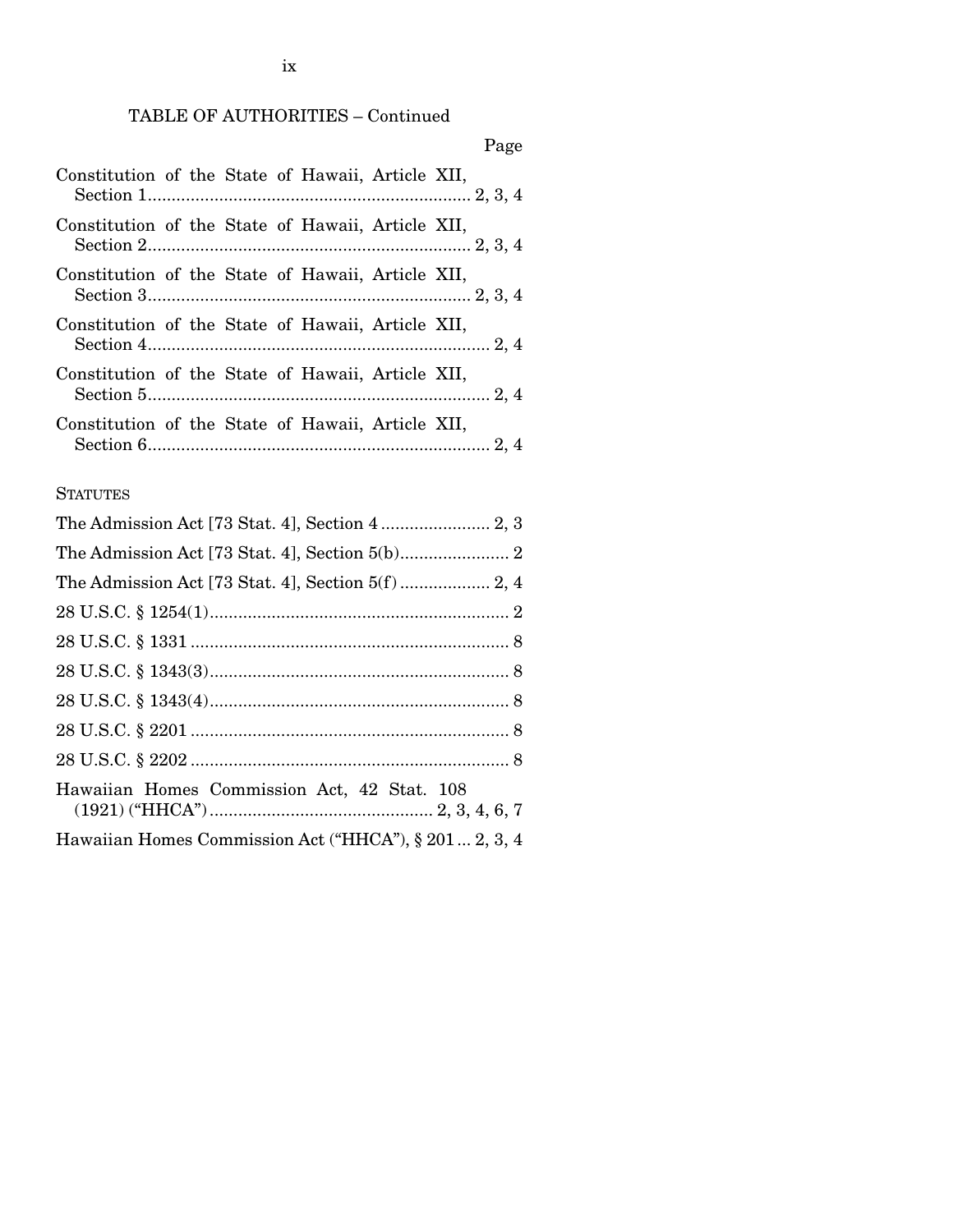### TABLE OF AUTHORITIES - Continued

### Page

| Hawaiian Homes Commission Act ("HHCA"), § 202 4  |
|--------------------------------------------------|
| Hawaiian Homes Commission Act ("HHCA"), § 203  4 |
| Hawaiian Homes Commission Act ("HHCA"), § 204  4 |
| Hawaiian Homes Commission Act ("HHCA"), § 207  4 |
| Hawaiian Homes Commission Act ("HHCA"), § 208  4 |
|                                                  |
|                                                  |
|                                                  |
|                                                  |
|                                                  |
|                                                  |
|                                                  |
|                                                  |
|                                                  |
|                                                  |
|                                                  |
|                                                  |

# **RULES**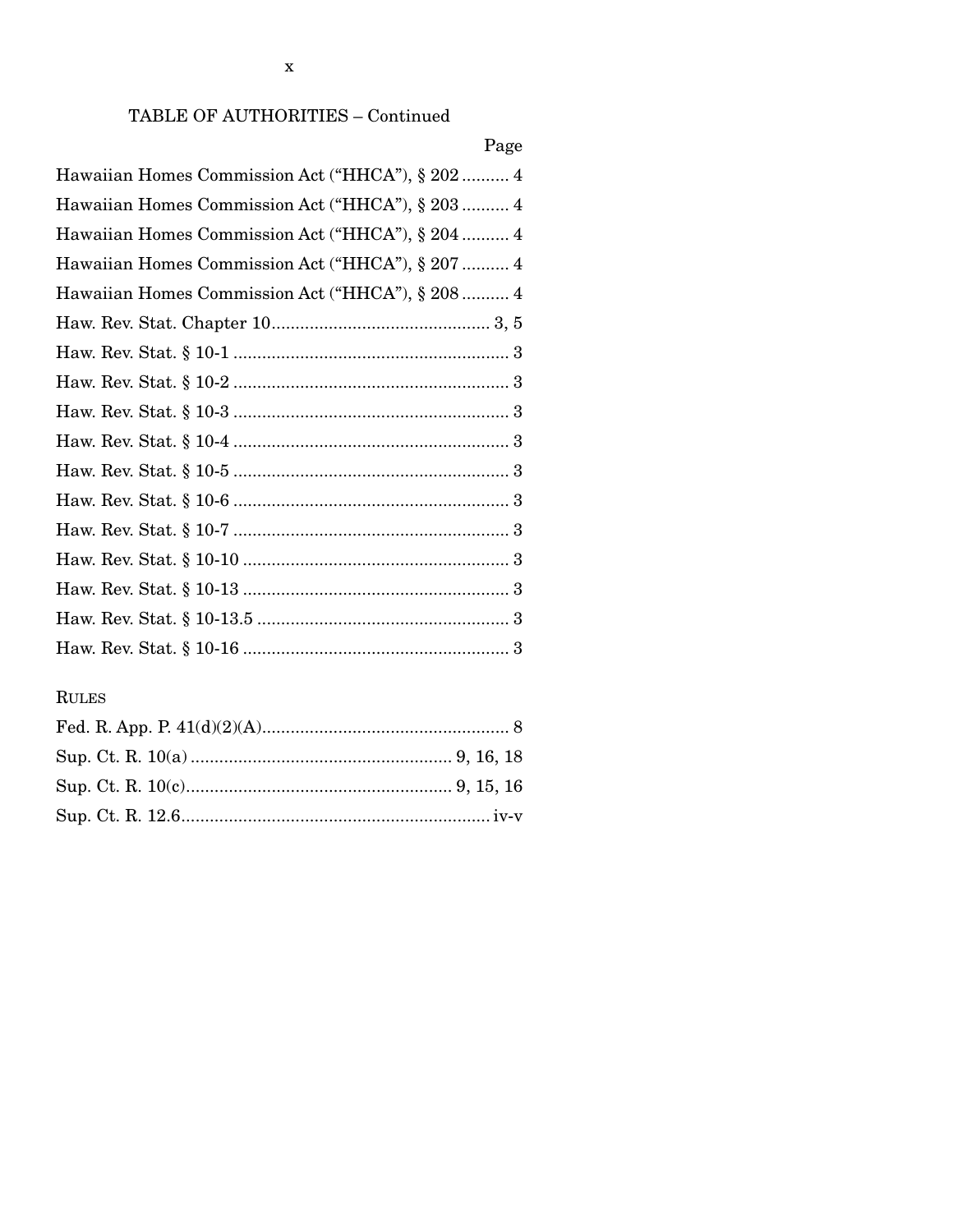# TABLE OF AUTHORITIES – Continued

|                                                                                                      | Page |
|------------------------------------------------------------------------------------------------------|------|
|                                                                                                      |      |
|                                                                                                      |      |
| <b>OTHER AUTHORITIES</b>                                                                             |      |
| Staudt, "Taxpayers In Court: A Systematic Study of<br>a (Misunderstood) Standing Doctrine," 52 Emory |      |
| Stern, Gressman, Shapiro & Geller, Supreme Court                                                     |      |

| $\beta$ ucin, Gressman, Dhapho & Gener, Dapreme Court |  |
|-------------------------------------------------------|--|
|                                                       |  |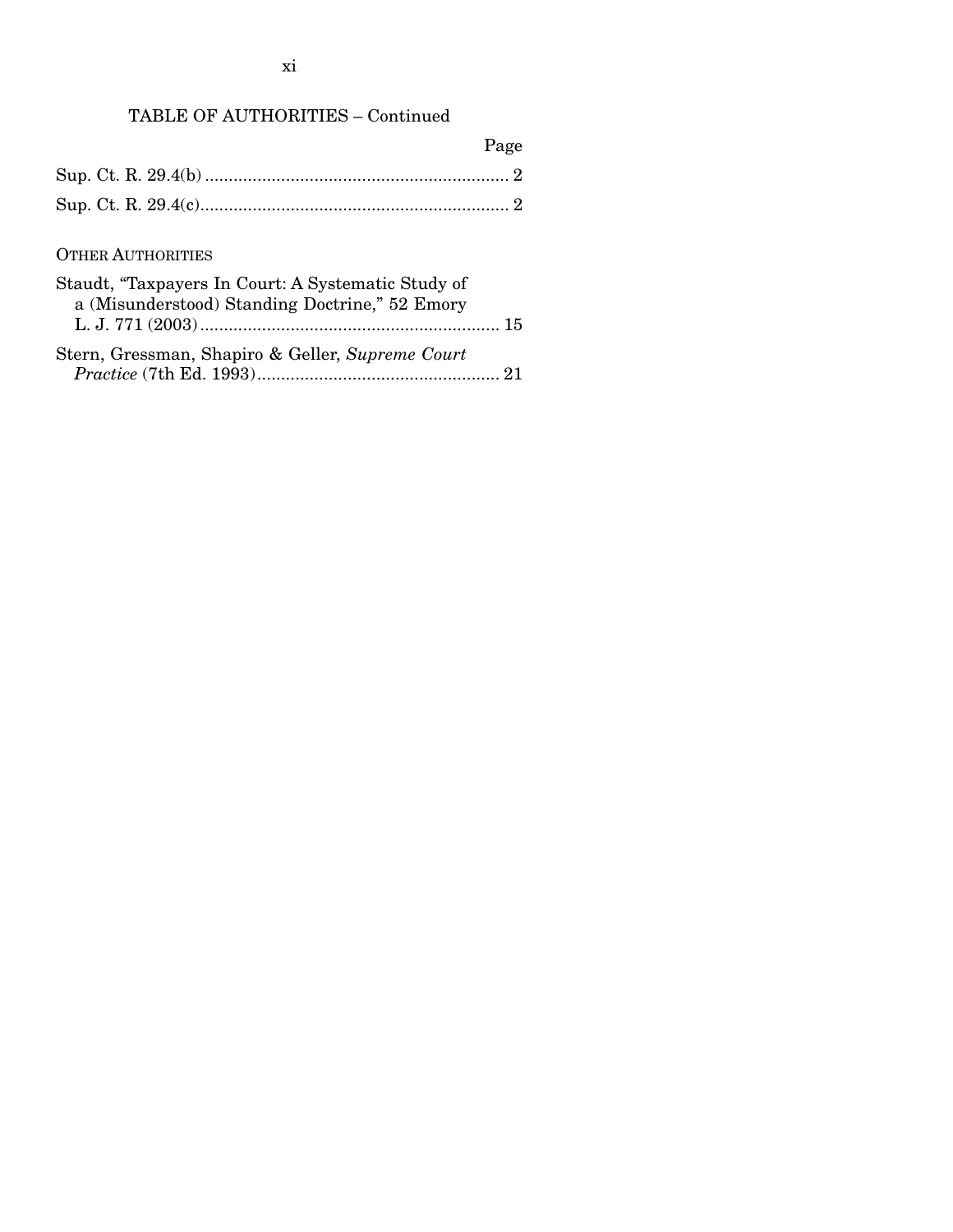#### **OPINIONS AND ORDERS BELOW**

 The Ninth Circuit's opinion (App. 1) is reported at 423 F.3d 954. The District Court's opinions are reported at 198 F.Supp.2d 1165 (App. 140), 299 F.Supp.2d 1090 (App. 111), 299 F.Supp.2d 1107 (App. 97), 299 F.Supp.2d 1114 (App. 69), 299 F.Supp.2d 1129 (App. 65), and 305 F.Supp.2d 1161  $(App. 42).$ <sup>6</sup>

 The Ninth Circuit's order denying *plaintiffs'* petition for panel rehearing or rehearing en banc is reprinted at App. 169. The Ninth Circuit's order granting State Defendants' motion for a stay of mandate pending the filing of a petition for writ of certiorari is reprinted at App. 193.

#### **JURISDICTION**

--------------------------------- ♦ ---------------------------------

 (i) The opinion of the United States Court of Appeals for the Ninth Circuit, which this petition seeks to have reviewed, was entered on August 31, 2005. *See* 423 F.3d 954 (9th Cir. 2005) (App. 1). This opinion will hereinafter be referred to as "Ninth Circuit's decision" or "Ninth Circuit's ruling."

 ii) The Order of the Ninth Circuit denying Plaintiffs' (who are *Respondents* in this Court) petition for panel rehearing and petition for rehearing en banc was filed November 4, 2005 (App. 169). No extension of time to file this petition for a writ of certiorari was sought.

iii) This is *not* a conditional cross-petition.

<sup>&</sup>lt;sup>6</sup> The District Court issued numerous unpublished procedural orders that are not relevant or helpful to this Court's consideration of this petition, and thus are not listed herein.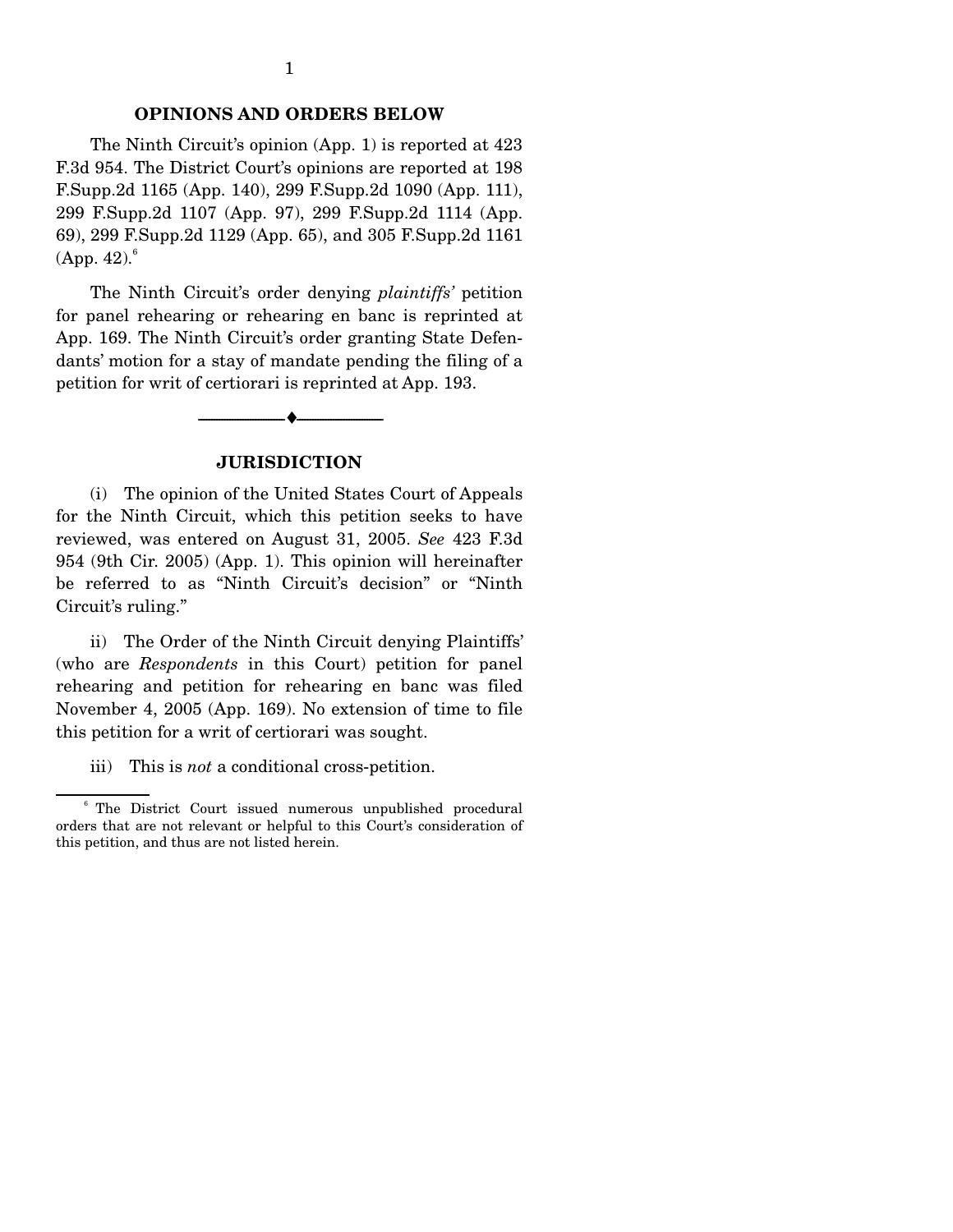iv) This Court has jurisdiction to review on a writ of certiorari the Ninth Circuit's decision pursuant to 28 U.S.C. § 1254(1).

 v) Because the United States and officials of the State of Hawaii are parties to this case, no notification under Supreme Court Rule 29.4(b) or (c) was required or made.



#### **CONSTITUTIONAL PROVISIONS AND STATUTES INVOLVED**

 The *constitutional* provisions involved in this case are 1) U.S. Constitution: Article III, Section 2 [Judicial Power extends to "Cases" or "Controversies"] (App. 172); Amendment XIV, Section 1 ["Equal Protection Clause"] (App. 172), and 2) Constitution of the State of Hawaii: Article XII, Sections 4 through 6 (App.  $180-82$ ).<sup>7</sup>

 The *statutory* provisions involved in this case are the following: 1) The Admission Act, Sections 5(b) and 5(f) [73 Stat. 4] (App. 173-74),  $\degree$  2) the definition of "[n]ative Hawaiian" provided in the Hawaiian Homes Commission Act, § 201, 42 Stat. 108 (1921) (App. 175), and 2) Hawaii Revised

<sup>7</sup> Sections 1 through 3 of Article XII (App. 177-80) – relating to the Hawaiian Homes Commission Act (HHCA) – although originally relevant to the case, are no longer directly relevant given that the portions of Plaintiffs' suit involving the HHCA have been dismissed. *See* footnote 14, infra.

 $8$  Section 4 of the Admission Act (App. 173) – relating to the Hawaiian Homes Commission Act – is no longer directly relevant. *See* footnote 7, supra.

<sup>&</sup>lt;sup>9</sup> The remainder of the Hawaiian Homes Commission Act (e.g., App. 175-77) – originally a federal law, 42 Stat. 108; but now a law of (Continued on following page)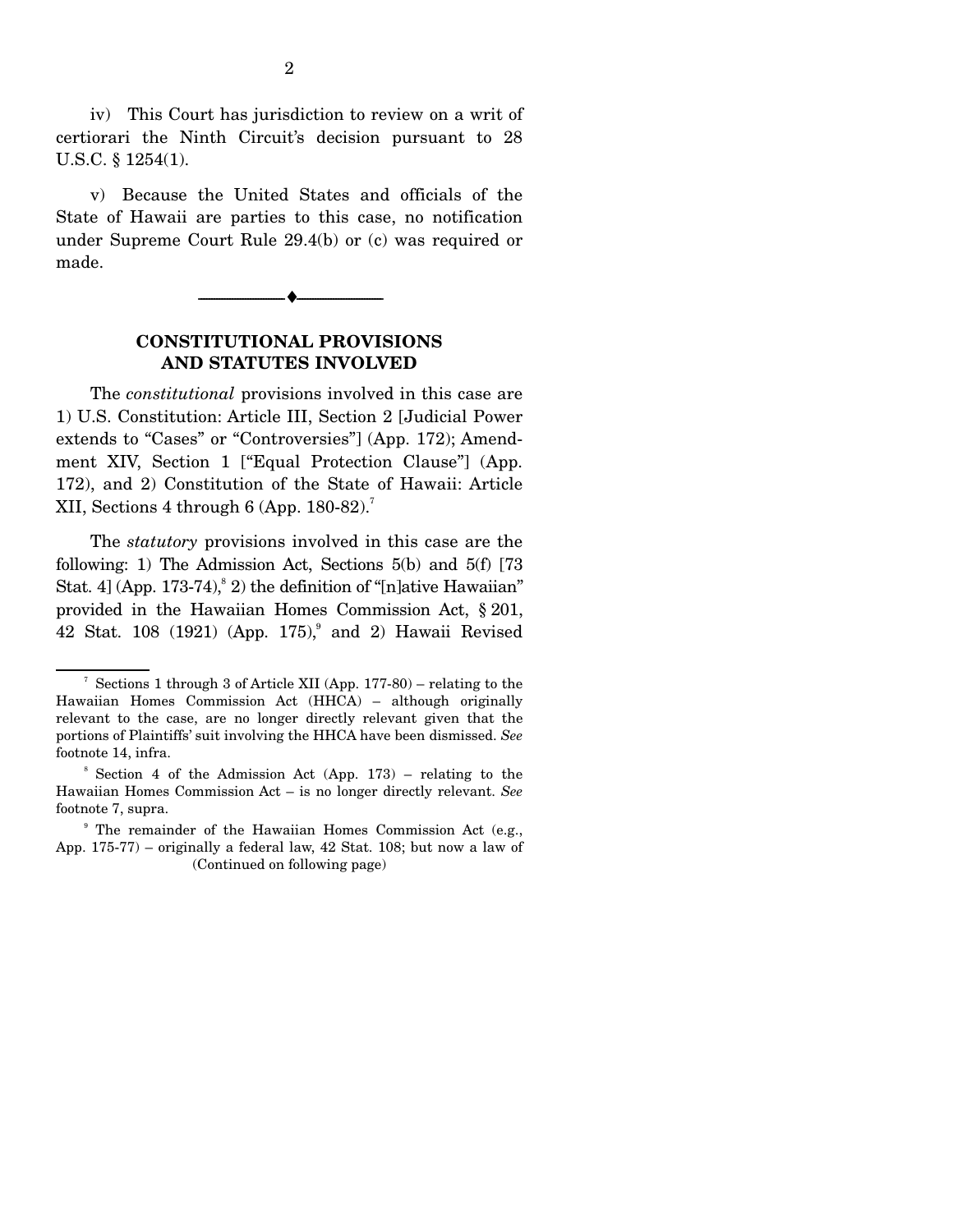Statutes (HRS) Sections 10-1, 10-2, 10-3, 10-4, 10-5, 10-6, 10-7, 10-10, 10-13, 10-13.5, 10-16 (App. 182-92).

 It should be noted that most of the above provisions are relevant principally, if not exclusively, to the *underlying merits of the Equal Protection challenge*, and *not* to the issues of justiciability – involving the validity of state taxpayer standing – upon which certiorari review is sought in this petition. However, the provisions are nevertheless reproduced here to assist this Court in understanding the context in which the state taxpayer standing issues arise.

#### **STATEMENT OF THE CASE**

--------------------------------- ♦ ---------------------------------

 1. Plaintiffs filed their lawsuit in the United States District Court for the District of Hawaii on March 4, 2002, seeking declaratory and injunctive relief to stop longstanding programs provided by the State of Hawaii designed to better the conditions of indigenous Native Hawaiians and/or native Hawaiians, $10$  including the homestead program created by the 1921 Hawaiian Homes Commission Act ("HHCA"), 42 Stat. 108 (1921), and programs of the Office of Hawaiian Affairs ("OHA"), HRS Chapter 10, which office was established in 1978. *See*

the State of Hawaii; *see* Haw. Const. Art. XII, Sections 1-3; Admission Act Section 4 – is no longer directly relevant. *See* footnote 7, supra.

 $10<sup>10</sup>$  Unless the context suggests otherwise, this brief uses the terms "**Hawaiian**" or "**Native Hawaiian**" to refer to all descendants, regardless of blood quantum, of the indigenous people who inhabited the Hawaiian Islands prior to 1778. The term "**native Hawaiian**" (with lower case "n") refers to the subset of Native Hawaiians with 50% or more Hawaiian blood quantum. *See* HHCA § 201 (App. 175).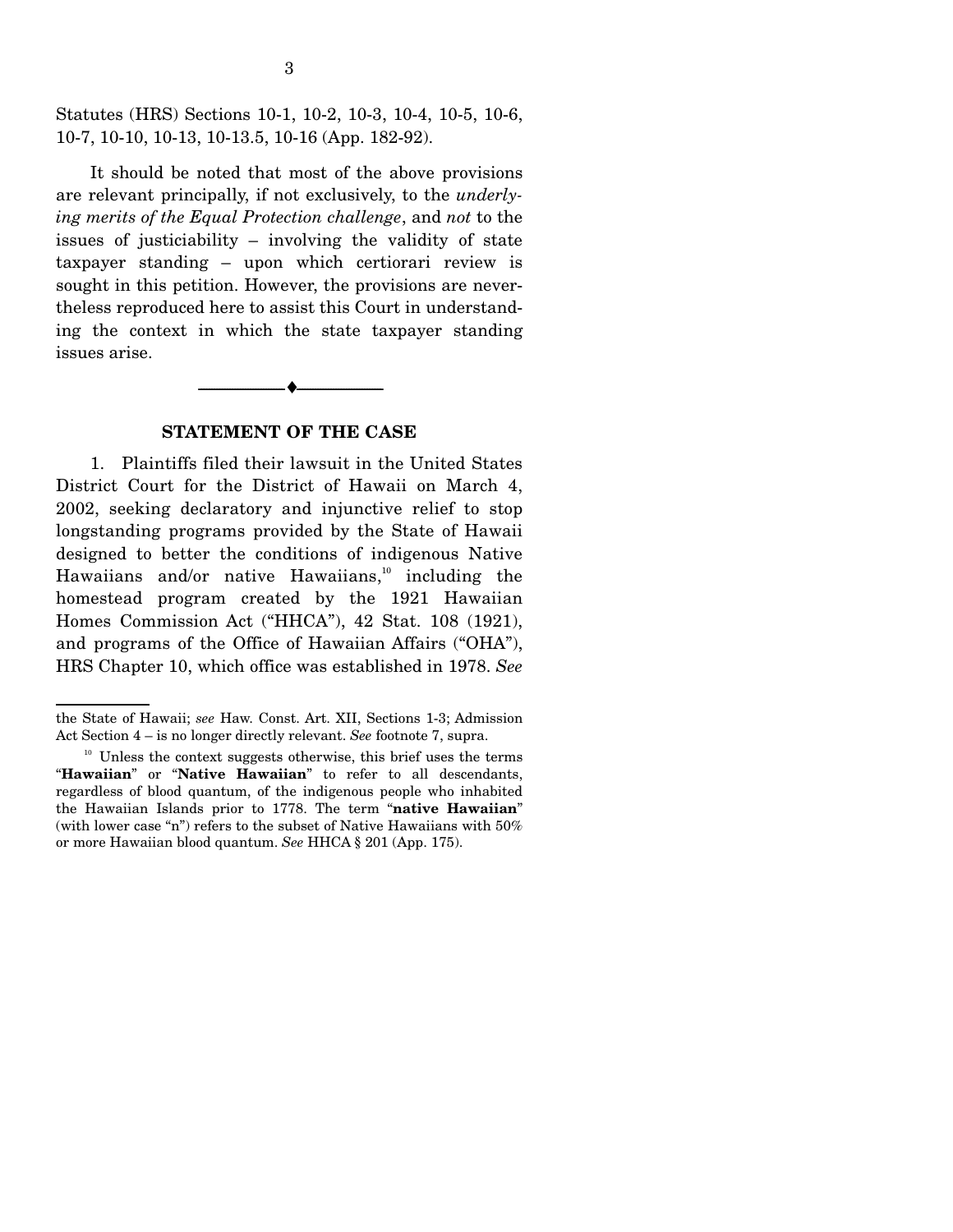Hawaii Constitution Article XII, Sections 1-6 (App. 177- 82).

 2. In order to rehabilitate the native Hawaiian population of Hawaii that had been suffering severe social and economic decline, and drastic reductions in their native population – due to cultural displacement, political disempowerment, foreign diseases, and other external influences – Congress in 1921 enacted the HHCA. It provided that a portion of the ceded lands – lands formerly belonging to the government and monarch of the Kingdom of Hawaii, but ceded by the Republic of Hawaii to the United States upon the overthrow of the Kingdom and its subsequent annexation – be used to provide homesteads (at a nominal lease rent) for *n*ative Hawaiians; i.e., Hawaiians with 50% or more Native Hawaiian blood. *See* HHCA §§ 201, 203, 204, 207, 208 (App. 175-77). The Department of Hawaiian Home Lands ("DHHL"), headed by the Hawaiian Homes Commission, is the Hawaii state agency that administers the HHCA. *See* HHCA §§ 202, 204 (App.  $175, 176$ <sup>11</sup>

 3. In 1959, Congress admitted Hawaii as a state, gave title to the ceded lands to the State of Hawaii, and directed that the ceded lands (and the income and proceeds from them) be held by the State as a public trust for five purposes, including "the betterment of the condition of native Hawaiians" (with "native Hawaiians" having the definition given the term in the HHCA, i.e., persons of 50% or more Hawaiian blood quantum; *see* footnote 10, supra). Admission Act  $\S 5(f)$  (App. 174).

<sup>&</sup>lt;sup>11</sup> Plaintiffs' attack on the HHCA, however, has been dismissed. See footnote 14, infra (second paragraph).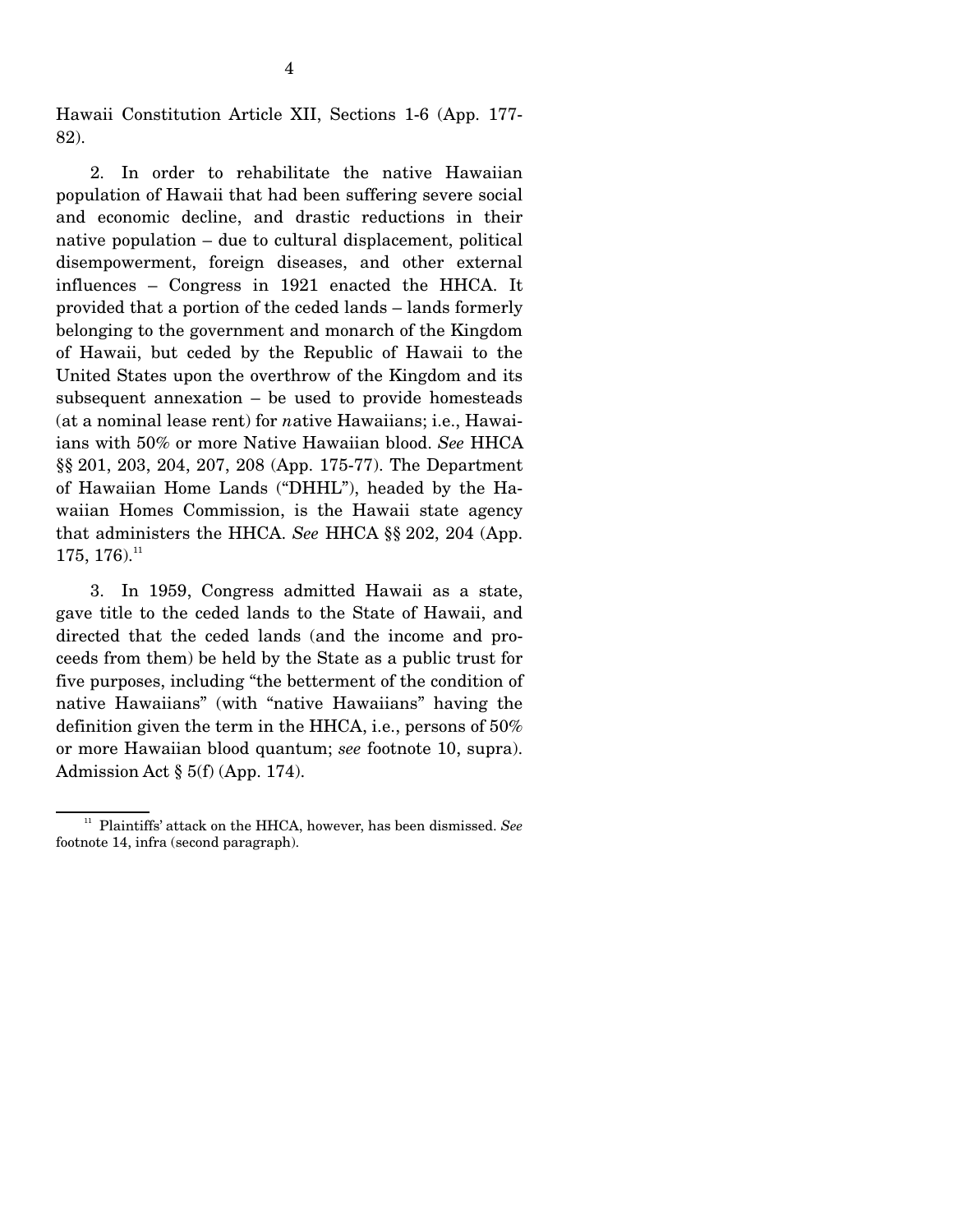In 1978 the people of Hawaii amended the Hawaii Constitution to create an Office of Hawaiian Affairs (OHA), whose mission was to better the conditions of Native Hawaiians and native Hawaiians. *See* HRS Chapter 10 (App. 182-92). OHA is financed primarily through a portion of the receipts from the use of the ceded lands. State taxpayer dollars provide a proportionately much smaller contribution to OHA's operations. OHA develops and coordinates cultural, economic, educational, political, and other initiatives to better the conditions of Hawaiians and native Hawaiians, including making grants and giving other assistance to organizations that provide a variety of social and educational services, and also issuing small business loans and related assistance.

 4. Plaintiffs sought declaratory and injunctive relief against the above HHCA and OHA programs on the theory that the programs' qualifications limiting participation to Native Hawaiians or native Hawaiians<sup>12</sup> violate the Equal Protection Clause of the United States Constitution by discriminating against non-Hawaiians.

 *Plaintiffs, however, did not allege that any of them applied for, otherwise sought, or were even interested in, participation in those programs. Plaintiffs instead based their Article III standing on the mere fact that they paid state taxes to the State of Hawaii, and on their claim that these programs were financed, at least in part, by state taxpayer monies.*13 State Defendants (including Petitioner

 $12$  Not all of the programs, however, restrict participation to Native or native Hawaiians.

<sup>&</sup>lt;sup>13</sup> Plaintiffs also urged an alternative theory of standing based upon their alleged trust beneficiary status. However, this theory was properly rejected by the Ninth Circuit Court of Appeals (as well as the (Continued on following page)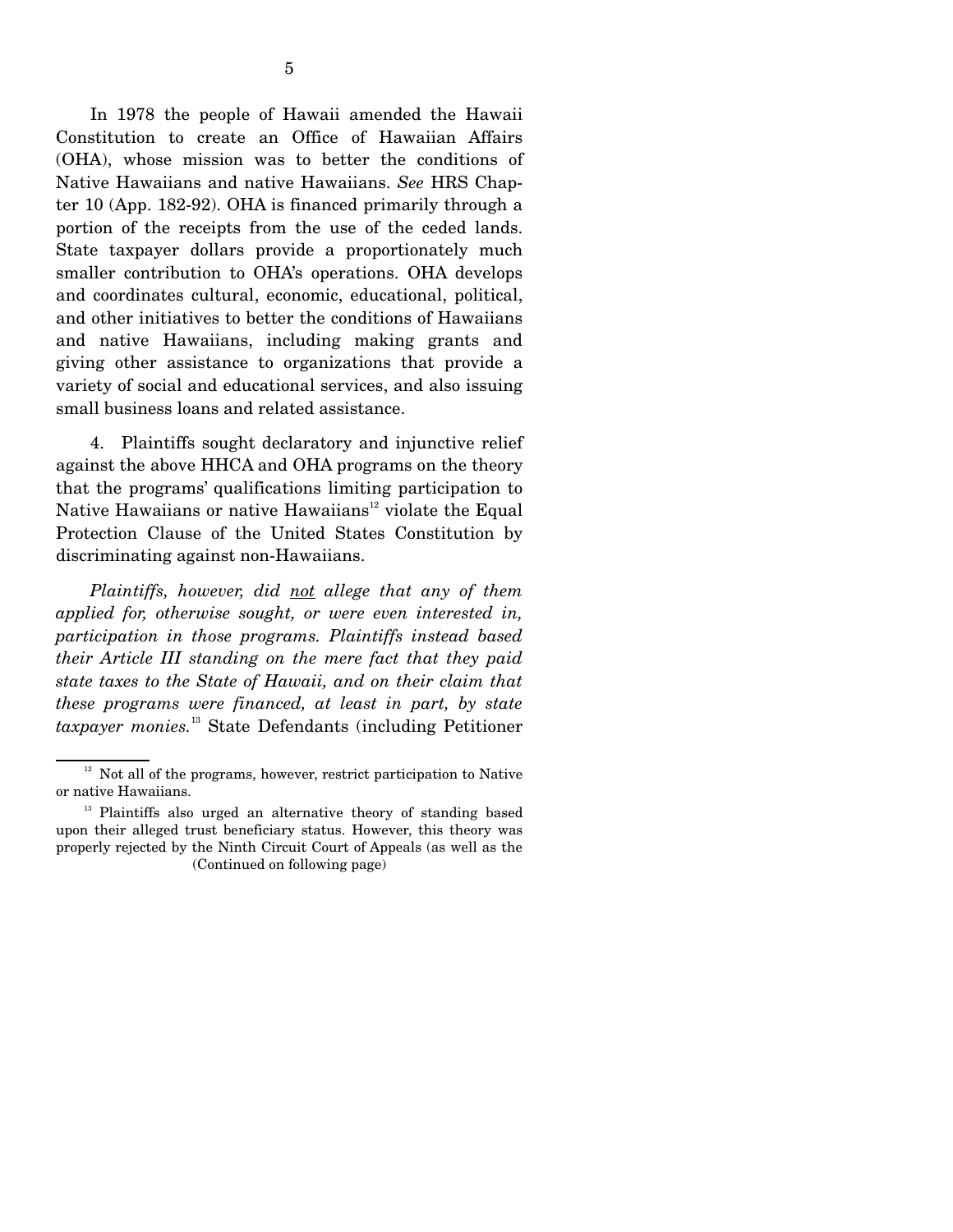herein), citing to Justice Kennedy's opinion in *ASARCO, Inc. v. Kadish*, 490 U.S. 605, 613-14 (1989) (plurality), contended below that Plaintiffs' entire suit should be dismissed because plaintiffs' status as state taxpayers was insufficient to satisfy the standing requirements of Article III.

 5. State Defendants also urged, in the alternative, that even if plaintiffs' mere status as state taxpayers were sufficient under Article III, *prudential* standing concerns precluded federal court jurisdiction over a case in which the asserted harm is a generalized grievance shared in substantially equal measure by all or a large class of citizens.

 6. Both the District Court and the Ninth Circuit, however, granted plaintiffs standing for some of their claims based upon plaintiffs' mere state taxpayer status.<sup>14</sup>

 The Ninth Circuit and the District Court also dismissed the *entire* suit as to *the HHCA*, throwing out not just the attack on DHHL operations to the extent financed by non-taxpayer land revenues, but also the attack on DHHL operations actually financed by state taxpayer dollars. *See* 423 F.3d at 965-67 (App. 16-19); 299 F. Supp.2d at 1125-27 (2003) (App. 89-93). Both courts did so based upon a *different* nostanding theory (rooted in the United States being an indispensable party), which relied upon the earlier Ninth Circuit decision of *Carroll v. Nakatani*, 342 F. 3d 934 (9th Cir. 2003). This dismissal of the entire suit (Continued on following page)

District Court). *See Arakaki*, 423 F.3d at 963-65, 972-73 (App. 11-15), and is *not* the subject of this petition.

<sup>&</sup>lt;sup>14</sup> Both the Ninth Circuit and the District Court nevertheless threw out the *non-taxpayer-dollars* portion of plaintiffs' suit regarding OHA; i.e., that portion seeking to enjoin the State's providing to OHA those funds (and/or the portion seeking to enjoin OHA's use of those funds for Hawaiian programs) *that did not come from state taxpayer dollars, but from revenues generated on the ceded lands*, or revenue from settlements funded by bonds issued by the State. *See* 423 F.3d at 970-72 (App. 25-31); 299 F.Supp.2d at 1099-1101 (App. 125-27).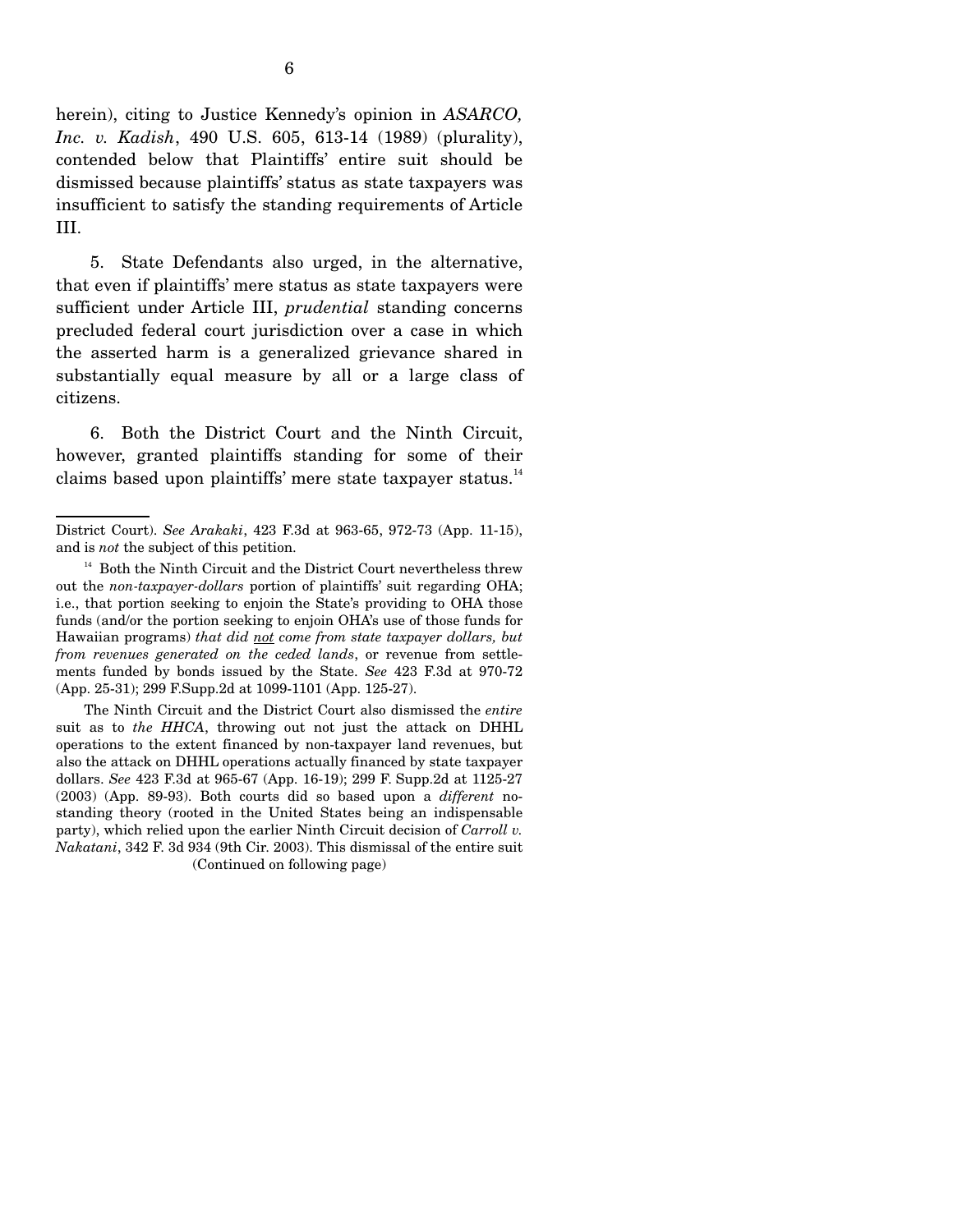The Ninth Circuit three-judge panel, however, rejected State Defendants' no-standing argument only because it felt bound by a prior Ninth Circuit decision, *Hoohuli v. Ariyoshi*, 741 F.2d 1169 (1984), which the panel, *not* sitting *en banc*, believed it could not overturn. *See Arakaki*, 423 F.2d at 967-69 (App. 19-24). *Hoohuli* had granted the plaintiffs in that case standing to challenge the constitutionality of the Hawaii state government's appropriating and expending state taxpayer money (from the state's general fund) for the benefit of Hawaiians, based simply on the fact that plaintiffs paid taxes to the state. *See Hoohuli*, 741 F.2d at 1180-81.

 7. The *District* Court, despite authorizing state taxpayer standing to challenge the State's funding of OHA (and OHA's use of those funds) to the extent those funds came directly from state taxpayer monies, had ultimately dismissed those claims under the political question doctrine. 305 F.Supp.2d at 1164-74 (D. Haw. 2004) (App. 44- 64). The Ninth Circuit, however, reversed the political question ruling<sup>15</sup> and remanded to the District Court to proceed with the suit as to the State's funding of OHA's activities with state taxpayer monies (and OHA's use of those monies in turn for Hawaiians). 423 F.3d at 973-76 (App. 32-38).

 8. Petitioner asserts that the state taxpayer standing basis for the claims remaining in this suit is improper, and contrary to numerous federal courts of

*as to the HHCA* is, of course, *not* challenged by, nor the subject of, this petition.

<sup>&</sup>lt;sup>15</sup> This petition does *not* challenge the Ninth Circuit's rejection of the political question doctrine's applicability.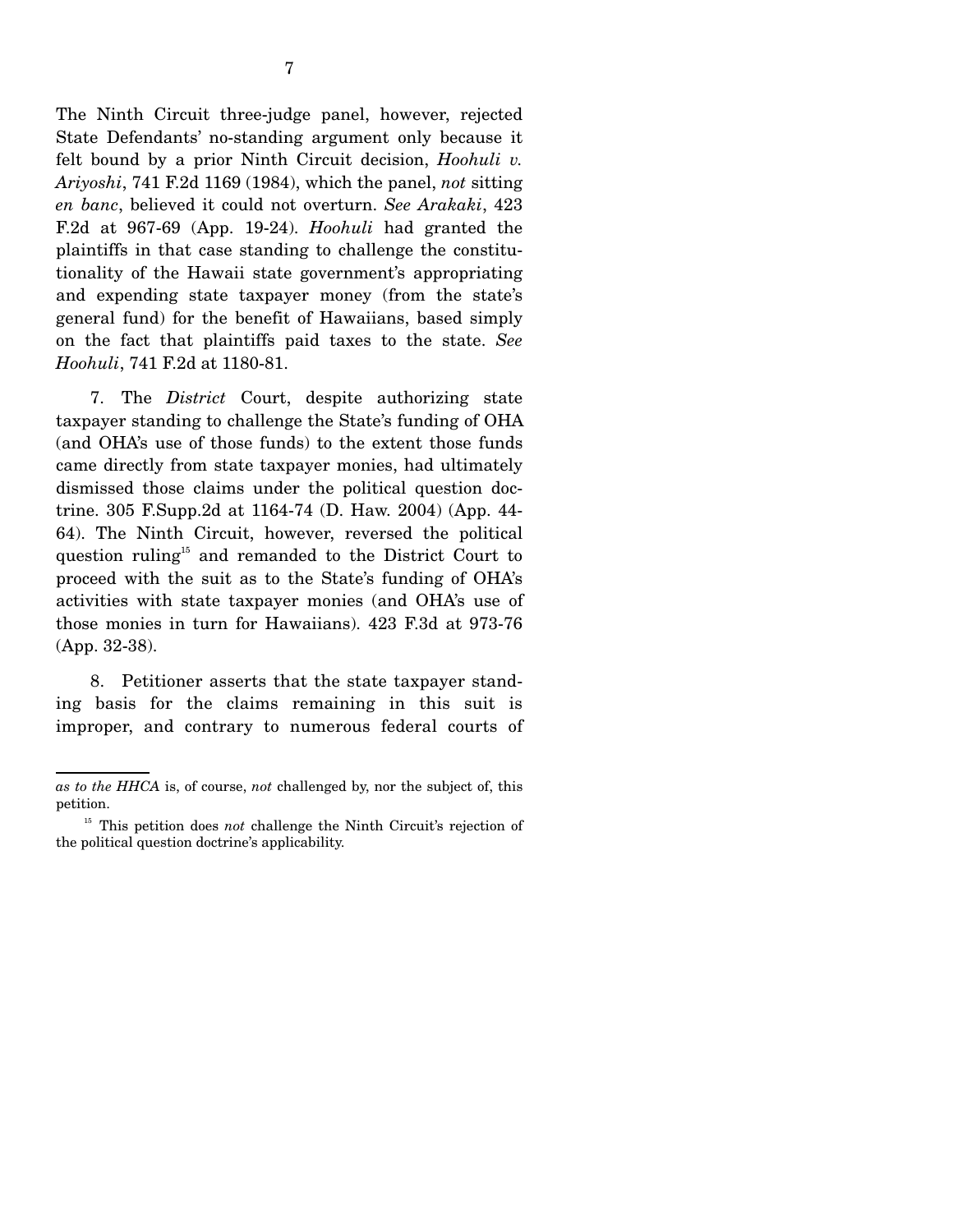appeals decisions, Justice Kennedy's *ASARCO* opinion (joined by Justices Stevens, Scalia and the late Chief Justice Rehnquist), and Justice Breyer's *Nike* opinion<sup>16</sup> (joined by Justice O'Connor). And because a favorable ruling by the Supreme Court to that effect would terminate the entire lawsuit and avoid unnecessary and costly proceedings in the district court, avoid disruption of OHA programs that help the State fulfill its special relationship with Native Hawaiians, and prevent interference with fundamental federalism and separation of powers concerns, State Defendants moved the Ninth Circuit to stay the issuance of its mandate pending the filing of a writ of certiorari. The Ninth Circuit, which will not grant a stay unless the certiorari petition "would present a *substantial question* and that there is good cause for a stay," FRAP 41(d)(2)(A), granted the motion, staying the mandate until final disposition of the petition by the Supreme Court. (App. 193-95).

9. Plaintiffs predicated their jurisdiction in the District Court on 28 U.S.C. § 1331 (federal question), 28 U.S.C. § 1343(3) & (4) (civil rights), and 28 U.S.C. § 2201 & 2202 (declaratory judgment).



#### **REASONS FOR GRANTING THE PETITION**

 The Ninth Circuit's ruling, which simply followed its prior *Hoohuli* state taxpayer standing decision, meets two *separate* and *independent* bases for certiorari review. First, as explained in detail in subsection I below, it raises "an important question of federal law that has not been, but

<sup>16</sup> *See Nike, Inc. v. Kasky*, 539 U.S. 654, 669 (2003).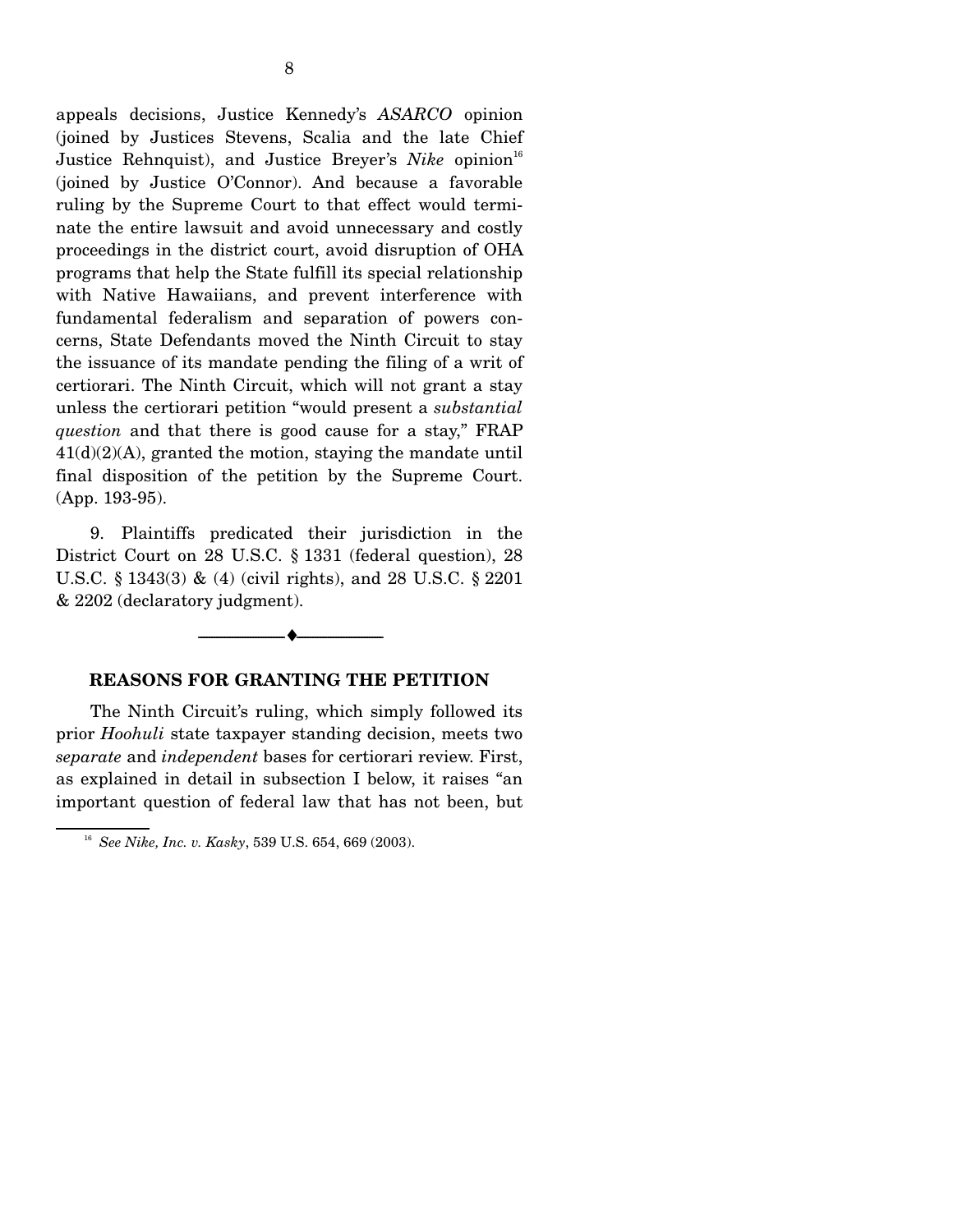should be, settled by [the United States Supreme] Court." Sup. Ct. R. 10(c). However, although not settled by a single majority opinion of this Court, six of this Court's present and former justices have taken a position contrary to the Ninth Circuit's state taxpayer doctrine, and thus it could be said, in the alternative, that the Ninth Circuit's ruling below "decided an important federal question in a way that conflicts with relevant decisions of this Court." Sup. Ct. R. 10(c). *See* discussion infra at 15-16. In short, this case satisfies at least one of the alternative criteria in Sup. Ct. R. 10(c) for certiorari.

 Second, the Ninth Circuit's ruling constitutes "a decision in *conflict* with the decision of another United States court of appeals on the same important matter." Sup. Ct. R. 10(a). Indeed, the ruling conflicts with decisions of at least five other circuits. *See* subsection II, infra. And Petitioner is unable to find a single other circuit that follows the Ninth Circuit's broad state taxpayer standing doctrine adopted in *Hoohuli*, and reaffirmed in the case at bar.

**I. The issue of whether state taxpayers have standing to challenge the actions of state government simply because they pay taxes to the state presents an important question of federal law that has not been, but should be, settled by the United States Supreme Court.** 

 The question of whether state taxpayers can challenge in federal court the actions of state government or state agencies simply because they pay taxes to the state, is surely an *important* federal issue as it goes to the heart of Article III's case or controversy requirement, governing the fundamental authority of federal courts to decide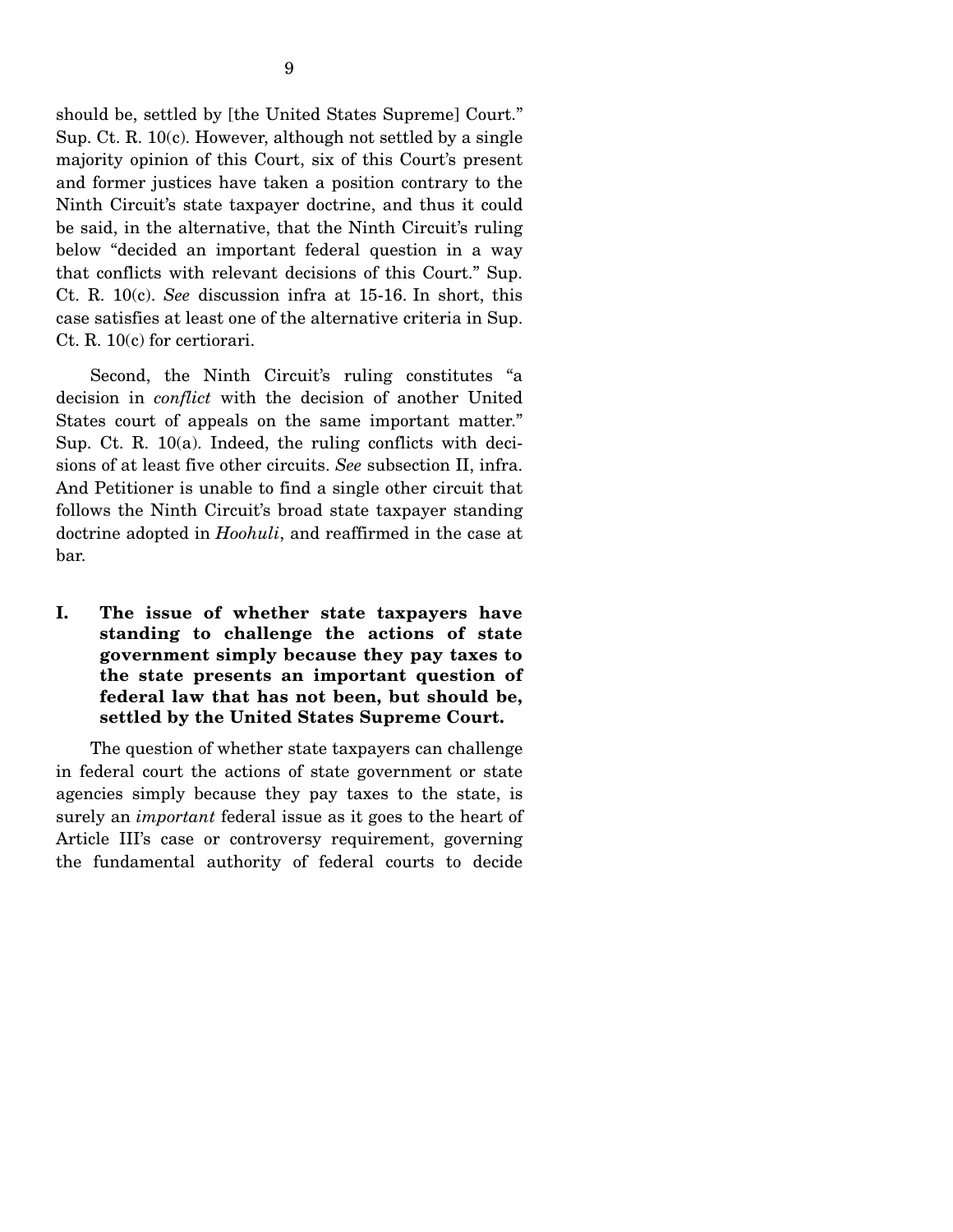cases. Allowing every single state taxpayer to challenge state laws in federal court, when that taxpayer is not directly or uniquely injured by those laws – as is the case here, where plaintiffs do *not* allege that they even desire, much less seek, any of the OHA benefits limited to Native Hawaiians or native Hawaiians – violates Article III's limited grant of jurisdiction to the federal courts to decide only *real* cases and controversies. Because, as explained further below, the state taxpayers in cases such as this one are not affected in any meaningful way by the state laws they challenge, federal court jurisdiction over such suits violates the well-accepted doctrine that federal courts not decide abstract questions of law. As stated by this Court in *City of Los Angeles v. Lyons*, 461 U.S. 95, 101-02 (1983):

Plaintiffs must demonstrate a "personal stake in the outcome" in order to "assure that concrete adverseness which sharpens the presentation of issues" necessary for the proper resolution of constitutional questions. . . . Abstract injury is not enough. The plaintiff must show that he "has sustained or is immediately in danger of sustaining some direct injury" as the result of the challenged official conduct and the injury or threat of injury must be both "real and immediate," not "conjectural" or "hypothetical."

The state taxpayer injury in cases like the one at bar does not exist *at all*, or is certainly not "real" or "immediate," but rather at best "abstract" and "conjectural," for as Justice Kennedy explained in his *ASARCO* opinion for himself, Justices Stevens and Scalia, and the late Chief Justice Rehnquist:

[S]uits premised on federal taxpayer status are not cognizable in the federal courts because a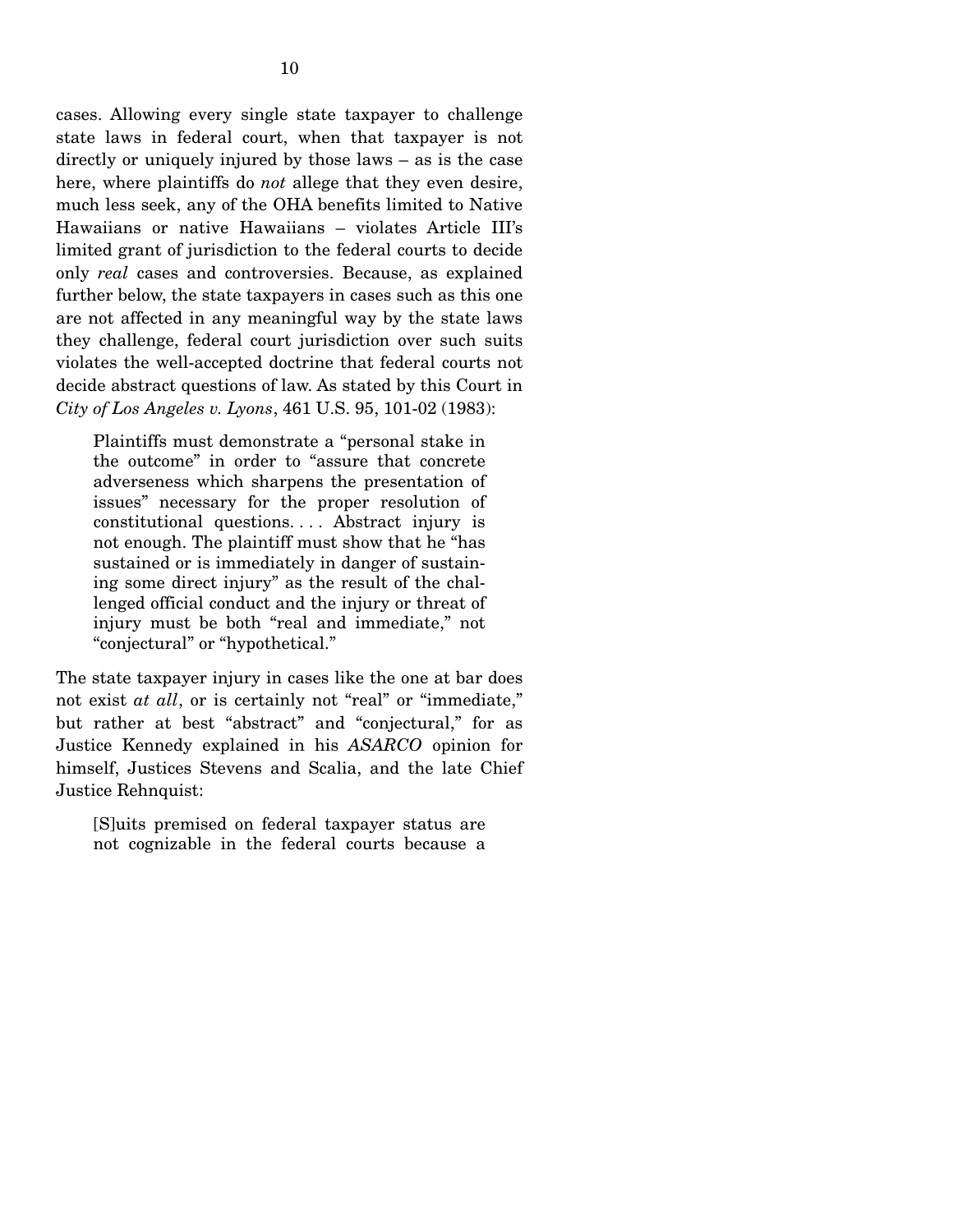taxpayer's "interest in the moneys of the Treasury . . . is shared with millions of others, is comparatively minute and indeterminable; and the effect upon future taxation, of any payments out of the funds, so remote, fluctuating and uncertain that no basis is afforded for [judicial intervention]." *Frothingham v. Mellon*, 262 U.S. 447, 487 (1923). . . . [W]e have likened *state* taxpayers to *federal* taxpayers, and thus we have refused to confer standing upon a state taxpayer absent a showing of "direct injury," pecuniary or otherwise. *Doremus*.

*ASARCO, Inc. v. Kadish*, 490 U.S. 605, 613-14 (1989) (Kennedy, J., opinion).

 And, as further explained in *ASARCO*, 490 U.S. at 614:

Even if [the suit would yield money for the school trust fund], it is pure speculation whether the lawsuit would result in any actual tax relief for respondents. If they were to prevail, it is conceivable that more money might be devoted to education [rather than taxes being cut]. . . . The possibility that taxpayers will receive any direct pecuniary relief from this lawsuit is "remote, fluctuating and uncertain."

For these reasons, therefore, absent a demonstration of any personal interest in receiving the benefits offered by the programs for Native or native Hawaiians, plaintiffs' state taxpayer status alone (a status they share with virtually the entire adult population of the state) does not provide them with real injury, and thus Article III standing to challenge those programs.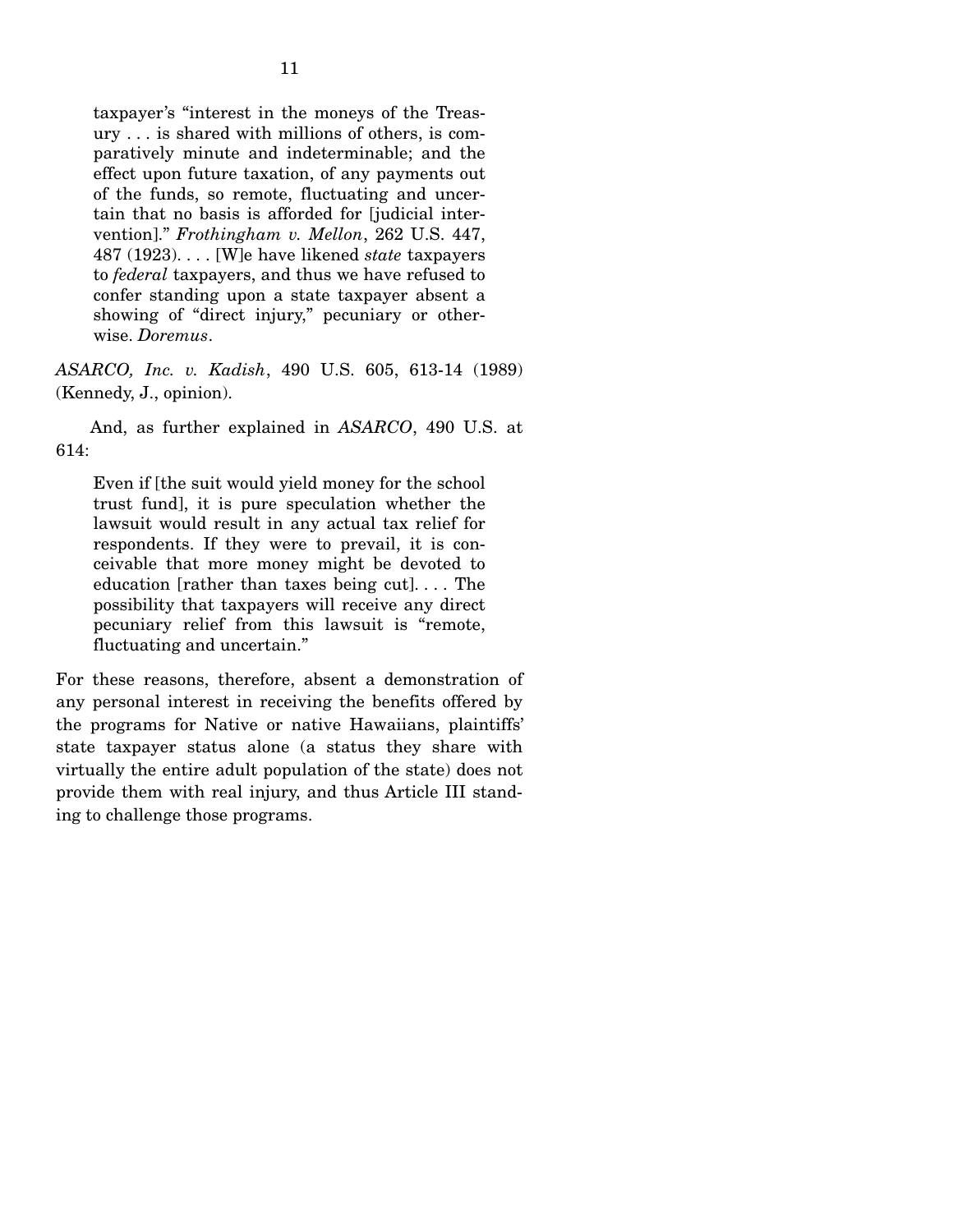State taxpayer suits also severely distort the balance of power between the federal government and the states (i.e., federalism), and intrude upon separation of powers concerns. A federal court's exercise of jurisdiction in state taxpayer suits like this one would violate federalism principles because a *federal* court would be interfering with the enforcement of *state* laws even though no plaintiff has been directly and uniquely injured by the challenged law. *See Tarsney v. O'Keefe*, 225 F.3d 929, 938 (8th Cir. 2000) ("Allowing state taxpayers to litigate claims of unconstitutional expenditures without having to show a direct injury would 'seriously undermine . . . federalism.' "); *Colorado Taxpayers Union v. Romer*, 963 F.2d 1394, 1402-03 (10th Cir. 1992) (denying state taxpayer standing "comports with notions of federalism"); *Taub v. Commonwealth of Kentucky*, 842 F.2d 912, 919 (6th Cir. 1988) (rejecting state taxpayer standing in part because of "[c]onsiderations of federalism"); *cf. City of Los Angeles v. Lyons*, 461 U.S. at 112 ("recognition of the need for a proper balance between state and federal authority counsels restraint in the issuance of injunctions against state officers [administering state laws] in the absence of irreparable injury which is both great and immediate."); *Rizzo v. Goode*, 423 U.S. 362, 380 (1976) ("principles of federalism . . . have applicability where injunctive relief is sought ... against those in charge of an executive branch of an agency of state or local governments.").

 In addition, state taxpayer suits also violate *separation of powers* concerns because a *judicial* branch (albeit federal) would be unnecessarily interfering with state *legislative* and state *constitutional* enactments, even though no one has been truly injured, and where the political branches can step in instead. *Cf. United States v.*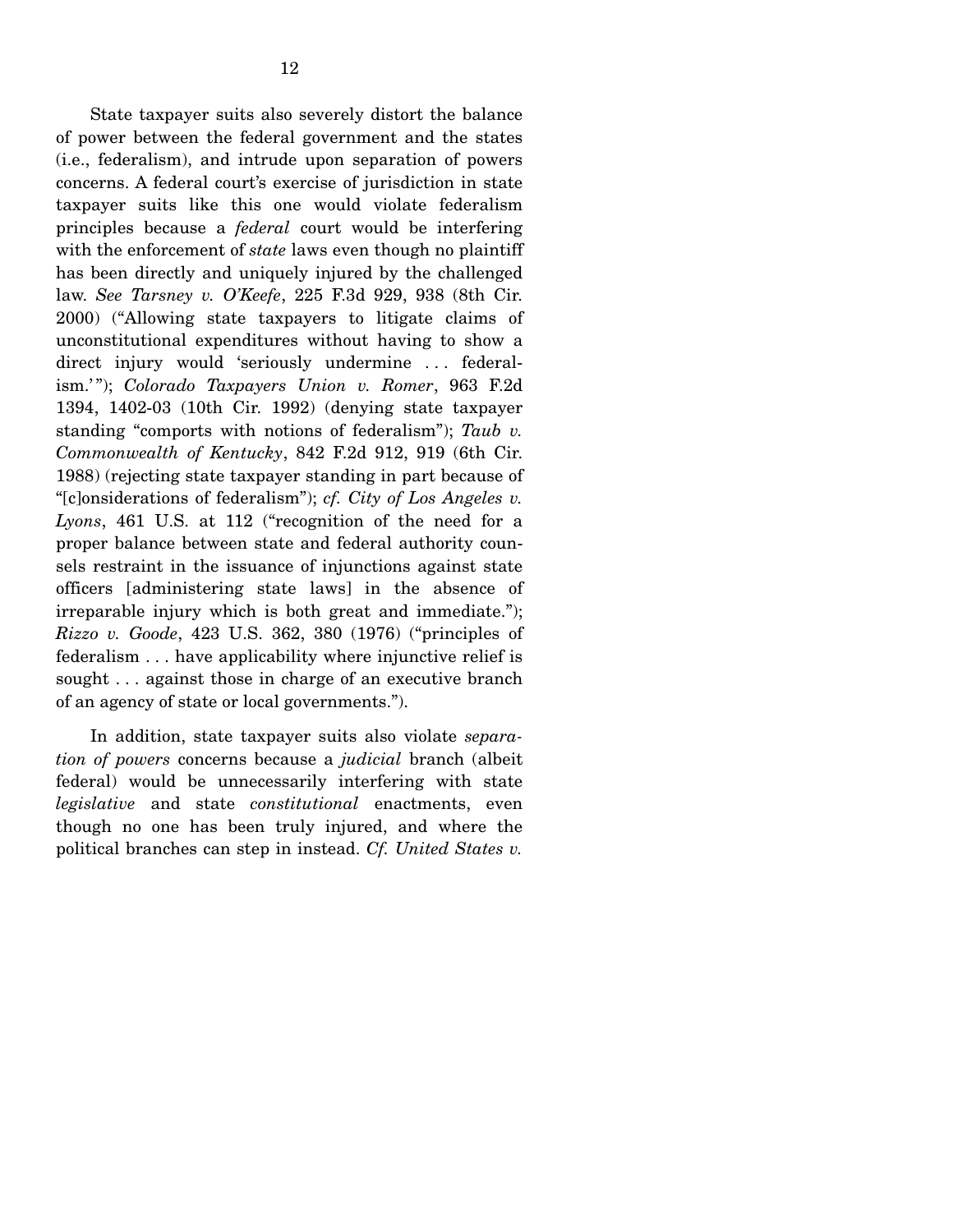*Richardson*, 418 U.S. 166, 189 (1974) (Powell, J., concurring) ("taxpayer or citizen advocacy, given its potentially broad base, is precisely the type of leverage that in a democracy ought to be employed against the branches that were intended to be responsive to public attitudes about the appropriate operation of government."); *Valley Forge Christian College v. Americans United for Separation of Church and State*, 454 U.S. 464, 474 (1982) ("Proper regard for the complex nature of our constitutional structure requires . . . that the Judicial Branch . . . [not] hospitably accept for adjudication claims of constitutional violation by other branches of government where the claimant has not suffered cognizable injury"); *Taub*, 842 F.2d at 919 (6th Cir.) ("restrictions on . . . taxpayer standing prevent unwarranted intrusions by the courts into matters entrusted to the legislative and executive branches"); *Colorado Taxpayers*, 963 F.2d at 1402 (10th Cir.) (same).

 On a practical level, the permissibility of state taxpayer suits affects whether hundreds of cases brought in federal courts each year may proceed or must be dismissed; disallowing them will thus save substantial federal judicial resources, and prevent needless interference with the operations of state government and the administration of state laws. Rejection of state taxpayer standing will also ensure that those litigating important constitutional (or other) legal issues have a direct, unique, and "personal stake in the outcome of the controversy as to assure that concrete adverseness which sharpens the presentation of issues." *Phillips Petroleum Co. v. Shutts*, 472 U.S. 797, 804 (1985) (quoting *Baker v. Carr*, 369 U.S. 186, 204 (1962)).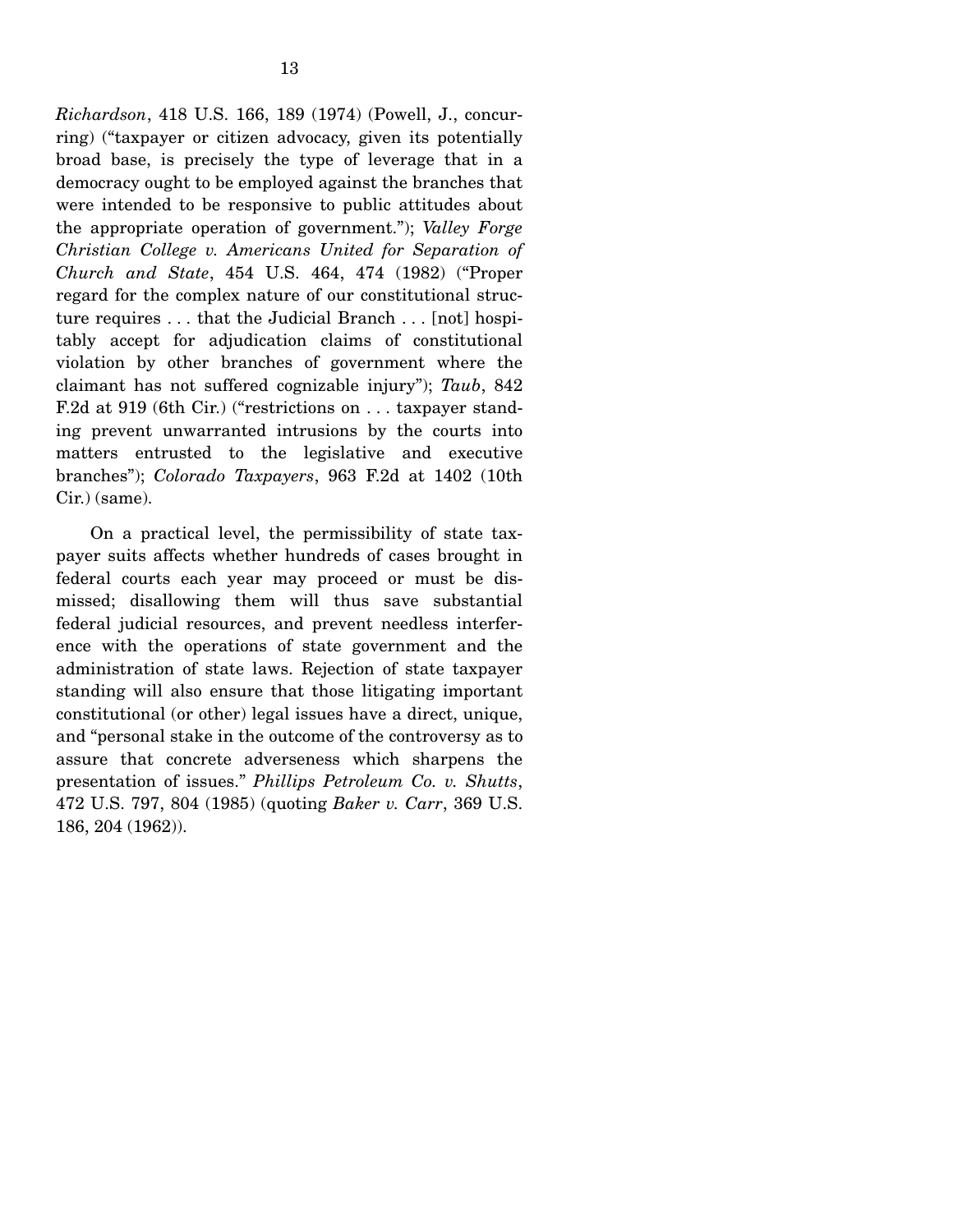The importance of the issue of state taxpayer standing is confirmed by the fact that this Court just recently *sua sponte* asked that the parties in a case granted certiorari on a Commerce Clause issue also address the question of standing in a case in which many of the plaintiffs are mere state taxpayers. *See DaimlerChrysler Corp. v. Cuno*, 126 S. Ct. 36 (2005) ("In addition to the questions presented by the petitions, the parties are directed to brief and argue the following question: Whether respondents have standing to challenge Ohio's investment tax credit"); *Wilkins v. Cuno*, 126 S. Ct. 26 (2005) (same).<sup>17</sup>

 Finally, the question of state taxpayer standing has *not* been settled by the United States Supreme Court. As the Ninth Circuit panel in this case noted:

Whether Justice Kennedy's opinion is dictum or not, that portion of his opinion on state taxpayer standing is not the opinion of the Supreme Court. It may carry persuasive value to a court that has not previously ruled on state taxpayer standing, but an opinion from an evenly divided Court is not a precedentially binding intervening opinion of the Court. We therefore may not hold our prior opinion in *Hoohuli* overruled by an opinion of four Justices, even if we thought it persuasive, without obtaining en banc review.

<sup>&</sup>lt;sup>17</sup> That this Court may ultimately address the issue of state taxpayer standing in a case already pending before it, of course, makes it *more* appropriate that certiorari be granted in the case at bar. For if this Court in the *Cuno* case ultimately decides to follow Justice Kennedy's *ASARCO* position, or otherwise rejects or limits state taxpayer standing, this Court could simply grant certiorari in the case at bar, vacate the decision below, and remand for reconsideration in light of the *Cuno* ruling.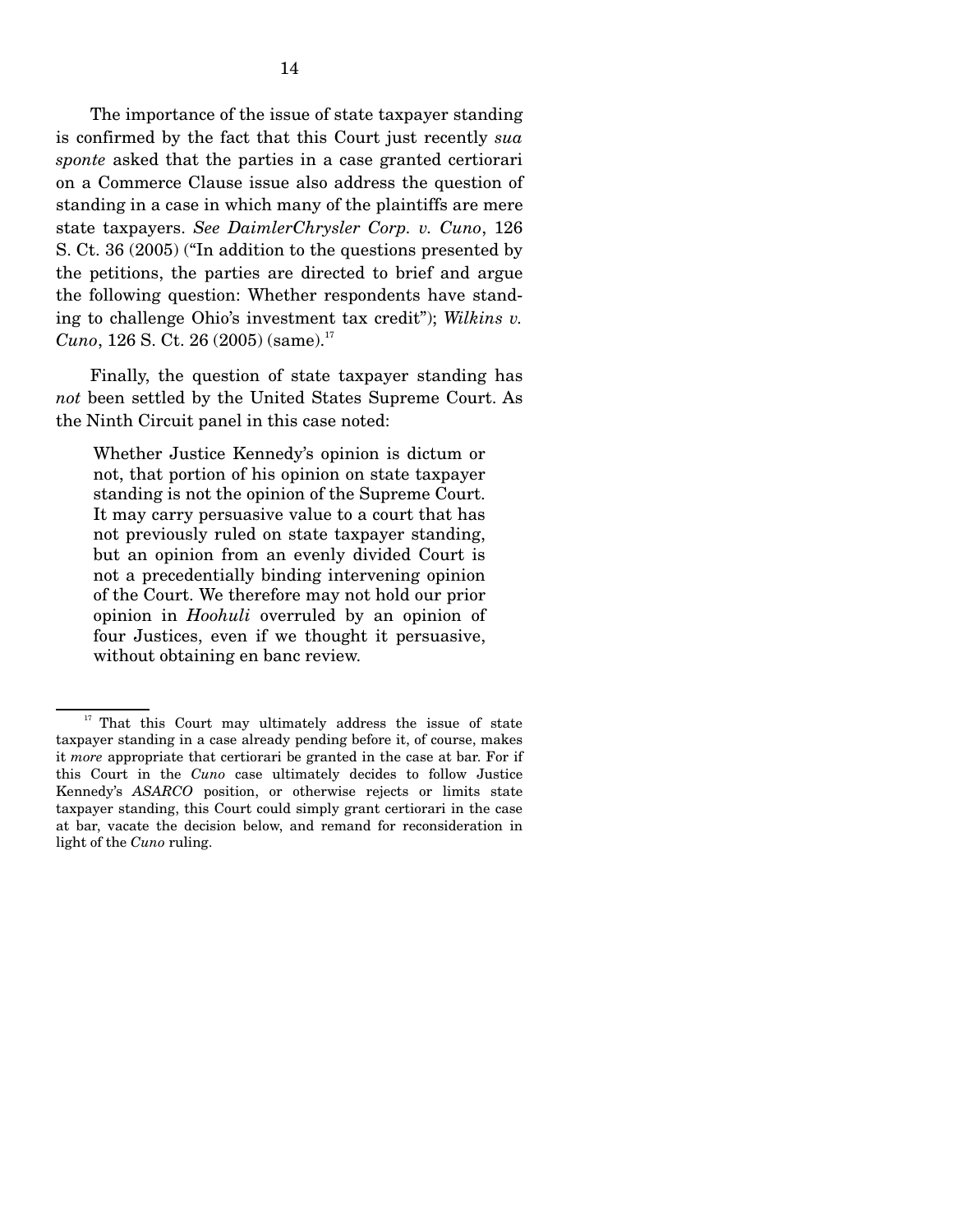*Arakaki*, 423 F.3d at 968-69 (App. 23) (citations omitted). Therefore, the criterion of Sup. Ct. R.  $10(c)$  – that the important question of federal law has "not been, but should be, settled by" the Supreme Court – is easily satisfied. Moreover, the unsettled nature of the issue itself creates its own set of problems.<sup>18</sup>

 Alternatively, one can view Justice Kennedy's fourjustice *ASARCO* opinion nevertheless as a "relevant decision[] of [the Supreme] Court," Sup. Ct. R. 10(c), especially given that the other four-justice opinion by Justice *Brennan* concurring in the judgment took issue more with Justice Kennedy's *other* standing ruling (regarding the teachers' association's standing), rather than Justice Kennedy's *state taxpayer* standing ruling. 490 U.S. at 633. Therefore, in the alternative, the Ninth Circuit's decision, by conflicting with Justice Kennedy's opinion, does "conflict[ ] with [a] relevant decision[] of this Court." Sup. Ct. R. 10(c).

 Moreover, at least *six* of this Court's current and former members disagree with the Ninth Circuit's state taxpayer standing doctrine. In addition to current Justices Kennedy, Stevens, and Scalia, and the late Chief Justice Rehnquist (who each signed on to Justice Kennedy's opinion in *ASARCO*), Justice Breyer, joined by Justice O'Connor, also expressed the view that "state taxpayers . . . ordinarily lack federal standing." *Nike, Inc. v. Kasky*,

<sup>18</sup> *See* Staudt, "Taxpayers in Court: A Systematic Study of a (Misunderstood) Standing Doctrine," 52 Emory L. J. 771, 836-37 (2003) (lack of guidance on state taxpayer standing issue has led to general confusion among, and within, the circuits, leading to disparate results, and unequal treatment, as well as a waste of private and judicial resources, and disrespect for federal judges as unprincipled decisionmakers).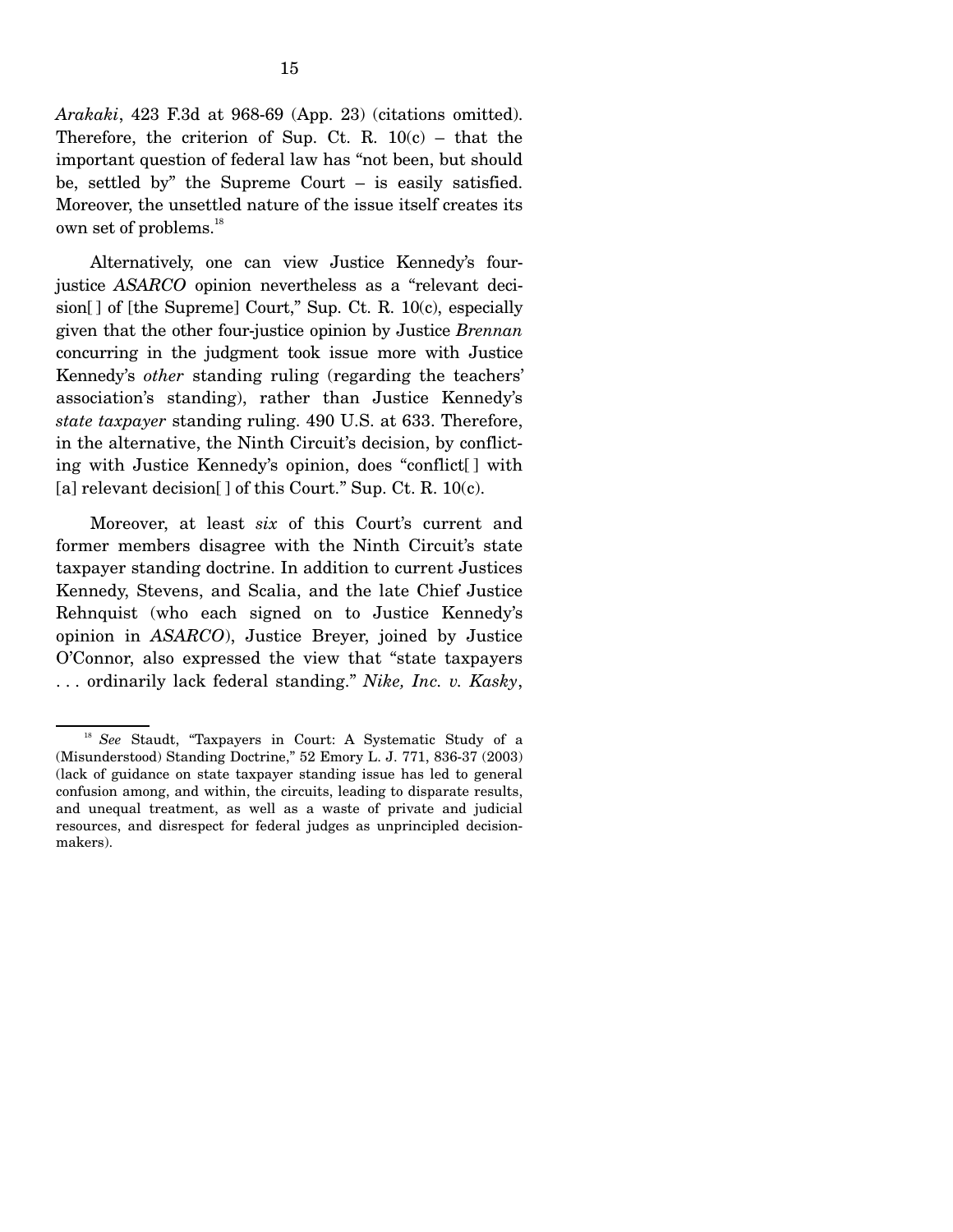539 U.S. 654, 669 (2003) (mem.). Given that six of this Court's present and former members have thus expressed written disagreement with the doctrine propounded by the Ninth Circuit, it is even more reasonable to claim that the Ninth Circuit's decision "conflicts with relevant decisions of this Court." Sup. Ct. R. 10(c). Either way, however, the criteria of Sup. Ct. R. 10(c) are satisfied, whether the panel decided an issue that has not been, but should be, decided by the Supreme Court, or decided the issue in a way that conflicts with decisions of the Supreme Court.

#### **II. The Ninth Circuit's ruling allowing state taxpayer standing conflicts with the decisions of at least five other circuits.**

The other separate and independent criterion for certiorari – that "a United States court of appeals has entered a decision in *conflict* with the decision of another United States court of appeals on the same important matter," Sup. Ct. R.  $10(a)$  – is also easily satisfied here. Indeed, the panel's decision conflicts with the decisions of at least *five* other circuits, which have rejected the broad state taxpayer standing doctrine the Ninth Circuit applied below. These other circuits, in direct contradiction to the Ninth, do not allow plaintiffs to challenge state actions (expending taxpayer monies) simply because they pay taxes to the state, where the state actions do not otherwise impact the plaintiffs.

 These five circuits, by adopting instead the position espoused in Justice Kennedy's *ASARCO* opinion (either explicitly, or in effect), have repudiated general state taxpayer standing, and are thus in direct conflict with the Ninth Circuit's ruling in this case reaffirming *Hoohuli*'s broad state taxpayer standing doctrine. *See Bd. of Educ. v.*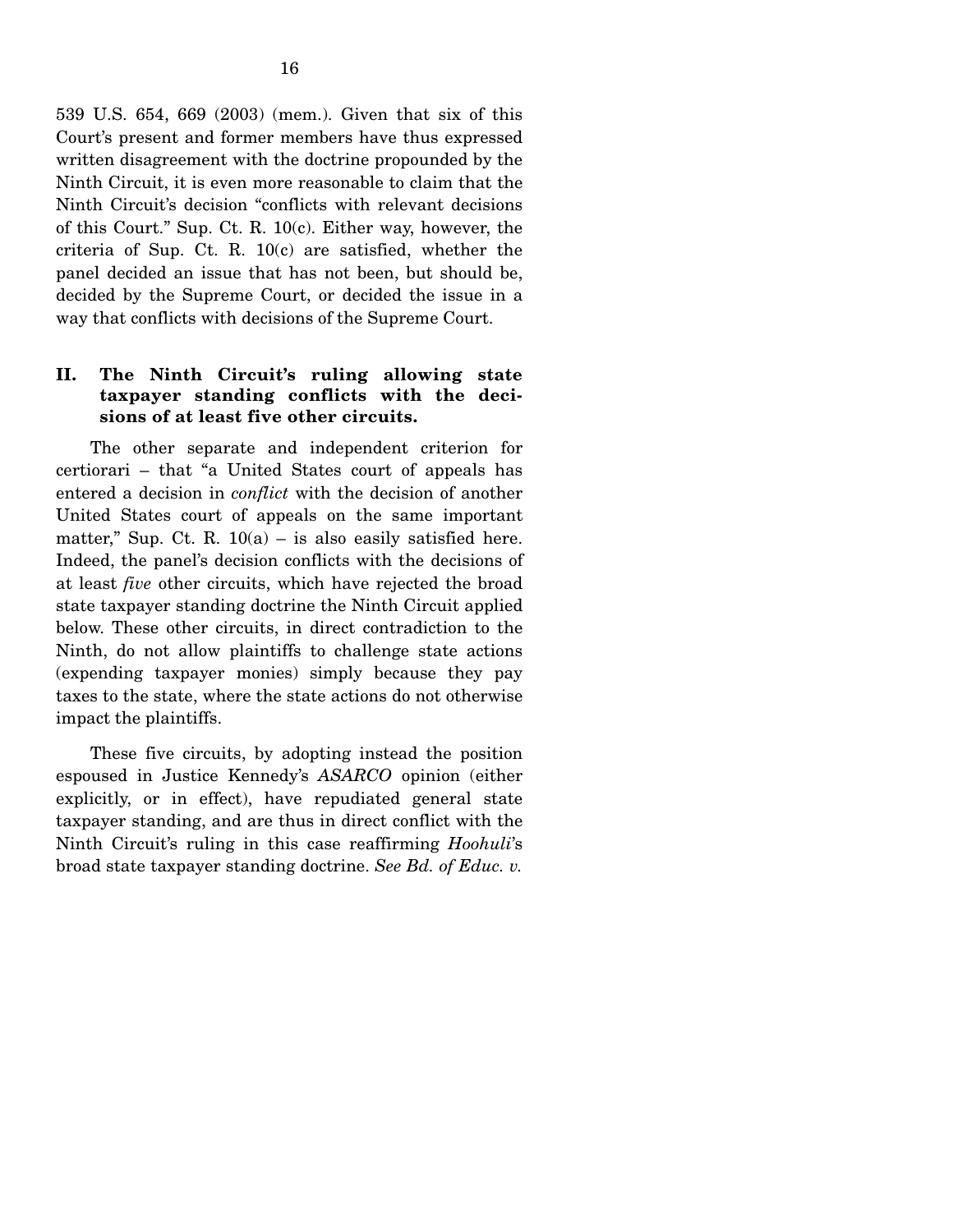*New York State Teachers*, 60 F.3d 106, 110-111 (**2nd** Cir. 1995) (citing Justice Kennedy's opinion in *ASARCO*, rejecting *Hoohuli* approach, and holding that "[s]tate taxpayers, like federal taxpayers, do not have standing to challenge the actions of state government simply because they pay taxes to the state"); *Henderson v. Stalder*, 287 F.3d 374, 379-80 (**5th** Cir. 2002) (citing Justice Kennedy's *ASARCO* opinion as controlling, and stating that "the state taxpayer plaintiffs have not alleged that the amount they pay to the State in the form of income taxes will increase because of the enactment" and thus their suit "at most, constitutes a generalized grievance common to all tax payers in the state"); *Taub v. Commonwealth of Kentucky*, 842 F.2d 912, 918-19 (**6th** Cir. 1988) (rejecting *Hoohuli* and holding that "requirements for federal taxpayer standing . . . control the issue of state taxpayer standing, at least in those cases where violation of the Establishment Clause is not alleged" and requiring a state taxpayer to "allege direct and palpable injury"); *Tarsney v. O'Keefe*, 225 F.3d 929, 936-38 (**8th** Cir. 2000) (rejecting state taxpayer Free Exercise challenge to state spending offensive to taxpayer's religious beliefs because a "taxpayer who was not" "direct[ly] injur[ed]" "by the allegedly unconstitutional expenditure would not have taxpayer standing to challenge the expenditure"); *Colorado Taxpayers v. Romer*, 963 F.3d 1394, 1401-03 (**10th** Cir. 1992) (rejecting *Hoohuli*, following Justice Kennedy's *ASARCO* opinion likening state taxpayers to federal taxpayers, and requiring that, outside the Establishment Clause area, a state taxpayer show "he has suffered a monetary loss due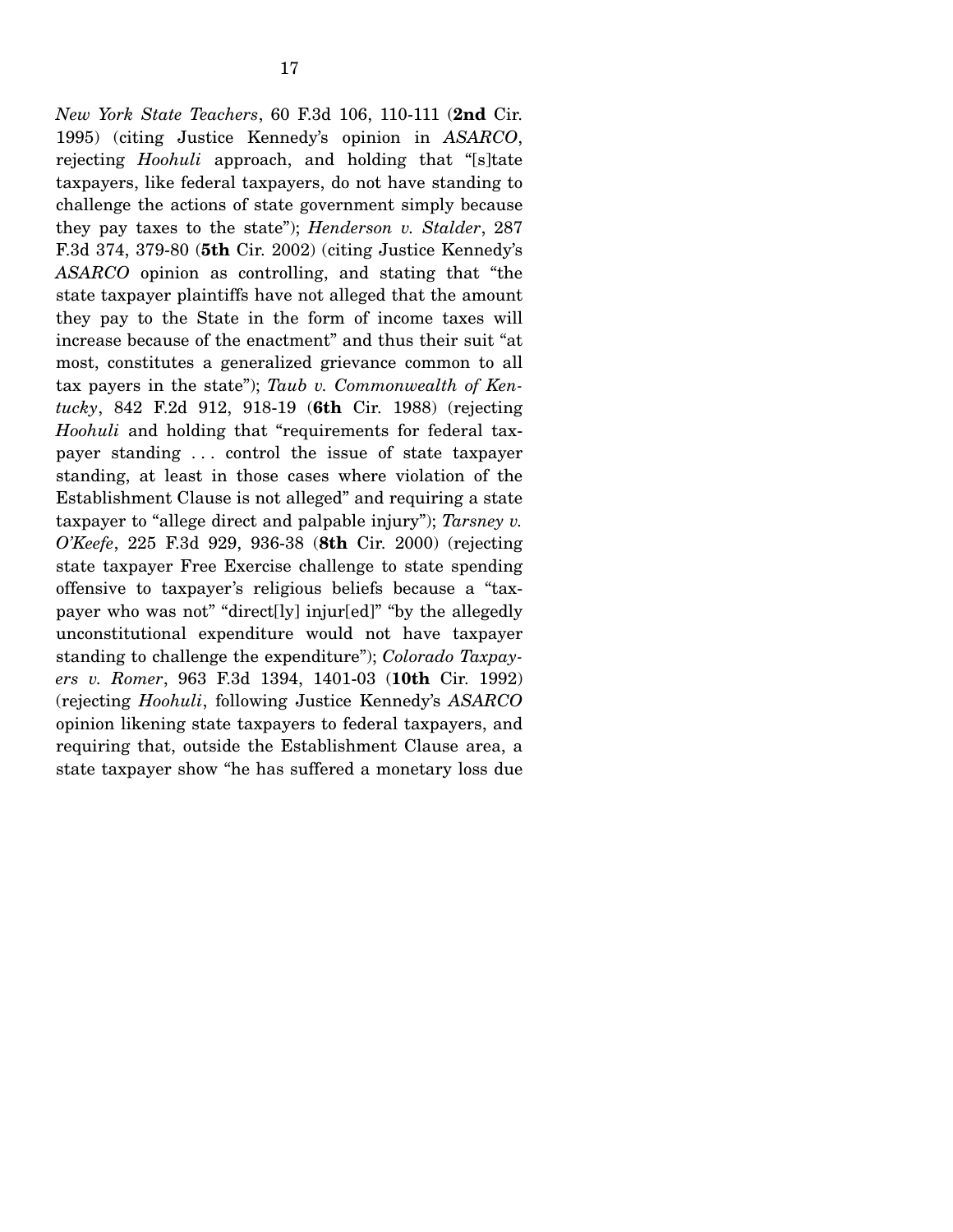to the allegedly unlawful activity's effect on his tax liabil $ity$ ").<sup>19</sup>

 Accordingly, the Ninth Circuit's position has been flatly rejected by at least *five* other circuits, and thus the ruling below easily satisfies the Rule 10(a) certiorari criterion of conflict with another circuit court's ruling on an important matter.<sup>20</sup>

**III. Even if state taxpayers could satisfy the requirements of Article III,** *prudential* **concerns dictate dismissal of state taxpayer suits because the asserted harm is a "generalized grievance" shared in substantially equal measure by all or a large class of citizens.** 

 In addition, even if state taxpayer suits were somehow deemed sufficient to meet Article III's constitutional requirements, *prudential* standing concerns should bar federal court jurisdiction over state taxpayer lawsuits. As stated in *Warth v. Seldin*, 422 U.S. 490, 499 (1975):

Apart from [the Article III] minimum constitutional mandate, this Court has recognized other [prudential] limits on the class of persons who may invoke the courts' decisional and remedial powers. First, the Court has held that when the

<sup>&</sup>lt;sup>19</sup> Furthermore, an additional circuit, in dicta, has cited Justice Kennedy's opinion in *ASARCO*, and stated that "*state* taxpayers lack a sufficiently personal interest to challenge laws of general applicability, since their injury is not significantly different from that suffered by taxpayers in general." *Women's Emergency Network v. Bush*, 323 F.3d 937, 943 (11th Cir. 2003).

<sup>&</sup>lt;sup>20</sup> The importance of the issue, of course, was already discussed supra at 9-14.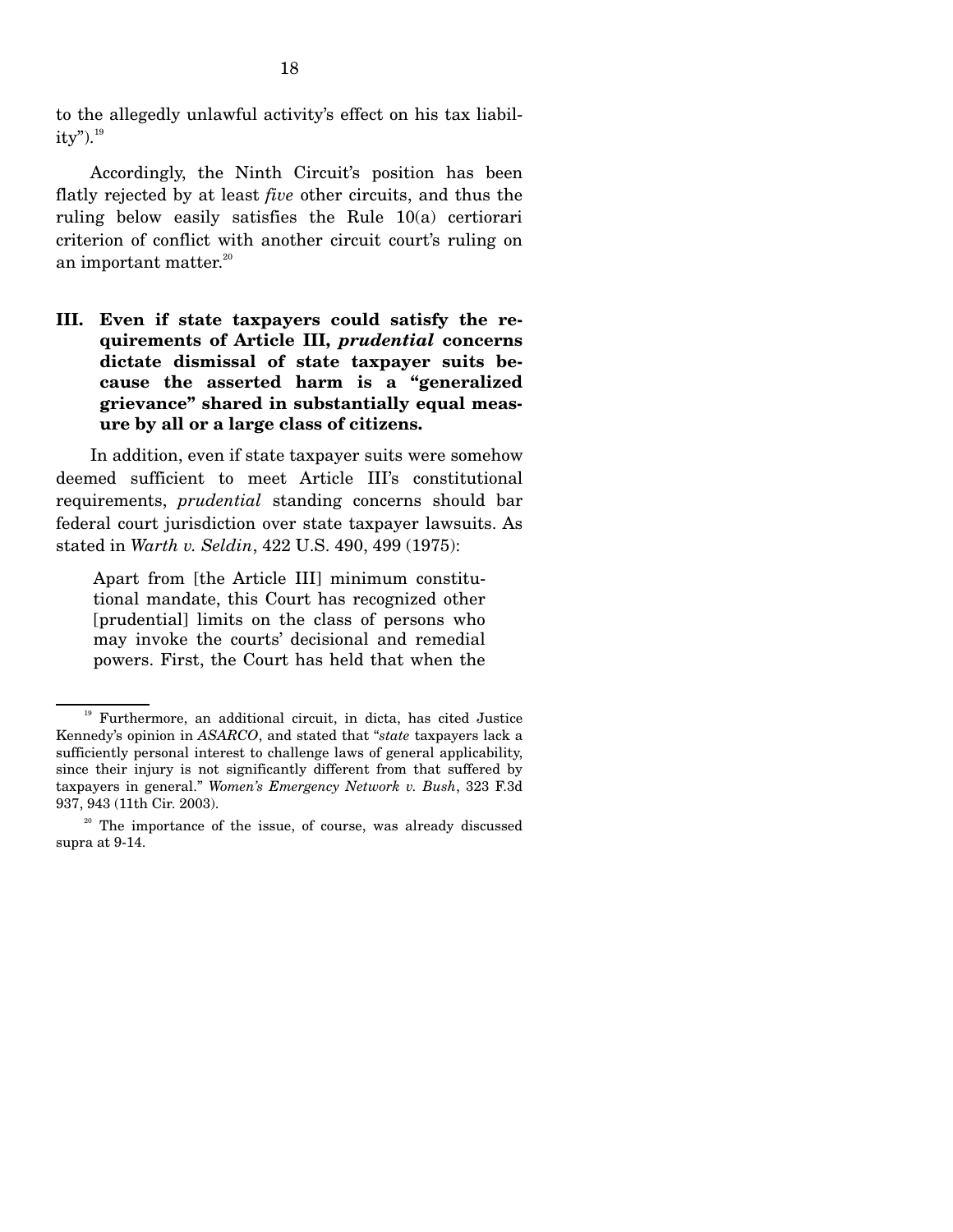asserted harm is a '*generalized grievance' shared in substantially equal measure by all or a large class of citizens*, that harm alone normally does not warrant exercise of jurisdiction.

Plaintiffs' claims in this case fall squarely within *Warth*'s language, as the state taxpayer base – literally hundreds of thousands, and constituting virtually the entire adult population – surely constitutes a "large class of citizens." And the taxpayer harm, assuming generously that it exists at all, $21$  is surely a " 'generalized grievance' shared in substantially equal measure" by that large class of citizens. Indeed, it would seem that *all* pure state taxpayer suits would run afoul of *Warth*.

 Moreover, denying standing to these particular taxpayer plaintiffs would *not* mean that no one would have standing to challenge OHA's Hawaiian ancestry requirements. Persons who would otherwise qualify for OHA benefits (but for their non-Hawaiian status) and who actually desire them and take steps to obtain them could challenge any Hawaiian ancestry prerequisite for those benefits. There is simply no reason to allow these particular plaintiffs, who don't seek the benefits, and whose taxpayer injury, if any, is shared by virtually all adult citizens of Hawaii, to bring this generalized grievance, when others who are directly and particularly injured can do so.

<sup>21</sup> *See ASARCO*, 490 U.S. at 613-14 (Kennedy, J., opinion) (taxpayer's interest in the treasury is shared with millions of others, is comparatively minute and indeterminable, and the effect upon future taxation, of any payments out of the treasury is remote, fluctuating and uncertain).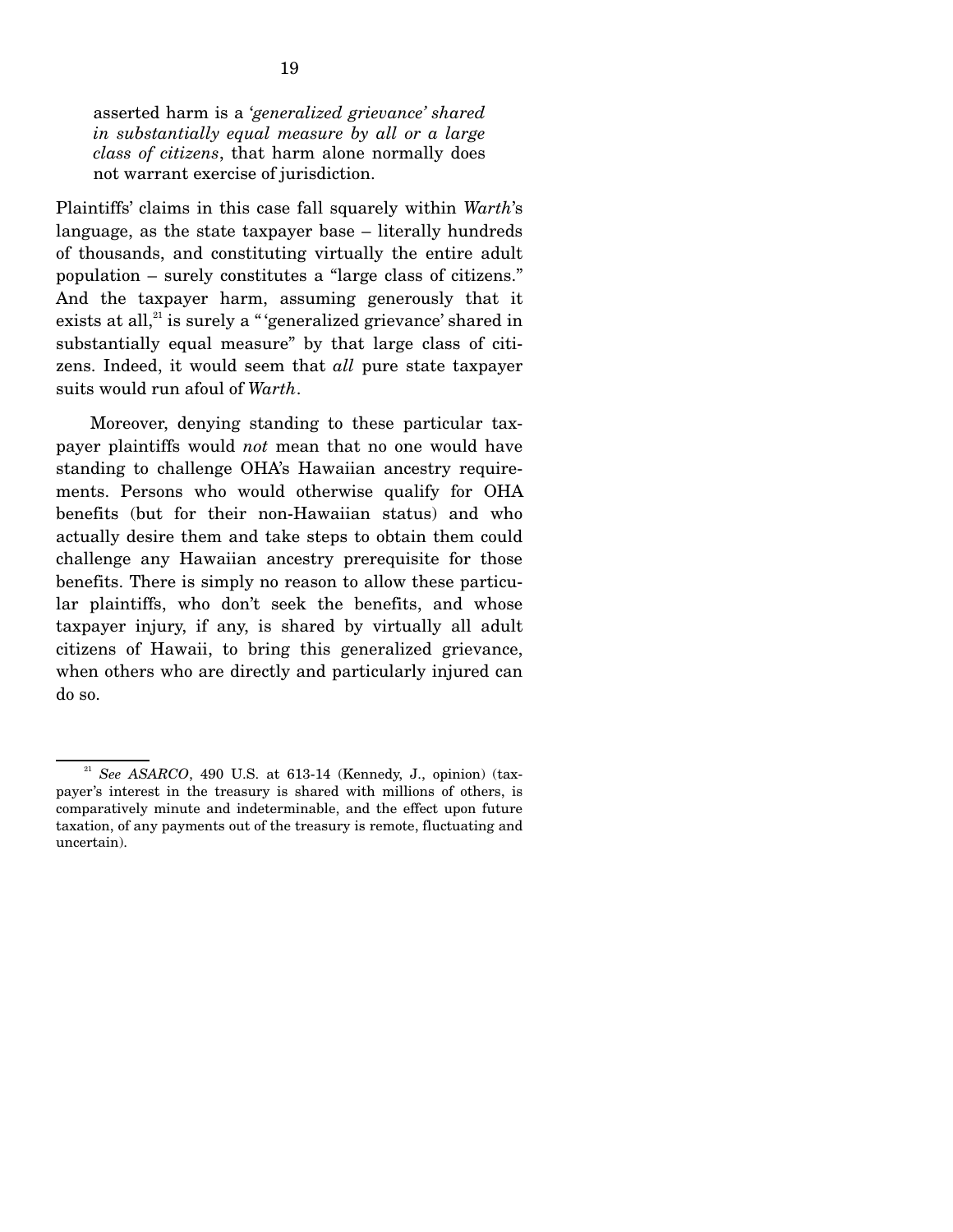Accordingly, the Ninth Circuit's ruling could be reversed on this alternative *prudential* standing ground as well.<sup>22</sup> Indeed, the same concerns supporting rejection of *Article III* state taxpayer standing – including avoiding federal court resolution of abstract questions involving parties with no real interest at stake, preventing unnecessary interference with state governmental operations and administration of laws, preserving federalism and separation of powers, and conserving scarce judicial resources, etc., *see* supra at 9-13 – also support rejecting state taxpayer standing on this *prudential* ground as well. By upholding state taxpayer standing, and implicitly rejecting this prudential ground for dismissal, too, the Ninth Circuit's implicit prudential ruling raises these same important concerns, and together with its *Article III* ruling yield a direct conflict with the five other circuits rejecting general state taxpayer standing.

# --------------------------------- ♦ ---------------------------------

#### **CONCLUSION**

 For the foregoing reasons, Petitioner respectfully asks that certiorari be granted in this case to resolve the very important and fundamental state taxpayer standing questions presented by this petition, and to eliminate the direct conflict between the Ninth Circuit and at least five other circuits.

 At the very least, given that this Court's eventual ruling in the *DaimlerChrysler Corp. v. Cuno*/*Wilkins v. Cuno* case could effectively reverse the Ninth Circuit's state taxpayer standing precedent, this Court should,

<sup>&</sup>lt;sup>22</sup> State Defendants raised this prudential ground both in the District Court and in the Ninth Circuit.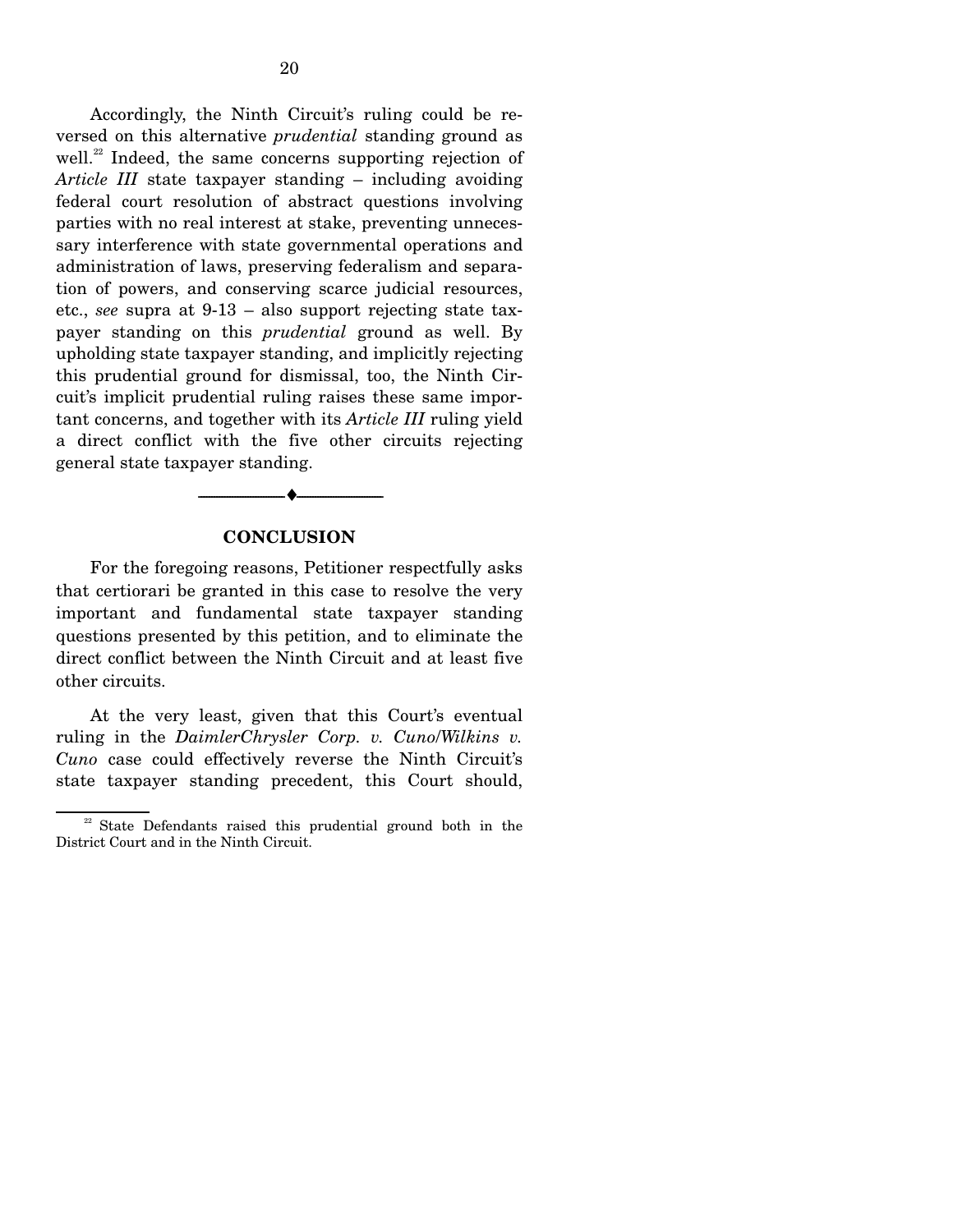respectfully, at minimum *hold* this petition pending this Court's ruling in the *Cuno* case. *See* Stern, Gressman, Shapiro & Geller, *Supreme Court Practice* (7th Ed. 1993) at 249 ("In most [GVR] situations, the certiorari papers are *held* by the Court pending its plenary ruling, following which the summary reconsideration order is entered."). In the event this Court in the *Cuno* case does indeed adopt Petitioner's position, or otherwise contradicts or narrows the broad state taxpayer standing doctrine adopted by the Ninth Circuit, this Court could then simply grant this certiorari petition, vacate the Ninth Circuit's decision (to the extent it granted plaintiffs state taxpayer standing to pursue some of their claims), and remand to the Ninth Circuit for reconsideration in light of the ruling in the  $Cuno$  case. $^{23}$ 

Dated: February 2, 2006.

Respectfully submitted,

MARK J. BENNETT Attorney General of Hawaii GIRARD D. LAU\* CHARLEEN M. AINA Deputy Attorneys General \**Counsel of Record*  Department of the Attorney General 425 Queen Street Honolulu, Hawaii 96813 (808) 586-1360

*Counsel for Petitioner*

23 Of course, if this Court in the *Cuno* case were somehow able to avoid addressing the issue of state taxpayer standing (say, because another plaintiff in the case had a sufficient non-taxpayer basis for standing), then, for all the reasons provided in this petition, this Court should grant certiorari in *this* case, and conduct a *plenary* review.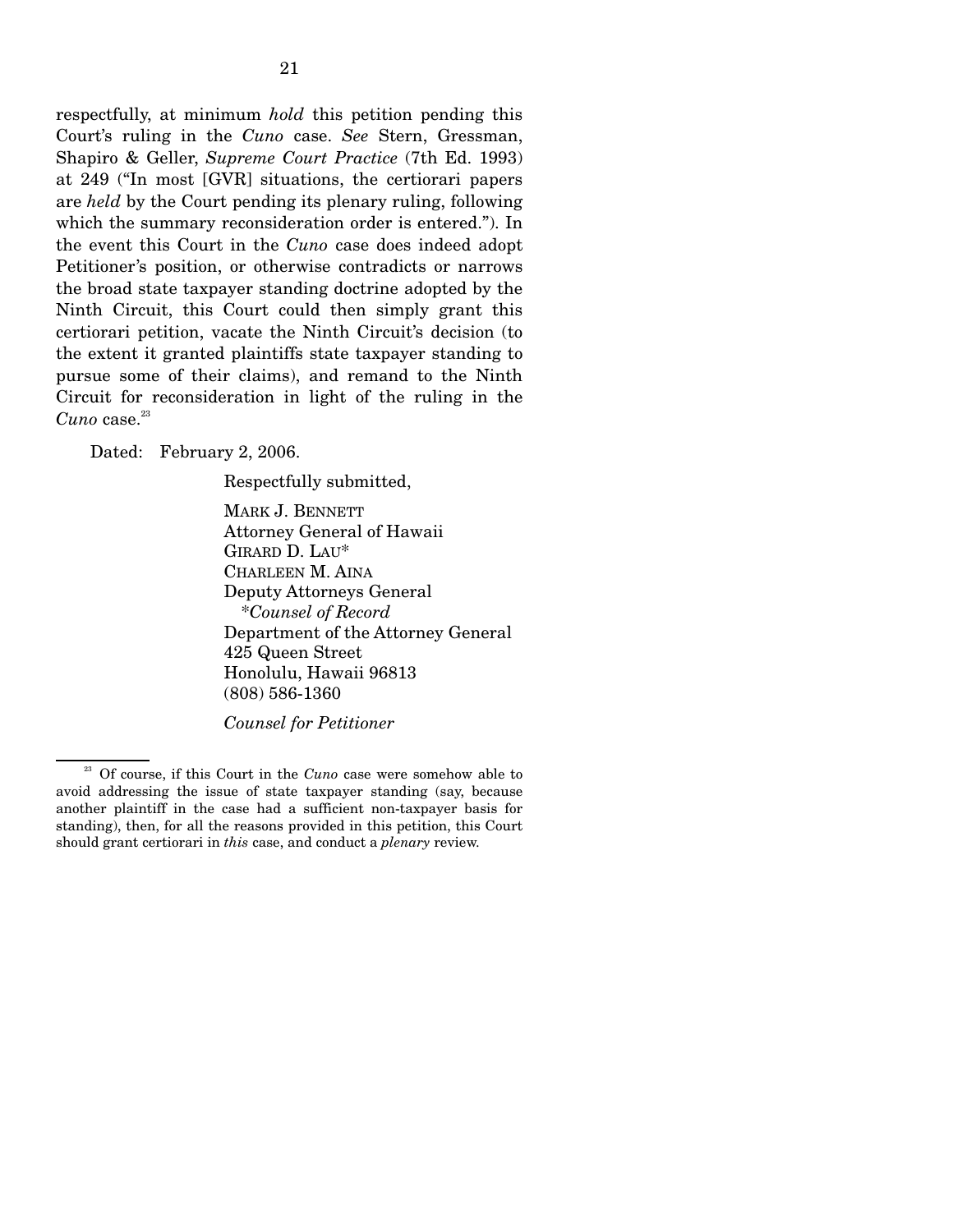### INDEX TO APPENDIX

| Page                                                                                      |
|-------------------------------------------------------------------------------------------|
| Arakaki v. Lingle, 423 F.3d 954 (9th Cir. 2005)App. 1                                     |
| Arakaki v. Lingle, 305 F.Supp.2d 1161                                                     |
| Arakaki v. Lingle, 299 F.Supp.2d 1129                                                     |
| Arakaki v. Lingle, 299 F.Supp.2d 1114                                                     |
| Arakaki v. Cayetano, 299 F.Supp.2d 1107                                                   |
| Arakaki v. Cayetano, 299 F.Supp.2d 1090                                                   |
| Arakaki v. Cayetano, 198 F.Supp.2d 1165                                                   |
| Arakaki v. Lingle, Order Denying Rehearing                                                |
| Constitution of the United States,                                                        |
| Constitution of the United States,                                                        |
| The Admission Act, Section 4 (Act of<br>March 18, 1959, Pub. L. 86-3, 73 Stat. 4App. 173  |
| The Admission Act, Section 5 (Act of<br>March 18, 1959, Pub. L. 86-3, 73 Stat. 4)App. 173 |
| Hawaiian Homes Commission Act, 1920,                                                      |
| Hawaiian Homes Commission Act, 1920,                                                      |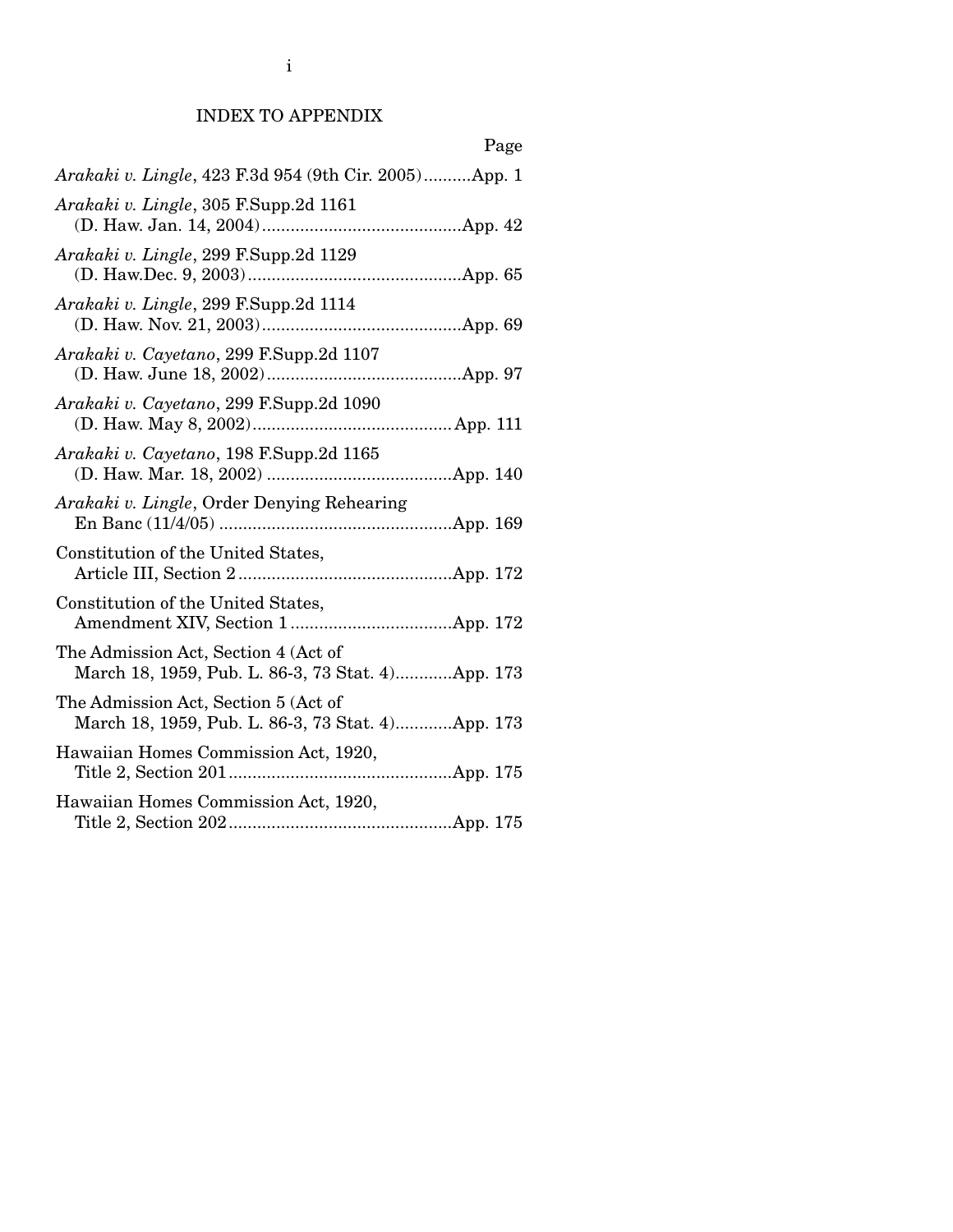### INDEX TO APPENDIX – Continued

| Page                                     |
|------------------------------------------|
| Hawaiian Homes Commission Act, 1920,     |
| Hawaiian Homes Commission Act, 1920,     |
| Hawaiian Homes Commission Act, 1920,     |
| Hawaiian Homes Commission Act, 1920,     |
| The Constitution of the State of Hawaii, |
| The Constitution of the State of Hawaii, |
| The Constitution of the State of Hawaii, |
| The Constitution of the State of Hawaii, |
| The Constitution of the State of Hawaii, |
| The Constitution of the State of Hawaii, |
|                                          |
|                                          |
|                                          |
|                                          |
|                                          |
|                                          |
|                                          |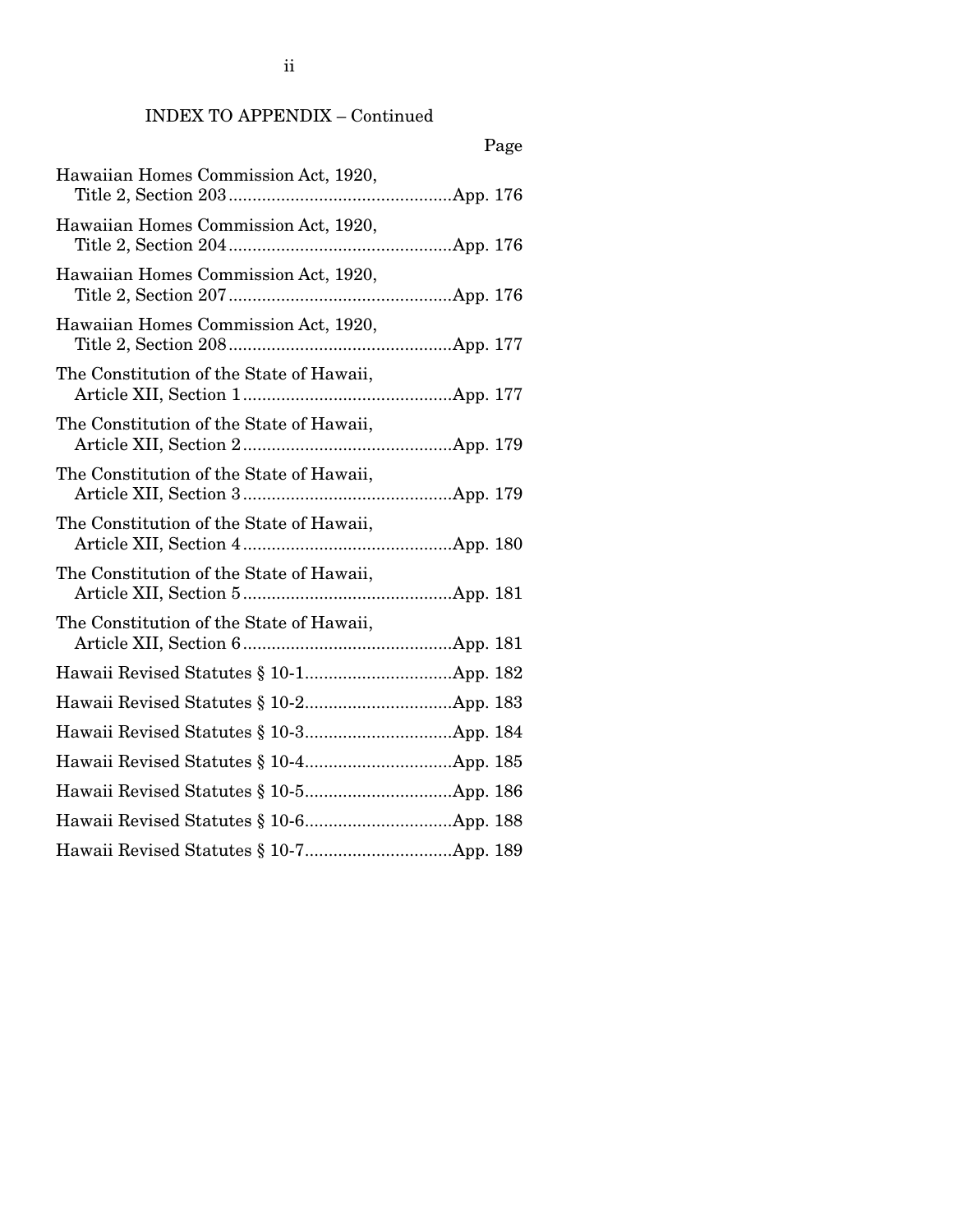# INDEX TO APPENDIX – Continued

Page

| Arakaki v. Lingle, Order Staying Mandate |  |
|------------------------------------------|--|
|                                          |  |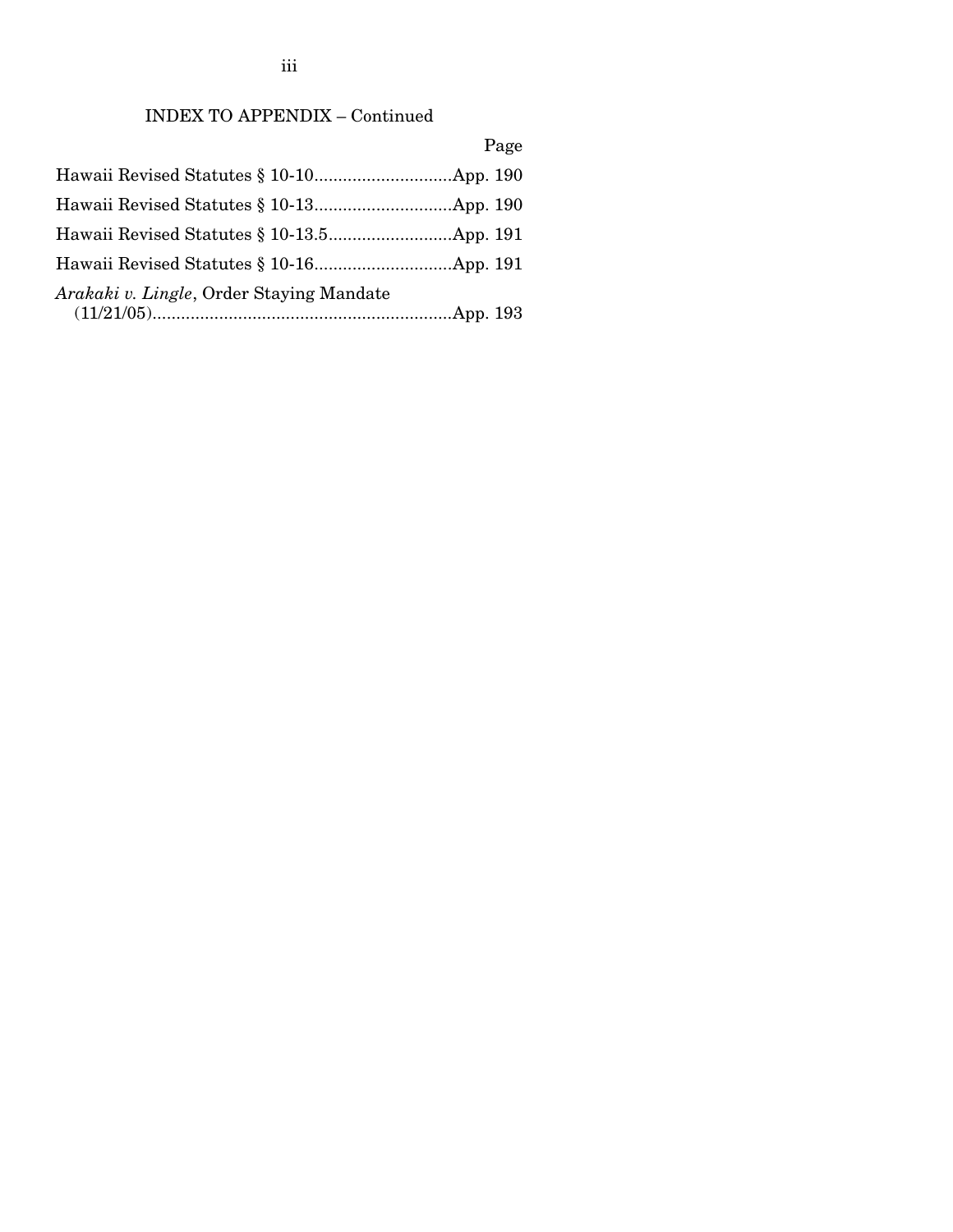## App. 1

423 F.3d 954

United States Court of Appeals, Ninth Circuit. Earl F. ARAKAKI; Evelyn C. Arakaki; Edward U. Bugarin; Sandra P. Burgess; Patricia A. Carroll; Robert M. Chapman; Michael Y. Garcia; Toby M. Kravet; James I. Kuroiwa; Frances M. Nichols; Donna Malia Scaff; Jack H. Scaff; Allen Teshima; Thurston Twigg-Smith, Plaintiffs-Appellants, Anthony Sang, Sr., State Council of Hawaiian Homestead Associations (SCHHA); State Council of Hawaiian Homestead Associations, Intervenors-Appellees, v.

Linda C. LINGLE, in her official capacity as Governor of the State of Hawaii; Haunani Apoliona, Chairman, and in her official capacity as trustee of the Office of Hawaiian Affairs; Rowena Akana, in his official capacity as trustee of the Office of Hawaiian Affairs; Donald Cataluna, in his official capacity as trustee of the Office of Hawaiian Affairs; Linda Dela Cruz, in her official capacity as trustee of the Office of Hawaiian Affairs; Clayton Hee, in his official capacity as trustee of the Office of Hawaiian Va Affairs; Colette Y. Machado, in her official capacity as trustee of the Office of Hawaiian; Charles Ota, in his official capacity as trustee of the Office of Hawaiian Affairs; Oswald K. Stender, in his official capacity as trustee of the Office of Hawaiian Affairs; John D. Waihee, IV, in his official capacity as trustee of the Office of Hawaiian Affairs; United States of America; John Does, 1 through 10; Georgina Kawamura, in her official capacity as Director of the Department of Budget and Finance; Russ Saito, in her official capacity as Comptroller and Director of the Department of Accounting and General Services; Peter Young, in his official capacity as Chairman of the Board of Land and Natural Resources;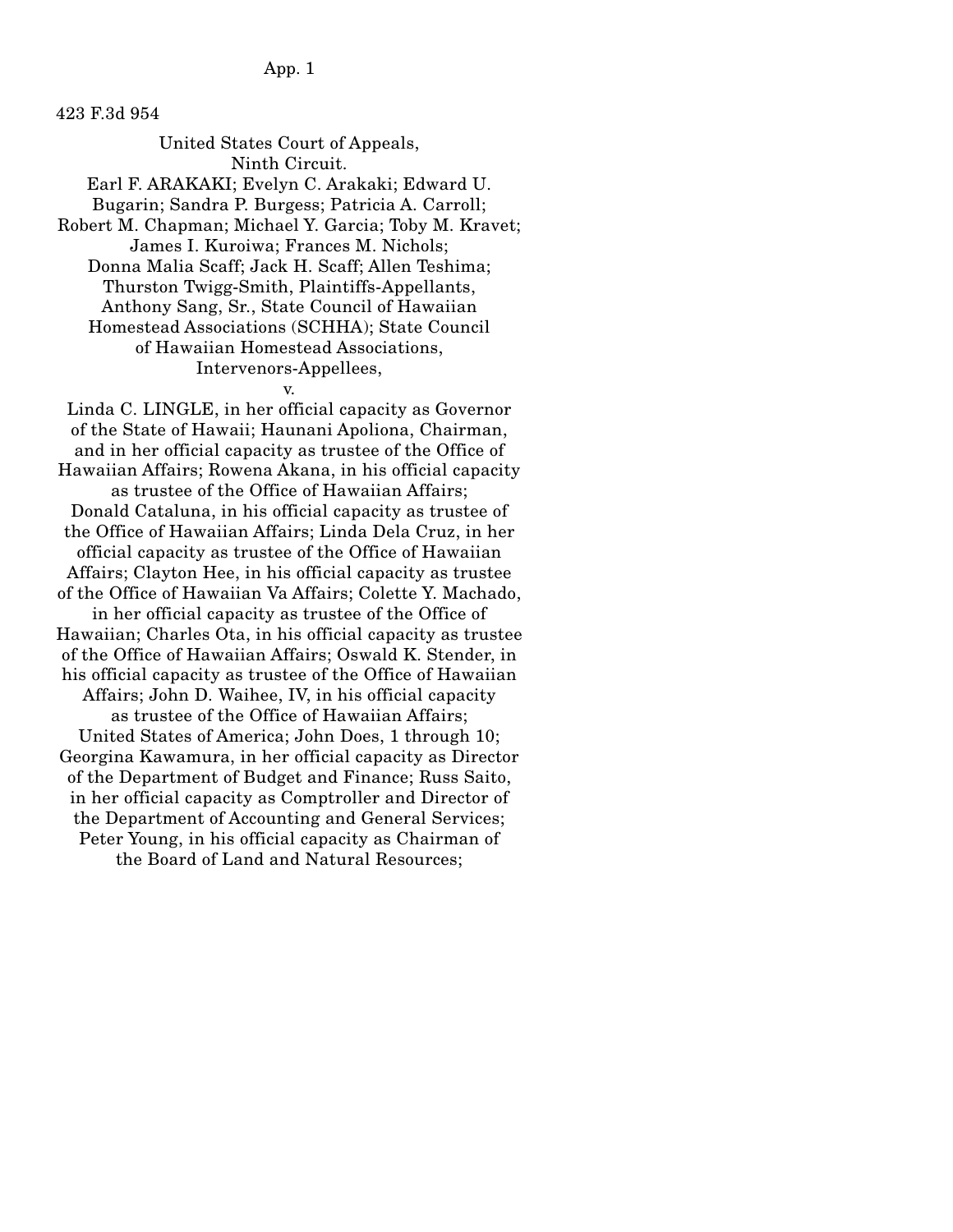Sandra Lee Kunimoto, in her official capacity as Director of the Department of Argiculture [sic]; Ted Liu, in his official capacity as Director of the Department of Business, Economic Development and Tourism; Rodney Haraga, in his official capacity as Director of the Department of Transportation; Quentin Kawananakoa, member of the Hawaiian Homes Commission, Defendants-Appellees. **No. 04-15306.**

> Argued and Submitted Nov. 1, 2004. Filed Aug. 31, 2005.

 H. William Burgess, Honolulu, HI, for the plaintiffsappellants.

 Sherry P. Broder, Honolulu, HI; Girard D. Lau, Charleen M. Aina, Office of the Attorney General of Hawaii, Honolulu, HI; Jon M. Van Dyke, William S. Richardson School of Law, Honolulu, HI; Aaron P. Avila, U.S. Department of Justice, Washington, D.C.; Thomas A. Helper, Office of the U.S. Attorney, Honolulu, HI, for the defendants-appellees.

 Walter R. Schoettle, Honolulu, HI; Robert Klein, Honolulu, HI; Philip W. Miyoshi, McCorriston Miller Mukai MacKinnon LLP, Honolulu, HI, for the intervenorsappellees.

 Le'a Malia Kanehe, Native Hawaiian LegalCorp., Honolulu, HI, for the amici curiae.

 Appeal from the United States District Court for the District of Hawaii, Susan Oki Mollway, District Judge, Presiding. D.C. No. CV-02-00139-SOM/KSC.

 Before: BRUNETTI, GRABER, and BYBEE, Circuit Judges.

BYBEE, Circuit Judge.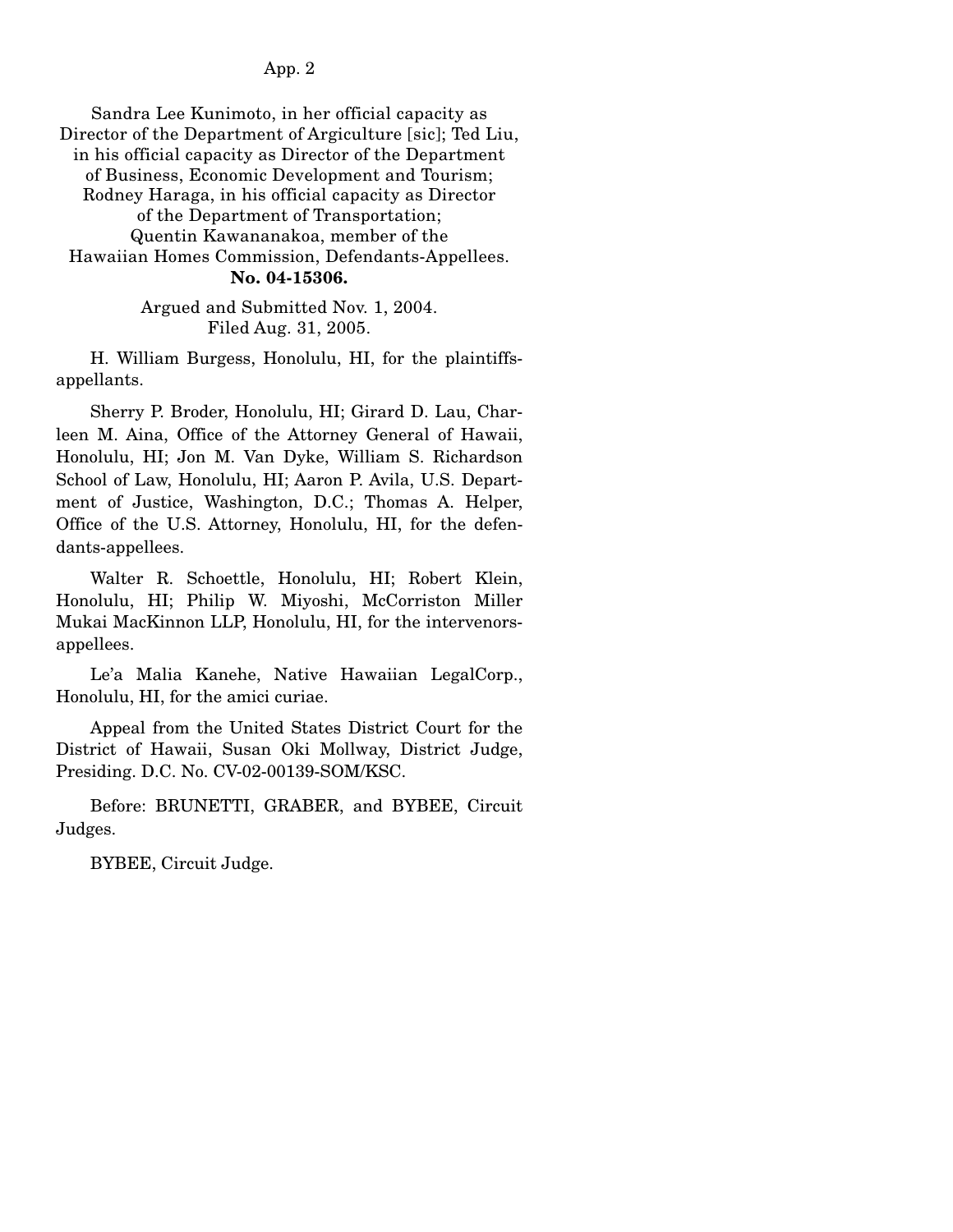In this case we are called on, yet again, to hear a challenge to state programs restricting benefits to "native Hawaiians" or "Hawaiians." *See, e.g., Carroll v. Nakatani*, 342 F.3d 934 (9th Cir.2003); *Arakaki v. Hawaii*, 314 F.3d 1091 (9th Cir.2002); *Han v. U.S. Dep't of Justice*, 45 F.3d 333 (9th Cir.1995) (per curiam); *Price v. Akaka*, 3 F.3d 1220 (9th Cir.1993); *Price v. Hawaii*, 764 F.2d 623 (9th Cir.1985); *Hoohuli v. Ariyoshi*, 741 F.2d 1169 (9th Cir.1984); *Keaukaha-Panaewa Cmty. Ass'n v. Hawaiian Homes Comm'n*, 588 F.2d 1216 (9th Cir.1978); *see also Rice v. Cayetano*, 528 U.S. 495, 120 S.Ct. 1044, 145 L.Ed.2d 1007 (2000).

 Plaintiffs in this case are citizens of the State of Hawaii who allege that various state programs preferentially treat persons of Hawaiian ancestry, in violation of the Fifth and Fourteenth Amendments, 42 U.S.C. § 1983, and the terms of a public land trust. Plaintiffs brought suit against the Department of Hawaiian Home Lands ("DHHL"), the Hawaiian Homes Commission ("HHC"), the Office of Hawaiian Affairs ("OHA"), various state officers, and the United States. Plaintiffs claim standing to sue as taxpayers and as beneficiaries of the public land trust. In a series of orders, the district court held that Plaintiffs lacked standing to raise certain claims and that Plaintiffs' remaining claims raised a nonjusticiable political question, and dismissed the entire lawsuit. *Arakaki v. Lingle*, 305 F.Supp.2d 1161 (D.Haw.2004) ("*Arakaki* VI"); *Arakaki v. Lingle*, 299 F.Supp.2d 1129 (D.Haw.2003) ("*Arakaki* V"); *Arakaki v. Lingle*, 299 F.Supp.2d 1114 (D.Haw.2003) ("*Arakaki* IV"); *Arakaki v. Cayetano*, 299 F.Supp.2d 1107 (D.Haw.2002) ("*Arakaki* III"); *Arakaki v. Cayetano*, 299 F.Supp.2d 1090 (D.Haw.2002) ("*Arakaki* II"); *Arakaki v. Cayetano*, 198 F.Supp.2d 1165 (D.Haw.2002) ("*Arakaki* I").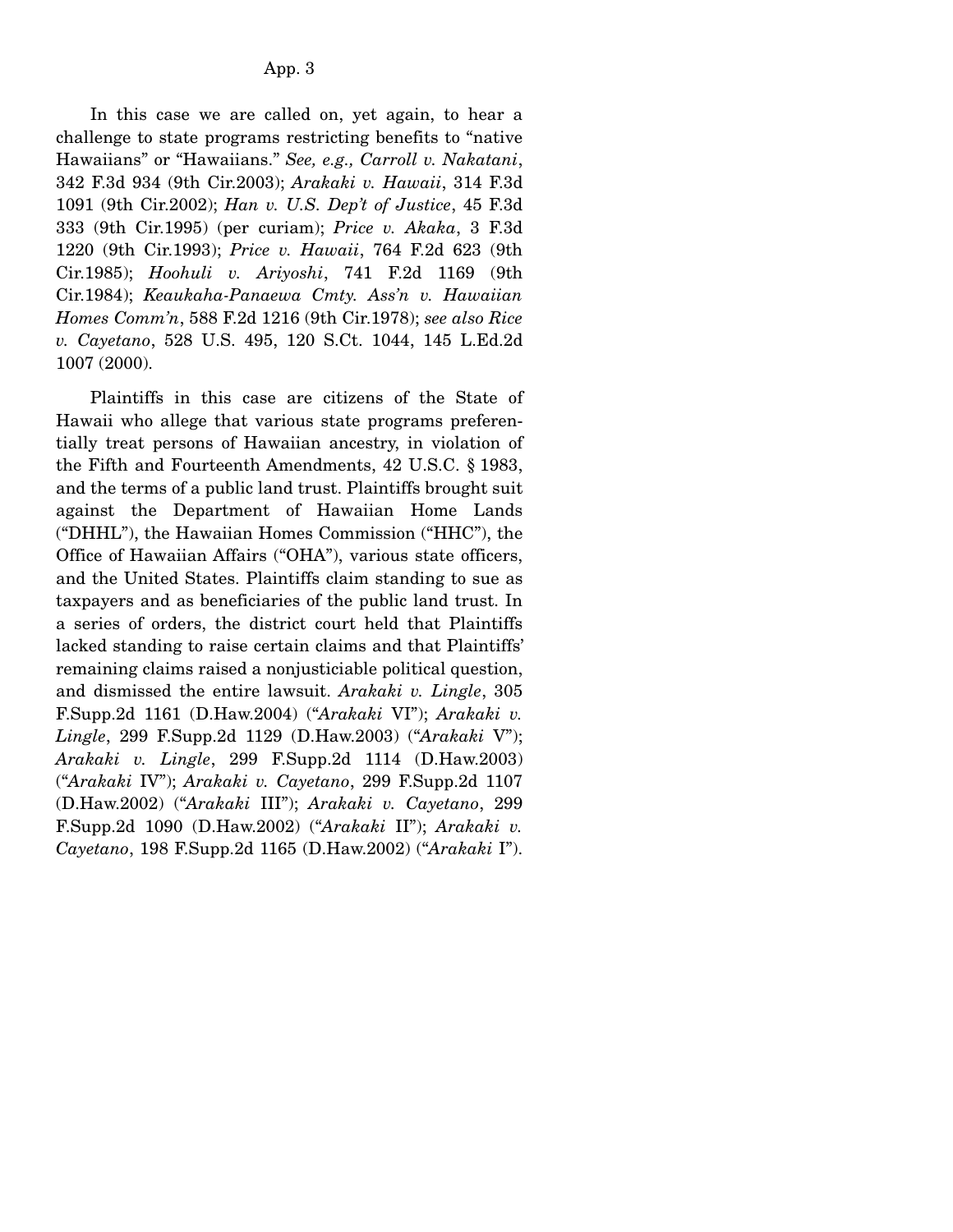The district court also issued three unpublished orders, dated December 16, 2003, January 26, 2004, and May 5, 2004, which this opinion will address.

 We affirm in part and reverse in part. We hold that Plaintiffs lack standing to sue the federal government and that the district court therefore correctly dismissed all claims to which the United States is a named party or an indispensable party. We affirm the district court in finding that Plaintiffs have demonstrated standing as state taxpayers to challenge those state programs that are funded by state tax revenue and for which the United States is not an indispensable party. Plaintiffs therefore have standing to bring a suit claiming that the OHA programs that are funded by state tax revenue violate the Equal Protection Clause of the Fourteenth Amendment. However, we reverse the district court's dismissal of that claim on political question grounds and hold that a challenge to the appropriation of tax revenue to the OHA does not raise a nonjusticiable political question. We therefore affirm in part, reverse in part, and remand.

### I. BACKGROUND

#### A. *Historical Context*

 After the arrival of Captain Cook in 1778, the western world became increasingly interested in the commercial potential of the Hawaiian Islands. The nineteenth century saw a steady rise in American and European involvement in the islands' political and economic affairs. As the resistance of the native Hawaiian government mounted, American commercial interests eventually succeeded, with the complicity of the U.S. military, in overthrowing the Hawaiian monarchy and establishing a provisional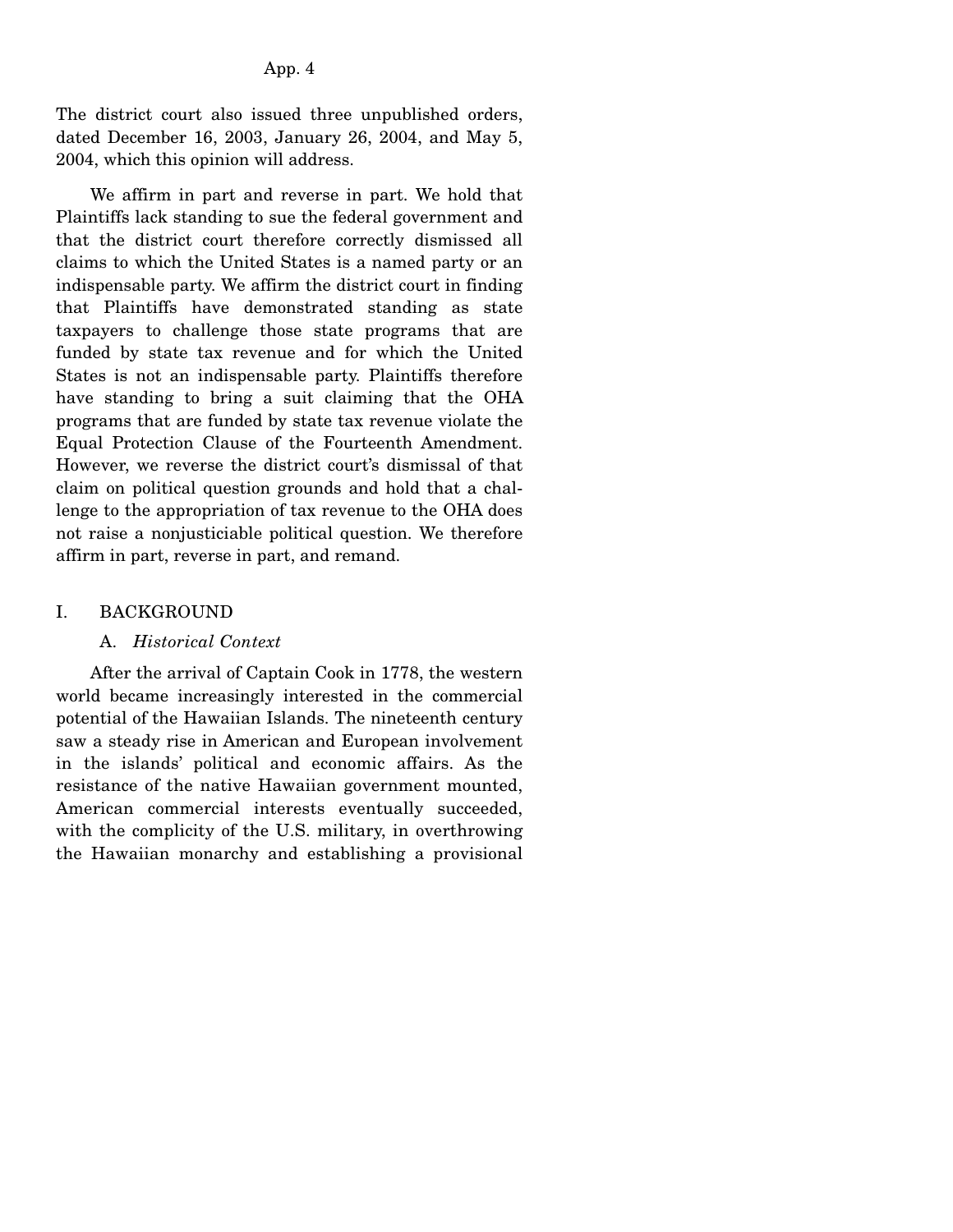government under the title of the Republic of Hawaii. *See Rice*, 528 U.S. at 500-05, 120 S.Ct. 1044.

 In 1898, President McKinley signed a Joint Resolution to annex the Hawaiian Islands as a territory of the United States. 30 Stat. 750. This resolution, commonly referred to as the Newlands Resolution, provided that the Republic of Hawaii ceded all public lands to the United States and that revenues from the lands were to be "used solely for the benefit of the inhabitants of the Hawaiian Islands for educational and other public purposes." *Id.* Two years later, the Hawaiian Organic Act established the Territory of Hawaii and put the ceded lands in the control of the Territory of Hawaii "until otherwise provided for by Congress." Act of Apr. 30, 1900, ch. 339, § 91, 31 Stat. 159.

## B*. The Public Land Trust and the Hawaiian Homes Commission Act*

 Shortly after the establishment of the Territory, Congress "became concerned with the condition of the native Hawaiian people." *Rice*, 528 U.S. at 507, 120 S.Ct. 1044. Declaring its intent to "[e]stablish[ ] a permanent land base for the beneficial use of native Hawaiians," Congress enacted the Hawaiian Homes Commission Act, 1920. Act of July 9, 1921, ch. 42, § 101(b)(1), 42 Stat. 108 ("HHCA"). The HHCA set aside 200,000 acres of lands previously ceded to the United States for the creation of loans and leases to benefit native Hawaiians. These lands were to be leased exclusively, including by transfer, to native Hawaiians for a term of 99 years at a nominal rate of one dollar per year. *Id.*  $\S 208(1)$ , (2) & (5). The HHCA defines "native Hawaiian" as "any descendant of not less than one-half part of the blood of the races inhabiting the Hawaiian Islands previous to 1778." *Id.* § 201(7).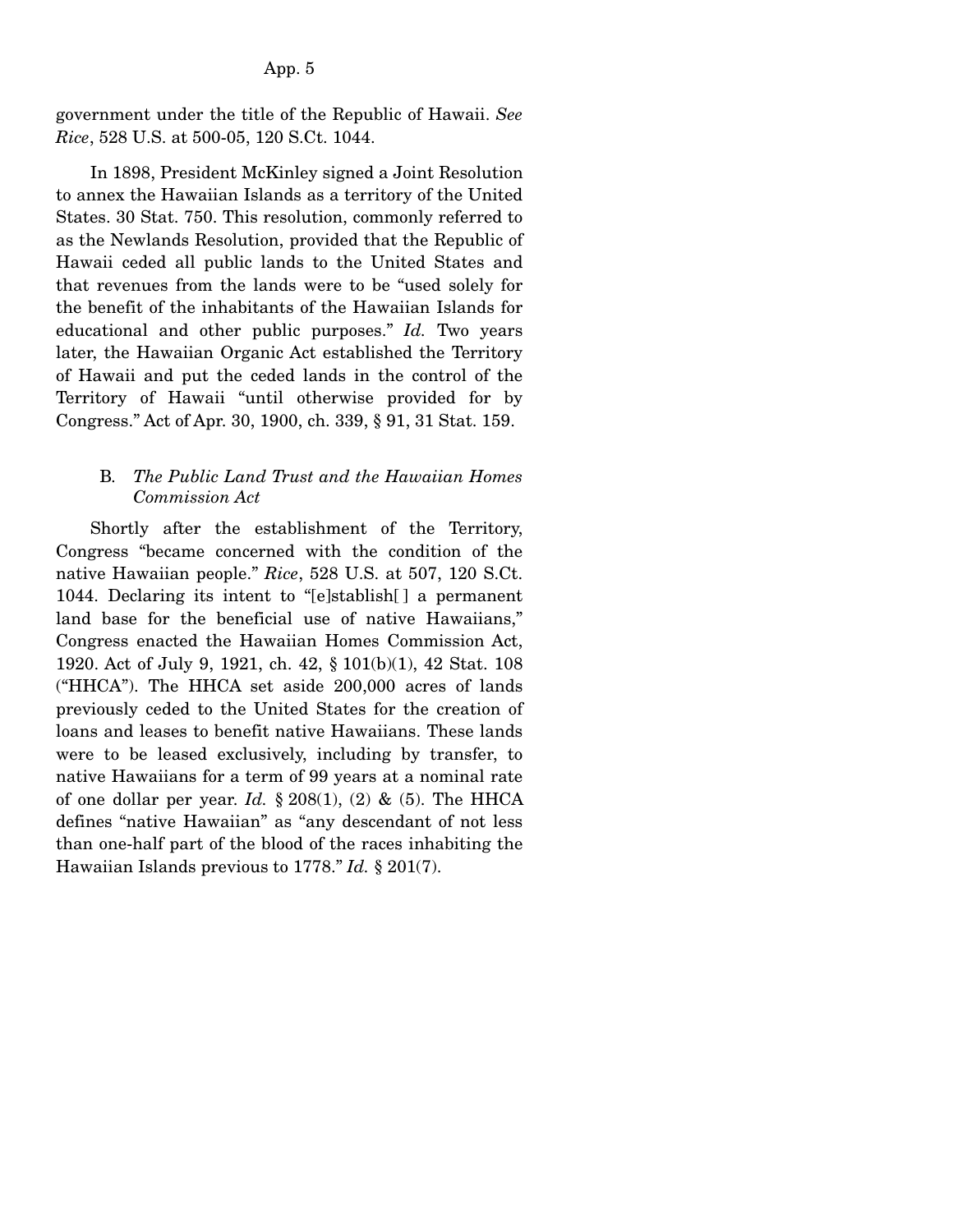In 1959, Hawaii became the 50th State in the union. Under the Hawaii Statehood Admission Act, Congress required Hawaii to incorporate the HHCA into its state Constitution, with the United States retaining authority to approve any changes to the eligibility requirements for the HHCA leases. Act of March 18, 1959, Pub.L. No. 86-3, § 4, 73 Stat. 5 ("Admission Act"). *See* Haw. Const. art. XII, §§ 1-3. In return, the United States granted Hawaii title to all public lands within the state, save a small portion reserved for use of the Federal Government. *Id.* § 5(b)-(d), 73 Stat. 5. The Admission Act further declared that the lands, "together with the proceeds from the sale or other disposition of any such lands and the income therefrom, shall be held by [the State] as a public trust for the support of the public schools, . . . the conditions of native Hawaiians" and other purposes. *Id.* § 5(f), 73 Stat. 6. The land granted to Hawaii included the 200,000 acres previously set aside under the HHCA and an additional 1.2 million acres.

 The Hawaii Constitution expressly adopted the HHCA and declared that "the spirit of the Hawaiian Homes Commission Act looking to the continuance of the Hawaiian homes projects for the further rehabilitation of the Hawaiian race shall be faithfully carried out." Haw. Const. art. XII, § 2. Because the HHCA's purposes include support of public education, the Constitution also provides that lands granted to Hawaii under the Admission Act will be held in "public trust for native Hawaiians and the general public." *Id.* § 4; *see Arakaki v. Hawaii*, 314 F.3d 1091, 1093 (9th Cir.2002).

 The HHCA established a Department of Hawaiian Home Lands ("DHHL"), to be headed by an executive board known as the Hawaiian Homes Commission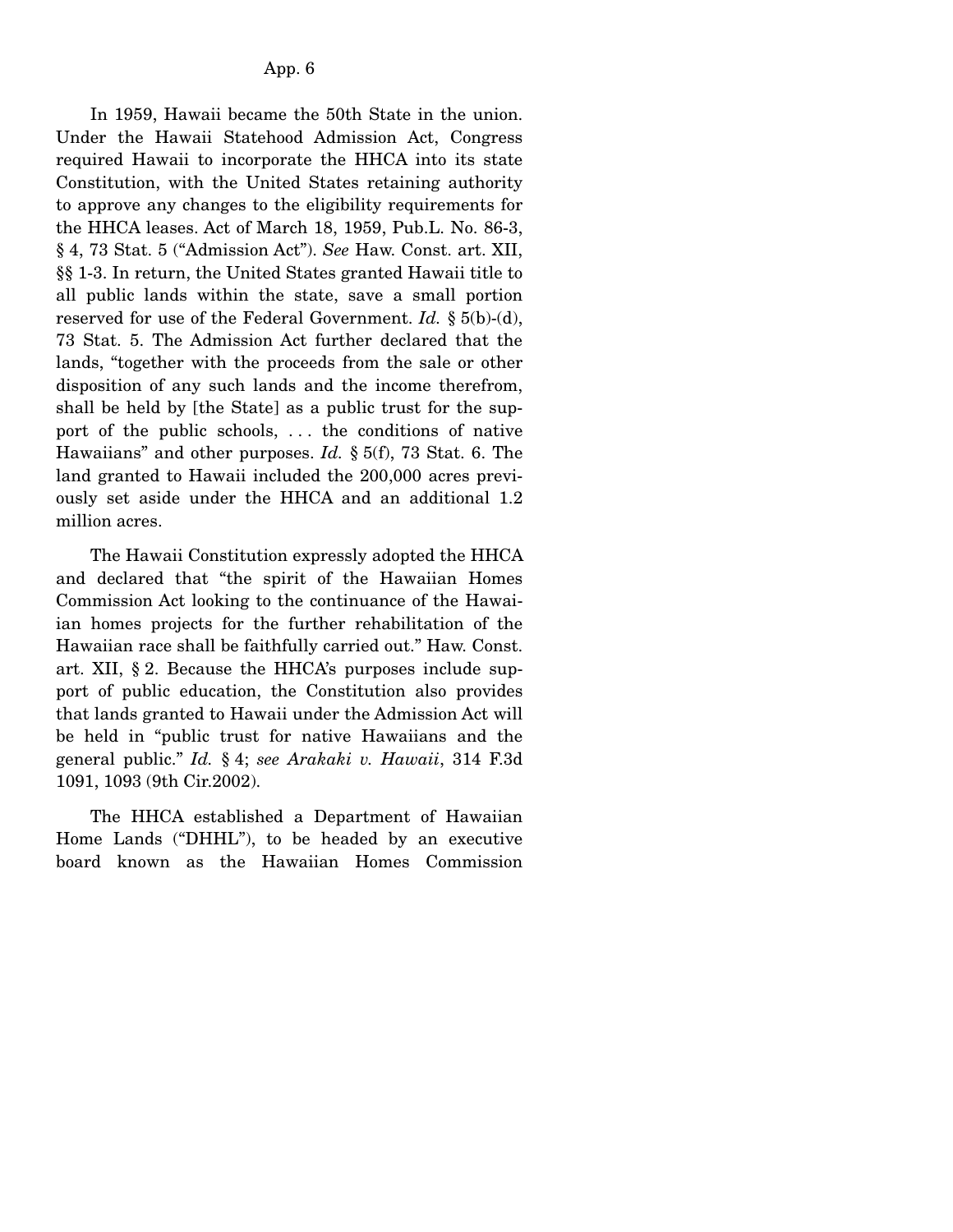("HHC"). Act of July 9, 1921, ch. 42, § 202(a), 42 Stat. 108. By statute Hawaii created both the Department of Hawaiian Home Lands and the Hawaiian Homes Commission. Together, DHHL/HHC administer the 200,000 acres set aside by the HHCA, and DHHL/HHC's beneficiaries are limited to "native Hawaiians," as defined in the Act. The DHHL is funded in substantial part by state revenue; although the record is not clear on this point, this revenue likely derives from both tax and non-tax sources.

# C. *The Office of Hawaiian Affairs*

 In 1978, Hawaii amended its Constitution to establish the Office of Hawaiian Affairs to " 'provide Hawaiians the right to determine the priorities which will effectuate the betterment of their condition and welfare and promote the protection and preservation of the Hawaiian race, and . . . [to] unite Hawaiians as a people.'" *Rice*, 528 U.S. at 508, 120 S.Ct. 1044 (quoting 1 Proceedings of the Constitutional Convention of Hawaii of 1978, Committee of the Whole Rep. No. 13, p. 1018 (1980)). OHA holds title to all property "held in trust for native Hawaiians and Hawaiians," *except* for the 200,000 acres administered by DHHL/HHC; OHA thus controls the 1.2 million acres ceded by the United States in the Admission Act. The term "native Hawaiians" has the same blood quantum requirement as under the HHCA; by contrast, the term "Hawaiians" is broader and simply refers to any persons descended from inhabitants of the Hawaiian Islands prior to 1778. Haw. Rev. Stat. § 10-2. OHA's statutory purposes include "[a]ssessing the policies and practices of other agencies impacting on native Hawaiians and Hawaiians," "conducting advocacy efforts for native Hawaiians and Hawaiians," "[a]pplying for, receiving, and disbursing,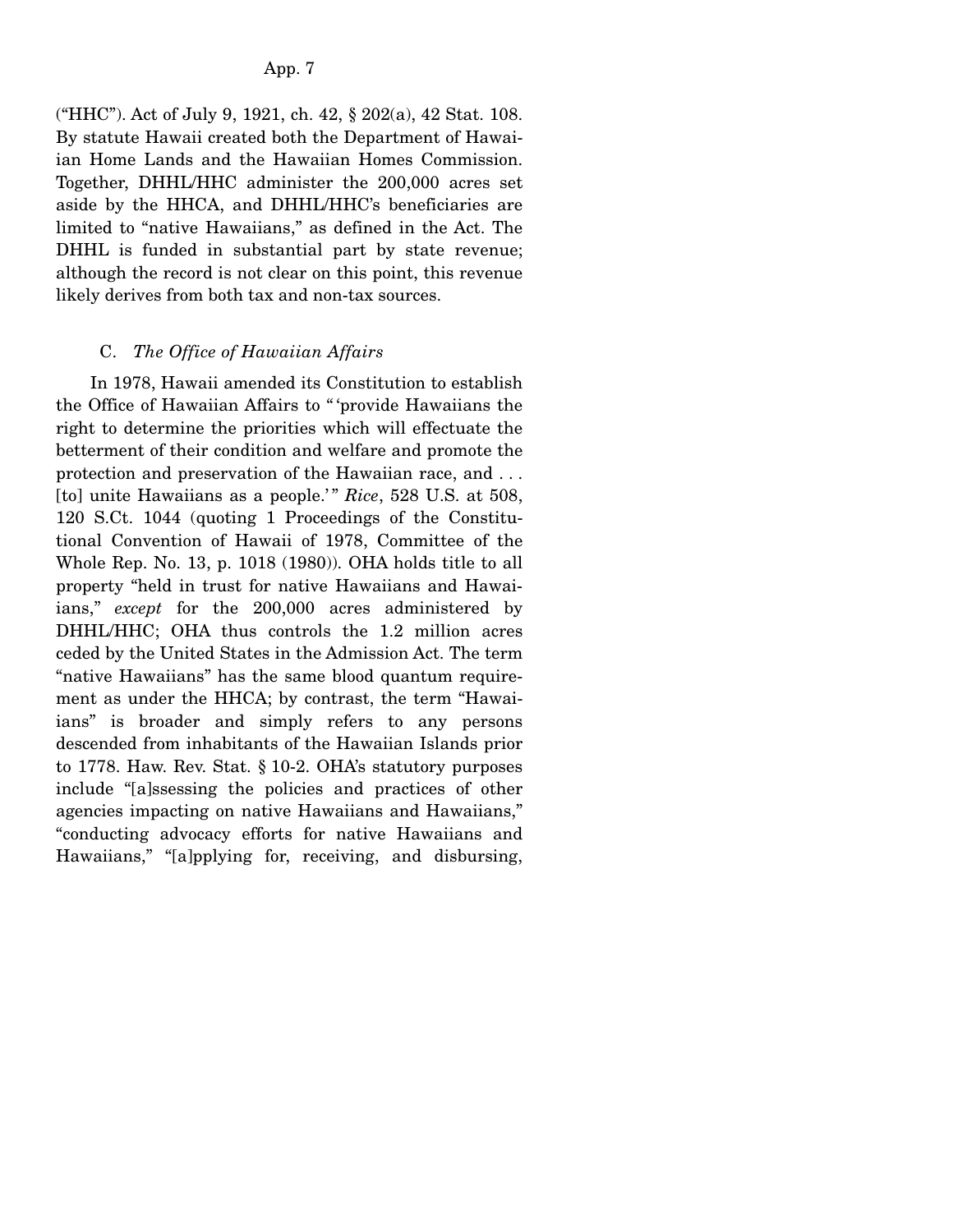#### App. 8

grants and donations from all sources for native Hawaiian and Hawaiian programs and services," and "[s]erving as a receptacle for reparations." Haw. Rev. Stat. § 10-3(4)-(6).

 OHA administers funds received from two principal sources. First, OHA receives a 20 percent share of any revenue generated by the 1.2 million acres of lands held in public trust. Haw. Rev. Stat. § 10-13.5 (1993). Second, OHA receives revenue from the state general fund, which derives from tax revenue and other, non-tax, sources.

#### D. *The Proceedings*

 The Plaintiffs (some of whom qualify as "Hawaiians") allege that they are citizens of Hawaii, taxpayers of the state of Hawaii and of the United States, and beneficiaries of a public land trust created in 1898. The Complaint alleges three causes of action. First, Plaintiffs allege that the various programs of the OHA and DHHL/HHC violate the Equal Protection Clause of the Fourteenth Amendment and the equal protection component of the Due Process Clause of the Fifth Amendment. Second, they make these same allegations under 42 U.S.C. § 1983. Third, they claim that the administration of the OHA and the DHHL/HHC constitutes a breach of the public land trust.

 The district court dismissed Plaintiffs' claims on grounds of standing and political question. With respect to the DHHL/HHC, the court ruled that the United States was an indispensable party to the lease eligibility requirements, but that Plaintiffs had no standing to sue the United States. *Arakaki* IV, 299 F.Supp.2d at 1120-25. Because "any challenge to the lessee requirements of the Hawaiian Home Lands lease program set up by the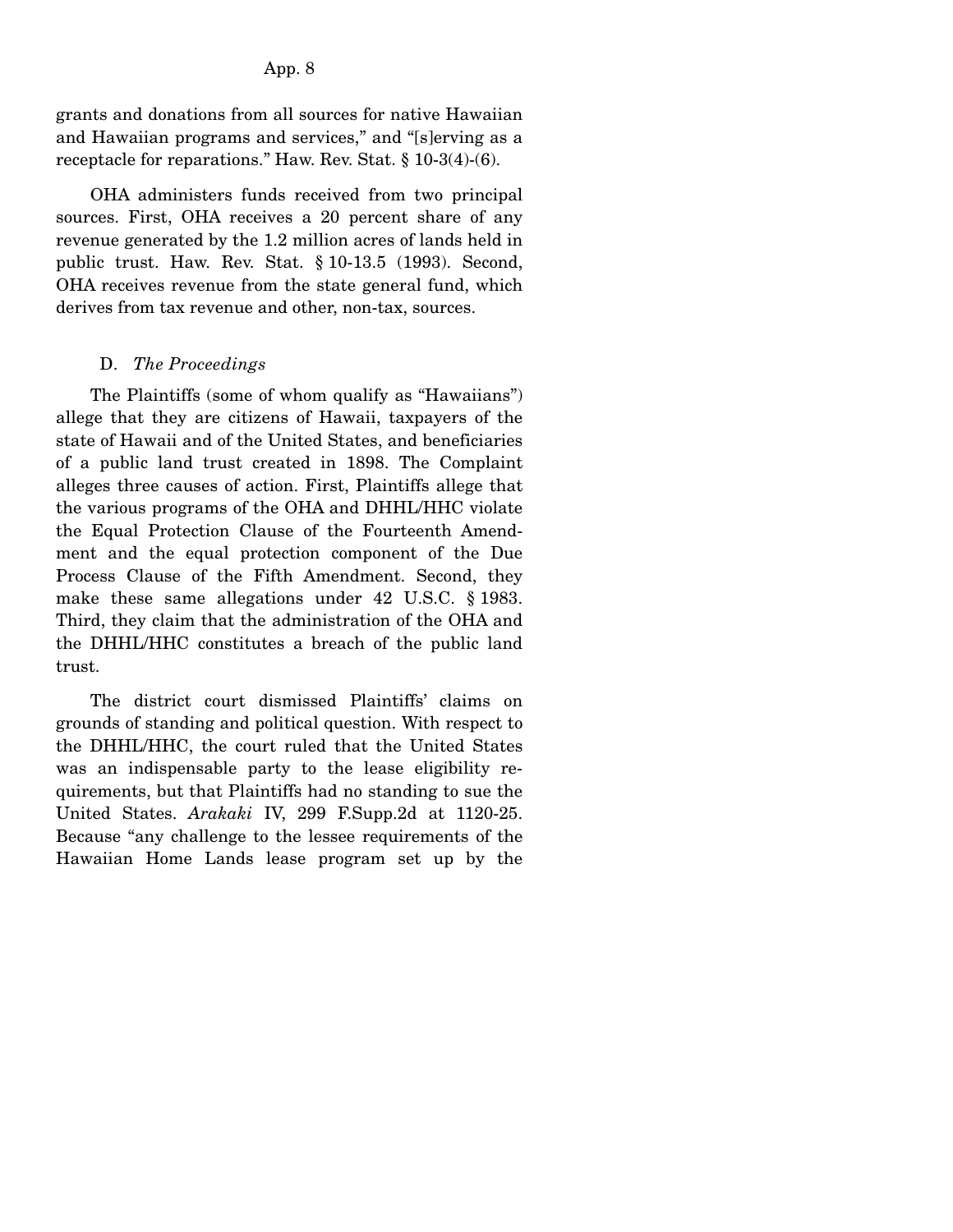HHCA, a state law, necessarily involves a challenge to the Admission Act," all claims against the DHHL/HHC were dismissed. *Id.* at 1126, 1127.

 The district court took a slightly different route with respect to OHA. The court dismissed the breach of trust claim on the ground that Plaintiffs had not pleaded a breach of trust claim that is cognizable under the common law of trusts. *Arakaki* II, 299 F.Supp.2d at 1103. Finding that Plaintiffs had state taxpayer standing to sue OHA, the court declined to dismiss OHA because, unlike DHHL/HHC, "[n]othing in the Admission Act requires the creation of OHA or governs OHA's actions." *Arakaki* IV, 299 F.Supp.2d at 1127. The court limited the Plaintiffs' taxpayer challenge, however, to OHA programs funded from taxes, as opposed to programs funded from other sources. *Arakaki* II, 299 F.Supp.2d at 1100-01; *Arakaki* IV, 299 F.Supp.2d at 1122-24. In a subsequent decision, however, the district court dismissed all claims against OHA on the ground that they were barred by the political question doctrine. The court observed that, although Congress has plenary authority to recognize Indian tribal status, it has given Hawaiians some, but not all, of the privileges that go with formal tribal status. Because resolving Plaintiffs' equal protection claims would require the court to determine Hawaiians' political status in order to determine the appropriate level of scrutiny, the court declined to decide Hawaiians' current political status "in recognition of the continuing debate in Congress" and the principle that "this is a political issue that should be first decided by another branch of government." *Arakaki* VI, 305 F.Supp.2d at 1173.

Plaintiffs appeal the dismissal of all their claims.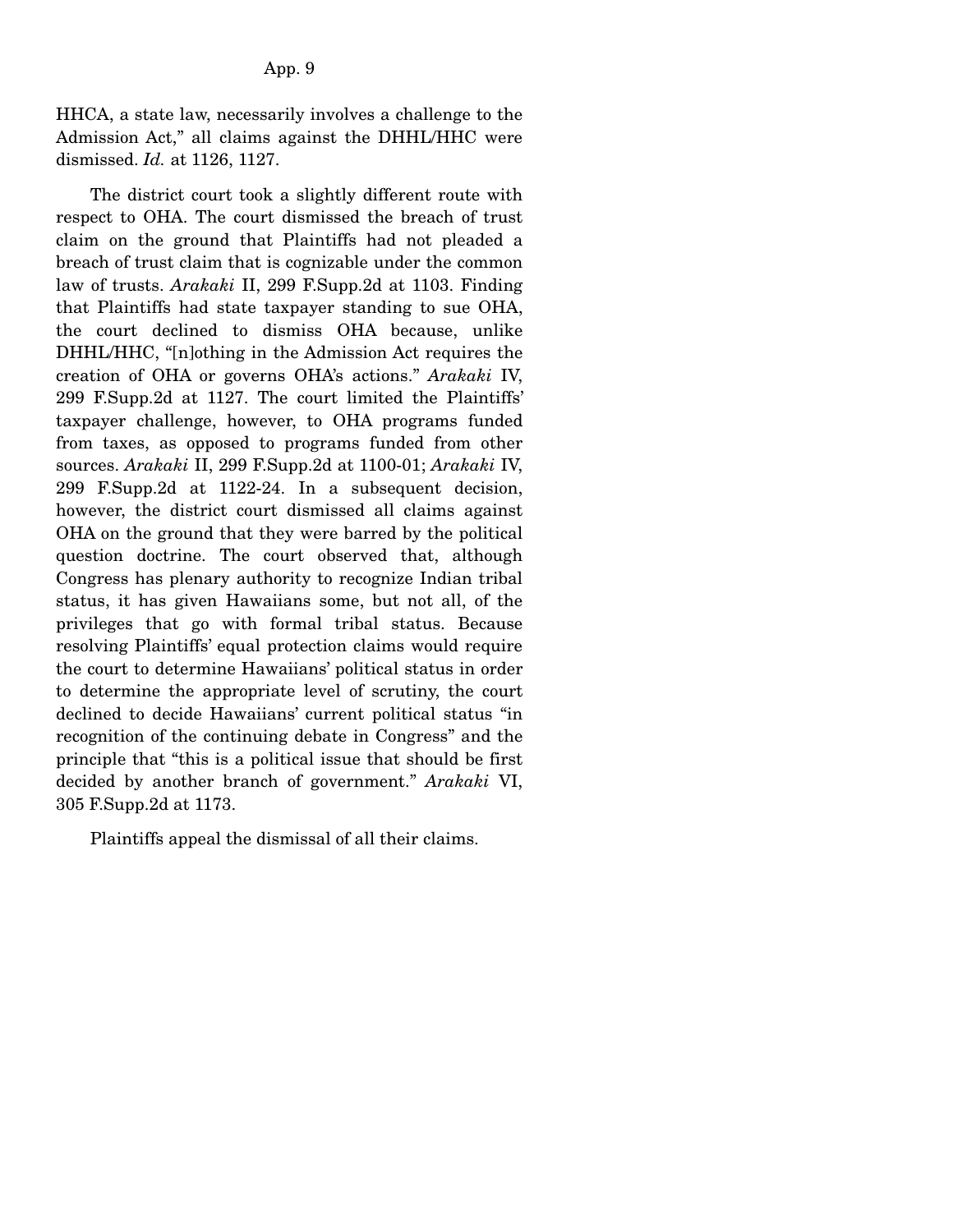#### II. STANDARD OF REVIEW

 Standing is a legal issue subject to *de novo* review. *Bruce v. United States*, 759 F.2d 755, 758 (9th Cir.1985). In ruling on a Fed. R. Civ. P. 12(b)(6) motion to dismiss for lack of standing, we must construe the complaint in favor of the complaining party. *Hong Kong Supermarket v. Kizer*, 830 F.2d 1078, 1080-81 (9th Cir.1987). As the district court noted, whether dismissal on political question grounds is jurisdictional or prudential in nature, and thus whether it is properly classified under Rule  $12(b)(1)$  or  $12(b)(6)$ , is unclear. *Compare Schlesinger v. Reservists Comm. to Stop the War*, 418 U.S. 208, 215, 94 S.Ct. 2925, 41 L.Ed.2d 706 (1974) (presence of a political question, like absence of standing, deprives court of jurisdiction), *with Goldwater v. Carter*, 444 U.S. 996, 1000, 100 S.Ct. 533, 62 L.Ed.2d 428 (1979) ("the political-question doctrine rests in part on prudential concerns calling for mutual respect among the three branches of Government"). Either way, we review the district court's dismissal *de novo. See, e.g., Decker v. Advantage Fund, Ltd.*, 362 F.3d 593, 595-96 (9th Cir.2004) (dismissal under Rule 12(b)(6) reviewed *de novo*); *Luong v. Circuit City Stores, Inc.*, 368 F.3d 1109, 1111 n. 2 (9th Cir.2004) (dismissal for lack of subject matter jurisdiction, pursuant to Rule 12(b)(1), reviewed *de novo*).

## III. PLAINTIFFS' STANDING TO CHALLENGE THE DHHL/HHC LEASES

 Plaintiffs claim standing to challenge the DHHL/HHC leases as land trust beneficiaries, and as state taxpayers. We find that neither theory confers standing to challenge the lease requirements or the appropriation of state revenue in support thereof. The district properly dismissed all claims against the DHHL/HHC and the United States.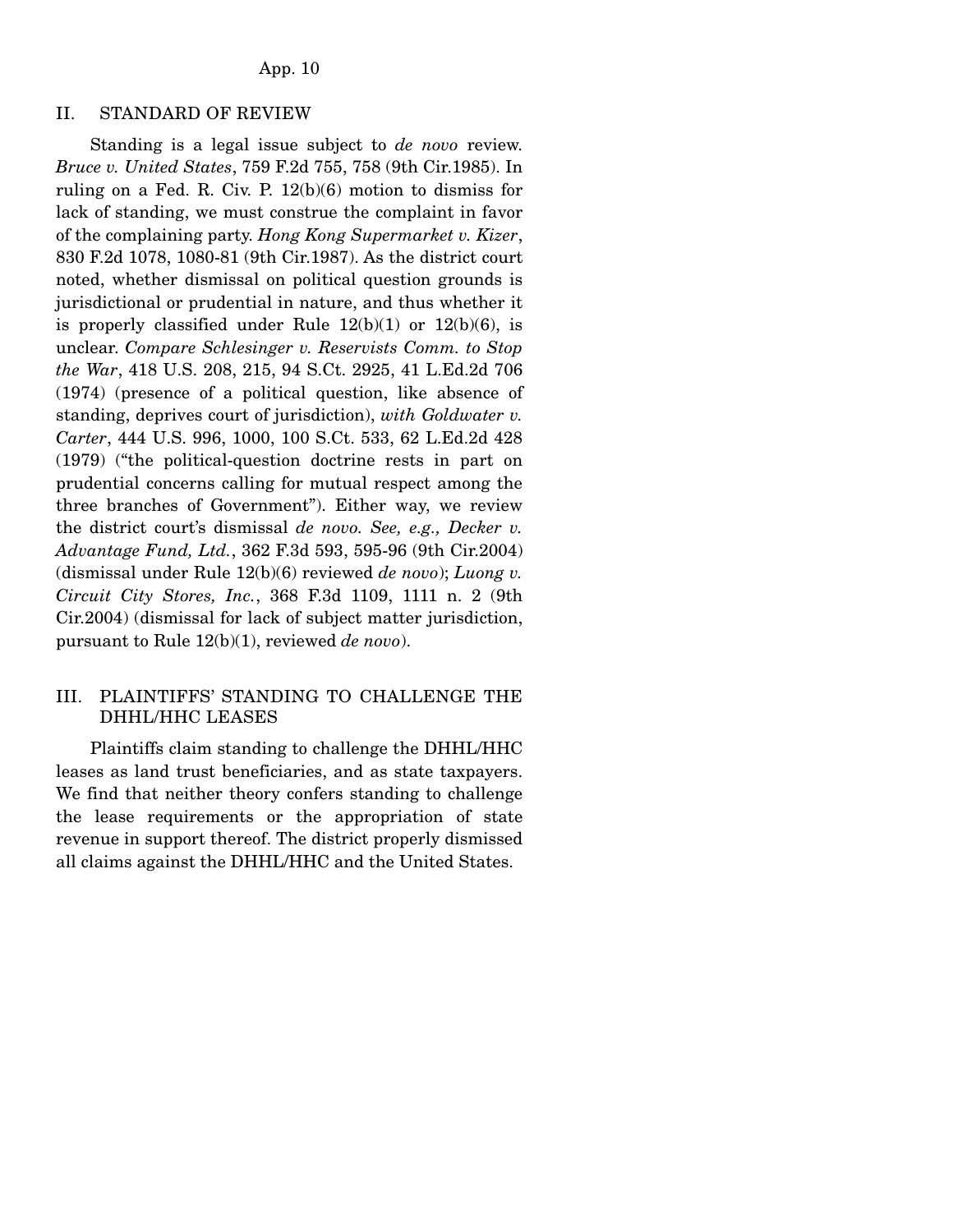### App. 11

### A. *Plaintiffs' Standing as Land Trust Beneficiaries*

 Plaintiffs challenge the public lands trust administered by DHHL/HHC because it prefers native Hawaiians in the lease eligibility criteria for the 200,000 acres set aside in the HHCA and incorporated into the Hawaii Constitution through the Admission Act. The Plaintiffs argue that as members of the class of "native Hawaiians and general public," Haw. Const. art. XII, § 4, they are trust beneficiaries, and may sue the trustee when the trustee's actions violate the law. *See* Restatement (Second) of Trusts §§ 166, 214. Plaintiffs allege that the trustees – including DHHL/HHC and the United States – have enforced the provisions of the trust in violation of the Fifth and Fourteenth Amendments.

#### 1. The United States as Trustee

 Plaintiffs argue that the trust obligations of the United States arise through two acts, the Newlands Resolution and the Admission Act. Plaintiffs claim the trust was first established in 1898 by the Newlands Resolution with the United States as trustee. Congress, according to Plaintiffs, then violated its duties as trustee by discriminating on the basis of race when it enacted the HHCA in 1921 and again in the Admission Act when it required Hawaii to incorporate the HHCA into its Constitution. Alternatively, Plaintiffs argue that the United States became a trustee as a result of the Admission Act.<sup>1</sup>

<sup>&</sup>lt;sup>1</sup> The district court concluded that Plaintiffs had waived the Newlands Resolution theory, and addressed only the Admission Act theory. *Arakaki* II, 299 F.Supp.2d at 1101. Plaintiffs deny the waiver. However, this court can affirm the district court's dismissal on any (Continued on following page)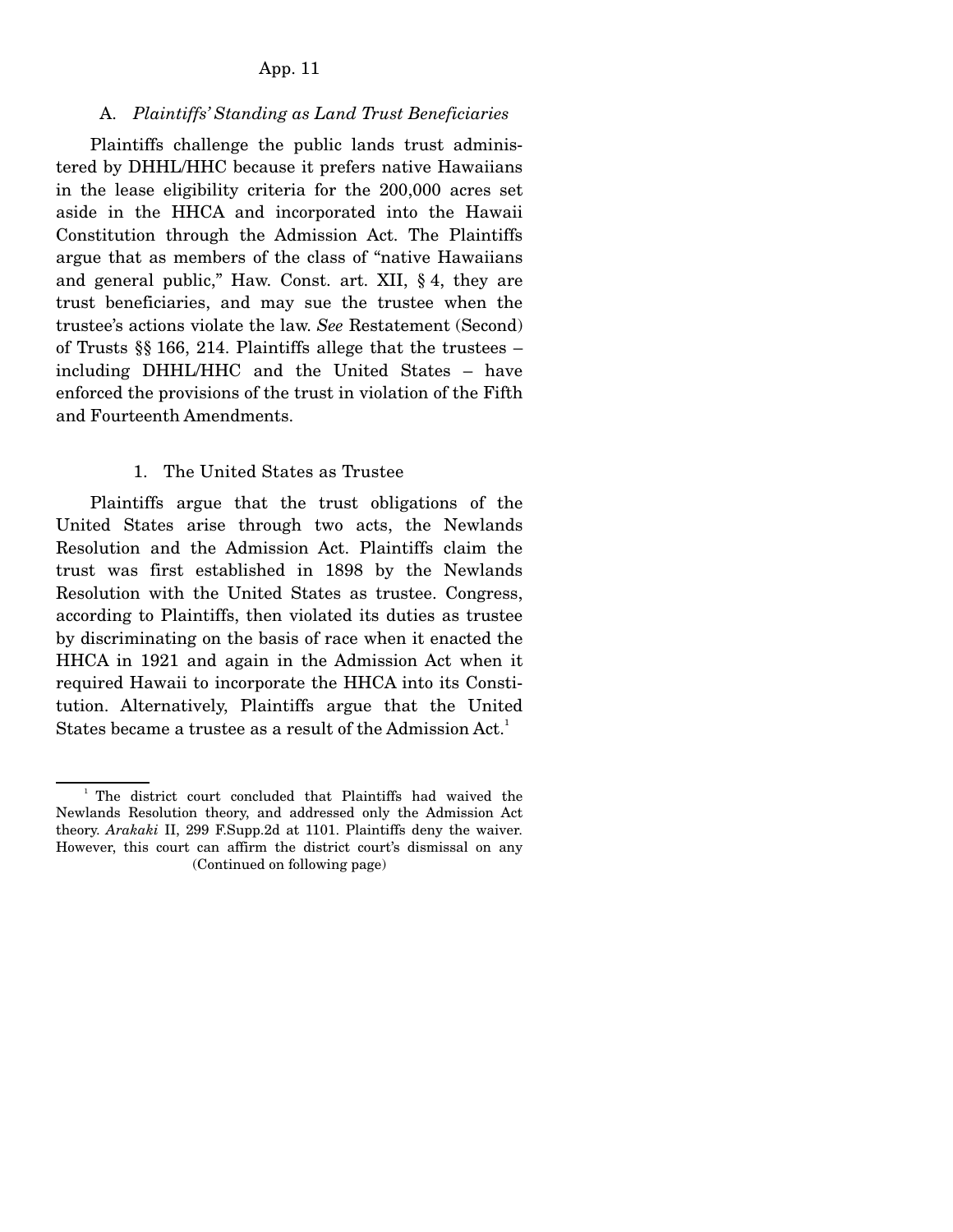The history of the land trust does not support either of Plaintiffs' theories. The United States is not currently a trustee of the lands in question by virtue of either the Newlands Resolution or the Admission Act. The Newlands Resolution recited that the Government of the Republic of Hawaii ceded "the absolute fee and ownership of all public Government, or Crown lands." Newlands Resolution, 30 Stat. 750 (1898). It further provided that existing U.S. laws regarding public lands would not apply to Hawaiian lands, but that Congress "shall enact special laws for their management and disposition: *Provided*, That all revenue from or proceeds of the same . . . shall be used solely for the benefit of the inhabitants of the Hawaiian Islands for educational and other public purposes." *Id.* Although this passage did not specifically use the word "trust," the Attorney General of the United States subsequently interpreted it "to subject the public lands in Hawaii to a special trust." *Hawaii – Public Lands*, 22 Op. Att'y Gen. 574, 576 (1899).

 Assuming, *arguendo*, that the Attorney General was right to construe the Newlands Resolution as establishing a trust, and assuming further that the United States became a trustee, the United States' status as trustee was expressly subject to future revision. The Resolution specifically provides that "the United States shall enact special laws for [the] management and disposition" of public lands. The Attorney General construed this provision as "vest[ing] in Congress the exclusive right, by

ground supported by the record, even if the district court did not rely on the ground. *See, e.g., Livid Holdings Ltd. v. Salomon Smith Barney, Inc.,* 403 F.3d 1050, 1058 (9th Cir.2005). In the interest of being thorough, we therefore address both theories.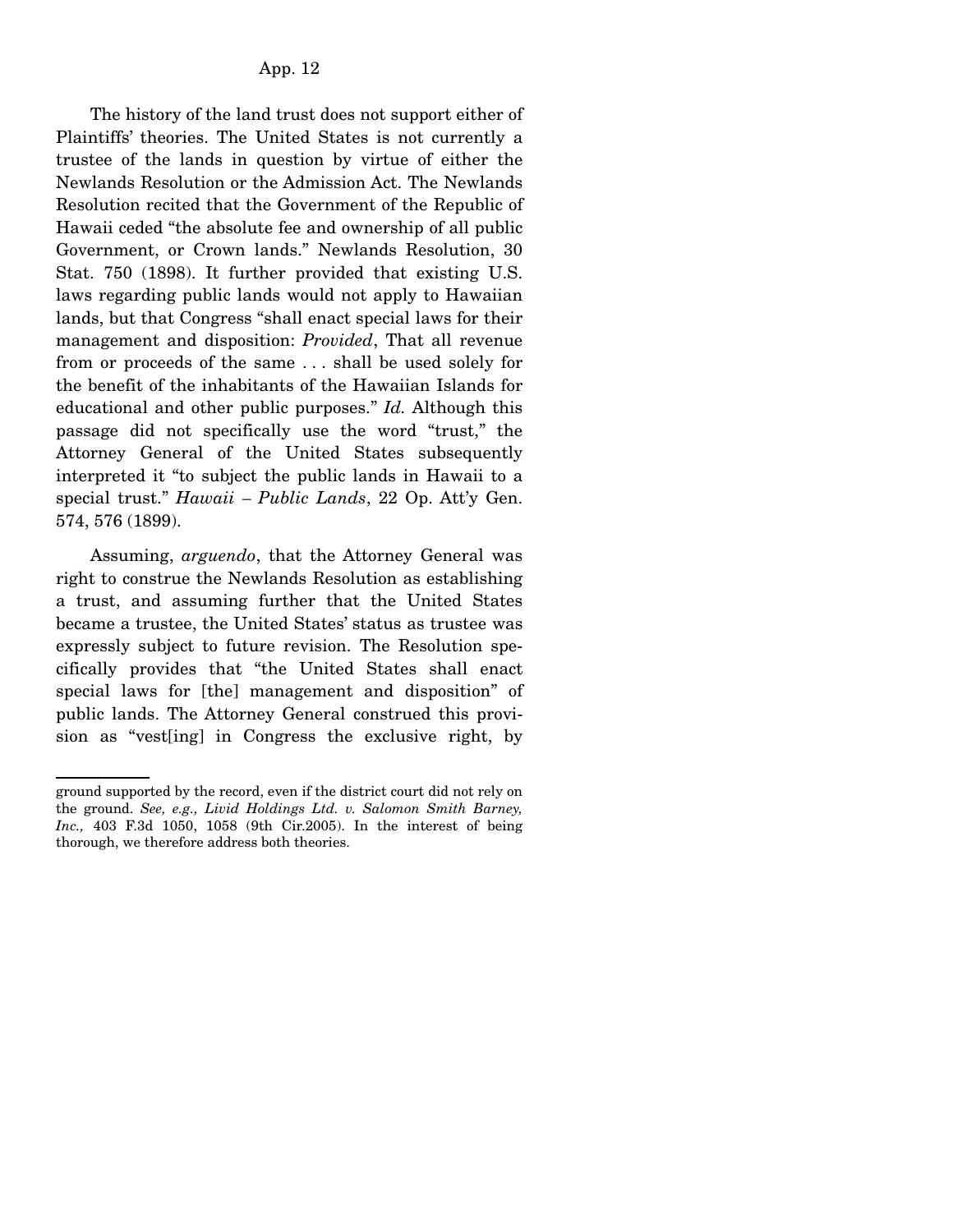special enactment, to provide for the disposition of public lands in Hawaii." *Id.* The Newlands Resolution thus contemplated that Congress would enact subsequent rules to govern the ceded lands.

 Congress enacted such rules in the HHCA and the Admission Act. Any trust obligation the United States assumed in the Newlands Resolution for the lands at issue here was extinguished by Congress when it created the DHHL/HHC in the HHCA and granted it control of defined "available lands." Act of July 9, 1921, ch. 42, §§ 202, 204, and 207; *See id.* § 204(a) ("Upon the passage of this Act, all available lands shall immediately assume the status of Hawaiian home lands and be under the control of the department to be used and disposed of in accordance with the provisions of this Act."). Any lingering doubt over the United States' role as trustee was eliminated entirely in the Admission Act when the United States "grant[ed] to the State of Hawaii, effective upon its admission in the Union, the United States' title to all the public lands and other public property, and to all lands defined as 'available lands' by section 203 of the Hawaiian Homes Commission Act . . . title which is held by the United States immediately prior to its admission into the Union." Pub.L. No. 86- 3, § 5(b), 73 Stat. 4.

 Our discussion here also resolves Plaintiffs' claim that the Admission Act established the United States' obligations as a trustee. The Admission Act unambiguously requires that land be held in public trust, but by the State of Hawaii, not the United States. Nothing in the Admission Act suggests that the United States would serve as a co-trustee with the State. Nor does the fact that the United States must consent to changes in the qualifications of lessees under the trust make the United States a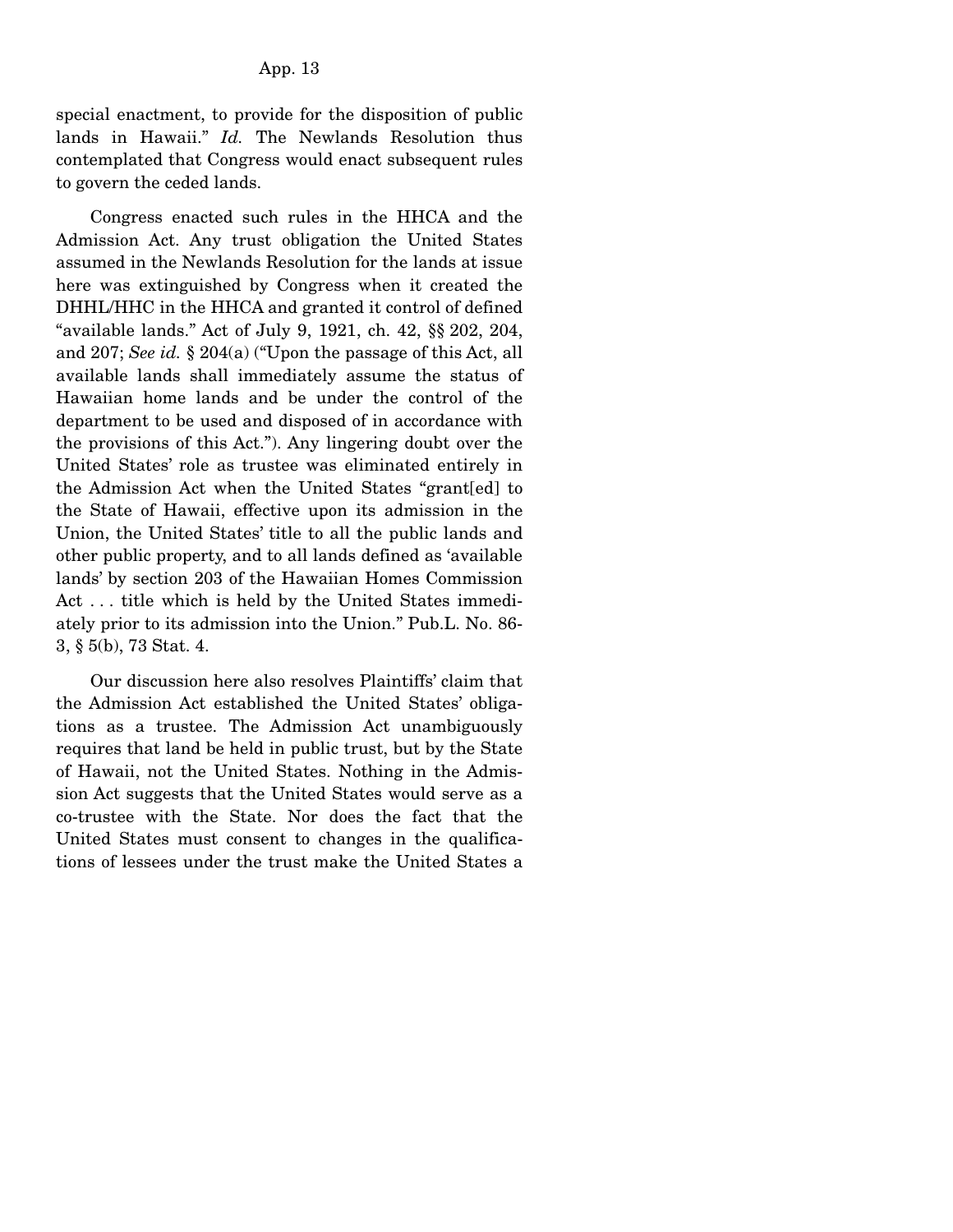co-trustee. *See* Pub.L. No. 86-3, § 4, 73 Stat. 4. Congress might have made the United States a co-trustee; instead it reserved to the United States the right to bring suit for breach of trust, *id.* § 5(f), a provision at odds with the suggestion that the United States remains a trustee. We conclude, as we noted in *Keaukaha-Panaewa Cmty. Ass'n v. Hawaiian Homes Comm'n*, 588 F.2d 1216, 1224 n. 7 (9th Cir.1978), that "[t]he United States has only a somewhat tangential supervisory role of the Admission Act, rather than the role of trustee."

### 2. The United States as an Indispensable Party

 Although the United States cannot be sued on Plaintiffs' trust beneficiary theory, Plaintiffs nevertheless argue that they may at least sue the state defendants on the same theory. Plaintiffs point to several cases in which we have held that native Hawaiians, as trust beneficiaries, could bring suit under 42 U.S.C. § 1983 against the State to enforce the terms of the trust. *E.g., Price v. Akaka*, 928 F.2d 824 (9th Cir.1990); *Keaukaha-Panaewa Cmty. Ass'n v. Hawaiian Homes Comm'n*, 739 F.2d 1467 (9th Cir.1984); *see also Price v. Akaka*, 3 F.3d 1220, 1223-25 (9th Cir.1993). Those cases involved claims that the state was improperly administering the trust and sought to enforce the trust's terms.

 We believe that this argument is disposed of easily. Those cases differ from the present challenge in a fundamental way: although those previous § 1983 cases have involved suits to enforce the express terms of the trust, this suit, by contrast, asks the court to prohibit the enforcement of a trust provision. That is, Plaintiffs now raise a § 1983 claim that is unique in that it does not seek to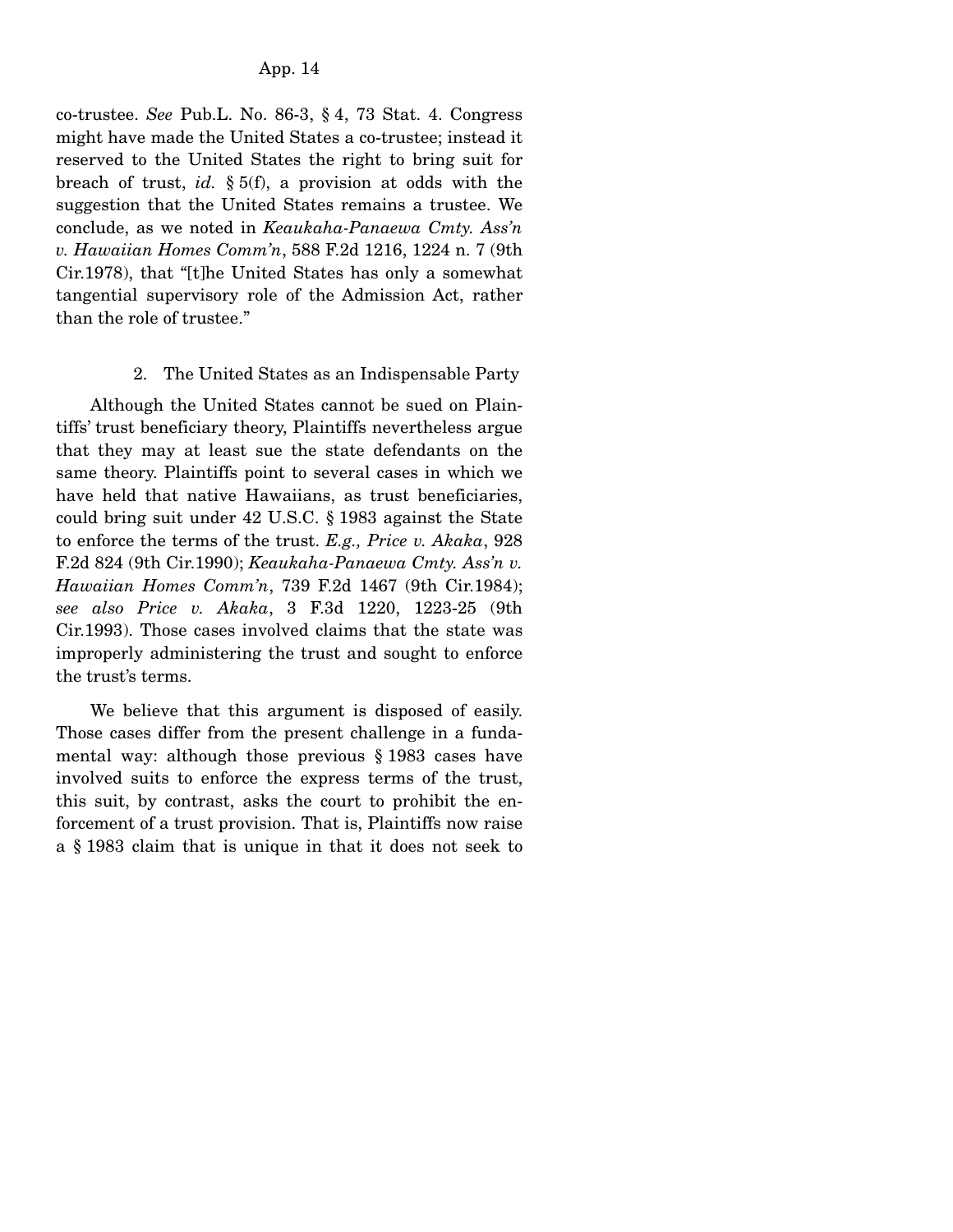*enforce* the substantive terms of the trust, but instead challenges at least one of those terms as constitutionally *unenforceable.*

 We have recently held that in any challenge to the enforceability of the lease eligibility requirements, the United States is an indispensable party. In *Carroll v. Nakatani*, 342 F.3d 934 (9th Cir.2003), a non-native Hawaiian citizen challenged the homestead lease program administered by DHHL/HHC. The plaintiff sued the relevant state actors, but failed to sue the United States. We held that Section 4 of the Admissions Act "expressly reserves to the United States that no changes in the qualifications of the lessees may be made without its consent." *Carroll*, 342 F.3d at 944. We reasoned that because the qualifications for the DHHL/HHC leases cannot be modified without the United States' approval, the United States is an indispensable party to any lawsuit challenging the DHHL/HHC leases, and the Plaintiff 's failure to sue the United States meant that his injury was not redressable. *Id.* at 944.

 Here, unlike in *Carroll*, Plaintiffs properly named the United States as a party. *Carroll's* logic nonetheless applies. Plaintiffs lack standing to sue the United States, but the United States is an indispensable party to any challenge to the lease eligibility requirements. Plaintiffs therefore cannot maintain their challenge to the lease eligibility requirements against the State. Accordingly, the district court properly dismissed the Plaintiffs' trust beneficiary claim against the state defendants.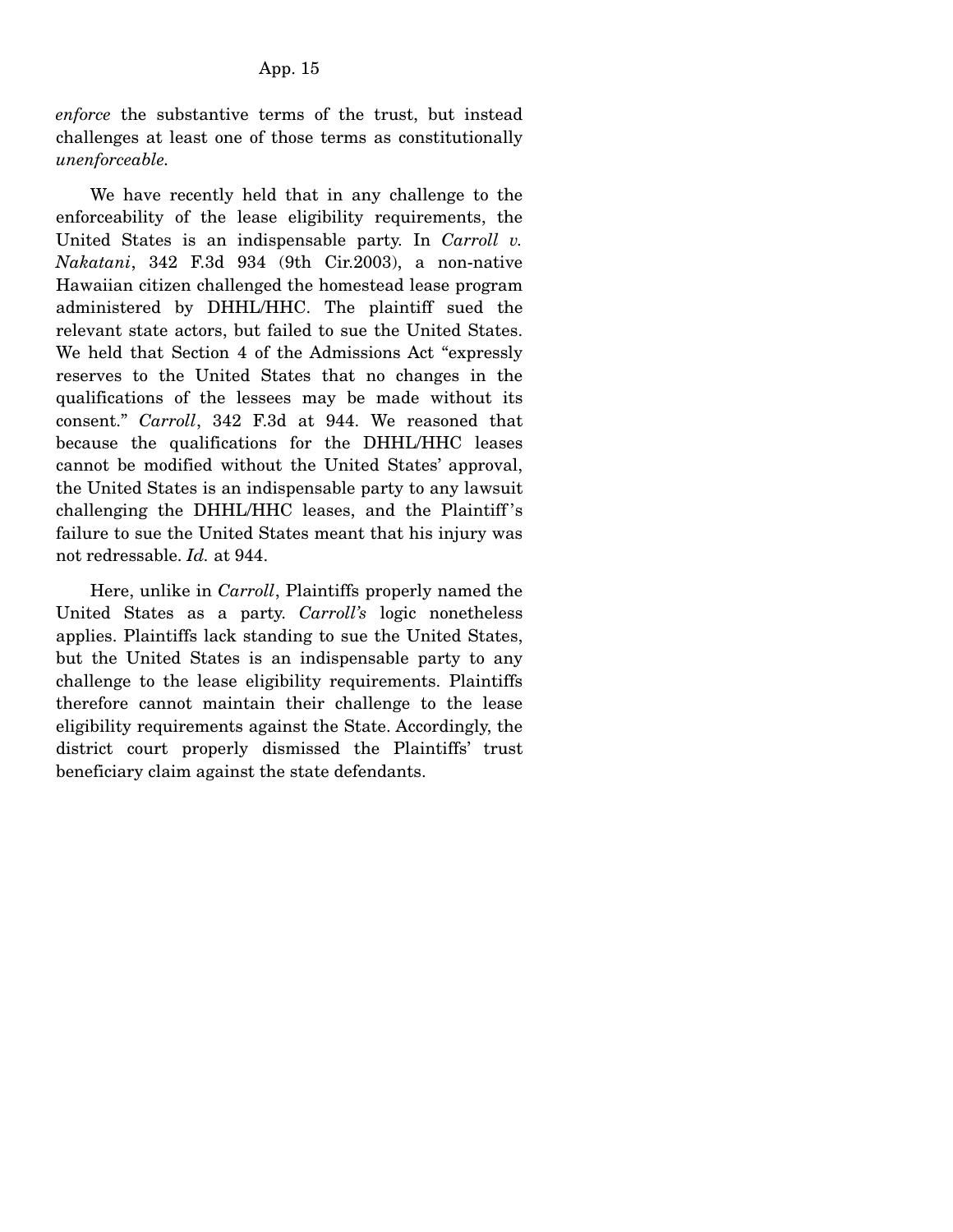#### App. 16

### B. *Plaintiff 's Standing As State Taxpayers*

 Plaintiffs also challenge the DHHL/HHC lease eligibility programs in their capacity as state taxpayers. The question is whether our decision in *Carroll* bars Plaintiffs' equal protection challenge in their capacity as taxpayers, just as it barred Plaintiffs' suit in their capacity as trust beneficiaries. In particular, we must decide whether Plaintiffs have standing to challenge Hawaii's spending of tax revenues on the lease program.<sup>2</sup> This is a more complicated question.

 The standing doctrine, like other Article III doctrines concerning justiciability, ensures that a plaintiff 's claims arise in a "concrete factual context" appropriate to judicial resolution. *Valley Forge Christian Coll. v. Ams. United For Separation of Church & State, Inc.*, 454 U.S. 464, 472, 102 S.Ct. 752, 70 L.Ed.2d 700 (1982). Standing ensures that, no matter the academic merits of the claim, the suit has been brought by a proper party. The " 'irreducible constitutional minimum of standing'" requires that a plaintiff allege that he has suffered concrete injury, that there is a

<sup>&</sup>lt;sup>2</sup> Plaintiffs do not limit their challenge to the expenditure of state tax revenues; instead, they challenge *all* state spending on the lease program, whether funded by taxes, bonds, the proceeds of a settlement, or other non-tax revenues. The district court held that, if Plaintiffs could bring their equal protection claims against DHHL/HHC based on their taxpayer status at all, they could challenge only those avenues of state funding that actually derived from taxes, rather than from other sources. Because we conclude, like the district court, that *Carroll* precludes Plaintiffs' challenge to Hawaii's spending on the lease program regardless of the source of the state's funds, we need not decide here whether the district court correctly limited the scope of Plaintiff 's state taxpayer challenges. We limit our discussion to Plaintiffs' challenge to Hawaii's spending of tax revenues on the lease program and address the general question regarding the scope of standing as a state taxpayer in Part IV.A.3, *infra.*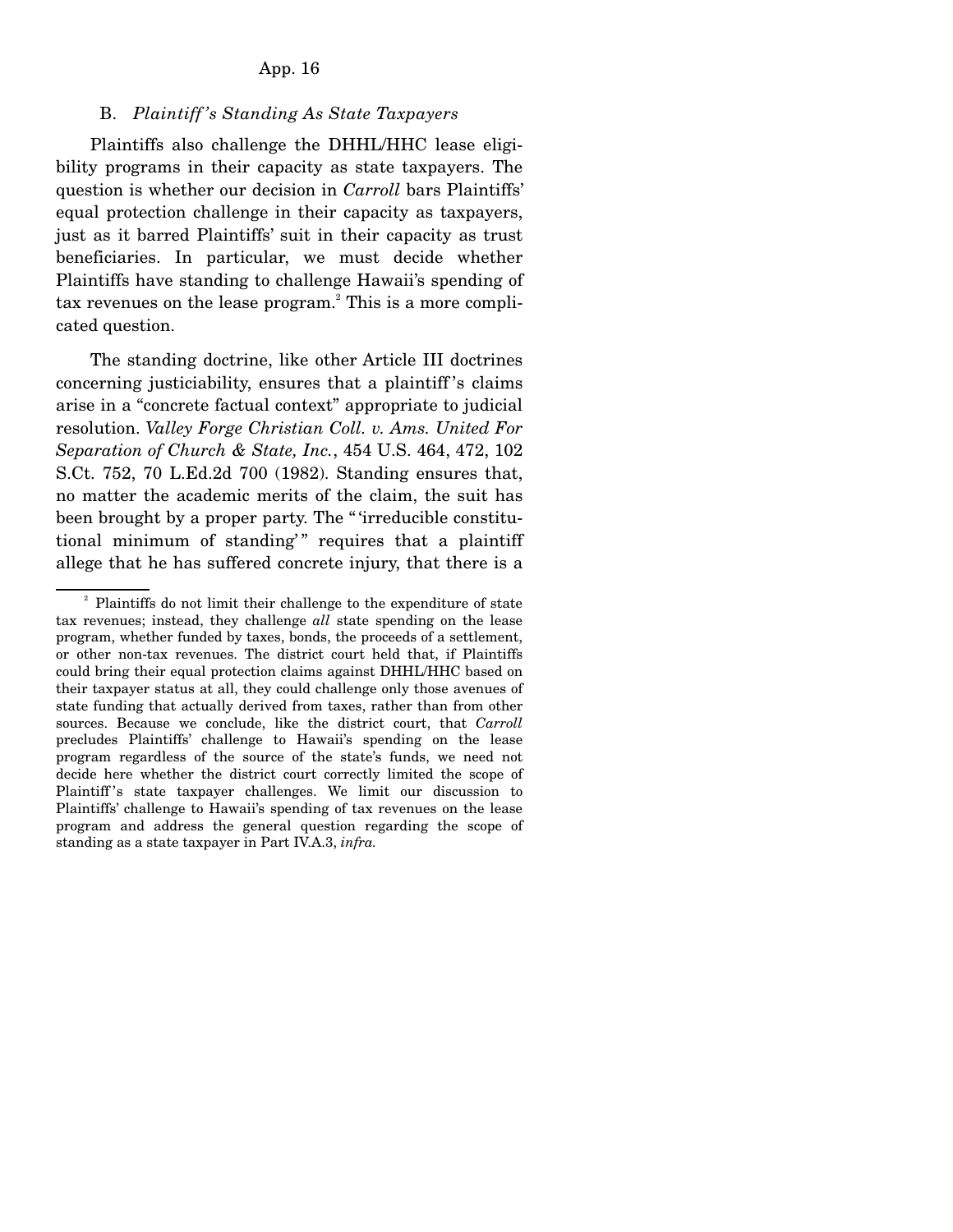causal connection between his injury and the conduct complained of, and that the injury will likely be redressed by a favorable decision. *United States v. Hays*, 515 U.S. 737, 742-43, 115 S.Ct. 2431, 132 L.Ed.2d 635 (1995) (quoting *Lujan v. Defenders of Wildlife*, 504 U.S. 555, 560- 61, 112 S.Ct. 2130, 119 L.Ed.2d 351 (1992)).

 Plaintiffs have alleged that Hawaii has supported the lease program through tax revenues, a point that Hawaii does not dispute. *Arakaki* II, 299 F.Supp.2d at 1098. Hawaii's taxing and spending in support of the lease program is not mandated by the Admission Act or any other federal law. The Admission Act requires Hawaii to adopt the HHCA and forbids Hawaii to change the lease eligibility requirement without the consent of the United States; but neither the Admission Act nor the HHCA, as incorporated by the Hawaii Constitution, mandates the expenditure of state funds, much less the expenditure of state tax revenues. Pub.L. No. 86-3, § 4, 73 Stat. 4. Section 5(f) of the Admission Act does provide that proceeds from the sale or other disposition of the lands shall be paid into the trust for the identified purposes, but nothing suggests, much less requires, that the State of Hawaii expend tax revenues to support the lease program. Any tax revenues Hawaii has appropriated to DHHL/HHC, then, resulted from decisions by the Hawaii Legislature.

 Plaintiffs' taxpayer-based claims might be construed as a limited challenge to the lease program: Plaintiffs challenge the lease program to the extent that Hawaii has – independent of any federal obligation, including the Admission Act – engaged in taxing and spending in support of the DHHL/HHC program. Under this theory, unlike their trust beneficiary theory, Plaintiffs would not challenge the lease eligibility requirements directly, nor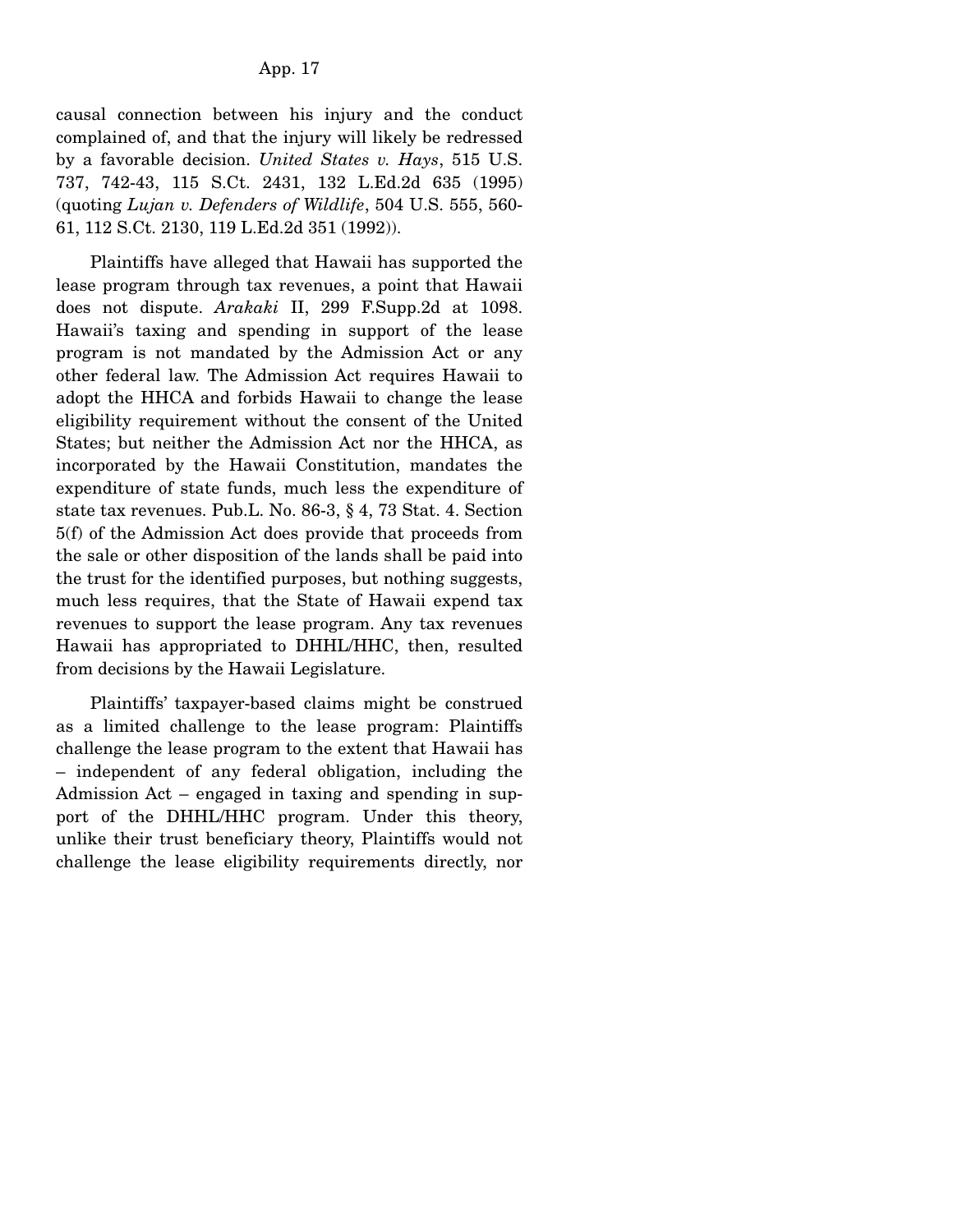would they implicate any substantial rights belonging to the United States. Thus, Plaintiffs might argue, even if they cannot seek to enjoin the native Hawaiians-only rule directly, they can seek to enjoin further state funding of a provision that allegedly violates the Equal Protection Clause. Plaintiffs' remedy, presumably, would be an injunction against spending state tax revenues, but not an order directing changes in the lease criteria.

 Plaintiffs' theory, though game, ultimately fails under *Carroll.* The only ground Plaintiffs have alleged for enjoining the state from spending is that the spending is for purposes prohibited by the Equal Protection Clause. Any remedy that Plaintiffs seek – for example, an injunction against expenditure of tax revenues for the lease program – demands that the district court decide whether the lease eligibility criteria are constitutional. The lease criteria are found in the HHCA which is adopted by Article XII of the Hawaii Constitution. We held in *Carroll*, however, that "Article XII of the Hawaiian Constitution cannot be declared unconstitutional without holding [Section 4] of the Admissions Act unconstitutional." *Carroll*, 342 F.3d at 944. Our decision in *Carroll* effectively holds that any challenge to Article XII is a challenge to Section 4 of the Admission Act, and no challenge to the Admission Act may proceed without the presence of the United States as a defendant.

 As state taxpayers, Plaintiffs have no basis for suing the United States. They claim no status that would distinguish them from any number of other persons who also do not qualify for the Hawaiian Home Lands leases. The Court has "repeatedly refused to recognize a generalized grievance against allegedly illegal government conduct as sufficient for standing." *Hays*, 515 U.S. at 743, 115 S.Ct.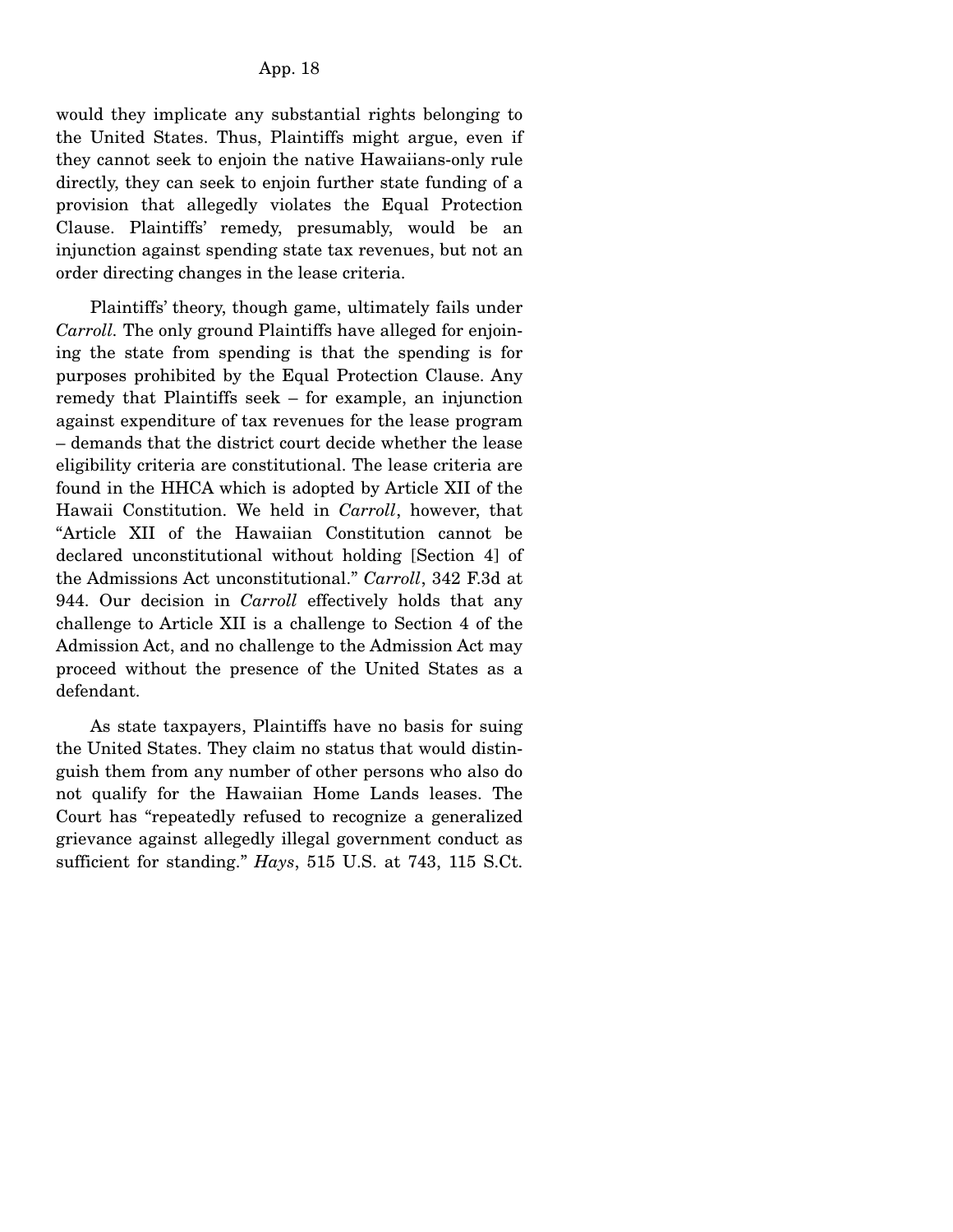2431. Moreover, "[t]he rule against generalized grievances applies with as much force in the equal protection context as in any other." *Id.*; *see Allen v. Wright*, 468 U.S. 737, 751, 104 S.Ct. 3315, 82 L.Ed.2d 556 (1984). Federal taxpayer standing which, notably, Plaintiffs do not assert, is simply one instance of the assertion of a generalized grievance. *See Frothingham v. Mellon*, 262 U.S. 447, 487-88, 43 S.Ct. 597, 67 L.Ed. 1078 (1923) ("The administration of any statute, likely to produce additional taxation to be imposed upon a vast number of taxpayers, the extent of whose several liability is indefinite and constantly changing, is essentially a matter of public and not of individual concern.").

 We hold that Plaintiffs cannot avoid the implications of *Carroll* by limiting their claims to state spending in support of the lease program and then alleging their state taxpayer status. Even if Plaintiffs have standing as state taxpayers – a subject we address in earnest in Part IV – that status cannot supply standing against the United States. *See*, *e.g., Frothingham*, 262 U.S. at 486-87, 43 S.Ct. 597 (citing *Crampton v. Zabriskie*, 101 U.S. 601, 609, 25 L.Ed. 1070 (1880)); *W. Mining Council v. Watt*, 643 F.2d 618, 631 (9th Cir.1981). Accordingly, we conclude that Plaintiffs lack standing to sue the United States, and that the United States remains an indispensable party to any challenge to the DHHL/HHC lease eligibility criteria. We affirm the district court's dismissal of all claims against the United States and DHHL/HHC.

## IV. PLAINTIFFS' STANDING TO CHALLENGE OHA'S PROGRAMS

 As with DHHL/HHC, Plaintiffs allege two theories of standing to challenge OHA: they challenge the appropriation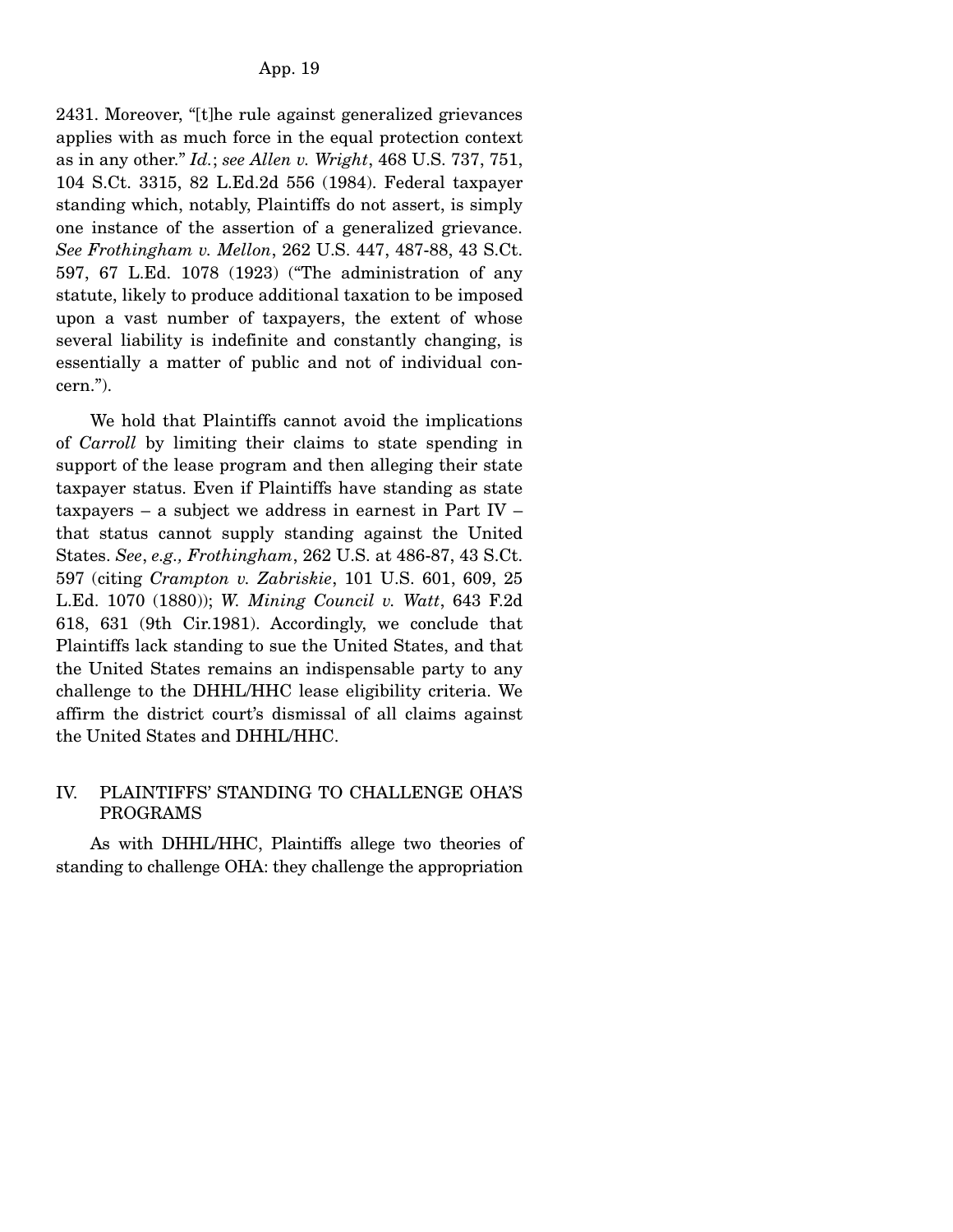of state tax revenue based on their status as state taxpayers, and they challenge the appropriation of trust revenue to OHA based on their alleged status as trust beneficiaries. Relying in large measure on our decision in *Hoohuli v. Ariyoshi*, 741 F.2d 1169 (9th Cir.1984), the district court held that Plaintiffs had standing to sue OHA as state taxpayers. *Arakaki* II, 299 F.Supp.2d at 1094-98. The court further held, however, that Plaintiffs lacked standing to challenge state funding of OHA that did not originate in taxes, specifically, any revenue that OHA received from lease rentals, settlements, or state bonds. *Id.* at 1100-01. With respect to the trust revenue claim, the district court dismissed the breach of trust claim on the ground that Plaintiffs had not pleaded a trust claim that was cognizable under the common law of trusts. *Id.* at 1103.

 OHA contends that the district court erred because our prior decision in *Hoohuli* has been effectively overruled by *ASARCO Inc. v. Kadish*, 490 U.S. 605, 109 S.Ct. 2037, 104 L.Ed.2d 696 (1989), and because the United States is an indispensable party under *Carroll.* Plaintiffs allege that the district court erred by restricting the scope of their challenge to OHA programs directly funded by taxes.

 We address each of these contentions in turn. We conclude that *Hoohuli* remains valid law in this circuit and that the United States is not an indispensable party to the suit challenging the appropriation of state tax revenue. Accordingly, Plaintiffs have standing as state taxpayers to challenge the appropriation of state revenue to OHA. We agree with the district court, however, that Plaintiffs' state taxpayer standing limits their claims to revenue that derives directly from taxes. Finally, we conclude, as we did in the prior section, that Plaintiffs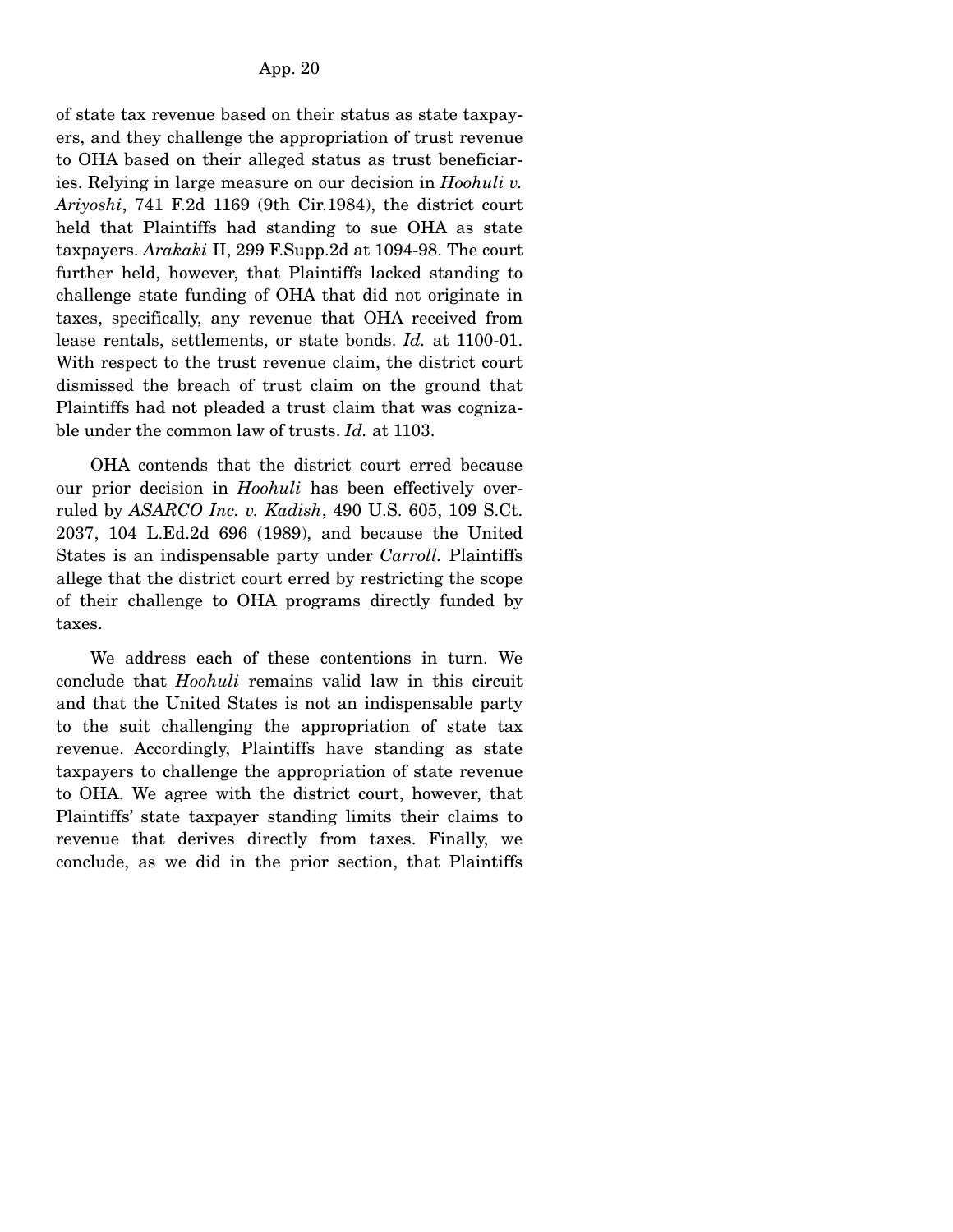App. 21

cannot prevail on their trust beneficiary theory of standing because the United States remains an indispensable party to a suit challenging the trust, and Plaintiffs have no standing to sue the United States.

## A. *Plaintiffs' State Taxpayer Standing*

## 1. The Vitality of *Hoohuli*

 In *Hoohuli,* residents of Hawaii and a taxpayers' group brought suit under 42 U.S.C. § 1983 for damages and injunctive relief to challenge programs administered by OHA to the extent those programs favored "Hawaiians." 741 F.2d at 1172. We held that at least some of the individual plaintiffs had standing to seek to enjoin the "appropriating, transferring, and spending" of taxpayers' money from the state treasury's general fund. *Id.* at 1180. The plaintiffs had alleged that they had " 'been burdened with the necessity to provide more taxes to support [the class of "Hawaiians"]" and that this was sufficient to sustain a " 'good-faith pocketbook action' set forth in *Doremus* [*v. Board of Education*, 342 U.S. 429, 434, 72 S.Ct. 394, 96 L.Ed. 475 (1952) ]." *Id.*

 Conceding that *Hoohuli* controls this case unless there is an intervening change in the law, OHA argues that the Supreme Court's decision in *ASARCO* has effectively overruled *Hoohuli. See Price v. Akaka*, 3 F.3d 1220, 1224 (9th Cir.1993) (addressing an analogous argument that an intervening Supreme Court decision overruled our precedent). In *ASARCO*, Arizona taxpayers brought suit in Arizona state court to enjoin a state law governing mineral leases on state lands. The taxpayer plaintiffs alleged that the state lands had been granted to Arizona by the United States when it acquired statehood and that the statute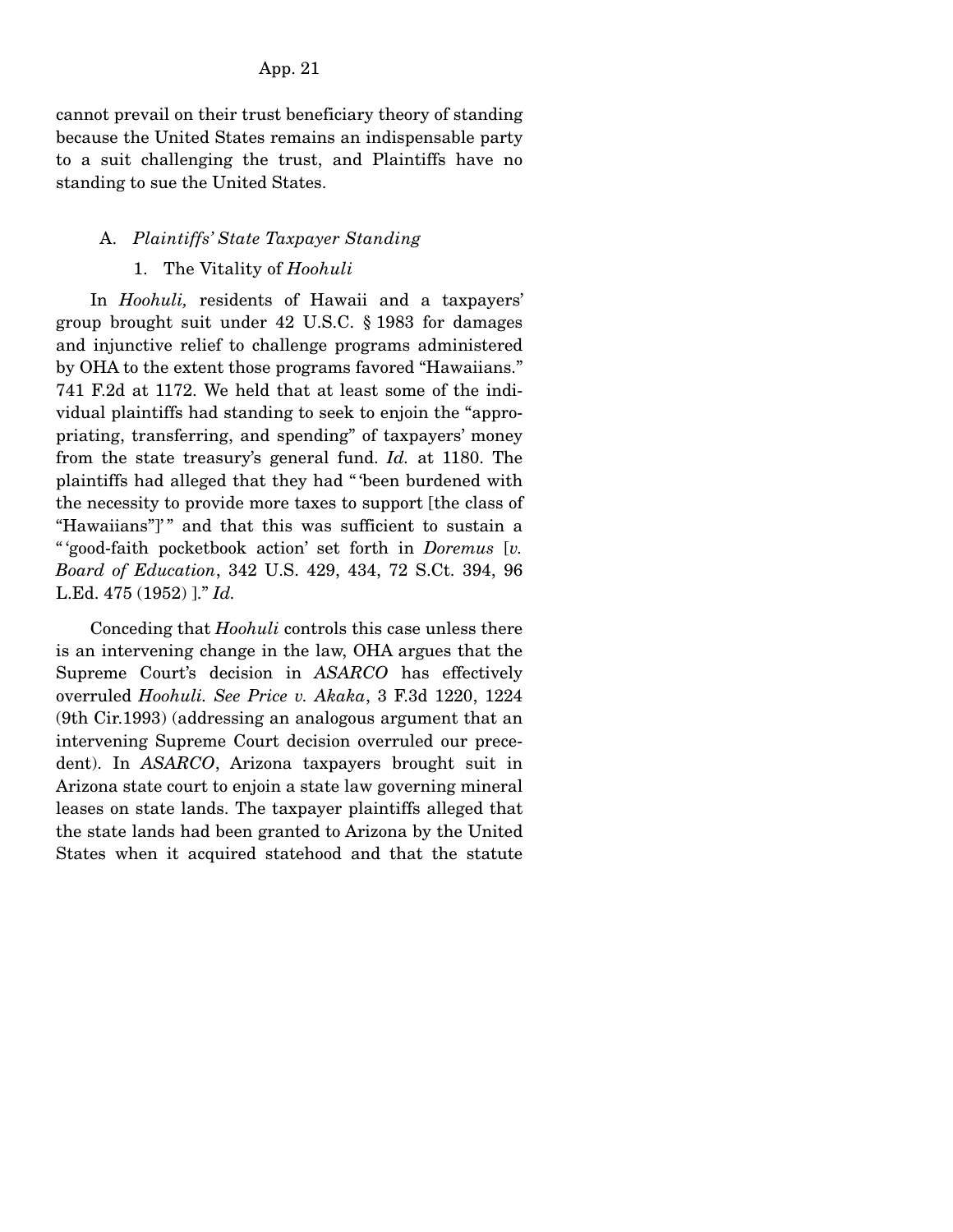violated the terms Congress specified for the disposal of lands granted by the U.S. to Arizona. Reviewing a judgment of the Arizona Supreme Court, the U.S. Supreme Court considered "whether, under federal standards, the case was nonjusticiable at its outset because the original plaintiffs lacked standing to sue." 490 U.S. at 612, 109 S.Ct. 2037. Four members of the Court<sup>3</sup> held that if the plaintiffs had brought the suit in federal court, they would not have had standing by virtue of their status as state taxpayers. They noted that "[a]s an ordinary matter, suits premised on federal taxpayer status are not cognizable in the federal courts," but that "the same conclusion may not hold for municipal taxpayers." *Id.* at 613, 109 S.Ct. 2037 (Kennedy, J.). They observed that it has "likened state taxpayers to federal taxpayers, and thus we have refused to confer standing upon a state taxpayer absent a showing of 'direct injury,' pecuniary or otherwise." *Id.* at 613-14, 109 S.Ct. 2037 (quoting *Doremus*, 342 U.S. at 434, 72 S.Ct. 394). Ultimately the Court concluded that, although the plaintiffs (respondents in the Supreme Court) would not have had standing to commence suit in federal court, the petitioner-defendants had standing to seek review in the Supreme Court of a judgment from Arizona courts that are not themselves bound by federal standing rules. *Id.* at 617- 19, 109 S.Ct. 2037. Four justices argued that the question of the standing of the state taxpayers was " 'irrelevant'

<sup>&</sup>lt;sup>3</sup> Although we have occasionally referred to that portion of Justice Kennedy's opinion, Part II.B.1, as a plurality, *see, e.g., Graham v. Federal Emergency Mgmt. Agency*, 149 F.3d 997, 1003 (9th Cir.1998), that is not strictly correct. Because Justice Brennan wrote an opinion concurring in the judgment on behalf of four justices, and Justice O'Connor did not participate in the decision, Part II.B.1 of Justice Kennedy's opinion is for an equally divided Court.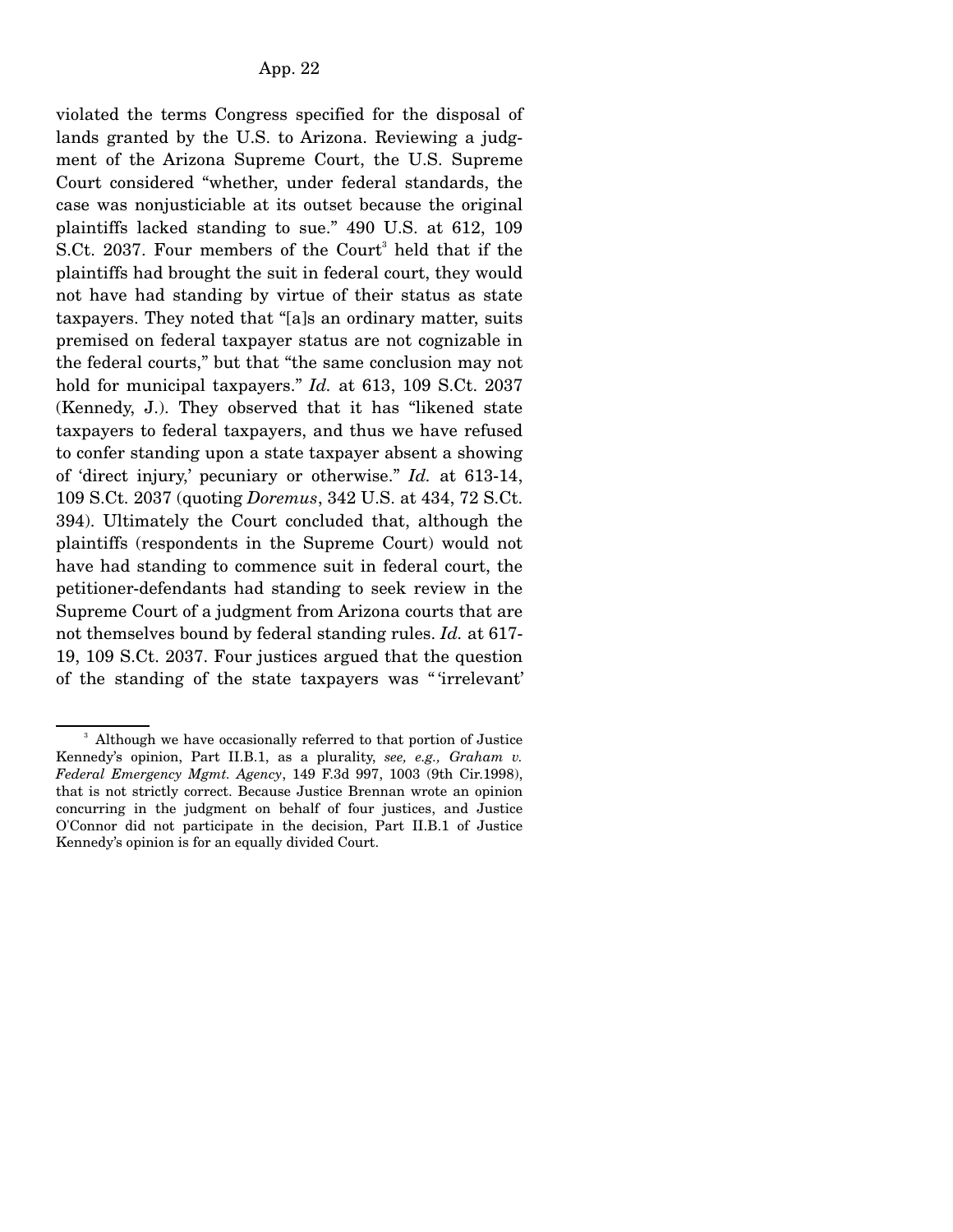when the petitioners were defendants below, and the plurality's discussion was therefore 'unnecessary.'" *Id.* at 633-34, 109 S.Ct. 2037 (Brennan, J., concurring in part and concurring in the judgment).

 Whether Justice Kennedy's opinion is dictum or not, that portion of his opinion on state taxpayer standing is not the opinion of the Supreme Court. *See, e.g., Marks v. United States*, 430 U.S. 188, 193, 97 S.Ct. 990, 51 L.Ed.2d 260 (1977); *see also Townsend v. Quasim*, 328 F.3d 511, 519 n. 3 (9th Cir.2003) (citing *Smith v. Univ. of Wash., Law Sch.*, 233 F.3d 1188, 1199 (9th Cir.2000)). It may carry persuasive value to a court that has not previously ruled on state taxpayer standing, but an opinion from an evenly divided Court is not a precedentially binding intervening opinion of the Court. We therefore may not hold our prior opinion in *Hoohuli* overruled by an opinion of four Justices, even if we thought it persuasive, without obtaining en banc review.

 The state defendants point to our statement in *Bell v. City of Kellogg* that "[t]he same constitutional standing principles apply to those suing in federal court as state taxpayers" as evidence that we have embraced Justice Kennedy's view. 922 F.2d 1418, 1423 (9th Cir.1991) (citing *ASARCO*, 490 U.S. at 612, 109 S.Ct. 2037). We explained in *Cammack v. Waihee* that in *Bell* "we implied some sympathy toward Justice Kennedy's views. However, we also made clear that *Hoohuli* remained the controlling circuit precedent. *Bell* should not be interpreted as altering the law of this circuit on state taxpayer standing." 932 F.2d 765, 770 n. 9 (9th Cir.1991) (citations omitted).

 Notwithstanding our statement in *Cammack*, the state defendants bravely argue that after *ASARCO*,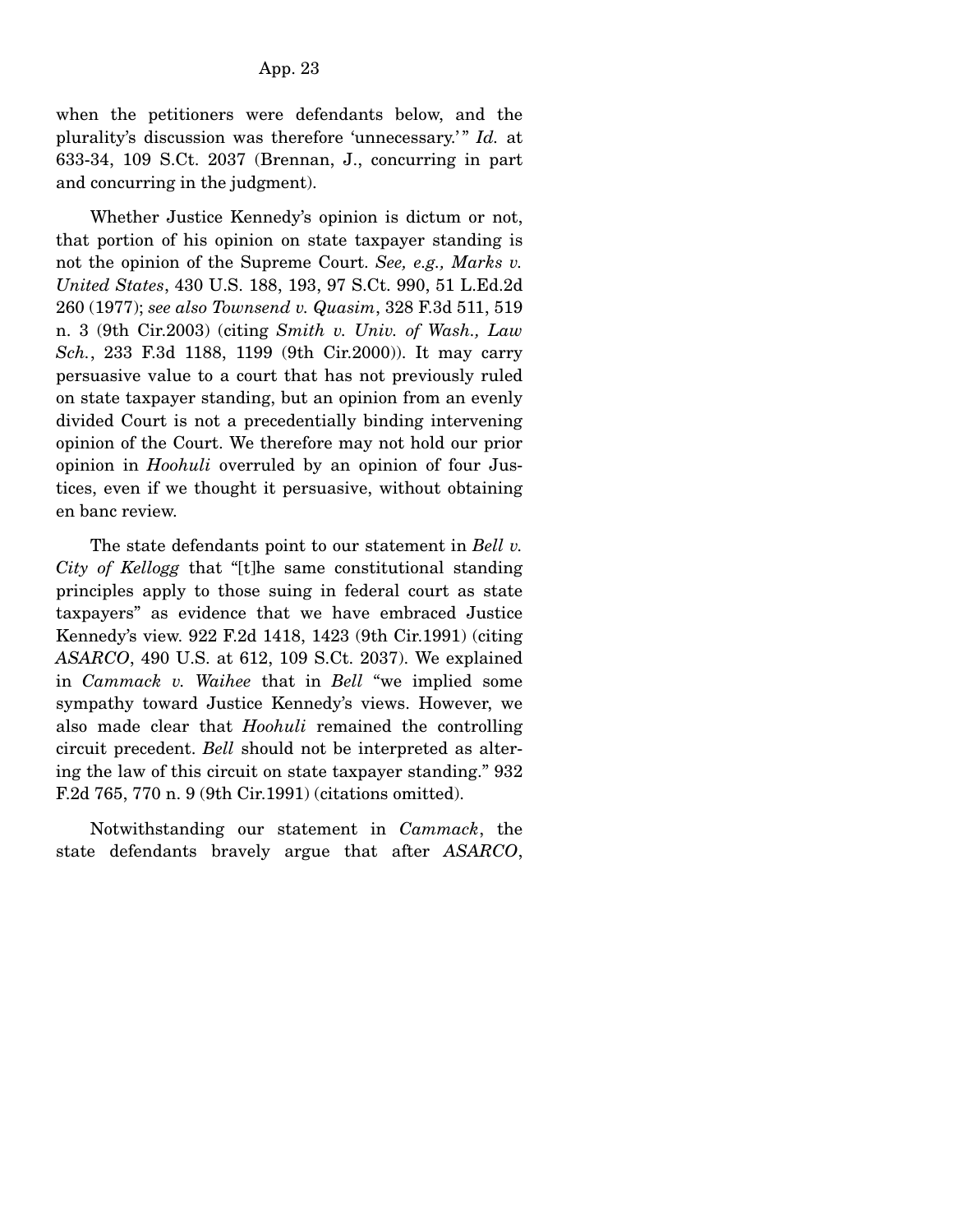*Hoohuli's* state taxpayer standing principle is limited to Establishment Clause cases. *See, e.g., PLANS v. Sacramento City Unified Sch. Dist.*, 319 F.3d 504 (9th Cir.2003); *Doe v. Madison Sch. Dist. No. 321*, 177 F.3d 789 (9th Cir.1999) (en banc); *Cammack*, 932 F.2d 765. There is no principled basis for this argument in our cases. First, for the reasons we have explained, *Hoohuli* remains good law and is very much on point here. Second, neither *ASARCO* nor *Hoohuli* involved Establishment Clause claims; neither case says anything about the Establishment Clause. OHA has not explained why *ASARCO* effectively overrules *Hoohuli* except in Establishment Clause cases. Third, the state parties point to *Cammack*, in which we found state and municipal taxpayer standing in Hawaii residents who claimed that Hawaii's Good Friday holiday violated the Establishment Clause. Nothing in *Cammack* purports to limit state taxpayer standing to Establishment Clause cases. Much to the contrary, *Cammack* described *Hoohuli* as "the leading case on this issue in the circuit," 932 F.2d at 769, denied that *ASARCO* affected *Hoohuli, id.* at 770 n. 9, and distinguished any contrary implication in *Bell, id.* It is difficult to conceive of a clearer affirmation of *Hoohuli's* status in this circuit. *See also Doe*, 177 F.3d at 794 (en banc) (citing *Hoohuli* favorably). Our decision in *Hoohuli* remains the law of the circuit until our court, sitting en banc, overrules it, or until the Supreme Court, in a majority opinion, plainly undermines its principles.

### 2. The United States as an Indispensable Party

 OHA argues that even if Plaintiffs have taxpayer standing, under *Carroll* the United States is also an indispensable party to any equal protection challenge to its programs. The district court rejected the argument on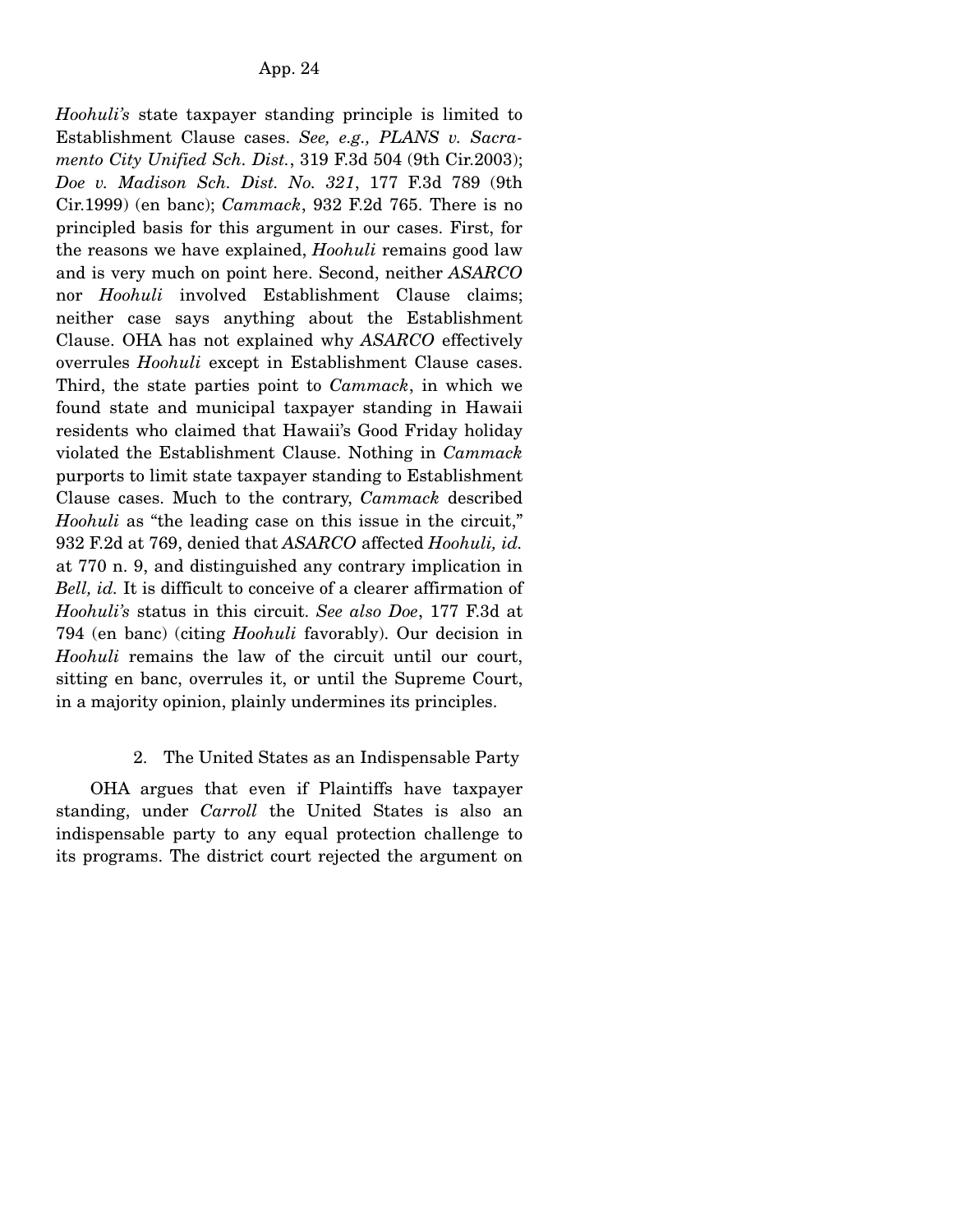the ground that DHHL/HHC and OHA have distinct origins. In contrast to DHHL/HHC, "[n]othing in the Admission Act requires the creation of OHA or governs OHA's actions." *Arakaki* IV, 299 F.Supp.2d at 1127.

 The district court is correct with respect to OHA's expenditure of tax revenue. OHA was created nearly twenty years after Hawaii's admission to the union. In 1978, Hawaii amended its Constitution to add Sections 5 and 6 – creating OHA and defining its duties – to Article XII. *See* Haw. Const. art. XII, §§ 5-6. The Constitution does not provide for OHA's funding, which is provided by statute. *See*, *e.g.,* Haw. Rev. Stat. §§ 10-3(1) ("A pro rata portion of all funds derived from the public land trust shall be funded in an amount to be determined by the legislature."), 10-13.5 ("Twenty per cent of all funds derived from the public land trust  $\dots$  shall be expended by [OHA] $\dots$  "). Unlike the lease eligibility requirement imposed by the HHCA and administered by DHHL/HHC, the United States has no right to consent or withhold consent to the creation of OHA or its administration of programs for native Hawaiians or Hawaiians. Because Plaintiffs can prevail against OHA "without holding [Section 4] of the Admissions Act unconstitutional," nothing "requires the participation of . . . the United States." *Carroll*, 342 F.3d at 944. We decline to extend *Carroll* to claims against OHA concerning tax revenue.

## 3. Limiting Plaintiffs' State Taxpayer Claims

 Plaintiffs contend that the district court erred when it denied Plaintiffs' right to "seek invalidation of . . . OHA *in toto.*" *Arakaki* IV, 299 F.Supp.2d at 1122. Although the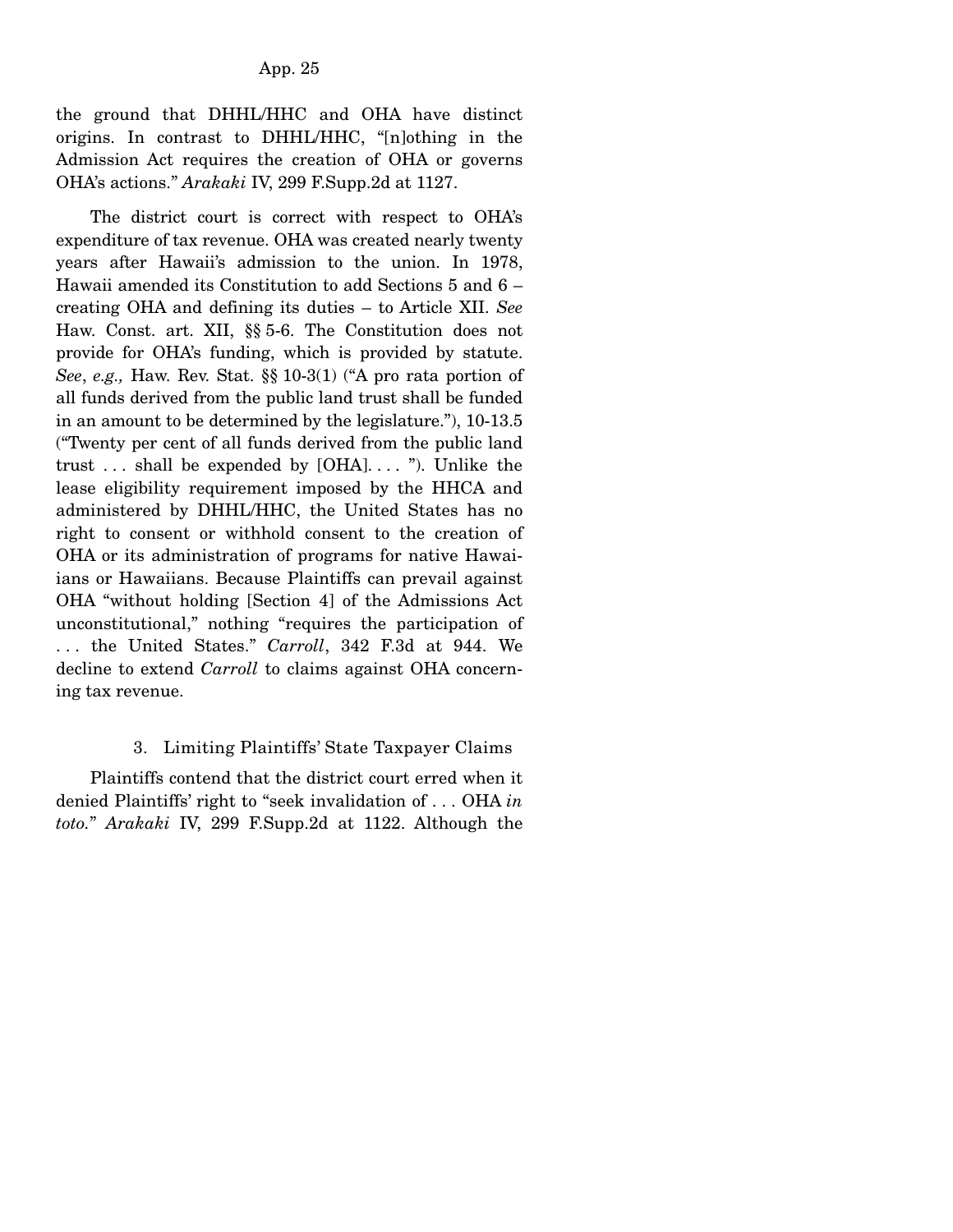parties have stipulated that the legislature has appropriated monies from the General Fund to OHA, the district court held that "to the extent . . . OHA programs rely on funds other than tax money, Plaintiffs do not have state taxpayer standing to challenge those programs," *id.* at 1123-24, including home land lease revenues, payments of settlements, and bond revenues. *Arakaki* II, 299 F.Supp.2d at 1100-01.

 The issue Plaintiffs raise is this: Does a taxpayer have standing to challenge government spending if the funds actually challenged did not accrue as a result of taxes? While we think that to state the question is nearly to answer it, the parties have not located any case directly on point. The answer, nevertheless, is implicit in the Supreme Court's limited recognition of taxpayer standing.

 As we have discussed, in order to satisfy the case or controversy provision of Article III, a federal plaintiff must demonstrate an injury in fact, a causal relationship between the injury and the conduct complained of, and that the injury can be redressed. *Lujan*, 504 U.S. at 560, 112 S.Ct. 2130. The whole theory of taxpayer standing is that if the suit is successful, the court will enjoin the spending which will relieve the plaintiff 's tax burden. The Court has hesitated to recognize federal taxpayer standing because any effect on federal spending may only remotely affect the parties' tax bill. As the Court wrote in *Frothingham v. Mellon*, a federal taxpayer's "interest in the moneys of the Treasury . . . is shared with millions of others . . . and the effect upon future taxation, of any payment out of the funds, is so remote, fluctuating and uncertain, that no basis is afforded for [judicial review]." 262 U.S. at 487, 43 S.Ct. 597. If the "remote[ness]" and "uncertain[ty]" of the remedy was so great that the taxpayers did not have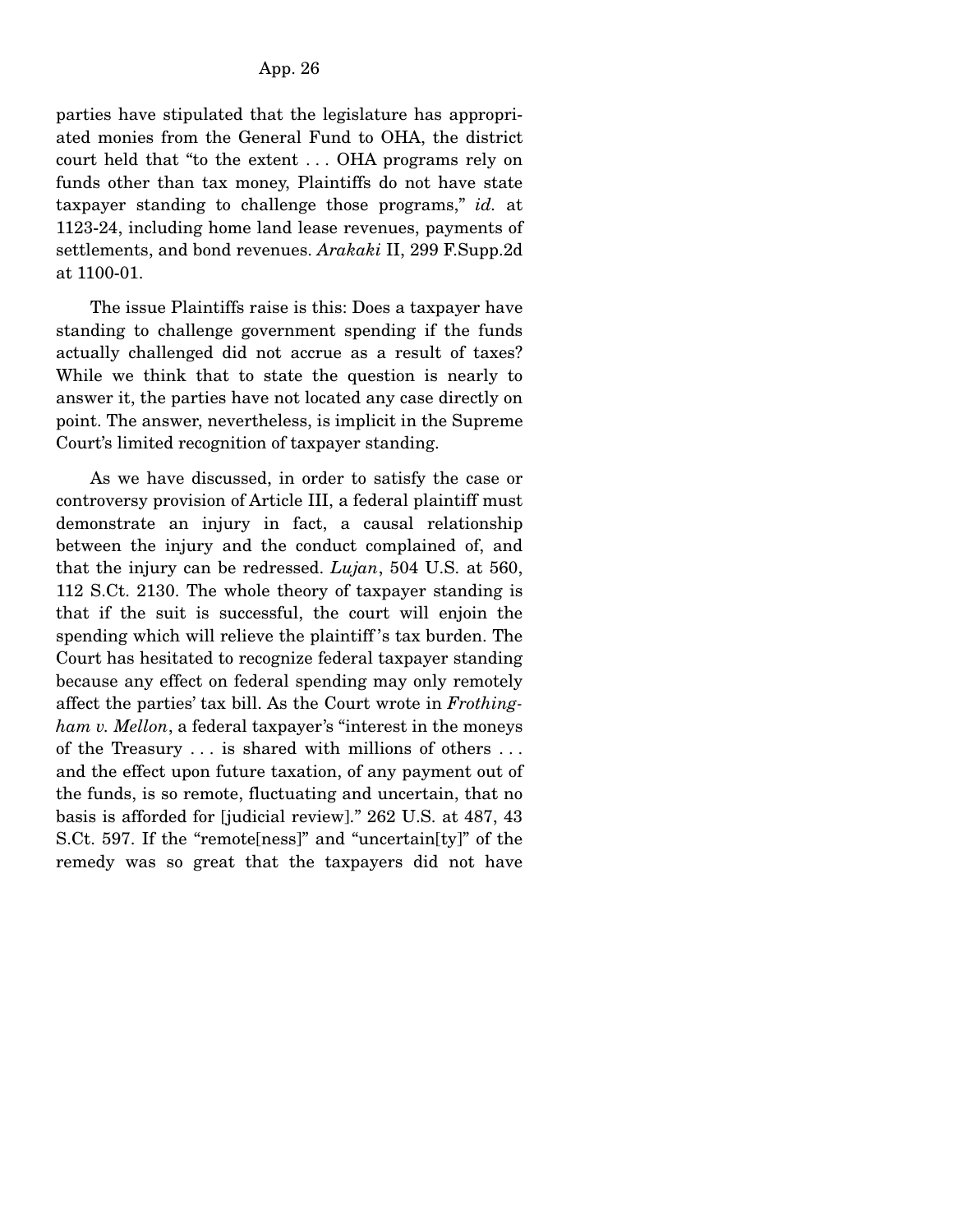Article III standing, it only stands to reason that the taxpayer would lack standing if the "effect upon future taxation" was nil because taxes were not involved at all. *See Flast v. Cohen*, 392 U.S. 83, 92, 88 S.Ct. 1942, 20 L.Ed.2d 947 (1968) ("the petitioner in *Frothingham* was denied standing not because she was a taxpayer but because her tax bill was not large enough:"); LAURENCE H. TRIBE, AMERICAN CONSTITUTIONAL LAW 421 (3d ed. 2000) ("[A]n individual may have a sufficient interest, in his or her capacity as a taxpayer, to challenge *spending* programs of the taxing government, on the theory – or, more candidly, the fiction – that a successful suit against such a program can result in some decrease in the litigant's taxes.").

 In *Flast*, 392 U.S. at 102, 88 S.Ct. 1942, the Court emphasized that "a taxpayer will be a proper party to allege the unconstitutionality only of exercises of congressional power under the taxing and spending clause of Art. I, § 8, of the Constitution. It will not be sufficient to allege an incidental expenditure of tax funds in the administration of an essentially regulatory statute." *Id.* at 102, 88 S.Ct. 1942. A taxpayer must demonstrate "a measurable appropriation or disbursement of . . . funds occasioned solely by the activities complained of." *Doremus*, 342 U.S. at 434, 72 S.Ct. 394. In a series of cases, the Court rejected taxpayer standing in circumstances in which no tax expenditures were involved, even though the challenged program, if found unconstitutional, might have saved the public fisc. In *Valley Forge College,* for example, the plaintiffs complained of a transfer of surplus government property to a religiously affiliated college. The Court held that the plaintiffs lacked standing as federal taxpayers: "the property transfer about which [plaintiffs] complain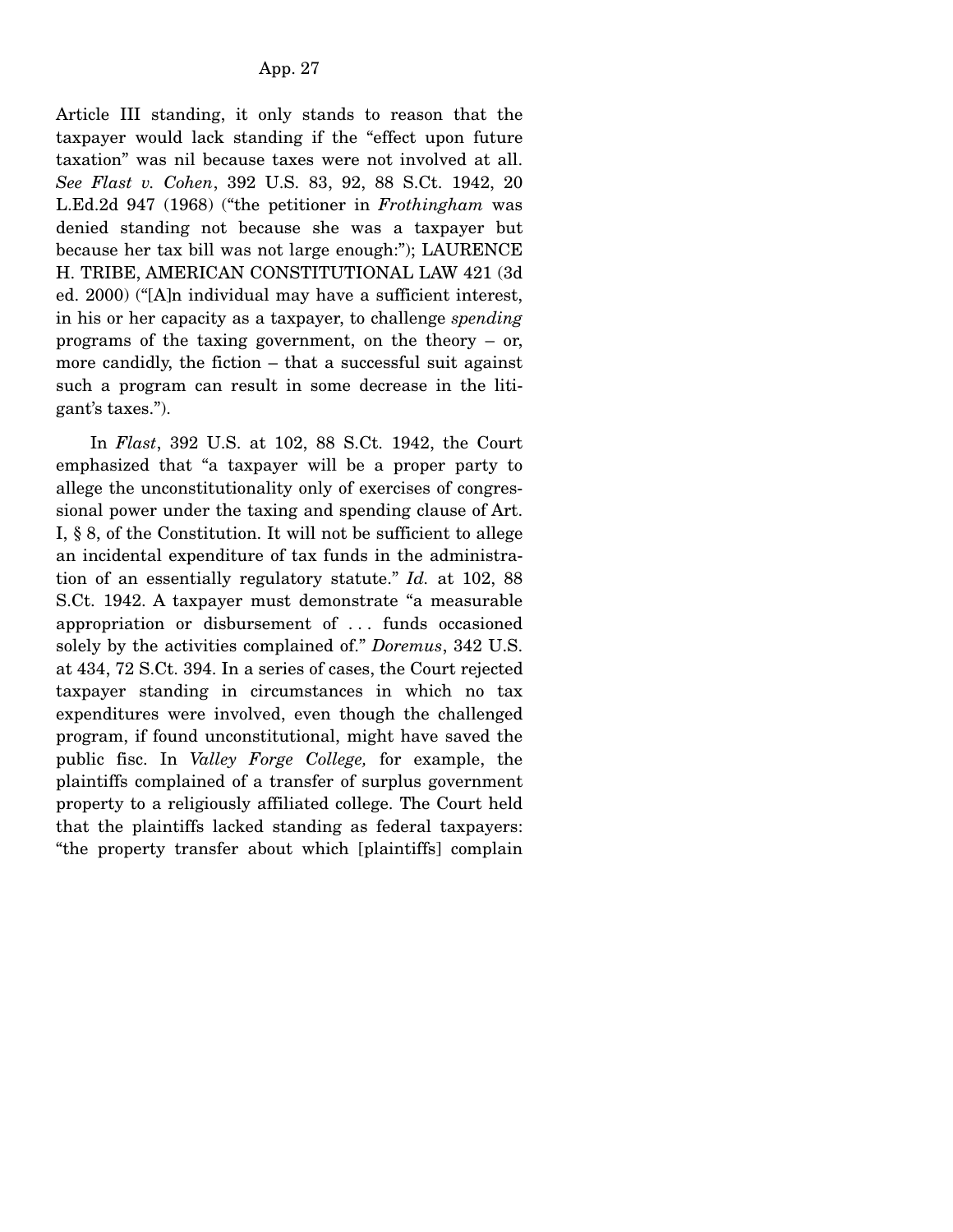was not an exercise of authority conferred by the Taxing and Spending Clause ... [but] an evident exercise of Congress' power under the Property Clause. . . . Respondents do not dispute this conclusion, and it is decisive of any claim of taxpayer standing." 454 U.S. at 480, 102 S.Ct. 752 (citations omitted). *See also Schlesinger*, 418 U.S. at 228, 94 S.Ct. 2925; *United States v. Richardson*, 418 U.S. 166, 174-75, 94 S.Ct. 2940, 41 L.Ed.2d 678 (1974).

 Our cases follow this principle consistently. In *Doe*, we held that taxpayers lacked standing to challenge the practice of sponsoring prayers at high school graduation because "Doe identifie[d] no tax dollars that defendants spent solely on the graduation prayer, which is the only activity that she challenges." 177 F.3d at 794. The fact that the school district expended funds for graduation generally was irrelevant to the standing inquiry. Similarly, in *Cammack*, we held that Hawaii taxpayers had standing to challenge a Hawaii statute making Good Friday a state holiday. We specifically found that the complaint sufficiently alleged that "state and municipal tax revenues fund the paid holiday for government employees" and that the "actual expenditure of tax dollars" stated "the necessary injury." 932 F.2d at 771, 772; *see also Cantrell v. City of Long Beach*, 241 F.3d 674, 683 (9th Cir.2001) ("To establish standing in a state or municipal taxpayer suit under Article III, a plaintiff must allege a direct injury caused by the expenditure of tax dollars.").

 If we permitted Plaintiffs to challenge OHA's programs across the board, irrespective of the origin of the funding, it would greatly expand the effect of their taxpayer standing to programs that they would not otherwise have standing to challenge. Given the care with which the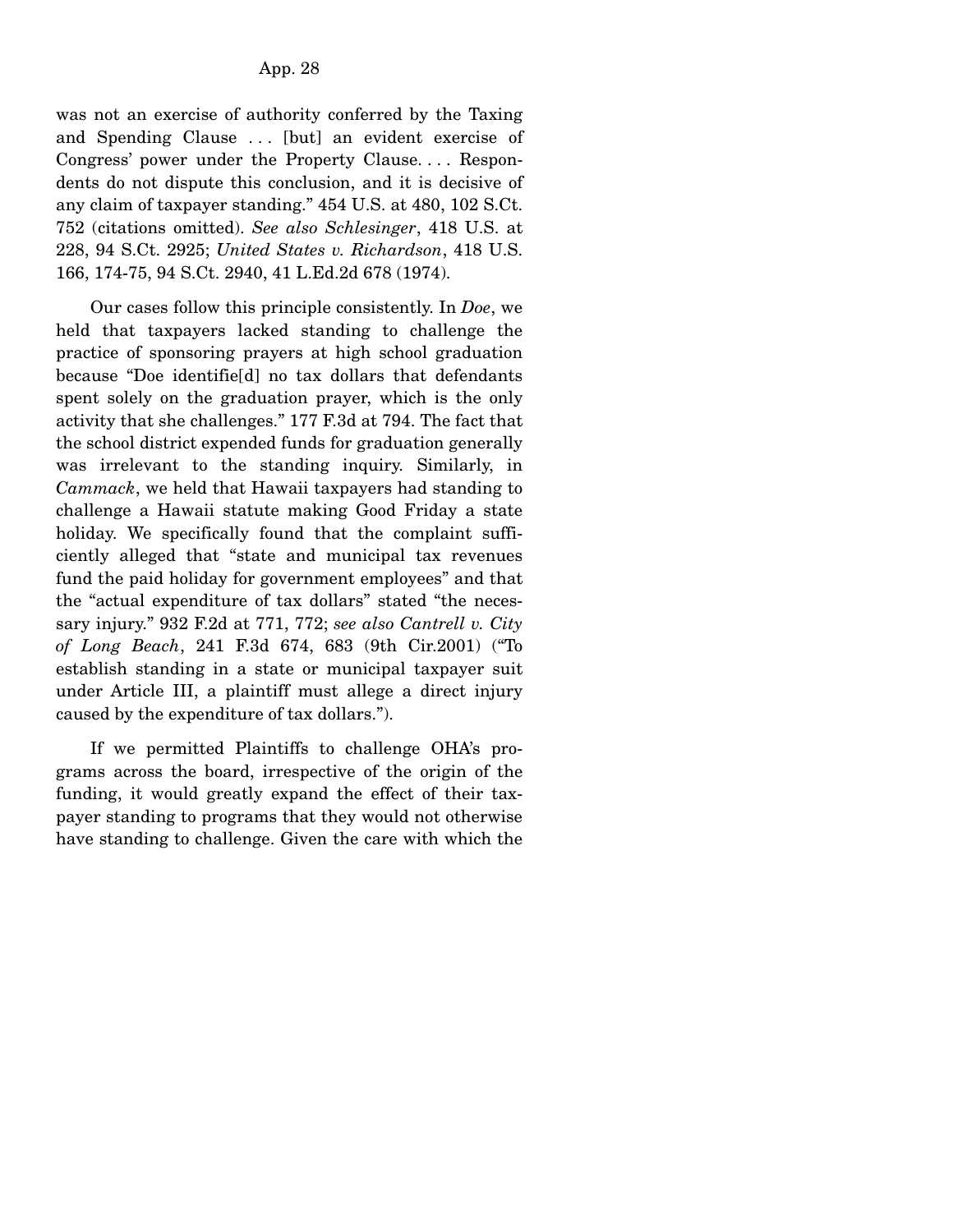Supreme Court has looked at taxpayer injury and redressability, we cannot go so far. *See*, *e.g., Allen*, 468 U.S. at 751-53, 104 S.Ct. 3315; *see also Lujan*, 504 U.S. at 560, 112 S.Ct. 2130.

 Plaintiffs object to the district court's disallowing its standing to challenge three sources of OHA funding: (1) funds received from the Hawaiian home lands trust, (2) funds received through a settlement of prior claims, and (3) bonds issued to secure the settlement. By law twenty percent of "all funds derived from the public land trust" are dedicated to the use of OHA. Haw. Rev. Stat. § 10-13.5. The funds OHA receives from the trust, which are apparently largely rents, are first paid into Hawaii's General Fund and then paid to OHA. *See Arakaki* II, 299 F.Supp.2d at 1100. The district court found that this was simply an "administrative 'pass-through'" and concluded that because these are dedicated funds, the fact that the funds pass through the General Fund is irrelevant. We agree with the district court that Plaintiffs, as taxpayers, may not challenge the expenditure of such non-tax revenues.

 Plaintiffs' challenge to funds paid in settlement is more complicated. In 1993, the legislature appropriated more than \$135 million to OHA's trust fund to settle past claims. The district court questioned whether, as taxpayers, Plaintiffs could challenge the settlement since it would "nullify [ ] a settlement reached years earlier" and "would be tantamount to having the court review the wisdom, at any time, of every legislative decision, regardless of when made, to settle a case rather than to litigate it." *Id.* at 1100 & n. 10. The district court's concerns are well-stated, but we do not need to go so far as to hold that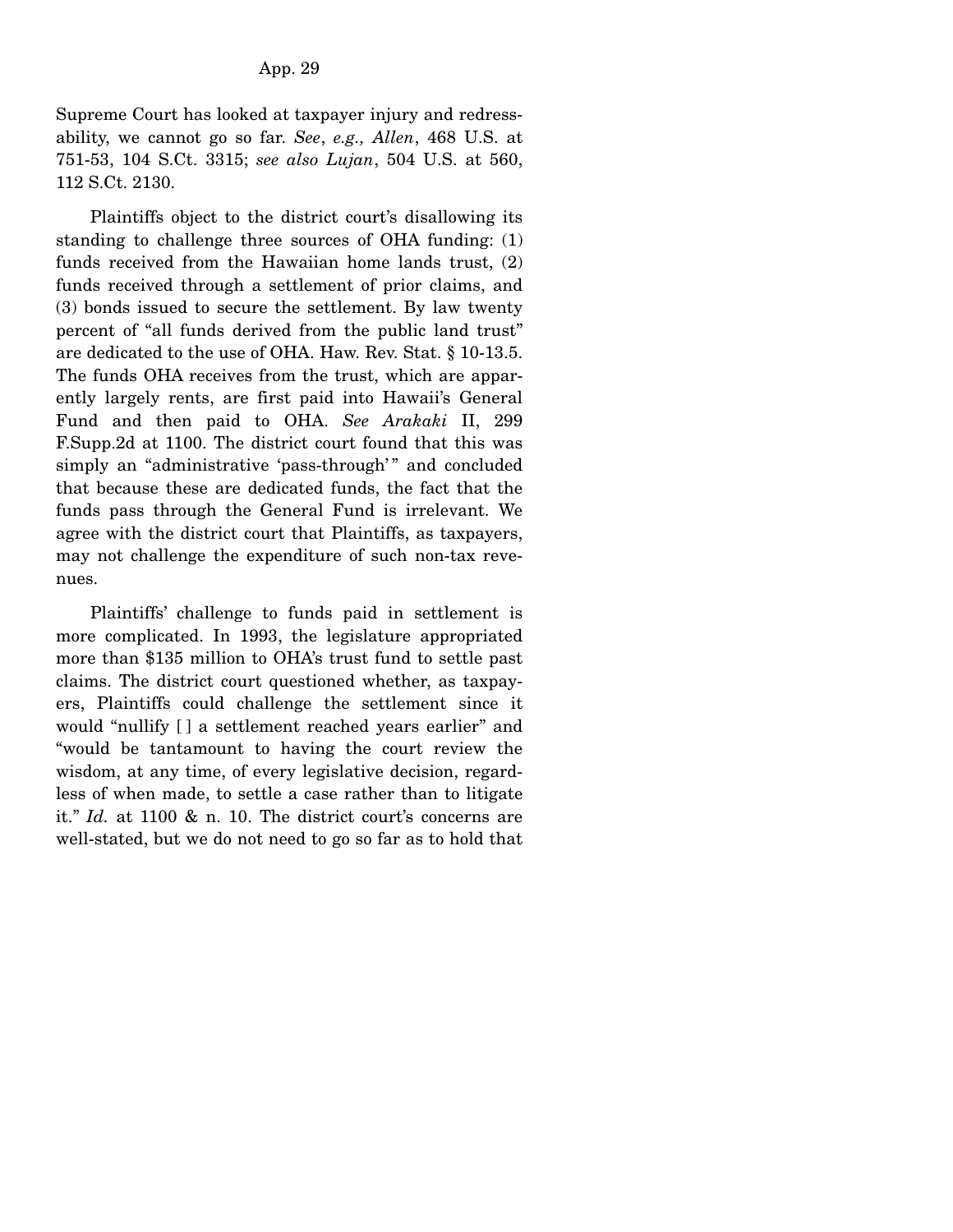taxpayers may never challenge a legislature-ordained settlement.

 The provenance of the settlement at issue here is quite unusual. As we have pointed out, when Hawaii created the OHA, it allocated to OHA twenty percent of "all funds derived" from the public land trust. Haw. Rev. Stat. § 10-13.5. The statute, however, did not define the term "funds," and it was not clear what OHA was entitled to receive. In 1983, OHA's trustees filed suit against various state officials, claiming that OHA had not received its twenty percent share of "funds," specifically settlements concerning lands in the public trust. On appeal, the Hawaii Supreme Court ruled that the term "funds" was so ambiguous that the court could not resolve the intragovernment dispute, and it declined judgment because of the state's political question doctrine. *Trustees of Office of Hawaiian Affairs v. Yamasaki*, 69 Haw. 154, 174-75, 737 P.2d 446, 458 (1987). In response, the Hawaii Legislature amended Section 10-13.5, substituting the word "revenue" for "funds." Act 304, § 7, Haw. Sess. Laws 947, 951 (1990). In 1993, the legislature appropriated \$136.5 million to OHA in settlement of OHA's claims from 1980 through 1991. *Id.* § 8, Haw. Sess. Laws at 951; Act 35, § 3, Haw. Sess. Laws  $41$  (1993).<sup>4</sup> Whatever the revenue origins of the \$136.5 million allocated in 1993, the legislature paid these funds as compensation for revenues that OHA did not receive between 1980-91 that were generated by the public

<sup>4</sup> In *Office of Hawaiian Affairs v. State,* 96 Hawai'i 388, 31 P.3d 901 (2001), the Hawaii Supreme Court ruled that the 1990 amendments to Section 10-13.5 conflicted with federal law. Under Hawaii law, Section 10-13.5 was reverted to its pre-amendment language. Thus, the current version of Section 10-13.5 again reads "funds."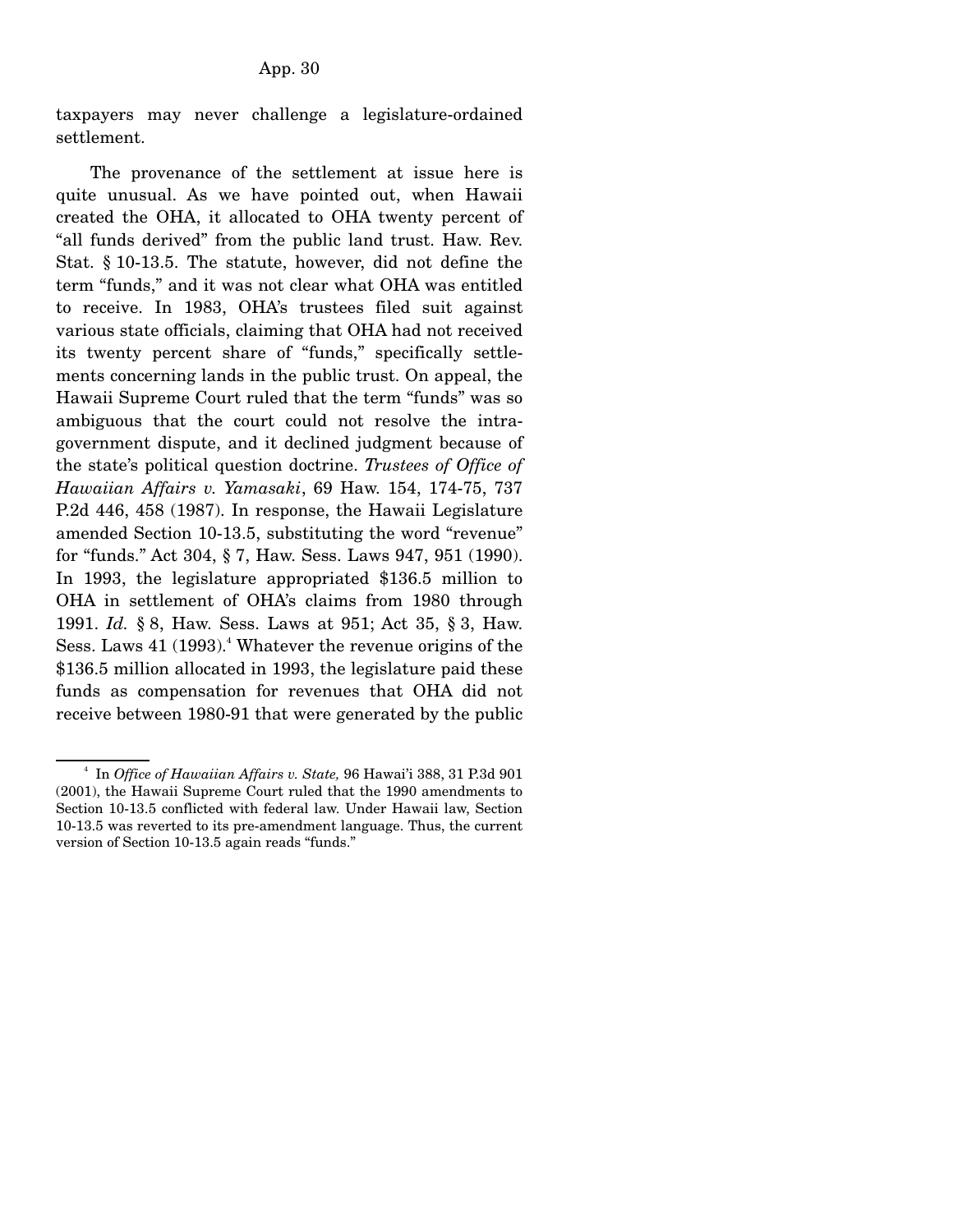land trust. Since the original revenues were not tax-based, Plaintiffs lack standing to challenge these expenditures.

 For similar reasons, Plaintiffs cannot challenge the bonds issued by the state to fund these settlements. Whether some tax monies are used to service or repay the bonds, the bonds fund a settlement of land revenues owed to OHA. We affirm the district court's ruling that Plaintiffs may not challenge these funds paid in settlement and financed through general bonds.

#### B*. Plaintiffs' Trust Beneficiary Standing*

 Plaintiffs allege, as an independent basis for standing, that as trust beneficiaries they may sue OHA because OHA receives trust revenues. Although the United States is not an indispensable party to a challenge to the appropriation of *tax* revenue, *see* Part IV.A.2, *supra*, this is not true with respect to OHA's receipt of *trust* revenue. We have previously held that the expenditure of trust revenue is governed by the Admission Act. *Price v. Akaka*, 928 F.2d 824, 827 (9th Cir.1990). Any challenge to the expenditure of trust revenue brought by alleged trust beneficiaries must challenge the substantive terms of the trust, which are found in the Admission Act. For the reasons we explained in Part III.A.2, *supra*, the United States is an indispensable party to any challenge to the Admission Act. Accordingly, although the United States is not an indispensable party with respect to challenges to OHA's expenditure of *tax* revenue, it remains indispensable with respect to challenges to the expenditure of *trust* revenue.

 Plaintiffs' attempt to challenge OHA's expenditure of trust revenue thus suffers from the same fatal flaw as its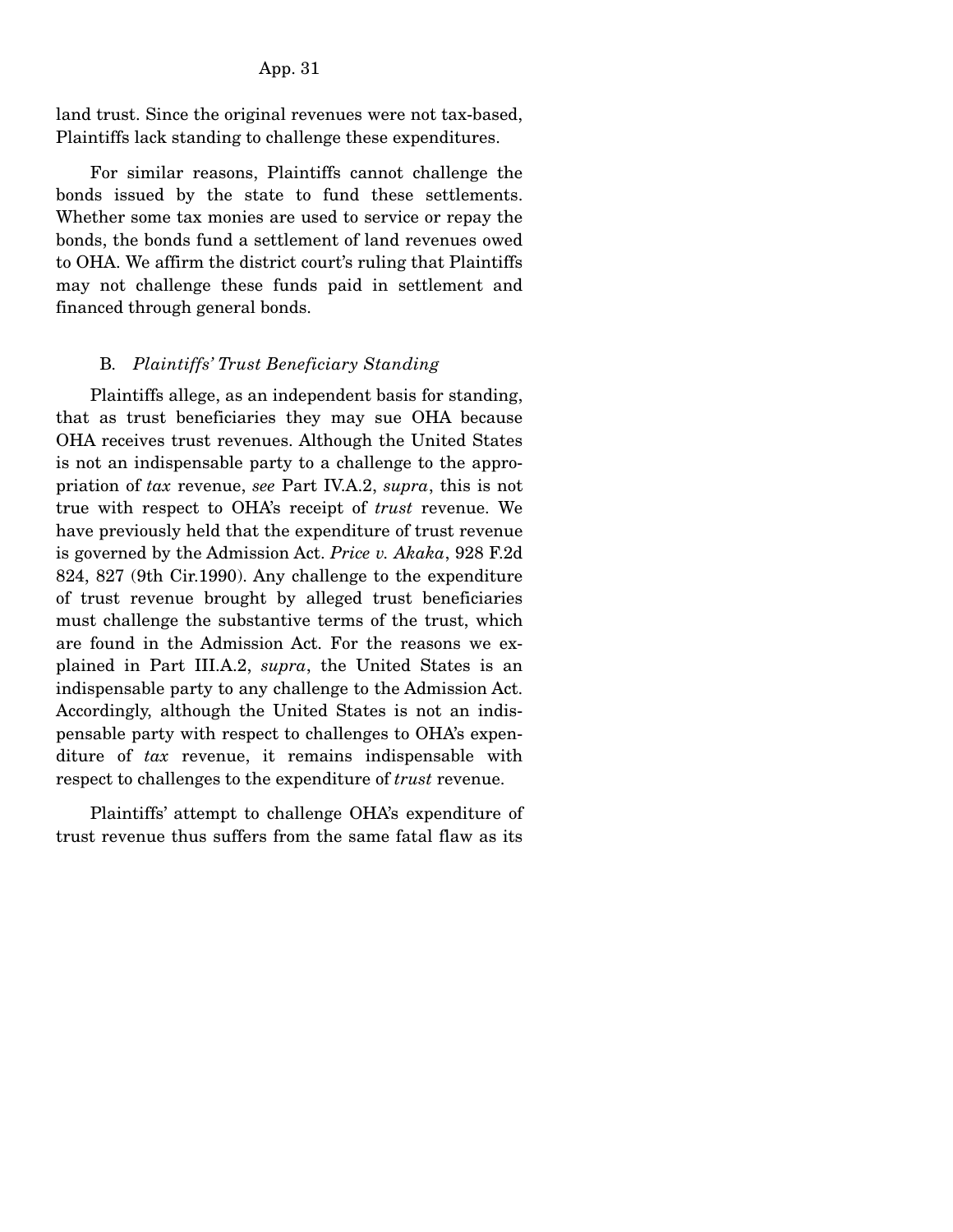challenge to the DHHL/HHC lease eligibility requirements. The United States is an indispensable party to the challenge to the expenditure of trust revenue, and yet Plaintiffs cannot establish standing to sue the United States either as taxpayers or as trust beneficiaries. *See* Parts III.A.2 and III.B., *supra.* Plaintiffs therefore cannot proceed with that claim. We do not reach the issue whether Plaintiffs' breach of trust claim is otherwise cognizable under the common law of trusts, which was the basis of the district court's dismissal of the breach of trust claim against OHA. Rather, we affirm the dismissal on the alternative ground that Plaintiffs cannot demonstrate standing to sue an indispensable party.

# V. POLITICAL QUESTION

 The remaining question is whether Plaintiffs' surviving cause of action – namely, that the appropriation of state tax revenue to OHA violates the Equal Protection Clause of the Fourteenth Amendment – presents a nonjusticiable political question. The district court reasoned that in order to rule on Plaintiffs' equal protection claims, the court would have to determine what level of scrutiny to apply. *Compare Grutter v. Bollinger,* 539 U.S. 306, 328-33, 123 S.Ct. 2325, 156 L.Ed.2d 304 (2003) (applying strict scrutiny to uphold race-conscious admissions policy at state university law school), *and Gratz v. Bollinger*, 539 U.S. 244, 270-75, 123 S.Ct. 2411, 156 L.Ed.2d 257 (2003) (striking down race-conscious undergraduate admissions policy at state university under strict scrutiny), *with Morton v. Mancari*, 417 U.S. 535, 94 S.Ct. 2474, 41 L.Ed.2d 290 (1974) (applying rational basis, rather than strict scrutiny, to employment preference that benefitted members of Indian tribe because it furthered Indian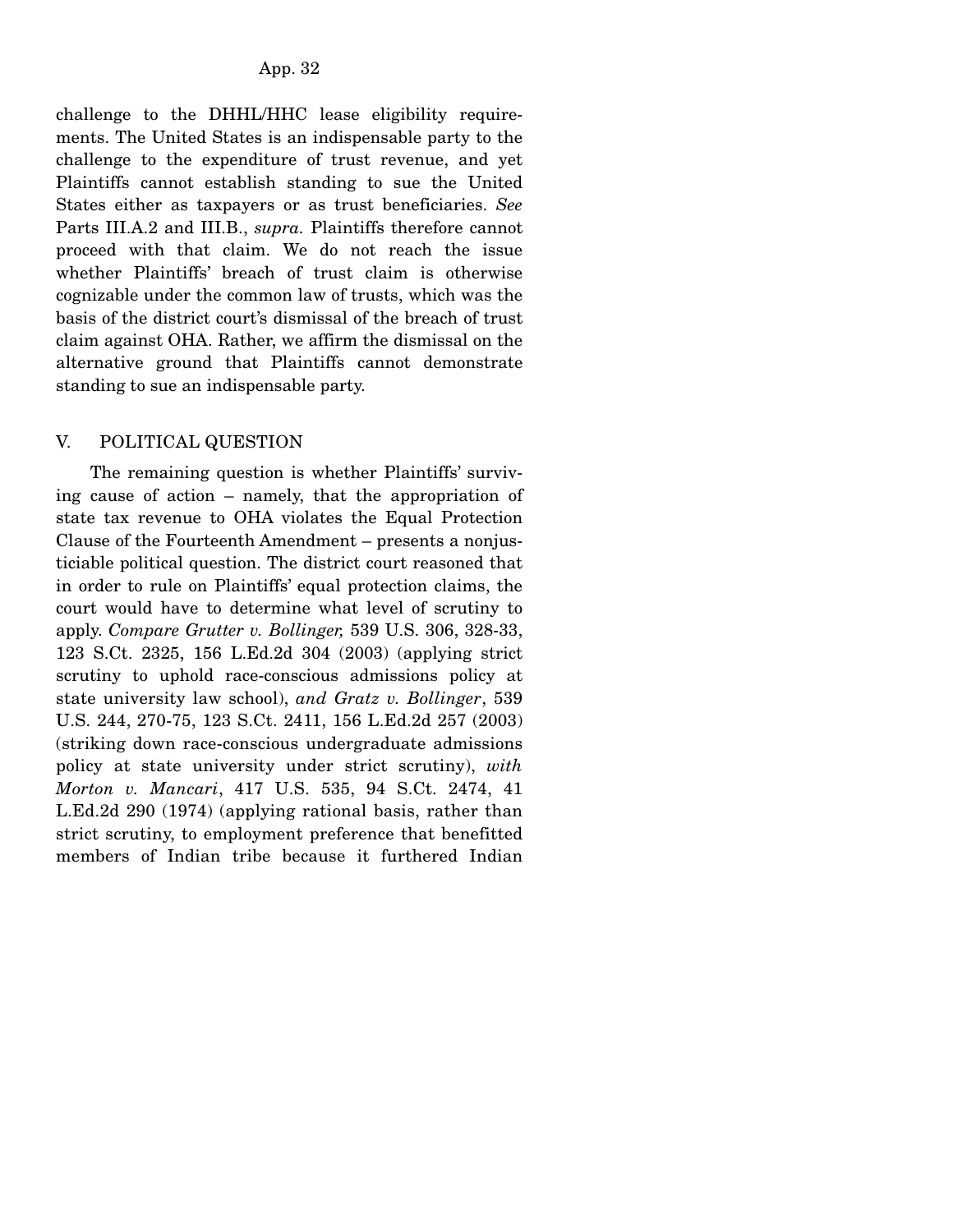self-government), *and Alaska Chapter, Associated Gen. Contractors of Am., Inc. v. Pierce*, 694 F.2d 1162 (9th Cir.1982) (applying rational basis test to native Alaskans based on the federal government's "special obligation" to Indians). The district court reasoned that although Congress has plenary authority over Indian affairs, it "has not yet clearly recognized Hawaiians as being equivalent to Indians or Indian tribes for purposes of the [*Mancari*] analysis." *Arakaki* VI, 305 F.Supp.2d at 1172. Noting that "Congress has begun to include Hawaiians as beneficiaries in bills providing services to Native Americans" and had pending before it the "Akaka Bill" that would "equate Hawaiians to Indians and/or Indian tribes," the court observed that "Congress is still speaking on the issue." *Id.* at 1173. The district court concluded that Congress "should make the decision as to whether Hawaiians should be treated as Indians for purposes of the [*Mancari*] analysis" and, "in recognition of the continuing debate," the court would "defer[ ] to Congress." *Id.* at 1173, 1174. We hold that these claims do not raise a nonjusticiable political question. We therefore reverse the district court's dismissal on political question grounds, and remand.

 Chief Justice Marshall explained in *Marbury* that "[q]uestions, in their nature political, or which are, by the constitution and laws, submitted to the executive, can never be made in this court." *Marbury v. Madison,* 5 U.S. (1 Cranch) 137, 170, 2 L.Ed. 60 (1803). The Court announced the modern formulation of the political question doctrine in *Baker v. Carr*:

Prominent on the surface of any case held to involve a political question is found [1] a textually demonstrable constitutional commitment of the issue to a coordinate political department; or [2]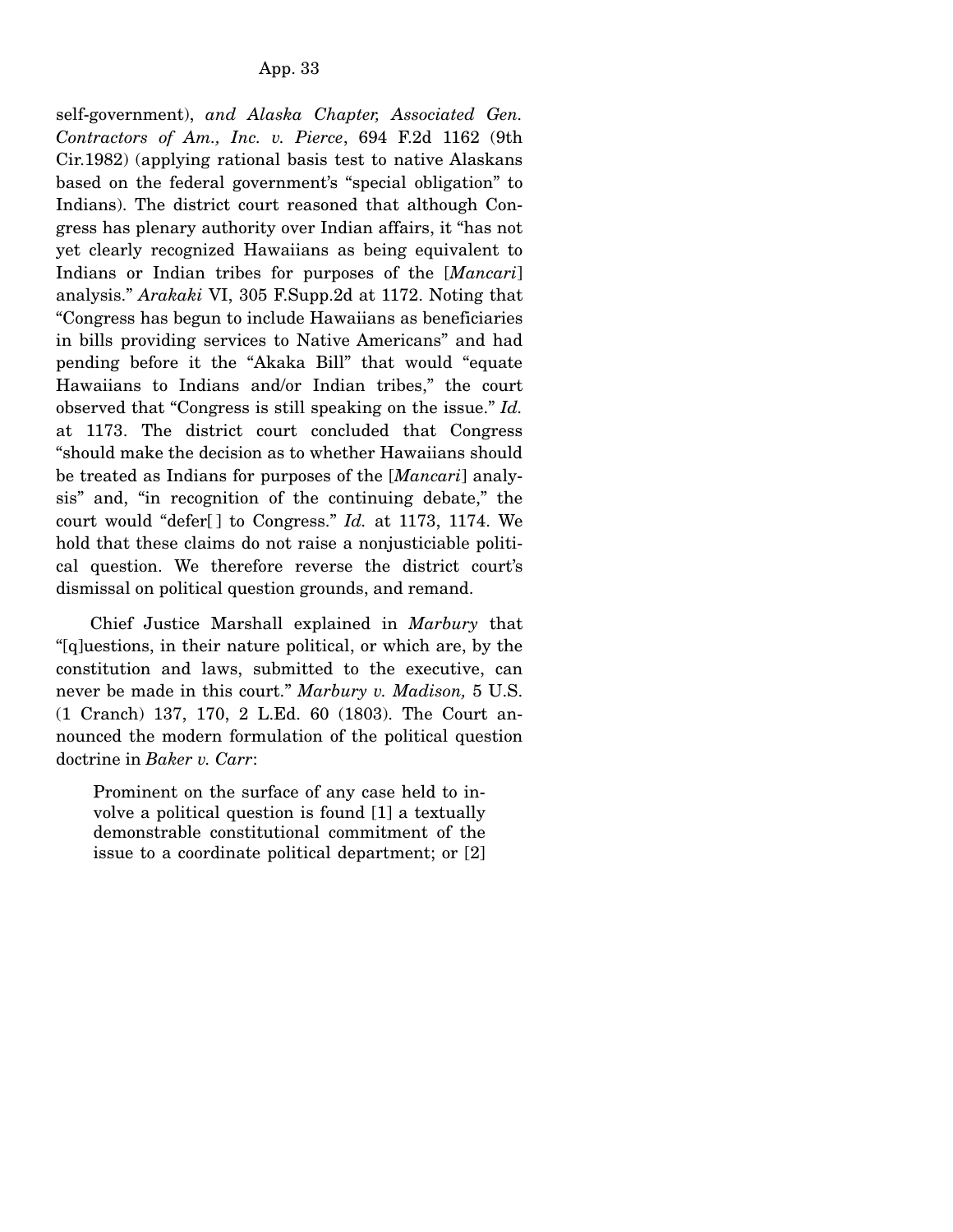a lack of judicially discoverable and manageable standards for resolving it; or [3] the impossibility of deciding without an initial policy determination of a kind clearly for nonjudicial discretion; or [4] the impossibility of a court's undertaking independent resolution without expressing lack of the respect due coordinate branches of government; or [5] an unusual need for unquestioning adherence to a political decision already made; or [6] the potentiality of embarrassment from multifarious pronouncements by various departments on one question.

369 U.S. 186, 217, 82 S.Ct. 691, 7 L.Ed.2d 663 (1962); *see Alperin v. Vatican Bank*, 410 F.3d 532, 537-40 (9th Cir.2005); *EEOC v. Peabody W. Coal Co.*, 400 F.3d 774, 784 (9th Cir.2005); *Kahawaiolaa v. Norton*, 386 F.3d 1271, 1275 (9th Cir.2004), *cert. denied*, \_\_\_ U.S. \_\_\_, 125 S.Ct. 2902, 162 L.Ed.2d 294 (2005).

 We have recently addressed the political question doctrine in the context of a challenge to the executive's failure to recognize Hawaiians as federal Indian tribes in *Kahawaiolaa,* 386 F.3d 1271. In that case, native Hawaiians alleged that the Department of Interior had violated the equal protection component of the Fifth Amendment in regulations limiting recognition of new tribes to " 'those American Indian groups indigenous to the continental United States'" - which meant that "native Hawaiians are excluded from eligibility to petition for tribal recognition under the regulations." *Id.* at 1274 (quoting 25 C.F.R. § 83.3(a)). The district court dismissed the suit against the Department of Interior, in part because matters of tribal recognition raise nonjusticiable political questions. We disagreed with the district court on this point. We noted that "[i]f the question before us were whether a remedy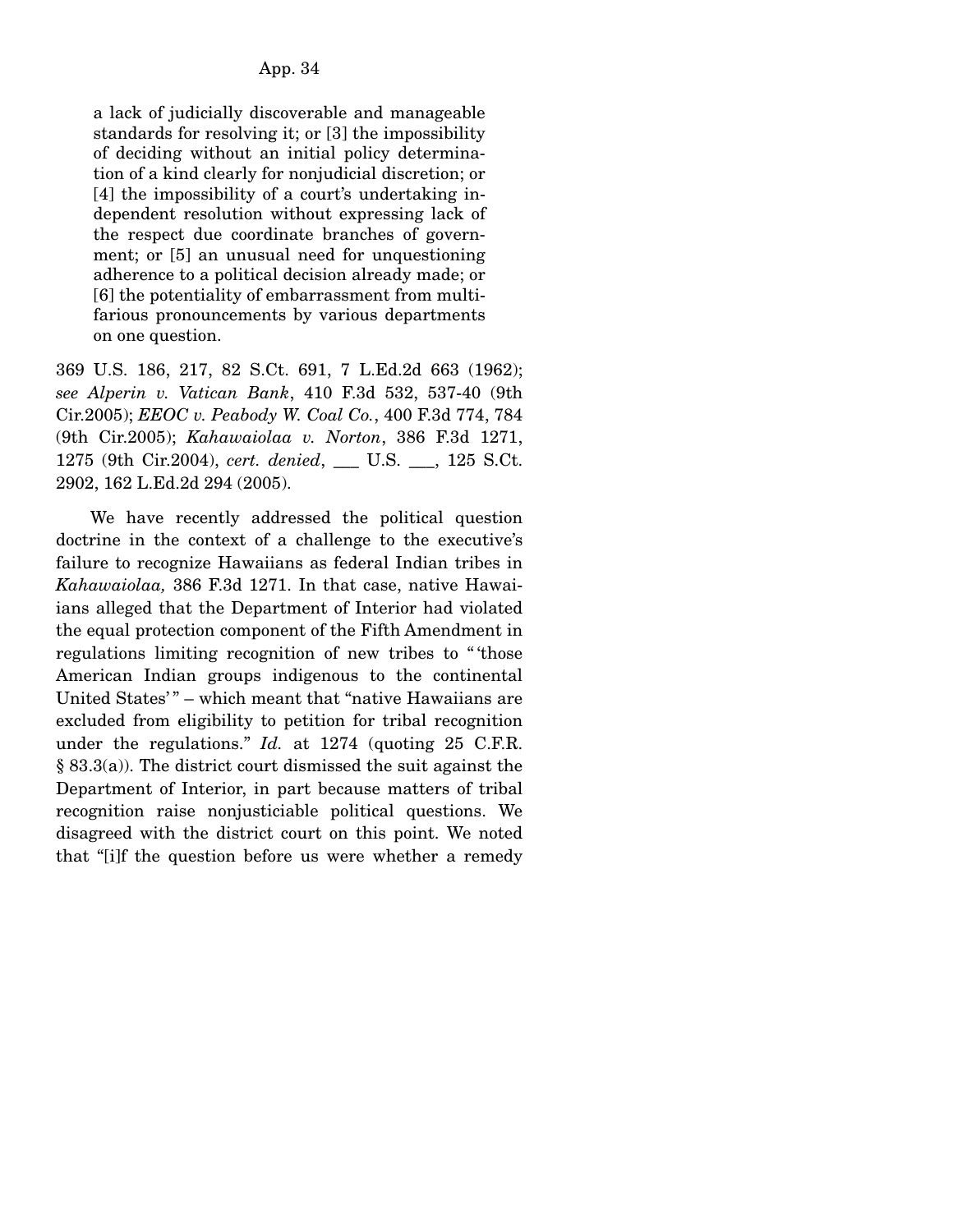would lie against Congress to compel tribal recognition, the answer would be readily apparent. . . . a suit that sought to direct Congress to federally recognize an Indian tribe would be non-justiciable as a political question." *Id.* at 1275-76. We found, however, that the plaintiffs did not seek tribal recognition; rather, they wanted the Department of Interior to allow them to apply for recognition "under the same regulatory criteria applied to indigenous peoples in other states." *Id.* at 1276. We concluded that the plaintiffs' suit was not barred by the political question doctrine.

 In order to stay our hand in this case, we must determine that the resolution of Plaintiffs' equal protection claims against OHA would interfere with the constitutional duties of one of the political branches, whether that duty has been exercised or not. The district court and the state defendants locate that "textually demonstrable constitutional commitment of the issue" in Article I, Section 8, Clause 3 of the U.S. Constitution: "The Congress shall have Power . . . To regulate Commerce . . . with the Indian Tribes." The Court has observed that "Congress possesses plenary power over Indian affairs, including the power to modify or eliminate tribal rights." *South Dakota v. Yankton Sioux Tribe,* 522 U.S. 329, 343, 118 S.Ct. 789, 139 L.Ed.2d 773 (1998). Thus, the "questions whether, to what extent, and for what time [Indians] shall be recognized and dealt with as dependent tribes requiring the guardianship and protection of the United States are to be determined by Congress, and not by the courts." *United States v. Sandoval*, 231 U.S. 28, 46, 34 S.Ct. 1, 58 L.Ed. 107 (1913).

 Here, no party seeks to *compel* Congress to recognize the tribal status of Hawaiians. Instead, OHA argues that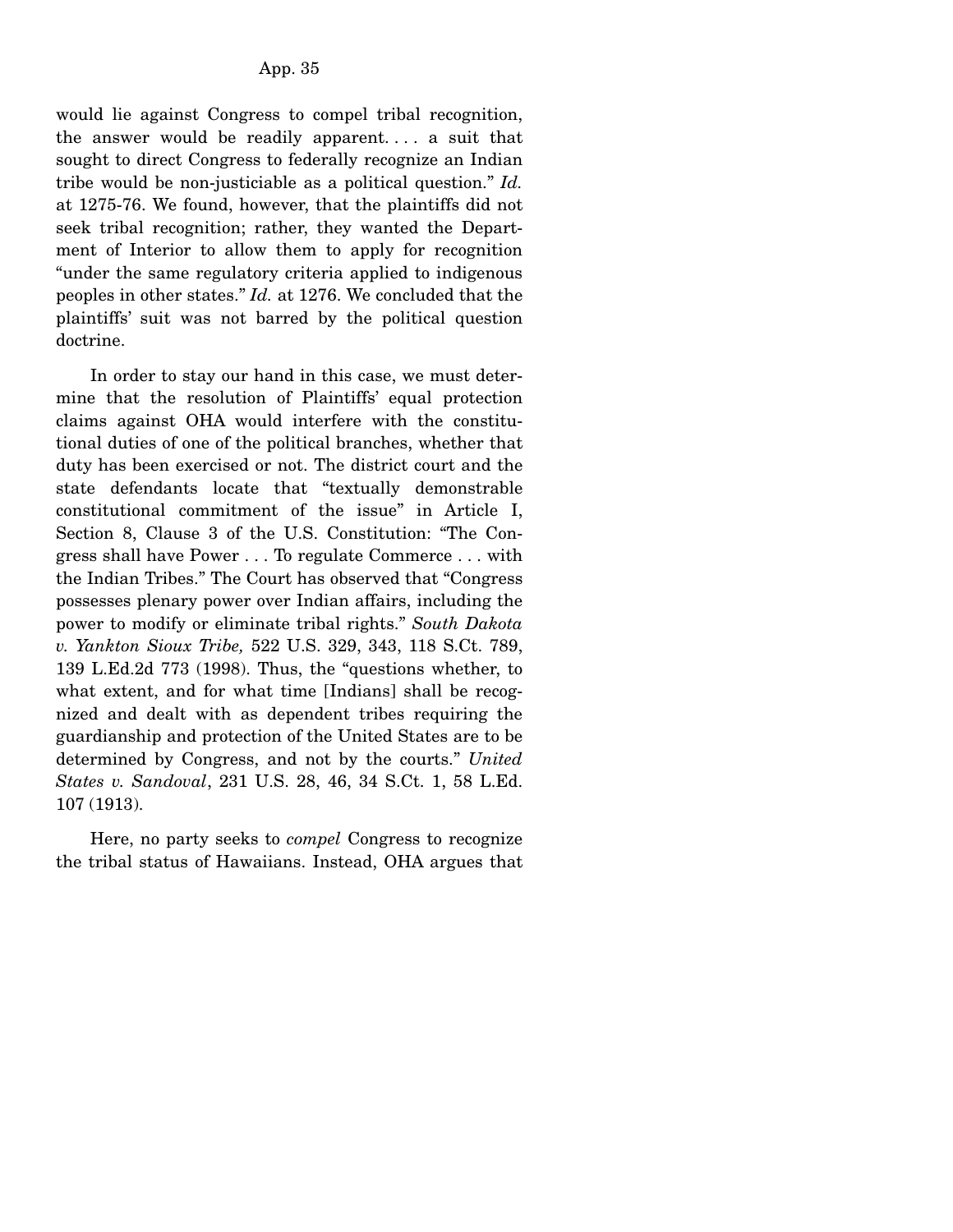*if* Congress has treated Hawaiians as a tribe, then under the authority of *Mancari*, OHA would have to demonstrate only a rational connection between its Hawaiian preferences and its programs. Plaintiffs argue that Congress' failure, so far, to recognize Hawaiians' tribal status does not *prevent* the courts from deciding whether OHA's Hawaiian-preference violates the Equal Protection Clause of the Fourteenth Amendment. Effectively, the district court found that it could not rule on the equal protection claim until it could determine the appropriate level of scrutiny, and it could not determine the level of scrutiny until Congress decided to grant or not to grant tribal status to Hawaiians.

 Nothing in the claims Plaintiffs have asserted or the remedy they seek invites the district court to exercise powers reserved to Congress or to the President. The district court has not been asked to declare tribal status where Congress has declined. Instead, it is asked to interpret the implications of past congressional action or inaction for equal protection analysis. Indeed, courts are frequently called upon to "scrutiniz[e] Indian legislation to determine whether it violates . . . equal protection." *Del. Tribal Bus. Comm. v. Weeks*, 430 U.S. 73, 84, 97 S.Ct. 911, 51 L.Ed.2d 173 (1977). The fact that Congress enjoys "plenary power . . . in matters of Indian affairs 'does not mean that all federal legislation concerning Indians is . . . immune from judicial scrutiny.'" *Id.* at 83-84, 97 S.Ct. 911 (quoting Brief of the Secretary of the Interior). In general, "the political question doctrine does not bar adjudication of a facial constitutional challenge even though Congress has plenary authority, and the executive has broad delegation, over Indian affairs." *Kahawaiolaa*, 386 F.3d at 1276.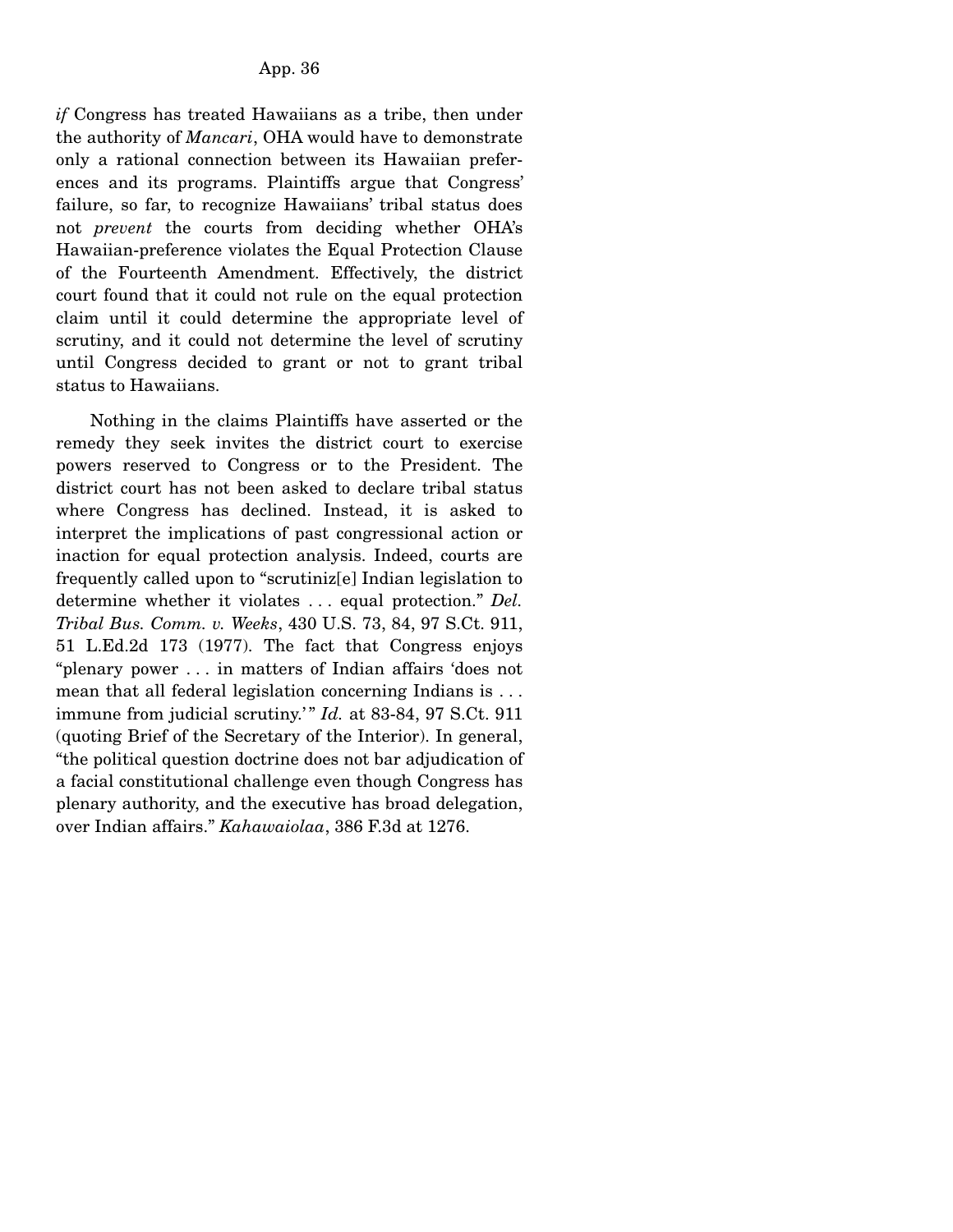In the exercise of its power to regulate commerce with Indians and recognize their sovereign status, Congress might be able to alter the relative burdens of proof and persuasion shouldered by Plaintiffs and OHA in this case.<sup>5</sup> But Congress has no obligation to exercise its Article I, Section 8, Clause 3 powers in any particular way. That it has, so far, declined to do so does not excuse the district court from hearing the case. Congress does not have a constitutionally committed power to set the level of scrutiny for those claiming native American status; it has the constitutionally committed authority to regulate affairs with native Americans, and the courts then determine which level of scrutiny is warranted by Congress' action or inaction. *See*, *e.g.*, *Three Affiliated Tribes of Fort Berthold Reservation v. Wold Eng'g*, 476 U.S. 877, 882, 106 S.Ct. 2305, 90 L.Ed.2d 881 (1986); *United States v. Antelope*, 430 U.S. 641, 645-46, 97 S.Ct. 1395, 51 L.Ed.2d 701 (1977); *Mancari*, 417 U.S. at 553 n. 24, 94 S.Ct. 2474.

 Moreover, we note that even if Congress had treated Hawaiians or native Hawaiians as a tribe, the district court would still have to determine whether OHA's classification was based on race or on tribal status. As we observed in *Kahawaiolaa*:

As *Rice* illustrates, an "Indian tribe" may be classified as a "racial group" in particular instances. . . . We reject the notion that distinctions based on Indian or tribal status can never be

<sup>5</sup> We couch this in the conditional because the Court in *Rice* suggested that it remains "a matter of some dispute . . . whether Congress may treat the native Hawaiians as it does the Indian tribes." 528 U.S. at 518, 120 S.Ct. 1044. Like the Court, "[w]e can stay far off that difficult terrain" in this appeal. *Id.* at 519, 120 S.Ct. 1044.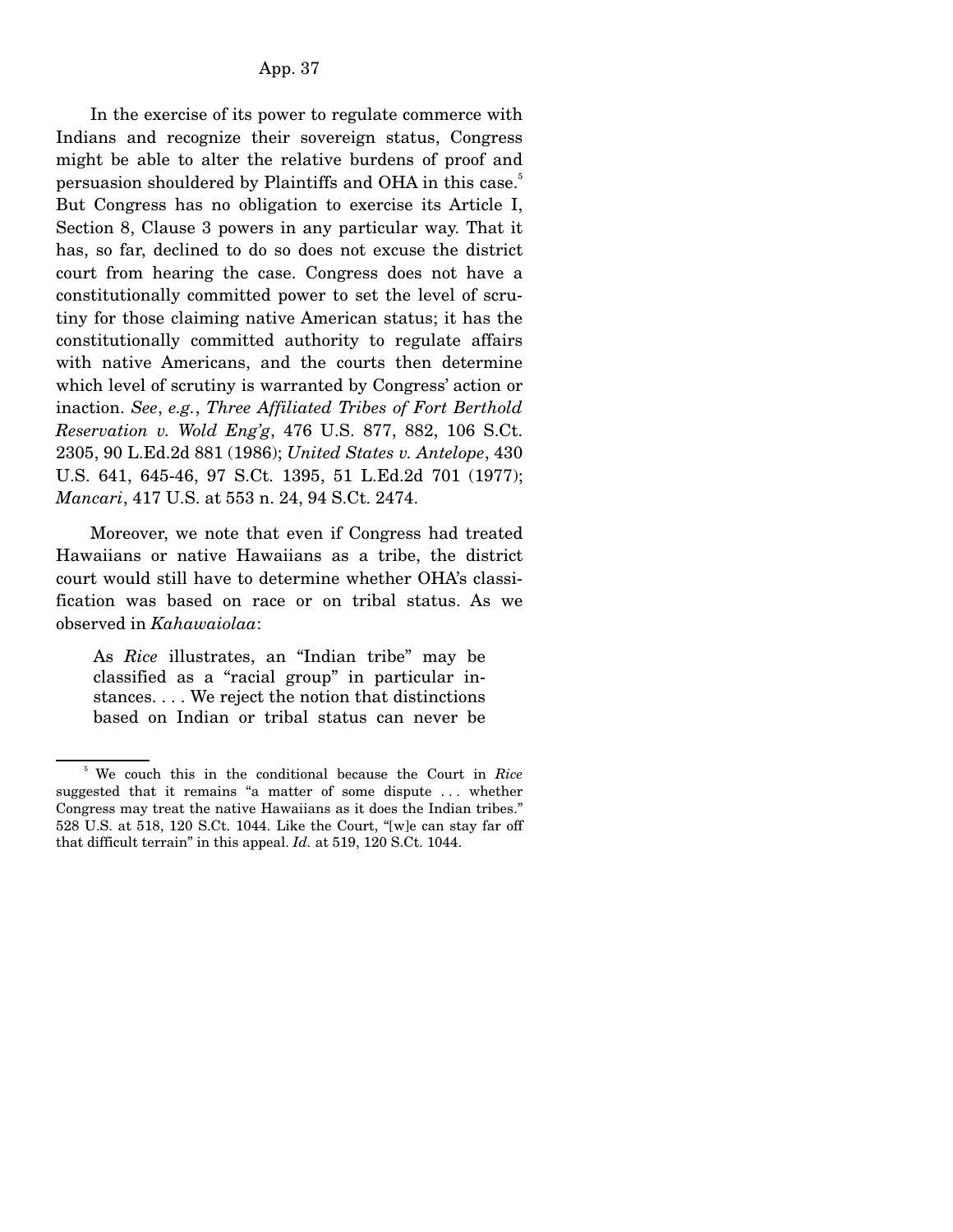racial classifications subject to strict scrutiny. . . . Government discrimination against Indians based on race or national origin and not on membership or non-membership in tribal groups can be race discrimination subject to strict scrutiny.

386 F.3d at 1279 (citing *Adarand Constructors v. Pena*, 515 U.S. 200, 227, 115 S.Ct. 2097, 132 L.Ed.2d 158 (1995)). This, too, is a determination properly left to the courts. *Id.*

 The questions on which Plaintiffs have standing squarely and exclusively raise a Fourteenth Amendment claim. The courts must therefore determine the proper level of scrutiny. We do not require further action by Congress to inform that determination. To deny the federal courts their authority to adjudicate an equal protection claim simply because Congress expressed its intent with less than complete lucidity is to expand the political question doctrine beyond its historical limits. In doing so, it would restrict judicial authority in unprecedented ways; such an expansive interpretation subverts the very separation of powers that the political question doctrine is designed to protect. Although the Supreme Court was able to postpone consideration of those equal protection questions of "considerable moment and difficulty," *Rice*, 528 U.S. at 518-19, 120 S.Ct. 1044, we do not have that luxury. We therefore remand to the district court the issue whether the expenditure of state tax revenue on OHA programs violates the Equal Protection Clause of the Fourteenth Amendment.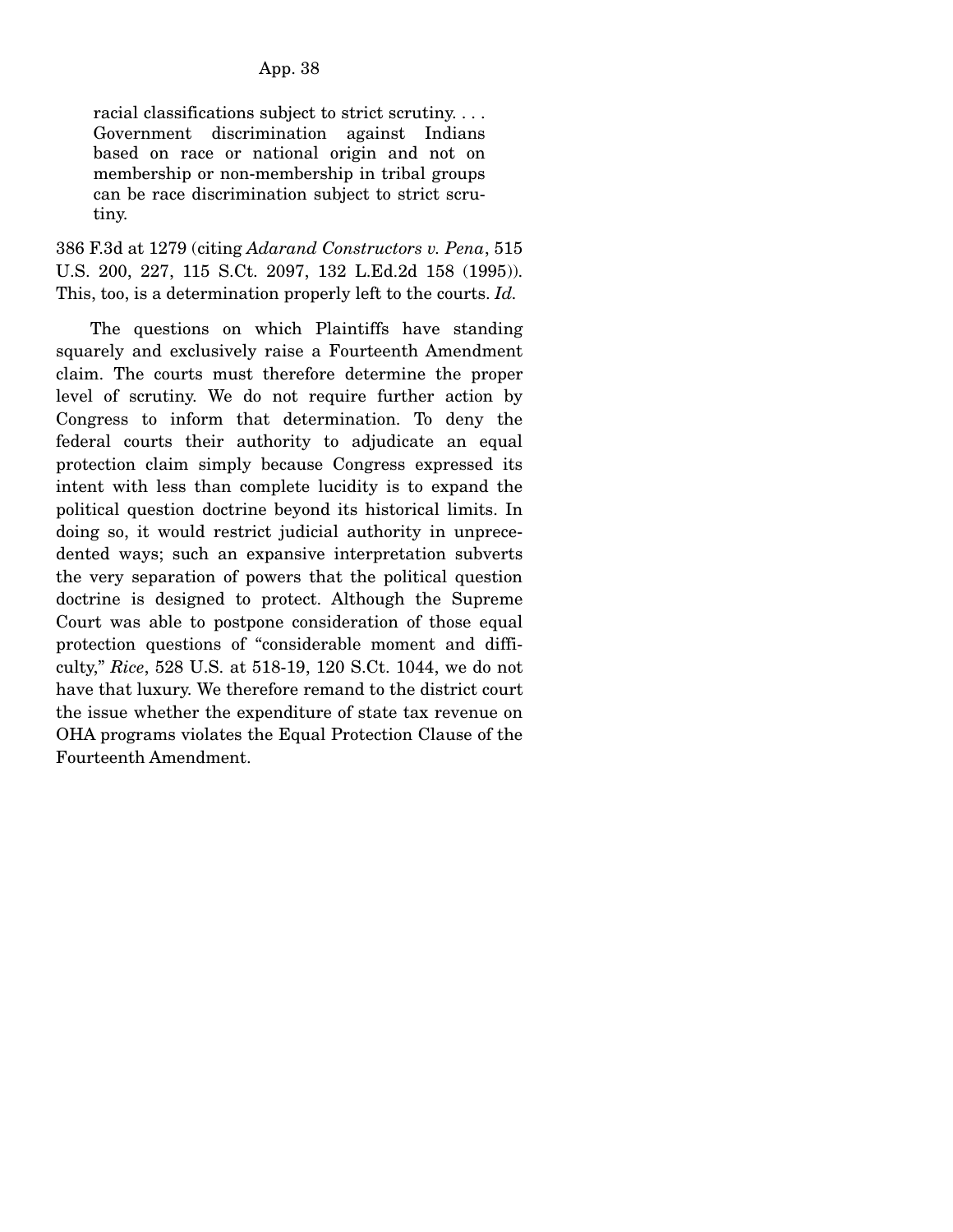### VI. PLAINTIFFS' REMAINING MISCELLANEOUS ARGUMENTS

 Plaintiffs make several additional arguments on appeal, none of which is meritorious. Plaintiffs contend that the district court erred in striking its Counter Motion for Summary Judgment of December 15, 2003. The district court cited multiple grounds in its December 16, 2003 unpublished Order for striking the motion, including: the motion was not a true counter motion because it raised numerous issues not raised in the motion which it purportedly countered; it was untimely; and the motion was not filed in the proper round of summary judgment rounds, as scheduled by the district court in a previous order.

 We review for abuse of discretion challenges to pretrial management. *Navellier v. Sletten*, 262 F.3d 923, 941 (9th Cir.2001). "The district court is given broad discretion in supervising the pretrial phase of litigation." *Johnson v. Mammoth Recreations, Inc.*, 975 F.2d 604, 607 (9th Cir.1992) (citation and internal quotation marks omitted). Plaintiffs have not demonstrated that the district court's management of the summary judgment phase of this trial constituted an abuse of discretion. The district court's December 16, 2003 Order is affirmed. Similarly, we are unpersuaded by Plaintiffs' contention that the district court's pretrial management warrants the reassignment of this case to another judge and their request is denied.

 Plaintiffs also appeal the district court's May 5, 2004 unpublished Order awarding roughly \$5300 in costs to select defendants on the ground that imposing such costs will have a "chilling effect" on civil rights litigation. We review an award of costs for abuse of discretion. *Evanow v. M*/*V Neptune,* 163 F.3d 1108, 1113 (9th Cir.1998). Plaintiffs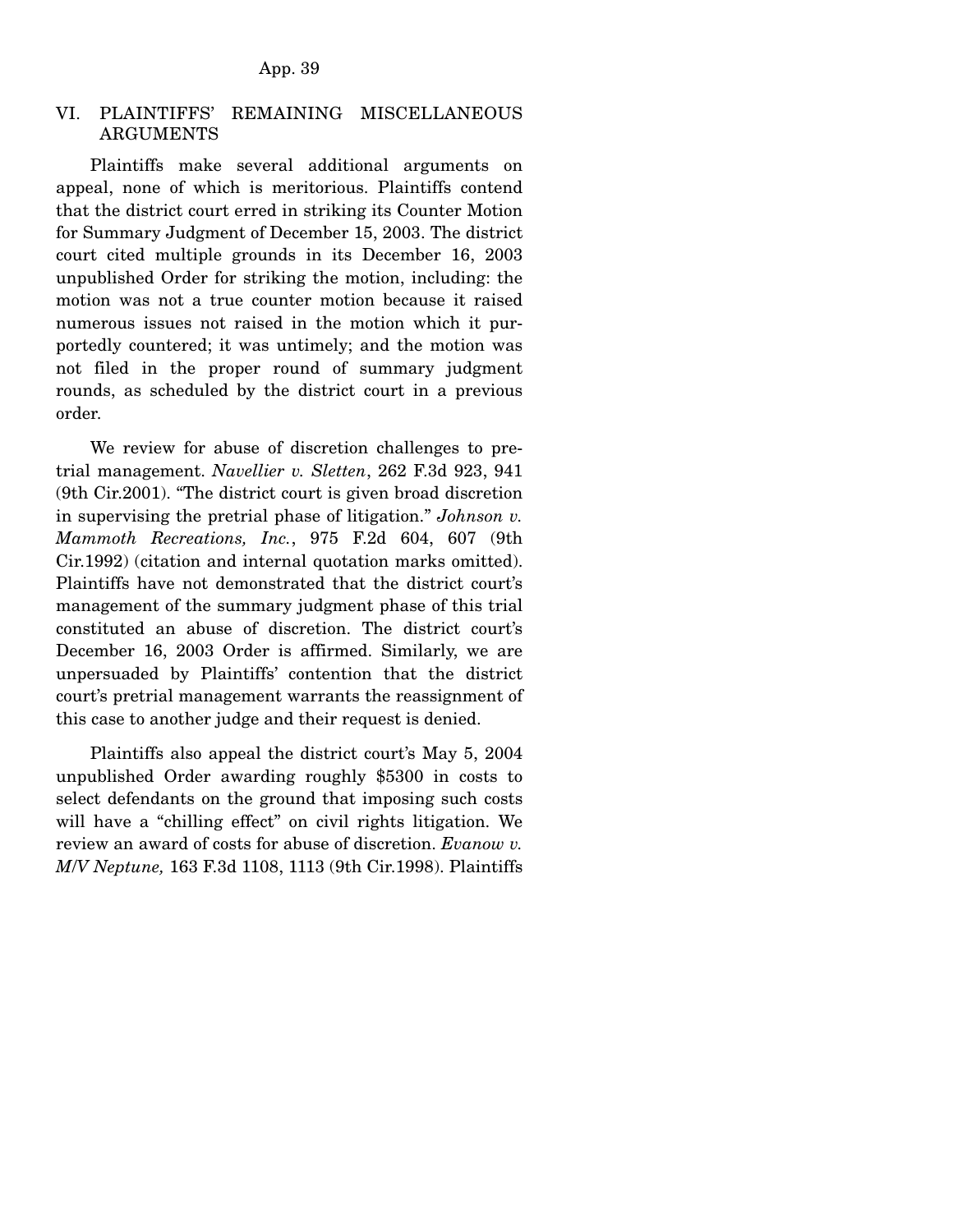have not demonstrated that the award of such modest costs, divided among multiple plaintiffs, constitutes an abuse of discretion. The district court's May 5, 2004 Order is affirmed.

 Finally, Plaintiffs seek reversal of the district court's January 26, 2004 unpublished Order denying Plaintiffs' motion to compel discovery. A district court's discovery rulings are reviewed for an abuse of discretion. *United States v. Fisher*, 137 F.3d 1158, 1165 (9th Cir.1998). Again, we find no abuse of discretion, and the order is affirmed.

### VII. CONCLUSION

 The district court's orders are variously affirmed or reversed as follows.

 *Arakaki* I, 198 F.Supp.2d 1165 (D.Haw.2002), is affirmed in part and reversed in part. We affirm the court's holding that Plaintiffs have standing to challenge the appropriation of state tax revenue to OHA. We reverse the holding that Plaintiffs have standing as taxpayers to challenge the appropriation of tax revenue to DHHL/HHC. We affirm the denial of standing to challenge the settlement of past claims against OHA. We affirm the denial of standing to challenge the issuance of bonds and the denial of standing to challenge all other spending that does not originate in tax revenue. The remaining issues addressed in that order are not on appeal.

 *Arakaki* II, 299 F.Supp.2d 1090 (D.Haw.2002), is affirmed in part and reversed in part. We affirm Plaintiffs' standing to challenge the appropriation of state tax revenue to the OHA. We reverse the grant of standing to challenge the appropriation of tax revenue to DHHL/HHC.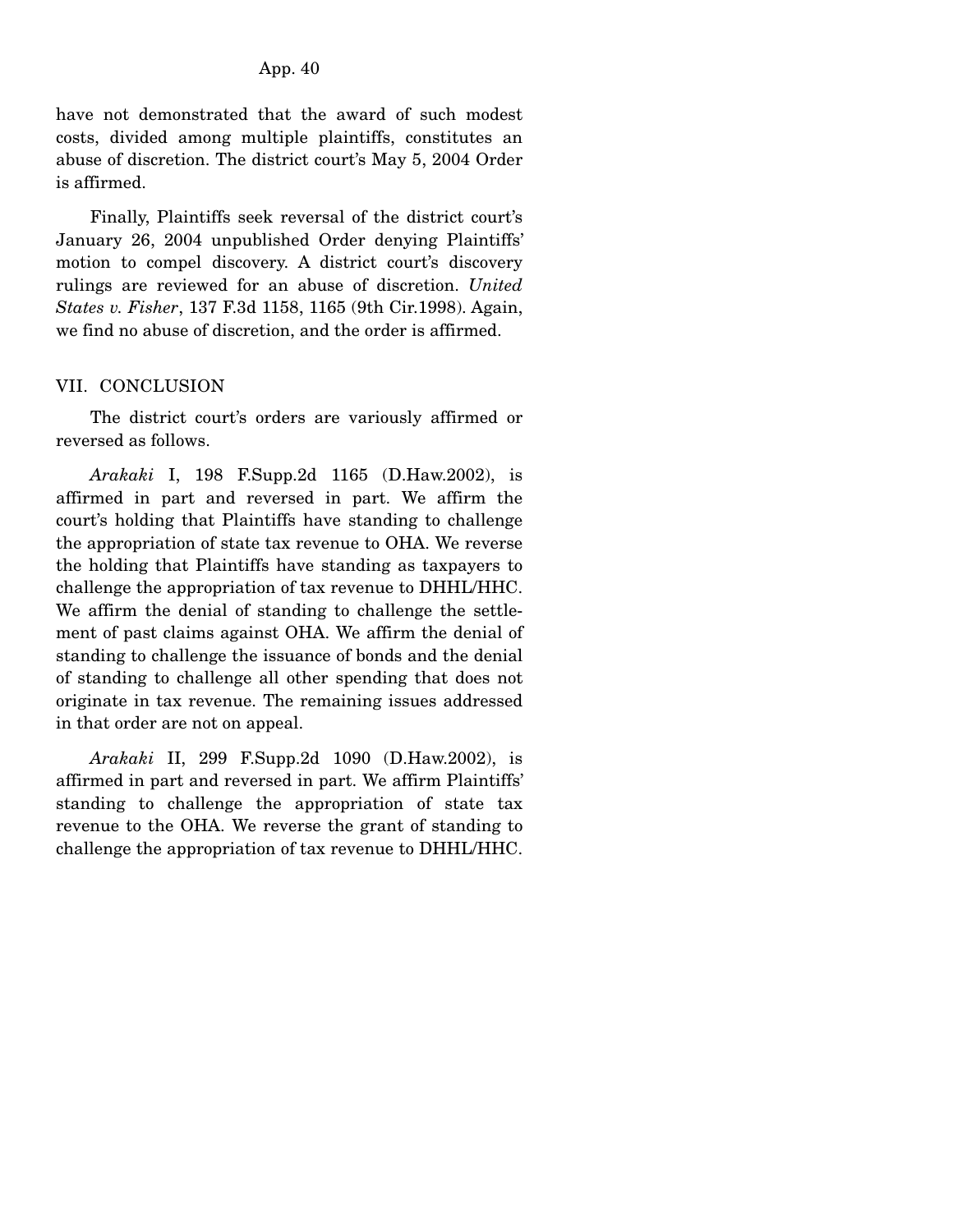We affirm the denial of standing to sue as trust beneficiaries. We affirm the denial of the motion to dismiss the tax revenue claim against OHA under the political question doctrine. We reverse the denial of the motion to dismiss the tax revenue claim against DHHL/HHC. The remaining issues in that order are not on appeal.

 *Arakaki* III, 299 F.Supp.2d 1107 (D.Haw.2002), is affirmed on different grounds. *Arakaki* IV, 299 F.Supp.2d 1114 (D.Haw.2003), and *Arakaki* V, 299 F.Supp.2d 1129 (D.Haw.2003), are affirmed. *Arakaki* VI, 305 F.Supp.2d 1161 (D.Haw.2004), is reversed. All remaining orders in this case are affirmed.

The parties shall bear their own costs on appeal.

 **AFFIRMED IN PART, REVERSED IN PART, AND REMANDED.**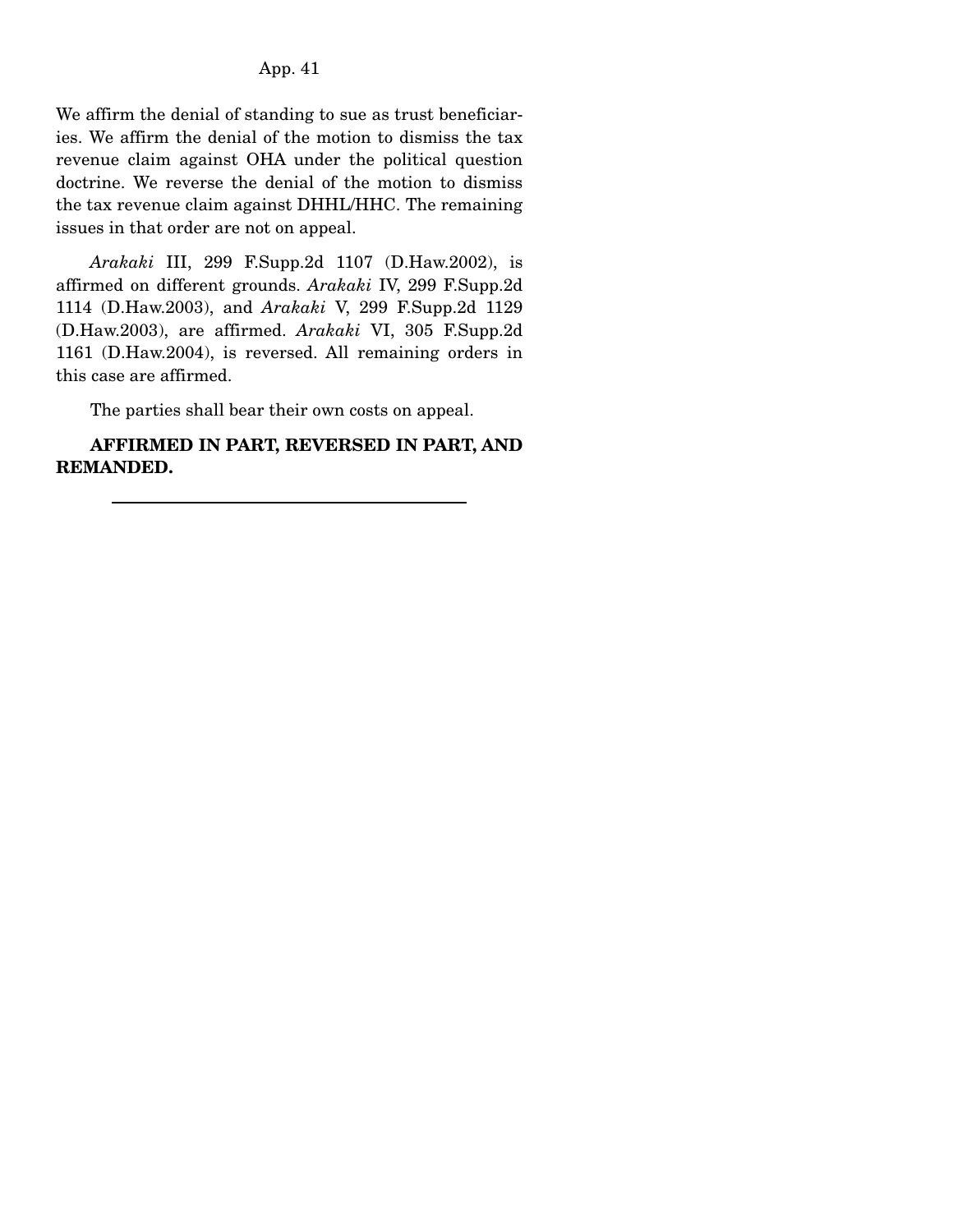App. 42

305 F.Supp.2d 1161

United States District Court,D. Hawai'i. Earl F. ARAKAKI, et al., Plaintiffs,

v. Linda LINGLE in her official capacity as Governor of the State of Hawaii, et al., Defendants. **No. CIV.02-00139 SOM/KSC.** 

Jan. 14, 2004.

H. William Burgess, Honolulu, HI, for Plaintiffs.

 Mark J. Bennett, Attorney General, argued, State of Hawaii, Honolulu, HI, for Linda Lingle, State Officials, Hawaiian Homes Commissioners.

 Sherry P. Broder, argued, Honolulu, HI, for Trustees of the Office of Hawaiian Affairs.

## ORDER DISMISSING PLAINTIFFS' REMAINING EQUAL PROTECTION CLAIM

MOLLWAY, District Judge.

## I. *INTRODUCTION.*

 This is the latest in a long line of motions filed in this case. The historical background set forth in earlier orders is incorporated herein. Plaintiffs' sole remaining claim is Plaintiffs' Equal Protection challenge as state taxpayers to programs being administered by Defendant Office of Hawaiian Affairs ("OHA").

 OHA was established in 1978 by a state constitutional amendment. *See* Haw. Const. art. XII, §§ 5-6. The purposes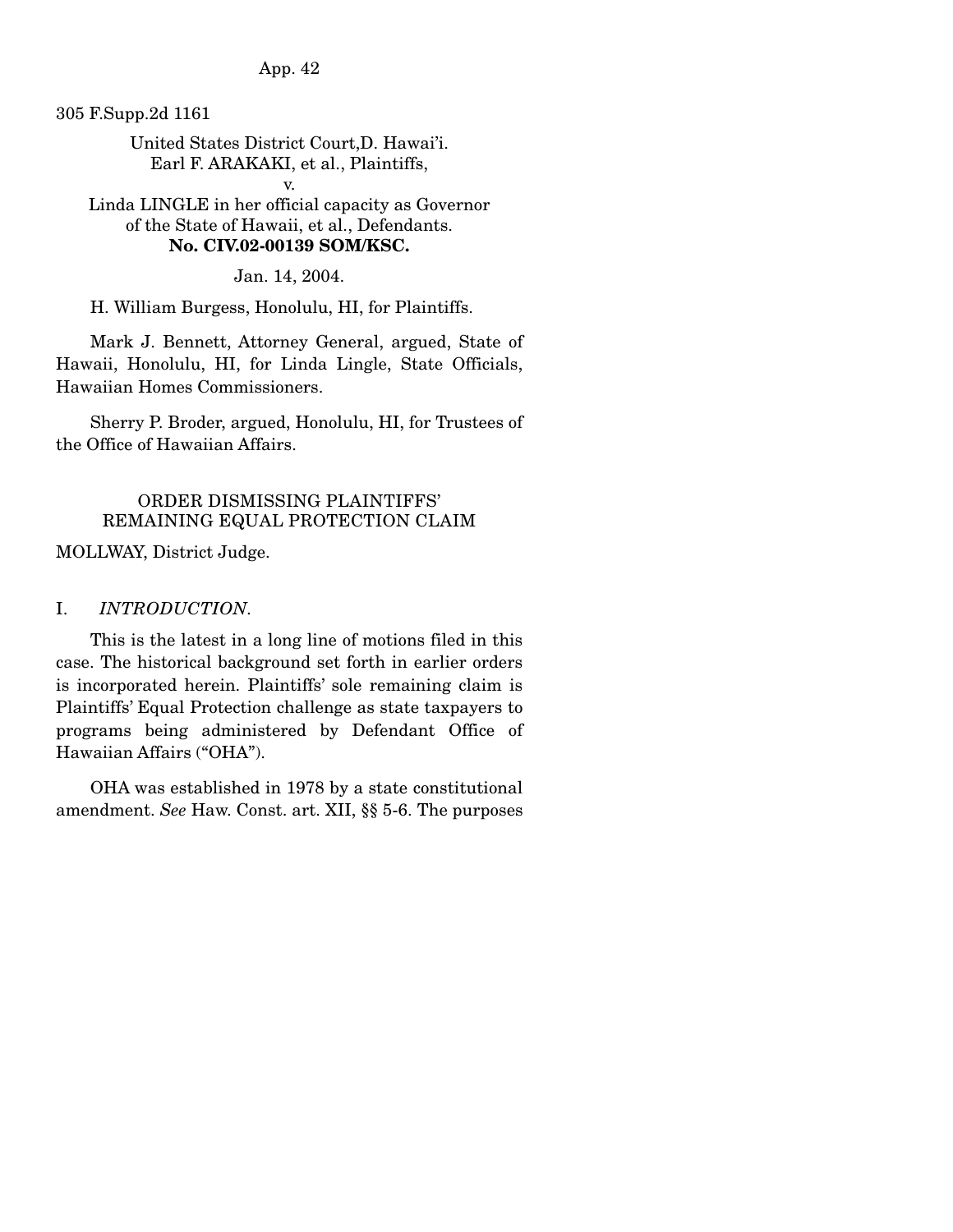of OHA include 1) bettering the condition of Hawaiians and native Hawaiians,<sup>1</sup> 2) serving as the principal state agency responsible for the performance, development, and coordination of programs and activities relating to Hawaiians and native Hawaiians; 3) assessing the policies and practices of other agencies affecting Hawaiians and native Hawaiians; 4) applying for, receiving, and disbursing grants and donations from all sources for Hawaiian and native Hawaiian programs and services; and 5) serving as a receptacle for reparations. Haw.Rev.Stat. § 10-3. It is undisputed that OHA administers programs for the benefit of all Hawaiians, not just native Hawaiians. It is also undisputed that OHA receives state tax appropriations. However, the extent of the taxes received by OHA and the exact nature of the programs benefitting Hawaiians have not been clearly established.

 To the extent Plaintiffs are challenging OHA's use of state tax revenues to satisfy prerequisites for receiving matching federal funds, Plaintiffs lack standing to bring that challenge. Any such challenge necessarily challenges federal laws, and Plaintiffs' state taxpayer standing does not include standing to challenge any federal law. Accordingly, that claim is dismissed.

 That leaves Plaintiffs' challenge to OHA's use of state tax revenues for programs not subject to federal matching

<sup>&</sup>lt;sup>1</sup> When referring to "Hawaiians" in this order, the court means any descendent of the aboriginal peoples inhabiting the Hawaiian Islands who exercised sovereignty and subsisted in the Hawaiian Islands prior to 1778. When referring to "native Hawaiians" in this order, the court means any descendant of not less than one-half part of the races inhabiting the Hawaiian Islands previous to 1778. To the extent Plaintiffs allege that OHA distributes funds solely to native Hawaiians, those claims have been dismissed.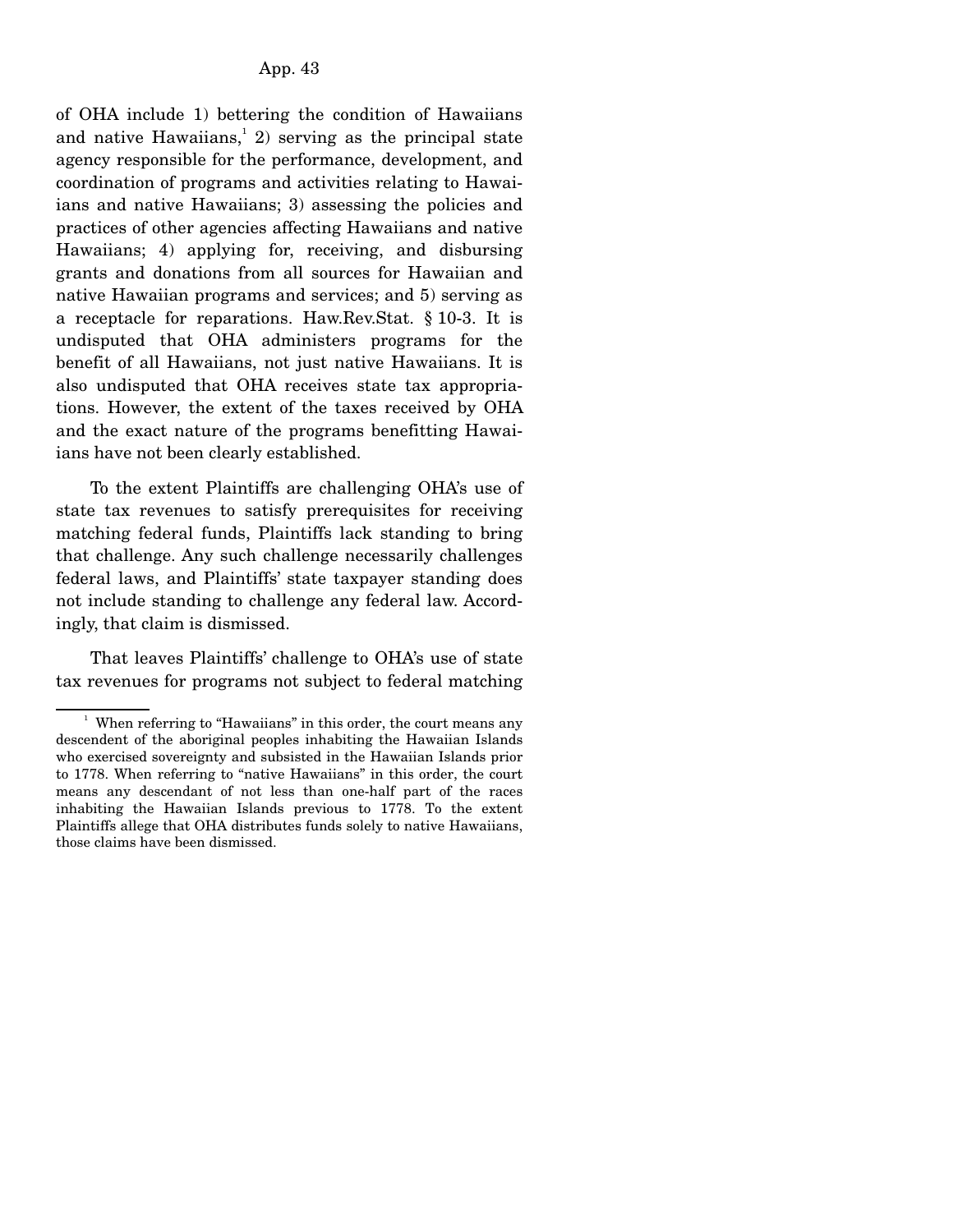fund provisions. OHA argues that this remaining claim should be dismissed because it presents a nonjusticiable political question. The political status of Hawaiians is currently being debated in Congress, and this court will not intrude into that political process. Accordingly, Plaintiffs' remaining Equal Protection claim is dismissed.

## II. *STANDARD OF REVIEW.*

 OHA's motion to dismiss is based on the political question doctrine. There is considerable debate about whether the political question doctrine is a jurisdictional or prudential limitation on this court. In *Hopson v. Kreps,* 622 F.2d 1375, 1378 (9th Cir.1980), the Ninth Circuit recognized this dispute:

The government urges that the political question doctrine has prudential as well as Article III dimensions, and contends that its application involves a weighing of relevant considerations on a case-by-case basis. It asks us to sustain the decision of the district court on the basis of a finding that the court sensitively applied the well-known criteria enunciated in *Baker v. Carr,* 369 U.S. 186, 217, 82 S.Ct. 691, 710, 7 L.Ed.2d 663 (1962), to the particular facts before us. We need not resolve the longstanding debate as to the nature and proper scope of the political question doctrine.

*Id.* (footnote omitted).

 Some cases have considered the political question doctrine as going to this court's jurisdiction.

 In *Flast v. Cohen, supra*, 392 U.S. 83, 95, 88 S.Ct. 1942, 1949, 20 L.Ed.2d 947, the Court noted that the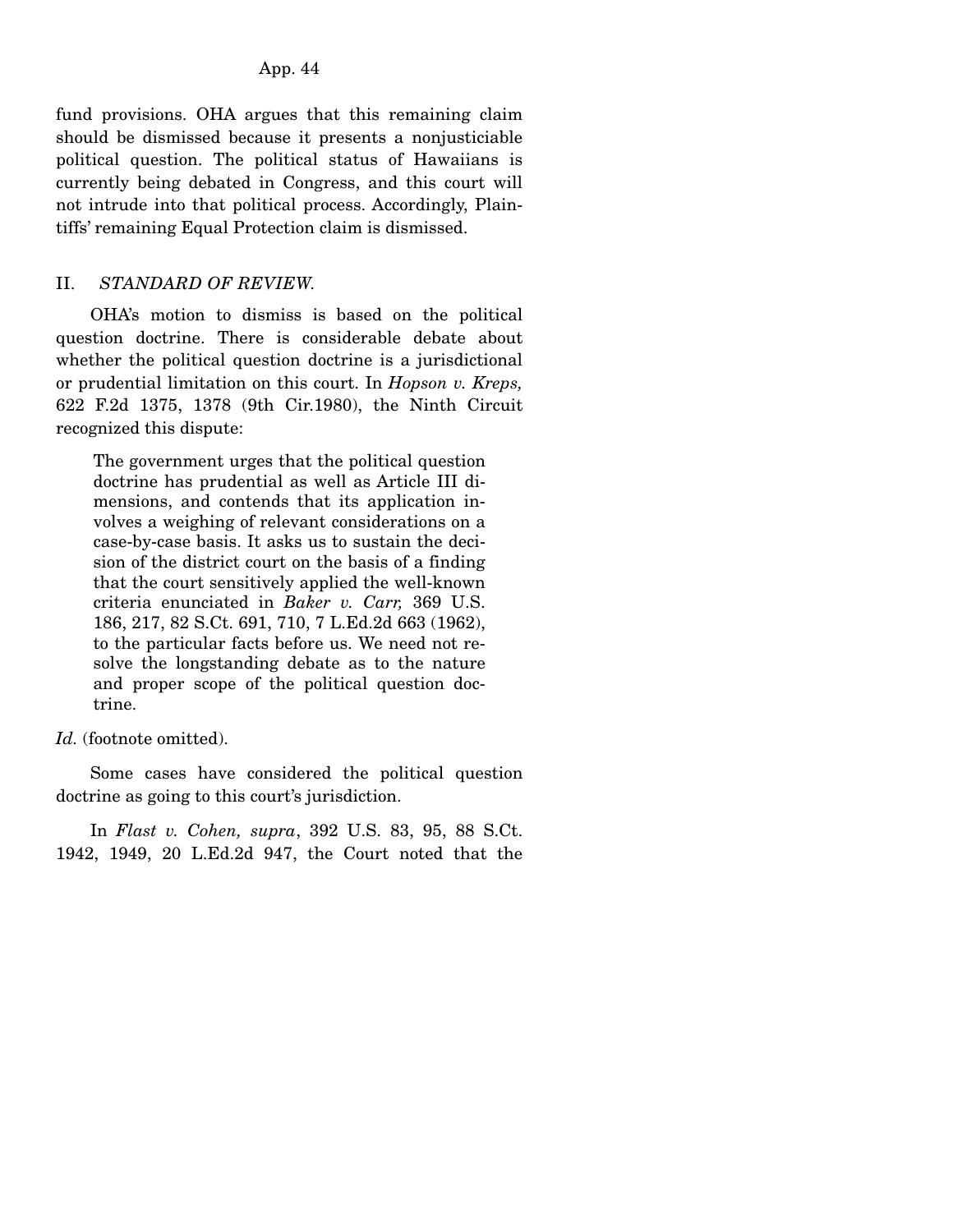concept of justiciability, which expresses the jurisdictional limitations imposed upon federal courts by the 'case or controversy' requirement of Art. III, embodies both the standing and political question doctrines upon which petitioners in part rely. Each of these doctrines poses a distinct and separate limitation, *Powell v. McCormack,* 395 U.S. 486, 512, 89 S.Ct. 1944, 1959, 23 L.Ed.2d 491; *Baker v. Carr, supra*, 369 U.S. 186, 198, 82 S.Ct.691, 699, 7 L.Ed.2d 663, so that either the absence of standing or the presence of a political question suffices to prevent the power of the federal judiciary from being invoked by the complaining party.

 *Schlesinger v. Reservists Comm. to Stop the War,* 418 U.S. 208, 215, 94 S.Ct. 2925, 41 L.Ed.2d 706 (1974); *accord Sierra Club v. Morton,* 405 U.S. 727, 732, 92 S.Ct. 1361, 31 L.Ed.2d 636 (1972) ("Congress may not confer jurisdiction on Art. III federal courts to render advisory opinions, or to entertain 'friendly' suits, or to resolve 'political questions,' because suits of this character are inconsistent with the judicial function under Art. III.") (internal quotations omitted); *Koohi v. United States,* 976 F.2d 1328, 1337 (9th Cir.1992) (Kleinfeld, J., concurring) ("Both [the] political question doctrine and sovereign immunity go to jurisdiction."); *Occidental of Umm al Qaywayn, Inc. v. A Certain Cargo of Petroleum Laden Aboard Tanker Dauntless Colocotronis,* 577 F.2d 1196, 1203 (5th Cir.1978) ("Throughout the history of the federal judiciary, political questions have been held to be nonjusticiable and therefore not a 'case or controversy' as defined by Article III.").

 The Supreme Court has also noted, however, that the political question "doctrine has become a blend of constitutional requirements and policy considerations." *Flast v.*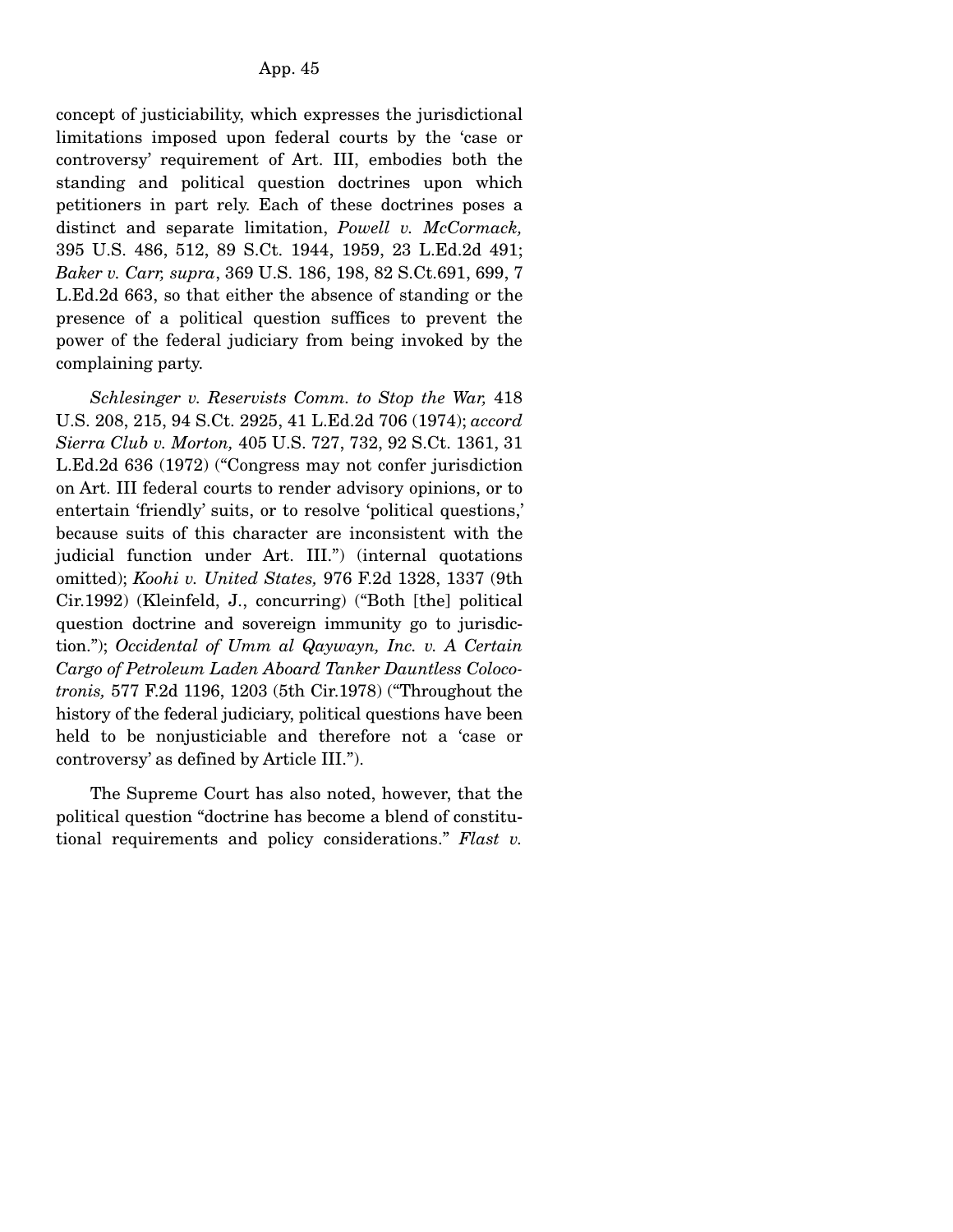*Cohen,* 392 U.S. 83, 95-97, 88 S.Ct. 1942, 20 L.Ed.2d 947 (1968). Accordingly, the Tenth Circuit has stated:

Deeply rooted ambiguity in the nature and justification of the political question doctrine has prevented clear classification of the appropriate type of dismissal in political question cases. *See* Wright, Miller & Cooper, Federal Practice and Procedure: Jurisdiction 2d § 3534.3, at 517-525 (2d ed.1984). We agree with Wright & Miller's conclusion that, in the end, clear classification is immaterial: "[T]here is probably more room for confusion than benefit in attempting to analogize [political question dismissal] to dismissal for failure to state a claim, or to dismissal for lack of jurisdiction. Some cases will be appropriate for dismissal on the pleadings, others will require further development. . . ." *Id.* at 525; cf. Daniel O. Bernstine, *The Political Question Doctrine: A Perspective on its Procedural Ramifications,* 31 U. Kan. L.Rev. 115, 129-30 (1982) (concluding that dismissal for subject matter jurisdiction is appropriate if the claims fall within an established category of political questions or are frivolous, but that, otherwise, dismissal for failure to state a claim is appropriate).

*Schroder v. Bush,* 263 F.3d 1169, 1171, n. 1 (10th Cir.2001), *cert. denied,* 534 U.S. 1083, 122 S.Ct. 817, 151 L.Ed.2d 700 (2002); *accord Brown v. Hansen,* 973 F.2d 1118, 1121 (3d Cir.1992) ("The political question doctrine does not deprive courts of jurisdiction over a case.").

 This court need not decide whether the present motion to dismiss based on the political question doctrine raises a jurisdictional issue that should be resolved under Rule  $12(b)(1)$  or merely prudential concerns that should be resolved under Rule 12(b)(6). On the present motion, the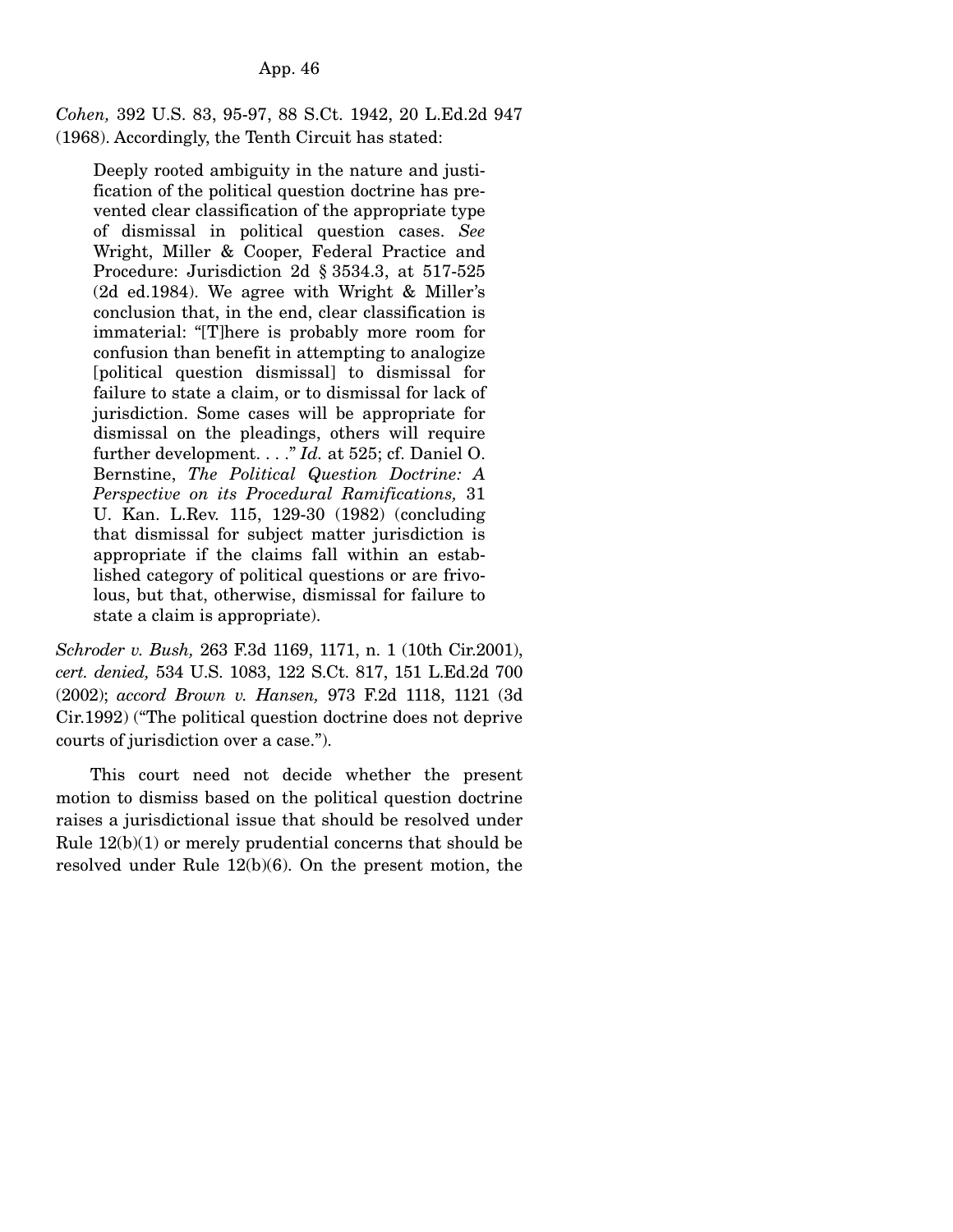choice of rule does not affect the standard of review. Under either rule, this court, on the present motion, assumes the truth of Plaintiffs' factual allegations and determines whether, based on those allegations, the political question doctrine requires dismissal. *See Savage v. Glendale Union High Sch., Dist. No. 205, Maricopa County,* 343 F.3d 1036, 1039 n. 1 (9th Cir.2003) ("because this case was considered by the district court under a Rule  $12(b)(1)$  motion to dismiss, we assume the material facts alleged in the complaint are true"); *Shaver v. Operating Engineers Local 428 Pension Trust Fund,* 332 F.3d 1198, 1203 (9th  $Cir.2003$ ) ("Since this is a  $12(b)(6)$  motion, we assume that all the facts well pleaded in the complaint are true."); *Burke v. AT & T Tech. Servs. Co.,* 55 F.Supp.2d 432, 436 (E.D.Va.1999) (when examining "a motion to dismiss pursuant to Rule 12(b)(1), Fed.R.Civ.P., on the basis that the complaint, on its face, fails to state a basis for subject matter jurisdiction, the court assumes all facts in the complaint are true, thus providing the plaintiff with the same procedural protections as a Rule 12(b)(6) determination") (internal quotation omitted).

### III. *POLITICAL QUESTION ANALYSIS.*

#### A. *Overview of the Political Question Doctrine.*

 OHA argues that Plaintiffs' remaining Equal Protection claim challenging the provision of benefits to Hawaiians by OHA involves a nonjusticiable political question.<sup>2</sup>

<sup>&</sup>lt;sup>2</sup> Plaintiffs' state taxpayer standing is insufficient to support a challenge to OHA's expenditure of funds as a prerequisite to receiving matching federal funds. Any such challenge would require this court to review the federal law governing the matching funds, which this court cannot do based solely on state taxpayer standing. *See W. Mining*  (Continued on following page)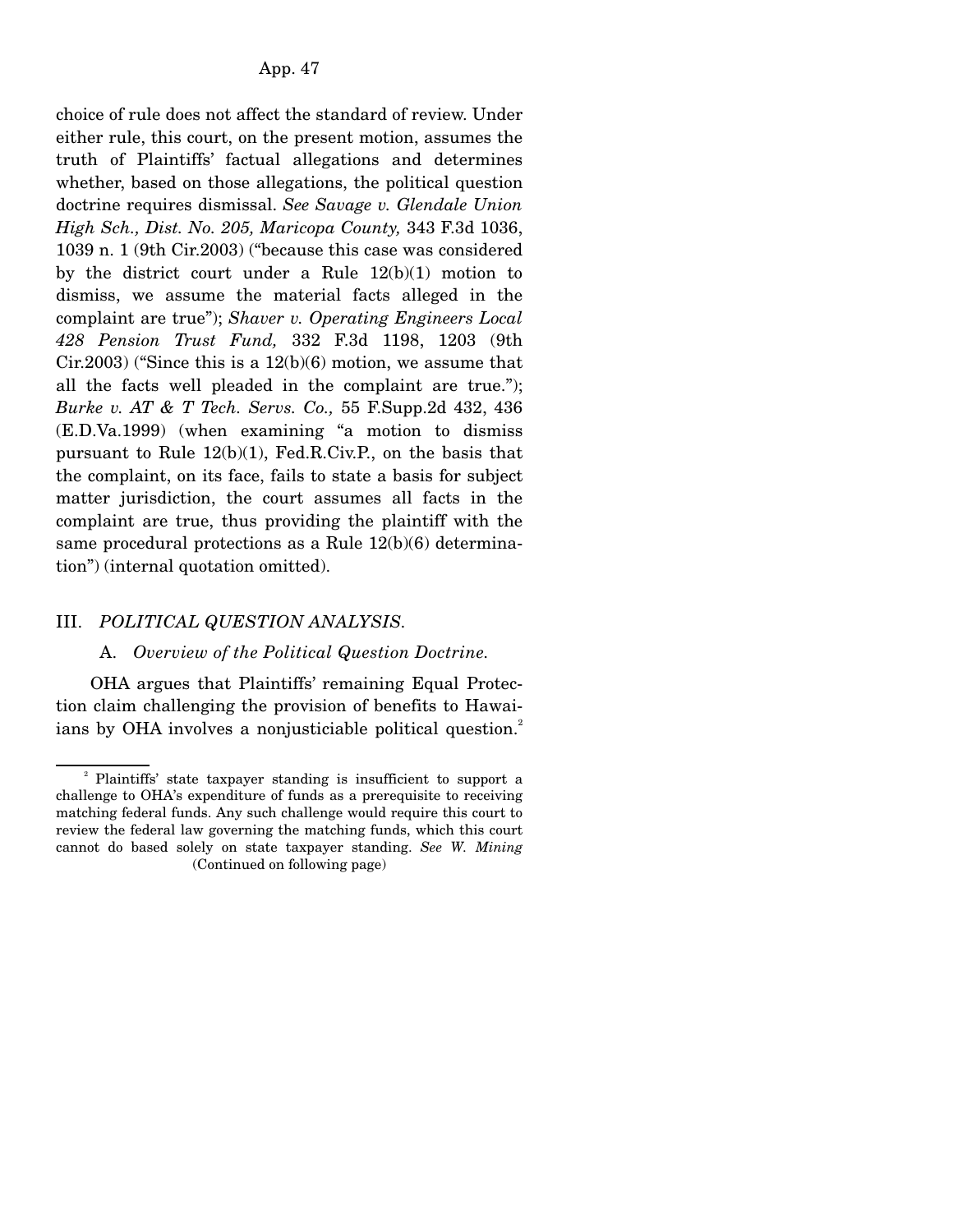The political question doctrine bars this court's review of controversies that "revolve around policy choices and value determinations constitutionally committed for resolution to the halls of Congress or the confines of the Executive Branch." *Japan Whaling Assoc. v. Amer. Cetacean Soc.,* 478 U.S. 221, 230, 106 S.Ct. 2860, 92 L.Ed.2d 166 (1986). On these matters, this court is "ill suited to make such decisions, as 'courts are fundamentally underequipped to formulate national policies or develop standards for matters not legal in nature.'" *Id.* (quoting *United States ex rel Joseph v. Cannon,* 642 F.2d 1373, 1379 (1981)).

 This court may dismiss an action on the ground that it involves a nonjusticiable political question when one of the following is "inextricable from the case":

[1] a textually demonstrable constitutional commitment of the issue to a coordinate political department; [2] or a lack of judicially discoverable and manageable standards for resolving it; [3] or the impossibility of deciding without an initial policy determination of a kind clearly for nonjudicial discretion; [4] or the impossibility of a court's undertaking independent resolution without expressing lack of the respect due coordinate branches of government; [5] or an unusual need for unquestioning adherence to a political decision already made; [6] or the potentiality of embarrassment from multifarious pronouncements by various departments on one question.

*Council v. Watt,* 643 F.2d 618, 631-32 (9th Cir.1981); *see also* Order Granting Defendants' Motions to Dismiss Plaintiffs' Claim Regarding the Hawaiian Home Lands Lease Program (Nov. 21, 2003) (filed in this action).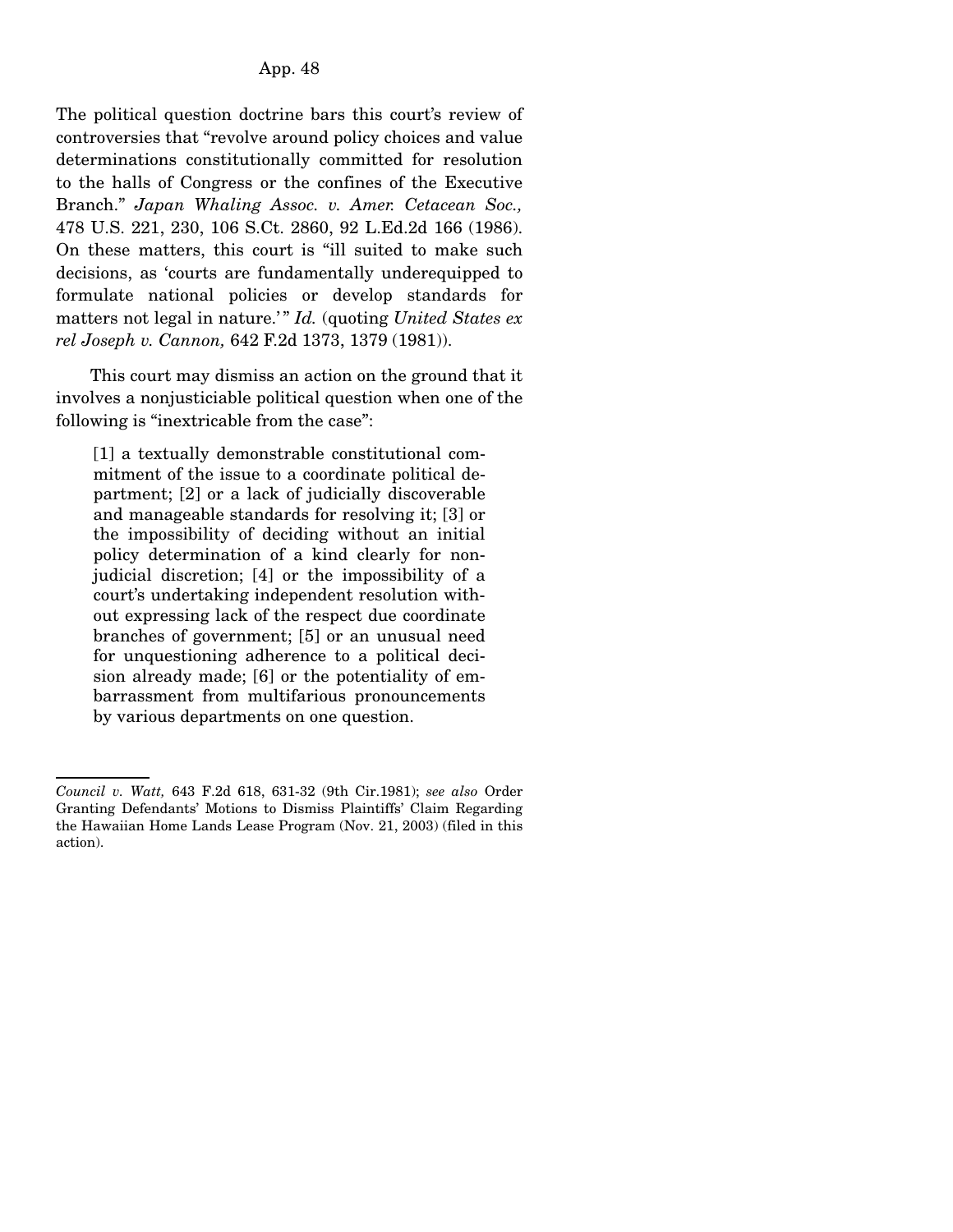*Baker v. Carr,* 369 U.S. 186, 217, 82 S.Ct. 691, 7 L.Ed.2d 663 (1962). "Unless one of these formulations is inextricable from the case at bar, there should be no dismissal for non-justiciability on the ground of a political question's presence." *Id.* at 217, 82 S.Ct. 691; *United States v. Mandel,* 914 F.2d 1215, 1222 (9th Cir.1990) ("Implicating any one of these factors renders a question 'political' and thus nonjusticiable.").

 Congress generally has been recognized as having plenary power to deal with the "special problems of Indians."3 *Morton v. Mancari,* 417 U.S. 535, 552, 94 S.Ct. 2474, 41 L.Ed.2d 290 (1974); *accord South Dakota v. Yankton Sioux Tribe* 522 U.S. 329, 343, 118 S.Ct. 789, 139 L.Ed.2d 773 (1998) ("Congress possesses plenary power over Indian affairs, including the power to modify or eliminate tribal rights."); *see also* Art. I, Section 8, cl. 3 ("The Congress shall have Power . . . To regulate Commerce with . . . the

 In 1978, the Department of the Interior promulgated regulations that govern the recognition of Indian tribes. *See* C.F.R. § 83.7. Hawaiians and native Hawaiians are not expressly recognized as Indians or Indian tribes under those regulations. *Id*.; *Kahawaiolaa v. Norton,* 222 F.Supp.2d 1213, 1219 (D.Haw.2002) ("Congress has not yet decided that it will deal with Native Hawaiians [sic] groups as political entities on a government-to-government basis.").

<sup>&</sup>lt;sup>3</sup> Congress has delegated at least some of its plenary power to legislate regarding federally recognized Indian tribes to the executive branch. 25 U.S.C. § 2 ("The Commissioner of Indian Affairs shall, under the direction of the Secretary of the Interior, and agreeably to such regulations as the President may prescribe, have the management of all Indian affairs and of all matters arising out of Indian relations."); 25 U.S.C. § 9 ("The President may prescribe such regulations as he may think fit for carrying into effect the various provisions of any act relating to Indian affairs, and for the settlement of the accounts of Indian affairs."); 43 U.S.C. § 1457 ("The Secretary of the Interior is charged with the supervision of public business relating to the following subjects and agencies: . . . 10. Indians.").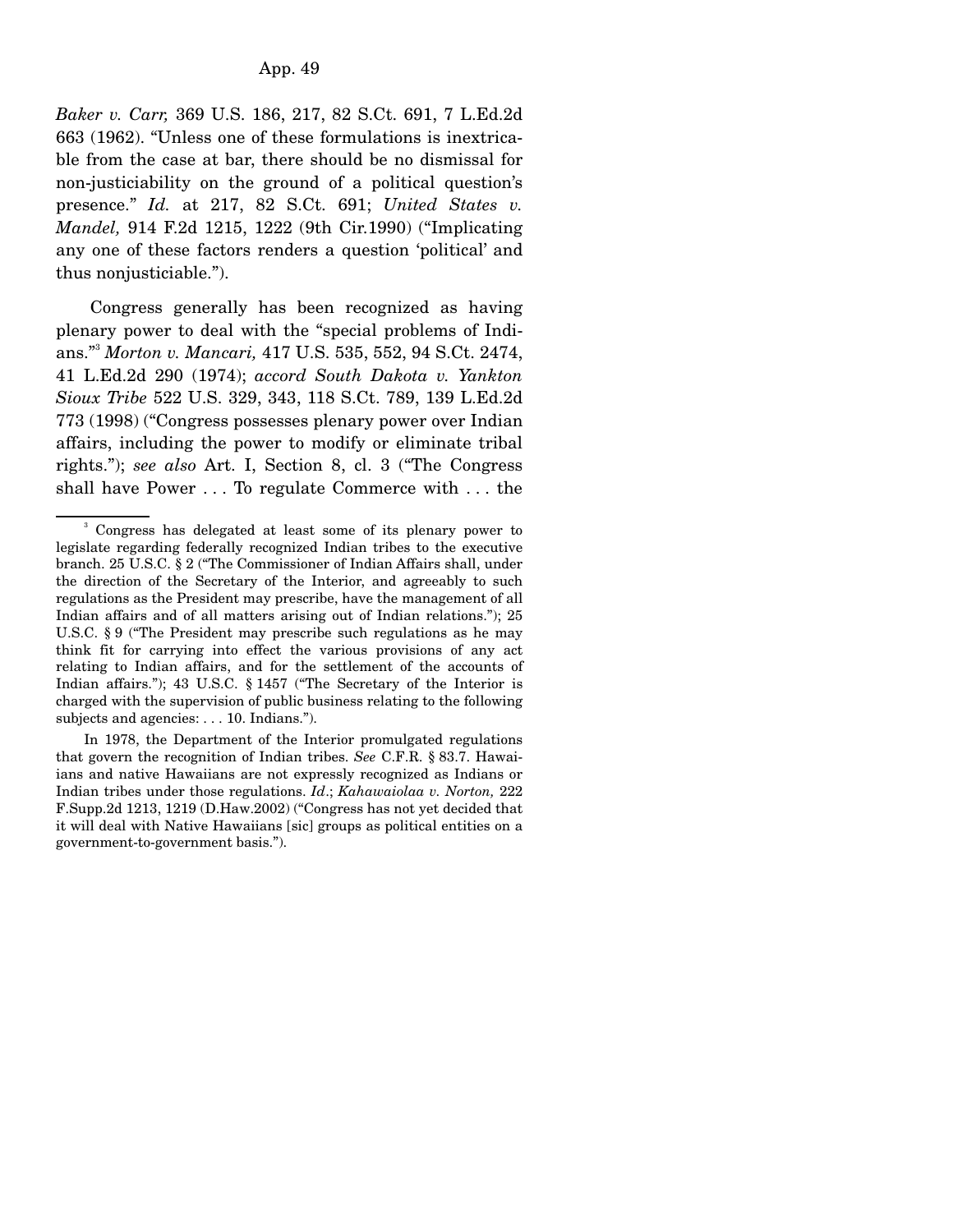Indian Tribes"). This plenary power to legislate regarding federally recognized Indian tribes is based on a "history of treaties and the assumption of a 'guardian-ward' status." *Morton,* 417 U.S. at 552, 94 S.Ct. 2474.

 Historically, Congress viewed Indians as weak, dependent upon and needing the protection of the United States government.

These Indian tribes are the wards of the nation. They are communities dependent on the United States, – dependent largely for their daily food; dependent for their political rights. They owe no allegiance to the states, and receive from them no protection. Because of the local ill feeling, the people of the states where they are found are often their deadliest enemies. From their very weakness and helplessness, so largely due to the course of dealing of the federal government with them, and the treaties in which it has been promised, there arises the duty of protection, and with it the power. This has always been recognized by the executive, and by congress, and by this court, whenever the question has arisen.

. . . .

The power of the general government over these remnants of a race once powerful, now weak and diminished in numbers, is [n]ecessary to their protection, as well as to the safety of those among whom they dwell. It must exist in that government, because it never has existed anywhere else; because the theater of its exercise is within the geographical limits of the United States; because it has never been denied; and because it alone can enforce its laws on all the tribes.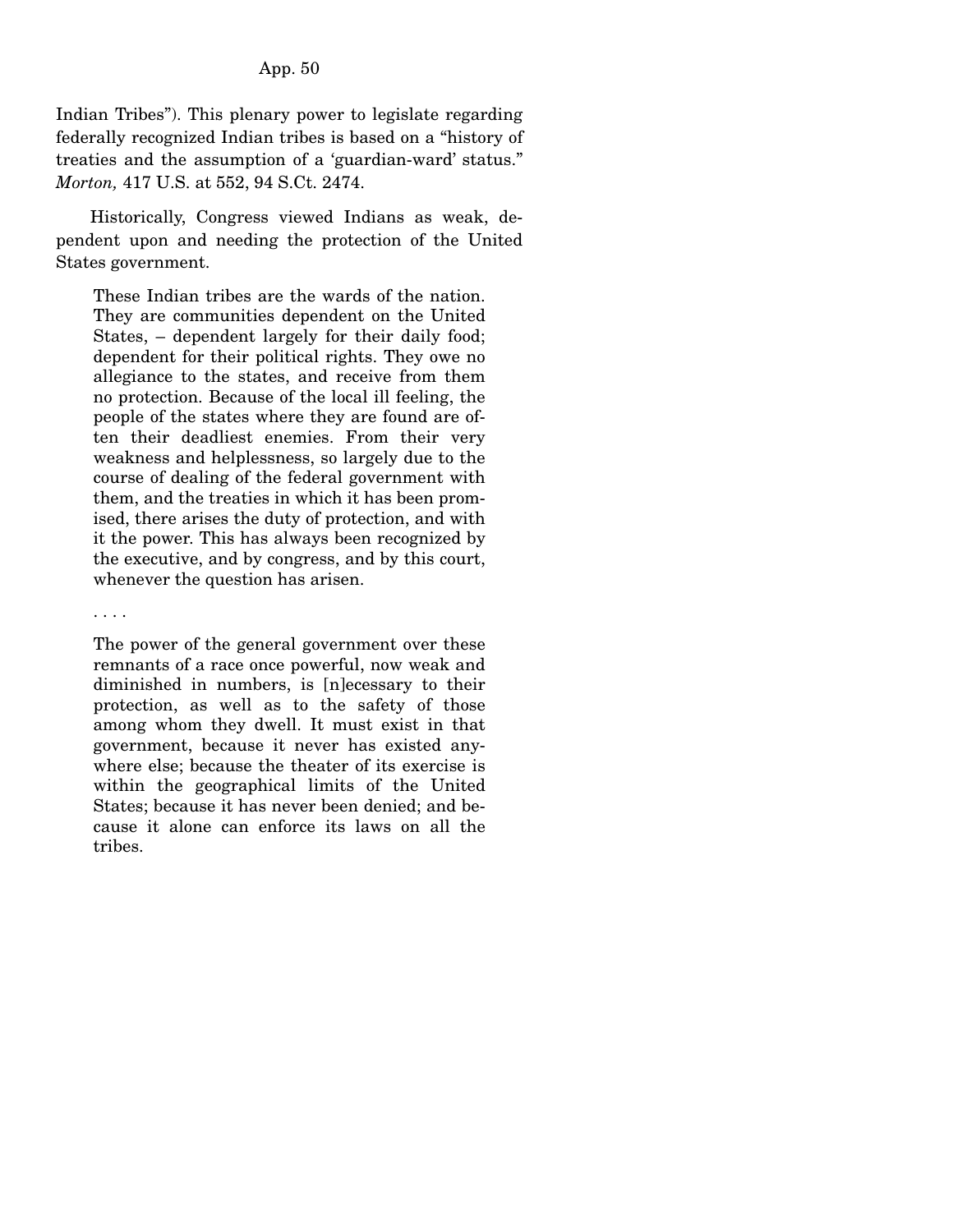*United States v. Kagama,* 118 U.S. 375, 383-85, 6 S.Ct. 1109, 30 L.Ed. 228 (1886). In light of this paternalistic attitude, the Supreme Court has recognized that "Congress . . . has a right to determine for itself when the guardianship which has been maintained over the Indian shall cease. It is for that body, and not the courts, to determine when the true interests of the Indian require his release from such condition of tutelage." *United States v. Sandoval,* 231 U.S. 28, 46, 34 S.Ct. 1, 58 L.Ed. 107 (1913) (quoting *Tiger v. W. Inv. Co.,* 221 U.S. 286, 315, 31 S.Ct. 578, 55 L.Ed. 738 (1911)).

 Accordingly, the political question doctrine has been found to bar a myriad of claims pertaining to Indians. In *Board of County Commissioners of Creek County v. Seber,* 318 U.S. 705, 63 S.Ct. 920, 87 L.Ed. 1094 (1943), for example, the Supreme Court applied the political question doctrine to claims challenging a federal tax exemption for certain members of the Creek Tribe. *Id.* at 718, 63 S.Ct. 920 ("The fact that the Acts with-draw lands from the tax rolls and may possibly embarrass the finances of a state or one of its subdivisions is for the consideration of Congress, not the courts."). The political question doctrine has also been applied to claims by native American groups that they should be recognized by the federal government. *See Miami Nation of Indians of Indiana v. United States Dept. of the Interior,* 255 F.3d 342, 345-46 (7th Cir.2001); *see also Cherokee Nation of Okla. v. Babbitt,* 117 F.3d 1489, 1496 (D.C.Cir.1997) ("Whether a group constitutes a 'tribe' is a matter that is ordinarily committed to the discretion of Congress and the Executive Branch, and courts will defer to their judgment."); *W. Shoshone Bus. Council v. Babbitt,* 1 F.3d 1052, 1057 (10th Cir.1993) ("The judiciary has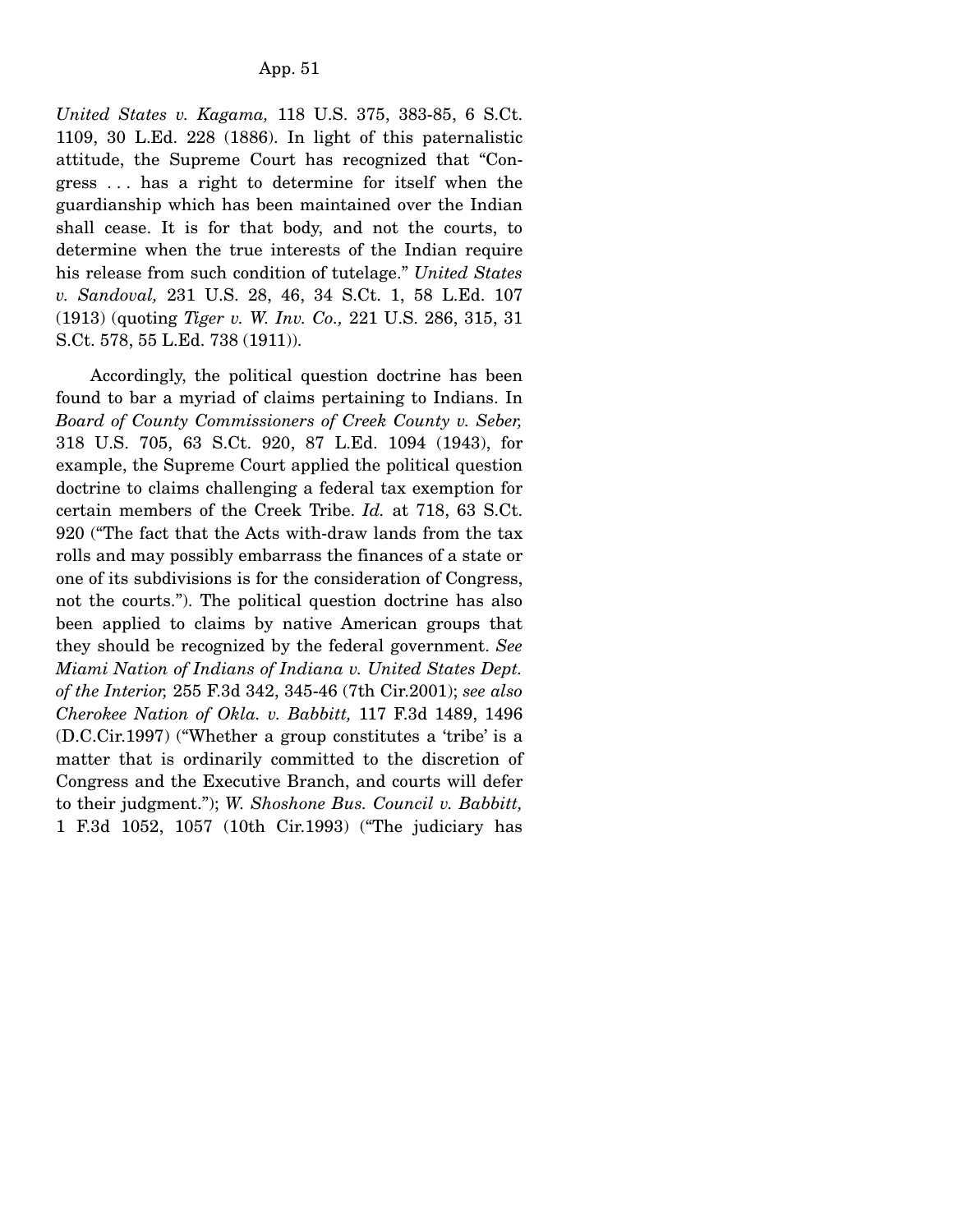historically deferred to executive and legislative determinations of tribal recognition").

 Indeed, the political question doctrine has been applied in this district to claims by native Hawaiians challenging the Department of the Interior's regulations pertaining to federal recognition of Indian tribes. *Kahawaiolaa v. Norton,* 222 F.Supp.2d 1213, 1219 (D.Haw.2002) (Kay, J.) ("Adjudication of Plaintiffs' claims would directly place the Court in the shoes of Congress and the Executive Branch in determining whether Native Hawaiians should be recognized and acknowledged as an Indian tribe."), *on appeal, see* 2003 WL 22670058 (May 15, 2003) (Appellee's Brief).

 Although the power Congress has over Indian affairs is plenary, it is not absolute. *See Delaware Tribal Bus. Comm. v. Weeks,* 430 U.S. 73, 84, 97 S.Ct. 911, 51 L.Ed.2d 173 (1977). Courts may scrutinize "Indian legislation to determine whether it violates the equal protection component of the Fifth Amendment."4 *Id.* In *Morton,* 417 U.S. at 555-56, 94 S.Ct. 2474 (1974), after applying a rational basis test to a Due Process Clause challenge, the Supreme Court upheld a preference given to members of federally recognized Indian tribes in their employment with the

<sup>&</sup>lt;sup>4</sup> On December 22, 2003, the day that OHA filed its Reply brief in support of its motion to dismiss, the Ninth Circuit filed its decision in *Artichoke Joe's California Grand Casino v. Norton,* 353 F.3d 712, 2003 WL 22998116, \*20 (9th Cir. Dec.22, 2003) ("when a state law applies in Indian country as a result of the state's participation in a federal scheme that 'readjusts' jurisdiction over Indians, that state law is reviewed as if it were federal law"). Understandably, *Artichoke Joe's* was not discussed in any party's brief, although it was discussed at the hearing. The parties are reminded to comply with Local Rule 7.8 (regarding reliance at a hearing on authorities not cited in briefs).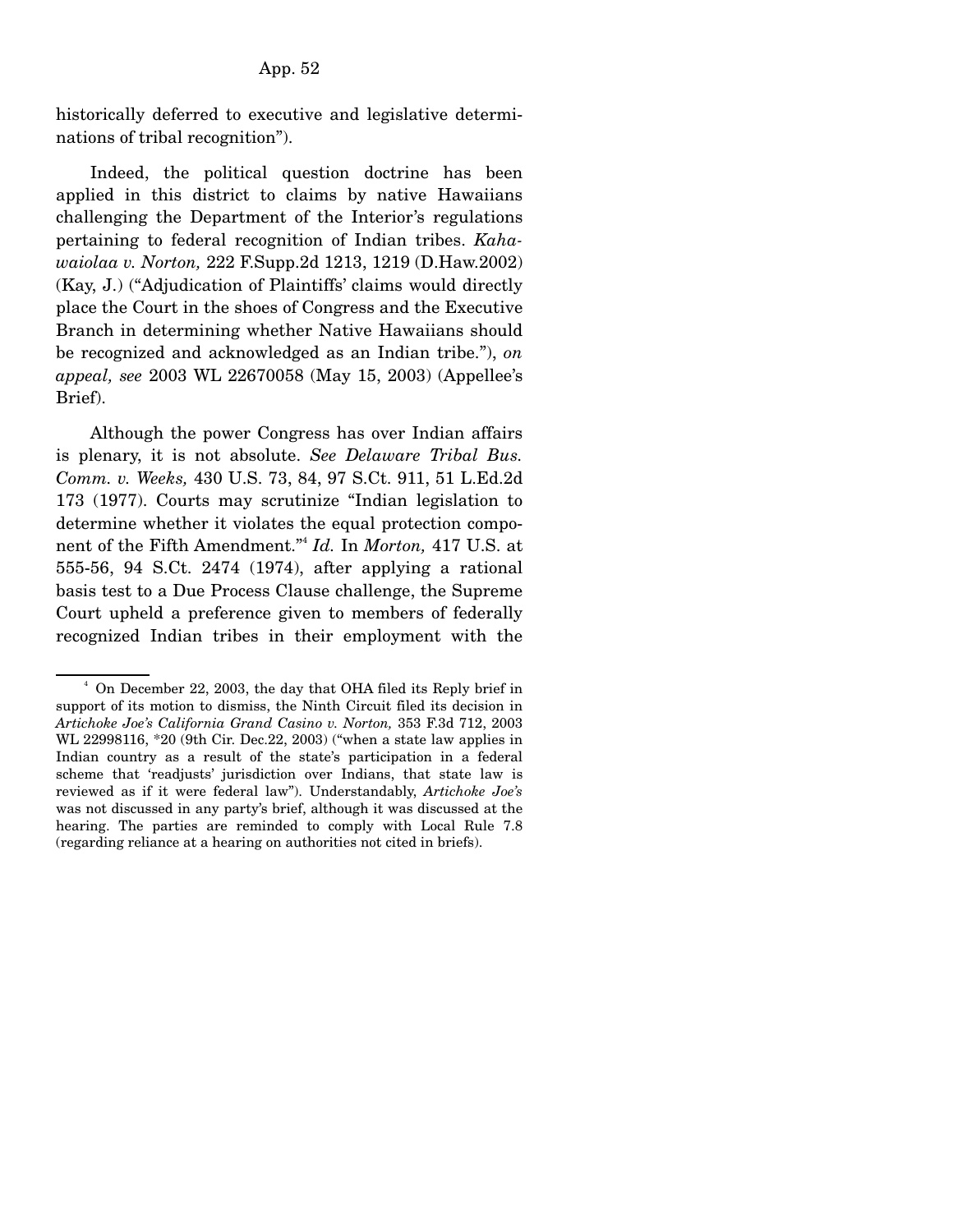Bureau of Indian Affairs.<sup>5</sup> However, the Court did not have before it any question as to whether the native Americans being given the preference were from federally recognized Indian tribes.

## B. *Application of the Political Question Doctrine to This Action.*

 On a previous motion, this court ruled that OHA had not met its burden of establishing that Plaintiffs' Complaint presented a nonjusticiable political question that required its dismissal.

 The gist of the claims in the Complaint is that the benefits provided by OHA and HHC/DHHL are race-based, that those benefits should therefore be analyzed under the Equal Protection Clause to see whether they pass "strict scrutiny,<sup>36</sup> and that the benefits should be stopped because they are not "narrowly tailored to further a compelling governmental interest." *See Shaw v. Reno,* 509 U.S. 630, 643, 113 S.Ct. 2816, 125 L.Ed.2d 511 (1993). Plaintiffs argue that the restriction of benefits to Hawaiians and

<sup>&</sup>lt;sup>5</sup> The preference at issue in *Morton* dated back to the Indian Reorganization Act of 1934, 417 U.S. at 542, 94 S.Ct. 2474, and predated the Department of the Interior's 1978 regulations regarding recognition of Indian tribes. *See* 25 C.F.R. § 83.7.

<sup>&</sup>lt;sup>6</sup> The Equal Protection Clause provides that no state shall deny to any person within its jurisdiction the equal protection of the laws. One of its central purposes is to prevent the states from purposefully discriminating among individuals on the basis of race. *Shaw v. Reno,* 509 U.S. 630, 642, 113 S.Ct. 2816, 125 L.Ed.2d 511 (1993). Governmental action can run afoul of the Equal Protection Clause when the government explicitly classifies or distinguishes among persons by reference to impermissible criteria such as race, sex, religion, or ancestry. *De La Cruz v. Tormey,* 582 F.2d 45, 49 (9th Cir.1978), *cert. denied,* 441 U.S. 965, 99 S.Ct. 2416, 60 L.Ed.2d 1072 (1979).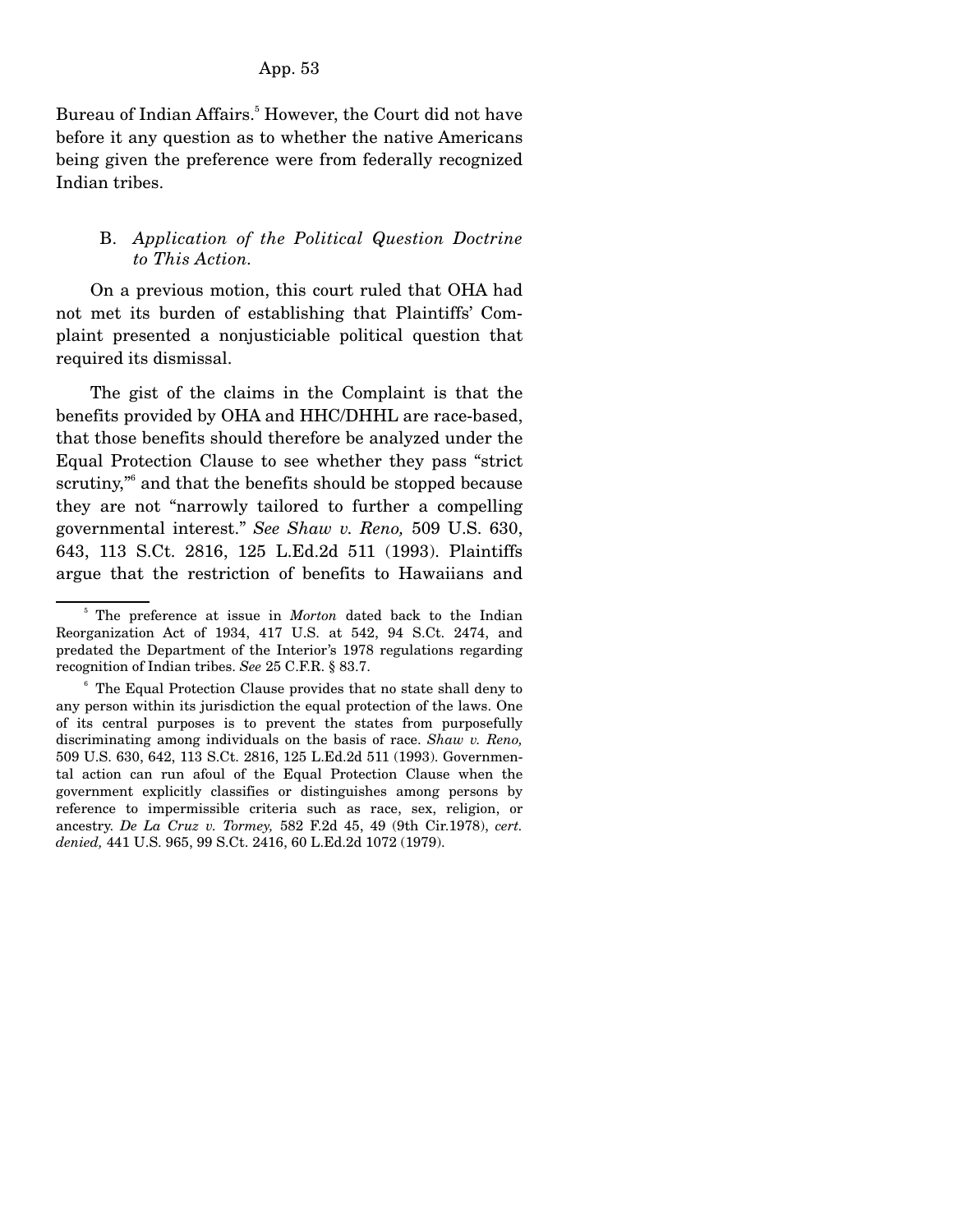native Hawaiians is "presumptively invalid and can be upheld only upon an extraordinary justification." *See id.* at 643-44, 113 S.Ct. 2816.

 Although most race-based preferences are subject to "strict scrutiny," preferences given to American Indian tribes are reviewed under the "rational basis" standard. *See Morton v. Mancari,* 417 U.S. 535, 94 S.Ct. 2474, 41 L.Ed.2d 290 (1974). Defendants contend that this court should dismiss this action as involving a nonjusticiable political question because, in order to decide whether to apply the "strict scrutiny" or "rational basis" test, the court must decide what Defendants call the political question of whether Hawaiians and native Hawaiians are an "Indian tribe."

 However, in the next breath, Defendants cite numerous cases that they say stand for the proposition that this court may apply a "rational basis" test without finding that Hawaiians and native Hawaiians are actually an "Indian tribe." *See* Office of Hawaiian Affairs Defendants' Supplemental Memorandum in Response to Questions Raised by the Court at the April 29, 2002 Hearing (filed April 29, 2002). For example, in *Alaska Chapter, Assoc. Gen. Contractors of Amer., Inc. v. Pierce,* 694 F.2d 1162 (9th Cir.1982), the Ninth Circuit applied the *Morton* analysis to benefits being provided to the indigenous people of Alaska. At the time *Pierce* was decided, those indigenous people had not been recognized by the Bureau of Indian Affairs as being "Indian tribes." *See* Bureau of Indian Affairs, Indian Tribal Entities That Have a Government-to-Government Relationship With the United States, 46 Fed. Regis. 35360 (1981). Nevertheless, *Pierce* applied the *Morton* analysis broadly, employing a rational basis test to benefits being provided to "any person recognized as being an Indian or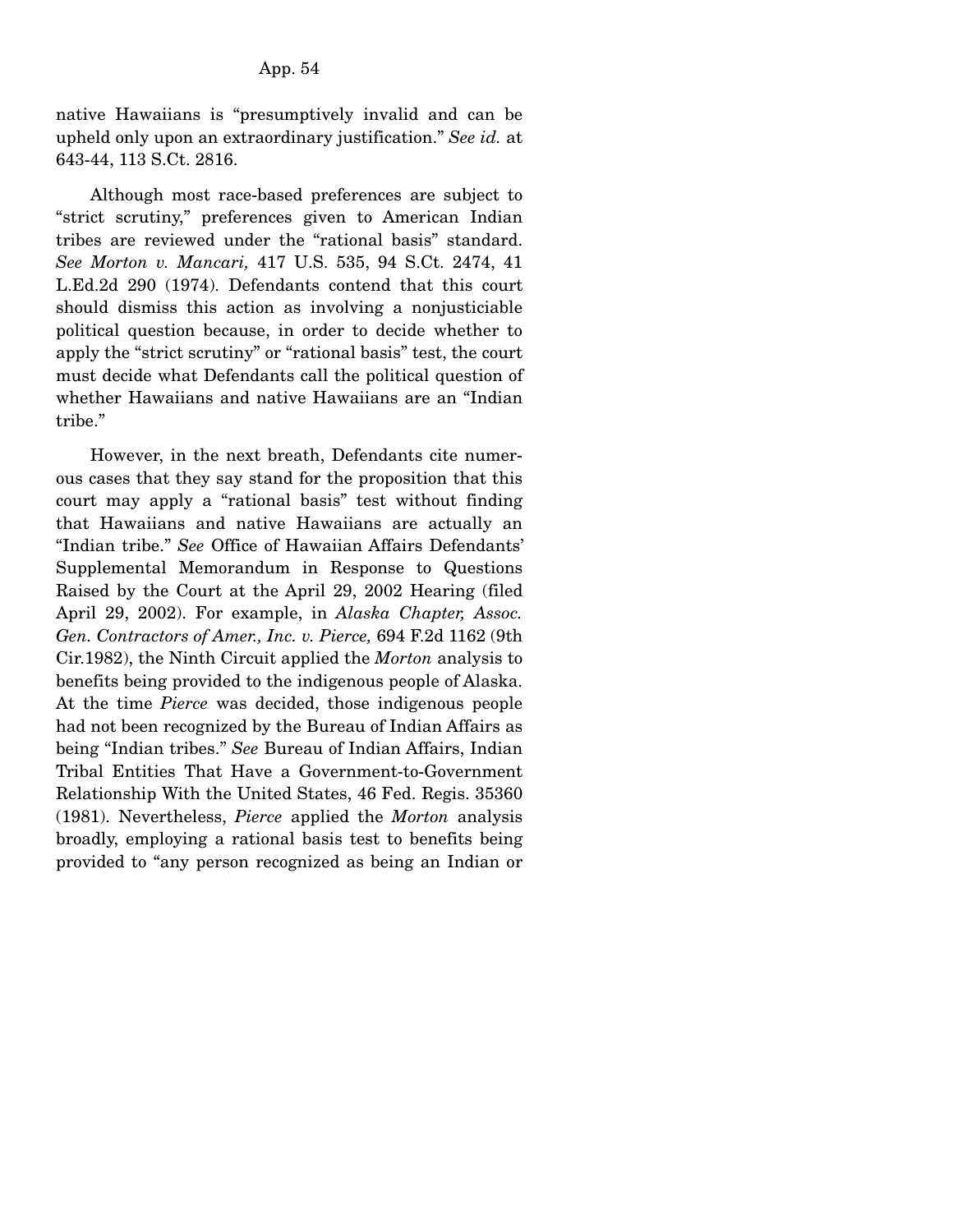Alaskan Native by a tribe, the Government, or any state." *Pierce,* 694 F.2d at 1168 n. 8. *Pierce* reasoned that, although the history of "Alaskan Natives" with the United States was different from that of "American Indians," the *Morton* analysis nevertheless applied because "Alaskan Natives" "have been considered to have the same status as other federally recognized American Indians." "Alaskan Natives" were "under the guardianship of the federal government and entitled to the benefits of the special relationship." *Id.* n. 10.

*Pierce* indicates that a court may decide the applicability of the *Morton* analysis without deciding the alleged political question of whether a group is an "Indian tribe." Accordingly, OHA has not met its burden of demonstrating that a nonjusticiable political question requires dismissal of this action. The court is not here deciding that it will apply a "rational basis" test. The court recognizes that Plaintiffs are arguing that *Pierce* has been called into doubt by *Rice v. Cayetano,* 528 U.S. 495, 120 S.Ct. 1044, 145 L.Ed.2d 1007 (2000). However, OHA's present motion is a motion to dismiss based on nonjusticiability; this motion does not require the court to determine what test it will apply if it examines the merits of Plaintiffs' claims. On OHA's nonjusticiability motion, the court instead rests its decision on OHA's failure to meet its burden of establishing that Plaintiffs present a nonjusticiable question requiring dismissal.

 Order Granting in Part and Denying in Part Motions to Dismiss on Standing Grounds; Order Denying Motion to Dismiss (Or Reconsider Prior Order Finding Taxpayer Standing) on Political Question Grounds (May 8, 2002) at 28-31 (footnote omitted).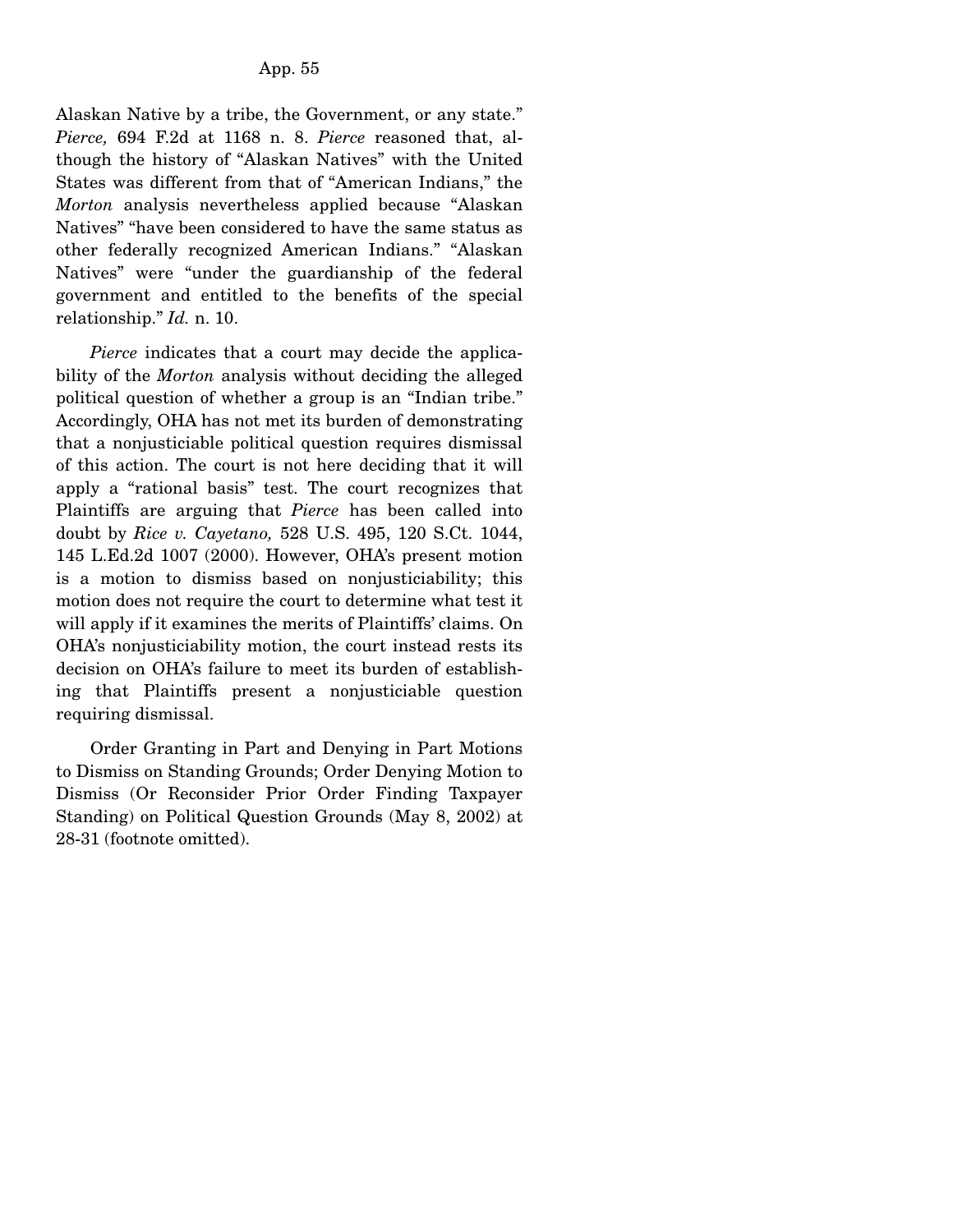In the present motion, OHA claims that it is not arguing that a political question exists as to whether Congress has recognized or should recognize Hawaiians as Indians. Instead, OHA essentially assumes that Hawaiians have been so recognized and argues that the political question doctrine prevents this court's review of how Congress chooses to provide benefits to native, indigenous people like Hawaiians.

 Plaintiffs oppose the present motion by contending that it is an untimely motion for reconsideration. This court disagrees. The denial of OHA's previous motion merely stated that OHA had not met its burden of demonstrating it was entitled to summary judgment, not that the political question doctrine was inapplicable. OHA's earlier political question motion was denied because the cursory discussion of the doctrine in the midst of a discussion of many other issues did not sufficiently address the applicability of that doctrine to federal recognition of both Hawaiians and native Hawaiians in light of *Alaska Chapter, Associated General Contractors of America, Incorporated v. Pierce,* 694 F.2d 1162 (9th Cir.1982). OHA's present motion is devoted to the political question issue and does not merely rehash its earlier submission.

 Plaintiffs' remaining claim does not challenge the provision of benefits to native Hawaiians (as some of Plaintiffs' other claims did). Accordingly, this court need not decide whether Congress has recognized and conferred benefits on native Hawaiians, as opposed to Hawaiians, through legislation such as the Hawaiian Homes Commission Act ("HHCA"), 42 Stat. 108, which, as with much of the Indian legislation passed by Congress, had as its purpose the rehabilitation of a native population. *Rice v. Cayetano,* 528 U.S. 495, 507, 120 S.Ct. 1044, 145 L.Ed.2d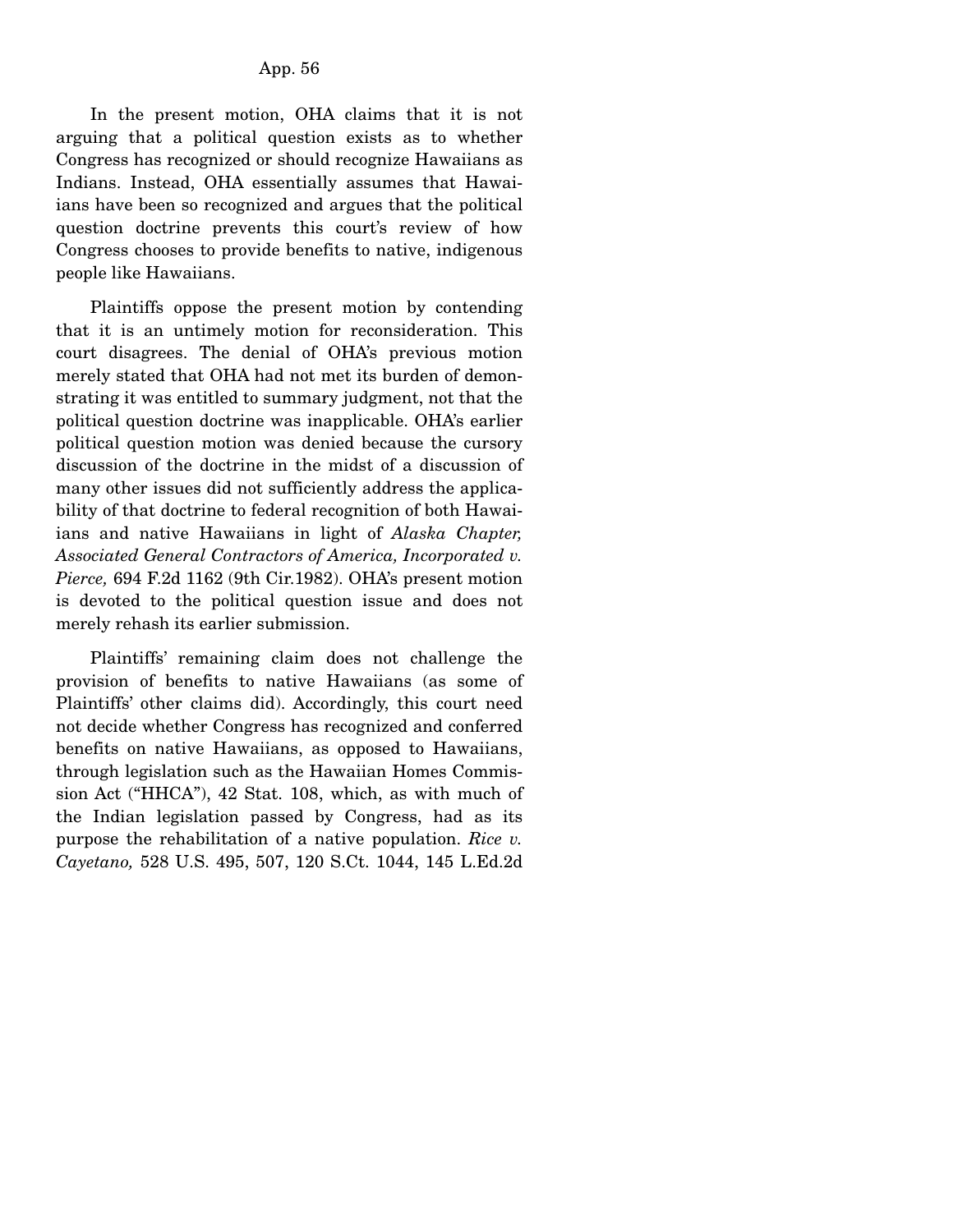1007 (2000); *see also* H.R.Rep. No. 839 at 2 (1920). Instead, the remaining issue before this court relates to whether Hawaiians have been recognized by Congress in a manner requiring this court to analyze OHA's programs under the rational basis test set forth in *Morton.*

 OHA's political question argument is consistent with *Sandoval,* in which the Supreme Court noted that it is for Congress (not the courts) to determine the questions of whether, to what extent, and for how long the guardianward relationship between the United States government and Indian tribes exists. *Sandoval,* 231 U.S. at 46, 34 S.Ct. 1. However, Plaintiffs are not really seeking to disturb or alter the benefits being conveyed on Hawaiians. Instead, they are claiming that their constitutional rights are being violated by the state's restriction of those benefits to Hawaiians. Plaintiffs' claim is therefore similar to the claim asserted in *Morton,* in which the Supreme Court examined Indian legislation using a rational basis standard. *Morton* establishes, contrary to OHA's contention, that, under some circumstances, courts may review the provision of benefits to native groups.

 Although OHA says that its motion does not argue that there is a political question as to whether Hawaiians have been treated by Congress as equivalent to Indians for purposes of the *Morton* analysis, that question is inextricably intertwined with OHA's argument that this court cannot review the choice Congress has made as to how best to provide benefits to Hawaiians. OHA's argument is premised on congressional recognition of Hawaiians and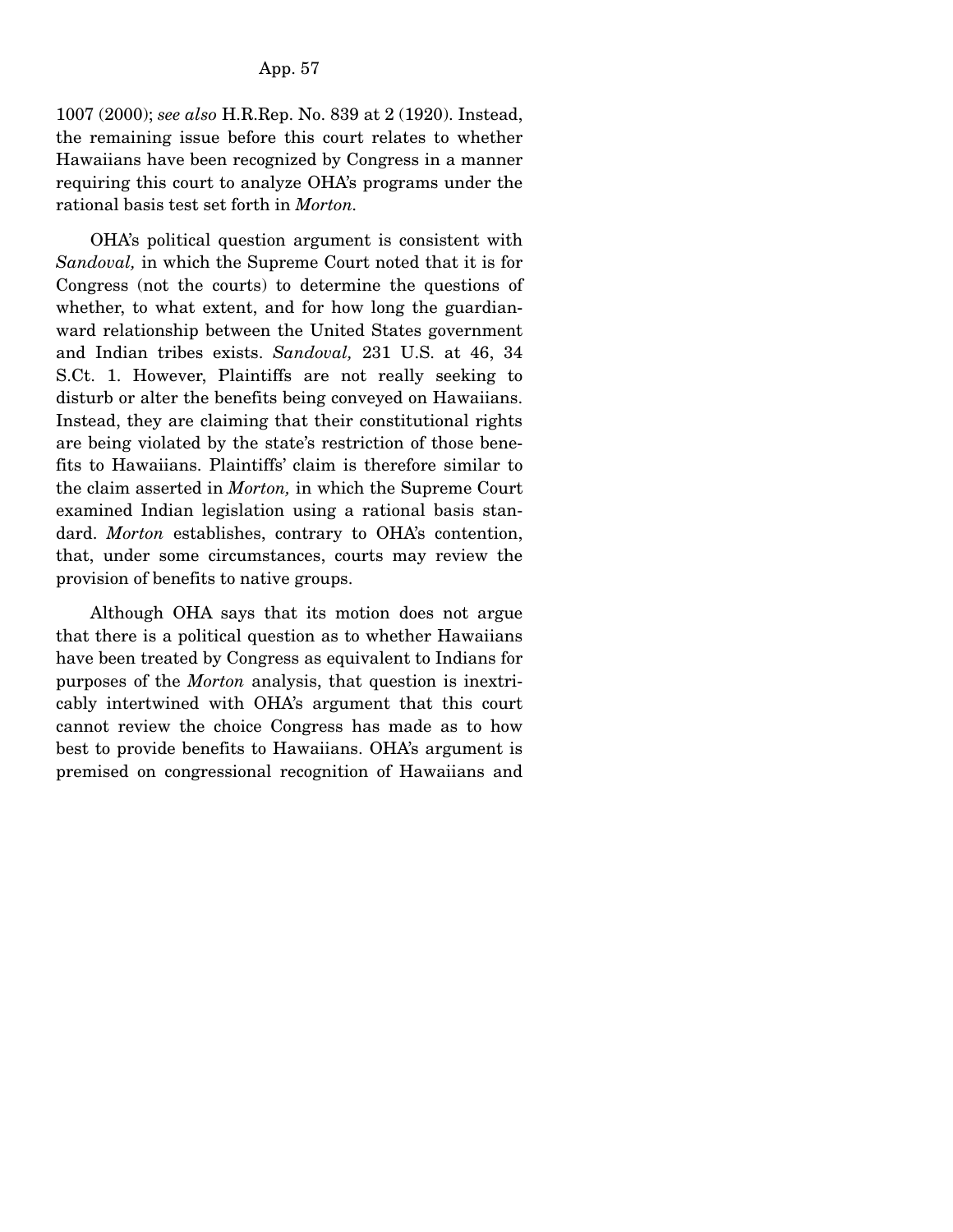#### App. 58

cannot be addressed without first determining whether that premise is viable.<sup>7</sup>

 Plaintiffs' remaining claim is not a challenge to benefits being provided to native Hawaiians under the HHCA.<sup>8</sup> Instead, the remaining issue in this case involves preferences given to Hawaiians (i.e., people of Hawaiian

<sup>7</sup> Plaintiffs argue that there is no political question in this case because *Morton* is inapplicable. Plaintiffs argue that, under *Rice v. Cayetano,* 528 U.S. 495, 120 S.Ct. 1044, 145 L.Ed.2d 1007 (2000), and another recent district court order pertaining to OHA elections, *see Arakaki v. Hawaii,* Civil No. 00-514 HG/BMK, slip op. (D.Haw. Aug. 22, 2003), the benefits being provided to Hawaiians by OHA are race-based. Those cases are distinguishable, as they involved race-based challenges to elections under the Fifteenth Amendment, not preferences and/or benefits being provided to native populations allegedly based on their political, as opposed to racial, status. Moreover, Plaintiffs cite no clear authority indicating that *Morton* is no longer good law. The Supreme Court could have very easily ruled in *Rice* that *Morton* no longer applies, rather than stating that it would tread on "difficult terrain" if it had to determine whether native Hawaiians should be treated as Indians under *Morton.* As the Supreme Court did not overrule *Morton,* that case appears to remain good law.

<sup>&</sup>lt;sup>8</sup> If Plaintiffs had remaining claims challenging benefits being provided to native Hawaiians pursuant to the HHCA, Plaintiffs might be correct in arguing that the political question doctrine does not bar review of the challenge. As in *Morton,* a constitutional challenge to the HHCA would involve the examination of legislation from the earlier part of the twentieth century (before the Department of the Interior issued regulations regarding recognition of Indian tribes) that conveyed benefits on native groups recognized by Congress at that time as needing those benefits. It would make little sense to say that native Hawaiians are not federally recognized under the 1978 Department of the Interior's regulations, as Congress itself appears to have recognized native Hawaiians as needing the United States' protection when the HHCA was enacted many years before. Thus, now-Chief Judge David A. Ezra determined that the court could review such a matter, but that the native Hawaiian preference provided for in the HHCA does not create a suspect classification and that the *Morton* analysis applies to that preference. *See Naliielua v. Hawaii,* 795 F.Supp. 1009, 1013 (D.Haw.1990).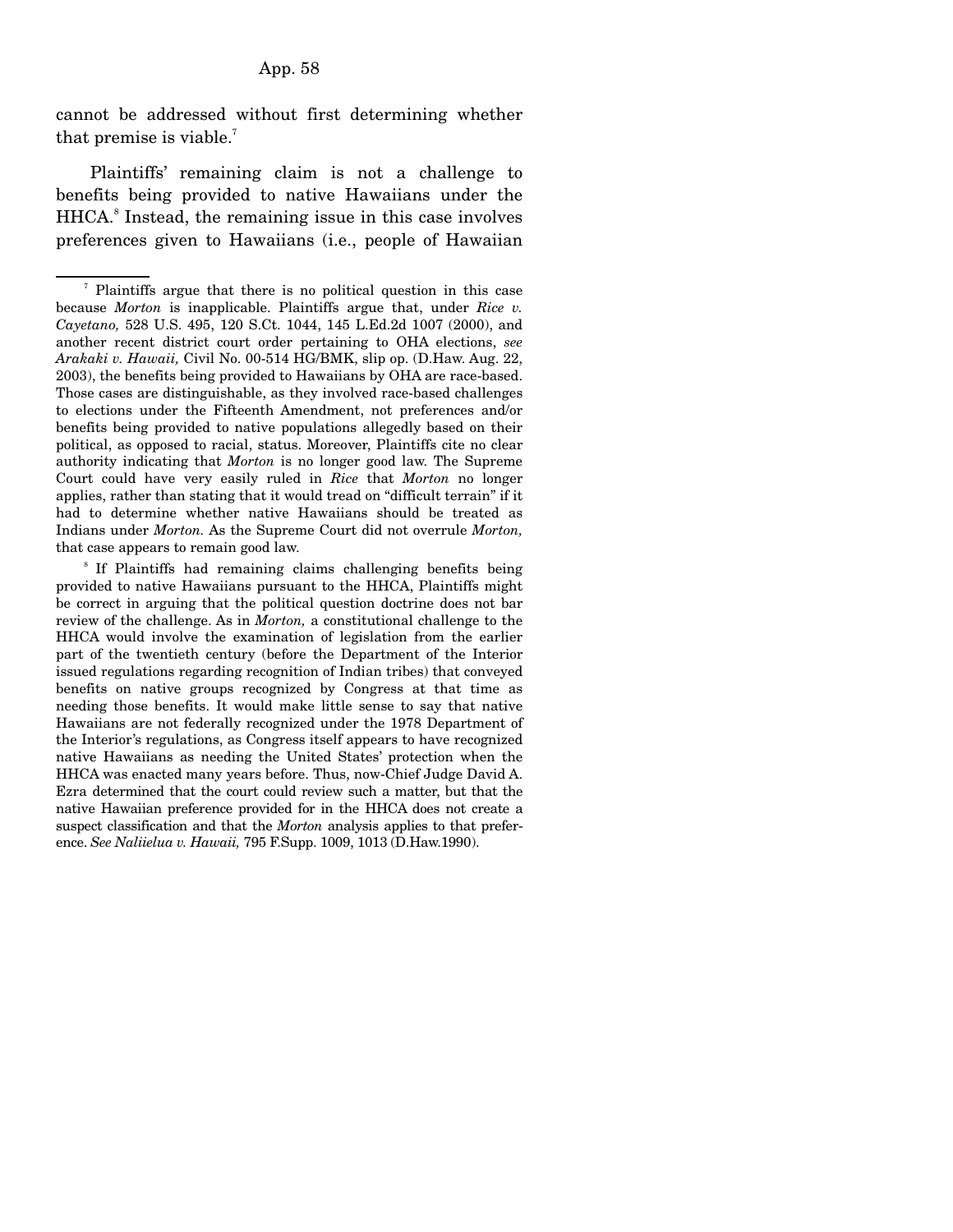### App. 59

ancestry with no limitation on blood quantum) by OHA. To determine the level of scrutiny applicable to these preferences, this court must determine whether Hawaiians should be treated as federally recognized such that the *Morton* analysis is applicable. On this point, notwithstanding OHA's argument, Congress has sent mixed signals.

C. *Because Congress Has Sent Mixed Signals as to The Political Status of Hawaiians, and That Status is Currently Being Debated in Congress, the Political Status of Hawaiians is a Political Question.* 

 Historically, Congress did not provide for benefits to Hawaiians. *See, e.g.,* HHCA (limiting benefits to native Hawaiians). More recently, however, Congress has begun to provide benefits to Hawaiians in certain contexts. In the "Native Hawaiian Education Act," 20 U.S.C. §§ 7511 to 7517, for example, Congress attempts to "authorize and develop innovative educational programs to assist Native Hawaiians." *See* 20 U.S.C. § 7513(1). These programs include grants benefitting "Native Hawaiians." *See* 20 U.S.C. § 7515(a). For purposes of the "Native Hawaiian Education Act," "Native Hawaiian" is defined without regard to Hawaiian blood quantum. 20 U.S.C.  $\S 7517(A)(B)$ ("Native Hawaiian" is any "descendant of the aboriginal people who, prior to 1778, occupied and exercised sovereignty in the area that now comprises the State of Hawaii"). In the education context, District Judge Alan C. Kay has identified a special trust relationship recognized by Congress in the "Native Hawaiian Education Act." *See John Doe v. Kamehameha Schools/Bernice Pauahi Bishop Estate,* 295 F.Supp.2d 1141, 1168-1174 (D.Haw.2003).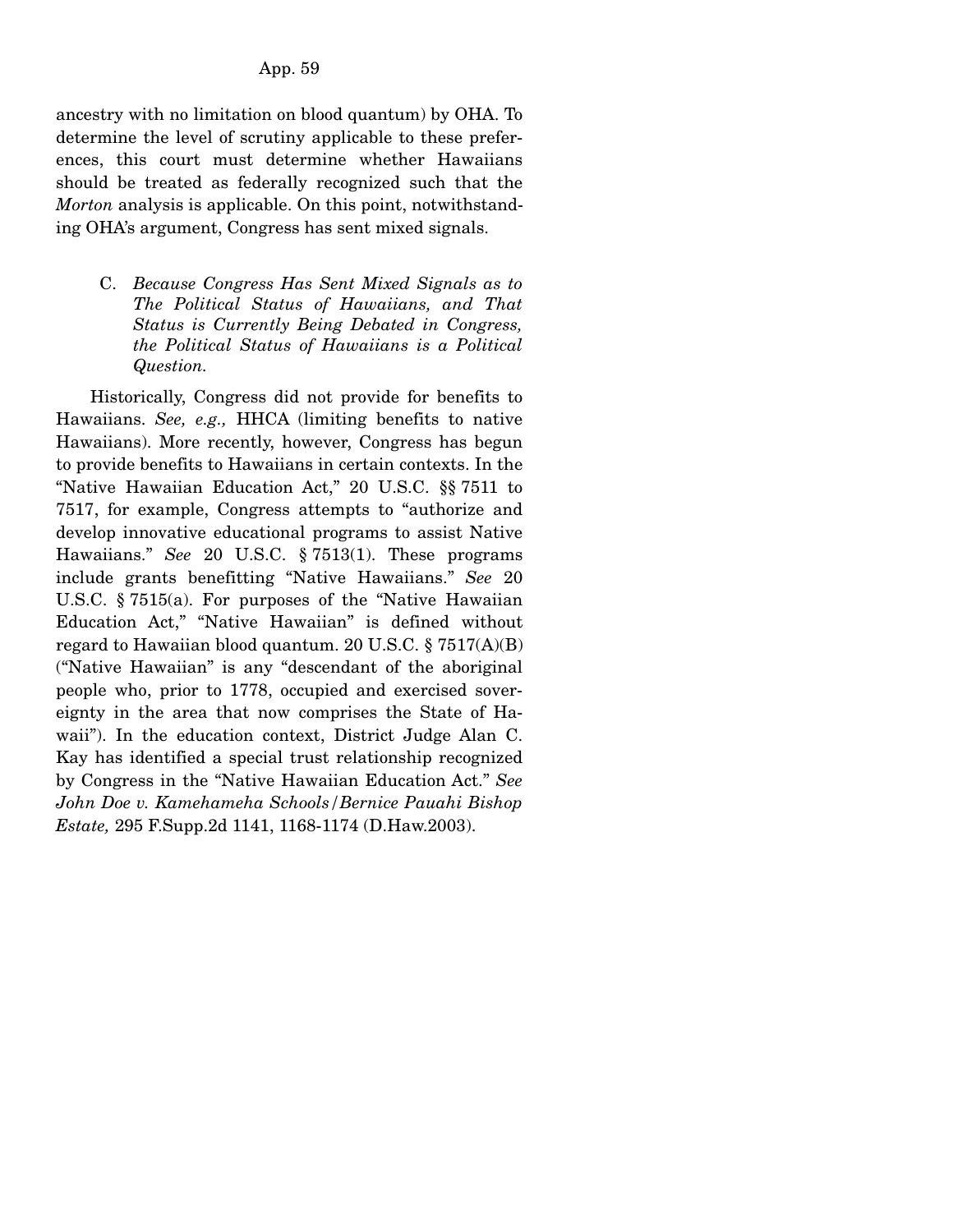Similarly, Congress has recently enacted the "Native Hawaiian Health Care Act of 1988," 42 U.S.C. §§ 11701- 11714. For purposes of this act, "Native Hawaiians" is defined broadly to include all Hawaiians. *See* 42 U.S.C. § 11711(3) (defining "Native Hawaiians" as people who are citizens of the United States and descendants "of the aboriginal people, who prior to 1778, occupied and exercised sovereignty in the area that now constitutes the State of Hawaii."). In the "Native Hawaiian Health Care Act of 1988," Congress declared:

[I]t is the policy of the United States in fulfillment of its special responsibilities and legal obligations to the indigenous people of Hawaii resulting from the unique and historical relationship between the United States and the Government of the indigenous people of Hawaii –

(1) to raise the health status of Native Hawaiians to the highest possible health level; and

(2) to provide existing Native Hawaiian health care programs with all resources necessary to effectuate this policy.

### 42 U.S.C. § 11702(a).

 In the "Native Hawaiian Health Care Act of 1988," Congress made legislative findings that Hawaiians were indigenous to Hawaii, 42 U.S.C. § 11701(1); that there was a trust relationship between the government and native Hawaiians, 42 U.S.C. § 11702(13); and that this "historical and unique legal relationship has been consistently recognized and affirmed by the Congress through the enactment of Federal laws which extend to the Hawaiian people the same rights and privileges accorded to American Indian,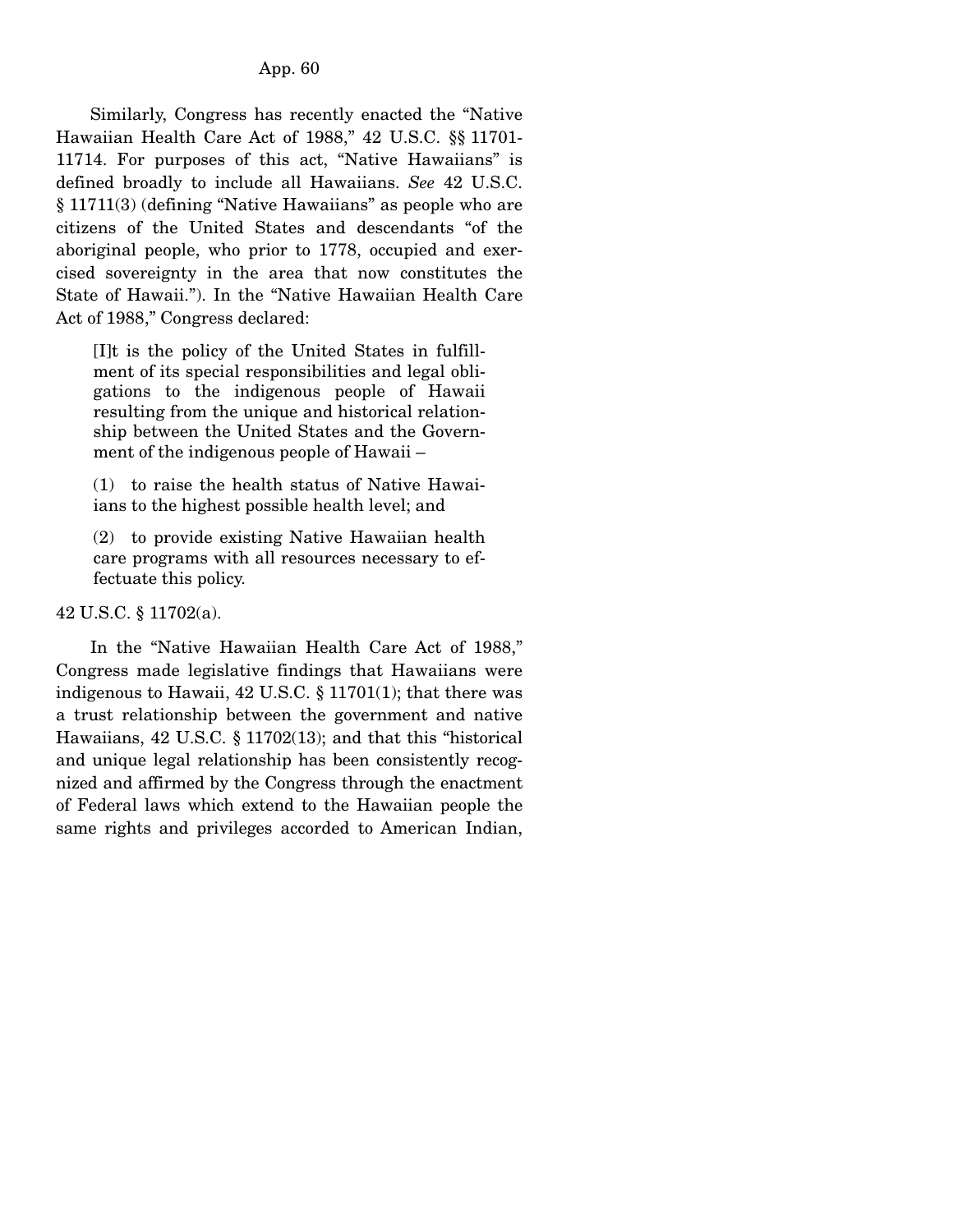Alaska Native, Eskimo, and Aleut communities," 42 U.S.C. § 11702(19).

 Congress has also recognized the "unique relationship" the United States has with Hawaiians in the "Native American Graves Protection and Repatriation Act," 25 U.S.C. §§ 3001-3013. For example, 25 U.S.C. § 3010 states: "This chapter reflects the unique relationship between the Federal Government and Indian tribes and Native Hawaiian organizations and should not be construed to establish a precedent with respect to any other individual, organization or foreign government." For purposes of the "Native American Graves Protection and Repatriation Act," "Native Hawaiian" means "any individual who is a descendant of the aboriginal people who, prior to 1778, occupied and exercised sovereignty in the area that now constitutes the State of Hawaii." 25 U.S.C. § 3001(10).

 Although Congress has enacted legislation that appears to equate Hawaiians to Indians and/or Indian tribes in some contexts, Congress has not yet passed the "Akaka Bill," which has been pending before Congress for several years and purports to express the policy of the United States with respect to the United States' relationship with "Native Hawaiians," defined by the Akaka Bill without reference to blood quantum. S. 344, 108th Cong. § 2 (2003) (in pertinent part, defining, "Native Hawaiians" as including "the indigenous, native people of Hawaii who are the direct lineal descendants of the aboriginal, indigenous, native people who resided in the islands that now comprise the State of Hawaii on or before January 1,  $1893...$ ").

 Congress may have recognized Hawaiians as being in need of certain preferences in some contexts, but it has not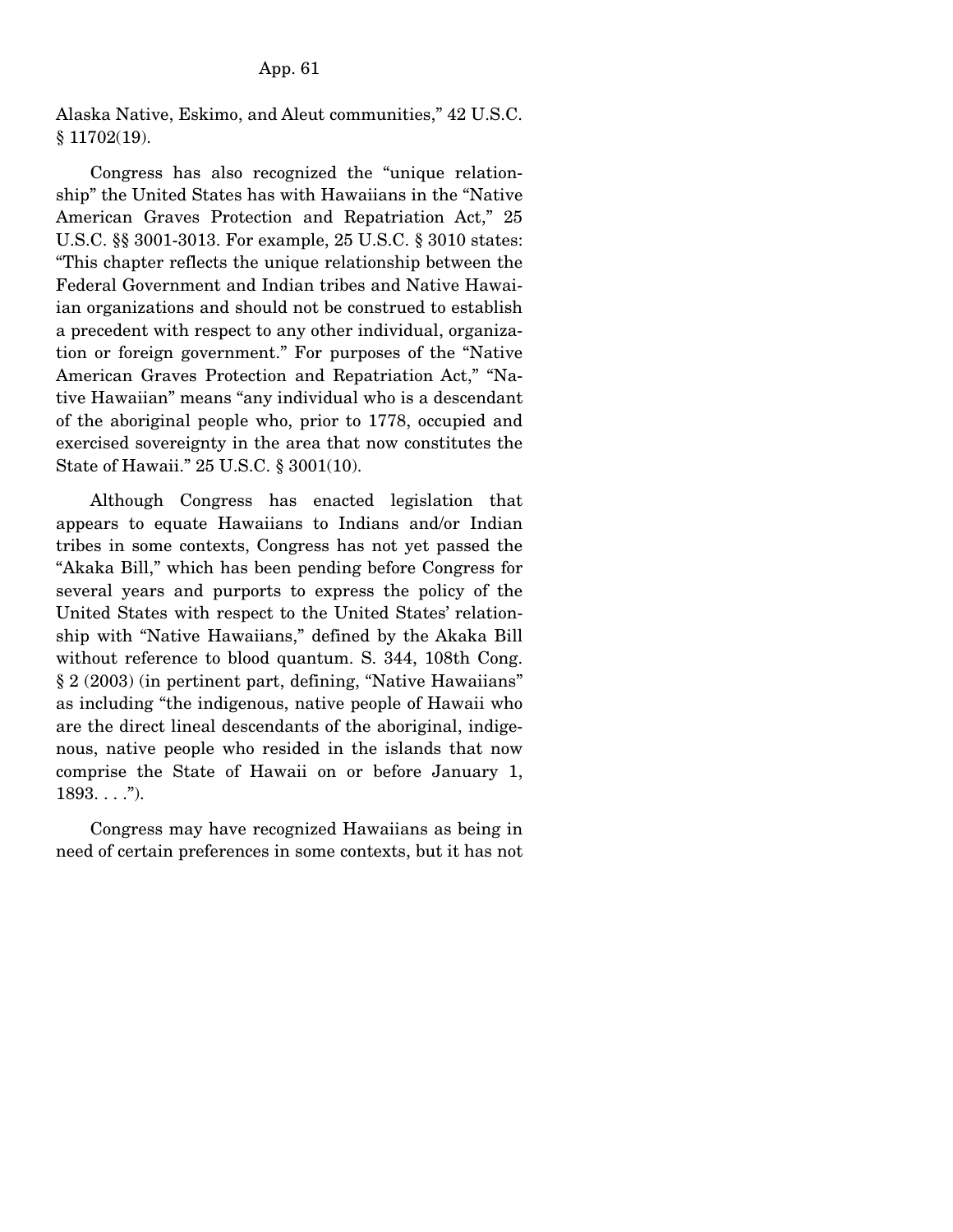yet clearly recognized Hawaiians as being equivalent to Indians or Indian tribes for purposes of the *Morton* analysis as to all benefits being provided to Hawaiians. Whether Hawaiians should be treated as being recognized by Congress such that the more lenient review standard found in *Morton* should be applied to Plaintiffs' Equal Protection challenge to programs being administered by OHA is an issue that is a nonjusticiable political question. As stated by Judge Kay in *Kahawaiolaa,* such a determination involves matters that have been constitutionally committed to the other branches and would show a lack of respect to those branches. *Kahawaiolaa,* 222 F.Supp.2d at 1219.

## D. *Case Precedent Does Not Clearly Establish the Political Status of Hawaiians.*

 The court recognizes that there are indeed circumstances in which courts can determine whether a native, indigenous group should be treated as equivalent to Indians for purposes of the *Morton* analysis. In *Pierce,* for example, the Ninth Circuit applied *Morton*'s rational basis standard in reviewing a preference being provided to Alaskan natives. Based on Supreme Court and Ninth Circuit precedent, *Pierce* held that Alaskan natives, despite the differences in their history from that of Indians, were "under the guardianship of the federal government and entitled to the benefits of the special relationship." *Pierce,* 694 F.2d at 1169 n. 20. But *Pierce* is limited to its facts. Although *Pierce* indicates that a court can sometimes determine whether a native, indigenous people should be treated like an Indian tribe for purposes of the *Morton* analysis, *Pierce* does not stand for the proposition that the courts always have that ability. In the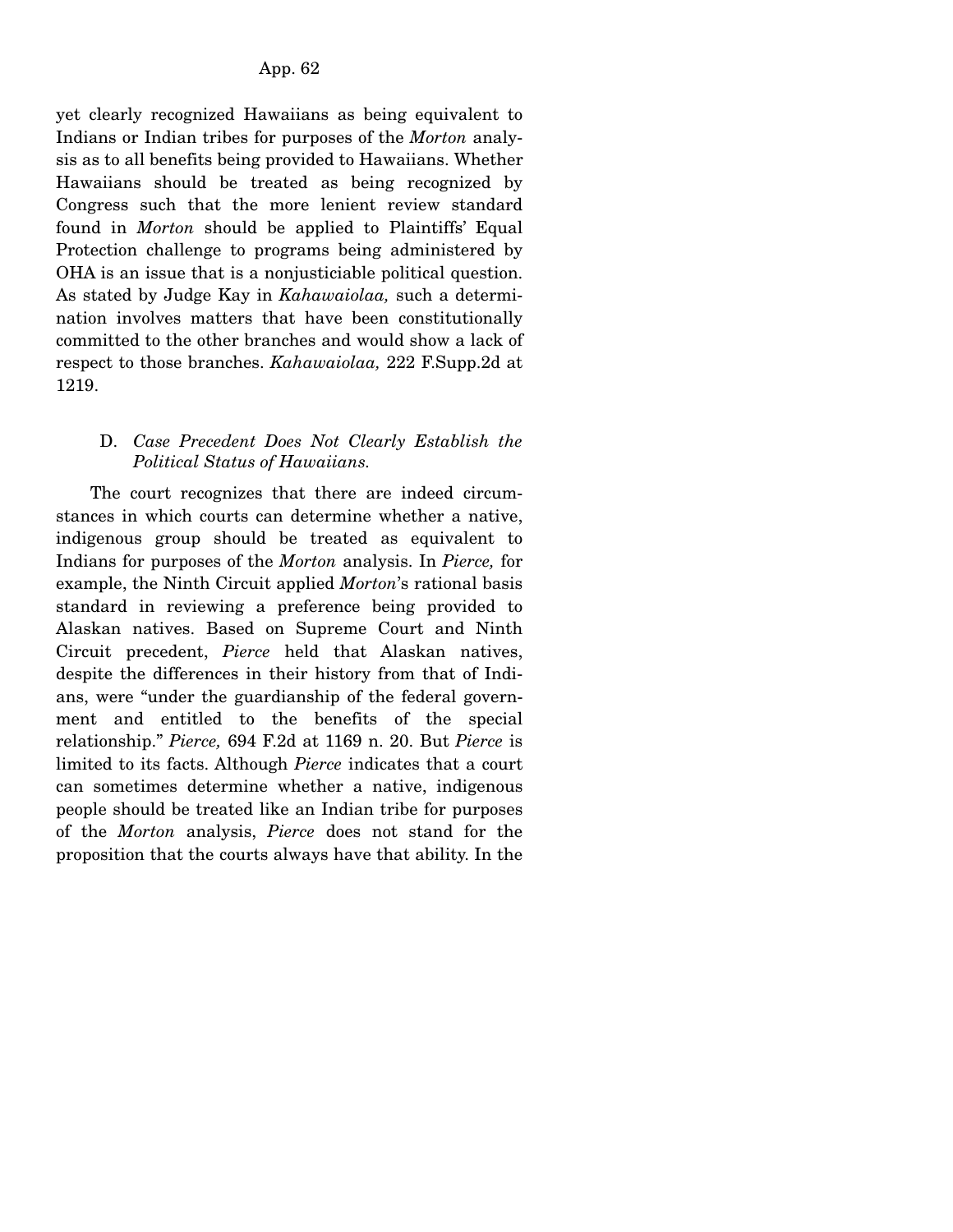present case, Congress is still speaking on the issue. It is precisely that circumstance that distinguishes *Pierce* from this case. The political process had progressed further in *Pierce* than it has here. The intent of Congress as to Hawaiians is not presently as clear as it was with respect to the Alaskan natives in *Pierce.* As Judge Kay recognized in *Kahawaiolaa,* Congress has begun to include Hawaiians as beneficiaries in bills providing services to Native Americans, although Hawaiians are not classified as Indians and have not been dealt with comprehensively by Congress. *Kahawaiolaa,* 222 F.Supp.2d at 1220 n. 9.

 Of course, had Congress been long silent on the issue, the absence of express recognition by Congress of Hawaiians as equivalent to an Indian tribe would doubtless indicate that Hawaiians are not equivalent. A party challenging a classification may normally rely on such silence as indicating that a preference does not fall under the *Morton* analysis. But Congress is not silent here. It is speaking, but what it will conclude is unclear. It is in recognition of the continuing debate in Congress that this court defers to Congress.

 The court notes that, although Judge Kay held that "Congress has not yet decided that it will deal with Native Hawaiians [sic] groups as political entities on a government-to-government basis," *Kahawaiolaa,* 222 F.Supp.2d at 1219, he also stated in dicta that the rational basis standard announced in *Morton* applied to benefits being provided to "Native Hawaiians." *Kahawaiolaa,* 222 F.Supp.2d at 1223 n. 14. It is not entirely clear whether Judge Kay was using the term "Native Hawaiians" to refer to persons with a certain blood quantum. This court declines to make any pronouncement at this time concerning the level of scrutiny applicable to Hawaiians (that is,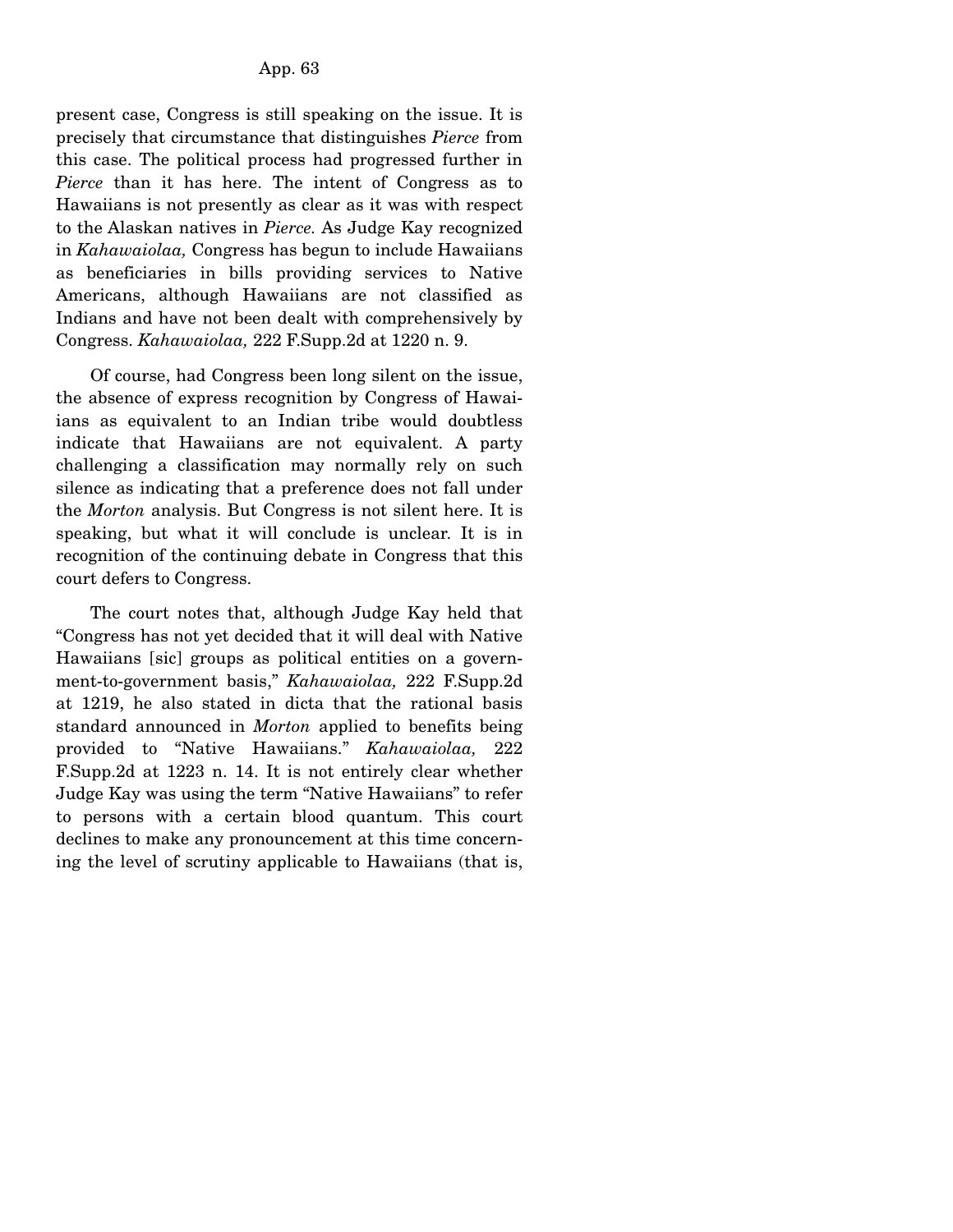leaving blood quantum aside). This court does not mean to indicate that it either agrees or disagrees with footnote 14 of *Kahawaiolaa* if it applies generally to Hawaiians, which is the group for which OHA provides benefits. Rather, this court's position is that this is a political issue that should be first decided by another branch of government.

 In *Rice v. Cayetano,* 146 F.3d 1075, 1081 (9th Cir.1998), the Ninth Circuit recognized that "the special treatment of Hawaiians and native Hawaiians reflected in establishment of trusts for their benefit, and the creation of OHA to administer them, is similar to the special treatment of Indians that the Supreme Court approved in *Morton*." *Id.* However, when the Supreme Court reversed the Ninth Circuit, it noted that "[i]t is a matter of some dispute . . . whether Congress may treat the native Hawaiians as it does Indian tribes." The Supreme Court said it "could stay far off that difficult terrain." *Rice,* 528 U.S. at 519, 120 S.Ct. 1044. Accordingly, the Supreme Court decision in *Rice* supports the proposition that another branch of government should make the decision as to whether Hawaiians should be treated as Indians for purposes of the *Morton* analysis.

# IV. *CONCLUSION.*

 OHA's motion to dismiss is granted. Because no claims remain for adjudication, the Clerk of the Court is directed to enter final judgment in favor of the Defendants and to close this case.

IT IS SO ORDERED.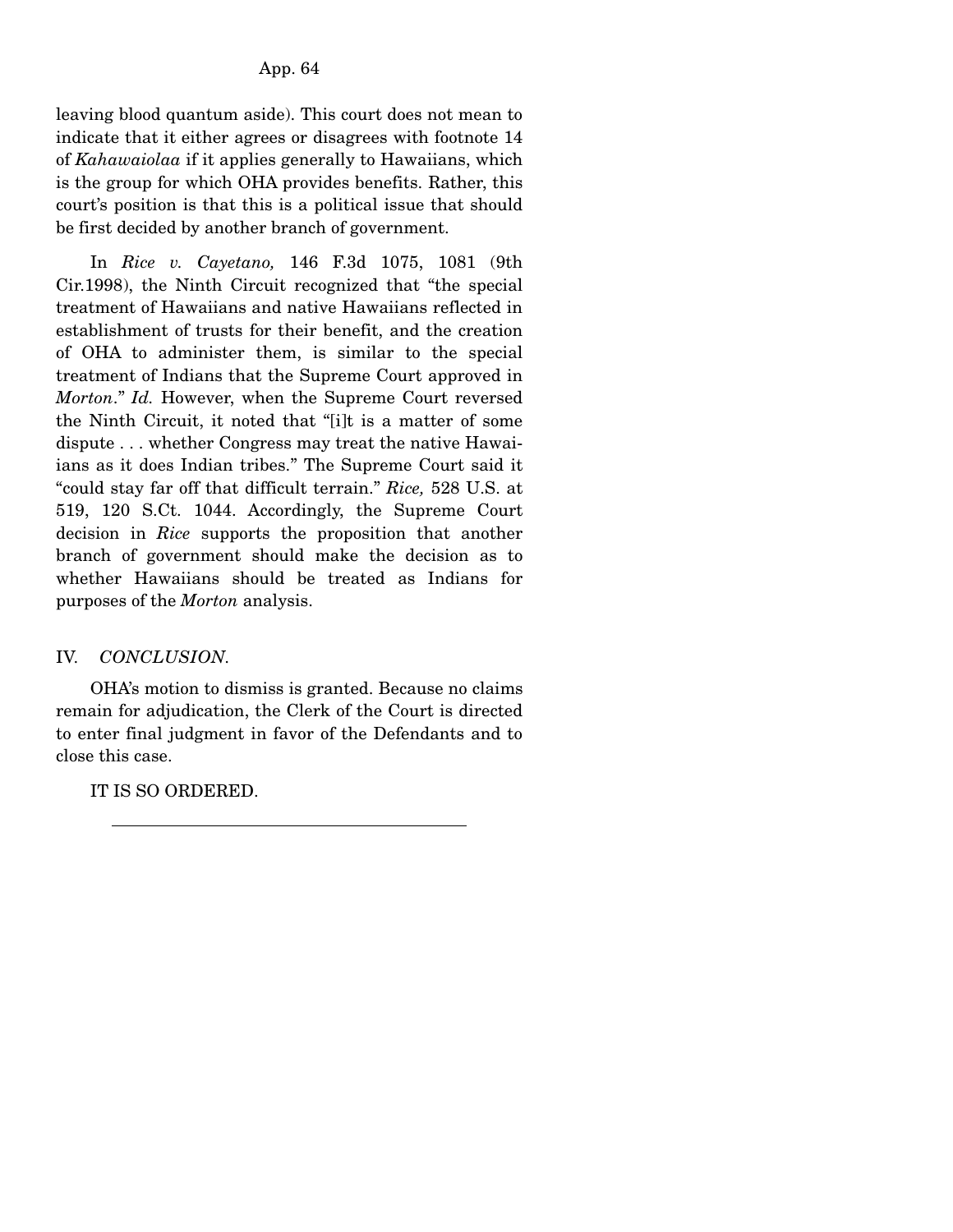App. 65

299 F.Supp.2d 1129

United States District Court, D. Hawai'i. Earl F. ARAKAKI, et al., Plaintiffs,

v. Linda LINGLE in her official capacity as Governor of the State of Hawaii, et al., Defendants.

### **Civil No. 02-00139 SOM/KSC.**

Dec. 9, 2003.

H. William Burgess, Honolulu, HI, for plaintiff.

 Mark Bennett, Charlene M. Aina, Gerard D. Lau, Attorney General, Thomas A. Helper, U.S. Attorney's Office, Sherry P. Broder, Robert G. Klein, McCorriston MillerMukai MacKinnon, Honolulu, HI, for defendant.

## ORDER DENYING PLAINTIFFS' MOTION FOR RECONSIDERATION OF ORDER DISMISSING CLAIMS AGAINST HHCA/DHHL DEFENDANTS

MOLLWAY, District Judge.

### I. *INTRODUCTION.*

On November 21, 2003, 2003 WL 23177409 this court reiterated that Plaintiffs' limited state taxpayer standing only allows them to challenge the state law underlying the expenditure of state taxes. The court then ruled that Plaintiffs' state taxpayer standing did not provide them with standing to challenge a federal law. Because state taxpayer standing is too limited to permit a challenge to a federal law, the court held that it did not allow Plaintiffs to challenge the Hawaiian Home Lands lease program, mandated by both state and federal law. *See W. Mining Council v. Watt,* 643 F.2d 618, 631-32 (9th Cir.1981). On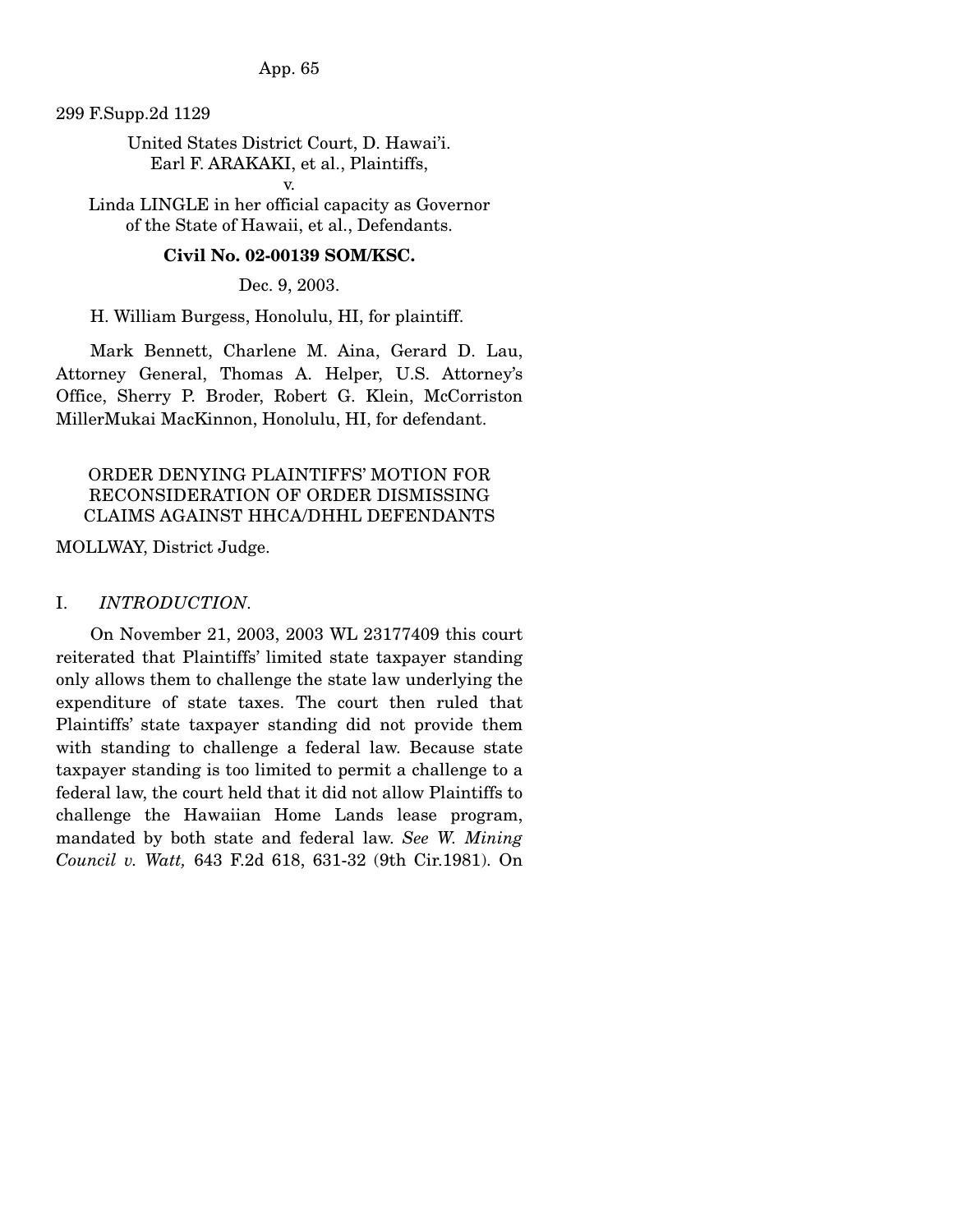December 8, 2003, Plaintiffs filed a motion for reconsideration of that holding. Plaintiffs' motion for reconsideration fails to demonstrate a manifest error of law or fact, and it is denied.

## II. *STANDARD OF REVIEW.*

 Three grounds justify reconsideration of an order: (i) an intervening change in controlling law, (ii) the availability of new evidence, and (iii) the need to correct clear error or prevent manifest injustice. *All Hawaii Tours v. Polynesian Cultural Ctr.,* 116 F.R.D. 645, 649 (D.Haw.1987), *rev'd in part on other grounds,* 855 F.2d 860, 1988 WL 86203 (9th Cir.1988); *see also* Local Rule 60.1 (allowing reconsideration based on: (a) the discovery of new material facts not previously available; (b) an intervening change in the law; or (c) a manifest error of law or fact). In this motion, Plaintiffs claim that the court's earlier ruling was a manifest error.

# III. *ANALYSIS.*

 This court previously ruled that Plaintiffs' limited state taxpayer standing was insufficient to give them standing to challenge a federal law. Relying solely on *Green v. Dumke,* 480 F.2d 624 (9th Cir.1973), Plaintiffs contend that this ruling is a manifest error. Plaintiffs' reliance on *Green* is misplaced.

 *Green* did not arise in the state taxpayer standing context. Instead, the plaintiff in *Green* lost federal grants and loans when a college determined that he was disqualified from receiving student benefits under the 1968 Federal Higher Education Act Amendments, 20 U.S.C. § 1060(a). *Id.* at 626. In *Green* the college argued that, for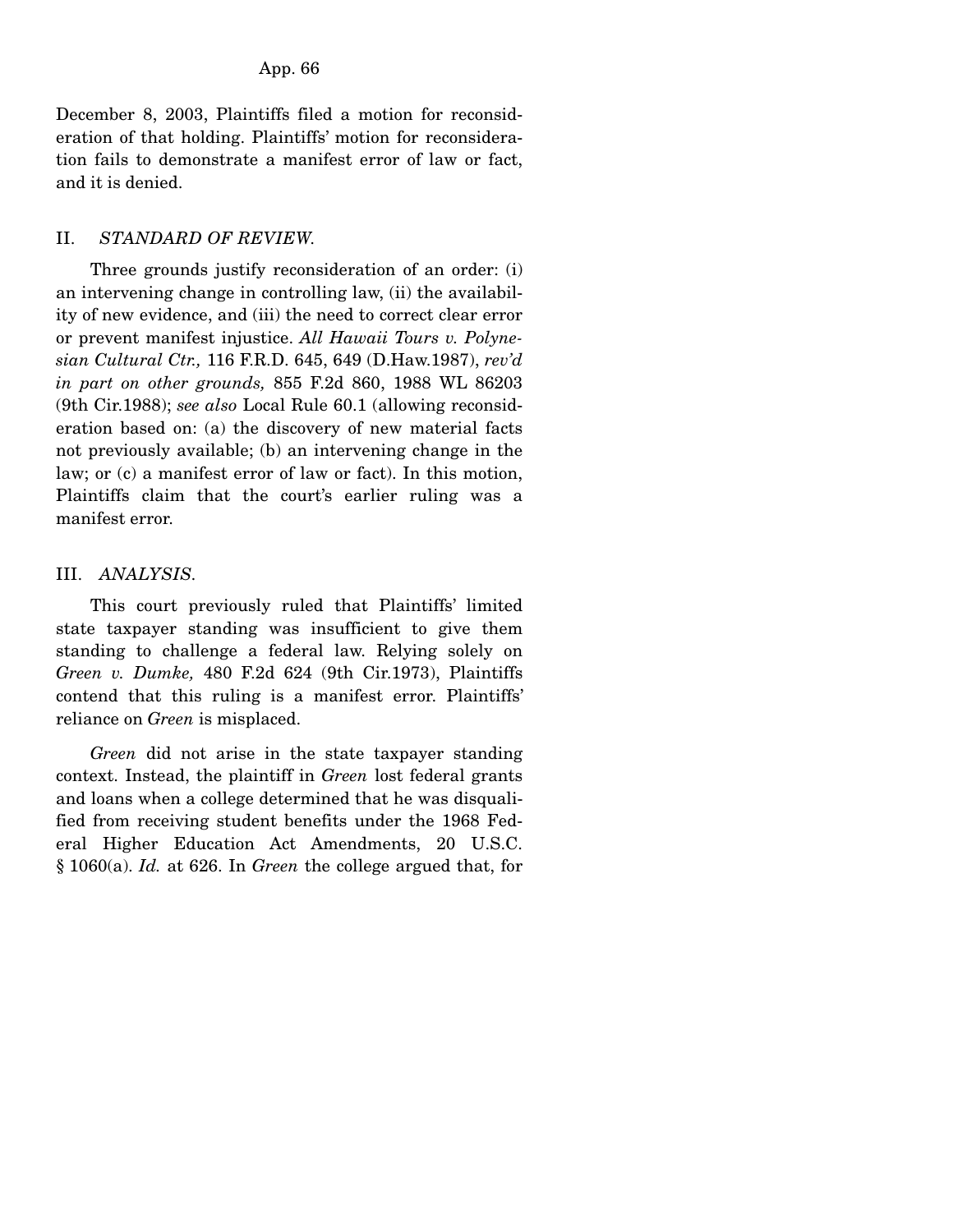purposes of § 1983, it was not acting under color of state law when it acted pursuant to that federal statute. *Id.* at 628. *Green* held that, notwithstanding the federal statute, the college was acting under color of state law. *Id.* at 629.

 This court did not hold that a plaintiff could never challenge the Hawaiian Home Lands Lease Program. In fact, the court stated:

By this order, the court is not ruling that the Admission Act can never be challenged. The court can certainly envision claimants with standing to challenge the Admission Act, but any such claimant must have more than state taxpayer status. Such a claimant could possibly include, for example, someone who applied for a Hawaiian Home Lands lease and was turned down solely because he or she was not native Hawaiian. No Plaintiff in this case has shown any such standing.

Order Granting Defendants' Motions to Dismiss Plaintiffs' Claim Regarding the Hawaiian Home Lands Lease Program (Nov. 21, 2003) at 6. Plaintiffs' remaining claims were based on state taxpayer standing. Plaintiffs' Hawaiian Home Lands Lease Program claims were dismissed because their state taxpayer standing was insufficient to challenge both the federal and state requirements of that program. Unlike *Green,* Plaintiffs' claims were not dismissed based on an alleged lack of action under color of state law. Because *Green* in no way expanded the scope of state taxpayer standing, *Green* is inapposite and Plaintiffs fail to demonstrate a manifest error of law or fact justifying reconsideration.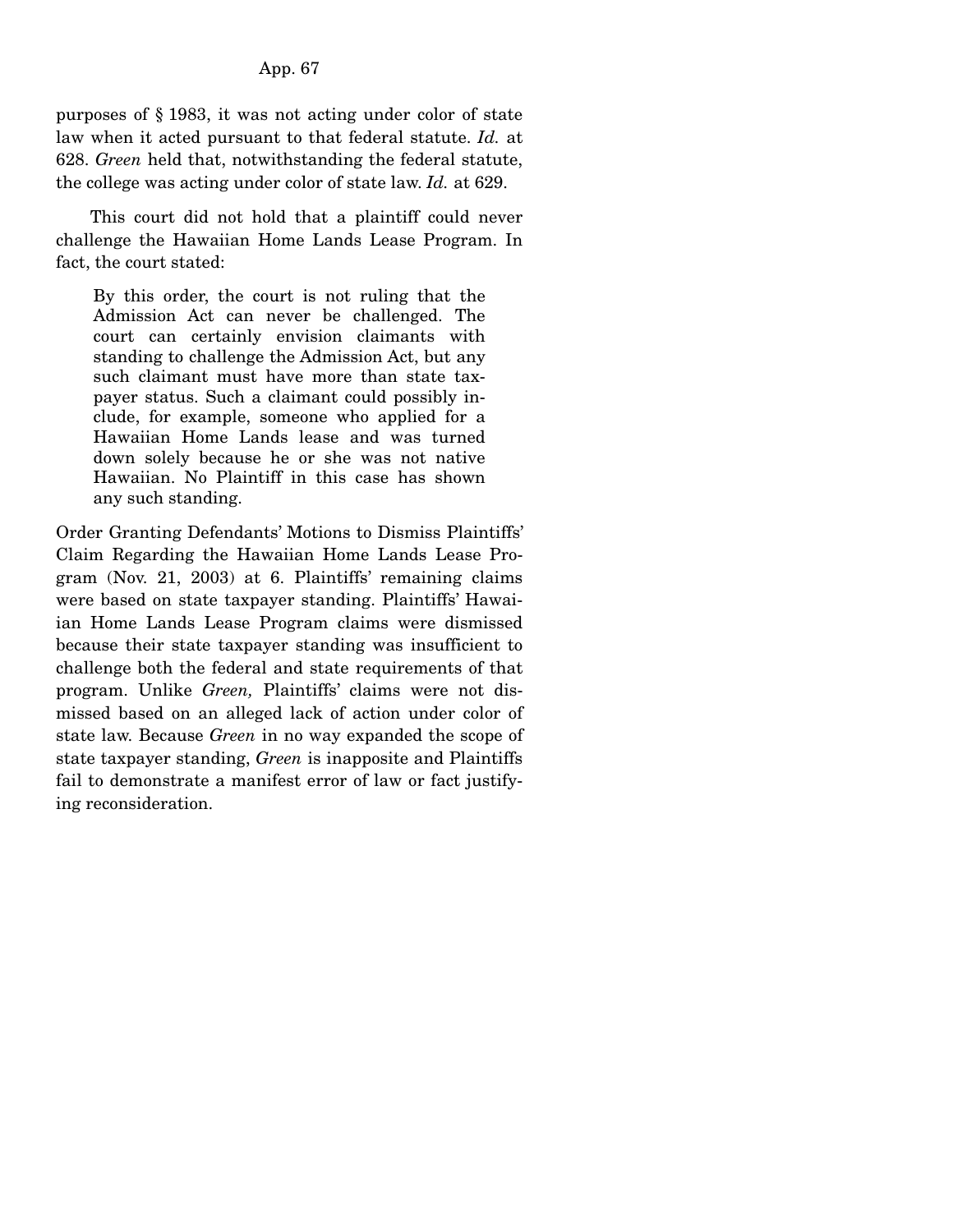App. 68

# IV. *CONCLUSION.*

Plaintiffs' motion for reconsideration is denied.

IT IS SO ORDERED.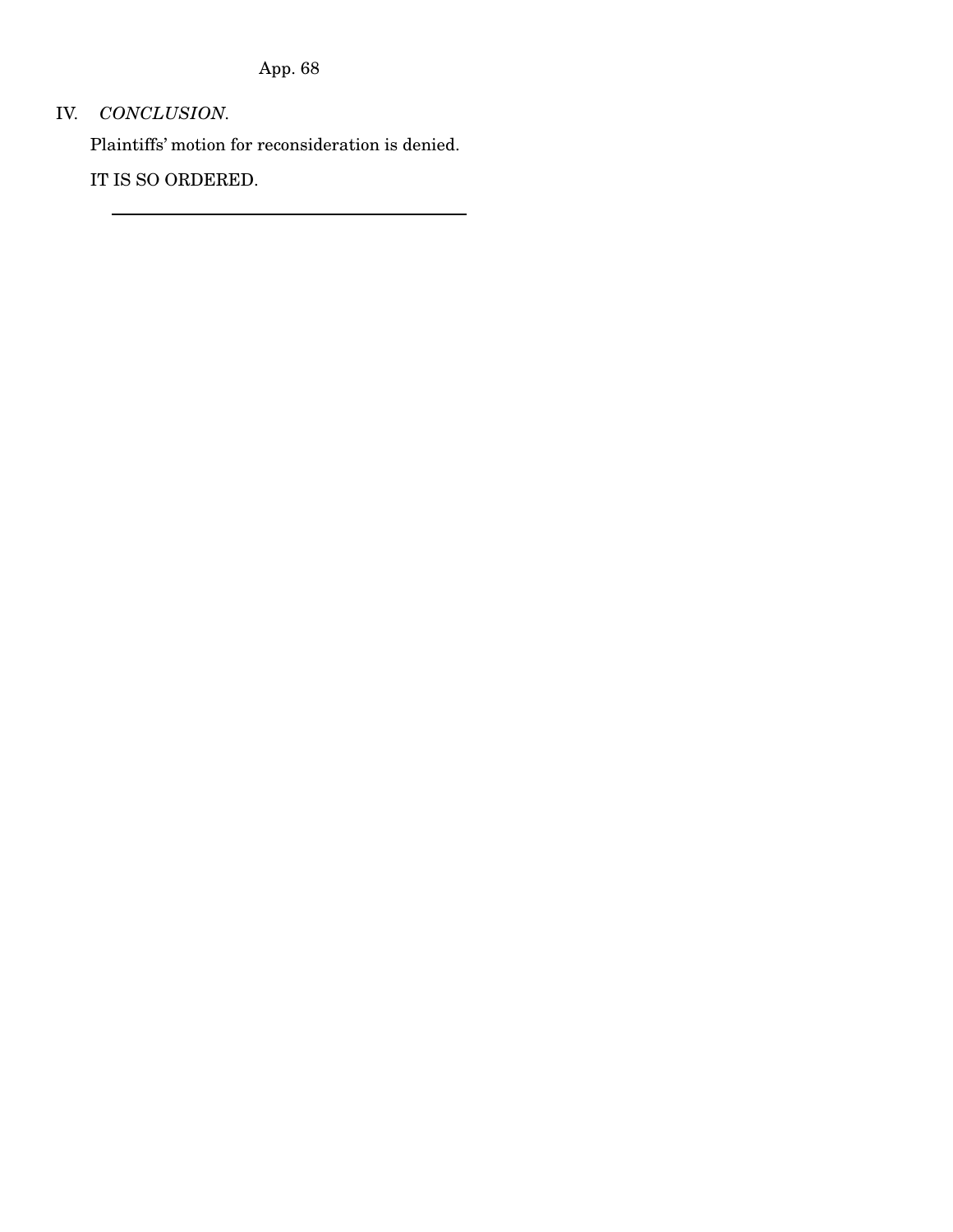App. 69

299 F.Supp.2d 1114

United States District Court, D. Hawai'i. Earl F. ARAKAKI, et al., Plaintiffs,

v. Linda LINGLE in her official capacity as Governor of the State of Hawaii, et al., Defendants.

### **Civil No. 02-00139 SOM/KSC.**

Nov. 21, 2003.

H. William Burgess, Honolulu, HI, for Plaintiffs.

 Mark J. Bennett, Attorney General, Honolulu, HI, for Linda Lingle, State Officials, Hawaiian Homes Commissioners.

 Steven Miskinis, U.S. Attorney's Office, Honolulu, HI, for United States of America.

 Sherry P. Broder, Honolulu, HI, for Trustees of the Office of Hawaiian Affairs.

 Robert G. Klein, McCorriston MillerMukai MacKinnon, Honolulu, HI, for Defendant-Intervenor SCHHA.

*ORDER DENYING PLAINTIFFS' MOTION FOR RECONSIDERATION OF STANDING ORDERS; ORDER DENYING PLAINTIFFS' RULE 54(b) REQUEST; ORDER GRANTING DEFENDANTS' MOTIONS TO DISMISS PLAINTIFFS' CLAIM REGARDING THE HAWAIIAN HOME LANDS LEASE PROGRAM; ORDER DENYING REMAINDER OF DEFENDANTS' MOTIONS; ORDER DENYING THE UNITED STATES' MOTION TO STRIKE; ORDER TO SHOW CAUSE WHY THE CLAIMS OF SANDRA BURGESS, DONNA SCAFF, AND EVELYN ARAKAKI SHOULD NOT BE DISMISSED* 

MOLLWAY, District Judge.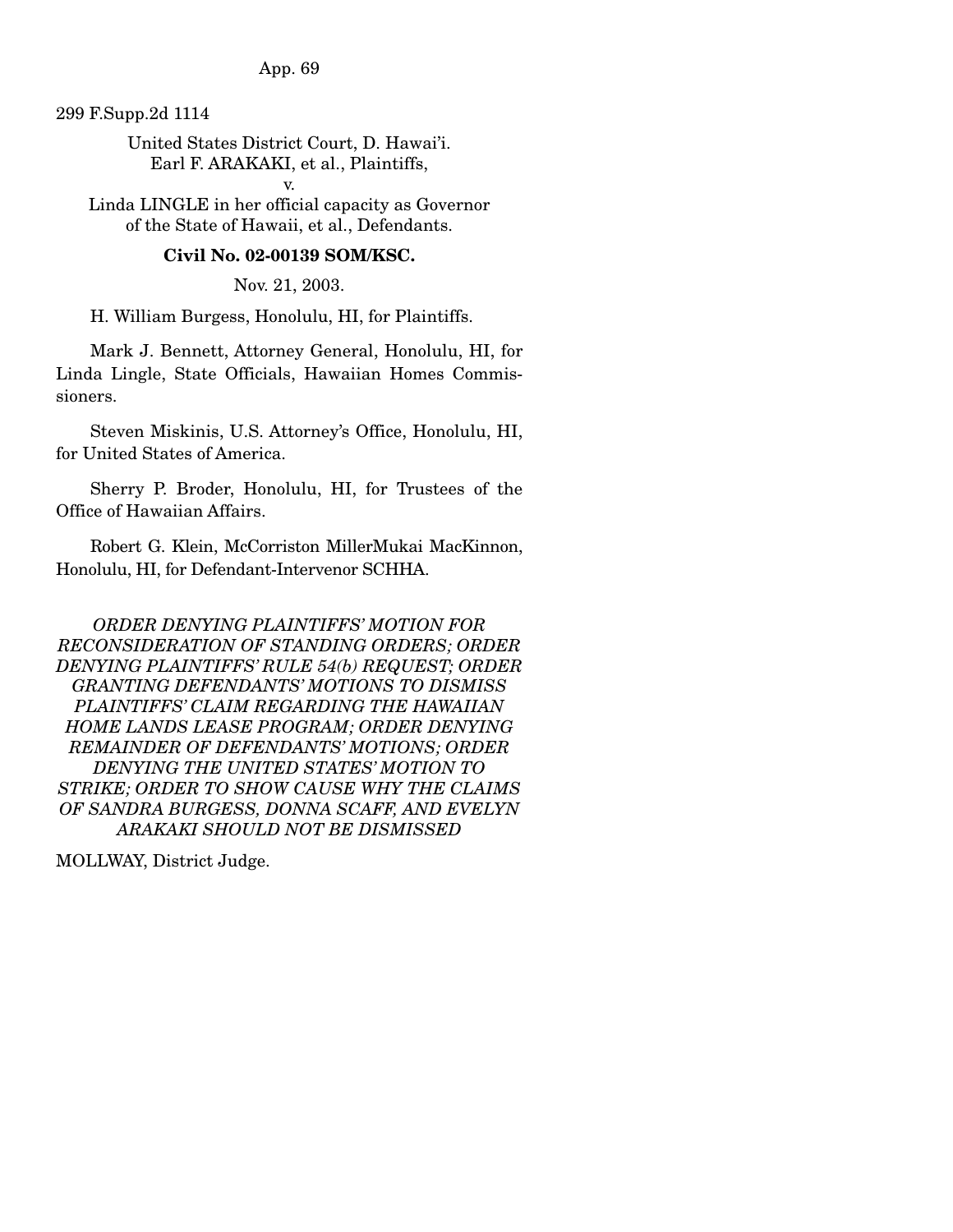#### I. *INTRODUCTION.*

 The court's earlier rulings have left Plaintiffs with two claims based only on Plaintiffs' status as state taxpayers. One claim seeks to enjoin the State of Hawaii from appropriating state tax revenue for the Hawaiian Home Lands lease program administered by the Department of Hawaiian Homelands ("DHHL"), which is headed by an executive board known as the Hawaiian Homes Commission (comprised of Defendants Micah Kane, Wonda Mae Agpalsa, Henry Cho, Thomas P. Contrades, Quentin Kawananakoa, Herring K Kalua, Milton Pa, and John A.H. Tomoso) (collectively "HHC"). Plaintiffs' other claim seeks to enjoin the state from appropriating state tax revenue for programs administered by the Office of Hawaiian Affairs and its trustees, Defendants Haunani Apoliona, Rowena Akana; Donald B. Cataluna; Linda Dela Cruz; Dante Carpenter; Colette Y.P. Machado; Boyd P. Mossman; Oswald Stender; and John D. Waihe'e, IV (collectively " $OHA$ ").<sup>1</sup>

 The court was scheduled to hear a first round of summary judgment motions concerning these two claims on September 8, 2003.<sup>2</sup> However, after the Ninth Circuit issued its decision in *Carroll v. Nakatani,* 342 F.3d 934 (9th Cir.2003), on September 2, 2003, the court vacated its earlier order dismissing the United States so that the

 $\frac{1}{2}$  No Defendant has previously disputed that the State of Hawaii appropriates tax revenue for programs administered by DHHL/HHC and OHA. Nor have Plaintiffs established an actual link between state tax appropriations and any of those programs.

<sup>&</sup>lt;sup>2</sup> The September 8, 2003, hearing date was itself a continuation of an earlier hearing date that was postponed when one of Plaintiffs' attorneys unexpectedly became ill and then passed away.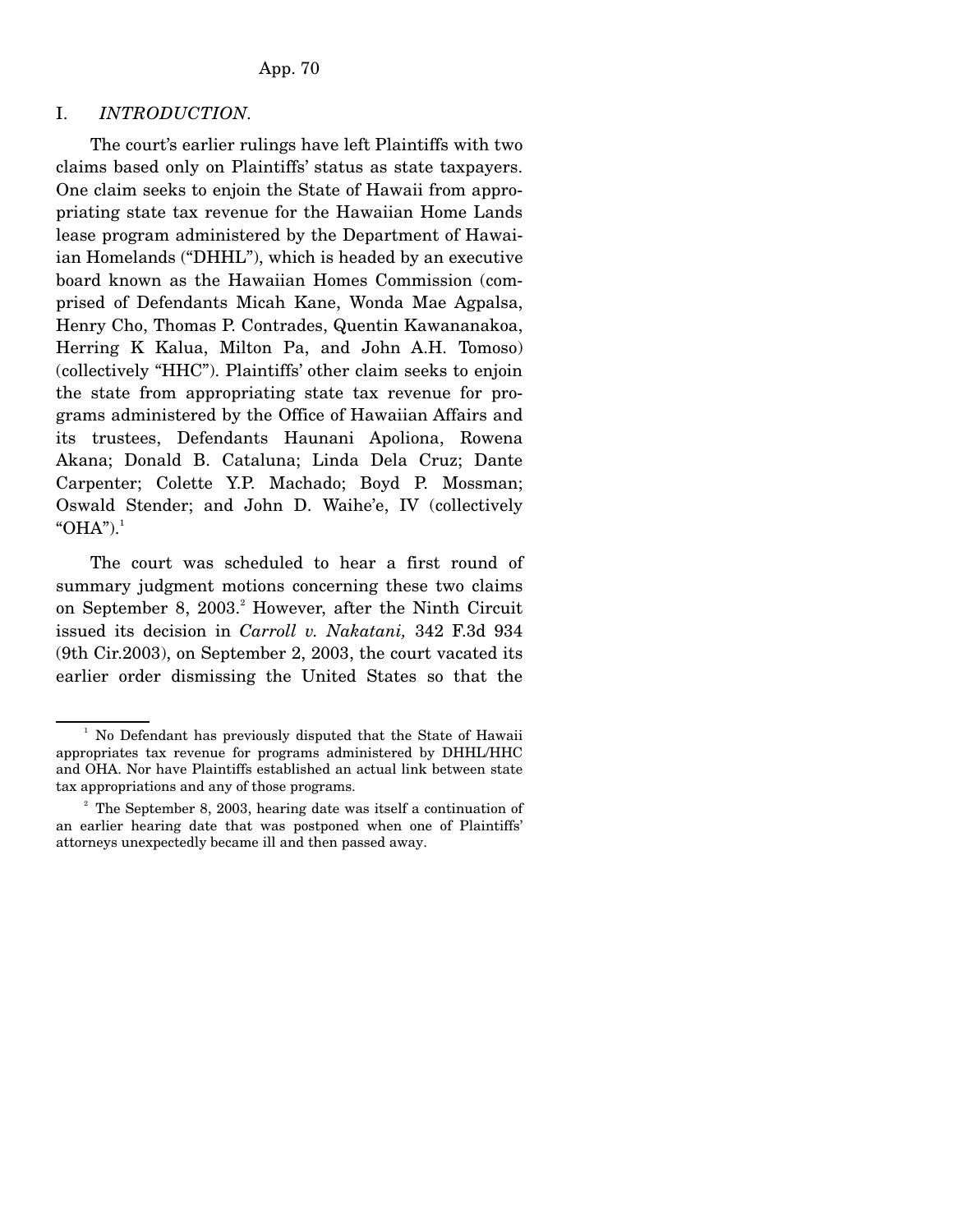### App. 71

impact, if any, of *Carroll* on claims against the United States could be discussed. The court then conducted a status conference on September 8, 2003, instead of a hearing on summary judgment motions.

 At the status conference on September 8, 2003, the court scheduled a hearing on motions that the parties were invited to file based on *Carroll:*

We're going to have a hearing on November 17th. Any party may bring a motion that is confined to the impact, if any, of the *Carroll* decision on this case. So to the extent any party thinks that I should dismiss it or put something back in to the case that was dismissed, you have to bring a motion to that effect.

Transcript of Proceedings (Sept. 8, 2003) at 42. Five motions claiming to be based on *Carroll* were filed on October 14, 2003, 80 Fed.Appx. 552. In a sixth motion, the United States seeks to strike portions of Plaintiffs' reply in support of Plaintiffs' motion.

 In the first motion, Plaintiffs ask this court to vacate the restrictions placed on Plaintiffs' standing in the court's earlier orders. Plaintiffs' motion is not one made necessary or appropriate by *Carroll.* The court deems Plaintiffs' motion to be one for reconsideration and denies the motion because it does not satisfy any condition for reconsideration. The court also denies Plaintiffs' alternative request for Rule 54(b) certification of the court's earlier decision limiting claims to those based on state taxpayer standing.

 The second through fifth motions raise issues related to each other. In the second motion, the United States moves for dismissal, asserting that Plaintiffs lack standing to sue the United States. The United States argues that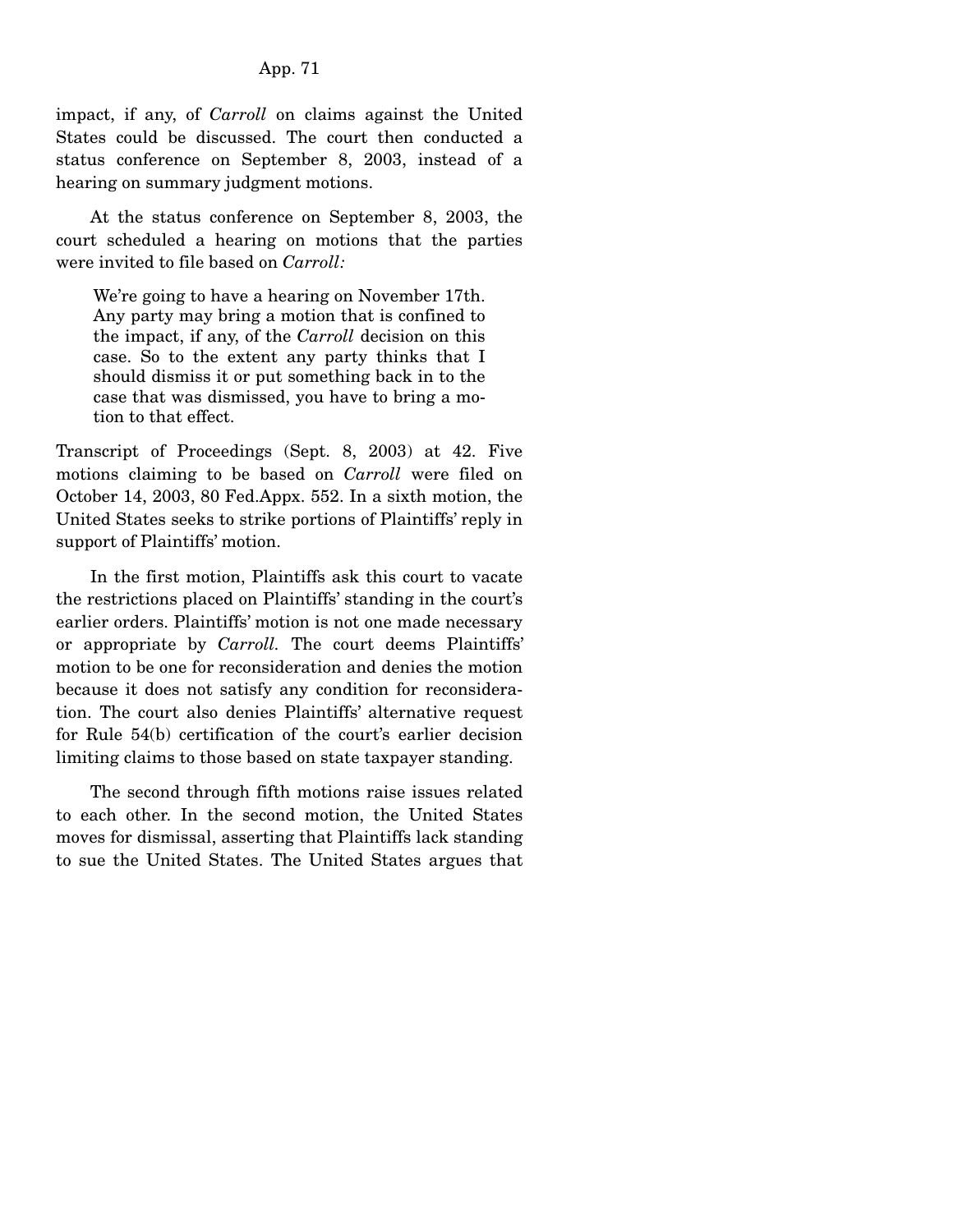*Carroll* does nothing to affect the correctness of the court's earlier dismissal.

 In the third motion, DHHL/HHC argues that, because Plaintiffs lack standing to pursue claims against the United States, Plaintiffs' claims challenging the Hawaiian Home Lands lease program created by the Hawaiian Homes Commission Act ("HHCA") must be dismissed. Under *Carroll,* the United States is a necessary party to such a challenge, but, the motion argues, Plaintiffs' state taxpayer standing does not give Plaintiffs standing to challenge the federal law that is a necessary part of any challenge to the Hawaiian Home Lands lease program.

 In the fourth motion, OHA similarly argues that, under *Carroll,* the United States is an indispensable party to any challenge to the Hawaiian Home Lands lease program. OHA argues that, because Plaintiffs lack standing to bring suit against the United States, Plaintiffs' Hawaiian Home Lands lease program claims must be dismissed. OHA also argues that Plaintiffs lack standing to pursue their claims against OHA because those claims involve an analysis of the public land trust created by the Admission Act.

 In the fifth motion, Defendants-Intervenors State Council of Hawaiian Homestead Association and Anthony Sang, Sr. (collectively "SCHHA"), argue that Plaintiffs' challenge to the Hawaiian Home Lands lease program is a nonjusticiable political question. SCHHA also contends that, under *Carroll,* Plaintiffs lack standing to pursue that claim.

 The sixth motion, a motion to strike filed by the United States on November 7, 2003, argues that Plaintiffs'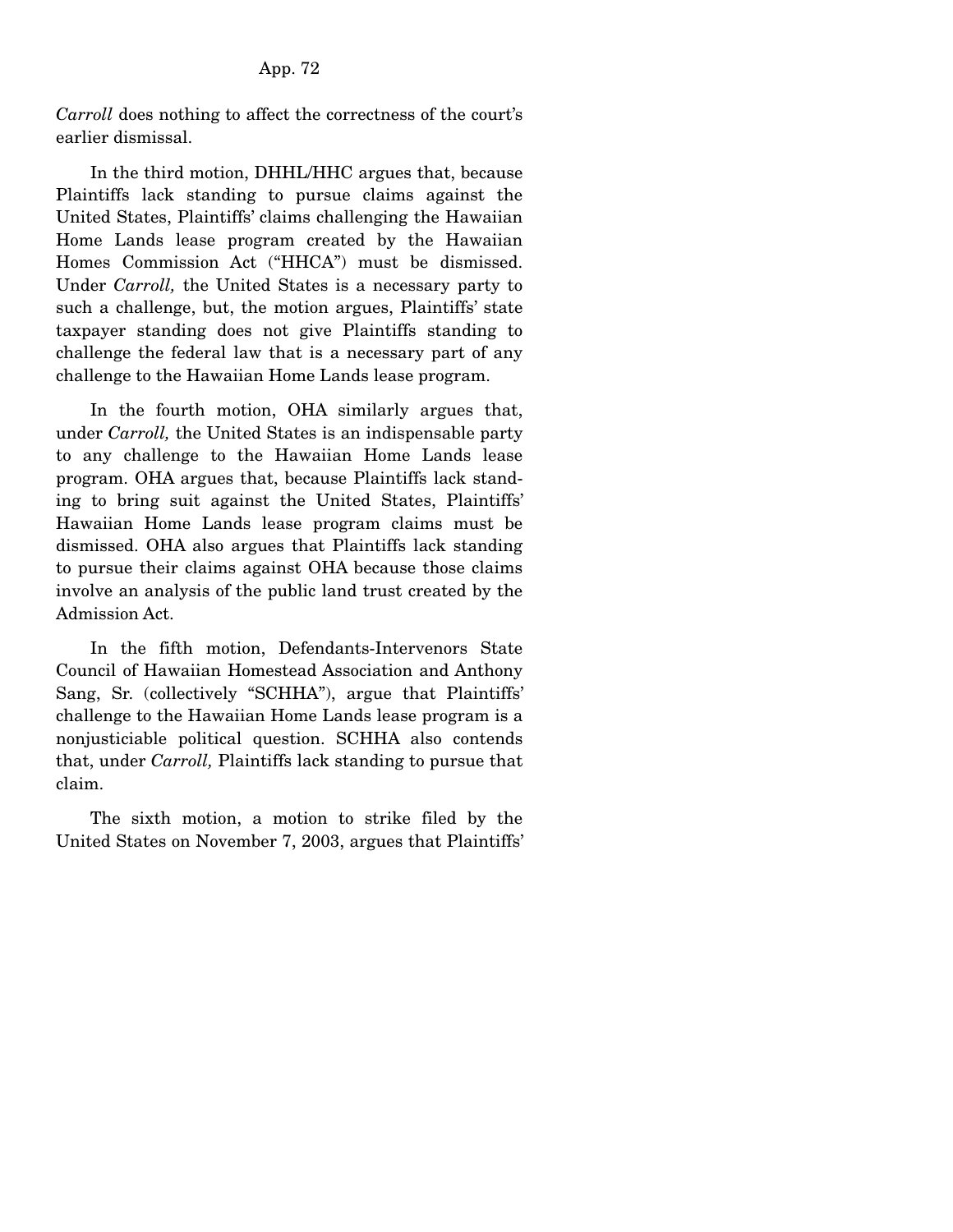reply in support of Plaintiffs' motion raises issues in an untimely manner.

 In this order, the court reiterates that state taxpayer standing only allows a plaintiff to challenge the state law underlying the expenditure of state taxes. The court has already ruled that state taxpayer status does not provide standing to challenge state statutes to the extent they do not involve state tax revenue. Thus, Plaintiffs' state taxpayer status does not allow Plaintiffs to challenge spending by DHHL/HHC and/or OHA that involves rental income or other money not derived from state tax revenue. Any success Plaintiffs may have in this lawsuit, therefore, will fall short of closing down entirely either DHHL/HHC or OHA, as neither relies entirely on state tax revenue.

 *Carroll* teaches that any challenge to the lessee requirements of the Hawaiian Home Lands lease program necessarily involves a challenge to the Admission Act, which is a federal law. The court therefore grants Motions 2 through 5 in part, dismissing Plaintiffs' claim challenging the Hawaiian Home Lands lease program based on lack of standing. State taxpayer standing is too limited to permit a challenge to a federal law and therefore does not allow Plaintiffs to challenge the Hawaiian Home Lands lease program, which is mandated by both state and federal law. *See W. Mining Council v. Watt,* 643 F.2d 618, 631-32 (9th Cir.1981). This means that the United States, DHHL/HHC, SCHHA, and Defendant-Intervenors Hui Kako'o 'Aina Ho'opulapula, Blossom Feiteira, and Dutchy Saffery (collectively "Hui Defendants") are dismissed from this case.

 By this order, the court is not ruling that the Admission Act can never be challenged. The court can certainly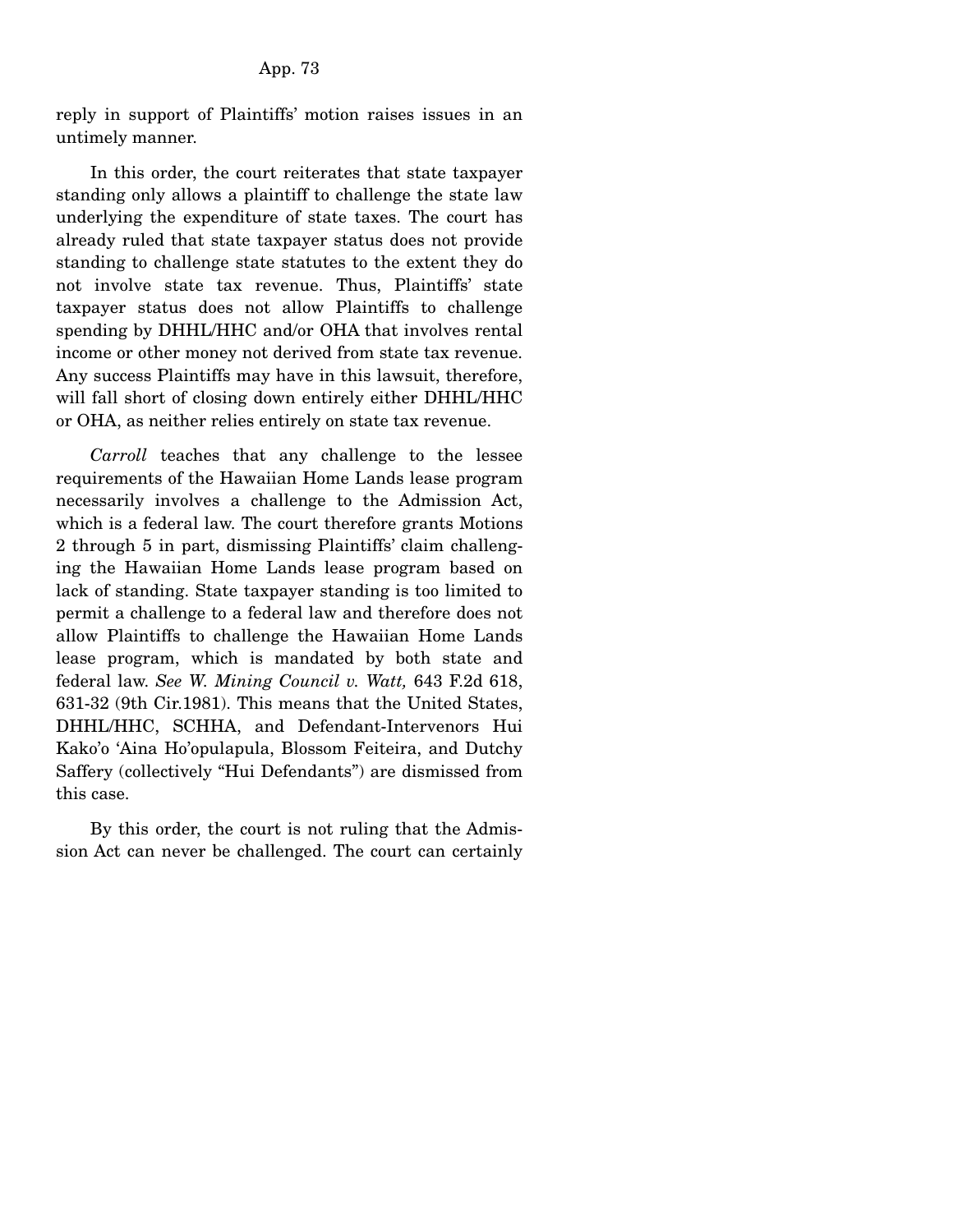envision claimants with standing to challenge the Admission Act, but any such claimant must have more than state taxpayer status. Such a claimant could possibly include, for example, someone who applied for a Hawaiian Home Lands lease and was turned down solely because he or she was not native Hawaiian. No Plaintiff in this case has shown any such standing.

 The court denies the other portions of Motions 2 through 5. That is, the court rejects as moot OHA's argument that the United States is a necessary party to Plaintiffs' challenge to the use by OHA of ceded land revenue. Because state taxpayer standing does not extend to any challenge to use of revenue that is not tax revenue, the issue of who is a necessary party to any such challenge need not be addressed. The court has already ruled that Plaintiffs may not proceed on the basis that they are the beneficiaries of a public land trust. On this record, the court does not find persuasive OHA's contention that appropriations of state tax revenues for OHA are somehow required by the Admission Act. To the extent SCHHA argues that Plaintiffs' claims raise a political question, the court concludes that this argument does not arise as a result of the *Carroll* decision and is therefore beyond the scope of the current motions. Although the political question argument may possibly be raised by some party in another round of motions, presumably in a form different from the form already rejected by this court in an earlier order, that argument is premature given the schedule of motions instituted by this court.

 Finally, because the claim against the United States has been dismissed, the court denies the United States' motion to strike (filed November 7, 2003) as moot.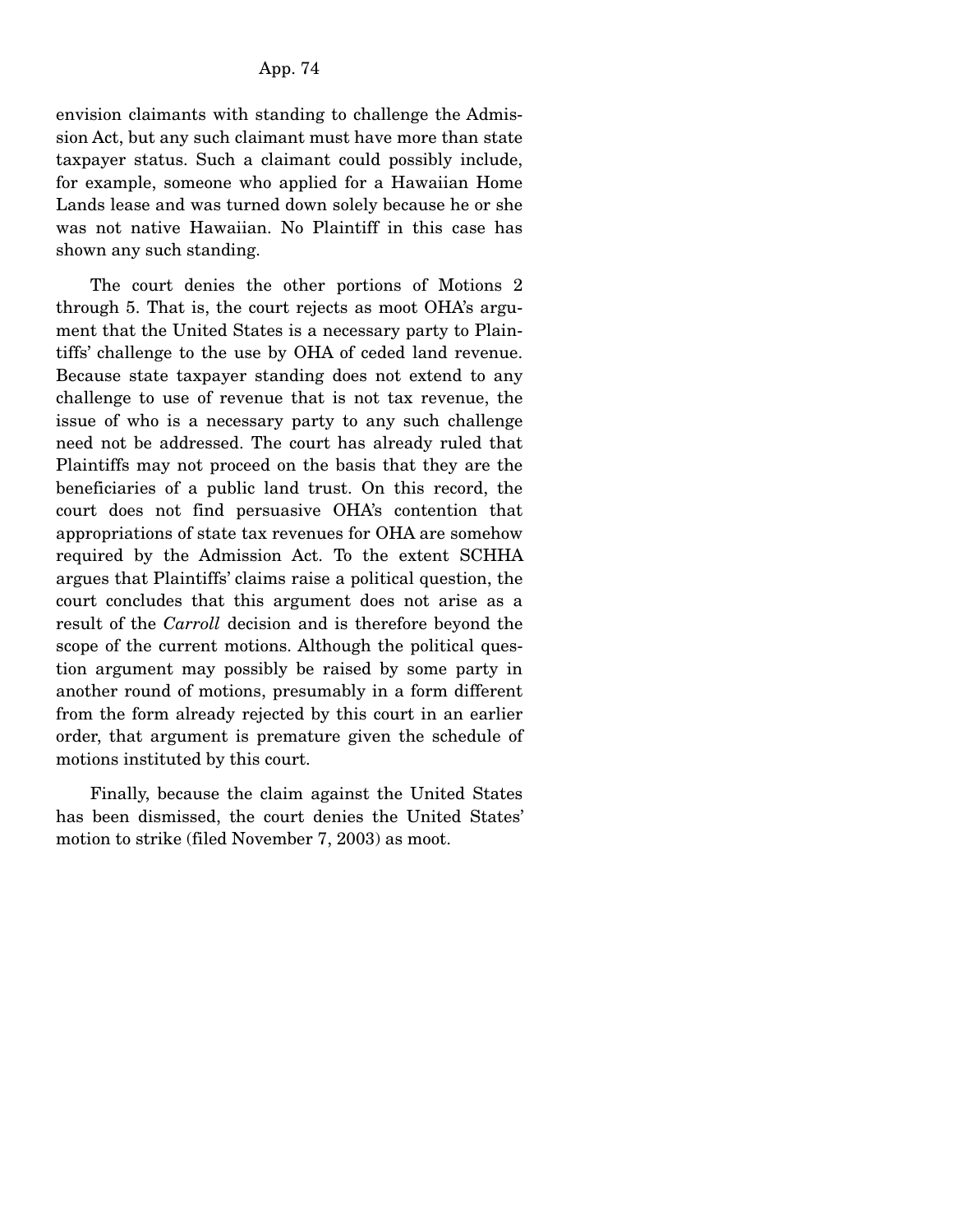### II. *STANDARD OF REVIEW.*

 The standard of review for motions to dismiss has been set forth in this court's previous orders. That standard is incorporated herein by reference.

#### III. *HISTORICAL BACKGROUND.*

 The background of this case has been set forth in this court's previous orders. It is restated herein only to provide context to the present motions.

## A. *DHHL*/*HHC's Hawaiian Home Lands Lease Program.*

 In 1921, Congress enacted the HHCA, 42 Stat. 108, setting aside about 200,000 acres of land ceded to the United States by the Republic of Hawaii and creating a program of loans and long-term leases for the benefit of "native Hawaiians."3 *Rice v. Cayetano,* 528 U.S. 495, 507, 120 S.Ct. 1044, 145 L.Ed.2d 1007 (2000).

 In the Admission Act, Congress imposed certain requirements on Hawaii as conditions of statehood. *See* P.L. 86-3, § 4 (March 18, 1959), *reprinted in* 73 Stat. 4, 5 ("Admission Act"). Pursuant to the Admission Act, Hawaii agreed in 1959 to adopt the HHCA as part of its constitution. Haw. Const. art. XII, §§ 2-3. Except for property kept

<sup>3</sup> As used in the HHCA and this order, "native Hawaiians" means "any descendant of not less than one-half part of the blood of the races inhabiting the Hawaiian Islands previous to 1778." 42 Stat. 108; *Rice,* 528 U.S. at 507, 120 S.Ct. 1044. The Hawaii Legislature has since provided that successors to the original native Hawaiian lessees under the HHCA only need to be at least one-quarter Hawaiian. *See* Hawaii Homes Commission Act § 209 (Michie 2003).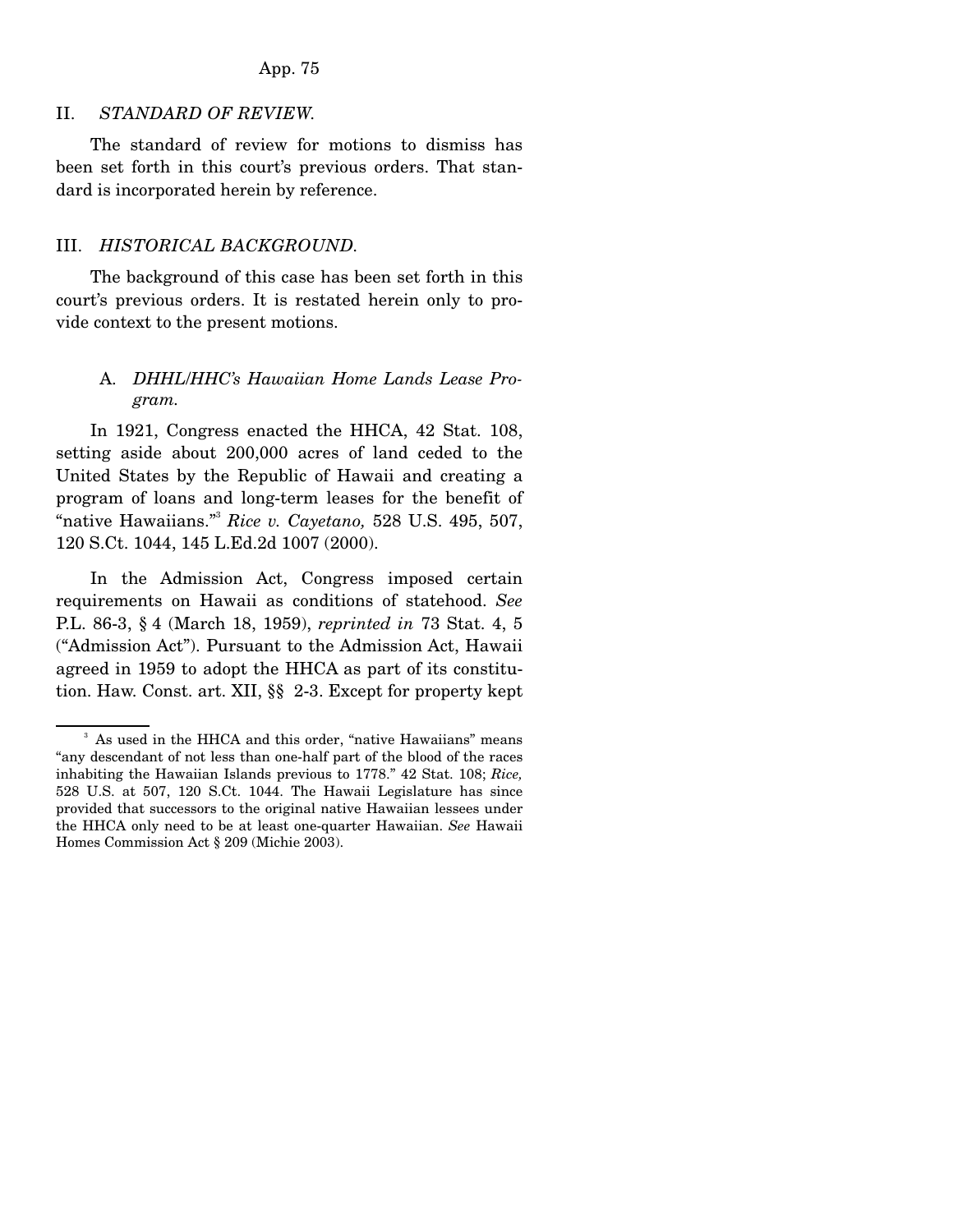by the United States, the Admission Act granted Hawaii title to all the public lands and property within the boundaries of the State of Hawaii that were previously held by the United States, including the land subject to the HHCA. Admission Act, § 5(b); *Rice,* 528 U.S. at 507, 120 S.Ct. 1044. As required by the Admission Act, these public lands, as well as the proceeds and income therefrom, are now held by Hawaii "as a public trust."<sup>4</sup> Admission Act, § 5(f); Haw. Const. art. XII, § 4; *Rice,* 528 U.S. at 507-08, 120 S.Ct. 1044. The Admission Act requires this "public trust" to be used for one or more of the following purposes:

[1] for the support of the public schools and other public educational institutions, [2] for the betterment of the conditions of native Hawaiians, as defined in the Hawaiian Homes Commission Act, 1920, as amended, [3] for the development of farm and home ownership on as widespread a basis as possible[,] [4] for the making of public improvements, [5] and for the provision of lands for public use.

73 Stat. at 6; *see also Price v. Akaka,* 3 F.3d 1220, 1222 (9th Cir.1993), *cert. denied,* 511 U.S. 1070, 114 S.Ct. 1645, 128 L.Ed.2d 365 (1994). As state taxpayers, Plaintiffs allege that, pursuant to the HHCA, DHHL/HHC runs a Hawaiian Home Lands lease program for the benefit of native Hawaiians and that this lease program violates their rights under the Equal Protection Clause. *See* Complaint (March 4, 2002)  $\P$  2.

<sup>4</sup> DHHL/HHC manages the 200,000 or so acres set aside for the benefit of native Hawaiians under the HHCA. *See* Haw.Rev.Stat. §§ 10- 3(3), 26-17.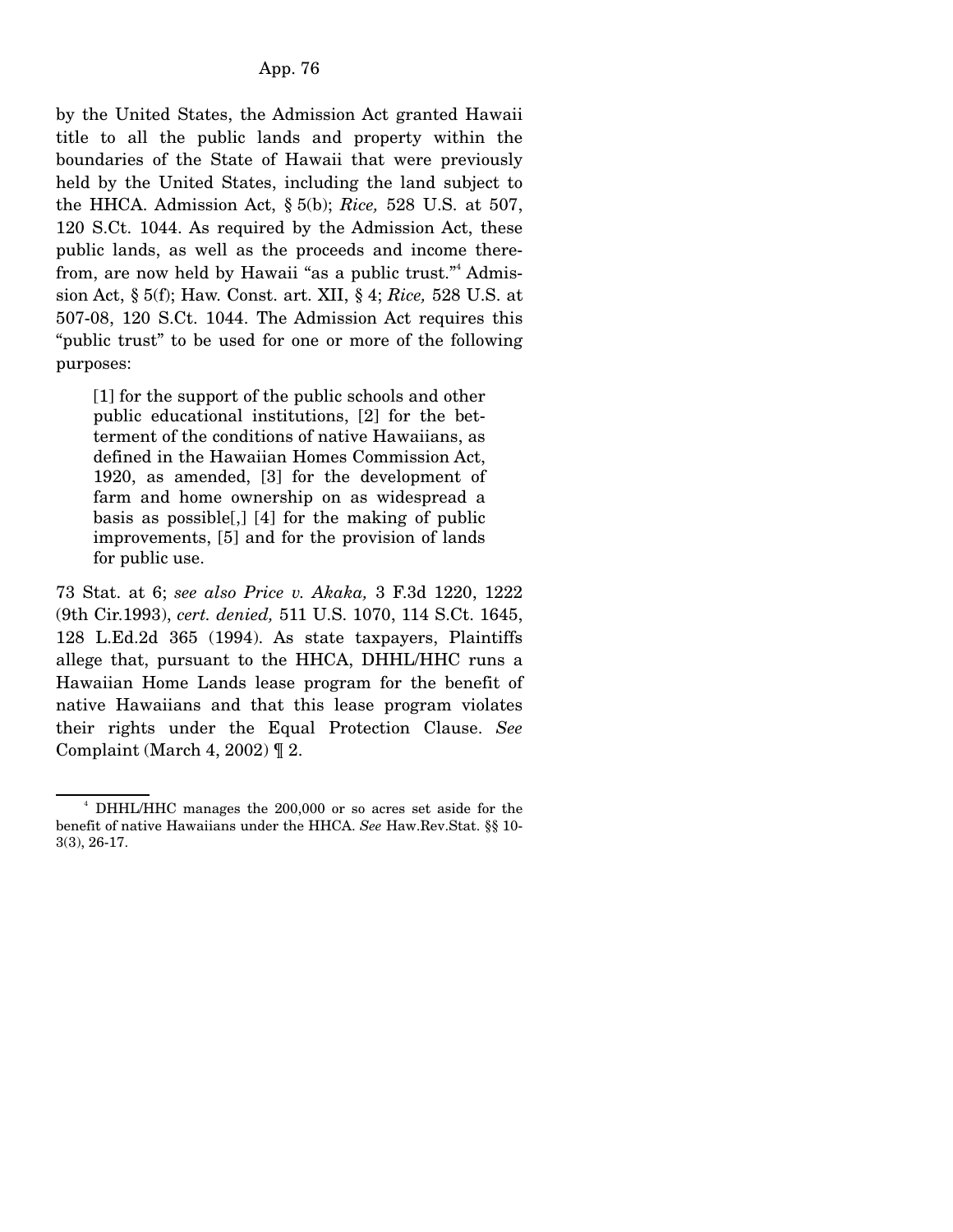In section 4 of the Admission Act, the United States reserved to itself the right to consent to any changes in "the qualifications of lessees" under the Hawaiian Home Lands lease program. Pub.L. 86-3, § 4.

## B. *OHA.*

 In 1978, OHA was established by a state constitutional amendment. *See* Haw. Const. art. XII, §§ 5-6. The purposes of OHA include 1) bettering the condition of Hawaiians<sup>5</sup> and native Hawaiians, 2) serving as the principal state agency responsible for the performance, development, and coordination of programs and activities relating to Hawaiians and native Hawaiians; 3) assessing the policies and practices of other agencies affecting Hawaiians and native Hawaiians; 4) applying for, receiving, and disbursing grants and donations from all sources for Hawaiian and native Hawaiian programs and services; and 5) serving as a receptacle for reparations. Haw.Rev.Stat. § 10-3. It is undisputed that OHA runs a variety of programs for the benefit of Hawaiians and native Hawaiians. As state taxpayers, Plaintiffs allege that the provision of benefits by OHA to only Hawaiians and native Hawaiians violates Plaintiffs' rights under the Equal Protection Clause.

<sup>&</sup>lt;sup>5</sup> As used in the chapter governing OHA and in this order, "Hawaiian" does not refer to a person of any particular blood quantum and instead means "any descendent of the aboriginal peoples inhabiting the Hawaiian Islands which exercised sovereignty and subsisted in the Hawaiian Islands in 1778, and which peoples thereafter have continued to reside in Hawaii." Haw.Rev.Stat. § 10-2.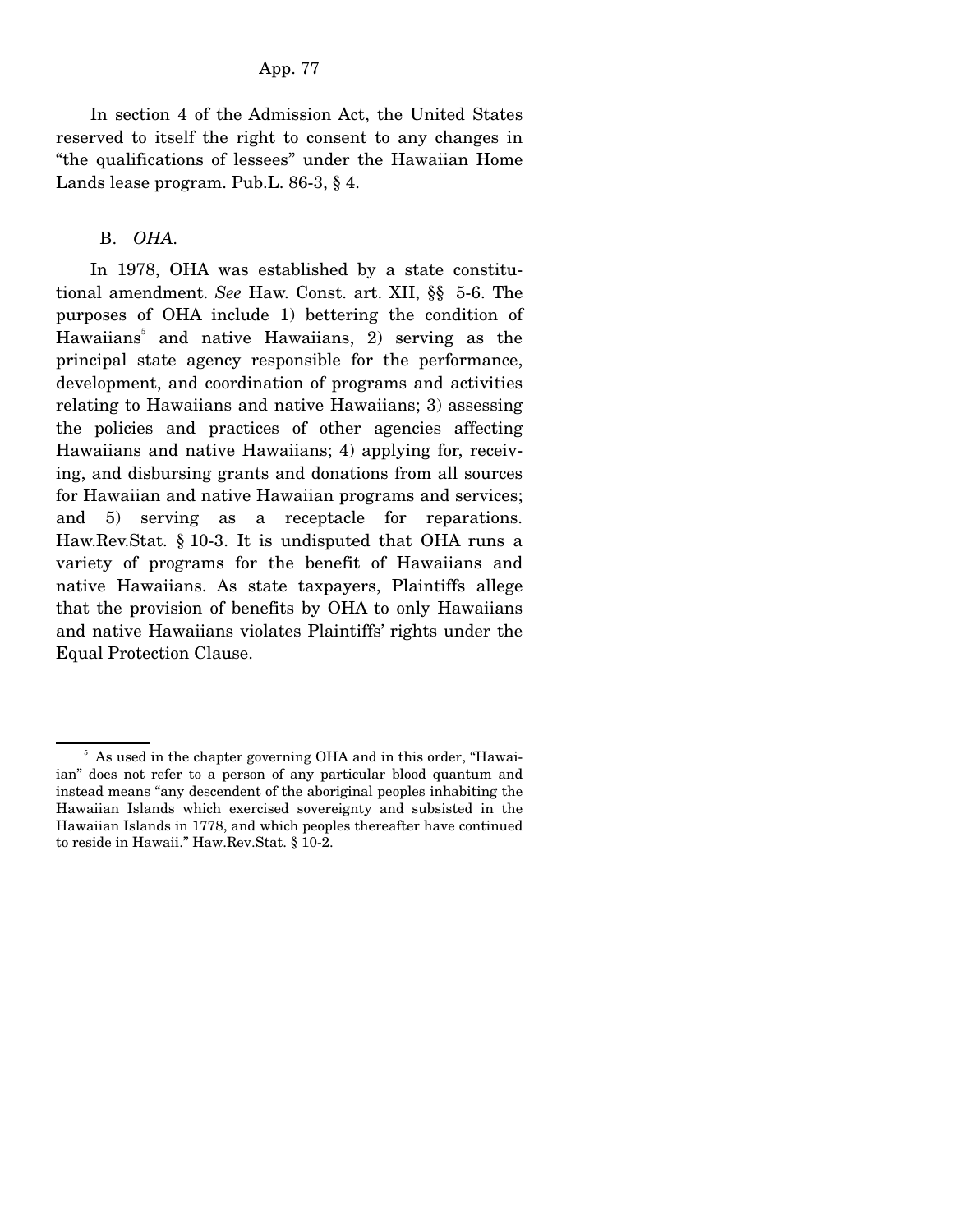## IV. *ANALYSIS.*

#### A. *The Carroll Decision.*

 On September 2, 2003, the Ninth Circuit issued its decision in *Carroll. Carroll* involved consolidated challenges under the Equal Protection Clause to OHA and the Hawaiian Home Lands lease program administered by DHHL/HHC. The motions filed on October 14, 2003, were required to be limited to a discussion of whether *Carroll* affects this case. The court therefore begins with an examination of *Carroll.*

 In *Carroll,* the Ninth Circuit held that Patrick Barrett lacked standing to claim that OHA's business loan program was racially discriminatory. The Ninth Circuit concluded that Barrett lacked an injury sufficient to give him such standing, as Barrett failed to demonstrate that he was ready and able to compete for an OHA loan. Barrett had submitted to OHA only a symbolic, incomplete loan application, which was returned to him with a note requesting that it be completed and resubmitted to OHA. Barrett had not formulated a business plan or even researched necessary business expenses, making him unable to compete for OHA's business loans. *Carroll,* 342 F.3d at 941-42. The Ninth Circuit concluded that Barrett presented only generalized grievances against OHA that he lacked standing to bring. *Id.* at 943; *see also United States v. Hays,* 515 U.S. 737, 743, 115 S.Ct. 2431, 132 L.Ed.2d 635 (1995) (the "rule against generalized grievances applies with as much force in the equal protection context as in any other"); *Allen v. Wright,* 468 U.S. 737, 754, 104 S.Ct. 3315, 82 L.Ed.2d 556 (1984) (the Supreme Court "has repeatedly held that an asserted right to have the Government act in accordance with law is not sufficient, standing alone, to confer jurisdiction on a federal court").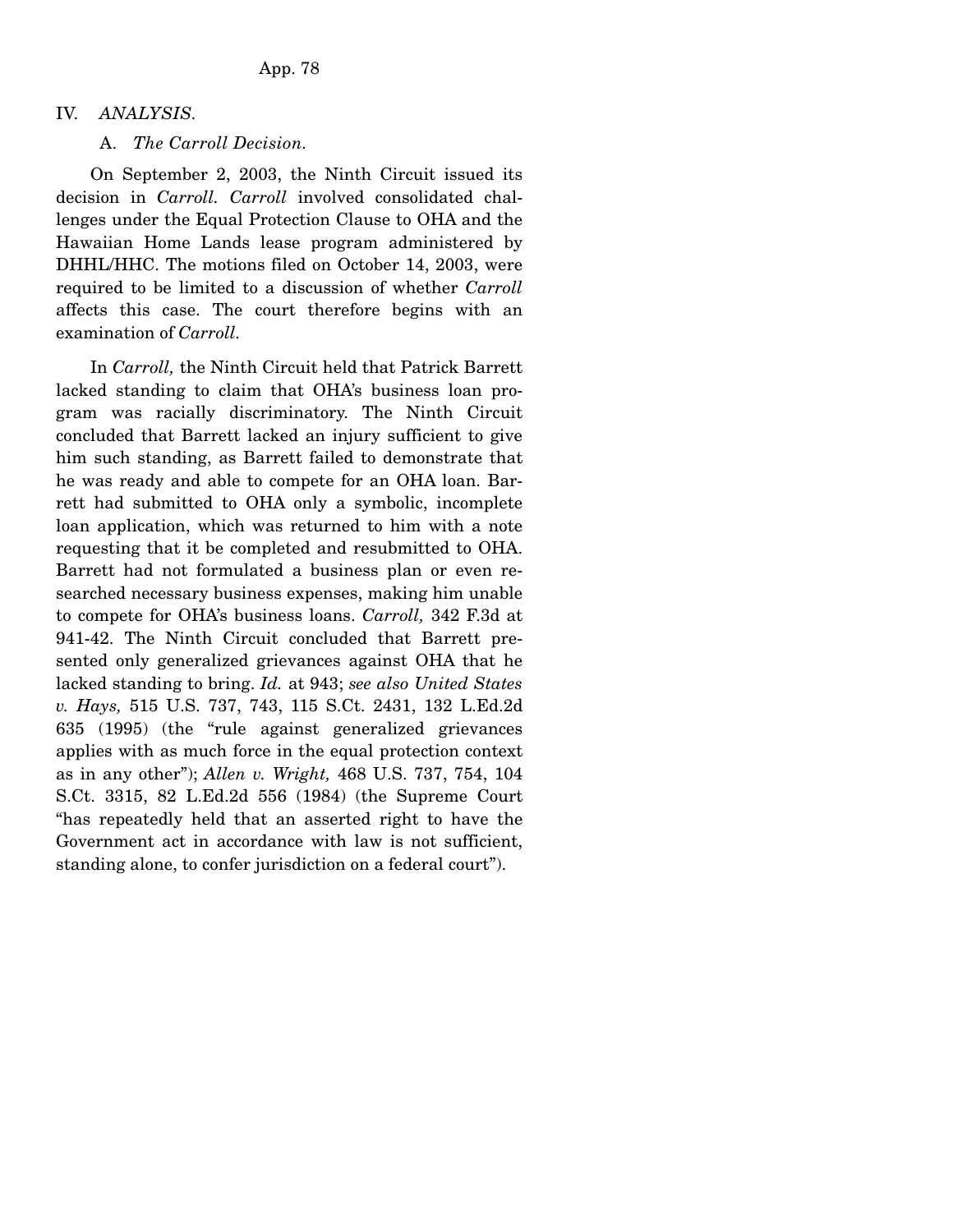With respect to Barrett's challenge to the Hawaiian Home Lands lease program, the Ninth Circuit held that Barrett satisfied the injury-in-fact prong of the standing analysis because he had applied for a Hawaiian Home Lands lease.<sup>6</sup> Id. The Ninth Circuit concluded, however, that Barrett's challenge to the Hawaiian Home Lands lease program was not redressable. *Carroll,* 342 F.3d at 944. The Ninth Circuit reasoned that the Hawaiian Home Lands lease program could not be challenged without changing the requirements for lessees of that program, as the native Hawaiian classification is both a state and a federal eligibility requirement. Because the United States reserved to itself the right to consent to any change in "the qualifications of lessees" under the program, and because Barrett had not named the United States as a defendant in his action, the Ninth Circuit concluded that Barrett could not seek relief regarding the Hawaiian Home Lands lease program. *Id.*

 After concluding that Barrett lacked standing to pursue his claims, the Ninth Circuit examined John Carroll's standing to pursue his claims, concluding that he too lacked standing. *Id.* at 946. Carroll had asserted an injury-in-fact based on the mere existence of the alleged racial classifications of Hawaiians and native Hawaiians. *Id.* Carroll acknowledged that he "never identified any particular OHA program that he would like to participate

<sup>&</sup>lt;sup>6</sup> The district court had also determined that, in challenging the Hawaiian Home Lands lease program, Barrett had an injury-in-fact for standing purposes. The district court found this injury-in-fact even though Barrett had filed his Hawaiian Home Lands lease program application late, holding that Barrett's injury was his inability to compete on an equal footing with native Hawaiians. *See Carroll v. Nakatani,* 188 F.Supp.2d 1219, 1229 and 1230 n. 16 (D.Haw.2001).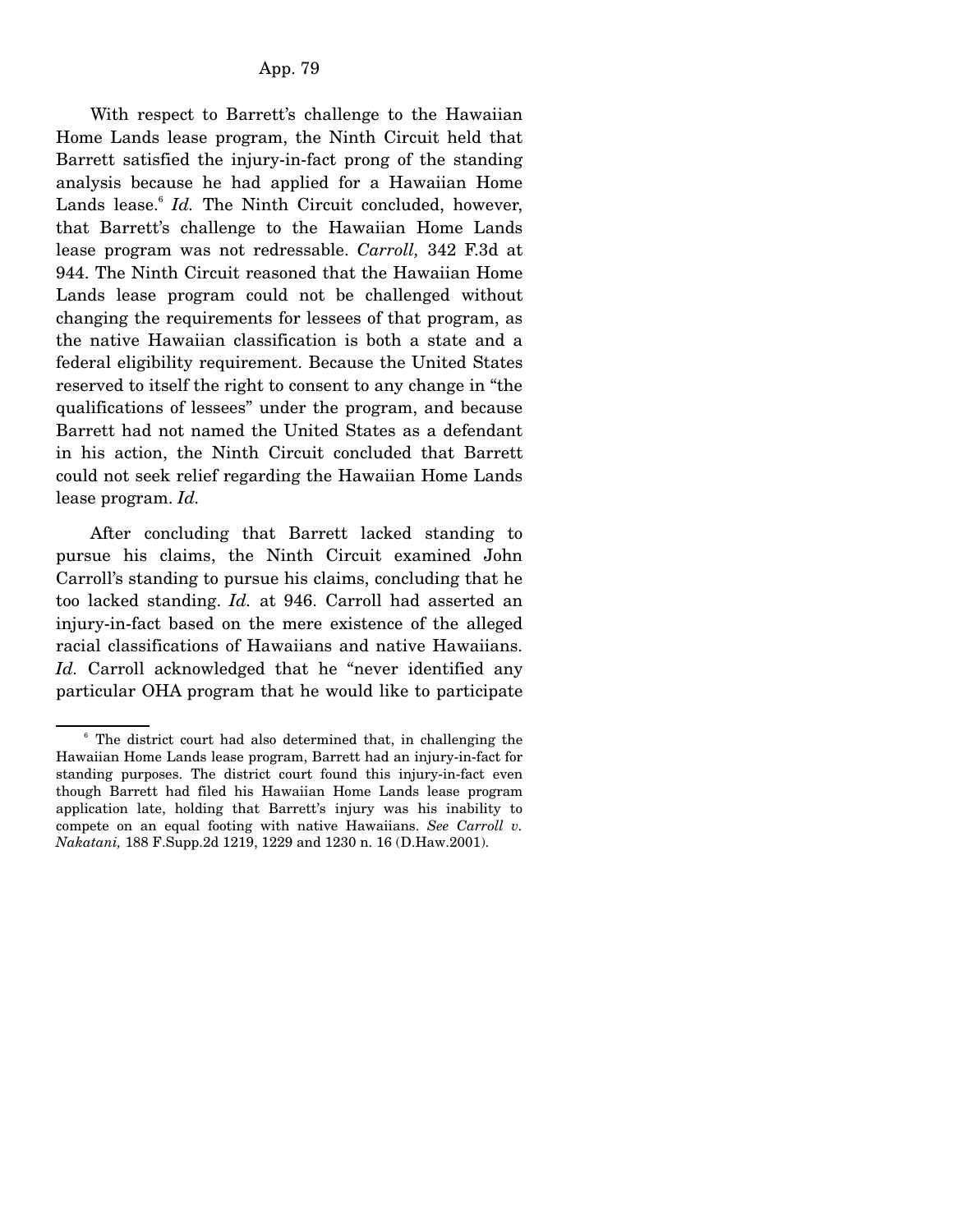in, and that he . . . never applied for any OHA program." *Id.* at 947. The Ninth Circuit concluded that Carroll's claims were of the kind that have been "rejected as an appropriate basis for standing." *Id.* Carroll's claims were merely improper generalized grievances that requested that Hawaii comply with the United States Constitution. *Id.; see also Hays,* 515 U.S. at 743, 115 S.Ct. 2431; *Allen,* 468 U.S. at 754, 104 S.Ct. 3315.

- B. *Plaintiffs' Motion for Reconsideration of the Court's Earlier Limitation on Their Standing is Denied.* 
	- 1. *Plaintiffs Do Not Satisfy the Requirements to Obtain Reconsideration.*

 Calling their motion a request that the court vacate restrictions on their standing, Plaintiffs ask this court to reconsider the earlier orders on standing. There are three grounds justifying reconsideration of an order: (i) an intervening change in controlling law, (ii) the availability of new evidence, and (iii) the need to correct clear error or prevent manifest injustice. *All Hawaii Tours v. Polynesian Cultural Ctr.,* 116 F.R.D. 645, 649 (D.Haw.1987), *rev'd in part on other grounds,* 855 F.2d 860, 1988 WL 86203 (9th Cir.1988); *see also* Local Rule 60.1 (allowing reconsideration based on: (a) the discovery of new material facts not previously available; (b) an intervening change in the law; or (c) a manifest error of law or fact). None of these grounds justifies reconsideration of this court's earlier standing orders.

 Plaintiffs do not argue that new evidence has been discovered. To the extent Plaintiffs ask this court to reconsider its earlier orders as being based on manifest errors of law or fact, that request is untimely. Under Local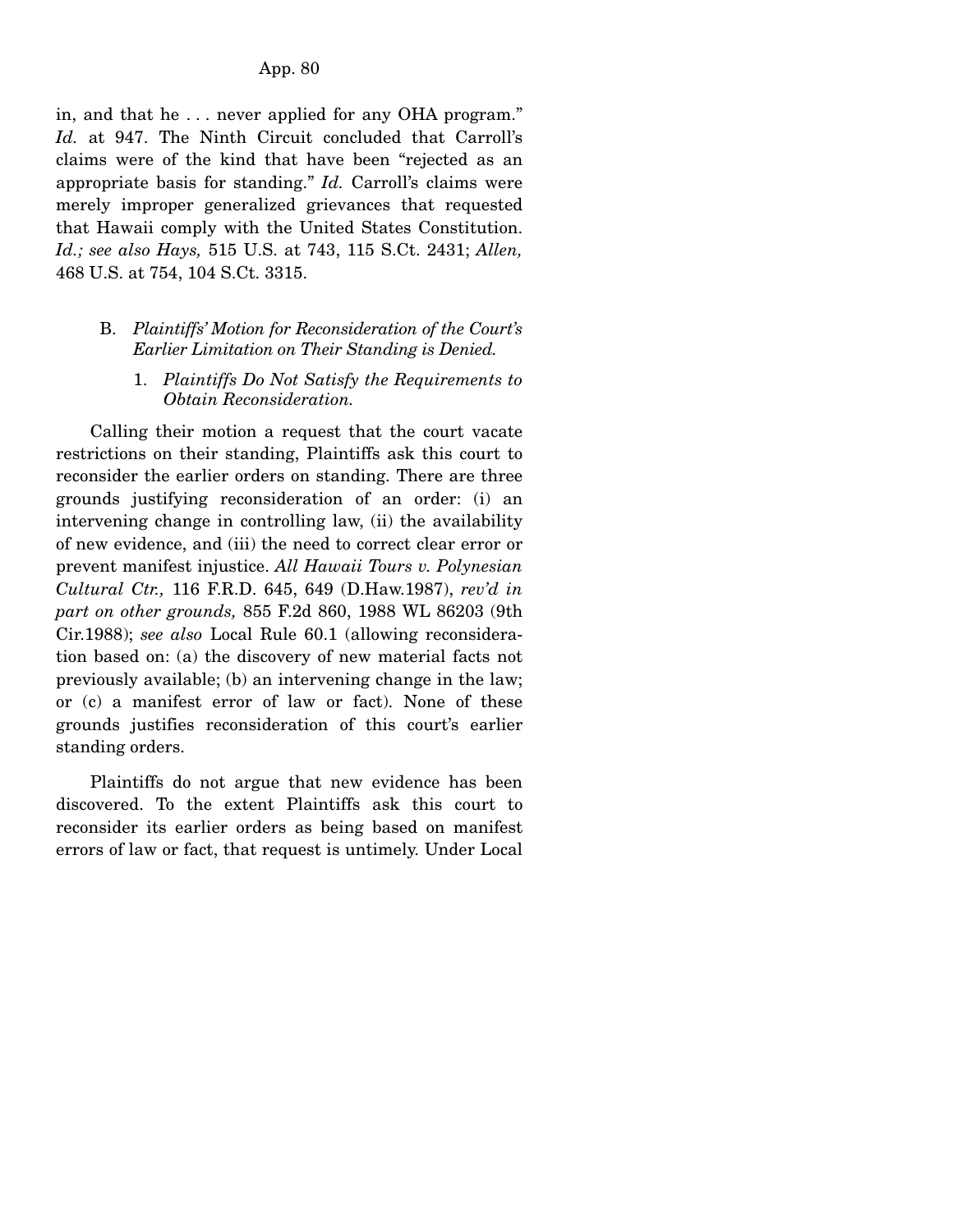Rule 60.1, reconsideration motions based on claims of manifest errors of law or fact "must be filed not more than ten (10) business days after the court's written order is filed." Moreover, Plaintiffs have already filed an unsuccessful motion for reconsideration of the standing order. At best, Plaintiffs argue that there has been an intervening change in the law that expands Plaintiffs' state taxpayer standing. Plaintiffs' motion essentially presents argument about the proper scope of state taxpayer standing. This order supplements and clarifies the scope of state taxpayer standing as set forth in the court's previous orders. Plaintiffs' request for reconsideration of those orders based on intervening changes in the law is denied. No such intervening change has occurred.

 In their Complaint, Plaintiffs allege that state taxes are being appropriated for DHHL/HHC, and that tax revenue is being spent by DHHL/HHC on the Hawaiian Home Lands lease program. Plaintiffs allege that the "HHCA laws require [DHHL/HHC] to work solely for the benefit of the racial class of native Hawaiians and to promote the interests of people in that class." Complaint (March 4, 2002), ¶ 58(d) at 25.

 This court has ruled that Plaintiffs have state taxpayer standing to assert their claims under the Equal Protection Clause. *See* Order Granting in Part and Denying in Part Motions to Dismiss on Standing Grounds (May 8, 2002) at 1098-99, 2002 WL 32346742 at \*4 ("Plaintiffs have standing to seek to restrain the State's expenditures of tax revenues on HHC, DHHL, and/or OHA."). The court further held that "Plaintiffs only have taxpayer standing to challenge direct expenditures of tax money by the legislature." *Id.* at 1100, 2002 WL 32346742, at \*6. This court did not find that Plaintiffs may seek invalidation of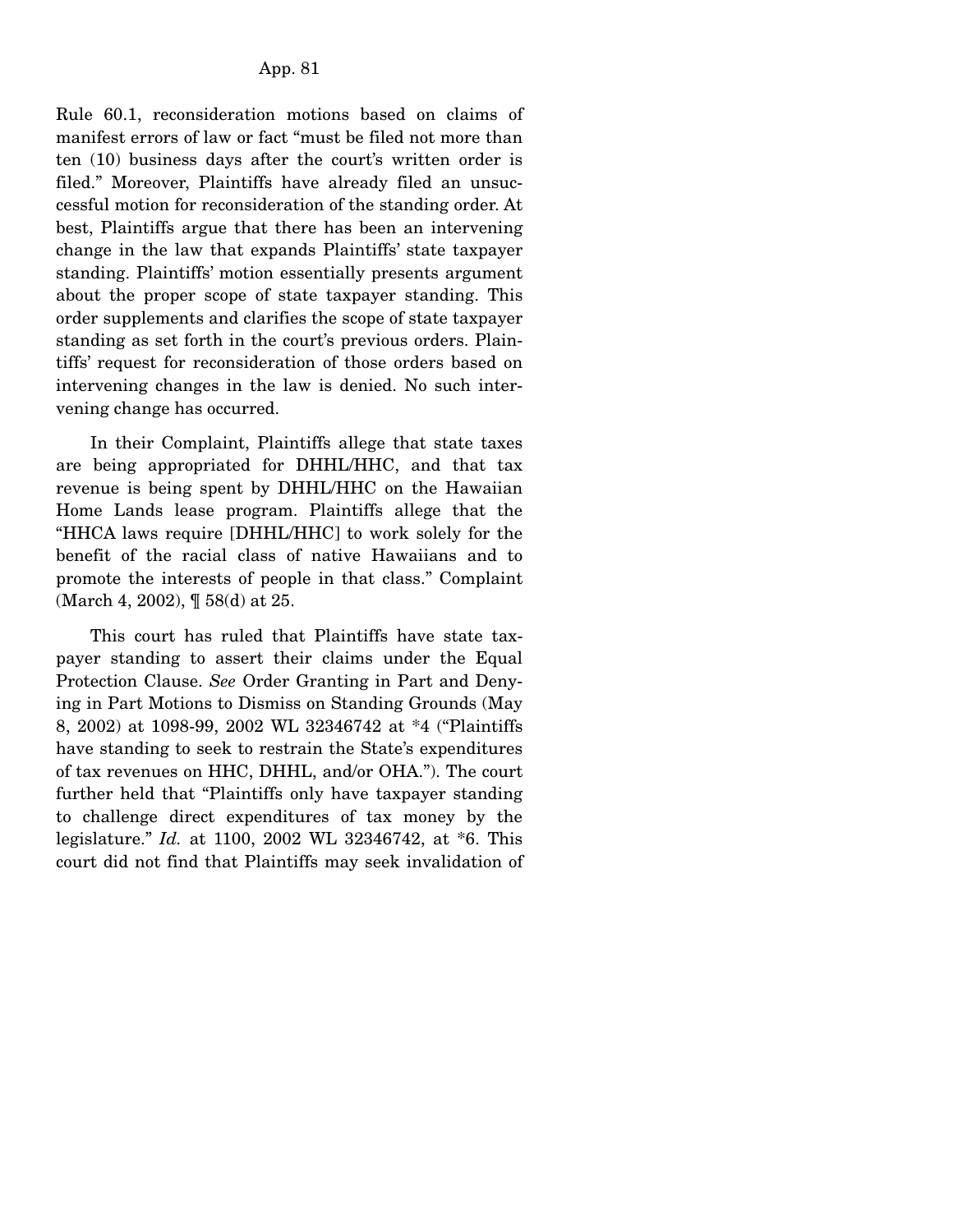DHHL/HHC and OHA *in toto,* as it appears that both DHHL/HHC and OHA receive money from sources other than state taxes. Instead, the court ruled that Plaintiffs have standing to challenge only the expenditure of state tax money. The scope of Plaintiffs' state taxpayer standing has not been changed by *Carroll* or any other intervening decision on state taxpayer standing. However, as discussed later in this order, in light of *Carroll,* Plaintiffs' challenge to the Hawaiian Home Lands lease program must be dismissed.

 This court has recognized that, in the Ninth Circuit, "a state taxpayer has standing to challenge a state statute" when that taxpayer is able to show that he or she " 'has sustained or is immediately in danger of sustaining some *direct injury* as the result of [the challenged statute's] enforcement.'" Cammack v. Waihee, 932 F.2d 765, 769 (9th Cir.1991) (emphasis added) (quoting *Doremus v. Board of Educ.,* 342 U.S. 429, 434, 72 S.Ct. 394, 96 L.Ed. 475 (1952)). A taxpayer who brings a "good-faith pocket book action" and demonstrates that the challenged statute involves the expenditure of state tax revenues has such a "direct injury." *See Cammack,* 932 F.2d at 769. To have state taxpayer standing, the state taxpayer must allege that the "direct injury" is caused by the expenditure of state tax dollars "and there must be a substantial likelihood that the relief requested will redress the injury." *Bell v. City of Kellogg,* 922 F.2d 1418, 1423 (9th Cir.1991) (stating that the causation and redressability prongs of the standing analysis apply to state taxpayer standing cases); *accord Van Dyke v. Regents of Univ. of Cal.,* 815 F.Supp. 1341, 1343 (C.D.Cal.1993) ("Taxpayers have frequently been held to possess standing to challenge state expenditures that purportedly violate the Establishment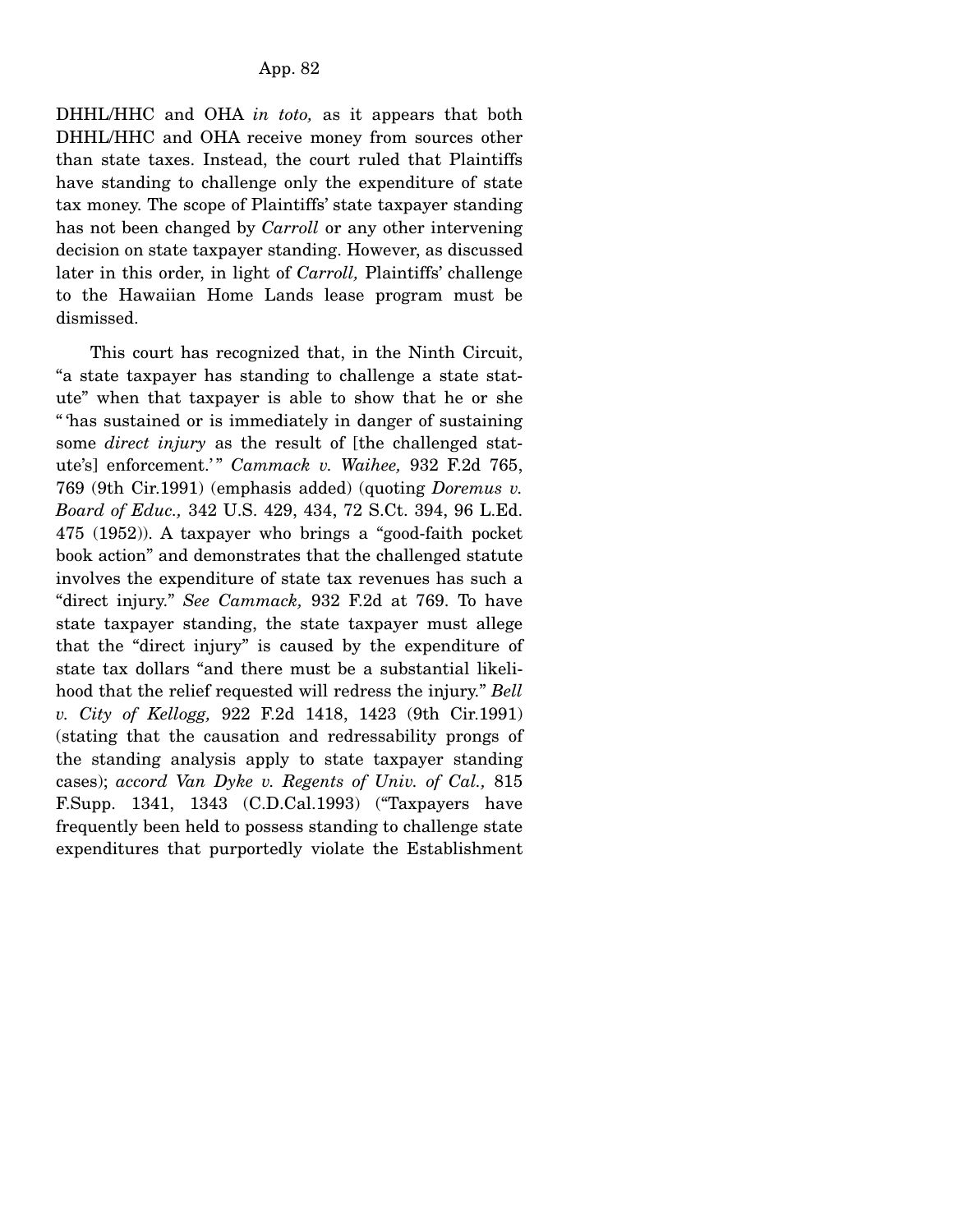Clause. . . . Nevertheless, such plaintiffs must, like all others, demonstrate that they fulfill each of the constitutional and prudential requirements of the standing doctrine.").

 The Ninth Circuit has examined the scope of state taxpayer standing in several cases. It allowed a challenge to Hawaii's Good Friday holiday for state government employees, finding a direct injury because the statute granting the Good Friday holiday was entirely intertwined with the expenditure of taxes, which paid state government employees' salaries during the holiday. *Cammack,* 932 F.2d at 771-72. The plaintiffs had state taxpayer standing "to challenge the expenditure of tax revenues on paid leave days for the Good Friday holiday." *Id.* at 772.

 In *PLANS, Inc. v. Sacramento City Unified Sch. Dist.,* 319 F.3d 504 (9th Cir.2003), a very recent decision, the Ninth Circuit held that the plaintiff had state taxpayer standing. In *PLANS,* the plaintiff objected to the funding of a Waldorf school with state taxes. The Ninth Circuit focused on the inherently religious nature of the schools's entire curriculum, which was supported by state taxes. *Id.* at 507-08. The Ninth Circuit did not discuss the remedies available to the plaintiff if it succeeded in its suit.

 Notwithstanding Plaintiffs' argument to the contrary, *PLANS* did not hold that the plaintiff in that case could have the Waldorf school itself declared unconstitutional. Nothing in *PLANS* indicates that, if successful, the plaintiff in that case would have been entitled to anything more than an order enjoining the expenditure of state taxes on the Waldorf school. Such a limitation would be consistent with the requirement articulated by the Ninth Circuit in *Bell v. City of Kellogg* that the injury – the expenditure of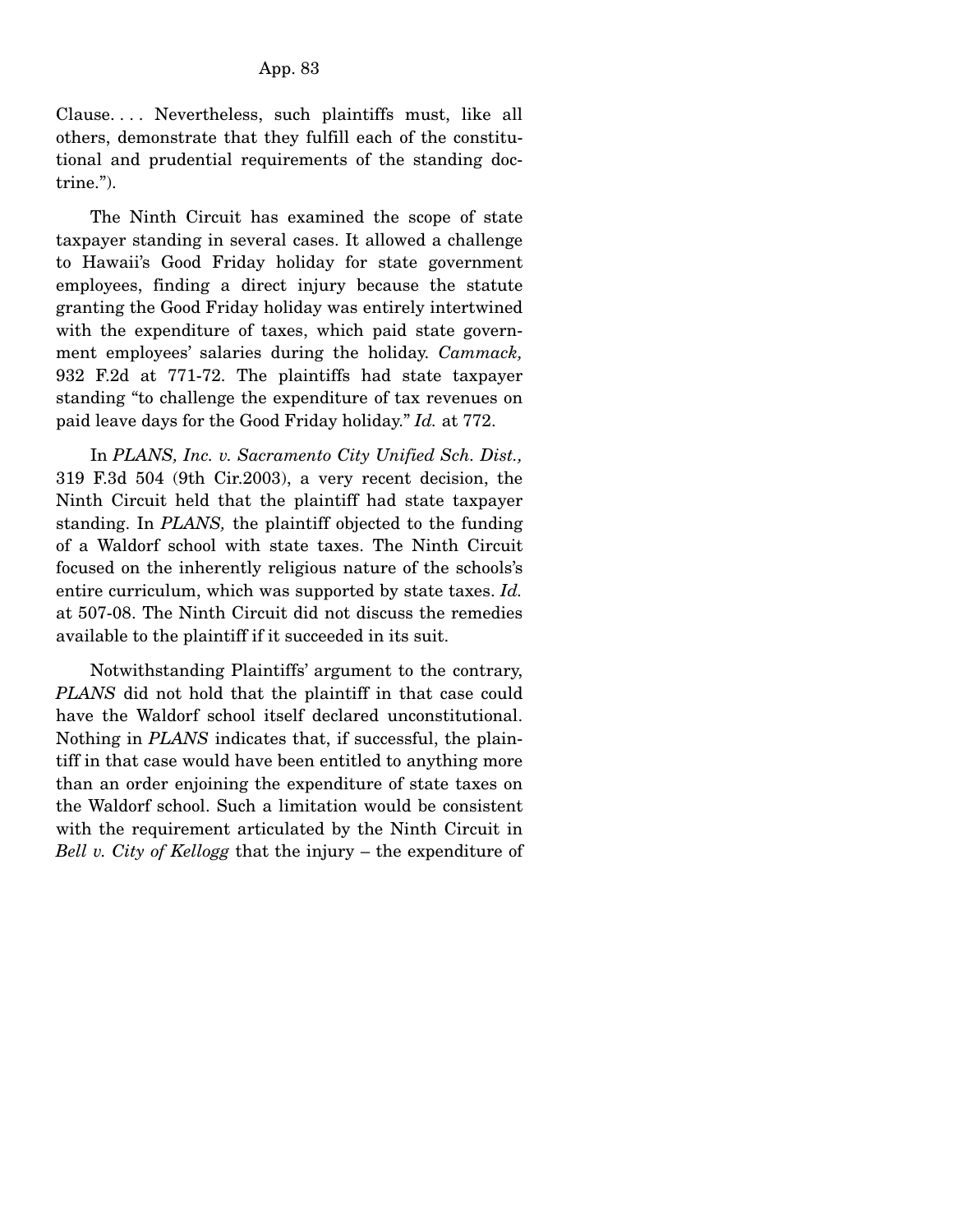state taxes – be redressable by the relief requested. *See Bell,* 922 F.2d at 1423. Although declaring the Waldorf school itself unconstitutional could redress the plaintiff 's injury by preventing further state taxes from being spent on the school, that relief would go far beyond redressing the plaintiff 's alleged injury. Under *Cammack,* the plaintiff in *PLANS* had standing to challenge the statute appropriating the state tax revenue to the Waldorf School, but not the existence of the school itself, as the plaintiff 's alleged injury was the expenditure of the tax revenue, not the existence of the school. *See Cammack,* 932 F.2d at 769.

 In a case with facts closer to the present case, the Ninth Circuit found that plaintiffs who challenge the appropriation, transfer, and spending of tax revenue from the General Fund of Hawaii's treasury for the benefit of "Hawaiians" under programs run by OHA had state taxpayer standing. *See Hoohuli v. Ariyoshi,* 741 F.2d 1169, 1180-81 (9th Cir.1984). On remand in *Hoohuli,* the district court noted that it was not being asked to pass on the constitutionality of the OHA programs. *Hoohuli v. Ariyoshi,* 631 F.Supp. 1153, 1159 (D.Haw.1986). The court was only asked to determine whether the Hawaii legislature was allowed to extend benefits to both Hawaiians and native Hawaiians. *Id.* The plaintiffs' challenge in *Hoohuli* was therefore limited to the statute that caused the tax expenditure giving rise to the plaintiffs' taxpayer standing.

 By contrast, in *Doe v. Madison School District No. 321,* 177 F.3d 789, 794 (9th Cir.1999), the Ninth Circuit found no state taxpayer standing for a challenge to expenditures of state tax revenue on a graduation prayer, as the plaintiff was unable to demonstrate that the prayer actually required state tax dollars to be spent. Instead, there was no direct injury that would be redressed if the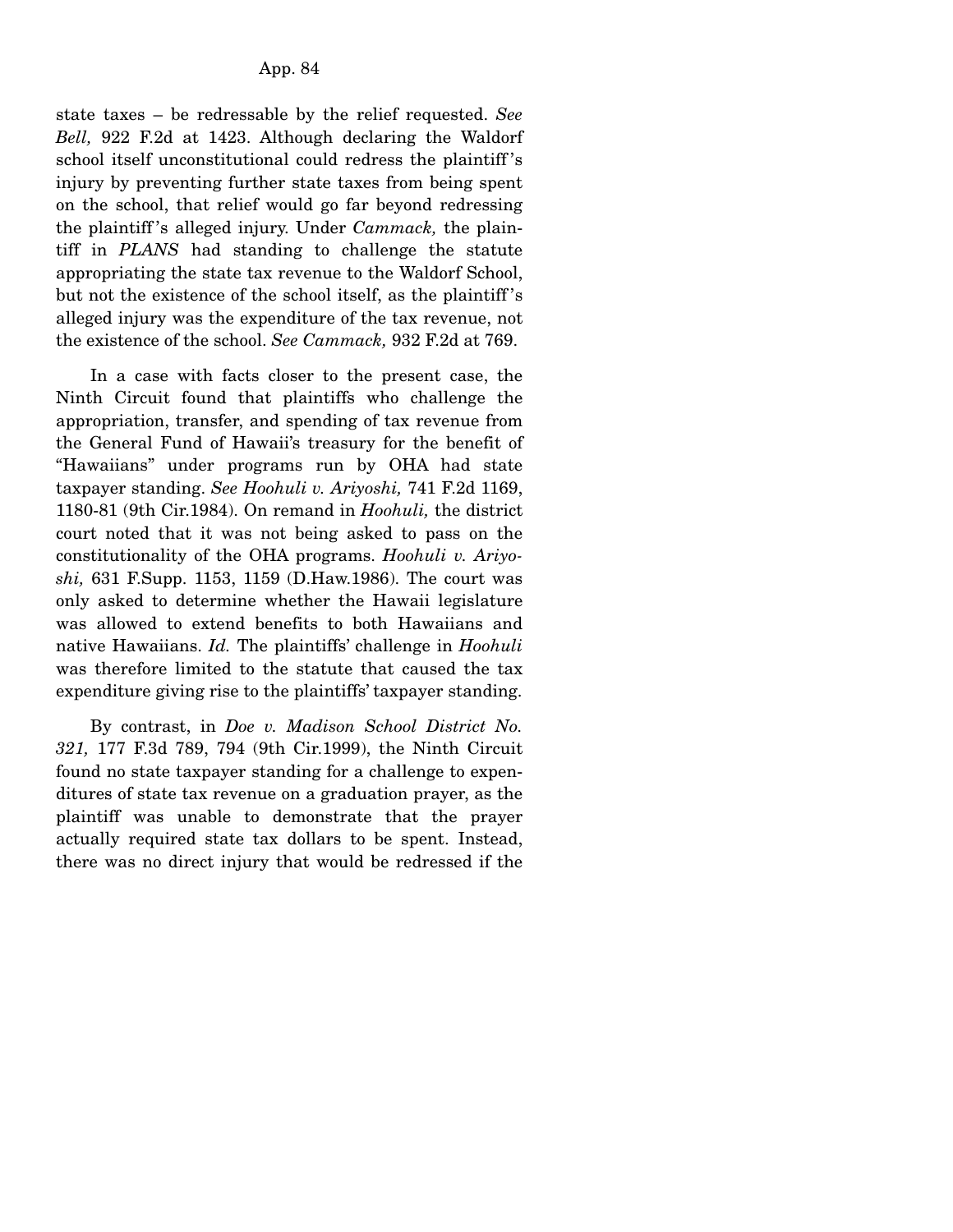expenditure of state tax revenue were enjoined; the plaintiff acknowledged that graduation expenses would be incurred regardless of whether there was or was not a graduation prayer. *See id.*

 *Bell, Cammack, PLANS, Hoohuli,* and *Madison* teach that, with state taxpayer standing, Plaintiffs may challenge programs run by DHHL/HHC and/or OHA, but only to the extent Plaintiffs can establish a "direct injury" caused by the expenditure of state tax revenue as a result of a state law. In addition, those cases instruct that Plaintiffs' claims must be redressable by an injunction prohibiting the expenditure of state tax revenue.

 Accordingly, as the court ruled earlier, to the extent DHHL/HHC and OHA programs rely on funds other than tax money, Plaintiffs do not have state taxpayer standing to challenge those programs. For example, to the extent OHA receives rents from ceded lands and uses that money to fund programs for the benefit of Hawaiians and native Hawaiians, Plaintiffs do not have state taxpayer standing to challenge those programs. When rental income pays for a program, Plaintiffs cannot assert the requisite threatened or sustained direct pocketbook injury based on the expenditure of state tax money. *See Cammack,* 932 F.2d at 769-70. Moreover, with respect to rents, an injunction against the expenditure of state taxes would not redress Plaintiffs' claims.<sup>7</sup> However, to the extent the State of

<sup>7</sup> For example, if the State of Hawaii imposed a property tax to create a disaster relief fund, a citizen who paid income tax, but who did not own property and did not pay the property tax, would have no injury as a result of the property tax. In other words, that citizen would not be able to establish a causal link between the tax paid and the alleged harm suffered. In the present case, such a link would be (Continued on following page)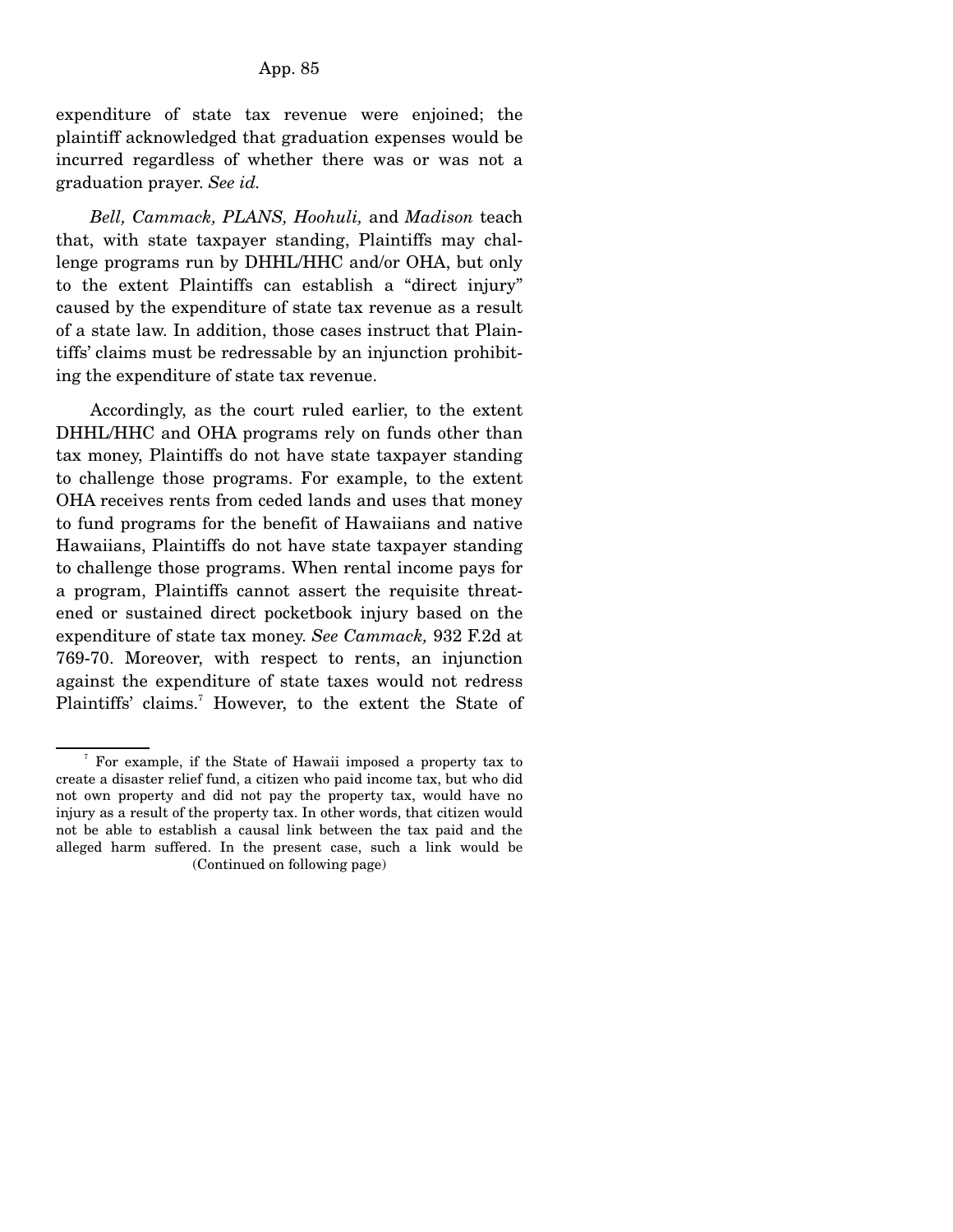Hawaii appropriates state tax revenue for programs, including, if applicable, the ceded land program administered by OHA, Plaintiffs do have state taxpayer standing to challenge those expenditures of state tax revenue, provided Plaintiffs also satisfy the causation, redressability, and prudential requirements for such standing.

 Plaintiffs cite no persuasive authority indicating that state taxpayer standing may be extended to allow challenges to expenditures of any and all "public funds," including challenges to state money derived from sources other than state taxes. Plaintiffs also cite no authority indicating that, merely because a state legislature appropriates some measurable amount of tax revenue to a program, a state taxpayer can challenge the very existence of that program when the program can exist without the state's appropriation of tax revenue to it. Such a challenge would certainly present an impermissible generalized grievance.

 In the present case, Plaintiffs allege that the state appropriates state tax revenue for the Hawaiian Home Lands lease program run by DHHL/HHC. Plaintiffs further allege that the state appropriates state tax revenue for various programs run by OHA. Accordingly, Plaintiffs allege "direct injuries" based on the state's expenditure of their state tax money, and the court must examine whether those injuries were caused by a state law and whether they can be redressed by an injunction prohibiting the expenditure of state tax revenue.

missing to the extent DHHL/HHC and OHA administer programs using their own funds.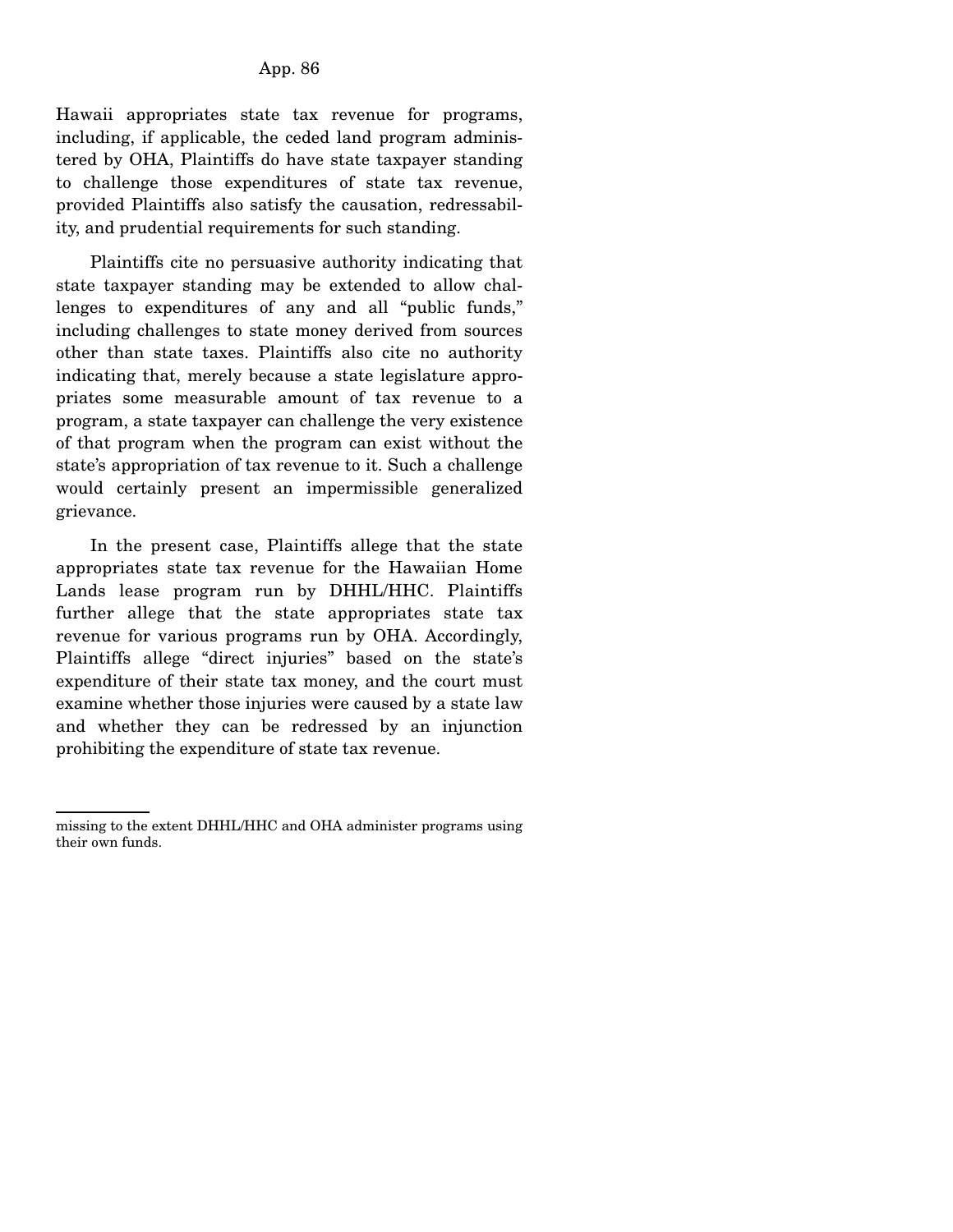### 2. *Plaintiffs' Rule 54(b) Request is Denied.*

 Under certain circumstances, a court may enter final judgment on a claim before final judgment is entered on all claims. Rule 54(b) of the Federal Rules of Civil Procedure states:

When more than one claim for relief is presented in an action, whether as a claim, counterclaim, cross-claim, or third-party claim, or when multiple parties are involved, the court may direct the entry of a final judgment as to one or more but fewer than all of the claims or parties only upon an express determination that there is no just reason for delay and upon an express direction for the entry of judgment.

 Accordingly, for Rule 54(b) to apply, there must be more than one claim and at least one claim must be fully resolved. *See Ariz. State Carpenters Pension Trust Fund v. Miller,* 938 F.2d 1038, 1039 (9th Cir.1991); *see also Curtiss-Wright Corp. v. Gen. Elec. Co.,* 446 U.S. 1, 7, 100 S.Ct. 1460, 64 L.Ed.2d 1 (1980). The court's previous orders limited Plaintiffs' claims to challenges to programs run by DHHL/HHC and OHA based on state taxpayer standing. The court ruled that Plaintiffs did not have standing to challenge those programs more broadly.

 Even assuming that the court's earlier rulings could be said to be final resolutions because they ended the litigation of certain claims and left nothing for the court to do but execute judgment on those terminated claims, *see Miller,* 938 F.2d at 1039, the court must, in considering Rule 54(b) certification, examine whether "there is no just reason to delay the appeal." *See Curtiss-Wright,* 446 U.S. at 8, 100 S.Ct. 1460. "Not all final judgments on individual claims should be immediately appealable, even if they are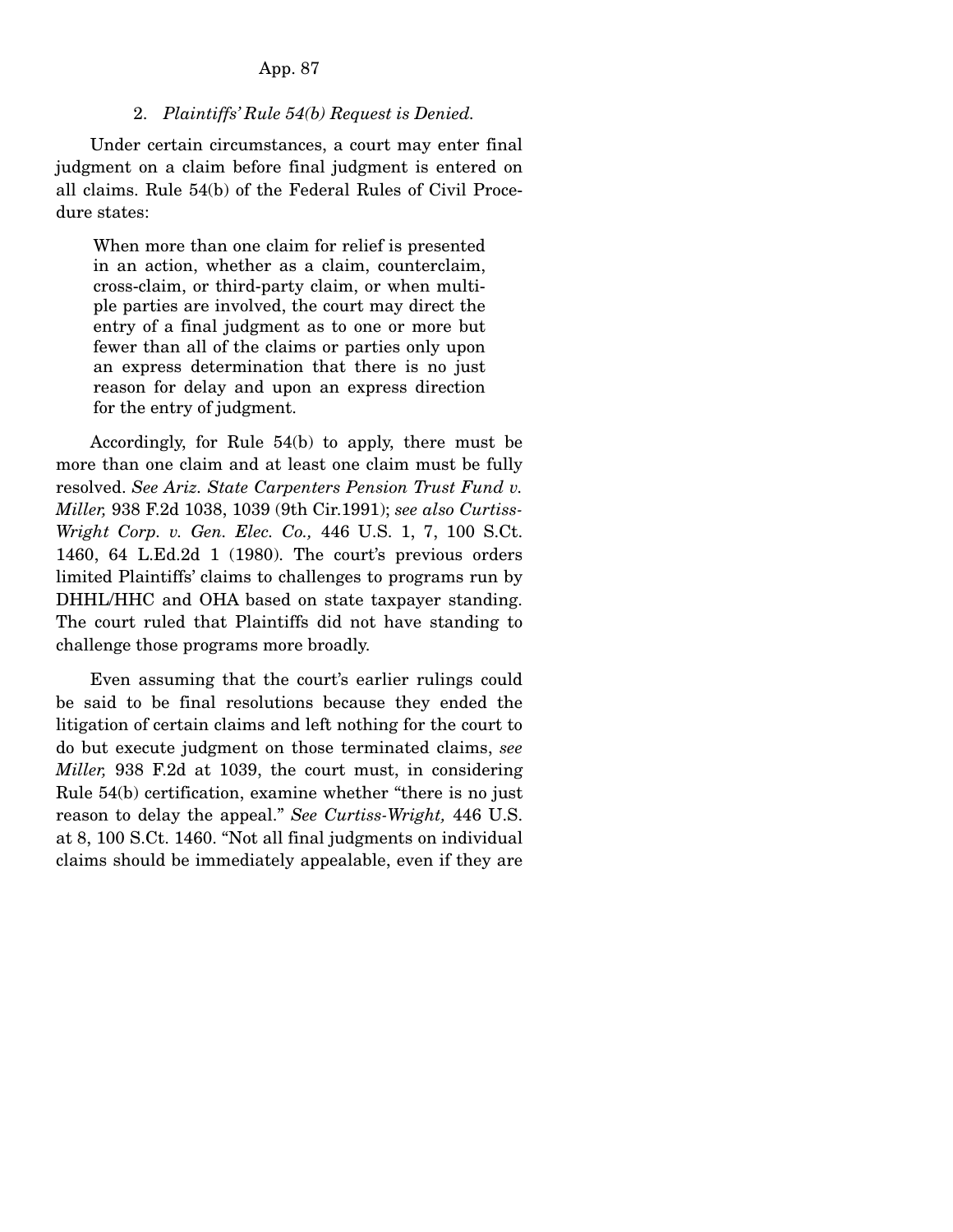in some sense separable from the remaining unresolved claims." *Id.*

 In deciding whether there is no just reason to delay an appeal, the court examines whether the claims are separable from the others remaining and whether the nature of the claims already determined is such that appellate courts would not have to decide the same issues more than once. *Id.* The court determines that the claims dismissed when the court limited Plaintiffs' claims to those based on state taxpayer standing are related to Plaintiffs' remaining claims. All of Plaintiffs' claims challenge programs on the same basis. Moreover, at the time of the earlier orders, this court had not yet ruled on all of the potential jurisdictional bars to Plaintiffs' claims, which could be raised even after the present order. In light of the present order dismissing the Hawaiian Home Lands lease program claim, certification of the previous standing orders appears particularly inappropriate. A complete record (especially on jurisdictional issues) before any appeal is taken would reduce the likelihood of piecemeal litigation and multiple appeals.

 Nor do equitable concerns justify Rule 54(b) certification of the court's previous standing orders. Plaintiffs merely argue that they are getting older and that they have limited financial resources. These arguments, by themselves, do not support Rule 54(b) certification, as the arguments are shared by nearly every litigant in every case. Nor does Plaintiffs' claim of delay support such certification. Contrary to Plaintiffs' assertion that this court has placed this case "on the back burner," *see* Plaintiffs' Motion at 25, this court has attempted to set forth an orderly schedule for deciding the very important and complicated issues raised by Plaintiffs. The delays in this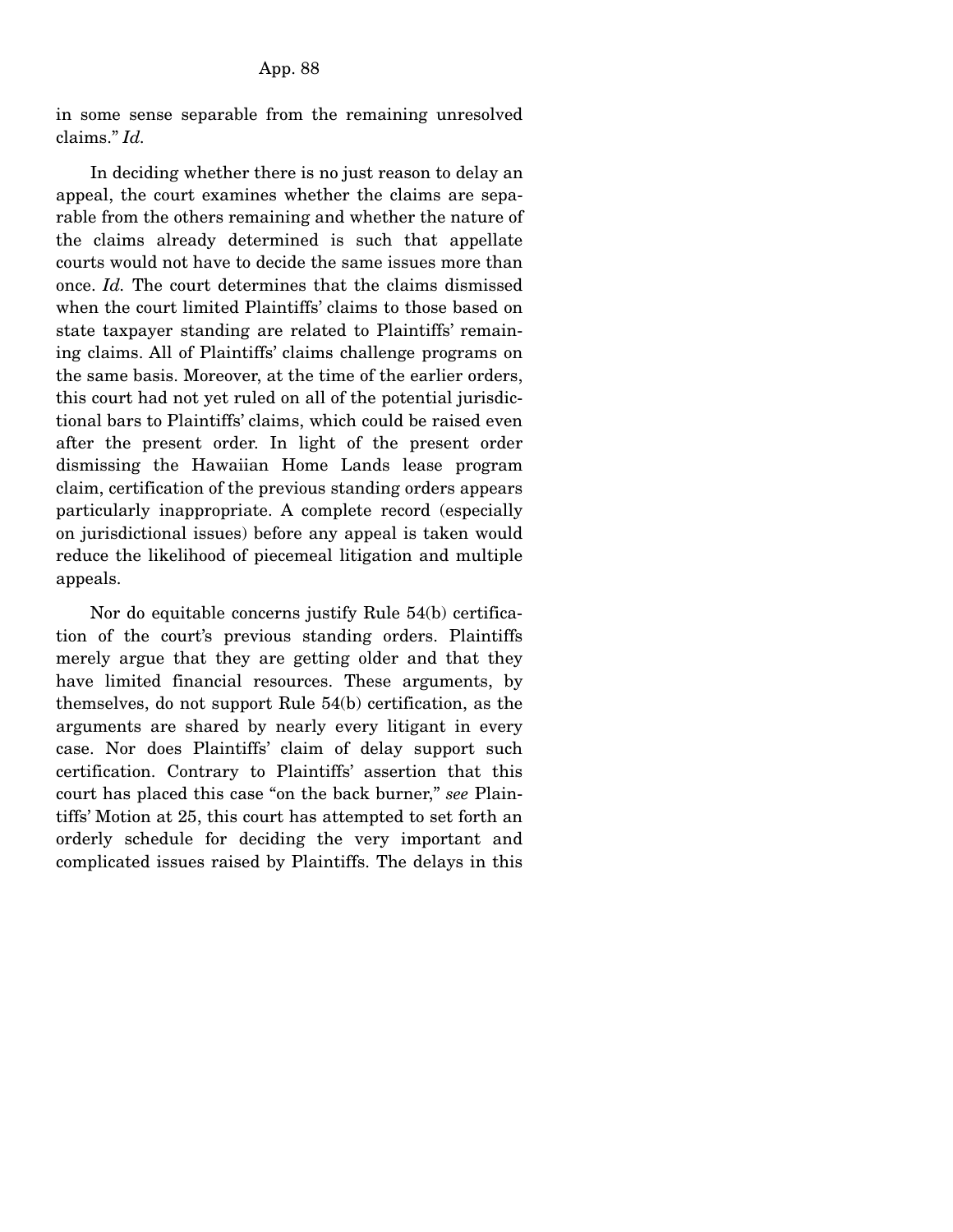case over the last few months have resulted from the death of one of Plaintiffs' lead attorneys and an intervening Ninth Circuit decision. These were extraordinary events that this court could not control and that are unlikely to be repeated before this case is completed in this court. Accordingly, the court finds that Plaintiffs' appeal to the equities does not overcome the policy against piecemeal appeals. *See Texaco, Inc. v. Ponsoldt,* 939 F.2d 794, 797-98 (9th Cir.1991) ("Rule 54(b) certification is scrutinized to 'prevent piecemeal appeals in cases which should be reviewed only as single units.'") (quoting *Curtiss-Wright,* 446 U.S. at 10, 100 S.Ct. 1460).

- C. *Defendants' Motions to Dismiss The Claim Challenging the Hawaiian Home Lands Lease Program Are Granted.* 
	- 1. *Any Challenge to the Hawaiian Home Lands Lease Program Necessarily Includes a Challenge to the Admission Act, Which Plaintiffs Lack Standing to Attack.*

 Defendants argue that Plaintiffs' state taxpayer standing is too limited to permit Plaintiffs' challenge to the Hawaiian Home Lands lease program. The court agrees and grants the motions to dismiss that challenge.

 Any challenge to the use of state taxes for programs that allegedly violate the Equal Protection Clause requires this court to examine the laws underlying the expenditure of those taxes. Plaintiffs allege in their Complaint that their taxes are being appropriated for DHHL/HHC. They then allege that, because DHHL/HHC is required by "HHCA laws" to run the Hawaiian Home Lands lease program for the benefit of native Hawaiians, their taxes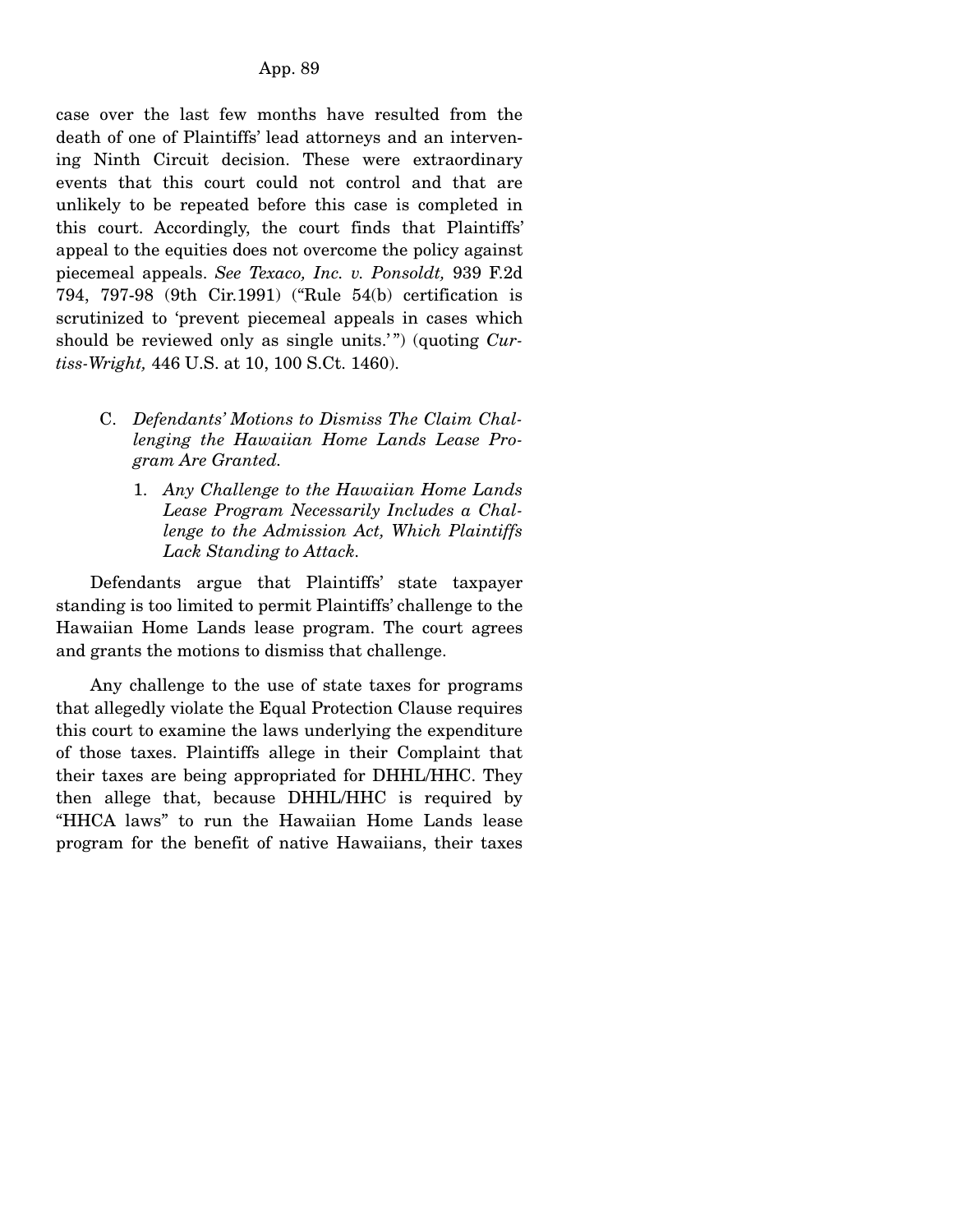are being unconstitutionally spent for the benefit of a racial class. *See* Complaint ¶ 58(d).

 Under *Carroll,* any challenge to the lessee requirements of the Hawaiian Home Lands lease program set up by the HHCA, a state law, necessarily involves a challenge to the Admission Act, a federal law, as "[t]he native Hawaiian [lessee] classification is both a state and a federal requirement." *Carroll,* 342 F.3d at 944. Although Plaintiffs' state taxpayer standing allows them to challenge the expenditure of state taxes under state law, state taxpayer standing does not, by itself, permit a challenge to a federal law. *See W. Mining Council v. Watt,* 643 F.2d 618, 631-32 (9th Cir.1981). The federal law in issue here, the Admission Act, does not itself appropriate or disburse any money, much less any state tax revenue. The most Plaintiffs can argue is that the Admission Act required Hawaii to adopt the HHCA, which, in turn, resulted in state tax expenditures for the Hawaiian Home Lands lease program.

 In *Western Mining Council,* the Ninth Circuit was faced with a state taxpayer's challenge to a federal law. The plaintiffs, claiming federal and state taxpayer standing, sought to "enjoin the Secretary of the Interior from expending certain funds appropriated" pursuant to the Federal Land Policy and Management Act, 43 U.S.C. §§ 1701-1782. *Id.* at 622. As the plaintiffs did not establish the required nexus between the claim asserted and their status as federal taxpayers, the Ninth Circuit held that they did not have federal taxpayer standing. *Id.* at 631. The Ninth Circuit then went on to say that the plaintiffs' status as state taxpayers was insufficient to support a challenge to federal law that did not itself appropriate or disburse any money. *Id.* The Ninth Circuit explained that, "[i]n . . . a state taxpayer challenge to federal statutes, the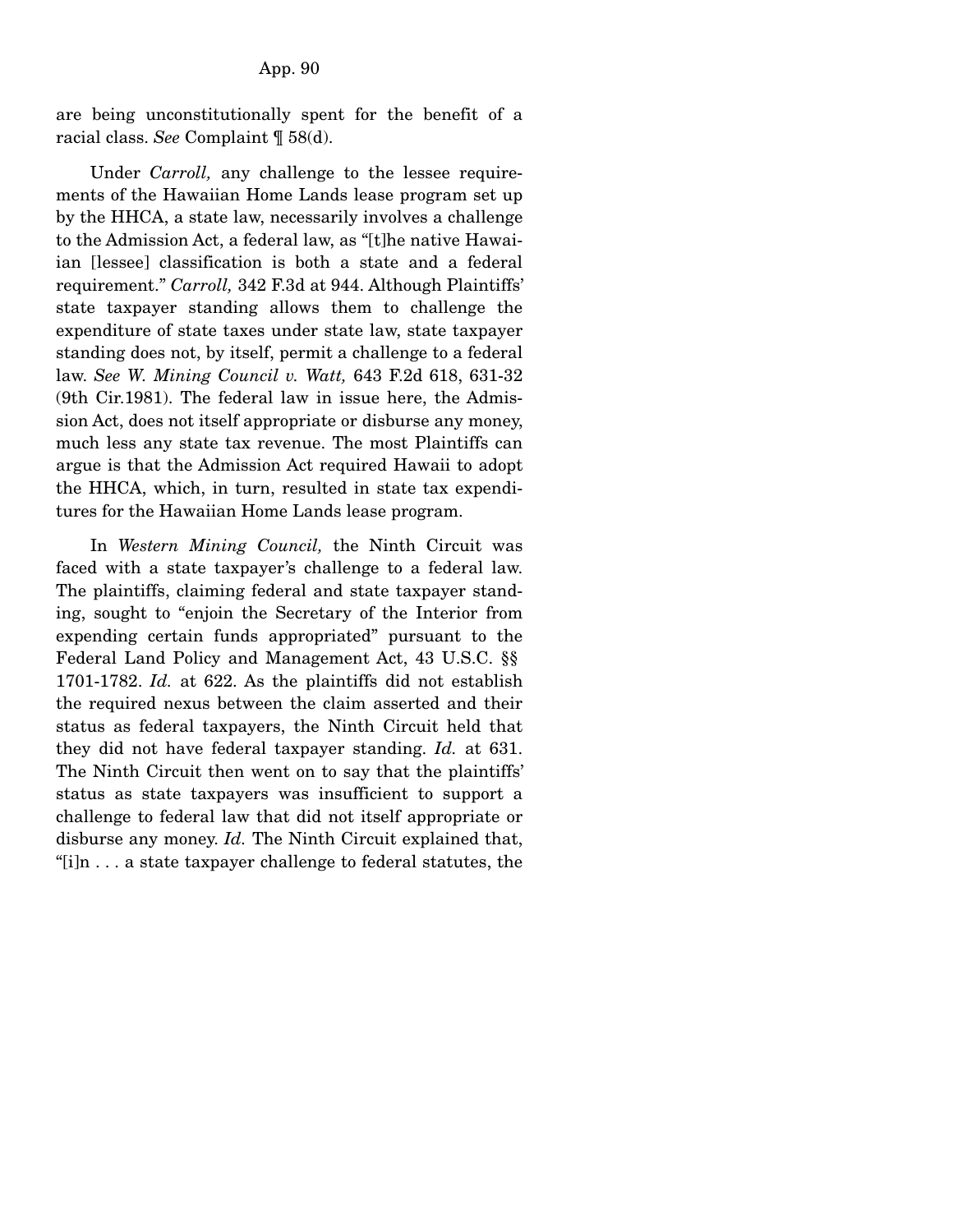policies of the standing doctrine demand that plaintiffs allege some injury which is more definite and individual than the higher state taxes allegedly suffered here."8 *Id.* at 632. The Ninth Circuit concluded that the plaintiffs' challenge to the federal law presented "at best a highly generalized injury." *Id.*

 The federal law at issue in *Western Mining Council* was admittedly a policy statement. However, there is no authority indicating that, for standing purposes, a court should examine a plaintiff 's standing differently depending on whether the plaintiff is challenging a substantive federal law or a federal statute articulating federal policy. At the hearing on these motions, this court repeatedly asked whether any authority held that the answer to the question "Does state taxpayer standing permit a challenge to federal law that does not itself impose or spend state tax dollars?" turned on the nature of the federal law. No party identified any such authority.

 Relying on *Western Mining Council,* this court holds that a challenge to the Admission Act requires standing that Plaintiffs lack. Plaintiffs' injury is only the expenditure of state taxes on the Hawaiian Home Lands lease

<sup>8</sup> Ninth Circuit precedent is clear on this point. Other circuits examining the analogous issue of whether municipal taxpayer standing allows a challenge to state law are split. In *Board of Education of the Mount Sinai Union Free School District v. New York State Teachers Retirement System,* 60 F.3d 106, 111 (2d Cir.1995), the Second Circuit analogously ruled that municipal taxpayer standing is insufficient to allow a plaintiff to challenge state mandated laws. However, the Sixth Circuit, in *Gwinn Area Community Schools v. Michigan,* 741 F.2d 840, 844 (6th Cir.1984), *abrogated on other grounds, Lapides v. Bd. of Regents of Univ. Sys. of Georgia,* 535 U.S. 613, 619, 122 S.Ct. 1640, 152 L.Ed.2d 806 (2002), allowed municipal taxpayers to challenge a state law.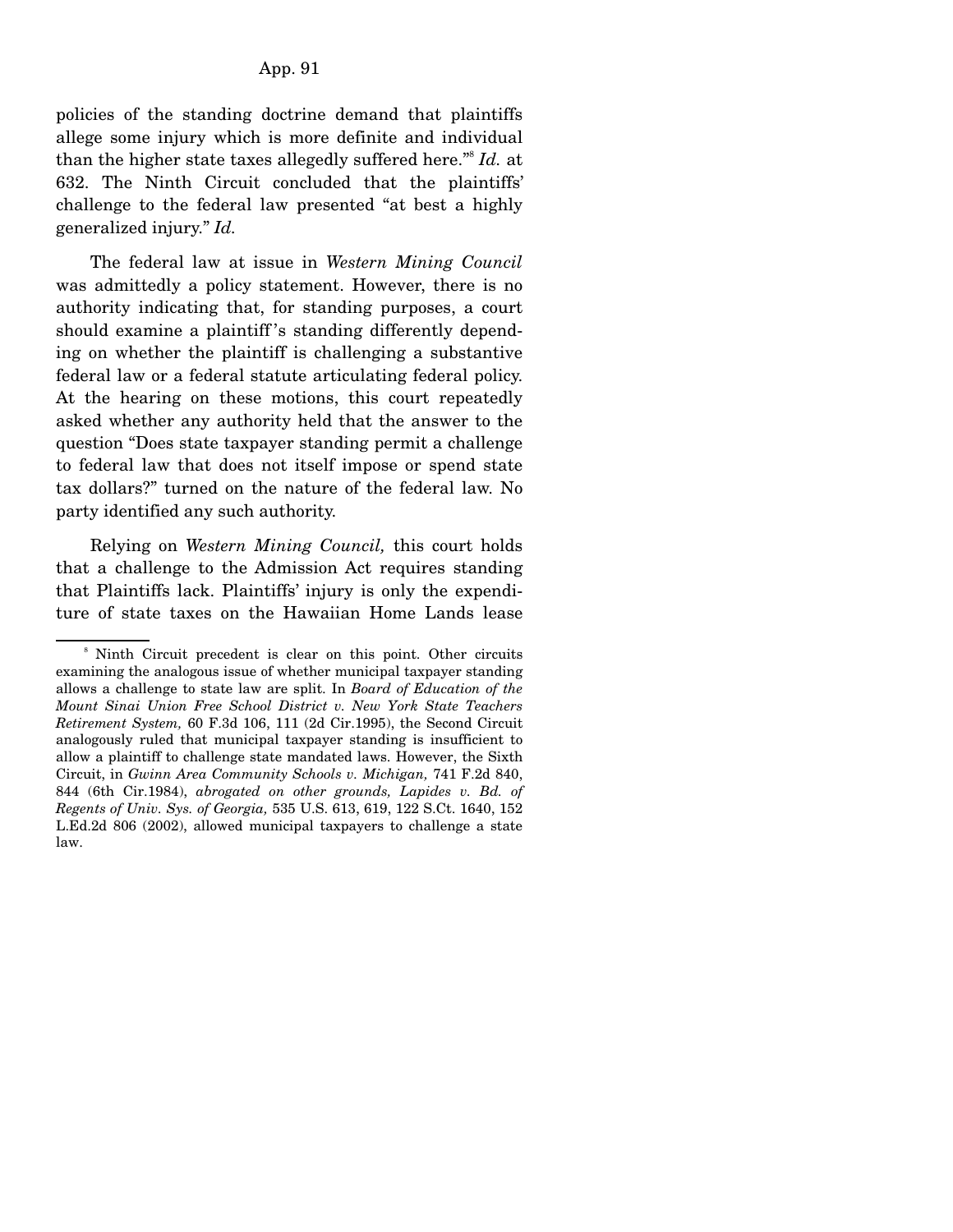program. Nothing in the record indicates that the Admission Act itself requires any expenditure of state taxes. $^{\circ}$  A challenge to the lessee requirements under the Hawaiian Home Lands lease program is a challenge to both the HHCA, a state constitutional provision, and the Admissions Act, a federal law that mandates the lessee requirements. State taxpayer standing is insufficient to sustain such a challenge. *See W. Mining Council,* 643 F.2d at 631- 32. Plaintiffs' challenge to the federal law underlying the Hawaiian Home Lands lease program presents the court with only a generalized grievance that Plaintiffs lack standing to bring. *Hays,* 515 U.S. at 743, 115 S.Ct. 2431; *Allen,* 468 U.S. at 754, 104 S.Ct. 3315.

 Because Plaintiffs' Hawaiian Home Lands lease program claim necessarily involves a challenge to the Admission Act, a challenge that cannot be brought by a party with only state taxpayer standing, the court dismisses the claim. The court cannot enjoin the expenditure of state taxes on the Hawaiian Home Lands lease program without examining the constitutionality of the Admissions Act; no remedy can issue to Plaintiffs given their limited standing. Accordingly, the court dismisses all challenges to the Hawaiian Home Lands lease program. This means that DHHL/HHC, the United States, SCHHA, and the Hui Defendants are dismissed from this case, as those Defendants are only

<sup>&</sup>lt;sup>9</sup> This case therefore differs from *Carroll* in that Barrett, one of the plaintiffs in *Carroll,* had claimed an actual injury for standing purposes in the form of an inability to compete for Hawaiian Home Lands leases on an equal footing with native Hawaiians. Barrett's injury arose because the United States, in the Admission Act, required Hawaii to adopt the HHCA and run the Hawaiian Home Lands lease program. Unlike Barrett, Plaintiffs did not apply for a Hawaiian Home Lands lease under the HHCA.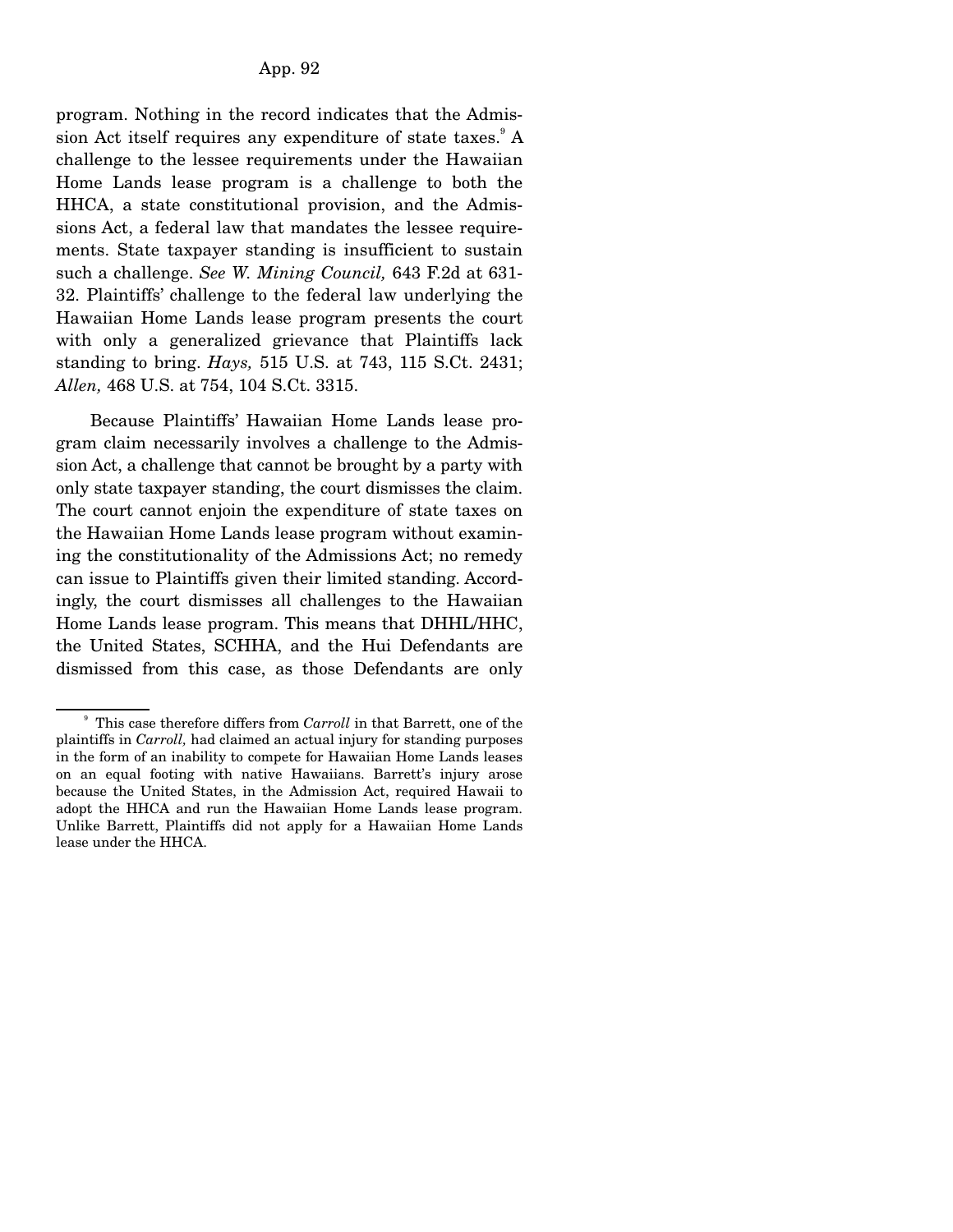involved in Plaintiffs' challenge to the Hawaiian Home Lands lease program.

## 2. *The Remaining Portions of Motions 2 Through 6 Are Denied.*

 Given the dismissal of Plaintiffs' challenge to the Hawaiian Home Lands lease program, most of the remainder of Motions 2 through 6 is moot. For example, the court need not address OHA's claim that the United States is a necessary party to any challenge to ceded land revenue, as Plaintiffs' claims are limited to challenging the expenditure of state taxes. Similarly, the court need not address OHA's argument concerning the public land trust, as the court has already ruled that Plaintiffs may not proceed as purported beneficiaries of that trust.

 Nor is the court persuaded at this time by OHA's argument that the claim against OHA should be dismissed if the United States is dismissed. OHA argues that any challenge to OHA necessarily includes a challenge to the Admission Act in which the United States must participate. Nothing in the Admission Act requires the creation of OHA or governs OHA's actions. Indeed, OHA was not created until many years after Hawaii became a state, and even then it took a state constitutional amendment to create OHA.

 The court need not rule on the merits of the United States' motion to strike; the dismissal of the claims against the United States makes the motion to strike moot.

 The remaining portions of Motions 2 through 5 present arguments properly brought in a round of summary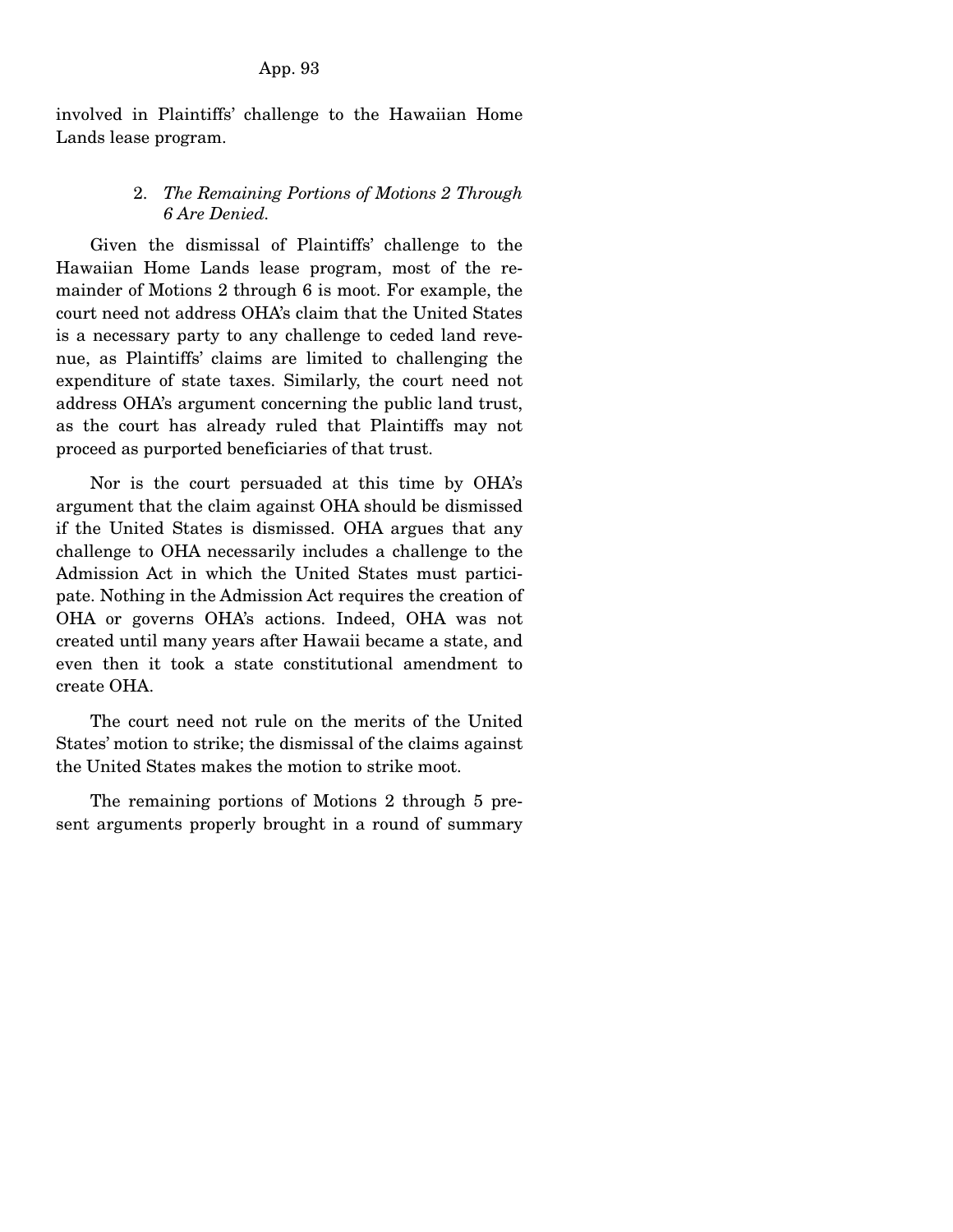judgment motions not limited to the effect of *Carroll* on this action.

## V. *CONCLUSION.*

 Plaintiffs' motion to vacate restrictions on their standing, which the court views as a motion for reconsideration, is denied. Plaintiffs' request for Rule 54(b) certification of this court's earlier standing orders is also denied.

 Because Plaintiffs' state taxpayer standing does not allow them to challenge the federal lessee requirements for the Hawaiian Home Lands lease program, and because, under *Carroll,* challenging federal law is a necessary element of challenging the corresponding state law, Plaintiffs lack standing to challenge that program. Accordingly, to the extent various Defendants seek dismissal of Plaintiffs' claim regarding the Hawaiian Home Lands lease program, those motions are granted. The United States, DHHL/HHC, SCHHA, and the Hui Defendants are dismissed from this case. The court denies other portions of Defendants' motions.

The United States' motion to strike is denied as moot.

 This order leaves for further adjudication the Plaintiffs' challenge as state taxpayers to the expenditure of state tax revenue on various programs administered by OHA. That challenge, however, should possibly be limited to certain Plaintiffs. At the hearing, counsel for Plaintiffs admitted that, because of their Hawaiian ancestry, Plaintiffs Sandra Puanani Burgess, Donna Malia Scaff, and Evelyn C. Arakaki, who are Hawaiian and therefore eligible to participate in OHA programs, lacked standing to pursue claims against OHA. In a subsequent letter to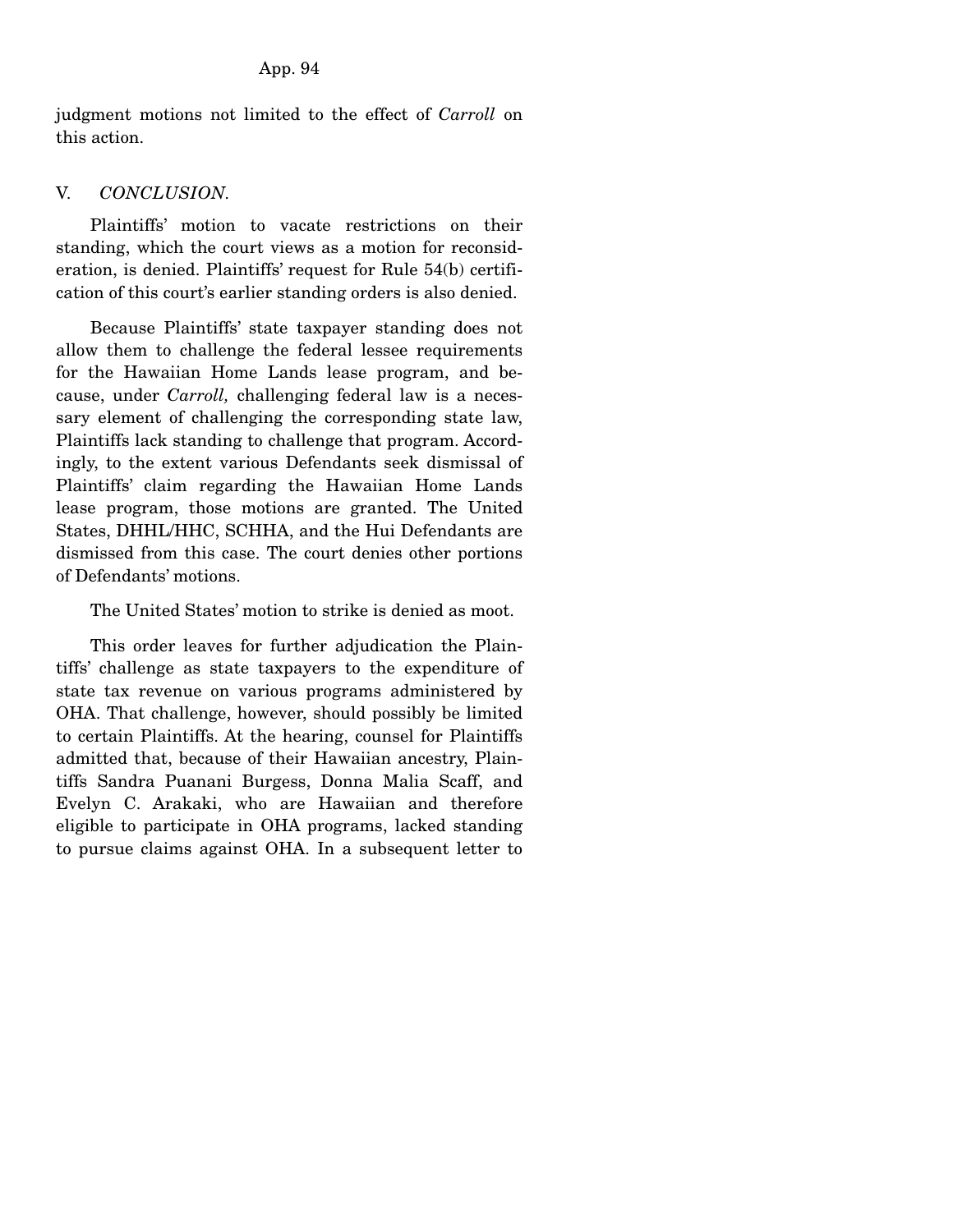this court dated November 19, 2003, Plaintiffs imply that OHA runs programs for which Burgess, Scaff, and Arakaki are not eligible because those programs are available only to native Hawaiians.<sup>10</sup> Plaintiffs are ordered to show cause why Sandra Puanani Burgess, Donna Malia Scaff, and Evelyn C. Arakaki should not be dismissed for lack of standing because of their eligibility for OHA programs. No later than December 3, 2003, Sandra Puanani Burgess, Donna Malia Scaff, and Evelyn C. Arakaki must identify the OHA programs for which they are not eligible. A hearing on this order to show cause will be held on January 12, 2004, at 9:00 am.

 The court has scheduled the first round of summary judgment motions on this remaining claim for January 12, 2004, at 9:00 am. Those motions shall be filed and served no later than December 3, 2003. A party may, but need not, opt to file just an amended hearing notice that states that it incorporates a previously withdrawn motion, without the need to attach or refile that previously withdrawn motion. In the alternative, a party may file new papers. Parties may not simultaneously file new papers and file separate documents incorporating previously withdrawn papers, and may not, if any new papers are filed, state that the new papers incorporate previous filings. Any opposition shall be filed and served no later than December 15, 2003. Any reply shall be filed and served no later than December 22, 2003. The parties shall follow all other

 $10$  The court agrees with Plaintiffs that, contrary to a report by the media, Plaintiffs did not agree to dismissal of Burgess, Scaff, and Arakaki at the hearing on these motions. The court understood Plaintiffs to be saying at the hearing only that such dismissal would be warranted if the court dismissed the claim concerning the Hawaiian Home Lands lease program.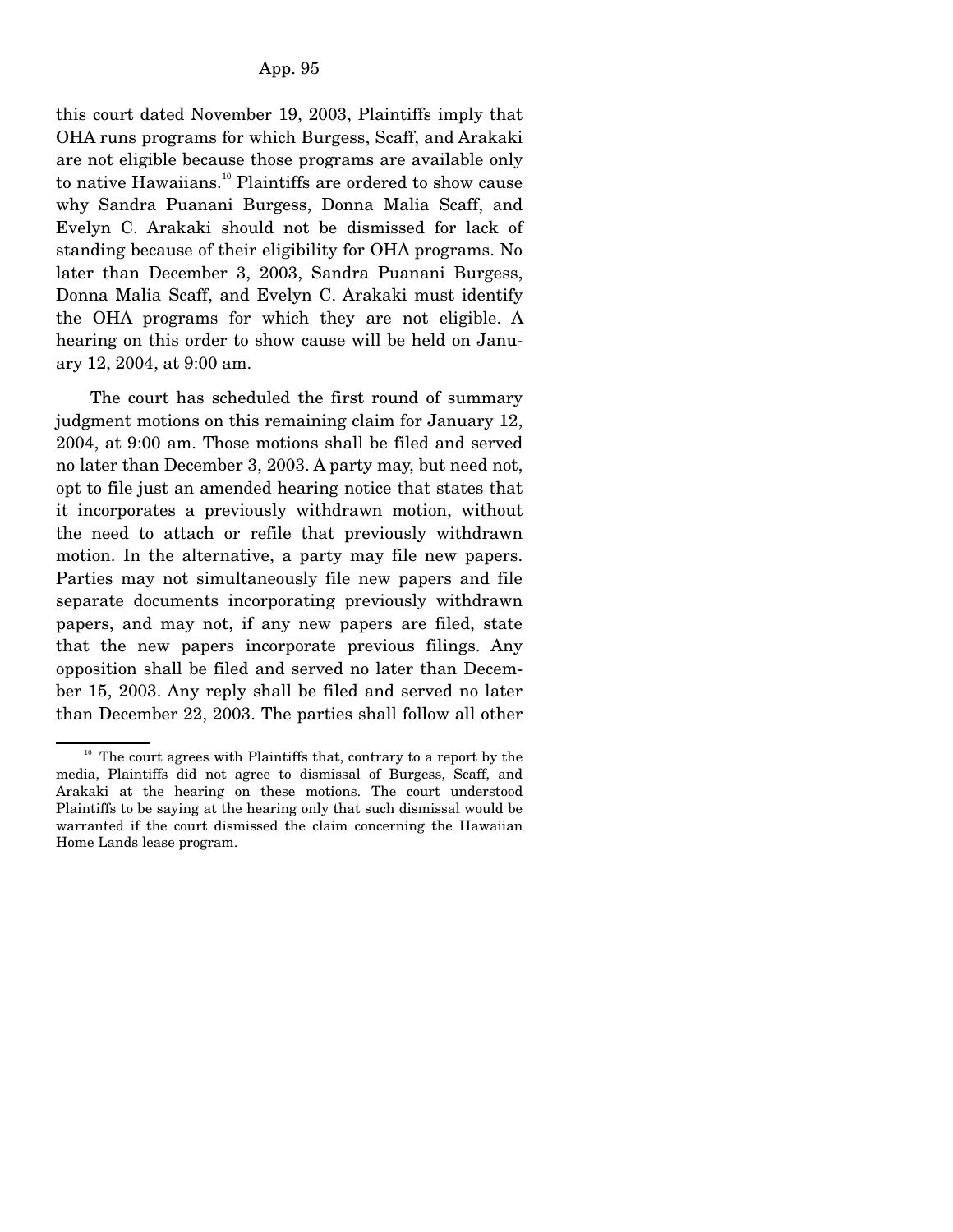local rules for this first round of summary judgment motions, which is limited to motions that do not turn on or relate to the level of scrutiny that applies to Plaintiffs' claim.

IT IS SO ORDERED.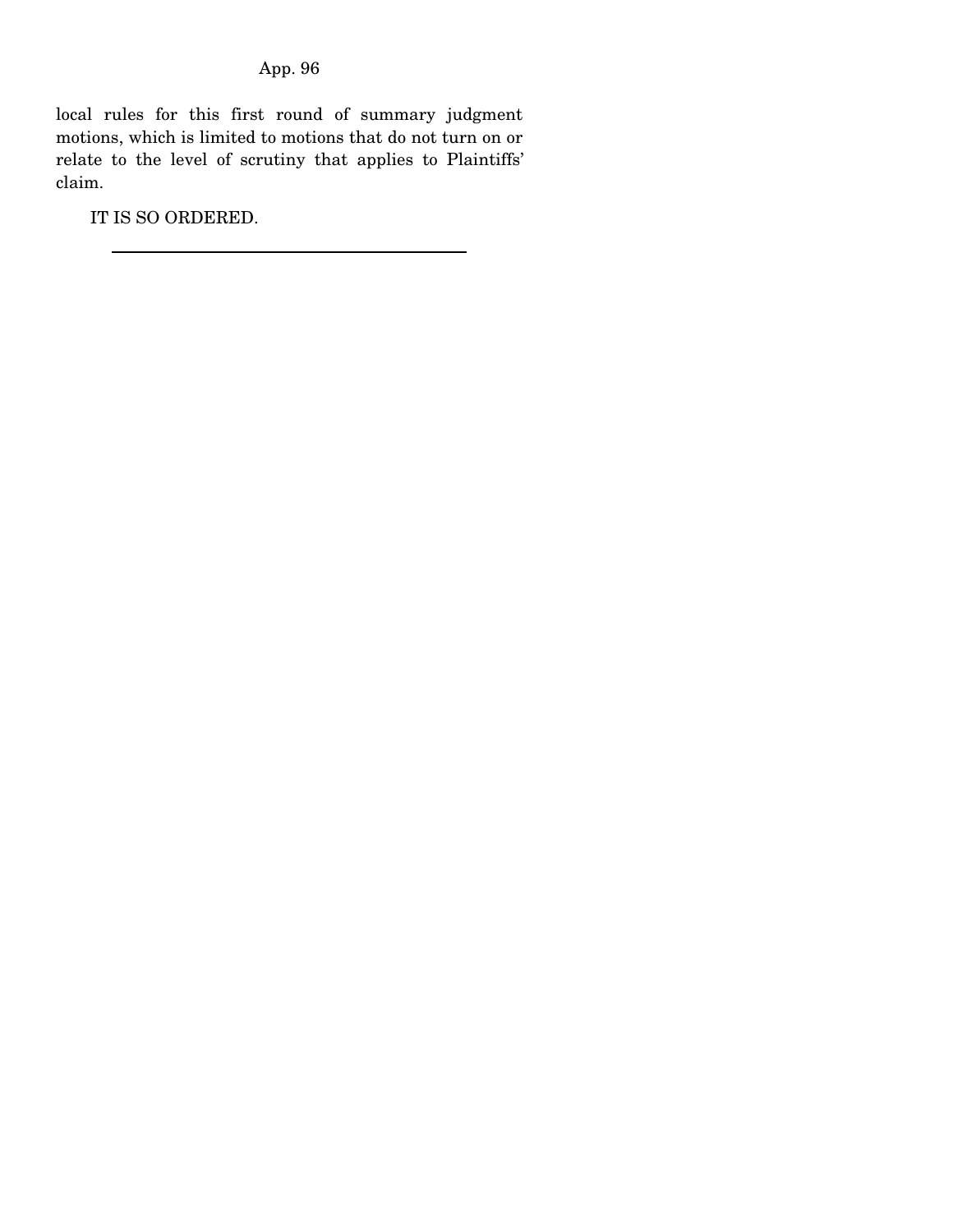299 F.Supp.2d 1107

United States District Court, D. Hawai'i.

Earl F. ARAKAKI, et al., Plaintiffs,

v.

Benjamin J. CAYETANO in his official capacity as Governor of the State of Hawaii, et al., Defendants.

## **Civil No. 02-00139 SOM/KSC.**

June 18, 2002.

 H. William Burgess, Patrick W. Hanifin, Im Hanifin Parsons, LLLC, Honolulu, HI, for Plaintiffs.

 Charlene M. Aina, Gerard D. Lau, State of Hawaii, Attorney General, Honolulu, HI, for Benjamin J. Cayetano, State Officials, Hawaiian Homes Commissioners.

 Thomas A. Helper, U.S. Attorney's Office, Honolulu, HI, for United States of America.

 Sherry P. Broder, Davies Pacific Center, Honolulu, HI, for Trustees of the Office of Hawaiian Affairs.

 Robert G. Klein, McCorriston MillerMukai MacKinnon, Honolulu, HI, for Defendant-Intervenor SCHHA.

# ORDER DENYING PLAINTIFFS' MOTION FOR RE-CONSIDERATION OF THE ORDER DISMISSING THEIR PUBLIC LAND TRUST CLAIMS

MOLLWAY, District Judge.

### I. *INTRODUCTION.*

 On May 8, 2002, this court granted in part and denied in part a motion to dismiss ("Order"), 299 F.Supp.2d 1090, 2002 WL 32346742. The court found that Plaintiffs had taxpayer standing to assert equal protection challenges to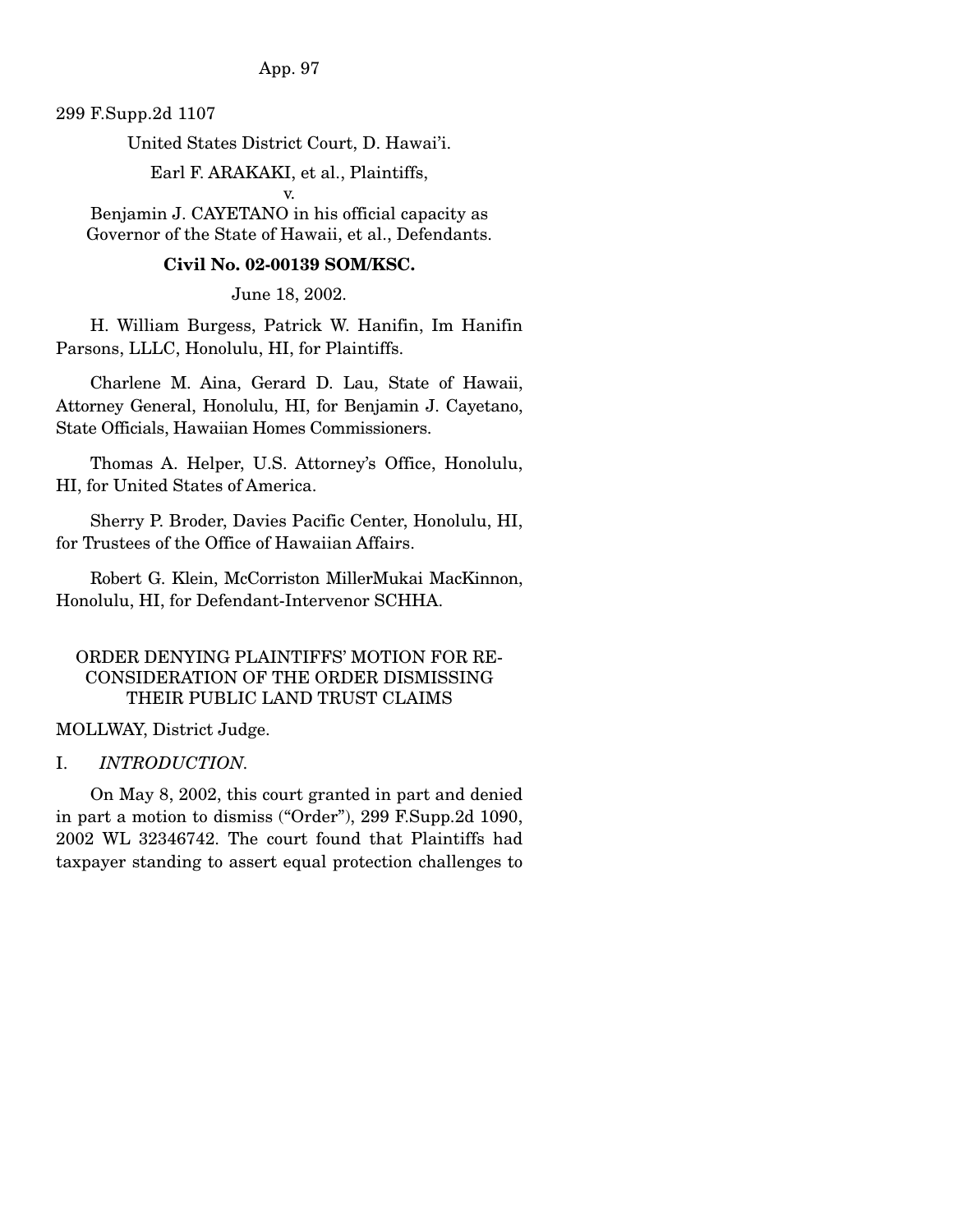the provision of benefits ("Benefits") by the Office of Hawaiian Affairs ("OHA"), the Department of Hawaiian Home Lands ("DHHL"), and the Hawaiian Homes Commission ("HHC") to Hawaiians and to native Hawaiians. However, the court found that Plaintiffs lacked standing to assert claims for breach of the public land trust created by section 5(f) of the Admissions Act.

 To the extent the court dismissed their public land trust claims for lack of standing, Plaintiffs now move for reconsideration of the order. Plaintiffs fail to justify reconsideration of the order dismissing their public land trust claims. Their motion for reconsideration is denied.

### II. *RECONSIDERATION STANDARD*.

 Courts have established three grounds justifying reconsideration of an order: (i) an intervening change in controlling law, (ii) the availability of new evidence, and (iii) the need to correct clear error or prevent manifest injustice. *Decker Coal Co. v. Hartman*, 706 F.Supp. 745, 750 (D.Mont.1988); *All Hawaii Tours v. Polynesian Cultural Ctr.*, 116 F.R.D. 645, 649 (D.Haw.1987), *rev'd in part on other grounds,* 855 F.2d 860, 1988 WL 86203 (9th Cir.1988). These grounds are set forth in Local Rule 60.1, which allows reconsideration of interlocutory orders upon the following grounds: (a) discovery of new material facts not previously available; (b) intervening change in the law; or (c) manifest error of law or fact.

## III. *ANALYSIS.*

 Plaintiffs argue that this court erred in finding that they lack standing to assert claims as beneficiaries of the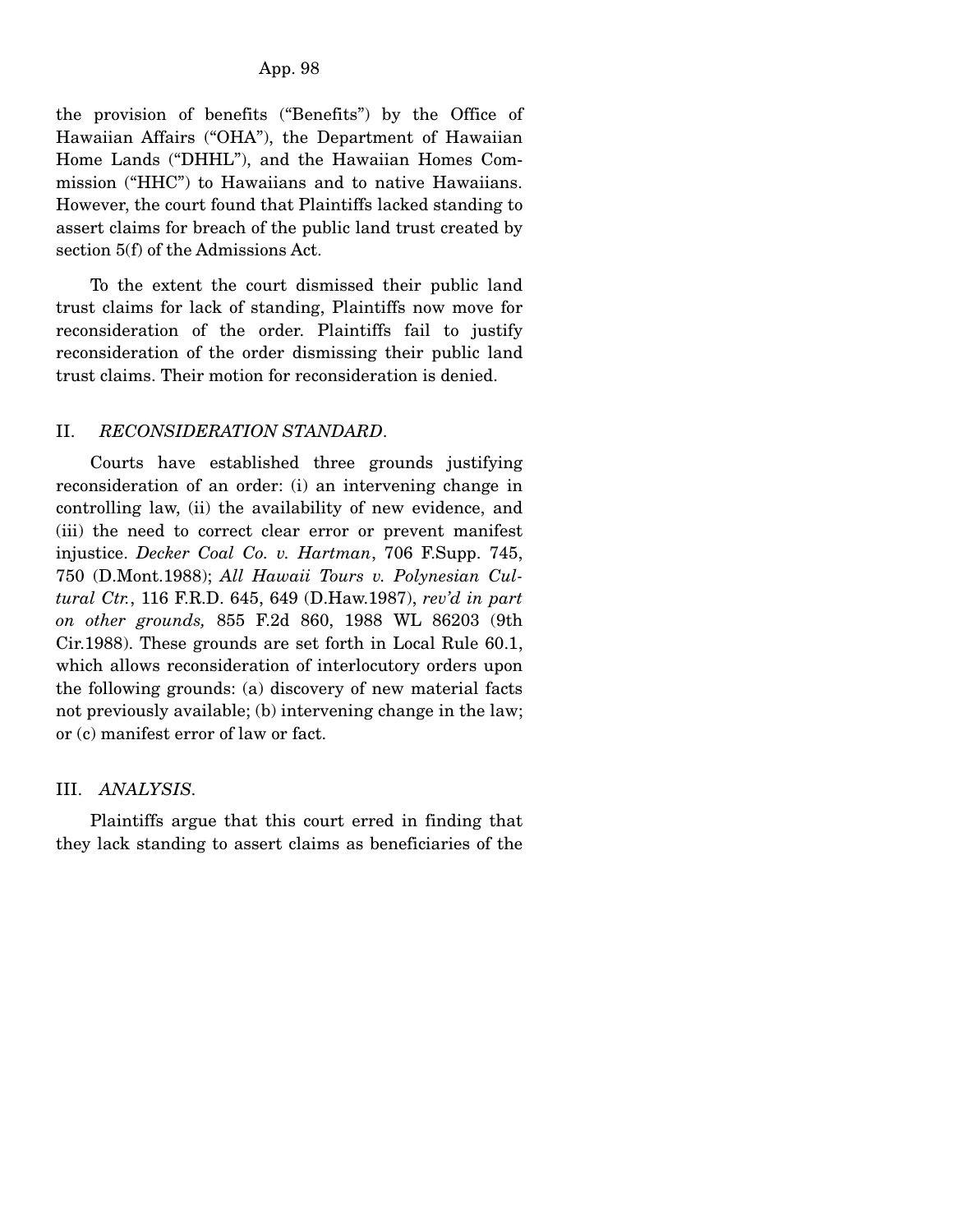public land trust created by section 5(f) of the Admissions Act.<sup>1</sup> Plaintiffs' arguments are unpersuasive.

## A. *Plaintiffs Did Not Timely Argue that They Are Proceeding on a Theory of Direct Injury. Even if Their Arguments Were Timely, They Are Insufficient For Standing Purposes.*

 Until recently, Plaintiffs had not asserted that they were victims of actual discrimination. *See* Order at 1095 n. 4, 1104-05. They did not, for example, assert that they had applied for Benefits and were turned down solely because of their race. Instead, Plaintiffs previously argued that injuries were based solely on the expenditure of their state taxes on allegedly racially discriminatory programs and the state's alleged breaches of a public land trust created to benefit them as well as others. On this motion for reconsideration, however, Plaintiffs assert what they say are "direct injuries" for purposes of the standing analysis.

 $\frac{1}{2}$  Plaintiffs say that there is and has been only one true public land trust-the one created in 1898. *See* Motion for Reconsideration (May 22, 2002) at 13-14. However, Plaintiffs are only challenging the trust as it exists through its present trust instrument, section 5(f) of the Admissions Act. *See* Transcript of Proceedings on Motion to Dismiss (filed May 10, 2002) at 38-40. Plaintiffs are not asserting claims that prior versions of the public land trust were breached, as those prior versions of the public land trust were either modified and/or amended by the Hawaiian Homes Commission Act and/or Admissions Act. Moreover, it is possible that Plaintiffs are not beneficiaries under those prior versions. Accordingly, even though Plaintiffs argued at the hearing on their Motion for Temporary Restraining Order that the 1898 public land trust was breached when the Hawaiian Homes Commission Act and the Admissions Act were enacted, see Transcript of Proceedings on Motion for Temporary Restraining Order (filed March 13, 2002) at 19- 20, Plaintiffs have abandoned that argument and are clearly proceeding only on the argument that section 5(f) of the Admissions Act is being breached.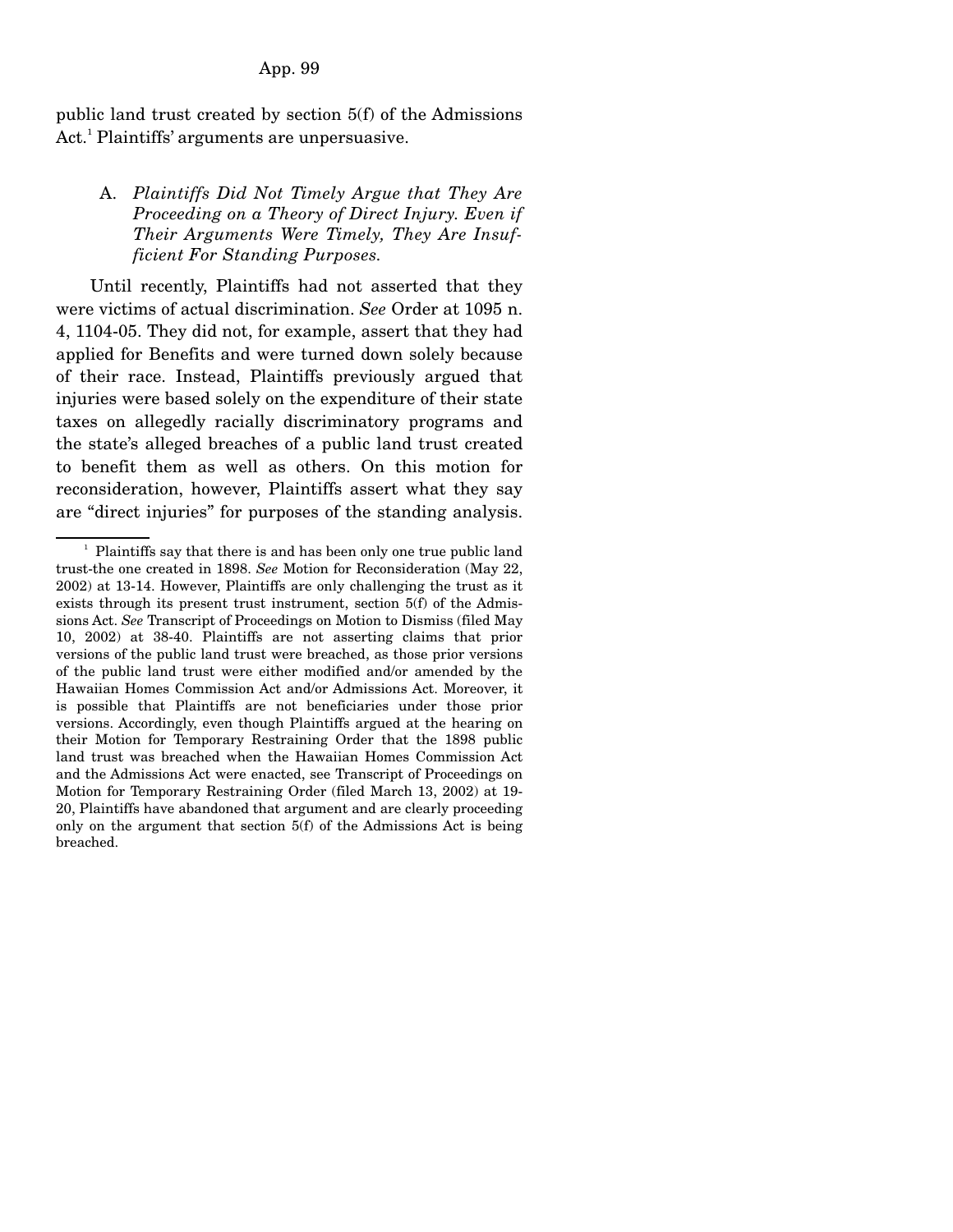*See* Motion at 5. This argument is untimely and unpersuasive.

 Plaintiffs raised the issue of direct injury through several supplemental declarations filed after the briefing period for the motion to dismiss closed. Plaintiffs claim that Rule 6 of the Federal Rules of Civil Procedure allows them to file such declarations. Even assuming that Rule 6 allows the filing of supplemental declarations after the briefing period has closed but before the hearing on a motion, those declarations clearly violated Local Rule 7.6. Local Rule 7.6 requires declarations and affidavits to contain only facts, not conclusions and argument. This court may disregard any declaration or affidavit not in compliance with Local Rule 7.6. The supplemental declarations of Patricia Carroll and Roger Grantham did not contain only facts, but instead were filled with speculative conclusory statements and argument.

 For example, Carroll and Grantham postulated that, if the State did not fund the Benefits, Carroll could have a better graduate education and Grantham's daughter could have air conditioning in her classroom. But Carroll and Grantham never established that, but for the funding of the Benefits, money would actually be spent on the programs they identified. Even assuming that the money spent on the Benefits would be used for public education if it were not spent on the Benefits, there is no way of determining how that money would be used to further public education. That money might, for example, be used to enhance the state's special education or extracurricular programs. It is pure speculation and argument for Carroll and Grantham to conclude that they have suffered an injury because money now spent on the Benefits might be allocated in a manner that enhances Carroll's graduate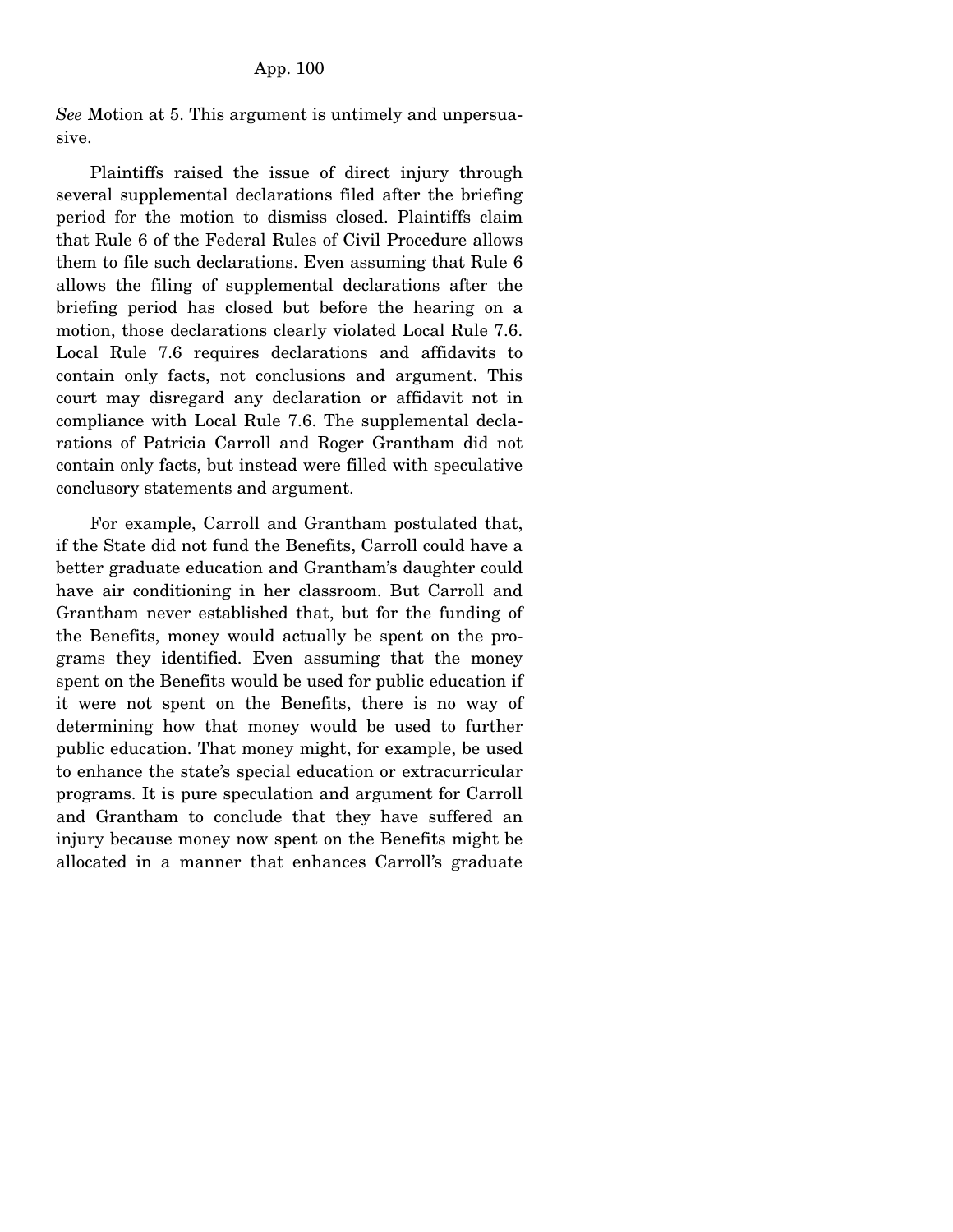education and adds air conditioning to Grantham's daughter's classroom. *See Lujan v. Defenders of Wildlife*, 504 U.S. 555, 560-61, 112 S.Ct. 2130, 119 L.Ed.2d 351 (1992) (to have standing to maintain a claim, a plaintiff must demonstrate: 1) an injury in fact-an invasion of a legally protected interest that is concrete and particularized, as well as actual or imminent, not conjectural or hypothetical; 2) a causal relationship between the injury and the challenged conduct-an injury that is fairly traceable to the challenged action of the defendant, and not the result of the independent action of some third party not before the court; and 3) a likelihood, not mere speculation, that the injury will be redressed by a favorable decision); *San Diego County Gun Rights Comm. v. Reno,* 98 F.3d 1121, 1126 (9th Cir.1996). Accordingly, even though Plaintiffs say that they have suffered "direct injuries," those injuries are clearly insufficient to meet the requirements for standing. $2$ 

<sup>&</sup>lt;sup>2</sup> Plaintiffs' citation to *Price v. Akaka*, 928 F.2d 824 (9th Cir.1990) ("*Price III"*), *cert. denied*, 502 U.S. 967, 112 S.Ct. 436, 116 L.Ed.2d 455 (1991), is unpersuasive. In the context of a claim challenging the public land trust trustees' failure to spend any money for the betterment of the conditions of native Hawaiians, *Price III* stated that the native Hawaiian plaintiffs had standing to assert that the trustees should be spending some money to benefit native Hawaiians, even though the trust instrument allowed the trustees to spend the trust assets on other things. *See id.* at 826. In the present case, however, Plaintiffs' alleged "direct injuries" are not based on the trustees' expenditure of funds, but instead on the state legislature's expenditure of funds.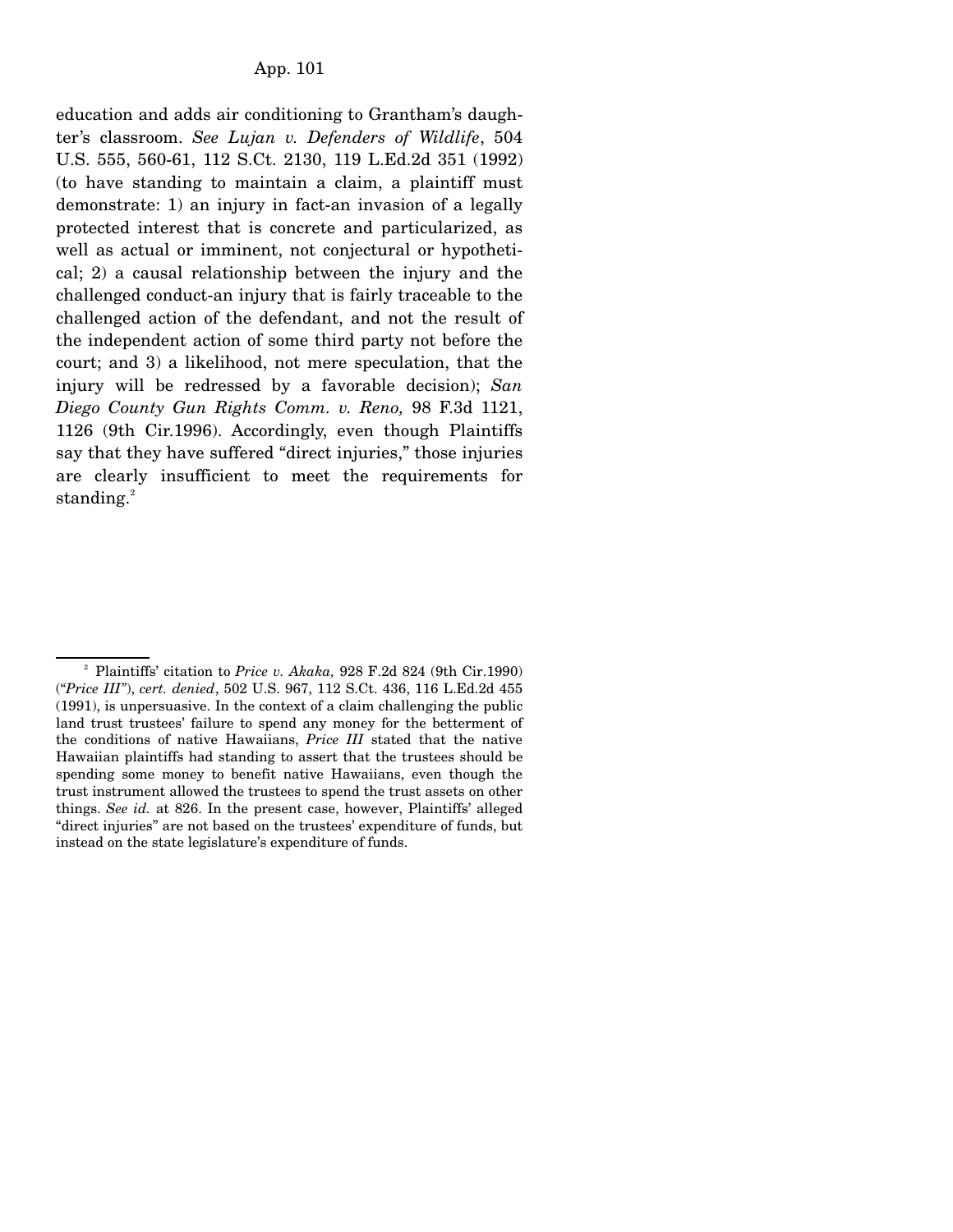B. *Plaintiffs Do Not Establish Their Entitlement to Proceed Based on Trust Beneficiary Standing.* 

 Citing *Com. of Pennsylvania v. Board of Dirs. of City Trusts of Philadelphia*, 353 U.S. 230, 77 S.Ct. 806, 1 L.Ed.2d 792 (1957), Plaintiffs contend that they have trust beneficiary standing to assert a claim challenging the restriction of Benefits to Hawaiians and native Hawaiians as being racially discriminatory and therefore illegal. *Pennsylvania* held that the government, while acting as trustee of a public land trust, cannot enforce privately created racial classifications. *Id.* at 231, 77 S.Ct. 806. *Pennsylvania,* however, does not establish that Plaintiffs are entitled to trust beneficiary standing, as *Pennsylvania* involved a challenge by persons who claimed to have been victims of actual discrimination, not trust beneficiaries claiming that a trust term was illegal. *Id.* In *Pennsylvania,* the plaintiffs had actually applied for admission to the school that received the trust's funds for the benefit of "poor white male orphans." *Id.* The two plaintiffs were not admitted to the school based on their race, as they were not "white." They were victims of actual discrimination for standing purposes. *Id.* As there is no question that Plaintiffs here have not suffered any actual discrimination, *Pennsylvania* is inapplicable and Plaintiffs' citation to *Pennsylvania* does not establish a manifest error of law or fact by this court.<sup>3</sup>

<sup>&</sup>lt;sup>3</sup> For the first time in their reply in support of their motion for reconsideration, Plaintiffs assert that, as beneficiaries of the public land trust, "they did 'apply' to the trustee, the State, for their equal share of the benefits." Thus, Plaintiffs argue, *Pennsylvania* is applicable to the present case. Reply at 9. Not only is this new argument untimely, as it is raised for the first time in their reply and could have easily been (Continued on following page)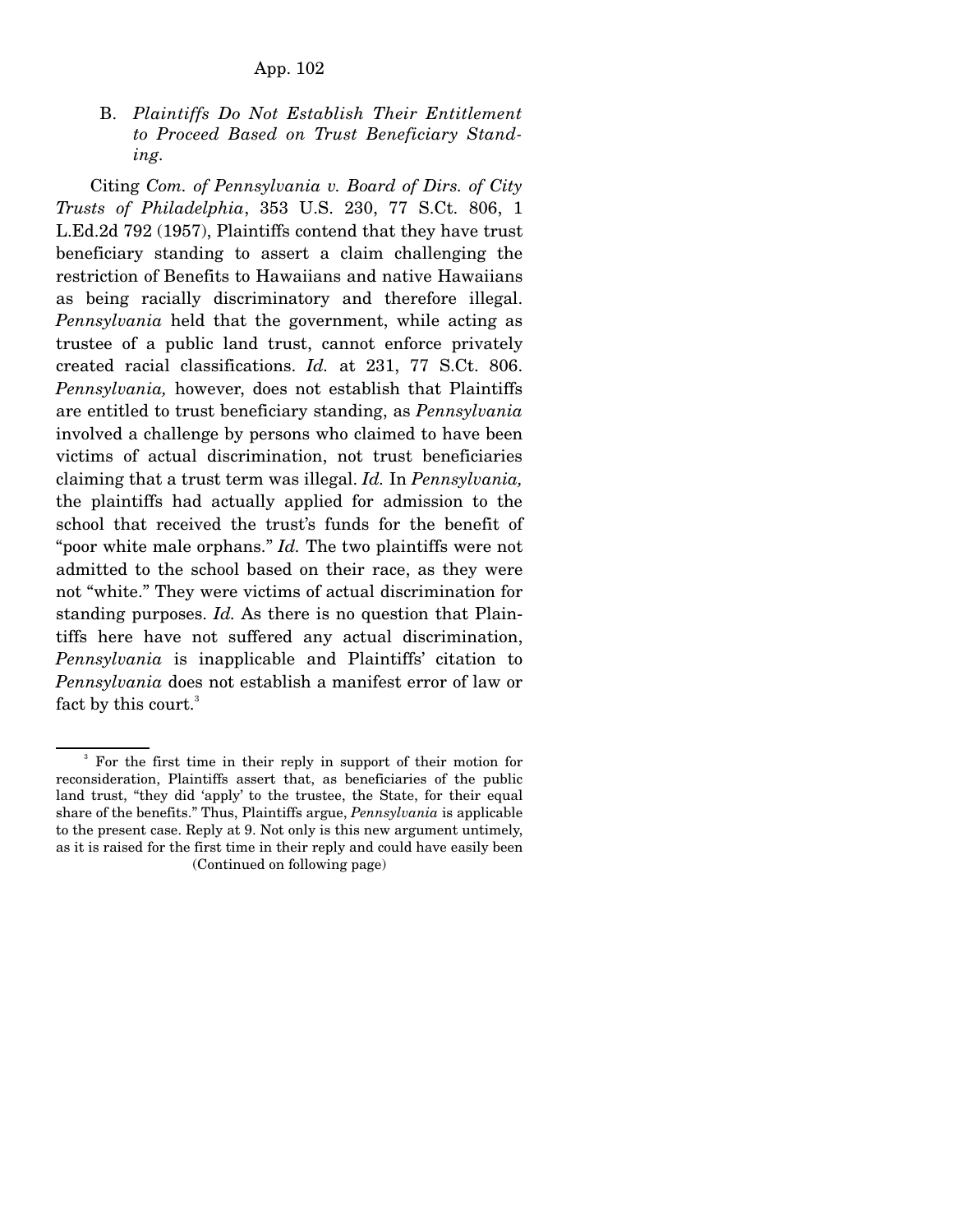Plaintiffs cite sections 166 and 214 of the Restatement of Trusts 2d for the propositions that a trustee has a duty not to comply with an illegal trust term, and that a trust beneficiary may sue to enforce the duties of the trustee "to him." These provisions do not purport to speak to the issue of federal court standing. Indeed, by referring to a trustee's breach of a duty "to him," the provisions appear to be referring more to direct injuries than to general challenges as to legality brought by members of the public. *See* Restatement (Second) of Trusts § 214, cmt. b (1959) ("A particular beneficiary cannot maintain a suit for a breach of trust which does not involve any violation of duty to him").

 The Ninth Circuit has not broadly approved of trust beneficiary standing for members of the public to assert claims that the section 5(f) trust is being breached. At most, the Ninth Circuit has permitted native Hawaiians to attempt to compel Hawaii to abide by the terms of the section 5(f) trust. *See Price III*, 928 F.2d 824. In allowing native Hawaiians to assert claims that Hawaii was breaching the public land trust by comingling funds, expending none of those funds on native Hawaiians, and using the funds for purposes other than those listed in section 5(f), the Ninth Circuit cited section 391 of the

asserted in the underlying motion itself, *see infra* at 1113, it also stretches the facts. The alleged "applications" are evidenced by letters from H. William Burgess. Although he is counsel of record for Plaintiffs, he appears to have written those letters on his own behalf, not on Plaintiffs' behalf. The letters make no mention of clients. *See* Exs. I to Q of Plaintiffs' Opposition to the Motion to Dismiss. Plaintiffs therefore cannot rely on these letters as their "applications" for Benefits. If Plaintiffs continue to rely on these letters, the letters may be the subject of discovery and may make Mr. Burgess a witness in this case.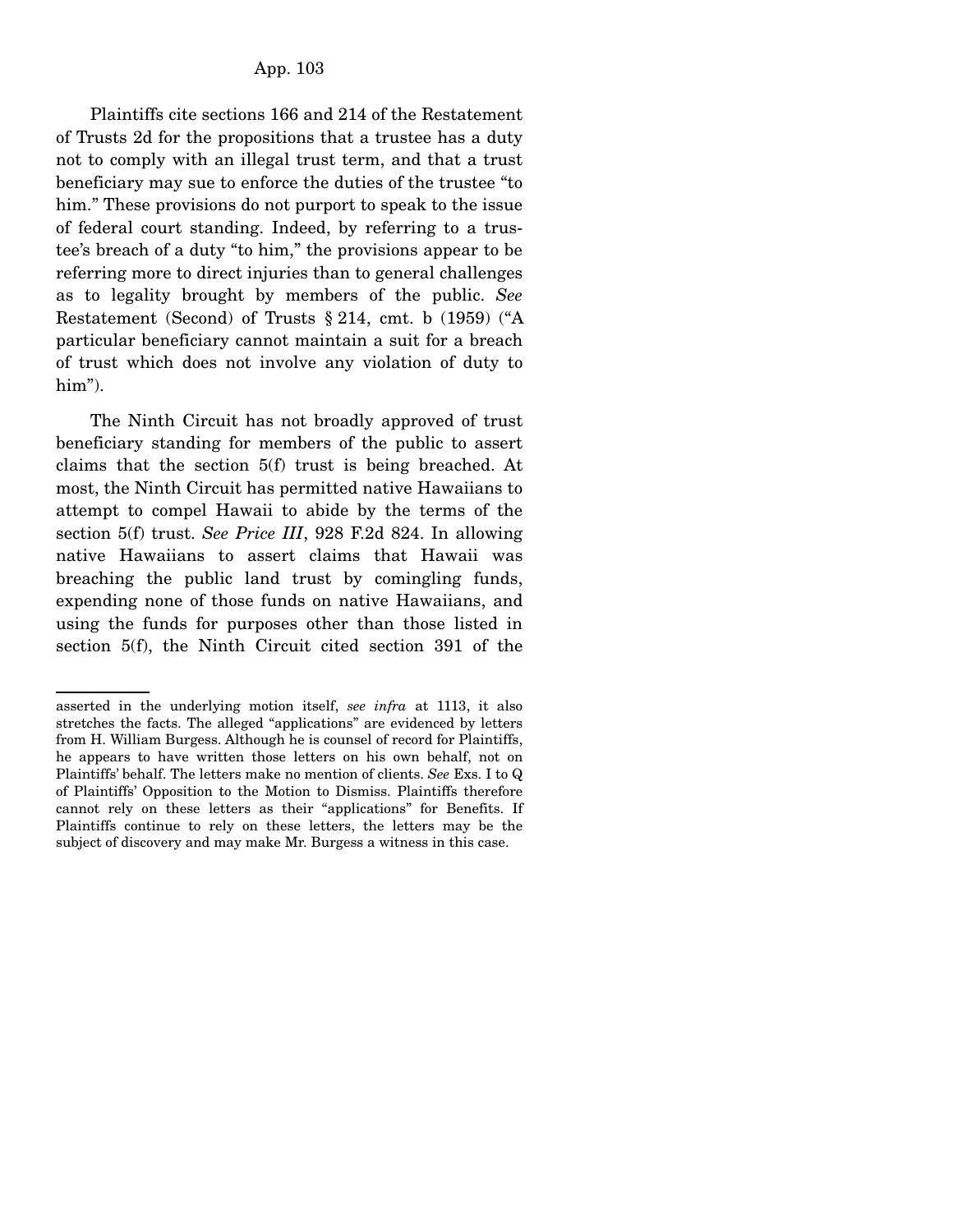Restatement of Trusts 2d. The Ninth Circuit was citing that provision for the proposition that the native Hawaiian claims were consistent with the common law of trusts that allows beneficiaries to assert breaches of trusts even though the trustee may, consistent with the trust instrument, use the trust solely to benefit others. *Id.* at 827. Section 391 states that, absent a "special interest" in the enforcement of a charitable trust, a member of the public may not maintain an action for the enforcement of that trust. Restatement (Second) of Trusts  $\S 391$  (1959).<sup>4</sup> Although *Price III* did not deem the section 5(f) trust to be a charitable trust for which section 391 is applicable, the Ninth Circuit's citation of section 391 implies that some type of "special interest" is needed for a member of the public to bring a suit for breach of the public land trust created by section 5(f) of the Admissions Act.

 In *Price III,* the native Hawaiian plaintiffs had such a "special interest" in seeing that they received benefits from the public land trust that was set up, at least in part, for their express benefit. Although the section 5(f) trust arguably benefits every member of the public in Hawaii, it is this notion that something more than membership in the public is needed to maintain such a claim that lies at the heart of this court's determination that Plaintiffs lack standing to assert their public land trust claims. Because Plaintiffs assert standing based only on being part of the public generally, and because Plaintiffs have cited no authority indicating that they have federal court standing in that capacity to allege a breach of the public land trust,

 $\sim$   $\frac{4}{3}$ Comment d of section 391 clarifies that the "mere fact that ... members of the public . . . benefit from the enforcement of the trust is not a sufficient ground to entitle them to sue." *Id.,* cmt. d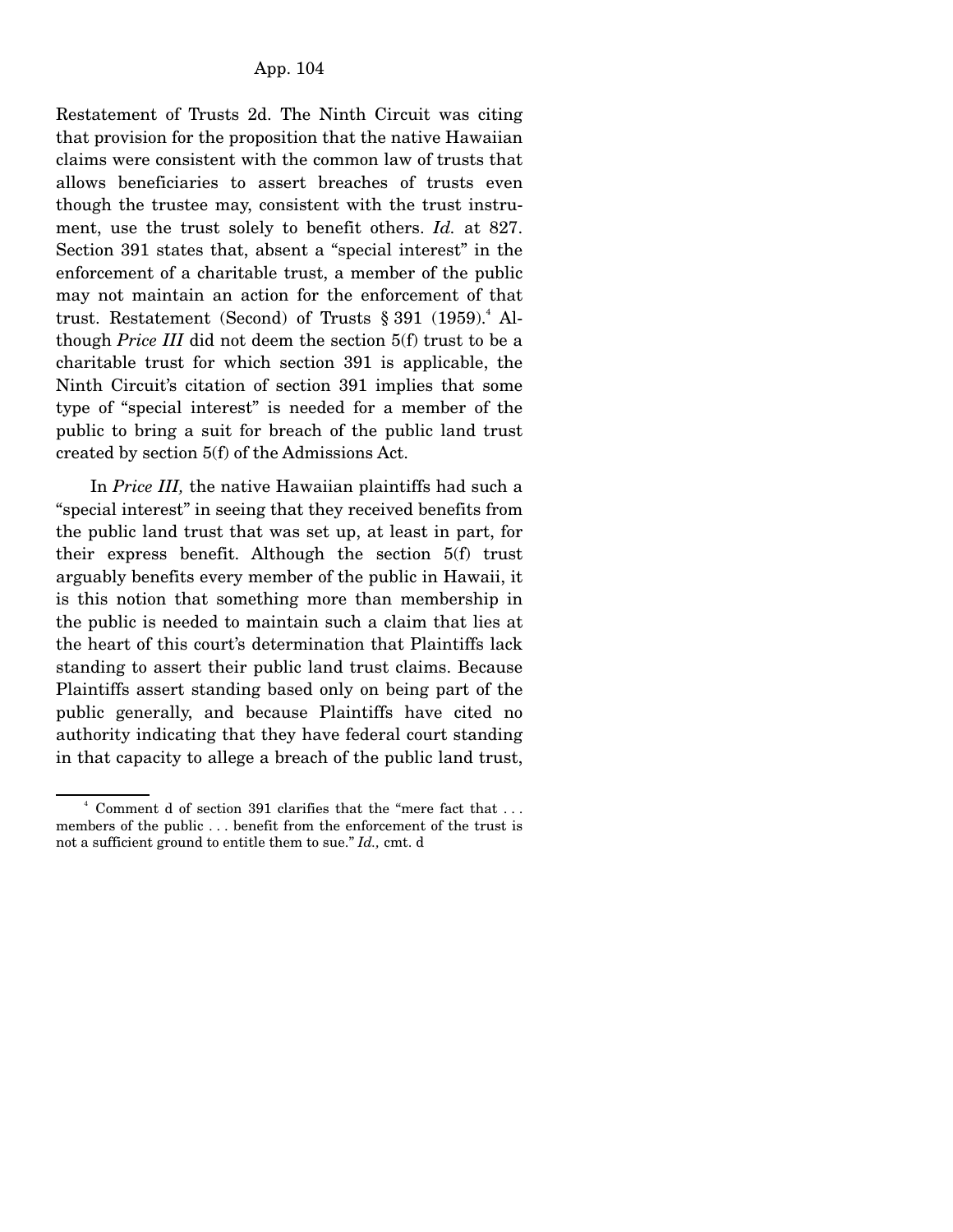Plaintiffs have not demonstrated that this court erred in dismissing their claims for breach of the public land trust based on a lack of standing.

## C. *Plaintiffs Have Not Demonstrated That They Have Prudential Standing.*

 Plaintiffs have not demonstrated any manifest error of law or fact because they have not shown prudential standing to assert their breach of the public land trust claims. *See* Order at 1104-05. In their Motion for Reconsideration, Plaintiffs cite *Napeahi v. Paty*, 921 F.2d 897 (1990), *cert. denied*, 502 U.S. 901, 112 S.Ct. 278, 116 L.Ed.2d 230 (1991), and *Ulaleo v. Paty*, 902 F.2d 1395, 1397 (1990) ("*Ulaleo II*"), for the proposition that all members of the public of Hawaii have prudential standing to assert claims that the public land trust is being breached by provision of Benefits to only Hawaiians and native Hawaiians.<sup>5</sup> Neither case is persuasive. Like the various *Price* decisions discussed in the Order, *Napeahi* and *Ulaleo II* found standing for native Hawaiians and a native Hawaiian group to assert an actual breach of the public land trust. The cases did not hold that the public in general has standing to contest the terms of the trust. In all of the cases, native Hawaiians or native Hawaiian groups had standing to assert claims based on the beneficiary status granted to them by the trust's express purpose of being for the betterment of the conditions of native

<sup>5</sup> Borrowing a term from an earlier version of the public land trust, Plaintiffs argued in the underlying motion that all "inhabitants" of Hawaii have prudential standing. However, the current version of the section 5(f) public land trust does not refer to "inhabitants," but instead to the public.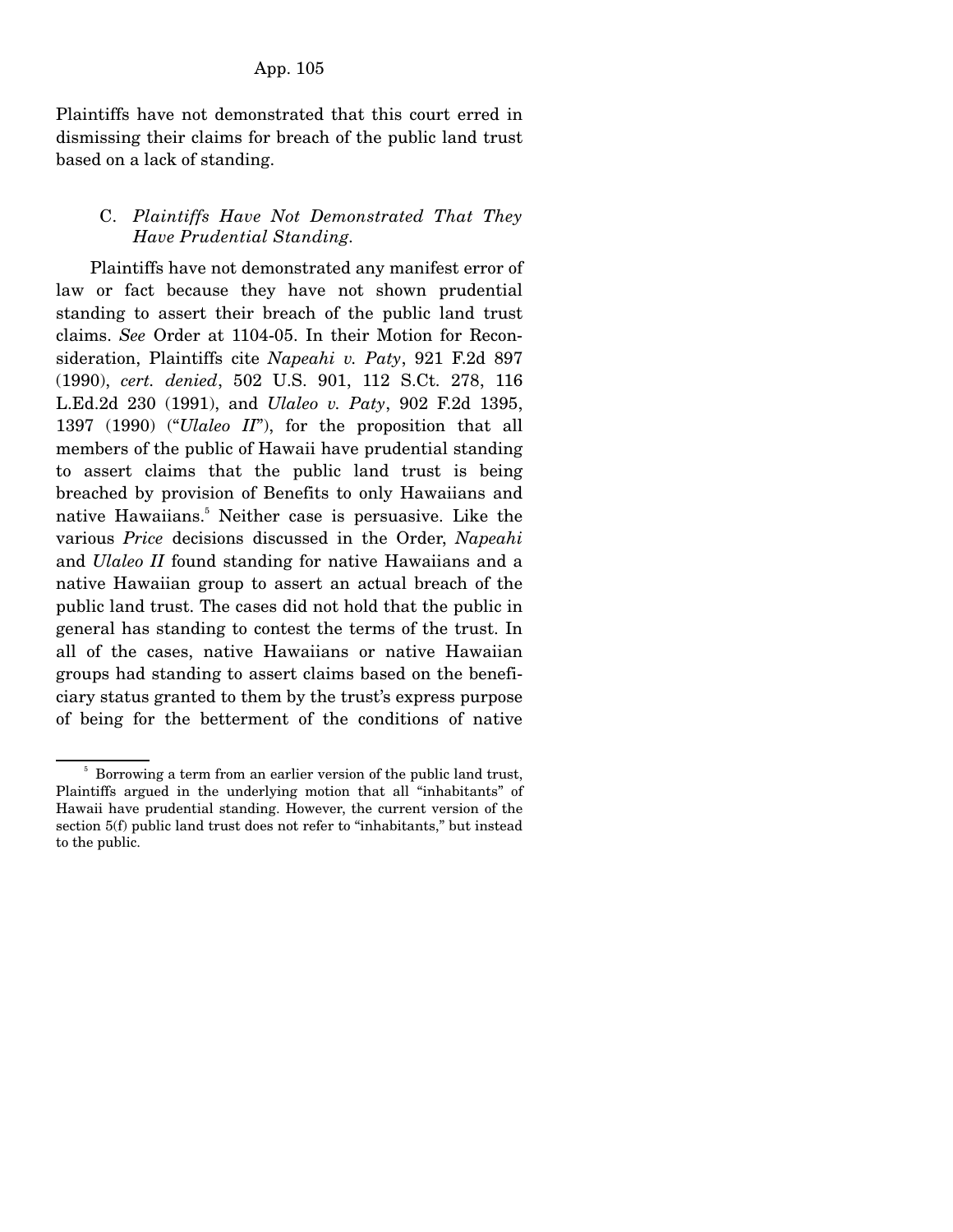Hawaiians. None of these cases involved the public of the State of Hawaii or the issue of whether the public has prudential standing to assert claims that the public land trust is being breached.

 *Napeahi* certainly does not support Plaintiffs' claims that the prudential limitations on standing are satisfied in this case. In *Napeahi*, Napeahi claimed that Hawaii breached the public land trust when it allowed some alleged trust land to be abandoned to a private developer. *Id.* at 899. The Ninth Circuit determined that, as a native Hawaiian, Napeahi had trust beneficiary standing to assert a breach of the public land trust's provision that the land be used, at least in part, "for the betterment of the conditions of native Hawaiians." *Id.* at 901 n. 2. In noting that Napeahi had standing, the Ninth Circuit cited *Price v. Akaka*, 915 F.2d 469 (9th Cir.1990), which was amended and superseded by *Price III*, 928 F.2d 824. Like *Napeahi*, *Price III* involved native Hawaiian plaintiffs who had standing to assert claims that the public land trust was being breached. Neither *Napeahi* nor *Price III* examined prudential standing for the public of Hawaii to assert claims alleging a breach of the public land trust.

 *Ulaleo II* is similarly distinguishable. In *Ulaleo II,* the Ninth Circuit, citing *Price v. Hawaii,* 764 F.2d 623, 628 (9th Cir.1985) ("*Price I*"), *cert. denied*, 474 U.S. 1055, 106 S.Ct. 793, 88 L.Ed.2d 771 (1986), found that an individual native Hawaiian plaintiff and the Pele Defense Fund ("PDF") had standing to assert breaches of the public land trust. *Ulaleo II*, 902 F.2d at 1397. Because the Ninth Circuit did not examine the "ancestry of the organization's members" in *Ulaleo II, see* Motion at 12, Plaintiffs argue that race is unimportant in determining whether parties have standing to assert breaches of a public land trust.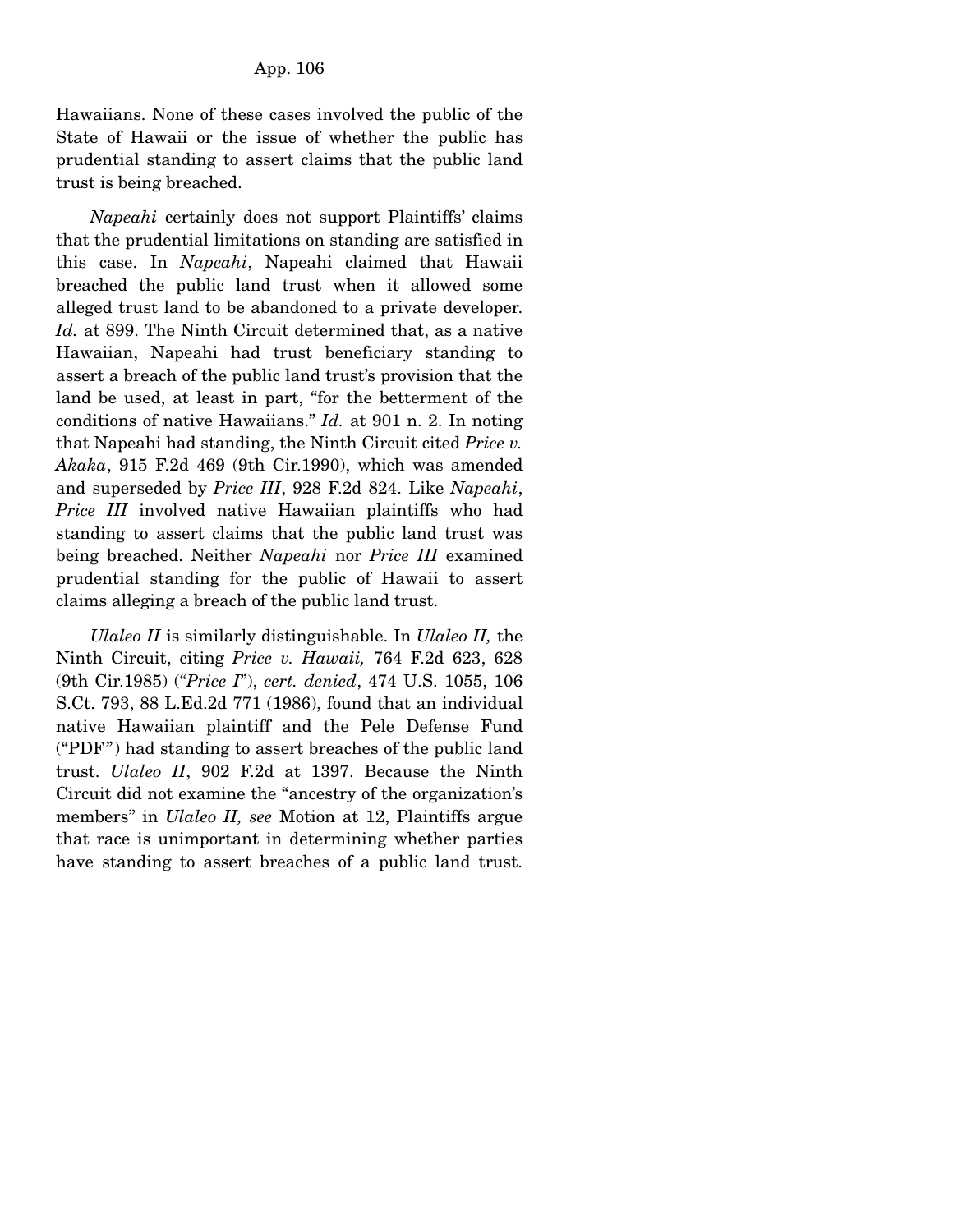However, PDF's members must have included native Hawaiians, as PDF was asserting claims on behalf of native Hawaiians. *See Ecological Rights Foundation v. Pacific Lumber Co.*, 230 F.3d 1141, 1147 (9th Cir.2000) ("An organization has standing to bring suit on behalf of its members when: (a) its members would otherwise have standing to sue in their own right; (b) the interests it seeks to protect are germane to the organization's purposes; and (c) neither the claim asserted nor the relief requested requires the participation of individual members in the lawsuit") (quotations omitted). In the District Court opinion in *Ulaleo*, Judge Alan C. Kay noted that the plaintiffs were alleging that the land exchange between Hawaii and Campbell Estate violated section 5(f) of the Admissions Act because Hawaii did not make a record of the impact that exchange would have on the rights of native Hawaiians. *See Ulaleo v. Paty,* Civil No. 88-320 ACK, slip op. at 3-4 (D.Haw. July 26, 1989) ("*Ulaleo I*").

PDF (in *Ulaleo I* and *Ulaleo II*) and the Hou Hawaiians (in *Price I*) were claiming that Hawaii was breaching its duty under the public land trust to better the conditions of native Hawaiians. The recognition of standing for PDF and the Hou Hawaiians does not require that Plaintiffs be found to have standing here. Plaintiffs claim standing only as members of the public of the state of Hawaii, a status that all but destroys any standing requirement.

Plaintiffs cite no authority indicating that the public in general has standing to assert claims for breaches of a public land trust. Authorities indicating that native Hawaiians and native Hawaiian groups may assert such claims do not go as far as Plaintiffs would have this court go. Plaintiffs demonstrate no manifest error of law or fact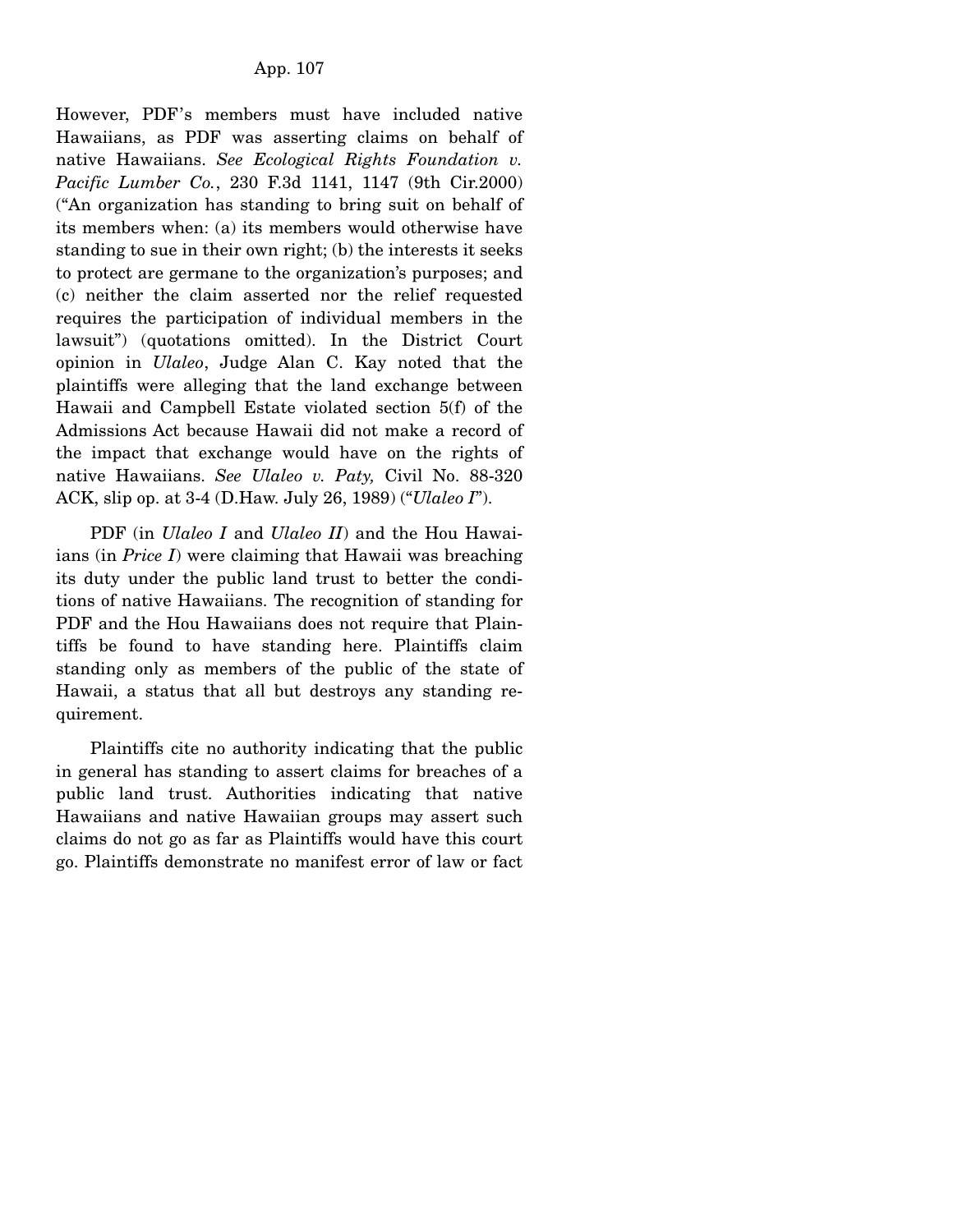that would justify reconsideration of this court's determination that Plaintiffs lack prudential standing to assert their breach of public land trust claims as members of the public of Hawaii.

In their reply, Plaintiffs argue that their claims are not precluded because the members of the public of Hawaii are indeed subject to limitation. As the public land trust was created "for the betterment of the conditions of native Hawaiians," *see* P.L. 86-3 (March 18, 1959), § 5(f), *reprinted in* 73 Stat. 4, 6, Plaintiffs argue that the term "public" excludes native Hawaiians, as they receive Benefits and cannot challenge that receipt. This court recognized this limitation in the Order, but noted that the public was still too broad to merit prudential standing. *See* Order at 1104 n. 17.

Plaintiffs also argue that an additional 240,000 people, the alleged number of Hawaiians eligible to receive Benefits from OHA, are excluded from the public with standing. Plaintiffs say that, "[a]ccording to the 2,000 Census, there are about 240,000 residents of Hawaii who consider themselves at least part Hawaiian." Reply in Support of Motion for Reconsideration at 3. As this argument was raised for the first time in their reply, this court disregards it pursuant to Local Rule 7.4 ("Any arguments raised for the fist [sic] time in the reply shall be disregarded") $\degree$ Moreover, Plaintiffs' citation to the 2000 Census cannot be considered newly discovered evidence that could justify a motion for reconsideration. To support such a motion,

<sup>6</sup> Even assuming that the number of Hawaiians in Hawaii was stated somewhere in the papers on the underlying motions, this court had no independent duty to search the voluminous record for such a number.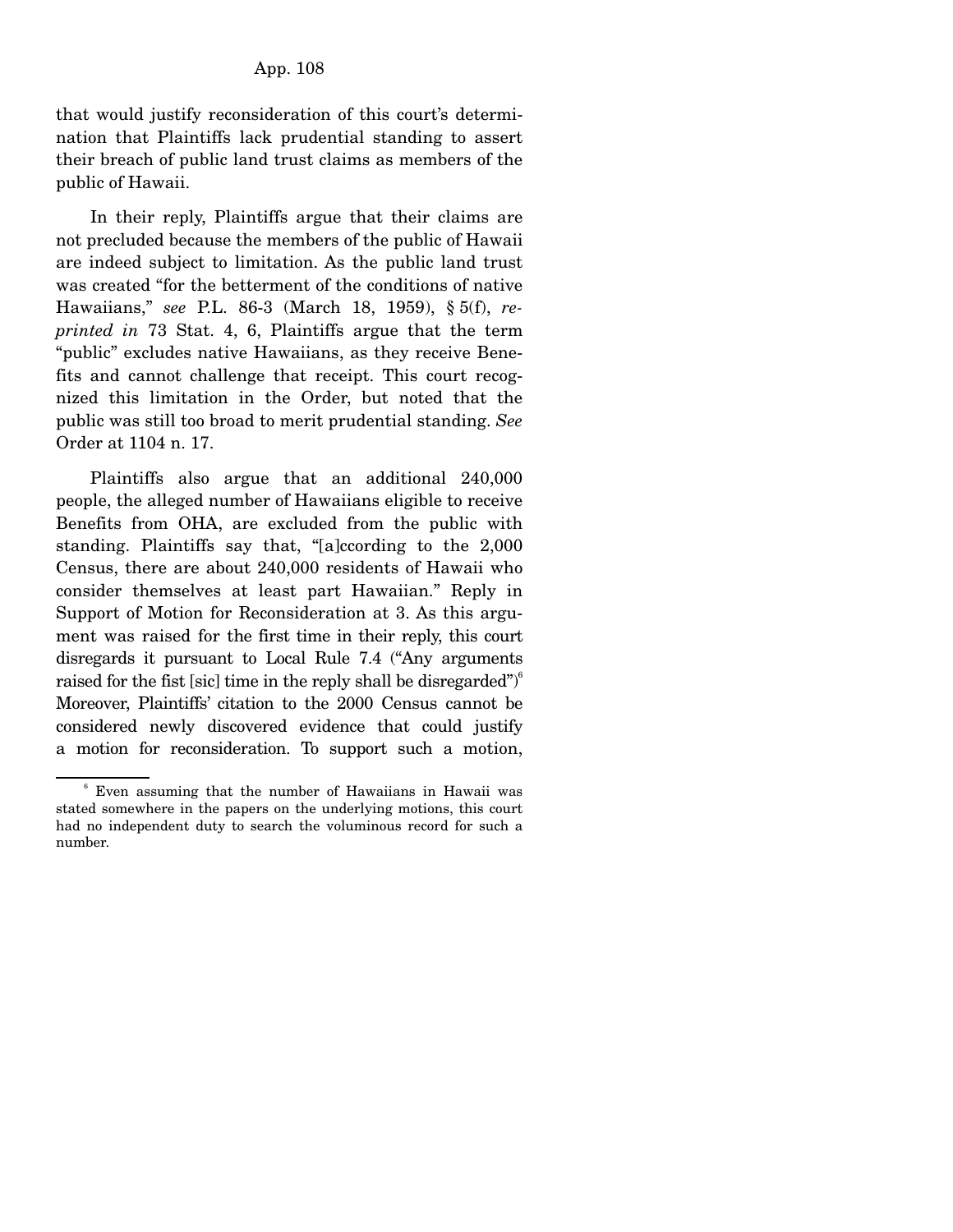Plaintiffs would have to show not only that the evidence was newly discovered or unknown to them until after the hearing on the underlying motion, but also that they could not with reasonable diligence have discovered and produced such evidence at the hearing. *See Engelhard Indus.*, *Inc. v. Research Instr. Corp.*, 324 F.2d 347, 352 (9th Cir.1963), *cert. denied*, 377 U.S. 923, 84 S.Ct. 1220, 12 L.Ed.2d 215 (1964). Plaintiffs have made no such showing.

 In any event, even assuming that the members of the public of Hawaii do not include 240,000 people in Hawaii, the members of the public remain so numerous that Plaintiffs can fairly be said to be asserting a generalized grievance. They therefore fail to demonstrate that they have prudential standing.<sup>7</sup> *See United States v. Hays,* 515 U.S. 737, 743, 115 S.Ct. 2431, 132 L.Ed.2d 635 (1995).

 Because Plaintiffs have failed to demonstrate that this court erred in determining that they lacked prudential standing, they have failed to demonstrate that the order

<sup>7</sup> Although *Hoohuli v. Ariyoshi*, 741 F.2d 1169 (9th Cir.1984), allowed state taxpayers to assert claims, indicating that prudential standing limitations do not bar claims shared with members of the state taxpayer base, Plaintiffs cite no authority indicating that the number of people who pay taxes (a number that would exclude children, low income families, delinquent taxpayers, and retirees) to Hawaii is greater than the number of members of the public (even assuming that the "public" does not include the 240,000 Hawaiians). The term "public" is so broad that it could include hundreds of thousands of transient visitors every year or anyone else who uses public improvements or public lands. *See* Admission Act, ¶ 5(f). Given the broad and indefinite character of the "public," it is highly doubtful that Plaintiffs could have made such a showing even had they timely submitted statistical evidence. Accordingly, Plaintiffs have not shown that *Hoohuli* compels a finding of prudential standing for Plaintiffs.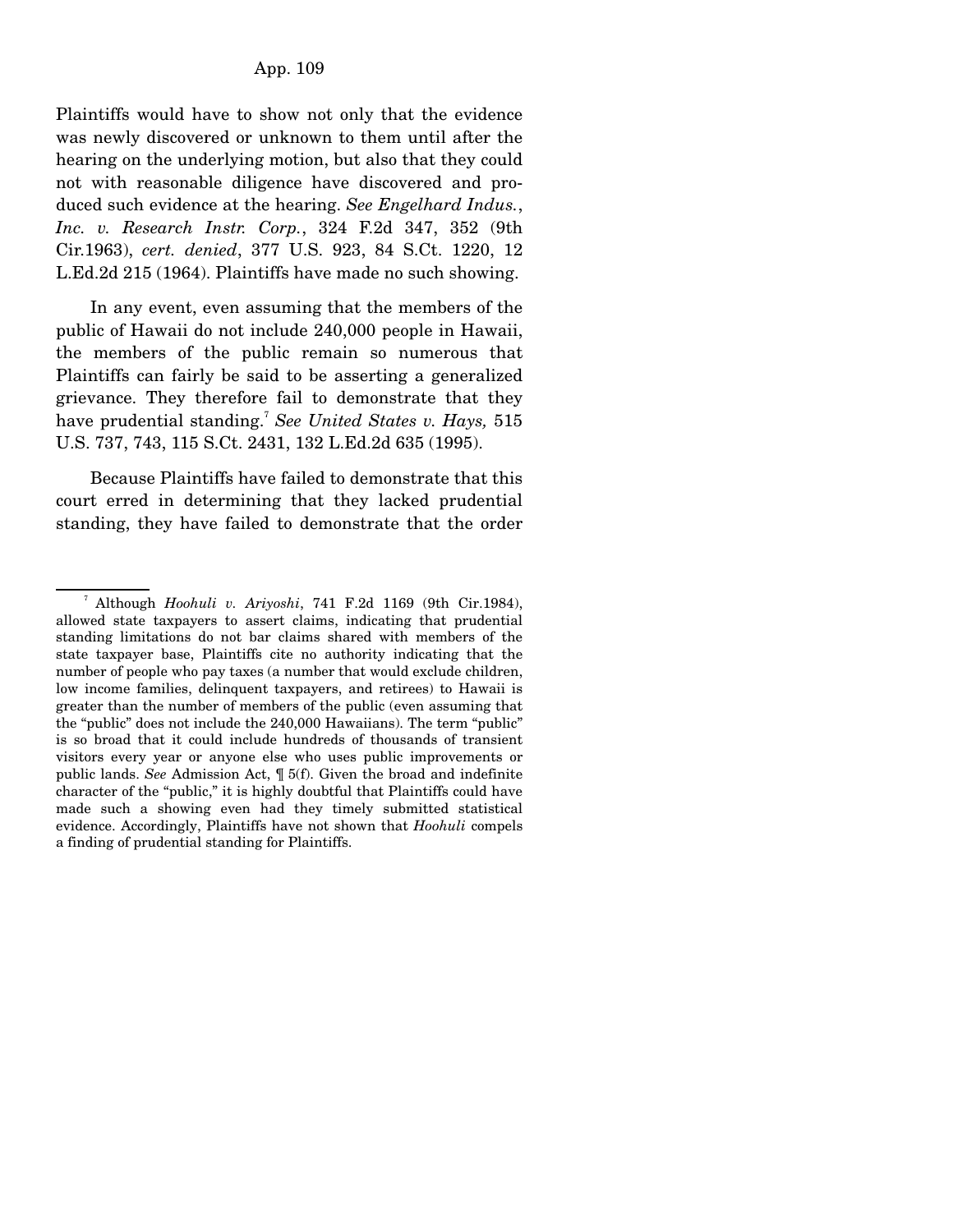dismissing their public land trust claims should be reconsidered.<sup>8</sup>

#### IV. *CONCLUSION.*

 Because Plaintiffs have failed to demonstrate any reason justifying reconsideration of the Order, their motion for reconsideration is denied.

IT IS SO ORDERED.

<sup>8</sup> As Plaintiffs lack prudential standing to assert claims for breach of the public land trust, Plaintiffs can show no manifest error of law or fact arising from their other arguments for public trust beneficiary standing. Accordingly, even assuming that Plaintiffs can properly allege that the state breached its duty to Plaintiffs to not enforce an illegal trust term, they lack standing to assert such a claim in this court based solely on the fact that they are beneficiaries of the trust as members of the public of Hawaii. Similarly, even assuming that beneficiaries of a city public trust may assert breaches of that trust under *Kapiolani Park Preservation Soc. v. City & County of Honolulu,* 69 Haw. 569, 572- 73, 751 P.2d 1022, 1025 (1988), when the government refuses to seek instructions as to the lawfulness of an action relating to the trust, Plaintiffs still lack prudential standing under federal law to assert, as members of the public of Hawaii, that the public land trust created by section 5(f) is being breached.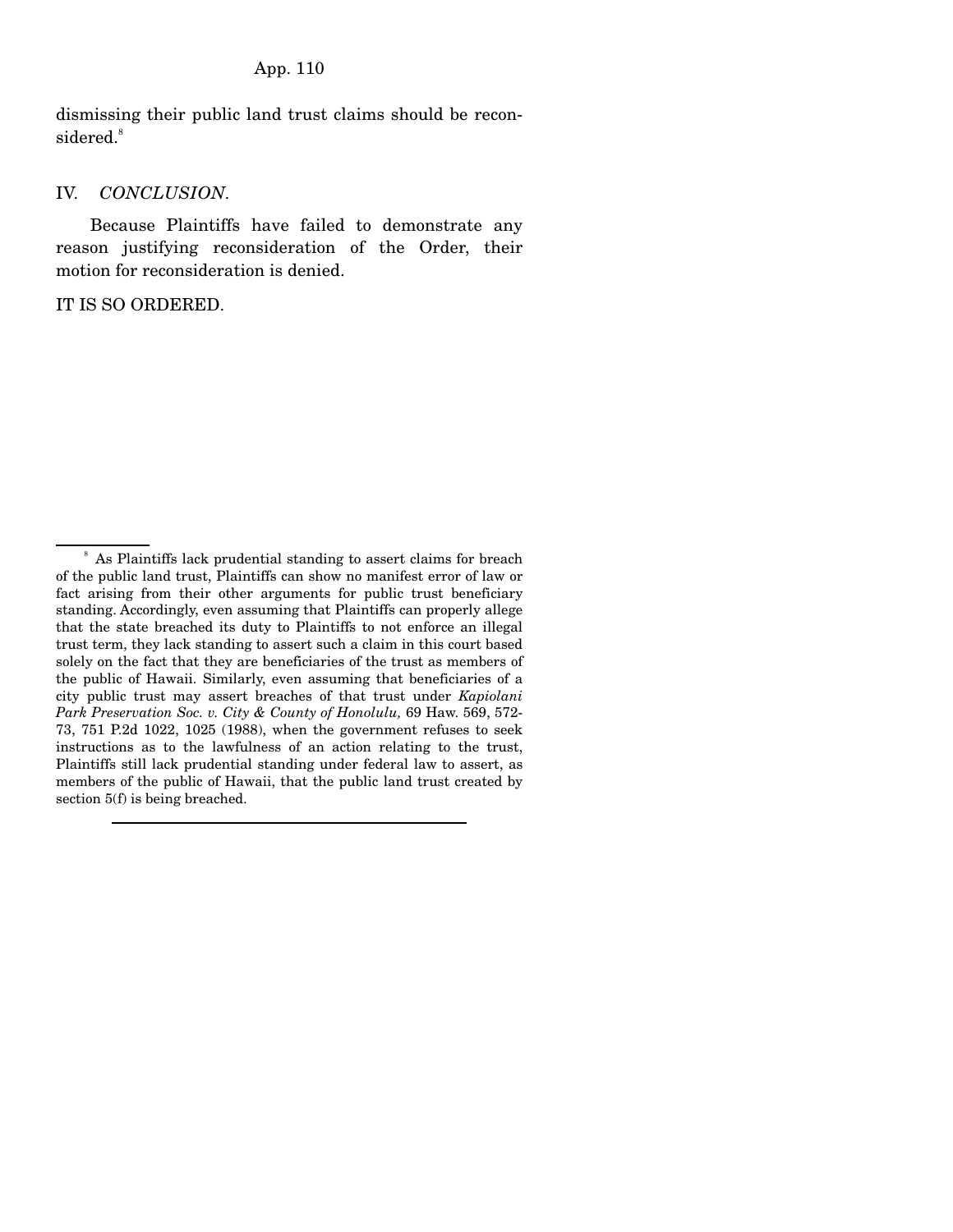App. 111

299 F.Supp.2d 1090

## United States District Court,D. Hawai'i. Earl F. ARAKAKI, et al., Plaintiffs,

v.

Benjamin J. CAYETANO in his official capacity as Governor of the State of Hawaii, et al., Defendants. **Civil No. 02-00139 SOM/KSC.**

May 8, 2002.

 H. William Burgess, argued, Patrick W. Hanifin, argued, Im Hanifin Parsons, LLLC, Honolulu, HI, for Plaintiffs.

 Gerard D. Lau, argued, State of Hawaii, Attorney General, Honolulu, HI, for Benjamin Cayetano, State Officials, Hawaiian Homes Commissioners.

 Sherry P. Broder, argued, Honolulu, HI, for Trustees of the Office of Hawaiian Affairs.

 Robert G. Klein, argued, McCorriston MillerMukai MacKinnon, Honolulu, HI, for Defendant-Intervenor SCHHA.

# ORDER GRANTING IN PART AND DENYING IN PART MOTIONS TO DISMISS ON STANDING GROUNDS; ORDER DENYING MOTION TO DISMISS (OR RECONSIDER PRIOR ORDER FINDING TAXPAYER STANDING) ON POLITICAL QUESTION GROUNDS

MOLLWAY, District Judge.

## I. *INTRODUCTION.*

Plaintiffs, some of whom are of Hawaiian ancestry, seek to stop Defendants' provision of benefits to only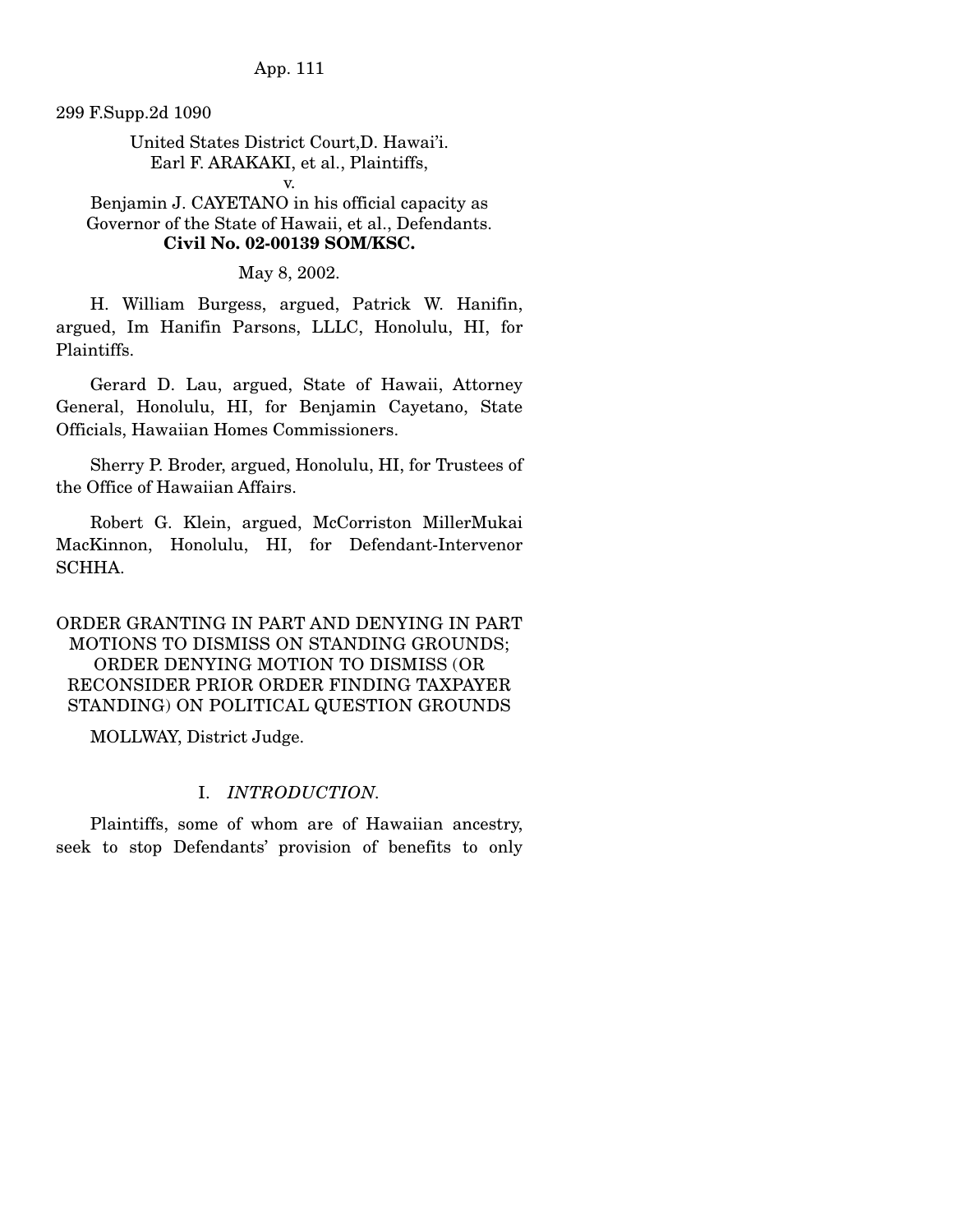### App. 112

persons of Hawaiian or native Hawaiian ancestry.<sup>1</sup> Plaintiffs identify themselves as individual taxpayers in Hawaii and beneficiaries of a public land trust.

 Defendants have moved in three separate motions to dismiss this case. Defendants State of Hawaii ("State" or "Hawaii"), the Hawaiian Homes Commission ("HHC"), and the Department of Hawaiian Home Lands ("DHHL") have moved to dismiss based on an alleged lack of standing.<sup>2</sup> Defendant Office of Hawaiian Affairs ("OHA") has also moved to dismiss this action based on an alleged lack of standing. OHA additionally argues that this case should be dismissed (or alternatively that the court should reconsider its previous standing determination) because the case allegedly involves a nonjusticiable political question.

 This court is bound by the Ninth Circuit's decision in *Hoohuli v. Ariyoshi,* 741 F.2d 1169 (9th Cir.1984). Applying *Hoohuli,* the court concludes that Plaintiffs have taxpayer standing to assert their Equal Protection claims. To the extent Plaintiffs assert claims that are not premised on actual expenditures of tax funds, however, those claims are dismissed.

 Plaintiffs lack standing to assert claims as alleged beneficiaries of a public land trust created by the Admissions Act in 1959. Accordingly, the court dismisses Plaintiffs' breach of public land trust claims.

<sup>&</sup>lt;sup>1</sup> The court uses the terms "Hawaiian" and "native Hawaiian" as defined in Haw.Rev.Stat. § 10-2. *See Arakaki v. Cayetano,* 198 F.Supp.2d 1165, 1172 n. 6 (D.Haw.2002).

<sup>&</sup>lt;sup>2</sup> As required by Hawaii law, Plaintiffs named as Defendants various state officials in their official capacities, rather than the agencies they head. The court treats those Defendants as being the State, DHHL, and OHA.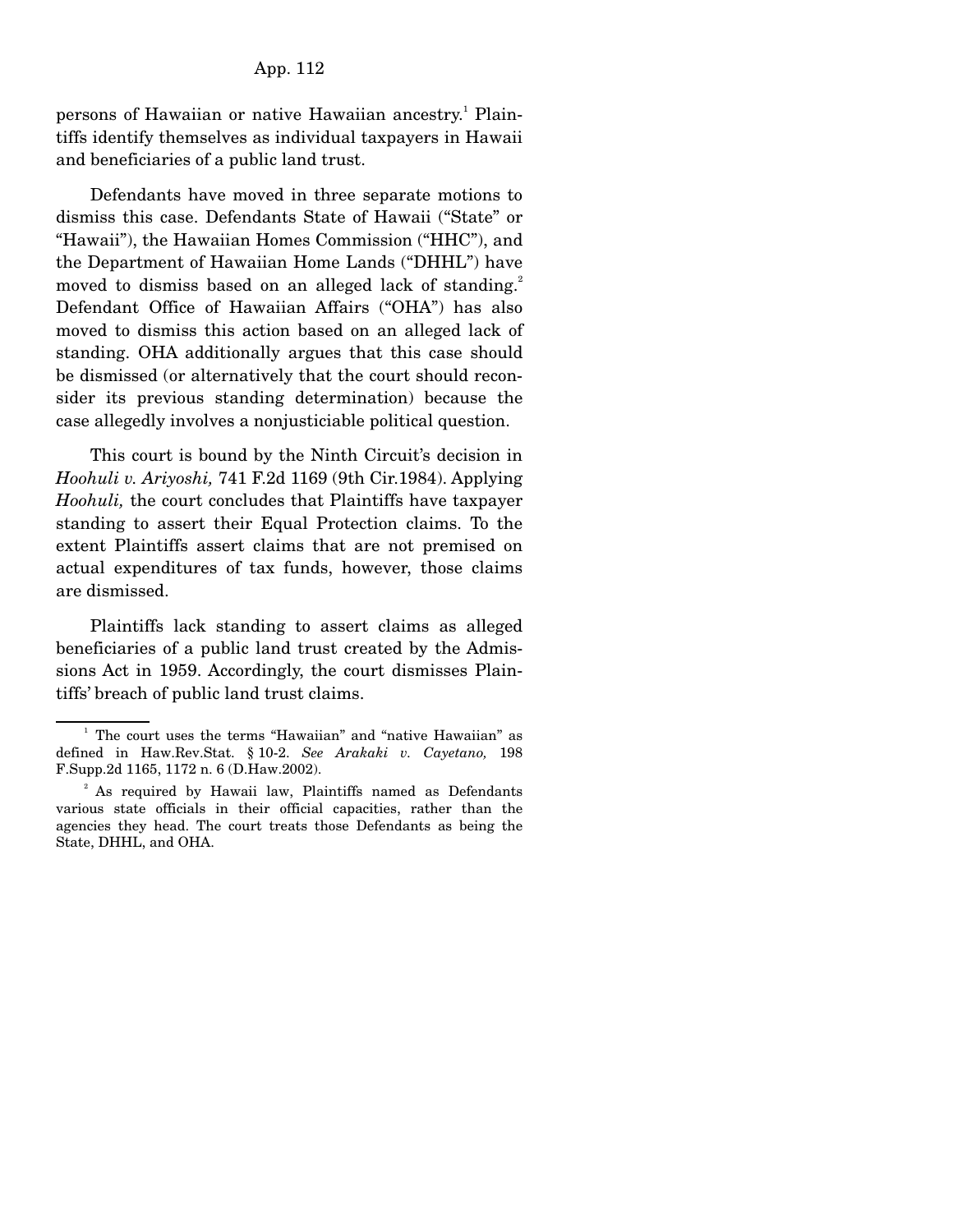Because OHA has not here demonstrated that the claims against it should be dismissed as involving a nonjusticiable political question, the court denies OHA's motion to dismiss on that ground and declines to reconsider the court's previous denial of a request for a temporary restraining order.

### II. *FACTUAL BACKGROUND.*

 The factual background was set forth in this court's previous Order Denying Plaintiffs' Motion for Temporary Restraining Order. *Arakaki v. Cayetano,* 2002 WL 654084 (D.Haw., March 18, 2002).<sup>3</sup> That factual background is incorporated by reference.

<sup>&</sup>lt;sup>3</sup> In the course of these proceedings, OHA has complained about Plaintiffs' occasional reliance on district court opinions that, unlike this court's order denying a temporary restraining order, are unpublished. OHA misunderstands the status of federal district court opinions. Citing to Ninth Circuit and Hawaii state cases, OHA argues that unpublished opinions should not be considered. Both the Ninth Circuit and Hawaii state courts have specific prohibitions preventing the citation of unpublished decisions. *See* 9th Cir. R. 36-3 (stating that unpublished decisions of the Ninth Circuit generally may not be cited); *Chun v. Board of Trs. of Employees' Ret. Sys. of Haw.,* 92 Hawai'i 432, 446, 992 P.2d 127, 141 (2000) (holding that an unpublished decision of a state trial court may not be cited). However, unlike the Ninth Circuit and Hawaii state courts, this court has not adopted any rule that prohibits the citation of unpublished decisions of this court. Therefore, in this district, an unpublished federal district court decision has no more and no less force and effect than a published federal district court decision. No district court opinion, published or unpublished, constitutes precedent binding in any other case on any judge; that is, other district judges may freely differ with any district judge's opinion, published or unpublished. However, in the absence of any rule, practice, or order to the contrary, any district court opinion, published or unpublished, may be cited for persuasive purposes.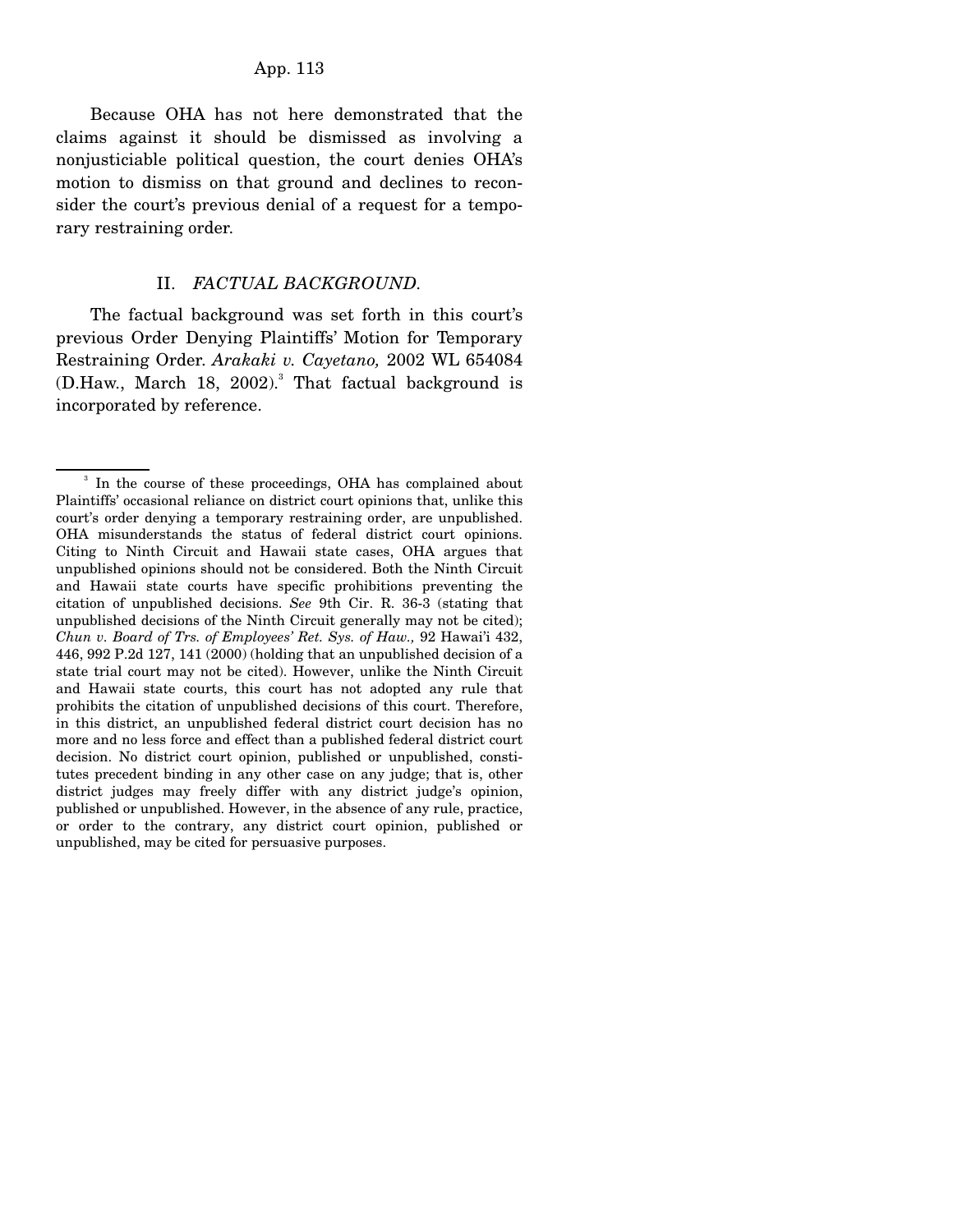### App. 114

#### III. *STANDARD OF REVIEW.*

 A motion to dismiss for lack of subject matter jurisdiction under Rule 12(b)(1) may either attack the allegations of the complaint as insufficient to confer subject matter jurisdiction on the court, or attack the existence of subject matter jurisdiction in fact. *Thornhill Publ'g Co. v. General Tel. & Elecs. Corp.,* 594 F.2d 730, 733 (9th Cir.1979). When the motion to dismiss attacks the allegations of the complaint as insufficient to confer subject matter jurisdiction, all allegations of material fact are taken as true and construed in the light most favorable to the nonmoving party. *Federation of African Amer. Contractors v. City of Oakland,* 96 F.3d 1204, 1207 (9th Cir.1996). When the motion to dismiss is a factual attack on subject matter jurisdiction, however, no presumptive truthfulness attaches to the plaintiff 's allegations, and the existence of disputed material facts will not preclude the trial court from evaluating for itself the existence of subject matter jurisdiction in fact. *Thornhill,* 594 F.2d at 733. The present motions involve both facial and factual attacks.

 Plaintiffs have the burden of proving that jurisdiction does in fact exist. *Thornhill,* 594 F.2d at 733. Conclusory allegations of law and unwarranted inferences are insufficient to defeat a motion to dismiss. *In re Syntex Corp. Securities Lit.,* 95 F.3d 922, 926 (9th Cir.1996).

#### IV. *ANALYSIS.*

## A. *Plaintiffs Have Standing to Assert Some of Their Equal Protection Claims.*

 As the court noted in denying Plaintiffs' earlier motion for a TRO, Plaintiffs are claiming that the provision of benefits exclusively to Hawaiians and/or native Hawaiians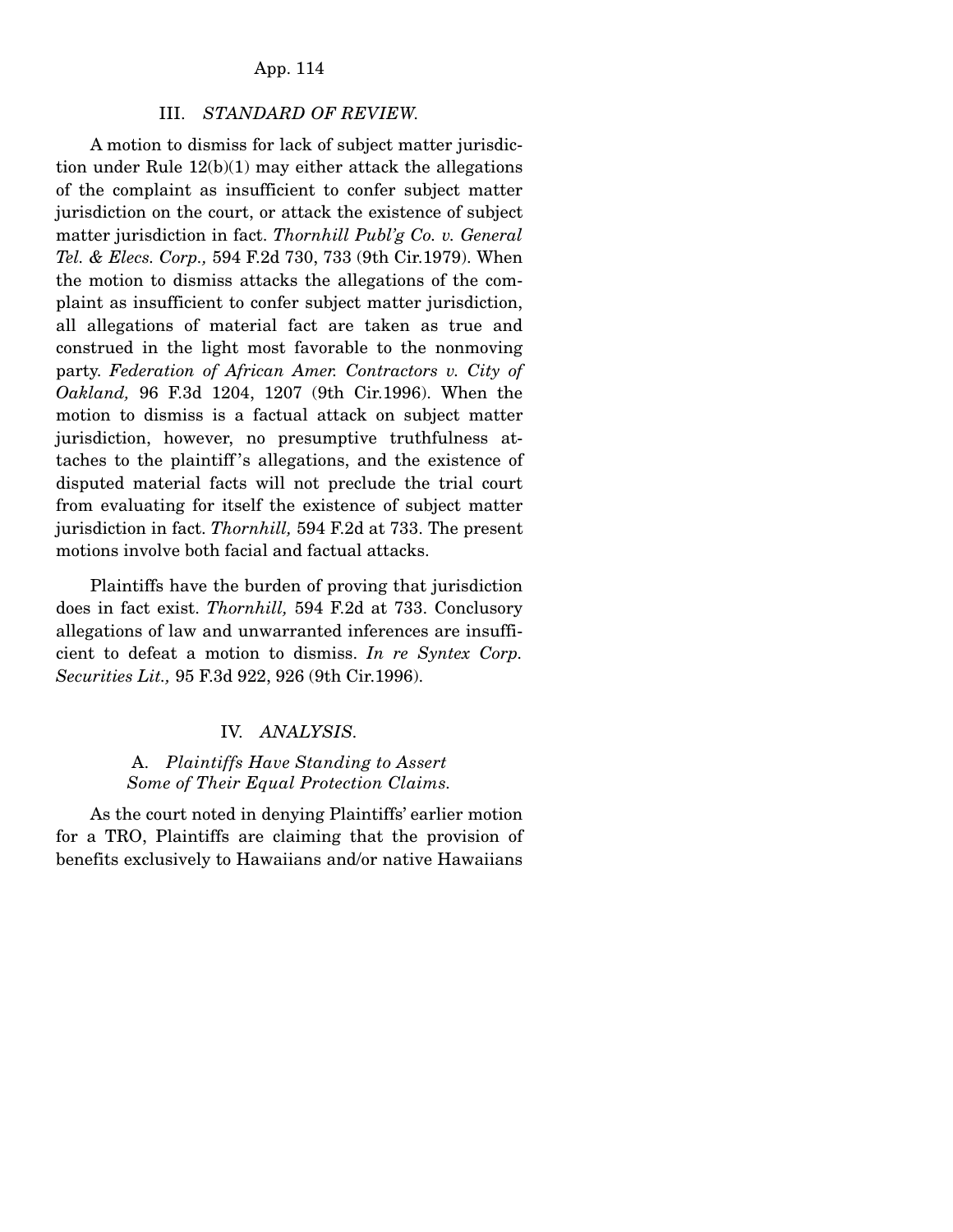by OHA, HHC, and DHHL violates the Equal Protection Clause of the Fourteenth Amendment. Defendants now move to dismiss these claims based on an alleged lack of standing.

## 1. *Plaintiffs Have State Taxpayer Standing.*

 Article III, section 2, of the Constitution confines federal courts to deciding cases or controversies. A plaintiff in a federal case must show that an actual controversy exists at all stages of the case. *Arizonans for Official English v. Arizona,* 520 U.S. 43, 63, 117 S.Ct. 1055, 137 L.Ed.2d 170 (1997). No case or controversy exists if a plaintiff lacks standing to make the claims asserted. *See White v. Lee,* 227 F.3d 1214, 1242 (9th Cir.2000) (stating that standing pertains to a federal court's subject matter jurisdiction).

 Plaintiffs must demonstrate: 1) an injury in fact-an invasion of a legally protected interest that is concrete and particularized, as well as actual or imminent, not conjectural or hypothetical; 2) a causal relationship between the injury and the challenged conduct-an injury that is fairly traceable to the challenged action of the defendant, and not the result of the independent action of some third party not before the court; and 3) a likelihood, not mere speculation, that the injury will be redressed by a favorable decision. *See Lujan v. Defenders of Wildlife,* 504 U.S. 555, 560-61, 112 S.Ct. 2130, 119 L.Ed.2d 351 (1992); *San Diego County Gun Rights Comm. v. Reno,* 98 F.3d 1121, 1126 (9th Cir.1996).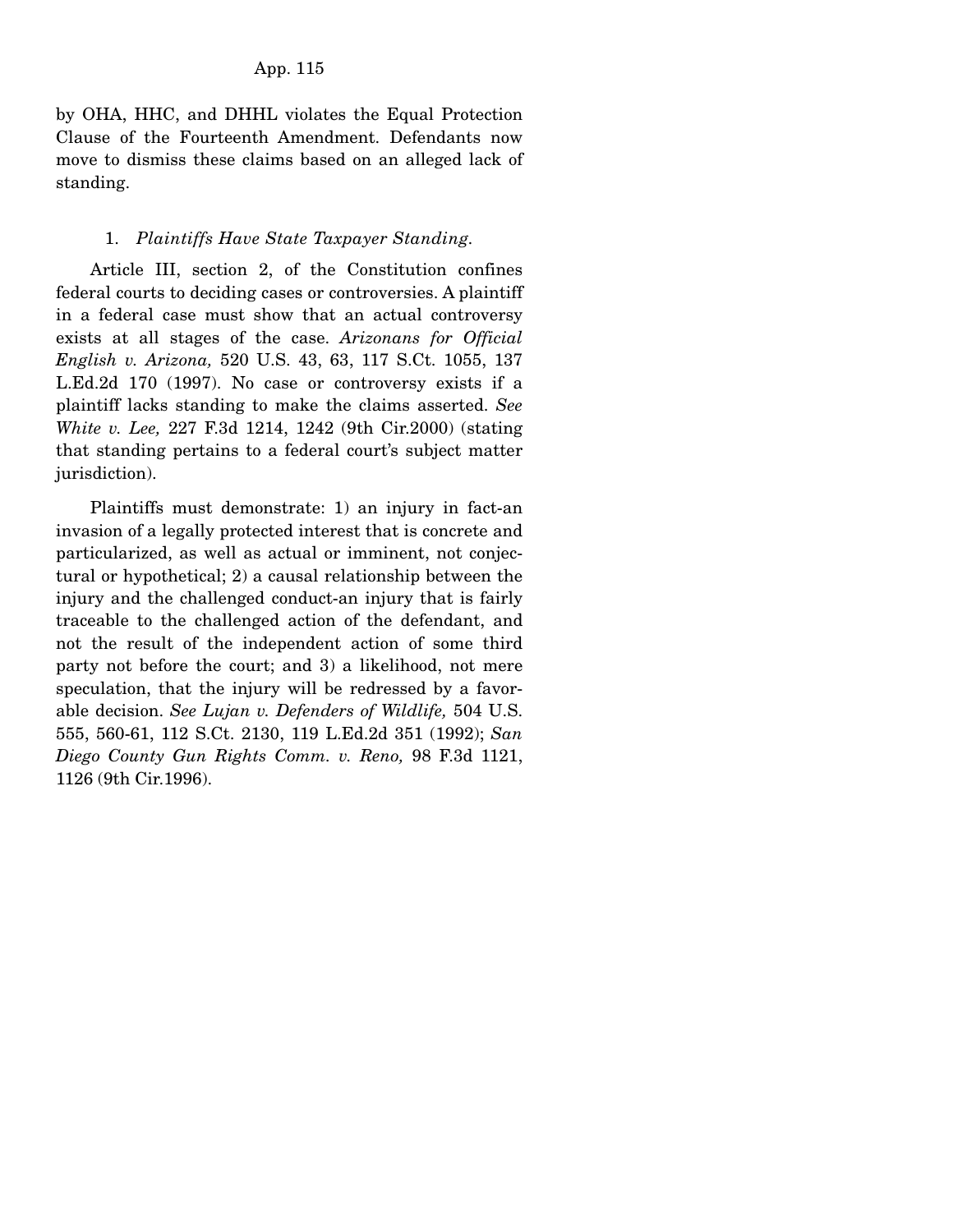Plaintiffs argue that they have been injured as Hawaii taxpayers. They claim to have state taxpayer standing to bring Equal Protection claims.<sup>4</sup> Historically, taxpayers of a municipality were allowed to maintain an action against a city to enjoin the illegal use of the municipality's money. *See Frothingham v. Mellon,* 262 U.S. 447, 486, 43 S.Ct. 597, 67 L.Ed. 1078 (1923). *Frothingham* noted that municipal taxpayers were allowed to maintain these suits because their interests in the expenditure of municipal funds was "direct and immediate." *Id.* The Court has treated federal taxpayers differently.

 The interests of federal taxpayers in moneys of the United States treasury "is shared with millions of others" and "is comparatively minute and indeterminable." *Id.* at 487, 43 S.Ct. 597. As the expenditure of federal tax funds is more of a "public" than an "individual" concern, *Frothingham* concluded that, absent a "direct injury suffered or threatened," no case based on federal taxpayer standing

<sup>4</sup> Plaintiffs do not allege discrimination that has caused injuries personal to them. They do not, for example, claim to have applied for benefits and have been turned down solely because they were not Hawaiian or native Hawaiian. Nor do Plaintiffs argue that they have taxpayer standing based on their payment of municipal or federal taxes. Plaintiffs attempt to show a direct injury through submission of supplemental declarations by Plaintiffs Patricia Carroll and Roger Grantham. The court disregards these as not timely filed. Even if the court considered these declarations, the matters raised are too speculative to demonstrate a direct injury. The essence of those declarations is that, if the State did not give money to OHA and DHHL, Carroll could have a better graduate education and Grantham's daughter could have air conditioning in her classroom. Plaintiffs have not established that, but for the funding going to OHA and DHHL, money would actually be spent on programs they identify. That is, there is no evidence that the State legislature would instead appropriate money relating to Carroll's graduate studies or install air conditioning in Grantham's daughter's classroom.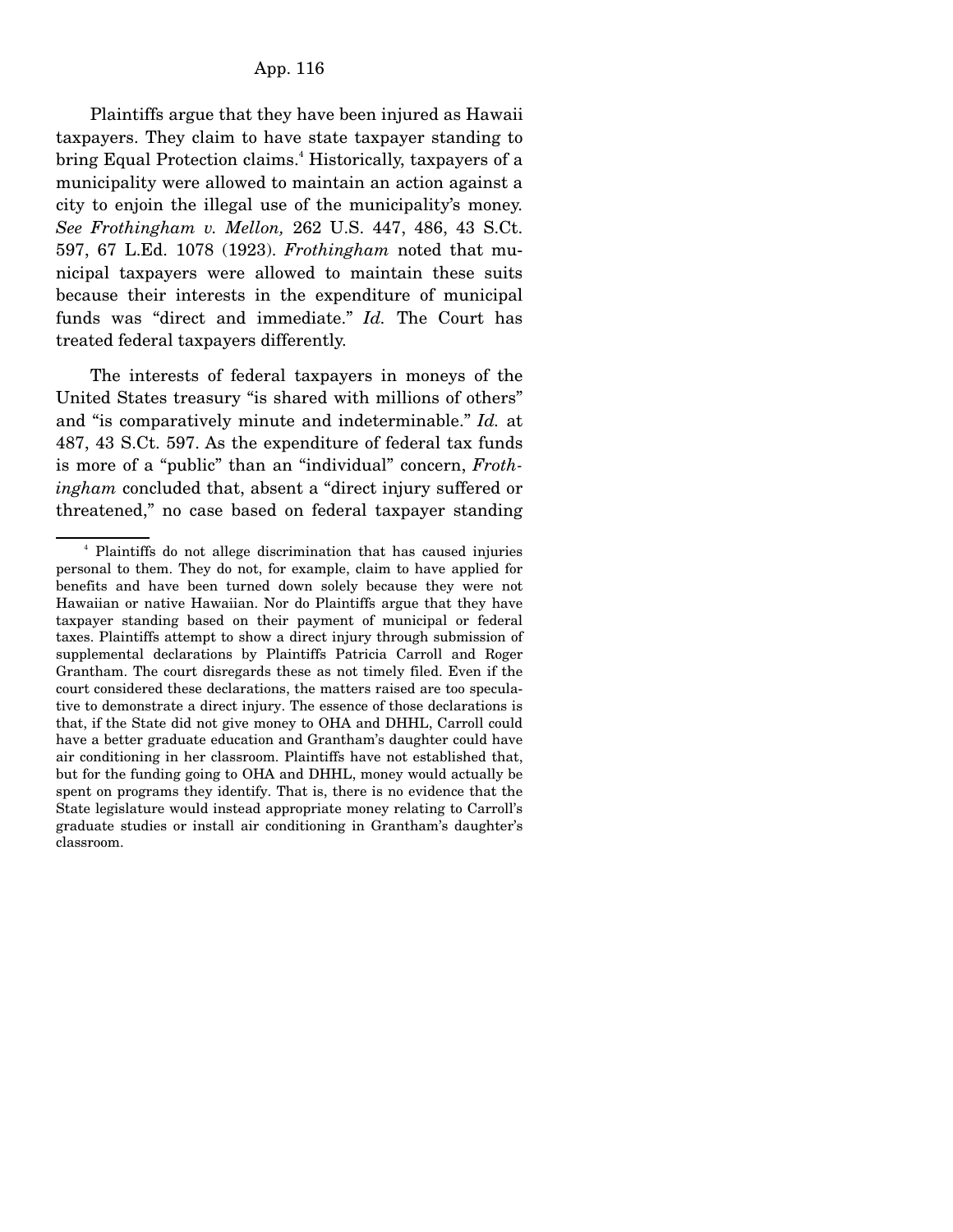may be maintained. *Id.* at 487-88, 43 S.Ct. 597. It is not enough that a federal taxpayer "suffers in some indefinite way in common with people generally." *Id.* at 488, 43 S.Ct. 597.

 In *Flast v. Cohen,* 392 U.S. 83, 92, 88 S.Ct. 1942, 20 L.Ed.2d 947 (1968), the court noted that *Frothingham* had been "the source of some confusion." *Flast* attempted to end that confusion. Under *Flast,* whether an individual has federal taxpayer standing to maintain an action turns on whether the plaintiff "can demonstrate the necessary stake as taxpayers in the outcome of the litigation to satisfy Article III requirements." *Id. Flast* stated:

The nexus demanded of federal taxpayers has two aspects to it. First, the taxpayer must establish a logical link between that status and the type of legislative enactment attacked. Thus, a taxpayer will be a proper party to allege the unconstitutionality only of exercises of congressional power under the taxing and spending clause of Art. I, § 8, of the Constitution. It will not be sufficient to allege an incidental expenditure of tax funds in the administration of an essentially regulatory statute.... Secondly, the taxpayer must establish a nexus between that status and the precise nature of the constitutional infringement alleged. Under this requirement, the taxpayer must show that the challenged enactment exceeds specific constitutional limitations imposed upon the exercise of the congressional taxing and spending power and not simply that the enactment is generally beyond the powers delegated to Congress by Art. I, § 8. When both nexuses are established, the litigant will have shown a taxpayer's stake in the outcome of the controversy and will be a proper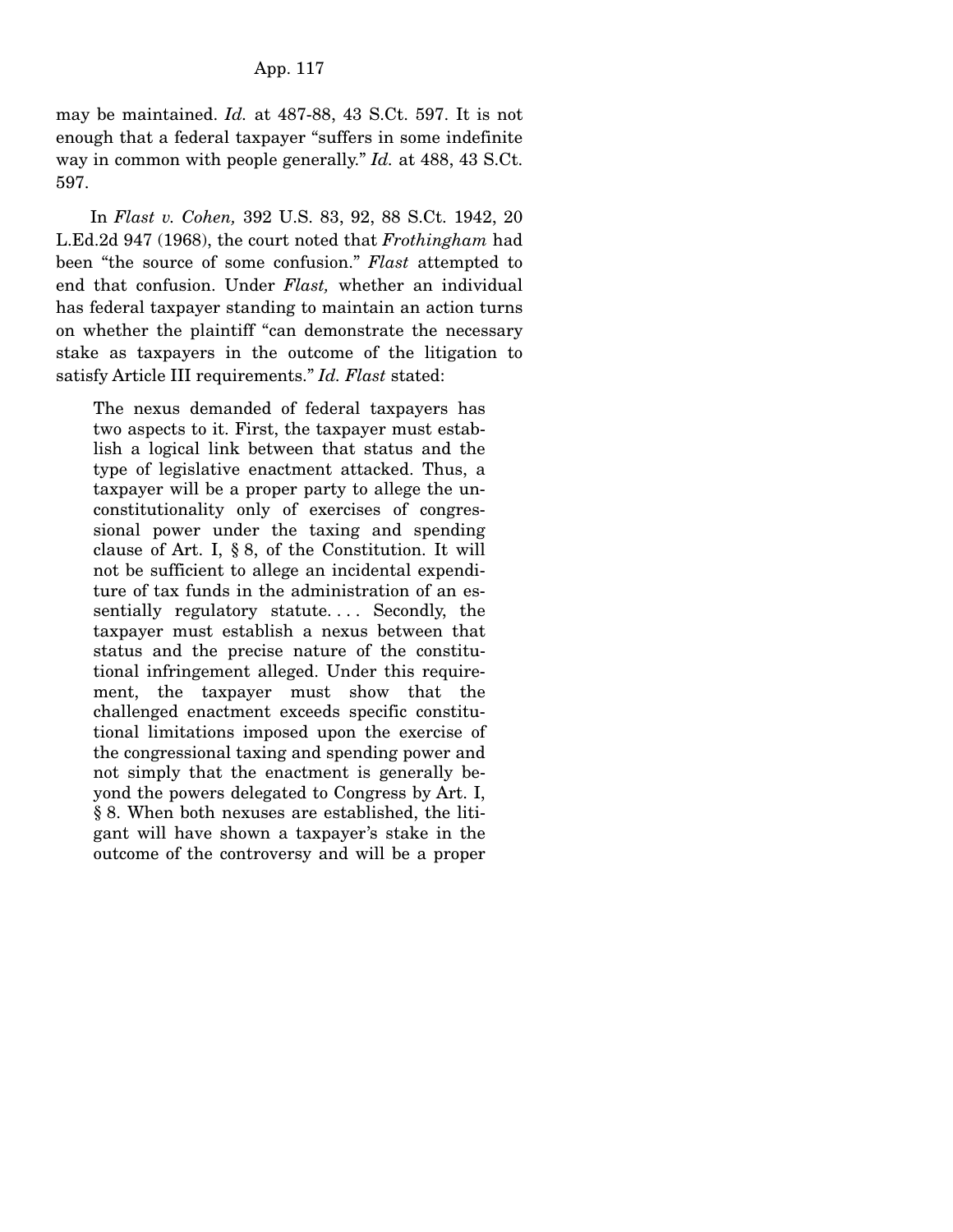and appropriate party to invoke a federal court's jurisdiction.

*Flast,* 392 U.S. at 102-03, 88 S.Ct. 1942.

 *Flast* stated that the Establishment Clause of the First Amendment specifically limits the taxing and spending power of Congress.<sup>5</sup> *Id.* at 105, 88 S.Ct. 1942. Accordingly, taxpayers asserting violations of the Establishment Clause satisfy the second prong of *Flast's* test.

 The Court subsequently recognized that *Flast* created a "narrow exception" to the general rule against taxpayer standing established in *Frothingham. See Bowen v. Kendrick,* 487 U.S. 589, 618, 108 S.Ct. 2562, 101 L.Ed.2d 520 (1988). Some courts have gone further, interpreting *Flast* as applying "only to cases in which a federal taxpayer challenges a congressional appropriation . . . that allegedly violates the Establishment Clause." *See, e.g., Colorado Taxpayers Union, Inc. v. Romer,* 963 F.2d 1394, 1399 (10th Cir.1992), *cert. denied,* 507 U.S. 949, 113 S.Ct. 1360, 122 L.Ed.2d 739 (1993).

 This case is not premised on either municipal taxpayer or federal taxpayer standing. Instead, it is based on state taxpayer standing, which the Ninth Circuit treats more like municipal taxpayer standing than federal taxpayer standing. In the Ninth Circuit, a state taxpayer has standing to challenge a state statute when that taxpayer is able to show that he or she " 'has sustained or is immediately in danger of sustaining some direct injury

<sup>&</sup>lt;sup>5</sup> The Court noted, however, that, whether "the Constitution" contains other specific limitations[,] can be determined only in the context of future cases." *Id.* at 105, 88 S.Ct. 1942.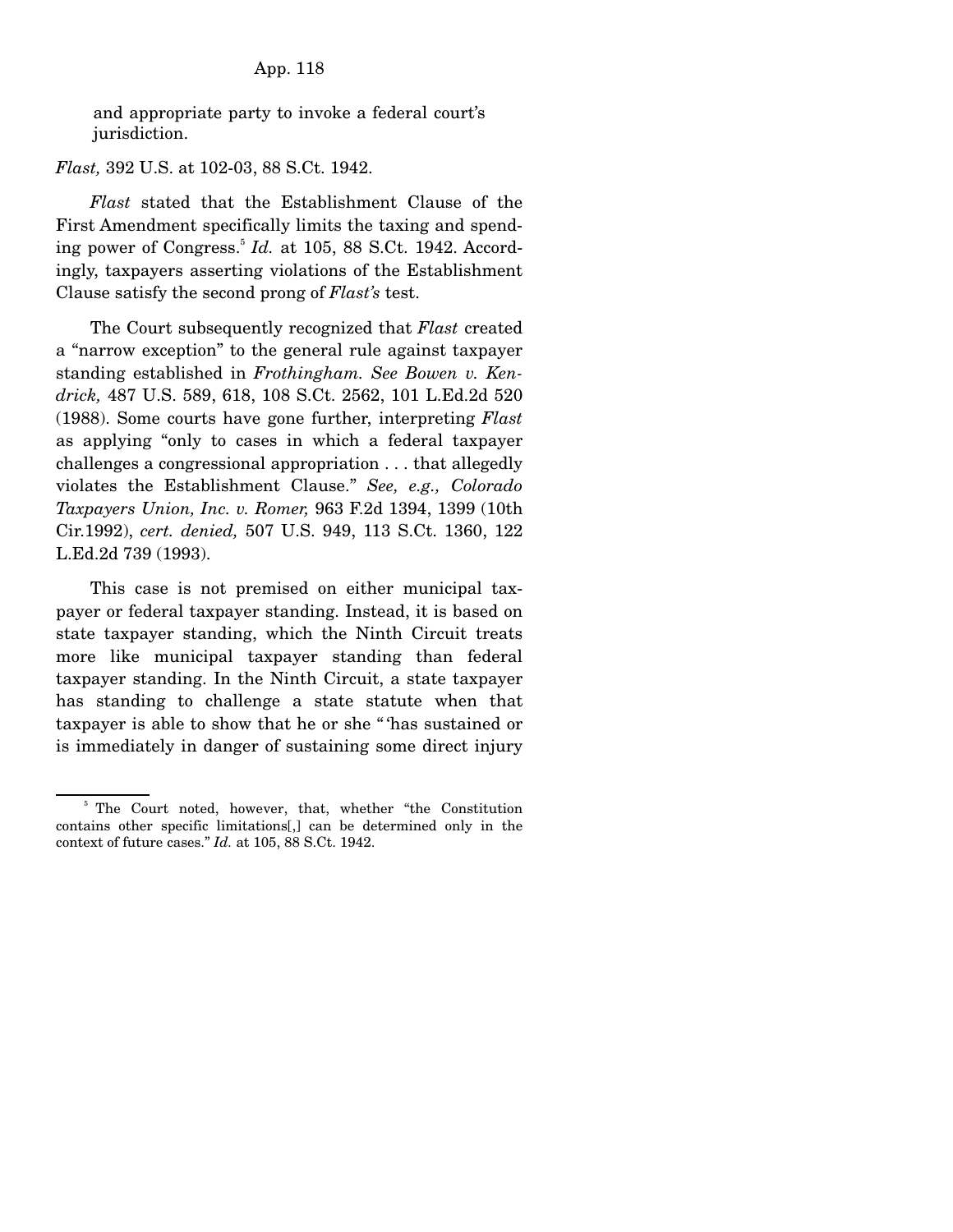as the result of [the challenged statute's] enforcement.'" *Cammack v. Waihee,* 932 F.2d 765, 769 (9th Cir.1991) (quoting *Doremus v. Board of Educ.,* 342 U.S. 429, 434, 72 S.Ct. 394, 96 L.Ed. 475 (1952)), *cert. denied,* 505 U.S. 1219, 112 S.Ct. 3027, 120 L.Ed.2d 898 (1992). A taxpayer who brings a "good-faith pocket book action" and demonstrates that the challenged statute involves the expenditure of state tax revenues has a "direct injury." *See Cammack,* 932 F.2d at 769. The taxpayer must allege that the "direct injury" is caused by the expenditure of tax dollars. In other words, the pleadings of a valid taxpayer suit must set forth the relationship between the taxpayer, tax dollars, and the allegedly illegal government activity. *Cantrell v. City of Long Beach,* 241 F.3d 674, 683 (9th Cir.2001). However, the taxpayer need not prove that his or her tax burden will be lightened by the elimination of the questioned expenditure. *Cammack,* 932 F.2d at 769.

 Under circumstances similar to those presented here, the Ninth Circuit found that plaintiffs had state taxpayer standing. In *Hoohuli v. Ariyoshi,* 741 F.2d 1169 (9th Cir.1984), both native Hawaiian and non-Hawaiian plaintiffs claimed state taxpayer standing to attack disbursements from Hawaii's General Fund to OHA. *Id.* at 1172 (noting that nine of the plaintiffs were native Hawaiian and that the two other plaintiffs were neither Hawaiian nor native Hawaiian). The plaintiffs complained that their state tax dollars were being spent on a program that disbursed benefits based on impermissible racial classifications. *Id.* at 1172. The plaintiffs asked the district court to enjoin the spending of tax monies from the state General Fund for the benefit of the alleged racial class of "Hawaiians." *Id.* For the most part, the Ninth Circuit found that this was sufficient to demonstrate a "good-faith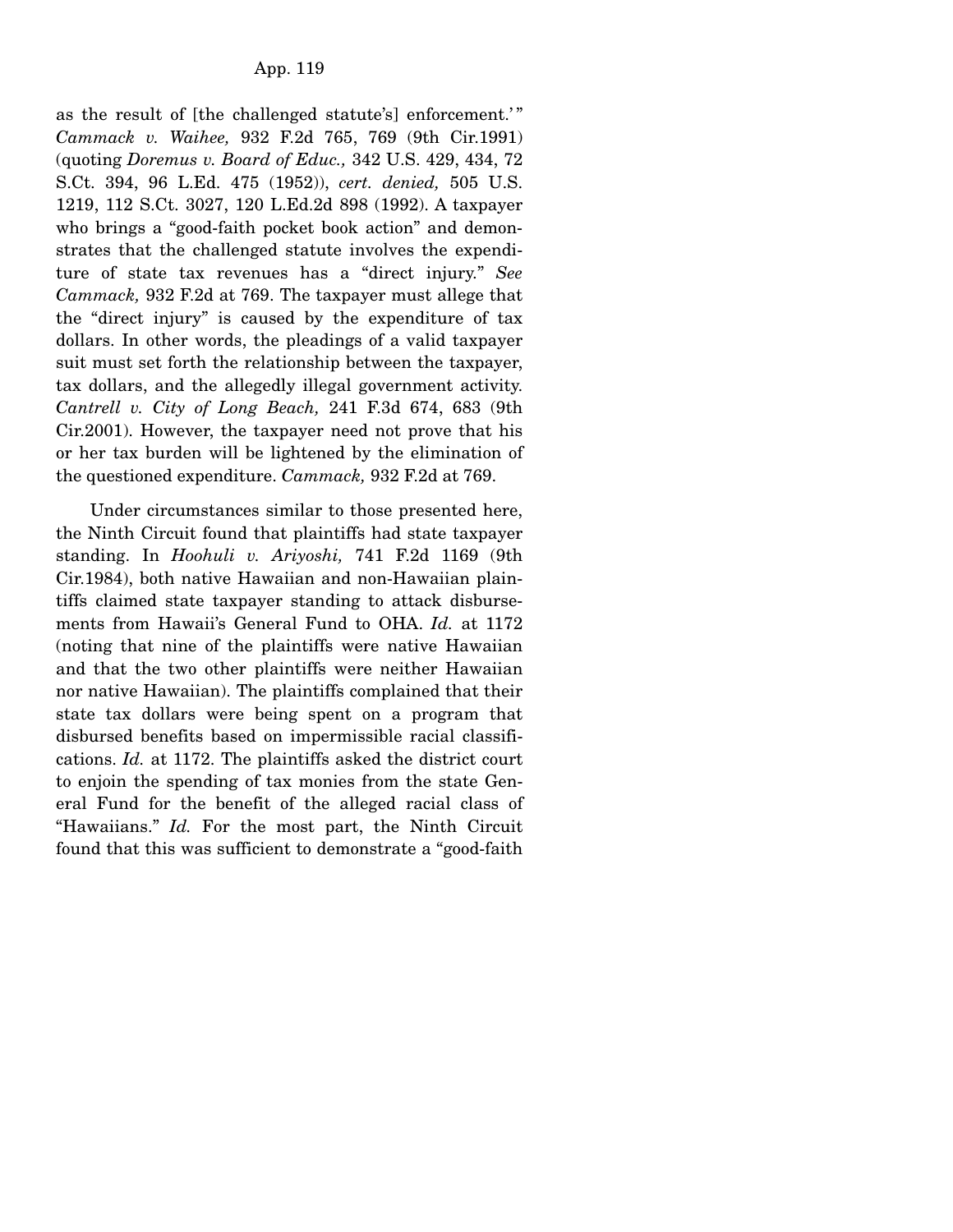pocketbook action" sufficient to give the plaintiffs taxpayer standing.<sup>6</sup> Id. at 1180-81. The Ninth Circuit therefore found that the plaintiffs had standing to challenge the appropriating, transferring, and spending of taxpayers' money from the General Fund of Hawaii's treasury. *Id.*

 Plaintiffs argue that, in light of *ASARCO v. Kadish,* 490 U.S. 605, 109 S.Ct. 2037, 104 L.Ed.2d 696 (1989), *Hoohuli* has been effectively overruled. *See* State Defendants' Motion at 2. A plurality of the Court in *ASARCO* considered state taxpayers to be like federal taxpayers, who generally lack federal taxpayer standing. Writing for the plurality, Justice Kennedy concluded that state taxpayer standing required a showing of "direct injury, pecuniary or otherwise."7 *Id.* at 613-14, 109 S.Ct. 2037. A "plurality opinion" is not binding on any court and does not overrule *Hoohuli. See Arkansas Writers' Project, Inc. v. Ragland,* 481 U.S. 221, 234 n. 7, 107 S.Ct. 1722, 95 L.Ed.2d 209 (1987) ("an affirmance by an equally divided Court is not entitled to precedential weight"); *Hertz v. Woodman,* 218 U.S. 205, 213-14, 30 S.Ct. 621, 54 L.Ed. 1001 (1910) ("Under the precedents of this court . . . , an affirmance by an equally divided court is, as between the parties, a conclusive determination and adjudication of the matter adjudged; but the principles of law involved not having been agreed upon by a majority of the court sitting

<sup>&</sup>lt;sup>6</sup> Because the Ninth Circuit could not tell from the record whether the native Hawaiian plaintiffs received benefits from OHA that exceeded any pocketbook injury they may have suffered, the Ninth Circuit declined to determine whether the native Hawaiian plaintiffs had taxpayer standing. *Id.* at 1181.

<sup>7</sup> Justice Kennedy was joined by Justices Rehnquist, Stevens, and Scalia in Part II-B-1 of the opinion, the part of the opinion dealing with state taxpayer standing.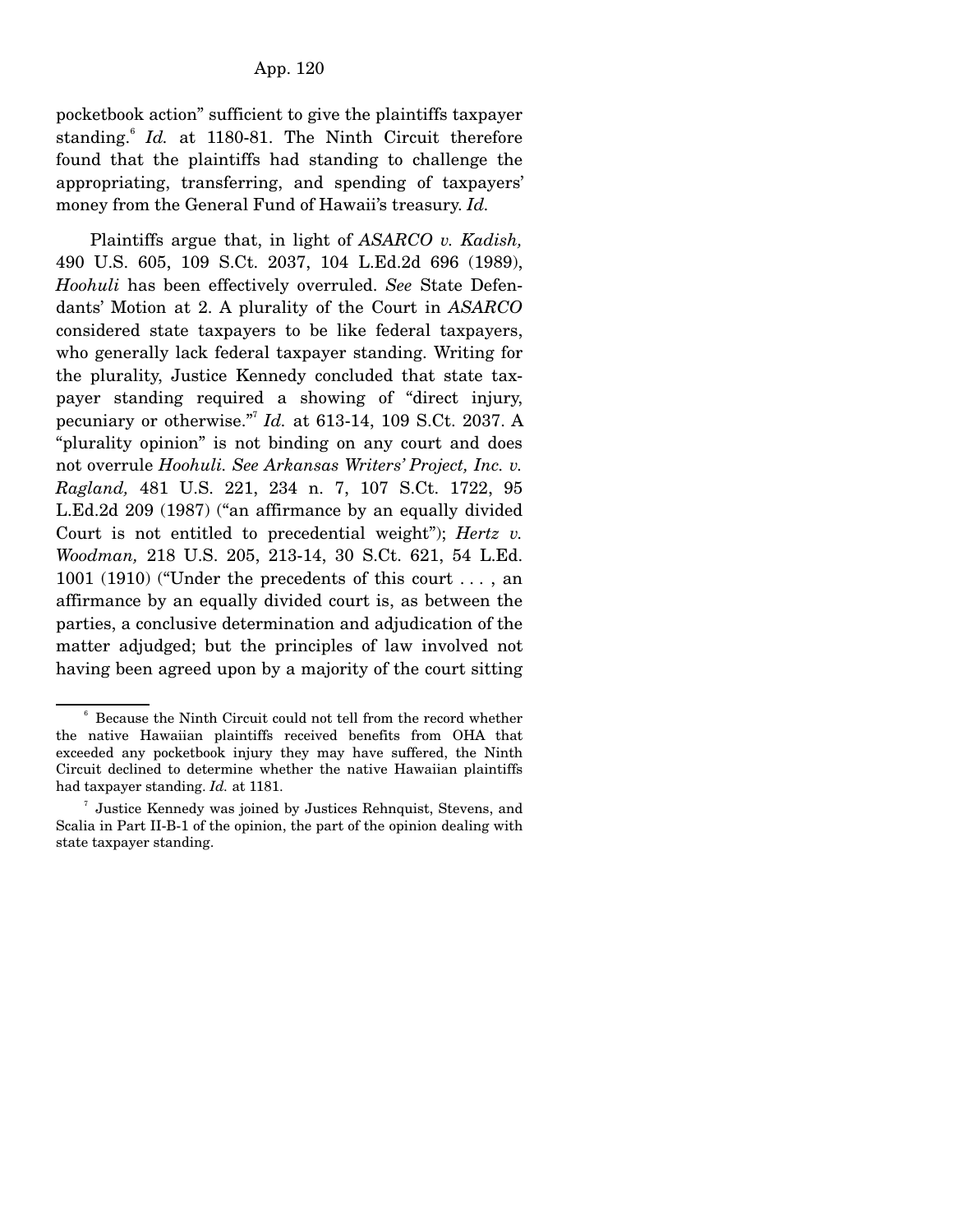prevents the case from becoming an authority for the determination of other cases, either in this or in inferior courts"); *Jacobsen v. United States Postal Serv.,* 993 F.2d 649, 655 (9th Cir.1992) ("The Ninth Circuit has not taken pluralities as being controlling"). *Accord TranSouth Fin. Corp. v. Bell,* 149 F.3d 1292, 1297 (11th Cir.1998) ("plurality opinions of the Supreme Court do not bind this Court"). Moreover, since *ASARCO,* the Ninth Circuit has reaffirmed that *Hoohuli,* rather than Justice Kennedy's plurality opinion in *ASARCO,* is the "controlling circuit precedent." *See Cammack,* 932 F.2d at 770 n. 9.<sup>8</sup>

 Defendants additionally argue that state taxpayer standing under *Hoohuli* only survives in the Establishment Clause context, but Defendants cite no authority for that proposition. In the context of federal taxpayer standing, courts other than the Ninth Circuit have so restricted standing. *See Romer,* 963 F.2d at 1399. No Ninth Circuit opinion has expressly limited state taxpayer standing to Establishment Clause cases, although, since *ASARCO,* the Ninth Circuit has found taxpayer standing only in the context of Establishment Clause cases. In (Continued on following page)

<sup>&</sup>lt;sup>8</sup> One Ninth Circuit panel suggested that it may have found the *ASARCO* plurality opinion persuasive. *See Bell v. Kellogg,* 922 F.2d 1418, 1423 (9th Cir.1991) (citing *ASARCO* (without analysis) as standing for the proposition that the same constitutional standing principles used in federal taxpayer cases "apply to those suing in federal court as state taxpayers"). However, a different Ninth Circuit panel cautioned that "*Bell* should not be interpreted as altering the law of this circuit on state taxpayer standing." *Cammack,* 932 F.2d at 770 n. 9. In any event, *Bell* could not alter the holding in *Hoohuli* without an intervening Supreme Court decision or a decision en banc. *See Hart v. Massanari,* 266 F.3d 1155, 1171 (9th Cir.2001) ("the first panel to consider an issue sets the law not only for all the inferior courts in the circuit, but also future panels of the court of appeals"; when "a panel resolves an issue in a precedential opinion, the matter is deemed resolved, unless overruled by the court itself sitting en banc, or by the Supreme Court"); *Roundy v. Commissioner of Internal Revenue,* 122 F.3d 835, 837 (9th Cir.1997) ("A three-judge panel is bound by a prior judgment of this court unless the case is taken en banc and the prior decision is overruled").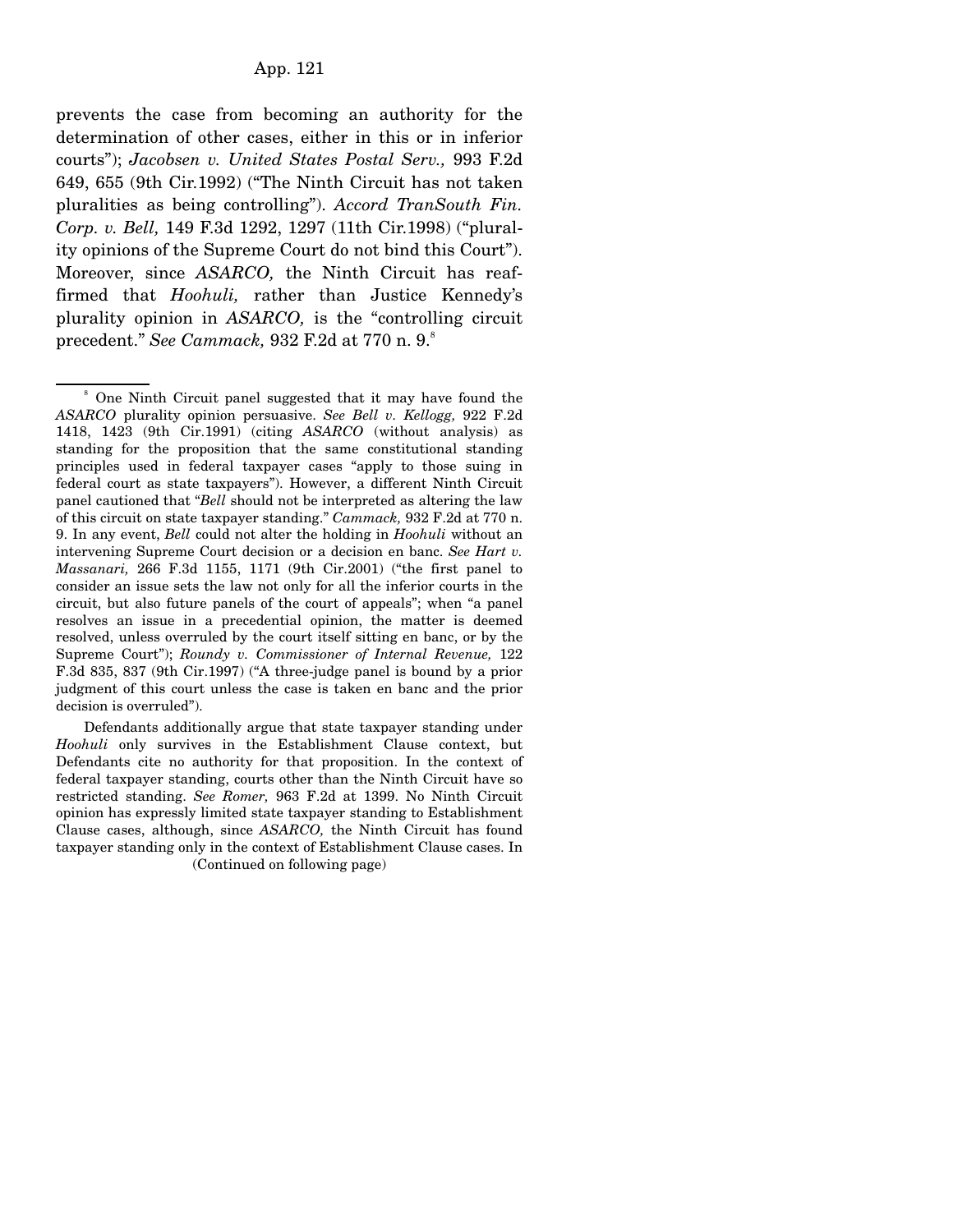Plaintiffs allege that they pay Hawaii taxes. Complaint ¶ 9. They further allege that tax revenue of \$7,154,969 was appropriated to DHHL for Fiscal Year 2001. Complaint ¶ 58(d). Without stating any particular amount in their Complaint, they further allege that tax revenues are appropriated to OHA. Complaint  $\mathcal{F}$  62(b). Defendants concede that DHHL and OHA receive some tax revenues. Plaintiffs allege that these revenues are going to DHHL and OHA in violation of the Equal Protection Clause. Complaint ¶¶ 34, 58(d), 62(b). In *Hoohuli,* 741 F.2d at 1180, the Ninth Circuit found state taxpayer standing for plaintiffs who 1) alleged their status as taxpayers, 2) challenged the appropriating, transferring, and spending of tax money from the state's General Fund, and 3) alleged that their tax burden was increased to provide benefits to the racial class of Hawaiians. Defendants have not demonstrated that *Hoohuli* is no longer the law governing this district. Nor do they succeed in distinguishing *Hoohuli* on its facts or otherwise, as *Hoohuli* involved nearly identical allegations. Therefore, this court, following that binding Ninth Circuit precedent, concludes that Plaintiffs have standing to seek to restrain the State's expenditures of tax revenues on HHC, DHHL, and/or OHA.

*Cantrell v. City of Long Beach,* 241 F.3d 674 (9th Cir.2001), decided after *ASARCO,* the Ninth Circuit rejected state taxpayer standing in a non-Establishment Clause case. *Cantrell* was a case brought by birdwatchers who asserted state law claims of waste of government funds, improper public gifts, and misuse of tidelands trust assets. However, neither in that nor any other case has the Ninth Circuit expressly restricted state taxpayer standing to Establishment Clause cases.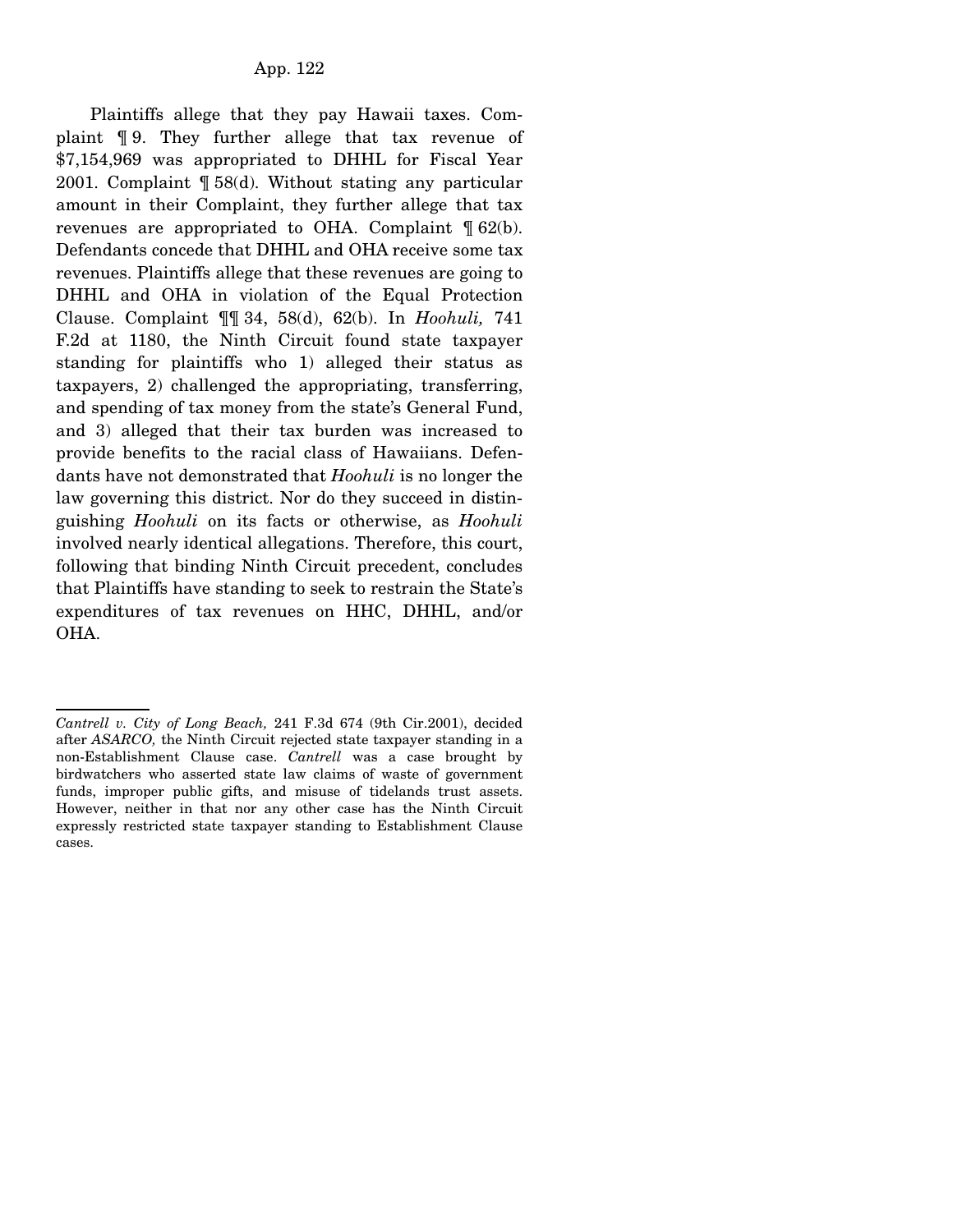# 2. *Plaintiffs Satisfy Prudential Standing Limitations for their Equal Protection Claims.*

 Defendants additionally argue that, even assuming Plaintiffs have state taxpayer standing in light of *Hoohuli,* the prudential aspect of standing warrants dismissal of this case.9 *See Valley Forge Christian College v. Americans United for Separation of Church & State, Inc.,* 454 U.S. 464, 468, 102 S.Ct. 752, 70 L.Ed.2d 700 (1982) ("this court has always required that a litigant have 'standing' to challenge the action. . . . The term 'standing' subsumes a blend of constitutional requirements and prudential considerations"); *Pershing Park Villas Homeowners Ass'n v. United Pacific Ins. Co.,* 219 F.3d 895, 899 (9th Cir.2000) ("At the most general level, [the standing] inquiry involves both constitutional limitations on federal-court jurisdiction and prudential limitations on its exercise") (quotation omitted); *Estate of McKinney v. United States,* 71 F.3d 779, 782 (9th Cir.1995) ("Standing has both constitutional and prudential limitations"); *Halet v. Wend Inv. Co.,* 672 F.2d 1305, 1308 (9th Cir.1982) ("the Supreme Court has further limited standing, as a prudential matter, requiring that a party assert its own rights and interests not those of third parties").

 At least three prudential limitations on standing have been recognized. First, a plaintiff generally must assert his or her own legal rights and interests, and cannot rest

<sup>9</sup> Without prudential limits on standing, "courts would be called upon to decide abstract questions of wide public significance even though other governmental institutions may be more competent to address the questions and even though judicial intervention may be unnecessary to protect individual rights." *Warth v. Seldin,* 422 U.S. 490, 499-500, 95 S.Ct. 2197, 45 L.Ed.2d 343 (1975)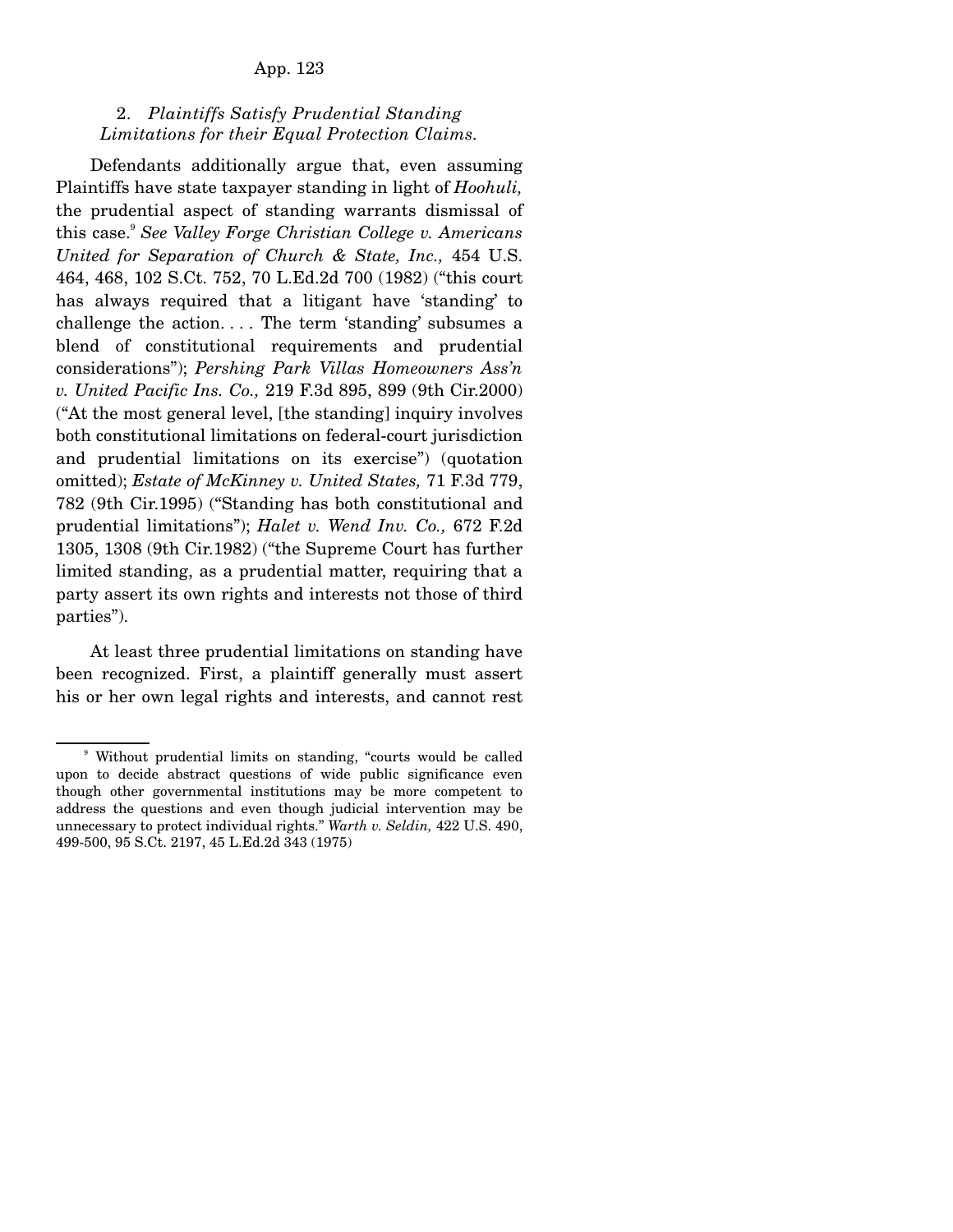his or her claim to relief on the legal rights or interests of third parties. *Valley Forge,* 454 U.S. at 474-75, 102 S.Ct. 752; *Warth v. Seldin,* 422 U.S. 490, 499-500, 95 S.Ct. 2197, 45 L.Ed.2d 343 (1975). Second, a federal court is not the forum to hear a "generalized grievance" involving a request for adjudication of abstract questions of wide public significance that are "pervasively shared and most appropriately addressed in the representative branches." *Valley Forge,* 454 U.S. at 475, 102 S.Ct. 752; *Warth,* 422 U.S. at 499, 95 S.Ct. 2197. *Accord United States v. Hays,* 515 U.S. 737, 743, 115 S.Ct. 2431, 132 L.Ed.2d 635 (1995). Finally, the plaintiff 's interest must be "arguably within the zone of interests to be protected or regulated by the statute or constitutional guarantee in question." *Association of Data Processing Serv. Orgs., Inc. v. Camp,* 397 U.S. 150, 153, 90 S.Ct. 827, 25 L.Ed.2d 184 (1970). *Accord Valley Forge,* 454 U.S. at 475, 102 S.Ct. 752. Defendants argue that this case should be dismissed on prudential grounds because it involves only a "generalized grievance."

 Although Plaintiffs certainly present grievances shared in large part by most of the citizens of Hawaii, *Hoohuli* militates against dismissal of Plaintiffs' Equal Protection claims on prudential grounds. The plaintiffs in *Hoohuli* were asserting claims nearly identical to those being asserted here. In *Hoohuli,* state taxpayers also sought to enjoin expenditures of tax funds on a program (OHA) that disbursed benefits based on an allegedly impermissible racial classification. Although prudential concerns were not discussed in *Hoohuli,* the recognition by the Ninth Circuit that some of the plaintiffs had standing indicates that the panel found no problem with the prudential limits on standing. Otherwise, the Ninth Circuit should have considered prudential limits, which are an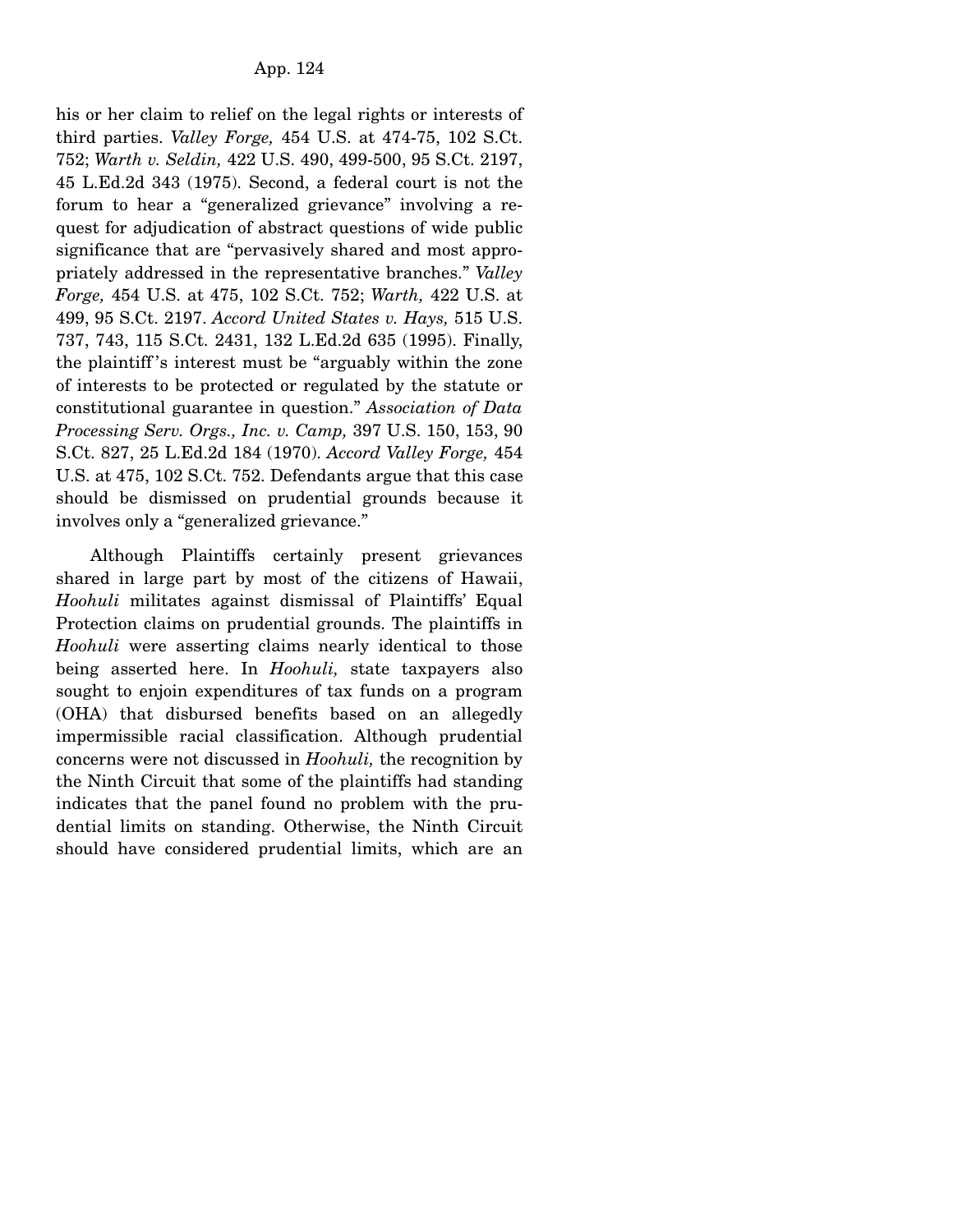aspect of standing that courts have an independent obligation to examine. *See Hays,* 515 U.S. at 742, 115 S.Ct. 2431 (stating that federal courts are under an independent obligation to examine their own jurisdiction, which includes a plaintiff 's standing). Defendants cite no authority establishing that this independent obligation somehow excludes prudential limitations. Just as the Ninth Circuit did not dismiss the plaintiffs' claims in *Hoohuli* on prudential grounds, Plaintiffs' claims in this case should not be dismissed on prudential grounds.

## 3. *Plaintiffs' Taxpayer Standing is Limited to Claims that Challenge Direct Expenditures of Tax Money.*

 Although Plaintiffs have taxpayer standing, that standing only supports some of their Equal Protection claims. Plaintiffs only have taxpayer standing to challenge direct expenditures of tax money by the legislature. Plaintiffs do not have standing to challenge disbursement of money from Hawaii's General Fund when the money does not come from state taxes. *See Cantrell,* 241 F.3d at 683; *Hoohuli,* 741 F.2d at 1180-81. For instance, Plaintiffs appear to challenge OHA's receipt of revenue from Ceded Land rentals first paid into Hawaii's General Fund and thereafter paid out to OHA. However, such an administrative "pass-through" does not transform rent revenues into tax revenues. Thus, Plaintiffs' taxpayer standing does not allow them to challenge that "pass-through." The "passthrough" does not give rise to a pocketbook action, as Plaintiffs are not taxed to raise that rental income. Nor is the court persuaded by Plaintiffs' argument that their taxes have been indirectly raised because, if the rent revenue from the Ceded Lands were used for other purposes, Plaintiffs would be taxed less for other purposes.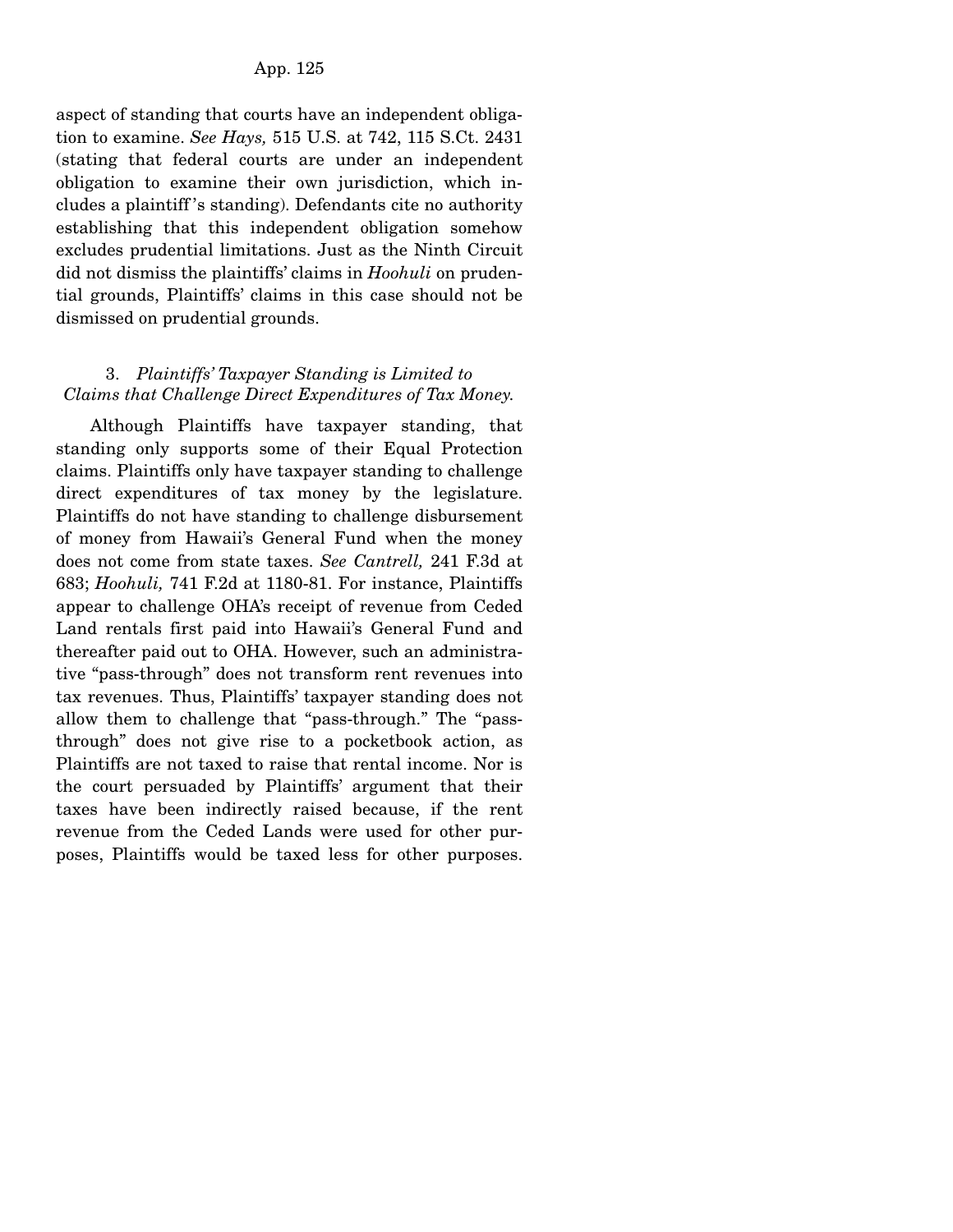This argument is not only speculative, it ignores established law requiring a "direct injury." *See Cammack,* 932 F.2d at 769 (citing *Doremus,* 342 U.S. at 434, 72 S.Ct. 394). Plaintiffs cite no authority supporting this argument.

 Plaintiffs similarly lack standing to challenge the State's payment of \$30 million to the Hawaiian Home Lands Trust. That amount is being paid over time, in satisfaction of a decision by the Hawaii legislature to settle past claims relating to matters administered by DHHL. *See* Session Laws of Haw., Act 14 (Reg.Sess.1995) (establishing the Hawaiian Home Lands Trust Fund of \$30,000,000 for the purpose of settling all claims against Hawaii in connection with the management, administration, supervision of, or disposition by Hawaii of the Hawaiian Home Lands). The settlement of past claims is not an improper purpose that Plaintiffs have taxpayer standing to assert.<sup>10</sup> If a taxpayer could challenge every settlement, a state could never resolve any dispute by agreement and

 $10<sup>10</sup>$  Here, Plaintiffs argue that the settlement was for illegal claims. They contend that they therefore should be allowed to contest these claims. This argument is unpersuasive. Take, for example, a State employee who sues the State on the ground that a person of his race was entitled to a preference in promotions. Suppose the State decided to settle the claim by agreeing to promote the employee and paying him an extra \$100 per pay period for the next twenty years. Under Plaintiffs' argument, Plaintiffs would be entitled to come into this court to challenge that settlement in any of the years following the settlement, based on taxpayer standing. Plaintiffs would argue that the settlement supports a racial preference, which is improper. But the payment was to settle a claim, regardless of the merits of the claim. To allow Plaintiffs to challenge the settlement in this manner would be tantamount to having the court review the wisdom, at any time, of every legislative decision, regardless of when made, to settle a case rather than to litigate it. While such intrusions may be warranted when standing is asserted on other grounds, Plaintiffs offer no authority that taxpayer standing goes that far.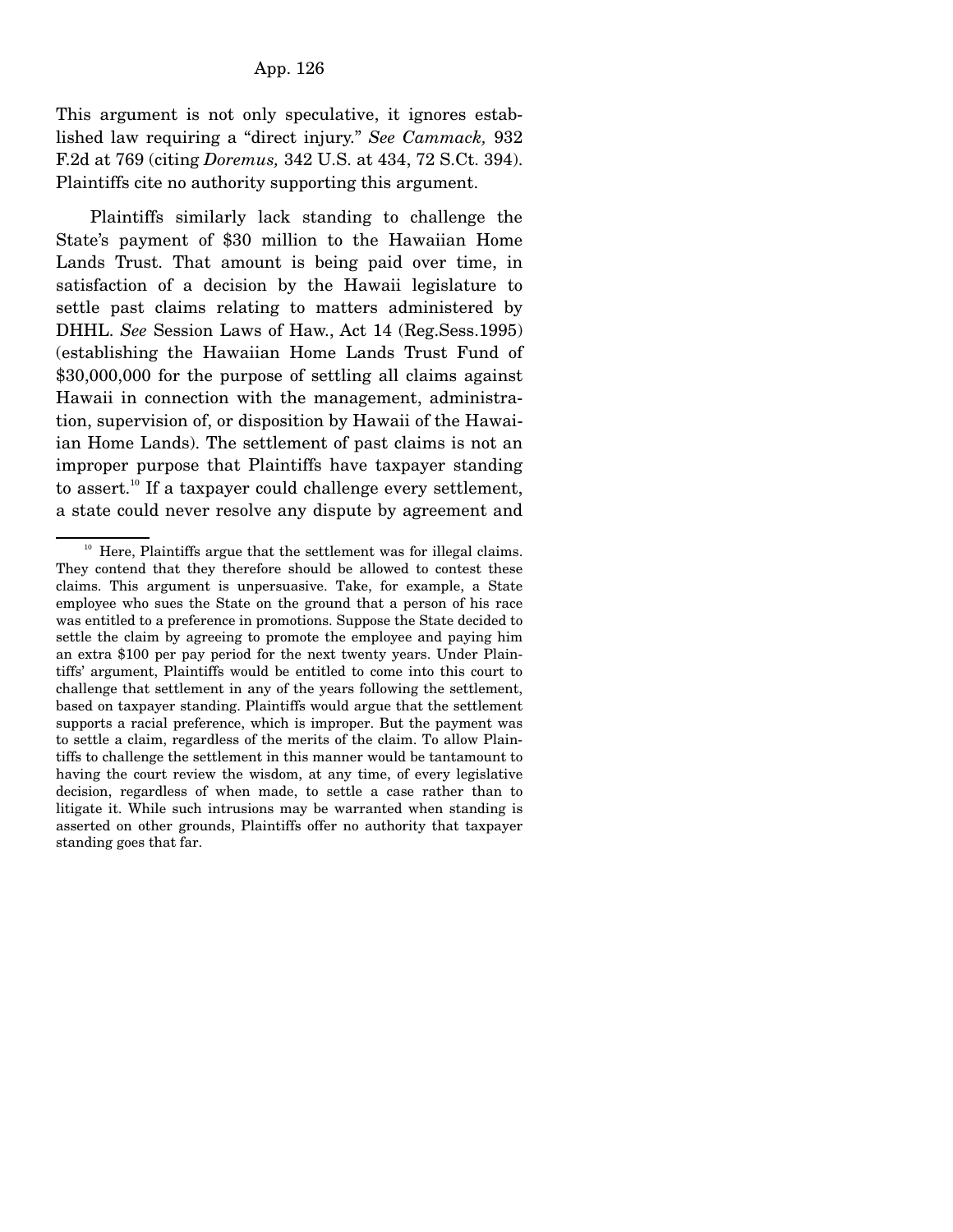could be forced to litigate all disputes. This particular settlement is being paid in installments, but there is no authority allowing a taxpayer to undermine a settlement just because some installments have yet to be paid. Parties rely on settlements, change their positions based on them, and refrain from other action as a result. Taxpayer standing does not provide an avenue for nullifying a settlement reached years earlier. If it did, no state could ever defer settlement payments by agreement, or agree to any resolution involving the passage of time.

 For the same reason, Plaintiffs lack standing to challenge the State's issuance of bonds or other borrowing of money from the HHC, the DHHL, or OHA. Plaintiffs have not demonstrated that these acts involve the expenditure of tax funds on an improper purpose. $11$ 

# B. *Plaintiffs' Claims as Alleged Trust Beneficiaries are Dismissed.*

 Plaintiffs claim that, as beneficiaries of a public land trust, they have standing to assert breaches of that trust. At the hearing on their motion for temporary restraining order, Plaintiffs explained that the land trust they were referring to had been created by the 1898 Newlands Resolution for the benefit of all of the inhabitants of Hawaii. *See* Argument by Plaintiffs in March 12, 2002, Hearing on Plaintiffs' Motion for Temporary Restraining

 $11$  There may, of course, be bases other than taxpayer status through which allegedly wrongful expenditures or actions may be challenged. A person who is a direct victim of racial discrimination has such a different basis. Plaintiffs, however, have chosen to assert taxpayer standing, and Plaintiffs do not show that the narrow taxpayer basis encompasses all the challenges they bring.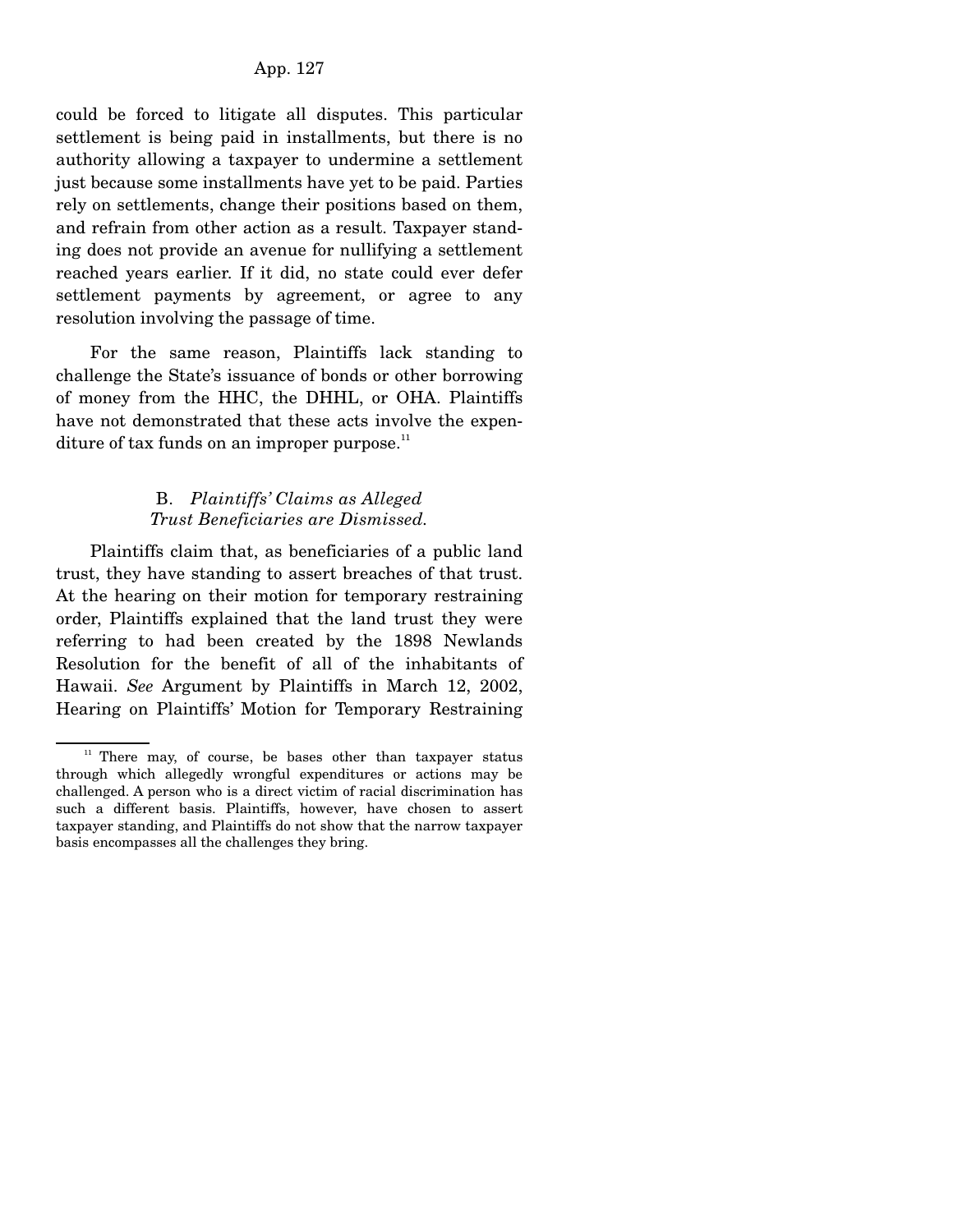Order (responding affirmatively to a question by the court as to whether Plaintiffs were attacking the alleged 1898 trust); Opposition to Motion to Dismiss (filed April 11, 2002) at 11 (arguing that the United States breached the alleged 1898 Trust in 1920, when the Hawaiian Homes Commission Act was enacted); Complaint ¶¶ 28 (alleging that the United States violated its fiduciary duty under the public land trust when it enacted the Hawaiian Homes Commission Act). $12$ 

 Plaintiffs now change their position. In opposing the motions to dismiss, they argue that they are not attacking the 1898 trust, but instead are seeking to invalidate portions of the trust existing today, the one created in 1959 by section 5(f) of the Admissions Act.<sup>13</sup> *See* Argument by Plaintiffs on Present Motions (responding to questions by the court regarding which trust had allegedly been breached and unequivocally indicating that Plaintiffs' status as beneficiaries arises only from the public land trust as it exists today). Plaintiffs clarified that they are only seeking to invalidate that portion of the public land trust created by section 5(f) of the Admissions Act that pertains to the betterment of the conditions of native Hawaiians. Given their current position, the court deems Plaintiffs' public land trust claims to be limited to challenges to the trust created by the Admissions Act in 1959,

<sup>&</sup>lt;sup>12</sup> Plaintiffs also alleged that the 1898 trust was breached when Congress enacted the Admissions Act in 1959. *See* Complaint ¶ 30.

<sup>&</sup>lt;sup>13</sup> Plaintiffs restated their position in apparent response to this court's order denying the motion for temporary restraining order, or to the court's concerns that Plaintiffs, not having established that they were inhabitants of Hawaii in 1920, when the United States allegedly breached the 1898 trust, may not be aggrieved beneficiaries of the 1898 trust.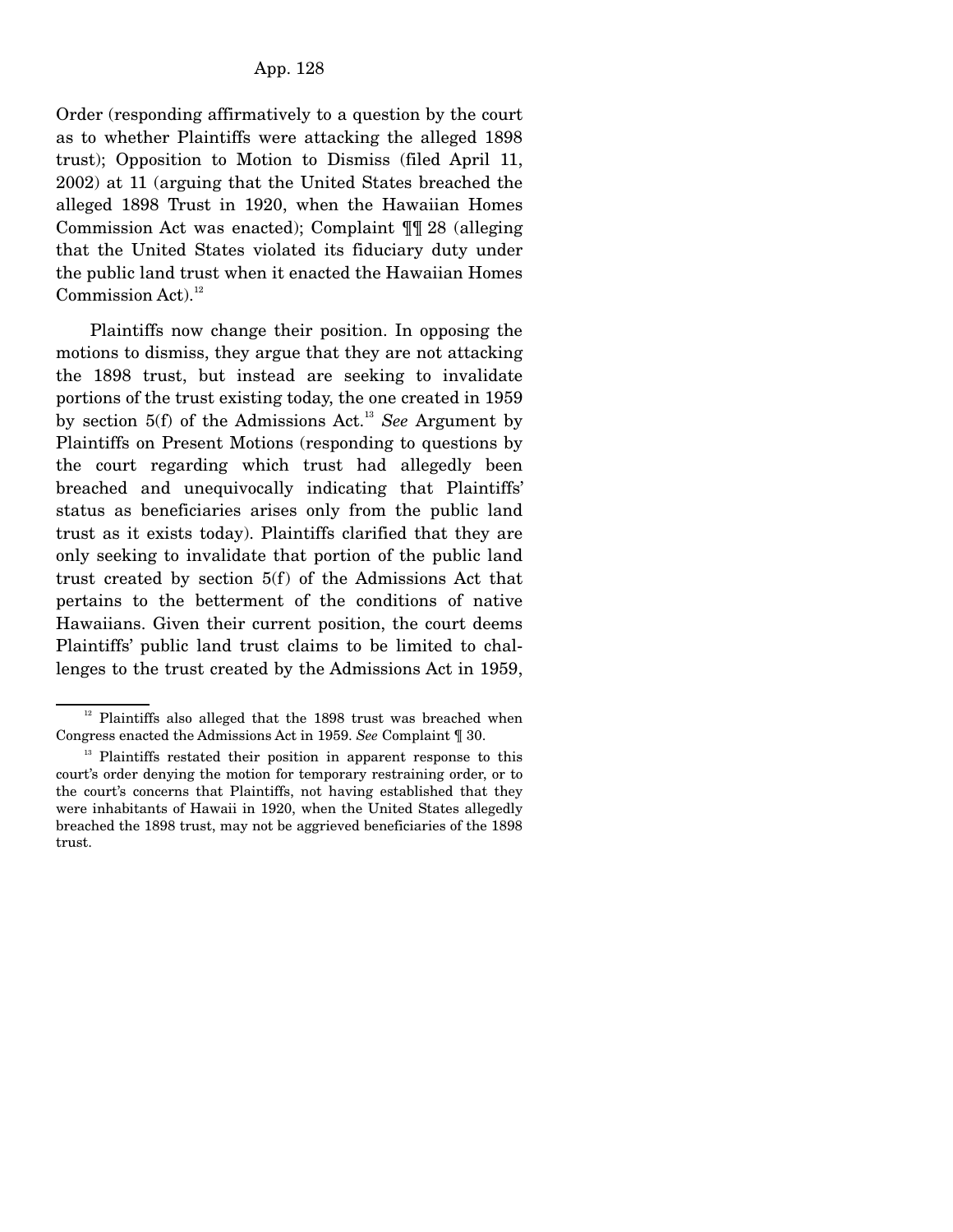## App. 129

i.e., the trust that exists today. All other public land trust claims alleged in the Complaint are deemed abandoned by Plaintiffs and are no longer part of this action.

 Hawaii agreed to adopt the Admissions Act as part of its constitution when Hawaii became a state in 1959. *See* P.L. 86-3 (March 18, 1959), *reprinted in* 73 Stat. 4; Haw. Const. art. XII, §§ 2-3. In the Admissions Act, the United States granted Hawaii title to all public lands and public property within Hawaii, except for lands that the federal government retained for its own use. P.L. 86-3, § 5(b), 73 Stat. at 5. The public lands granted to Hawaii, as well as the proceeds and income therefrom, became lands held by Hawaii "as a public trust." Haw. Const. art. XII, § 4; *Rice v. Cayetano,* 528 U.S. 495, 507-08, 120 S.Ct. 1044, 145 L.Ed.2d 1007 (2000).

 The "public trust" created by the Admissions Act requires that the trust be used for one or more of the following:

[1] for the support of the public schools and other public educational institutions, [2] for the betterment of the conditions of native Hawaiians, as defined in the Hawaiian Homes Commission Act, 1920, as amended, [3] for the development of farm and home ownership on as widespread a basis as possible[,] [4] for the making of public improvements, and [5] for the provision of lands for public use.

P.L. 86-3, § 5(f), 73 Stat. at 6. It is the second purpose that Plaintiffs challenge. Plaintiffs argue that, as beneficiaries of the section 5(f) public land trust, they may seek to enjoin the State Defendants and OHA from enforcing the trust's explicit purpose of bettering the conditions of native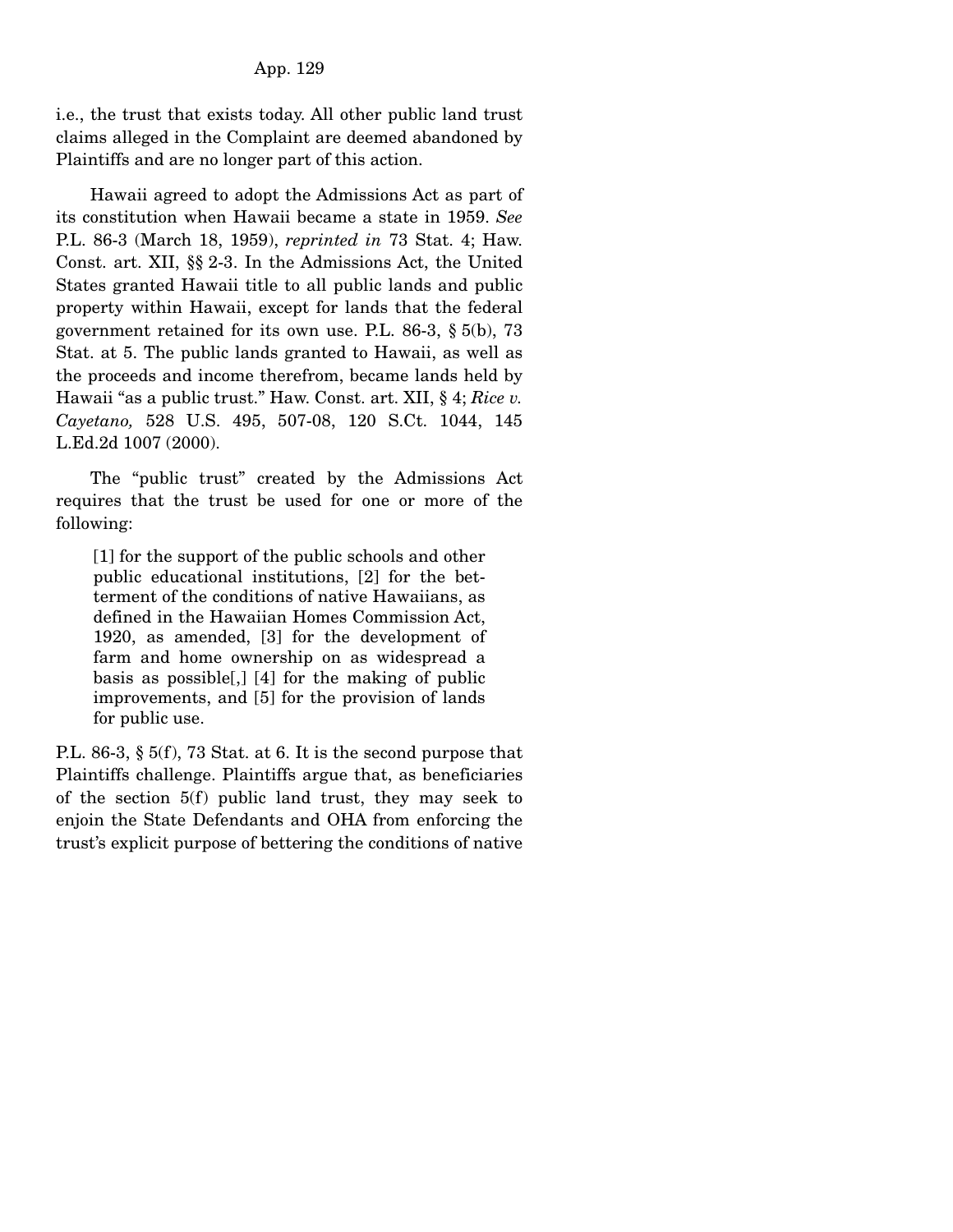Hawaiians, which Plaintiffs allege is an unconstitutional purpose.<sup>14</sup>

 Although Plaintiffs claim trust beneficiary standing to bring claims for breach of the public land trust created by the Admissions Act, that legislation does not itself provide a private cause of action. *Price v. Hawaii,* 764 F.2d 623, 631 (9th Cir.1985) ("*Price I*"), *cert. denied,* 474 U.S. 1055, 106 S.Ct. 793, 88 L.Ed.2d 771 (1986); *Keaukaha-Panaewa Community Ass'n v. Hawaiian Homes Commn.,* 588 F.2d 1216, 1220 (9th Cir.) (as amended) ("We hold that the Admission Act does not provide a private right of action") ("*Keaukaha-Panaewa I*"), *cert. denied,* 444 U.S. 826, 100 S.Ct. 49, 62 L.Ed.2d 33 (1979). Any action to enforce section 5(f) of the Admissions Act may instead be brought under 42 U.S.C. § 1983.15 *Price I,* 764 F.2d at 628; *Keaukaha-Panaewa Community Ass'n v. Hawaiian Homes Commn.,* 739 F.2d 1467, 1472 (9th Cir.1984) ("*Keaukaha-Panaewa II*"). *Accord Price v. Hawaii,* 939 F.2d 702, 706 (9th Cir.1991) ("although section 5(f) itself does not provide a private right of action, an action under 42 U.S.C. § 1983 is proper") ("Price IV"),<sup>16</sup> cert. denied, 503 U.S. 938,

<sup>&</sup>lt;sup>14</sup> Defendants have not disputed Plaintiffs' assertion that they are beneficiaries of the public land trust created by section 5(f) of the Admissions Act. Therefore, for purposes of this motion, the court takes that assertion as true.

<sup>&</sup>lt;sup>15</sup> "Section 1983 imposes two essential proof requirements upon a claimant: 1) that a person acting under color of state law committed the conduct at issue, and 2) that the conduct deprived the claimant of some right, privilege or immunity protected by the Constitution or laws of the United States." *Leer v. Murphy,* 844 F.2d 628, 632-33 (9th Cir.1988).

 $16$  The Ninth Circuit had ruled in several earlier matters involving Price. *See Price v. Hawaii,* 921 F.2d 950 (9th Cir.1990) ("*Price II*"); *Price v. Akaka,* 928 F.2d 824 (9th Cir.1990) ("*Price III*"), *cert. denied,* 502 U.S. 967, 112 S.Ct. 436, 116 L.Ed.2d 455 (1991).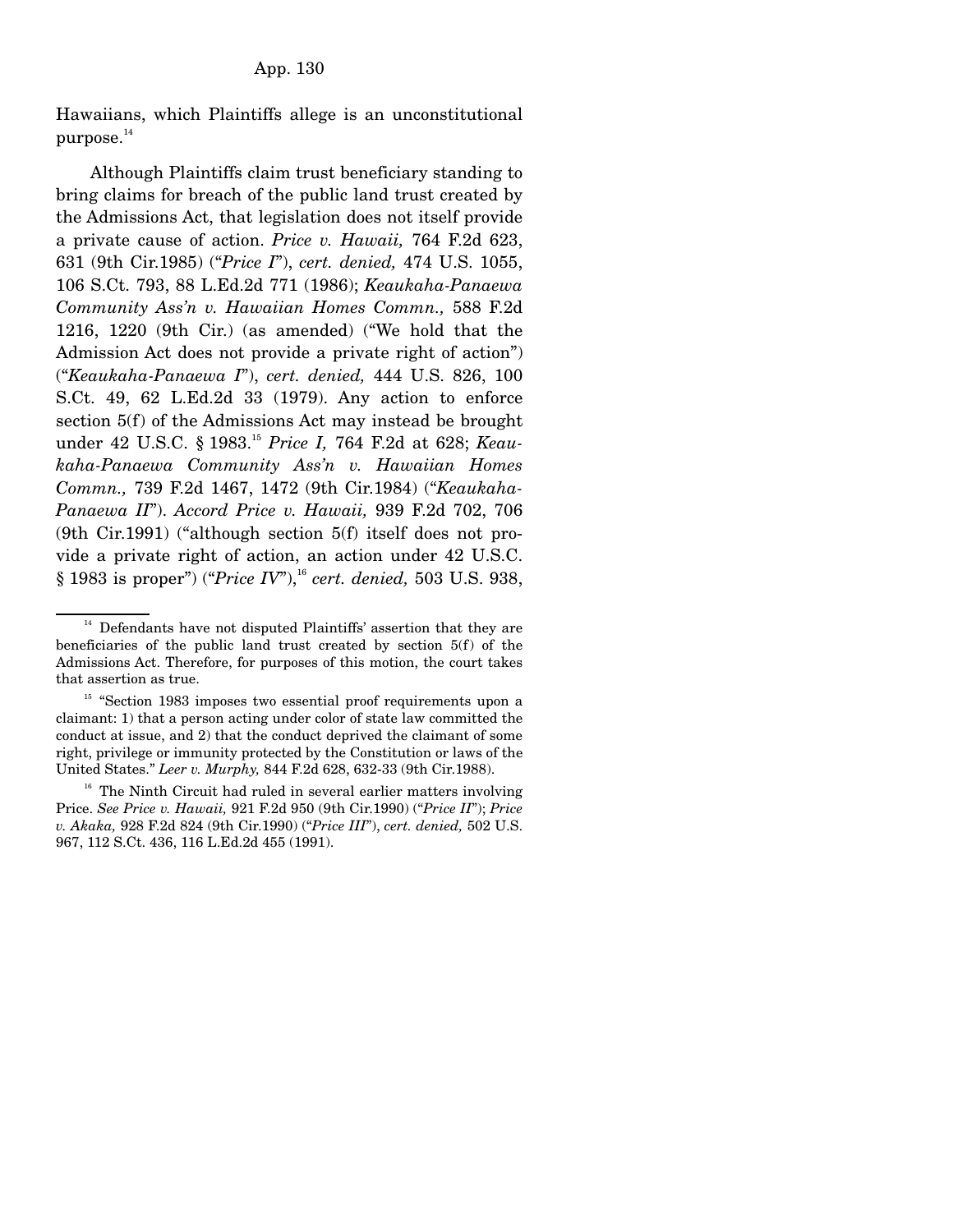112 S.Ct. 1479, 117 L.Ed.2d 622 (1992); *Ulaleo v. Paty,* 902 F.2d 1395, 1397 (9th Cir.1990).

 Accordingly, the Ninth Circuit has held that beneficiaries of the section 5(f) trust have standing to bring a § 1983 action against the trustees of that trust for breach of the trust. In *Price v. Akaka,* 3 F.3d 1220, 1224-25 (9th Cir.1993) ("*Price V*"), *cert. denied,* 511 U.S. 1070, 114 S.Ct. 1645, 128 L.Ed.2d 365 (1994), native Hawaiian plaintiffs challenged a referendum that would have extended benefits available under section 5(f) to all people of Hawaiian ancestry, rather than to only native Hawaiians. Because the native Hawaiian plaintiffs in *Price V* were among the class of section 5(f) beneficiaries whose welfare was at issue, the Ninth Circuit determined that they had standing to bring their § 1983 claim. *Id.* In so holding, the Ninth Circuit recognized that beneficiaries of such a trust "have the right to 'maintain a suit (a) to compel the trustee to perform his duties as trustee; (b) to enjoin the trustee from committing a breach of trust; [and] (c) to compel the trustee to redress a breach of trust." *Id.* at 1224 (citing Restatement (Second) of Trusts, § 199). In *Price V,* the Ninth Circuit therefore allowed the native Hawaiian plaintiffs to maintain a § 1983 claim against the trustees (the persons acting under color of state law) for breach of section 5(f) of the Admissions Act (a federal statutory right).

 The Ninth Circuit had previously allowed the native Hawaiian plaintiffs in *Price I* to maintain a cause of action against the governor of Hawaii to compel him to spend section 5(f) trust money for the betterment of the conditions of native Hawaiians. *See Price I,* 764 F.2d at 629-30. Although it is not clear from the Ninth Circuit's opinion in *Price I* whether the plaintiffs had expressly invoked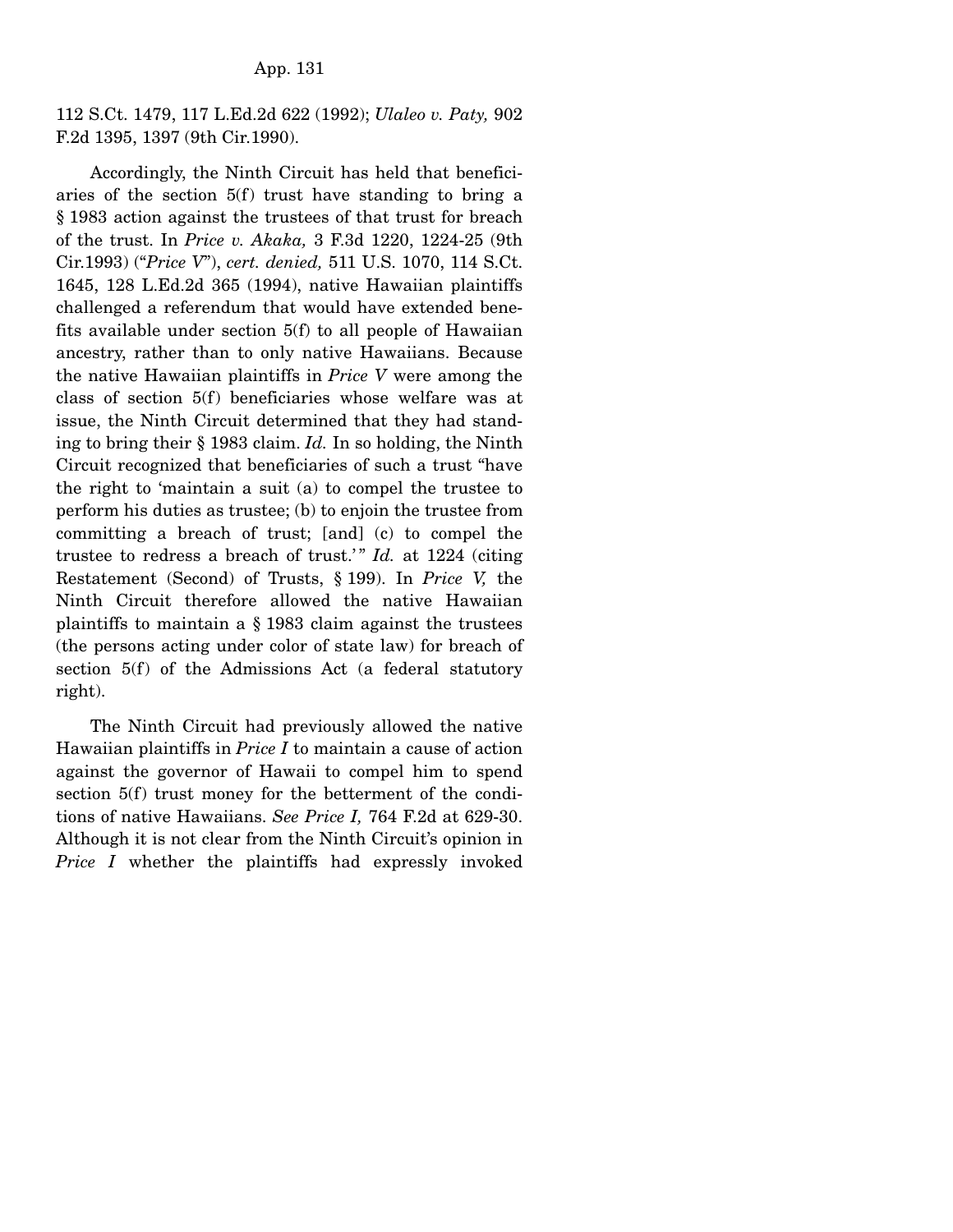§ 1983, the Ninth Circuit treated the action as based on § 1983. Immediately after noting that section 5(f) created a federal right enforceable under § 1983, the Ninth Circuit said that the plaintiffs had "properly invoked federal question jurisdiction." *Id.* at 628.

 In *Price III,* the Ninth Circuit found that native Hawaiian plaintiffs had standing to assert § 1983 claims based on the section 5(f) trustees' alleged commingling of trust funds, the trustees' failure to expend those funds for the benefit of native Hawaiians, and the trustees' use of those funds for purposes other than those listed in section 5(f). *Price III,* 928 F.2d at 826-28. In *Price IV,* the Ninth Circuit similarly found standing for native Hawaiian plaintiffs to assert § 1983 claims against state officials, who, through their alleged inaction, had allowed an improper diversion of section 5(f) trust property. *Price IV,* 939 F.2d at 705-06. Again, the plaintiffs in *Price III* and *Price IV* were asserting that the trustees, state officials acting under color of law, were violating the plaintiffs' federal statutory rights under section 5(f) of the Admissions Act.

 Here, unlike in the various *Price* cases, Plaintiffs are not alleging an actual breach of the trust created by section 5(f), as their claims do not involve any deviation from the terms of the section 5(f) trust. *See Price V,* 3 F.3d at 1224. Instead, Plaintiffs want this court to declare unconstitutional one of the stated purposes in section 5(f), that is, the purpose of bettering the conditions of native Hawaiians. Plaintiffs are not asserting a breach of trust, as were the claimants in the Ninth Circuit cases recognizing standing for beneficiaries of the section 5(f) trust to assert § 1983 claims for breaches of that trust.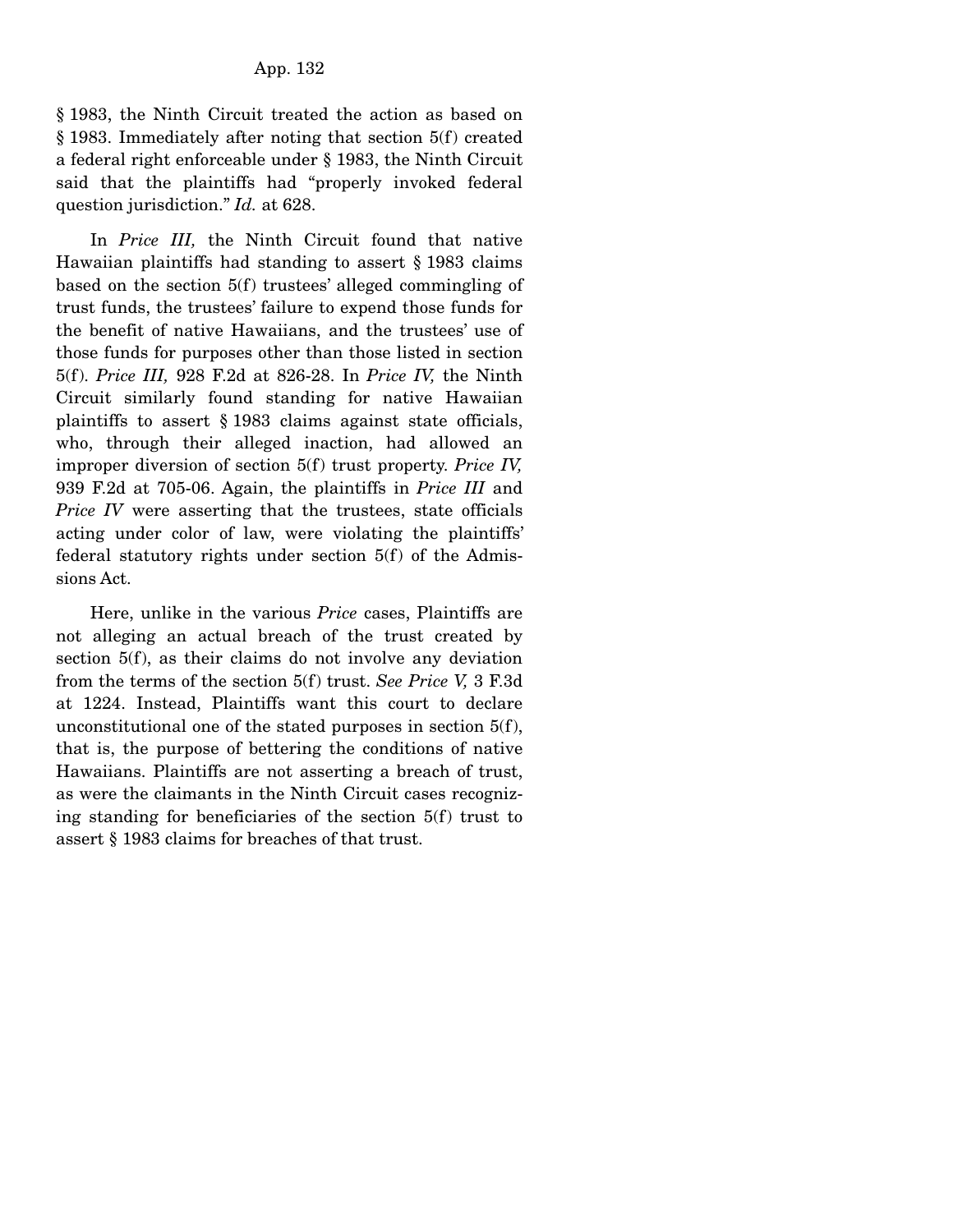Trust beneficiary status has no bearing on Plaintiffs' claims. Trust beneficiaries have standing to allege a breach of trust, but that is not what Plaintiffs are alleging. Instead, as "inhabitants" of Hawaii, Plaintiffs are demanding that the State ignore an express trust purpose, which Plaintiffs say violates the Equal Protection Clause. Allowing such a challenge, however, would make a nullity of standing requirements. *See Lujan,* 504 U.S. at 560-61, 112 S.Ct. 2130 (to have standing a plaintiff must show an injury in fact, a causal relationship between the injury and the challenged conduct, and a likelihood that a favorable decision will redress the alleged injury).

 Plaintiffs' "breach of the public land trust" claims are nothing more than a "generalized grievance" under the Equal Protection Clause for which Plaintiffs lack standing.<sup>17</sup> *See Hays,* 515 U.S. at 743, 115 S.Ct. 2431 (the "rule against generalized grievances applies with as much force in the equal protection context as in any other"); *Warth,* 422 U.S. at 499, 95 S.Ct. 2197. The Supreme Court "has repeatedly held that an asserted right to have the Government act in accordance with law is not sufficient, standing alone, to confer jurisdiction on a federal court." *Allen v. Wright,* 468 U.S. 737, 754, 104 S.Ct. 3315, 82 L.Ed.2d 556 (1984).

<sup>&</sup>lt;sup>17</sup> Plaintiffs' public land trust claims are more generalized than their taxpayer standing claims. The public land trust claims involve nearly everyone in Hawaii (with the exception of the native Hawaiians actually receiving the section 5(f) benefits). Almost anyone here in Hawaii could conceivably bring these claims. By contrast, the taxpayer claims are limited to the class of persons actually paying state taxes. Accordingly, *Hoohuli,* in which the Ninth Circuit did not dismiss taxpayer claims on prudential grounds, is distinguishable.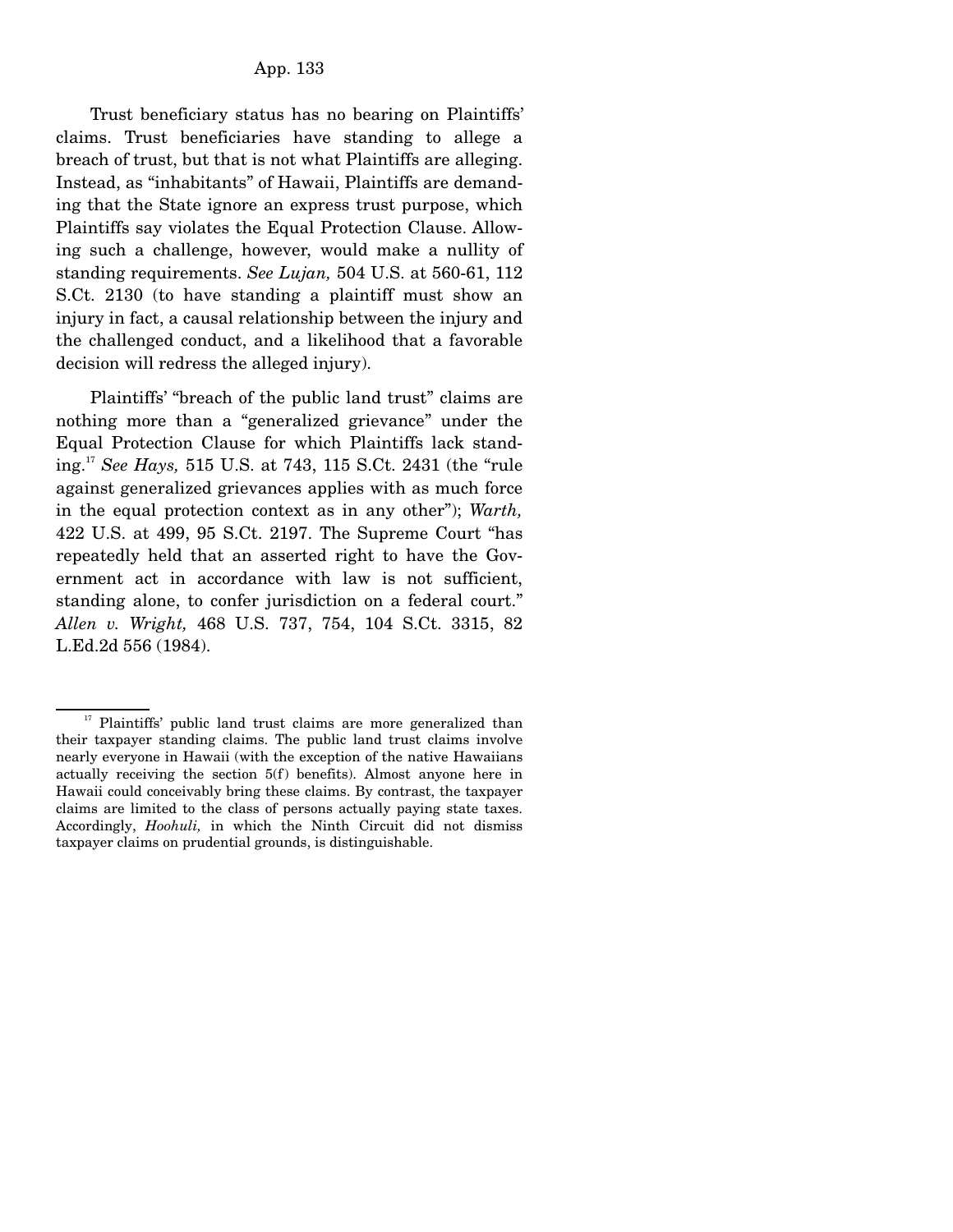*Allen v. Wright* made it clear that[,] even if a governmental actor is discriminating on the basis of race, the resulting injury "accords a basis for standing only to 'those persons who are personally denied equal treatment' by the challenged discriminatory conduct." 468 U.S., at 755, 104 S.Ct. 3315 . . . (quoting *Heckler v. Mathews,* 465 U.S. 728, 740, 104 S.Ct. 1387, 79 L.Ed.2d 646 . . . (1984)).

*Hays,* 515 U.S. at 743-44, 115 S.Ct. 2431.

 If Plaintiffs had been personally denied equal treatment, they would, of course, have standing to complain. But they are not proceeding on the basis of any direct injury. Instead, it is in their trust beneficiary capacities that they claim they are being treated differently from the small class of native Hawaiians. The Supreme Court has disapproved of finding standing under similar circumstances. *See Valley Forge,* 454 U.S. at 489-90 n. 26, 102 S.Ct. 752 (disapproving of standing to challenge affirmative action programs on the basis of a personal right to a government that does not deny equal protection of the laws). Accordingly, the court dismisses Plaintiffs' breach of the public land trust claims.

# C. *OHA Has Not Established on This Motion that the Political Question Doctrine Justifies Dismissal of Plaintiffs' Claims or Reconsideration of this Court's Order Denying Plaintiffs' Request for a Temporary Restraining Order.*

 OHA additionally argues that this court should dismiss this action as involving a nonjusticiable political question. This court may dismiss an action on the ground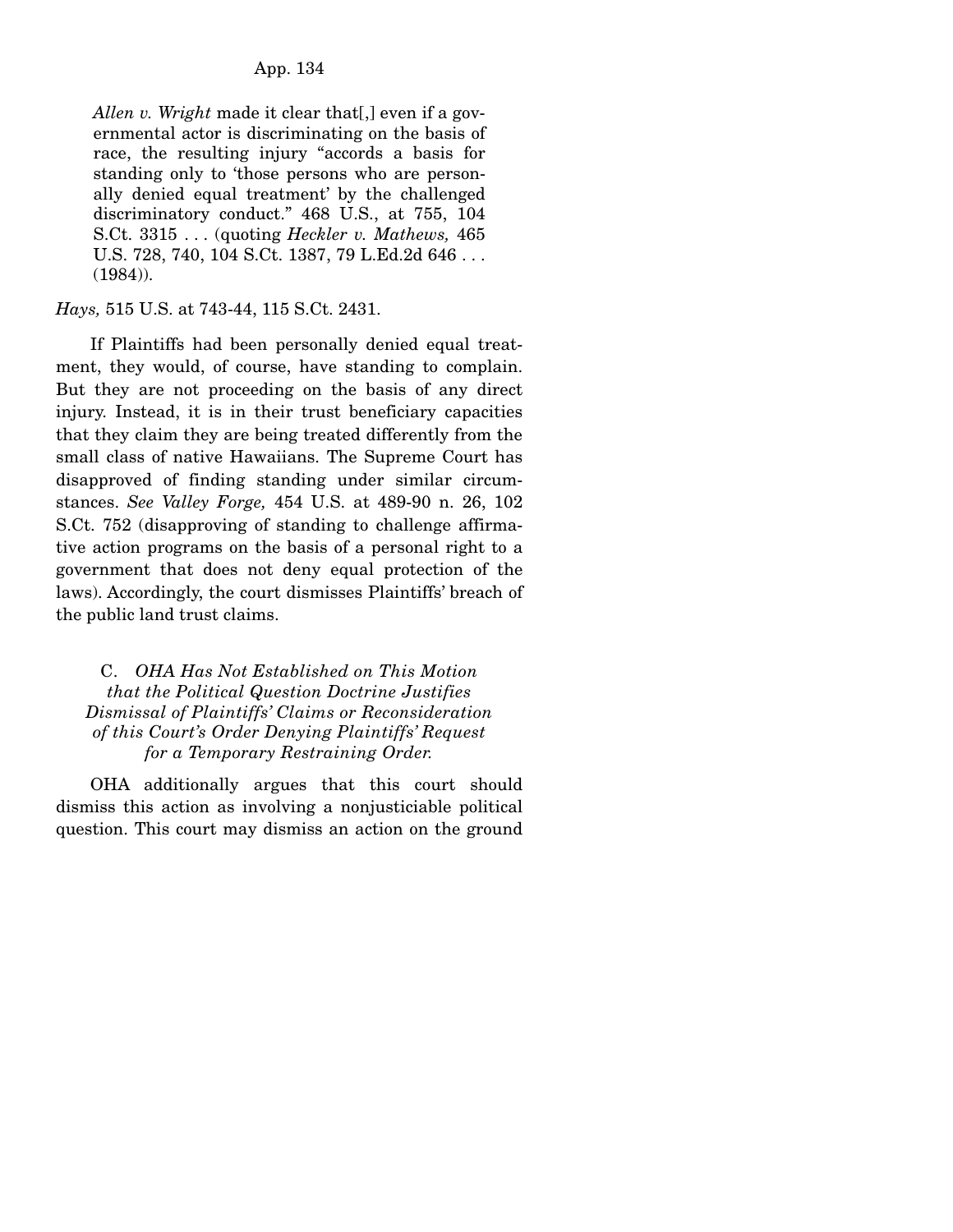that it involves a nonjusticiable political question when one of the following is "inextricable from the case:"

a textually demonstrable constitutional commitment of the issue to a coordinate political department; or a lack of judicially discoverable and manageable standards for resolving it; or the impossibility of deciding without an initial policy determination of a kind clearly for nonjudicial discretion; or the impossibility of a court's undertaking independent resolution without expressing lack of the respect due coordinate branches of government; or an unusual need for unquestioning adherence to a political decision already made; or the potentiality of embarrassment from multifarious pronouncements by various departments on one question.

*Baker v. Carr,* 369 U.S. 186, 217, 82 S.Ct. 691, 7 L.Ed.2d 663 (1962).<sup>18</sup>

<sup>&</sup>lt;sup>18</sup> The court's consideration of OHA's political question motion overlaps the court's earlier review of prudential standing. Standing "focuses on the party seeking to get his complaint before a federal court and not on the issues he wishes to have adjudicated." *Valley Forge,* 454 U.S. at 484, 102 S.Ct. 752 (quoting *Flast,* 392 U.S. at 99, 88 S.Ct. 1942). By contrast, the political question doctrine examines whether "a particular question is beyond judicial competence, no matter who raises it." 13A Charles A. Wright, Arthur R. Miller, Edward H. Cooper, *Federal Practice & Procedure* § 3534 at 453 (2d ed.1984). However, both the political question doctrine and the "generalized grievance" limitation on prudential standing are based, at least in part, on the notion that another branch of government would be more appropriate to hear the grievance. A party lacks prudential standing to bring a "generalized grievance" involving a request for adjudication of abstract questions of wide public significance that are "pervasively shared and most appropriately addressed in the representative branches." *Valley Forge,* 454 U.S. at 475, 102 S.Ct. 752; *Warth,* 422 U.S. at 499, 95 S.Ct. 2197. Under the political question doctrine, courts examine whether a particular (Continued on following page)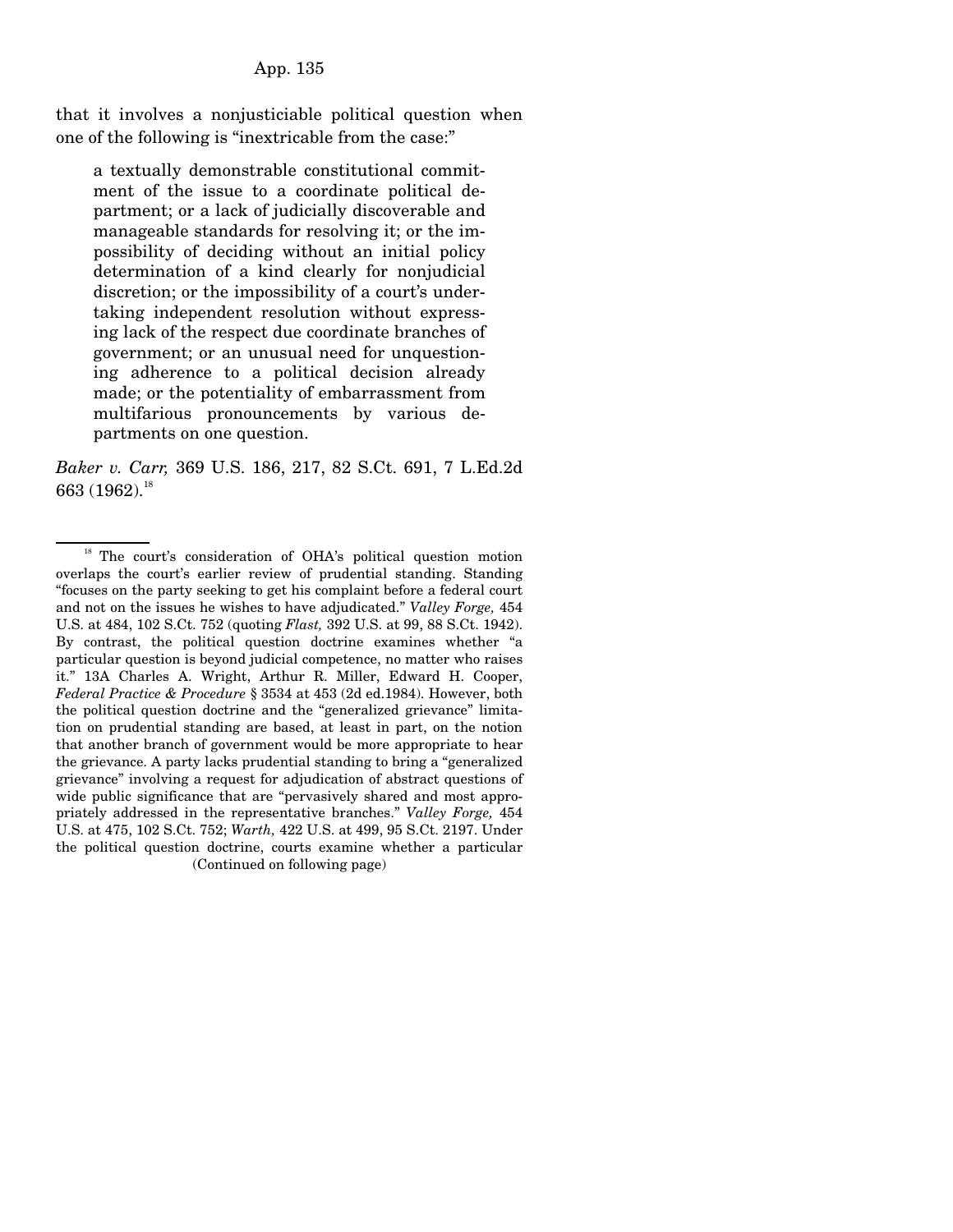The gist of the claims in the Complaint is that the benefits provided by OHA and HHC/DHHL are race-based, that those benefits should therefore be analyzed under the Equal Protection Clause to see whether they pass "strict scrutiny, $n^{19}$  and that the benefits should be stopped because they are not "narrowly tailored to further a compelling governmental interest." *See Shaw v. Reno,* 509 U.S. 630, 643, 113 S.Ct. 2816, 125 L.Ed.2d 511 (1993). Plaintiffs argue that the restriction of benefits to Hawaiians and native Hawaiians is "presumptively invalid and can be upheld only upon an extraordinary justification." *See id.* at 643-44, 113 S.Ct. 2816.

 Although most race-based preferences are subject to "strict scrutiny," preferences given to American Indian tribes are reviewed under the "rational basis" standard. *See Morton v. Mancari,* 417 U.S. 535, 94 S.Ct. 2474, 41 L.Ed.2d 290 (1974). Defendants contend that this court should dismiss this action as involving a nonjusticiable political question because, in order to decide whether to apply the "strict scrutiny" or "rational basis" test, the court must decide what Defendants call the political question of

question or issue is beyond their competence based on separation of powers concerns. *See Federal Practice & Procedure* § 3534 at 453.

 $19$  The Equal Protection Clause provides that no state shall deny to any person within its jurisdiction the equal protection of the laws. On [sic] of its central purposes is to prevent the states from purposefully discriminating among individuals on the basis of race. *Shaw v. Reno,* 509 U.S. 630, 642, 113 S.Ct. 2816, 125 L.Ed.2d 511 (1993). Governmental action can run afoul of the Equal Protection Clause when the government explicitly classifies or distinguishes among persons by reference to impermissible criteria such as race, sex, religion, or ancestry. *De La Cruz v. Tormey,* 582 F.2d 45, 49 (9th Cir.1978), *cert. denied,* 441 U.S. 965, 99 S.Ct. 2416, 60 L.Ed.2d 1072 (1979).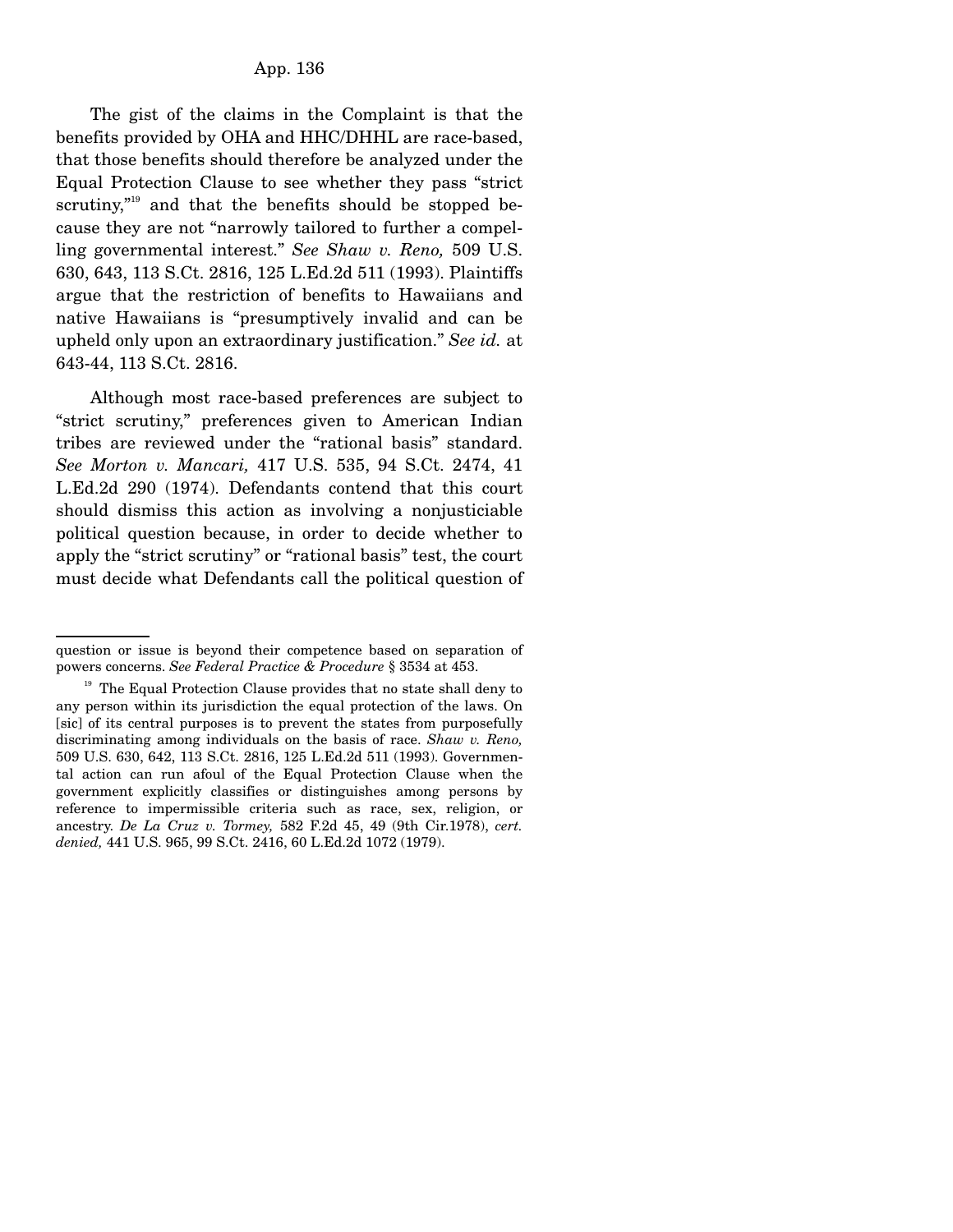whether Hawaiians and native Hawaiians are an "Indian tribe."

 However, in the next breath, Defendants cite numerous cases that they say stand for the proposition that this court may apply a "rational basis" test without finding that Hawaiians and native Hawaiians are actually an "Indian tribe." *See* Office of Hawaiian Affairs Defendants' Supplemental Memorandum in Response to Questions Raised by the Court at the April 29, 2002 Hearing (filed April 29, 2002). For example, in *Alaska Chapter, Assoc. Gen. Contractors of Amer., Inc. v. Pierce,* 694 F.2d 1162 (9th Cir.1982), the Ninth Circuit applied the *Morton* analysis to benefits being provided to the indigenous people of Alaska. At the time *Pierce* was decided, those indigenous people had not been recognized by the Bureau of Indian Affairs as being "Indian tribes." *See* Bureau of Indian Affairs, Indian Tribal Entities That Have a Government to Government Relationship With the United States, 46 Fed. Regis. 35360 (1981). Nevertheless, *Pierce* applied the *Morton* analysis broadly, employing a rational basis test to benefits being provided to "any person recognized as being an Indian or Alaskan Native by a tribe, the Government, or any state." *Pierce,* 694 F.2d at 1168 n. 8. *Pierce* reasoned that, although the history of "Alaskan Natives" with the United States was different from that of "American Indians," the *Morton* analysis nevertheless applied because "Alaskan Natives" "have been considered to have the same status as other federally recognized American Indians." "Alaskan Natives" were "under the guardianship of the federal government and entitled to the benefits of the special relationship." *Id.* n. 10, 94 S.Ct. 2474.

 *Pierce* indicates that a court may decide the applicability of the *Morton* analysis without deciding the alleged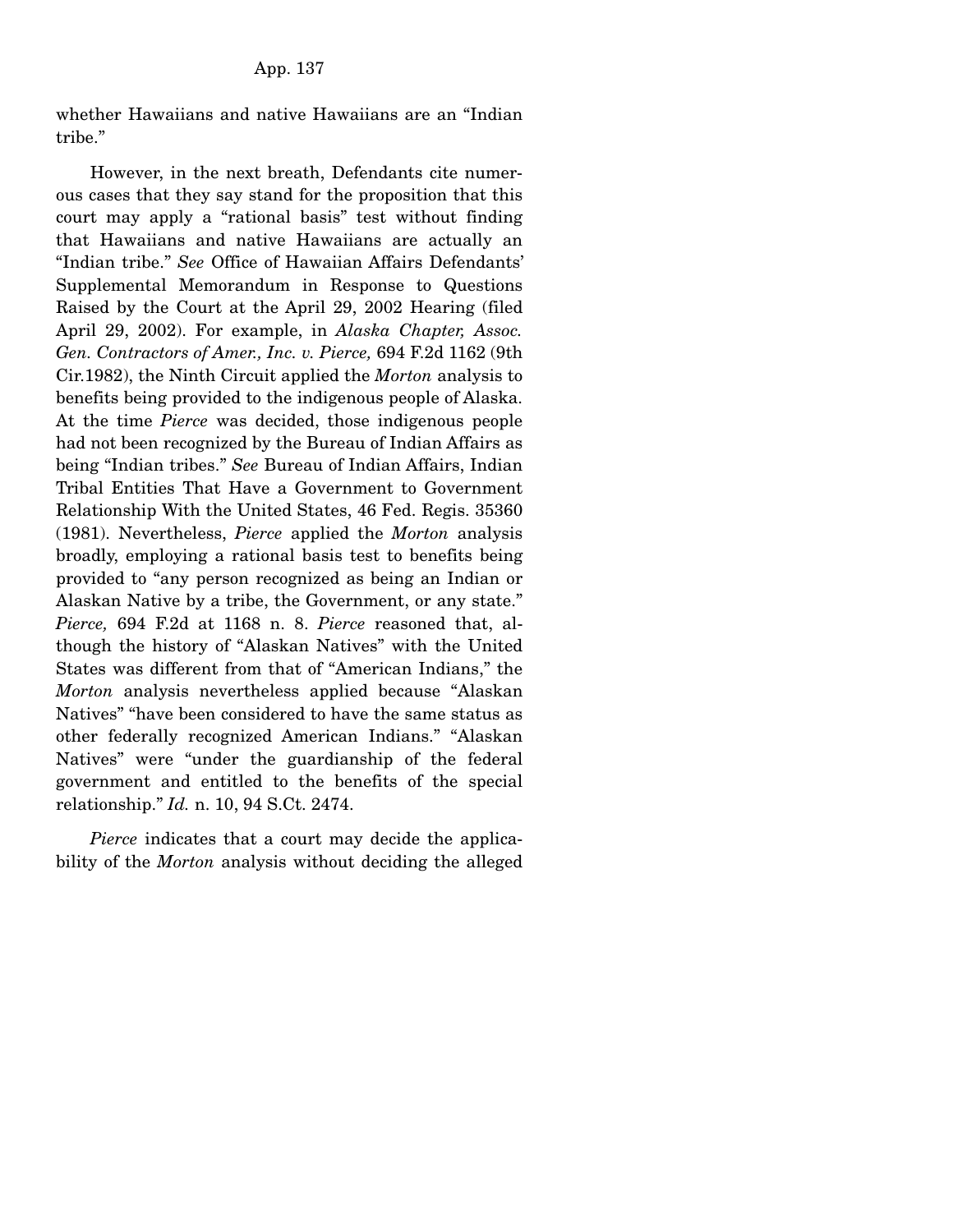political question of whether a group is an "Indian tribe." Accordingly, OHA has not met its burden of demonstrating that a nonjusticiable political question requires dismissal of this action. The court is not here deciding that it will apply a "rational basis" test. The court recognizes that Plaintiffs are arguing that *Pierce* has been called into doubt by *Rice v. Cayetano,* 528 U.S. 495, 120 S.Ct. 1044, 145 L.Ed.2d 1007 (2000). However, OHA's present motion is a motion to dismiss based on nonjusticiability; this motion does not require the court to determine what test it will apply if it examines the merits of Plaintiffs' claims.<sup>20</sup> On OHA's nonjusticiability motion, the court instead rests its decision on OHA's failure to meet its burden of establishing that Plaintiffs present a nonjusticiable question requiring dismissal.

# D. *Plaintiffs May Not Pursue Claims Challenging Real Property Tax Exemptions.*

 In Paragraph 62(c) of the Complaint, Plaintiffs argue that they are harmed as taxpayers by the exemption from real property taxes given to Hawaiian Home Lands lots. Plaintiffs allege that the City & County of Honolulu and the County of Maui exempt Hawaiian Homesteads from real property taxes. *Id.* Although Plaintiffs claim that these exemptions are improper, Plaintiffs have not included the counties, the entities responsible for the real

<sup>&</sup>lt;sup>20</sup> The court is well aware that legislation is pending before Congress that, if passed, may well affect any consideration of the merits. Congress might, for example, recognize Hawaiians and/or native Hawaiians as an "Indian tribe." Additionally, Congress might recognize OHA (or some entity not associated with the State) as the body governing that "Indian tribe."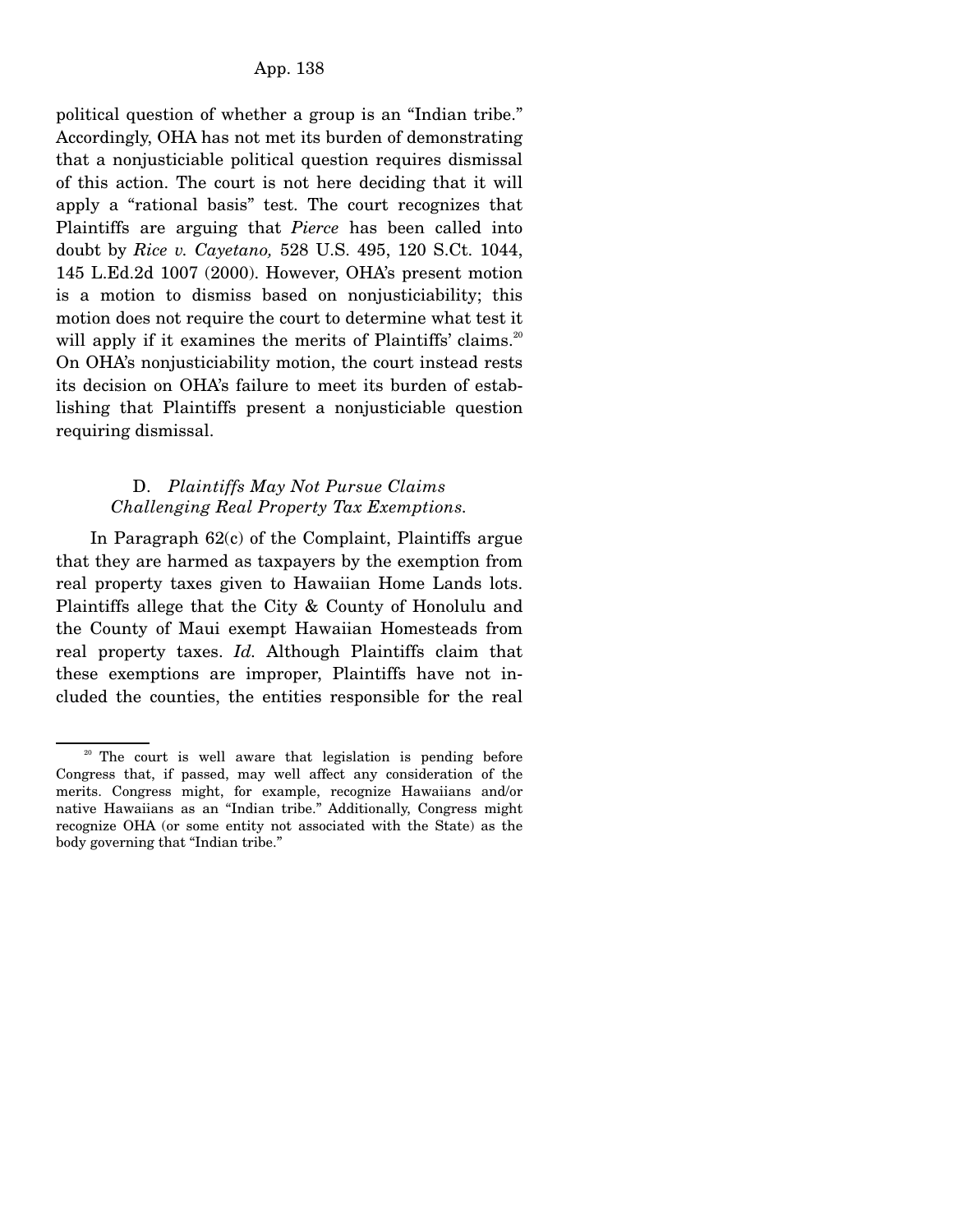property taxes, as defendants in this case. OHA therefore moves to dismiss the real property tax claims, arguing that, under Fed.R.Civ.P. 19, the counties (the entities collecting real property taxes) are necessary parties to this case. The court need not reach this issue, however, as the remaining claims in this action are based solely on state taxpayer standing, and Plaintiffs have not alleged that their state taxes have been increased because of the real property tax exemption. Accordingly, Plaintiffs may not pursue real property tax claims.

# V. *CONCLUSION.*

 For the foregoing reasons, the court grants in part and denies in part Defendants' motions to dismiss for lack of standing. Except for Plaintiffs' claims based on state taxpayer standing that challenge direct expenditures of tax funds, Plaintiffs' Equal Protection claims are dismissed. All breach of public land trust claims are dismissed.

 The court denies OHA's motion to dismiss (or to reconsider the finding of state taxpayer standing) based on an alleged political question. The court also denies OHA's motion to dismiss Plaintiffs' real property tax claims for failure to join the counties, as those claims are dismissed for lack of standing.

IT IS SO ORDERED.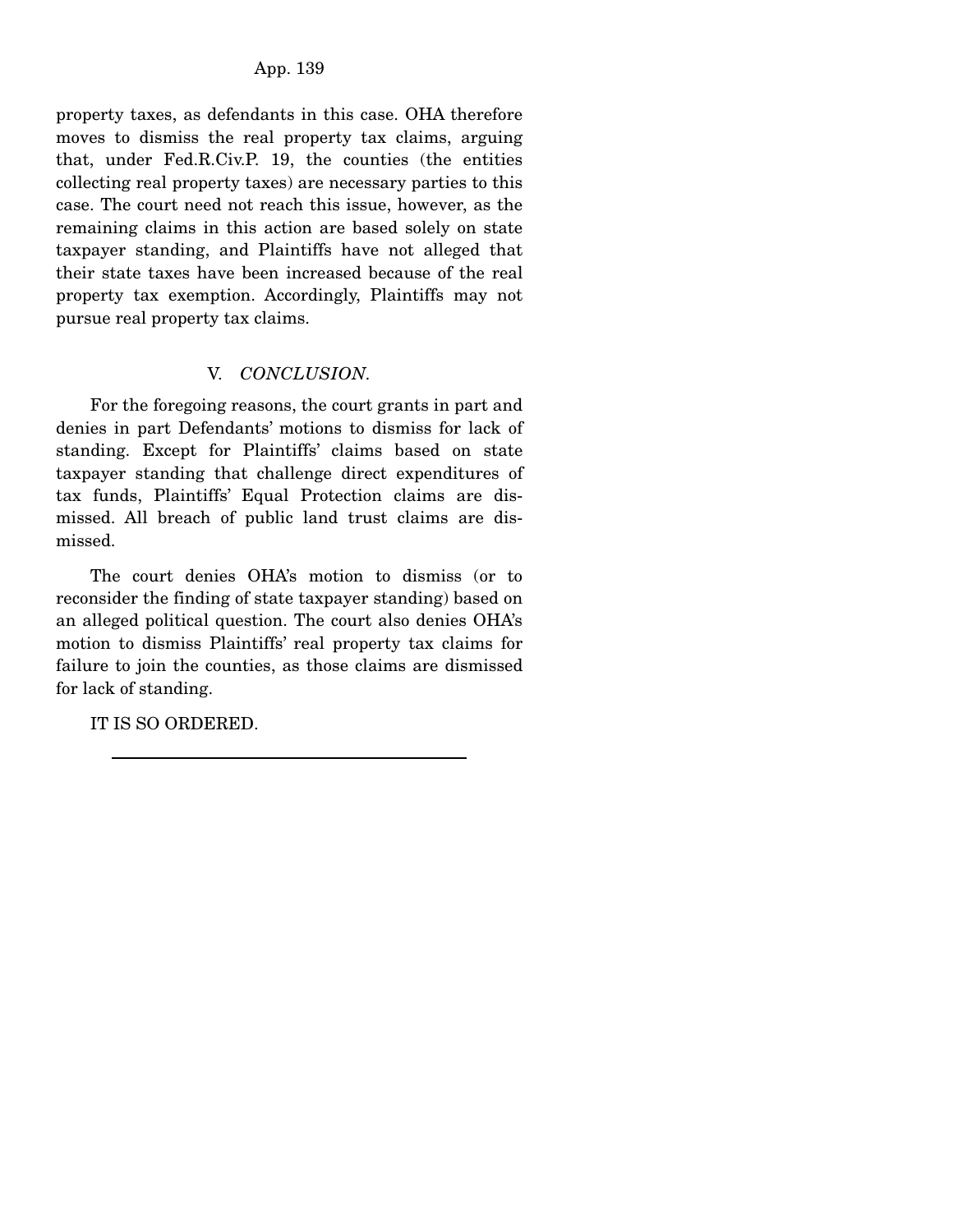198 F.Supp.2d 1165

United States District Court, D. Hawai'i.

Earl F. ARAKAKI, Evelyn C. Arakaki, Edward U. Bugarin, Sandra Puanani Burgess, Patricia A. Carroll, Robert M. Chapman, Brian L. Clarke, Michael Y. Garcia, Roger Grantham, Toby M. Kravet, James I. Kuroiwa, Jr., Frances M. Nichols, Donna Malia Scaff, Jack H. Scaff, Allen H. Teshima, Thurston Twigg-Smith, Plaintiffs,

v.

Benjamin J. CAYETANO in his official capacity as Governor of the State of Hawaii, Neal Miyahira, in his official capacity as director of the Dept. of Budget and Finance, Glenn Okimoto, in his official capacity as State Comptroller and Director of Dept. of Accounting and General Services, Gilbert Coloma-Agaran, in his official capacity as Chairman of Board of Land and Natural Resources, James J. Nakatani, on his official capacity as Direcotr [sic] of Dept. of Agriculture, Seiji F. Naya, in his official capacity as director of Dept. of Business, Economic Development and Tourism, Brian Minaai, in his official capacity as Director of Dept. of Transportation, Defendants.

Haunani Apoliona, chairman, and Rowena Akana, Donald B. Cataluna, Linda Dela Cruz, Clayton Hee, Colette Y.P. Machado, Charles Ota, Oswald Stender, and John D. Waihe'e, IV in their official capacities as trustees of the Office of Hawaiian Affairs, State Defendants.

Raynard C. Soon, Chairman, and Wonda Mae Agpalsa, Henry Cho, Thomas P. Contrades, Rockne C. Freitas, Herring K. Kalua, Milton, PA, and John A.H. Tomoso, in their official capacities as members of the Hawaiian Homes Commission, OHA Defendants.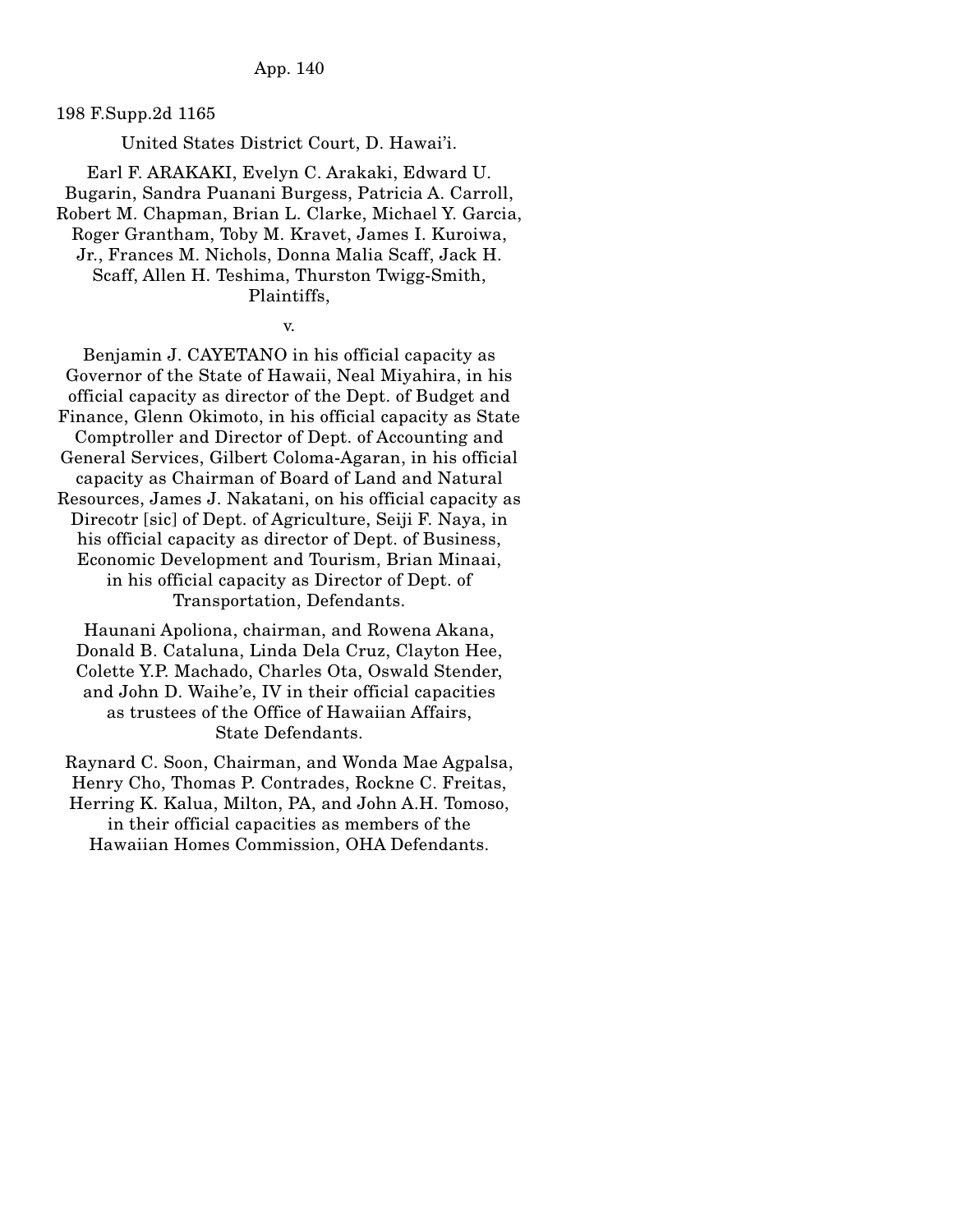App. 141

The United States of America, and John Does 1 through 10, HHCA/DHHL Defendants.

### **CIVIL NO. 02-00139 SOM/KSC.**

March 18, 2002.

 H. William Burgess, Patrick W. Hanifin, Im Hanifin Parsons, LLLC, Honolulu, HI, for plaintiffs.

 Charlene M. Aina, Gerard D. Lau, Atty. Gen., Honolulu, HI, for Benjamin J. Cayetano, State Officials, Hawaiian Homes Commissioners.

 Thomas A. Helper, U.S. Attorney's Office, Honolulu, HI, for U.S.

Sherry P. Broder, Davies Pacific Center, Honolulu, HI, for Trustees of Office of Hawaiian Affairs.

 Robert G. Klein, McCorriston MillerMukai MacKinnon, Honolulu, HI, for SCHHA.

*ORDER GRANTING PROPOSED DEFENDANT-INTERVENORS STATE COUNCIL OF HAWAIIAN HOMESTEAD ASSOCIATION AND ANTHONY SANG, SR.'S, MOTION TO INTERVENE; ORDER DENYING PLAINTIFFS' MOTION FOR TEMPORARY RESTRAINING ORDER* 

MOLLWAY, District Judge.

## I. *INTRODUCTION.*

 Plaintiffs identify themselves as individual taxpayers in Hawaii. Plaintiffs seek to stop the State of Hawaii (the "State" or "Hawaii"), the Hawaiian Homes Commission ("HHC"), the Department of Hawaiian Home Lands ("DHHL"), and the Office of Hawaiian Affairs ("OHA")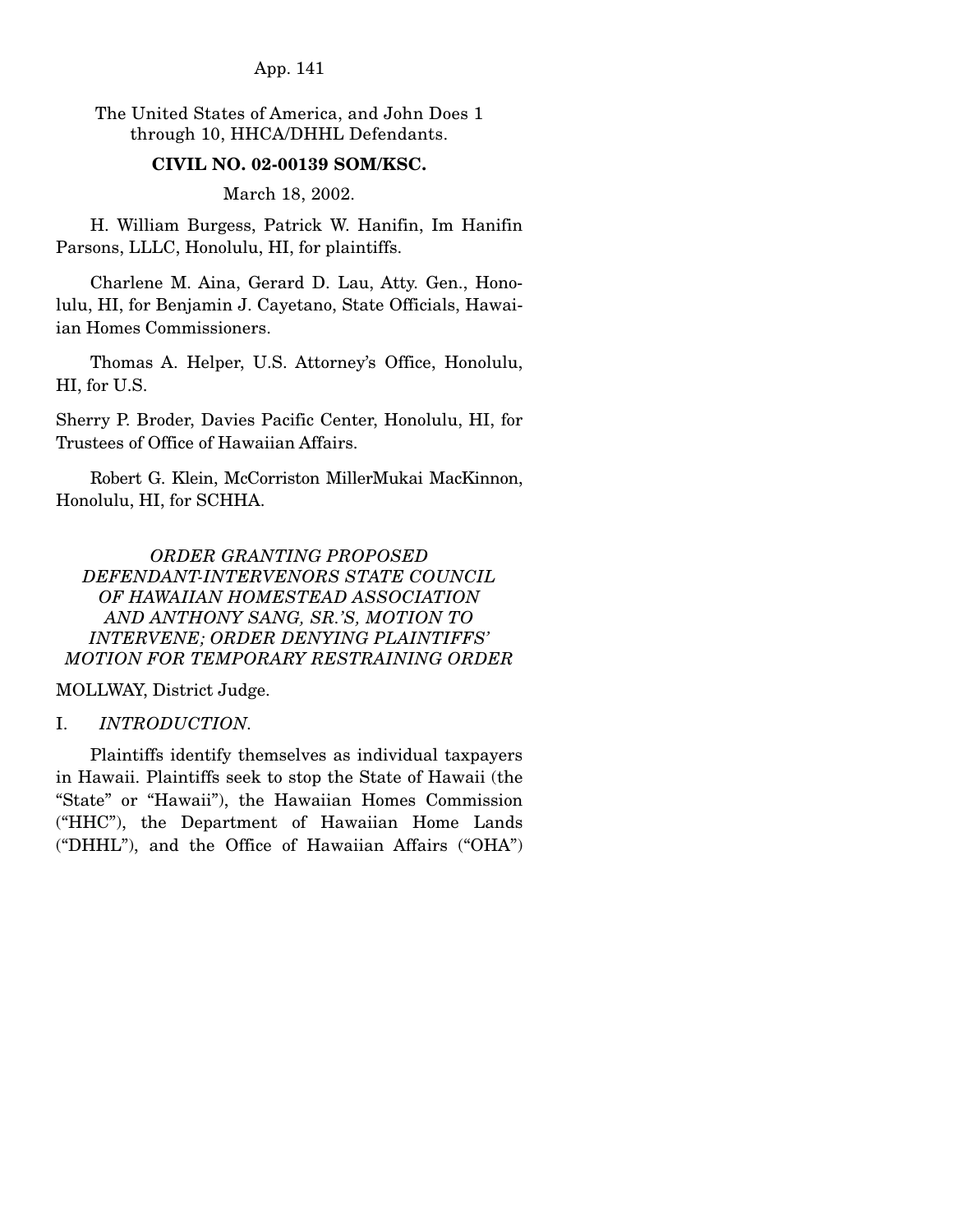from continuing what Plaintiffs characterize as race-based actions. Specifically, Plaintiffs, some of whom are of Hawaiian ancestry, seek to stop the provision of exclusive benefits to persons of Hawaiian or native Hawaiian ancestry.<sup>1</sup> On the present Motion for Temporary Restraining Order (the "Motion"), Plaintiffs ask the court:

A. To restrain HHC and DHHL from issuing any further homestead leases and from expending or encumbering any further funds from the Hawaiian Home Lands trust fund;

B. To restrain the State from depositing any further funds into the Hawaiian Home Lands trust fund;

C. To restrain OHA from expending or encumbering any part of the accounts or assets presently held in the "Total Fund Equity" referred to in the OHA Financial Report (11/30/2001) as totaling \$337,985,289;

D. To restrain the State, HHL, DHHL, and OHA from issuing any further bonds or otherwise borrowing any further money for HHC, DHHL, or OHA;

E. To restrain the State from making any further payments to or for HHC, DHHL, or OHA; and

F. To restrain OHA, HHC, and DHHL from expending any further public funds for lobbying,

<sup>&</sup>lt;sup>1</sup> The State Council of Hawaiian Homestead Association and Anthony Sang, Sr. (collectively "HHA Intervenors"), have moved to intervene in this action. For the reasons set forth at the hearing, HHA Intervenors' motion is granted.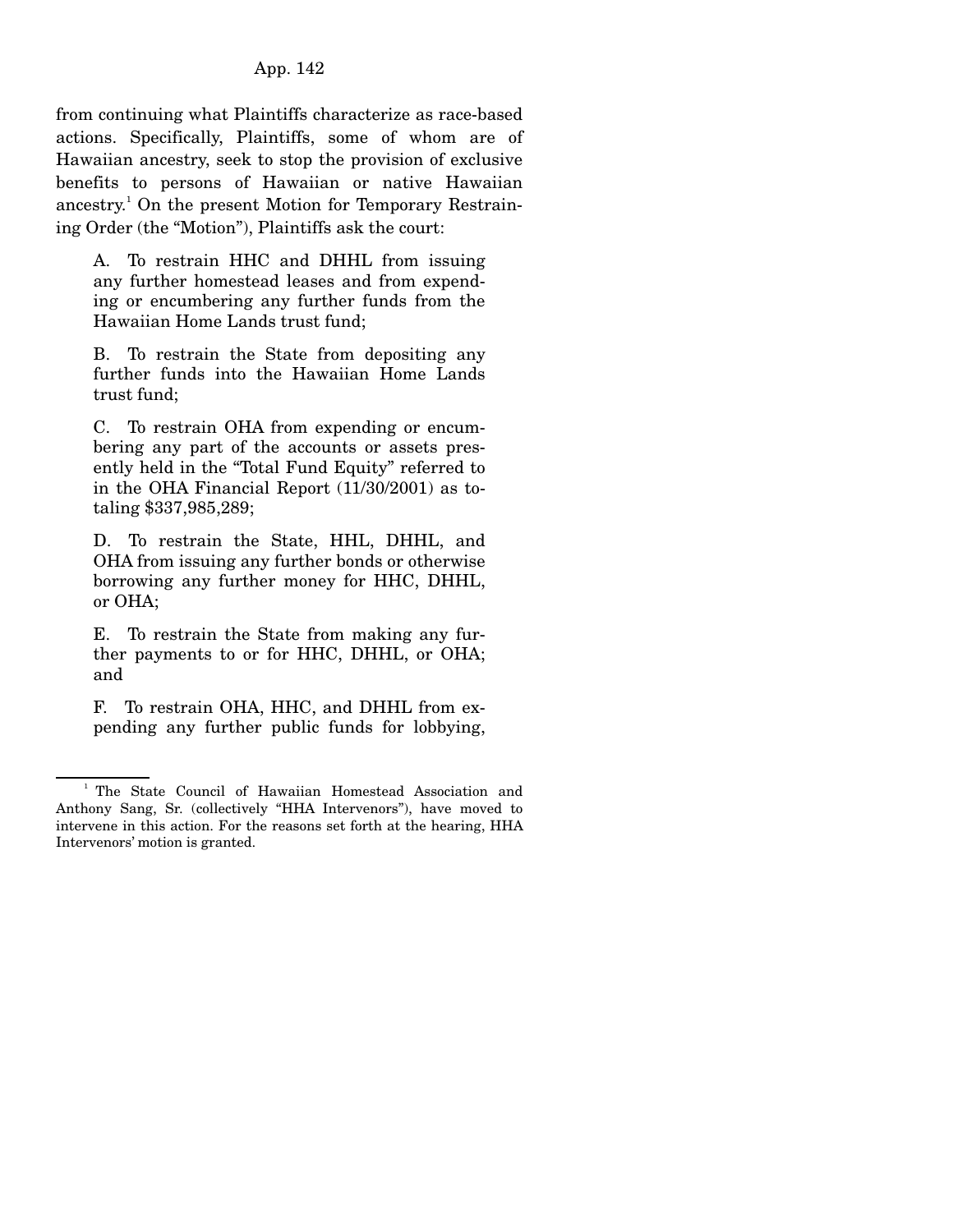advertising, or other advocacy of the allegedly racially discriminatory goals of OHA and DHHL.

 The court's analysis of the Motion is divided into two parts. The court begins by looking at whether Plaintiffs have standing to bring the claims they assert. Standing is a constitutional requirement, and it is Plaintiffs' burden to show that they meet this requirement. With respect to most of the relief they request, Plaintiffs, on the present record, fail to satisfy their burden. The only claims that Plaintiffs establish standing to assert are claims that the State is disbursing tax revenue based on race, in violation of the Fourteenth Amendment. Because the court finds standing on at least one claim, the court turns to the second part of its analysis, an inquiry into whether Plaintiffs show that they are entitled to a restraining order. The answer, at least on the present record in this expedited proceeding, is "no." Plaintiffs fail to show that they are in danger of suffering any irreparable injury during the time that any temporary restraining order would be in effect. Because the present record contains no evidence that there is anything that this court needs to restrain during the period that could be covered by a temporary restraining order, the court denies the Motion.<sup>2</sup>

<sup>&</sup>lt;sup>2</sup> As set forth at the hearing on this motion, the court bifurcates the motion, setting Plaintiffs' motion for preliminary injunction for hearing on July 24, 2002, at 9:00 a.m.

Because of the extremely expedited briefing, the court intends to allow the parties to raise all standing issues for more orderly consideration at a hearing on April 29, 2002. Toward that end, the court extends the time for filing any motion to reconsider the standing decisions in the present order. Any motion challenging any standing ruling in the present order may be filed on or before April 2, 2002, and shall be heard on twenty-seven days' notice, rather than on the usual twenty-eight days' notice. As the court announced at the hearing on the present (Continued on following page)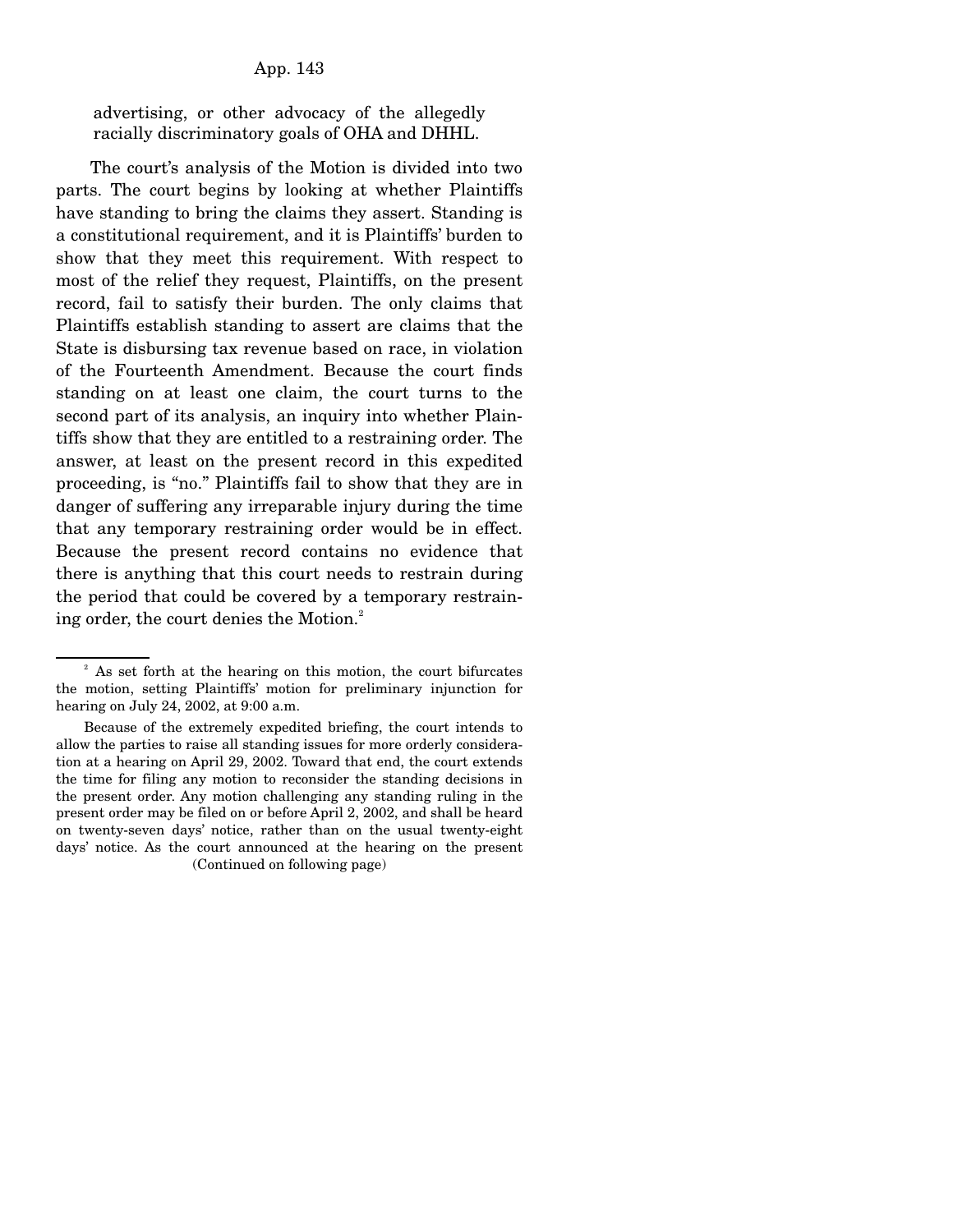### App. 144

### II. *FACTUAL BACKGROUND.*

 The parties' differing positions are rooted in the history of Hawaii. This history has been summarized by the Supreme Court in *Rice v. Cayetano*, 528 U.S. 495, 120 S.Ct. 1044, 145 L.Ed.2d 1007 (2000). Although scholars debate various aspects of this history, this court need not, on the present motion, resolve those debates. The court instead sets forth here a brief factual background only to put this case into context.

 In the late eighteenth century, there were four different native Hawaiian kings, one ruling each of Hawaii's major islands. The Hawaiians had their own cultural and political structure. The islands were not visited by any European until 1778, when Captain James Cook, flying a British flag, made landfall. Later, in 1810, the islands were unified as one kingdom under King Kamehameha I. *Id.* at 500-01, 120 S.Ct. 1044.

 Under Kamehameha I, lands were controlled by a feudal system. *Id.* at 502, 120 S.Ct. 1044. In 1839, a successor to Kamehameha I, Kamehameha III, issued the first of a series of decrees and laws designed to accommodate demands for ownership of land and security of title. Although Kamehameha III conferred freehold title to land

Motion, the court intends to address all motions regarding standing at a hearing on April 29, 2002. Motions for reconsideration of nonstanding decisions included in the present order are due by the deadline set forth in the Local Rules. The hearing on April 29 is reserved for standing issues.

Motions to dismiss based on grounds other than standing must be filed by the deadlines set forth in court rules. By the present order, the court modifies the usual requirements for Rule 12 motions and requires that motions to dismiss based on nonstanding grounds be filed separately from motions to dismiss based on standing grounds.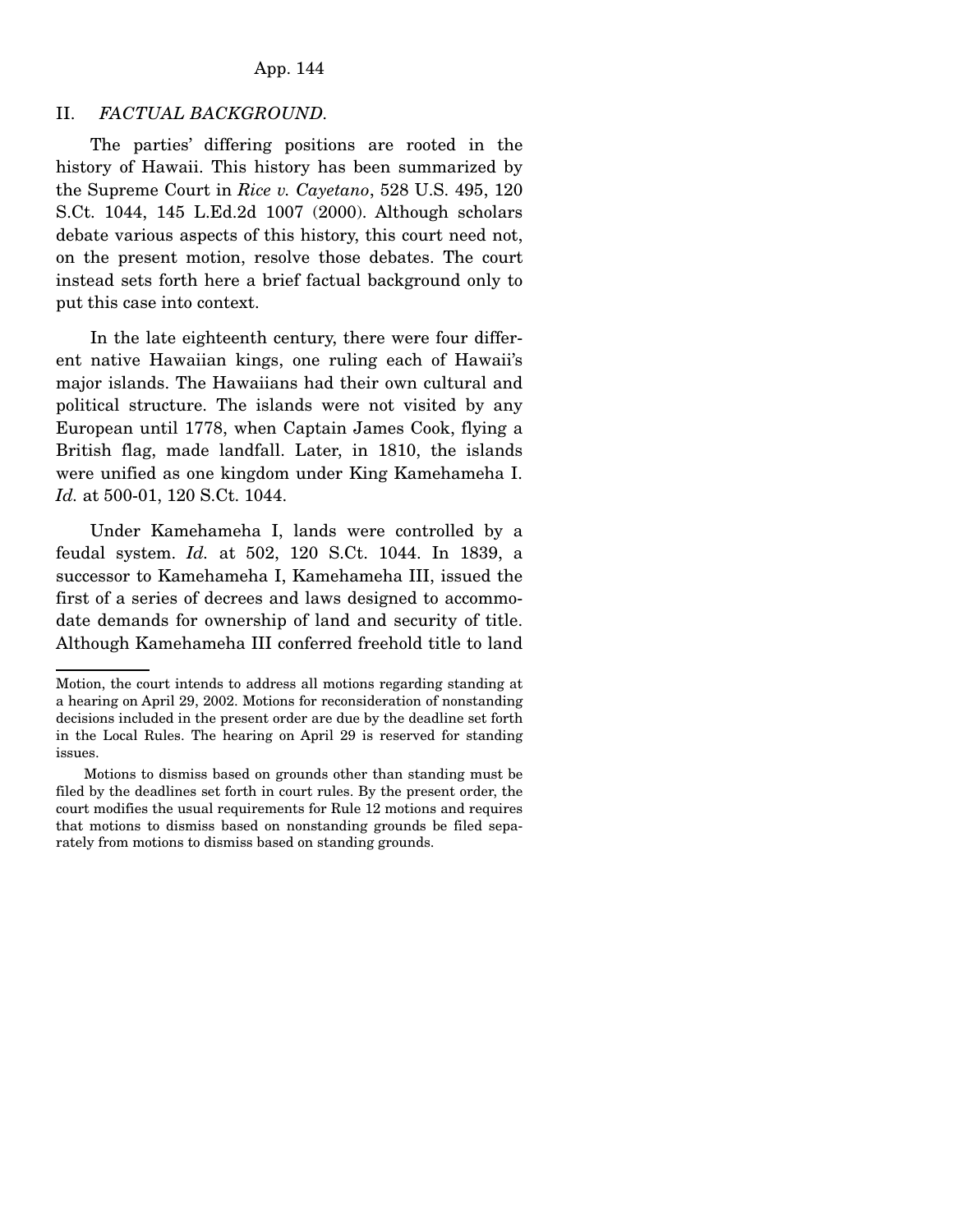on certain chiefs and other individuals, he retained vast lands for himself and directed that other extensive lands be held by the government. *Id.*

 On January 17, 1893, the United States overthrew the Kingdom of Hawaii. A century later, Congress acknowledged that this overthrow was illegal, and that it deprived native Hawaiians of their right to self-determination. *See* P.L. 103-50 (November 23, 1993), *reprinted in* 107 Stat. 1510 ("Apology Resolution"). In 1894, a provisional government established the Republic of Hawaii. *Rice*, 528 U.S. at 505, 120 S.Ct. 1044.

 In 1898, the "Newlands Resolution" annexed the Hawaiian Islands as a territory of the United States. *Rice,* 528 U.S. at 505, 120 S.Ct. 1044. By this resolution, the Republic of Hawaii ceded all crown, government, and public lands to the United States. 30 Stat. 750. In accepting the cession of these lands, Congress stated:

The existing laws of the United States relative to public lands shall not apply to such lands in the Hawaiian Islands; but the Congress of the United States shall enact special laws for their management and disposition: *Provided,* That all revenue from or proceeds of the same, except as regards such part thereof as may be used or occupied for the civil, military, or naval purposes of the United States, or may be assigned for the use of the local government, shall be used solely for the benefit of the inhabitants of the Hawaiian Islands for educational and other public purposes.

30 Stat. 750.

 In 1921, Congress enacted the Hawaiian Homes Commission Act ("HHCA"), 42 Stat. 108, setting aside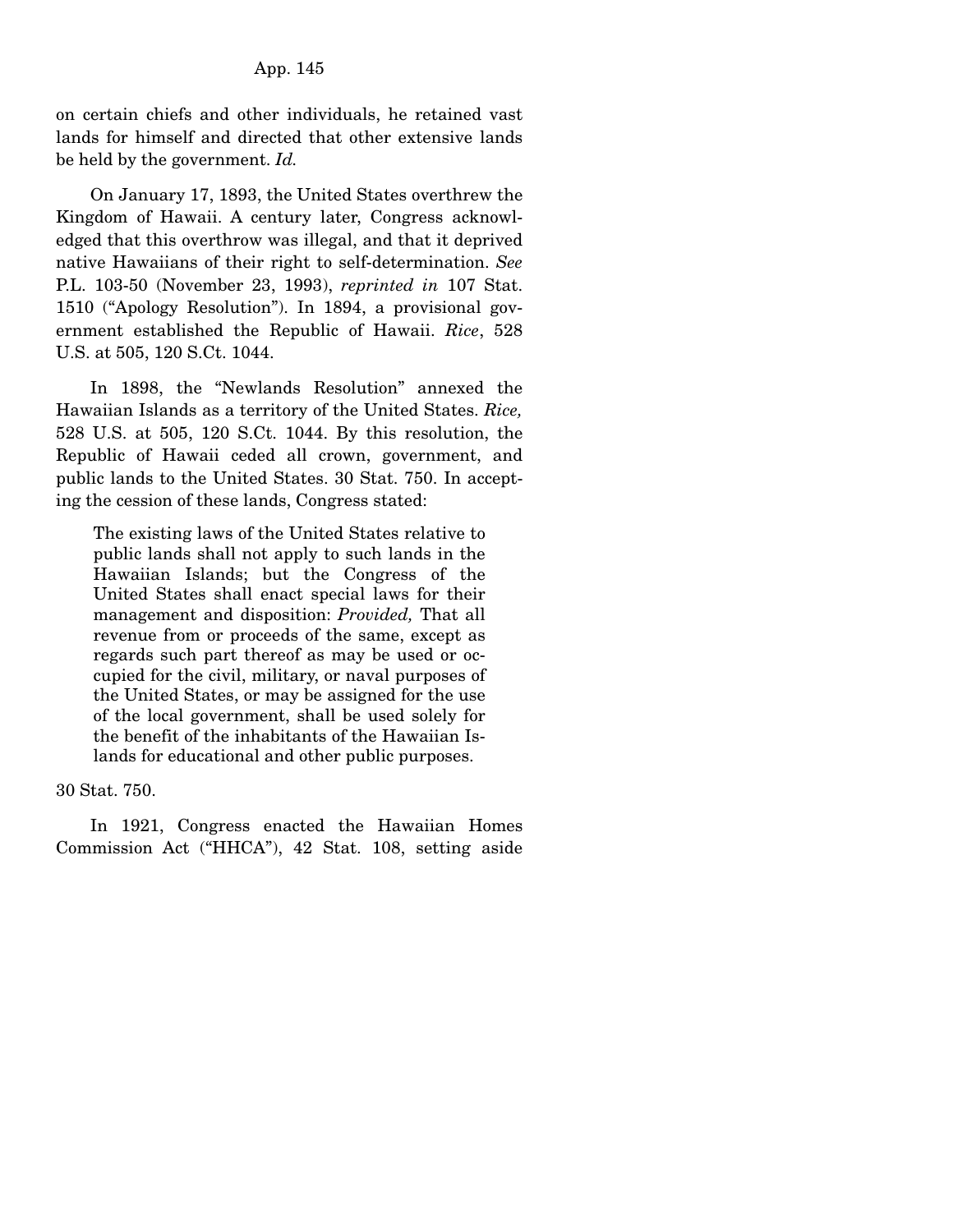about 200,000 acres of lands ceded to the United States by the Republic of Hawaii and creating a program of loans and long-term leases for the benefit of "native Hawaiians."3 *Rice,* 528 U.S. at 507, 120 S.Ct. 1044. The purpose of the HHCA was to "rehabilitate the native Hawaiian population." *Rice,* 528 U.S. at 507, 120 S.Ct. 1044; *see also* H.R.Rep. No. 839 at 2 (1920) (titled "Rehabilitation of Native Hawaiians") (characterizing native Hawaiians as a "Dying Race," noting that the number of full-blooded Hawaiians had dropped from 142,650 in 1826 to about 22,600 in 1919 (with an addition 16,660 people being "part Hawaiian"), and stating that the death rate was "greatly in excess of that of any other race inhabiting the islands"). The Supreme Court attributed the decline in the native Hawaiian population to the introduction of western diseases and infectious agents. *Rice*, 528 U.S. at 506, 120 S.Ct. 1044.

 Additionally, a congressional Report regarding the HHCA indicated that, since the institution of private ownership of lands in Hawaii, the native Hawaiians (outside the king and the chiefs) "were granted and have held but a very small portion of the lands of the Islands." H.R.Rep. No. 839 at 6 (1920). The report noted that the "Hawaiians are not business men and have shown themselves unable to meet competitive conditions unaided." *Id.*

 In 1959, when Hawaii became the fiftieth state in the union, Hawaii agreed to adopt the HHCA as part of Hawaii's constitution. Haw. Const. art. XII, §§ 2-3. The

<sup>&</sup>lt;sup>3</sup> As used in the HHCA, "native Hawaiians" was defined to include "any descendant of not less than one-half part of the blood of the races inhabiting the Hawaiian Islands previous to 1778." 42 Stat. 108; *Rice*, 528 U.S. at 507, 120 S.Ct. 1044.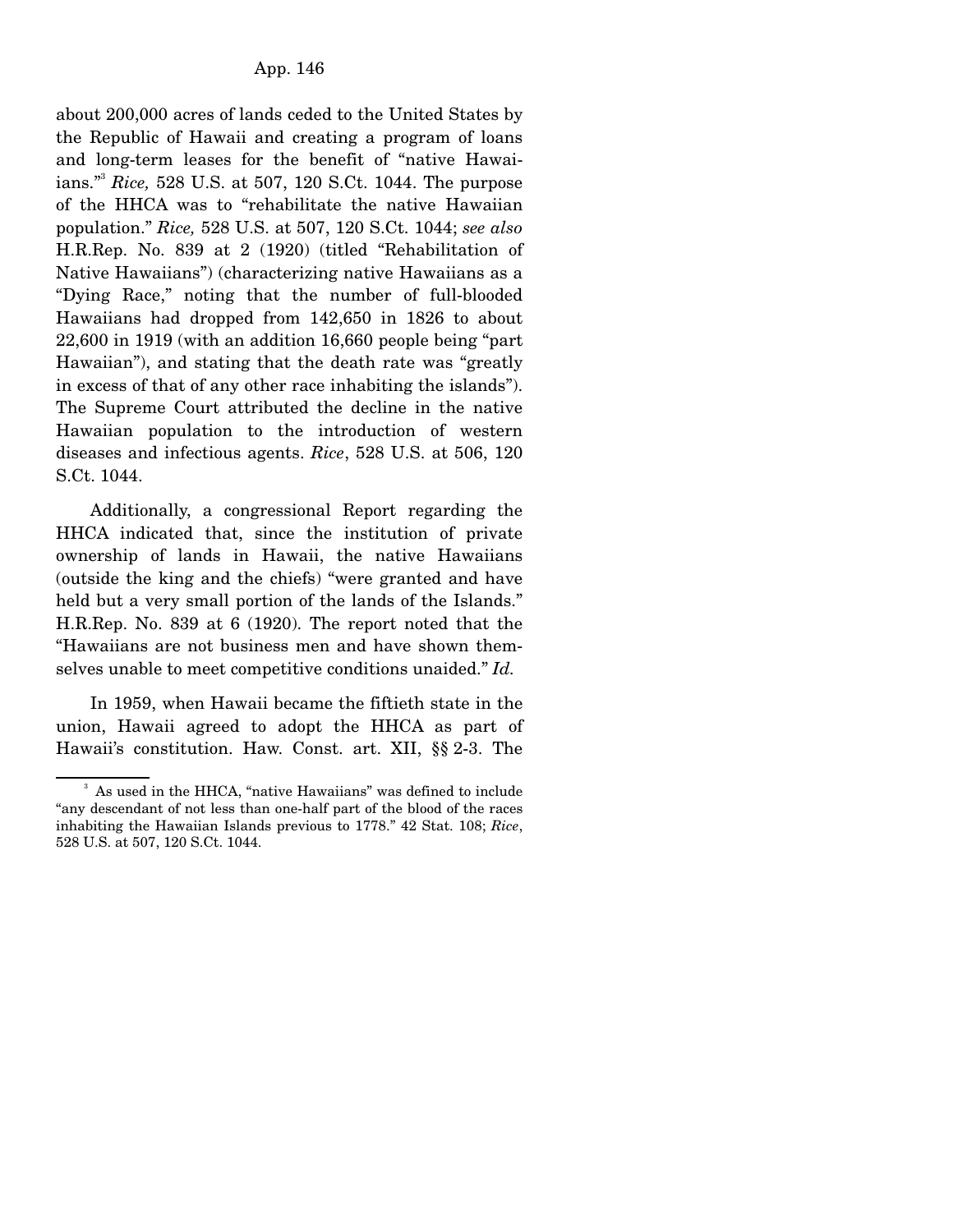United States granted Hawaii title to all public lands and public property within the state, except for lands that the federal government retained for its own use. P.L. 86-3 (March 18, 1959), *reprinted in* 73 Stat. 4, 5 ("Admission Act"). The 200,000 or so acres set aside by the HHCA for the benefit of native Hawaiians was granted to Hawaii.<sup>4</sup> *Rice,* 528 U.S. at 507, 120 S.Ct. 1044. These public lands, as well as the proceeds and income therefrom, are now held by Hawaii "as a public trust." Haw. Const. art. XII, § 4; *Rice,* 528 U.S. at 507-08, 120 S.Ct. 1044. This "public trust" is to be used for one or more of the following:

[1] for the support of the public schools and other public educational institutions, [2] for the betterment of the conditions of native Hawaiians, as defined in the Hawaiian Homes Commission Act, 1920, as amended, [3] for the development of farm and home ownership on as widespread a basis as possible [,] [4] for the making of public improvements, and [5] for the provision of lands for public use.

73 Stat. at 6; *see also Price v. Akaka*, 3 F.3d 1220, 1222 (9th Cir.1993) ("*Price V*"), *cert. denied*, 511 U.S. 1070, 114 S.Ct. 1645, 128 L.Ed.2d 365 (1994).<sup>5</sup> It appears that, until the late 1970s, the income from the "public trust" largely

 $\sim$   $\frac{4}{3}$  HHC now manages these 200,000 or so acres. *See* Haw.Rev.Stat. § 10-3(3).

<sup>&</sup>lt;sup>5</sup> The Ninth Circuit had ruled in several earlier matters involving Price. *See Price v. Hawaii*, 764 F.2d 623 (9th Cir.1985) ( "*Price I*"), *cert. denied*, 474 U.S. 1055, 106 S.Ct. 793, 88 L.Ed.2d 771 (1986); *Price v. Hawaii*, 921 F.2d 950 (9th Cir.1990) ("*Price II*"); *Price v. Akaka*, 928 F.2d 824 (9th Cir.1990) ("*Price III*"), *cert. denied*, 502 U.S. 967, 112 S.Ct. 436, 116 L.Ed.2d 455 (1991); *Price v. Hawaii*, 939 F.2d 702 (9th Cir.1991) ("*Price IV*"), *cert. denied*, 503 U.S. 938, 112 S.Ct. 1479, 1480, 117 L.Ed.2d 622 (1992).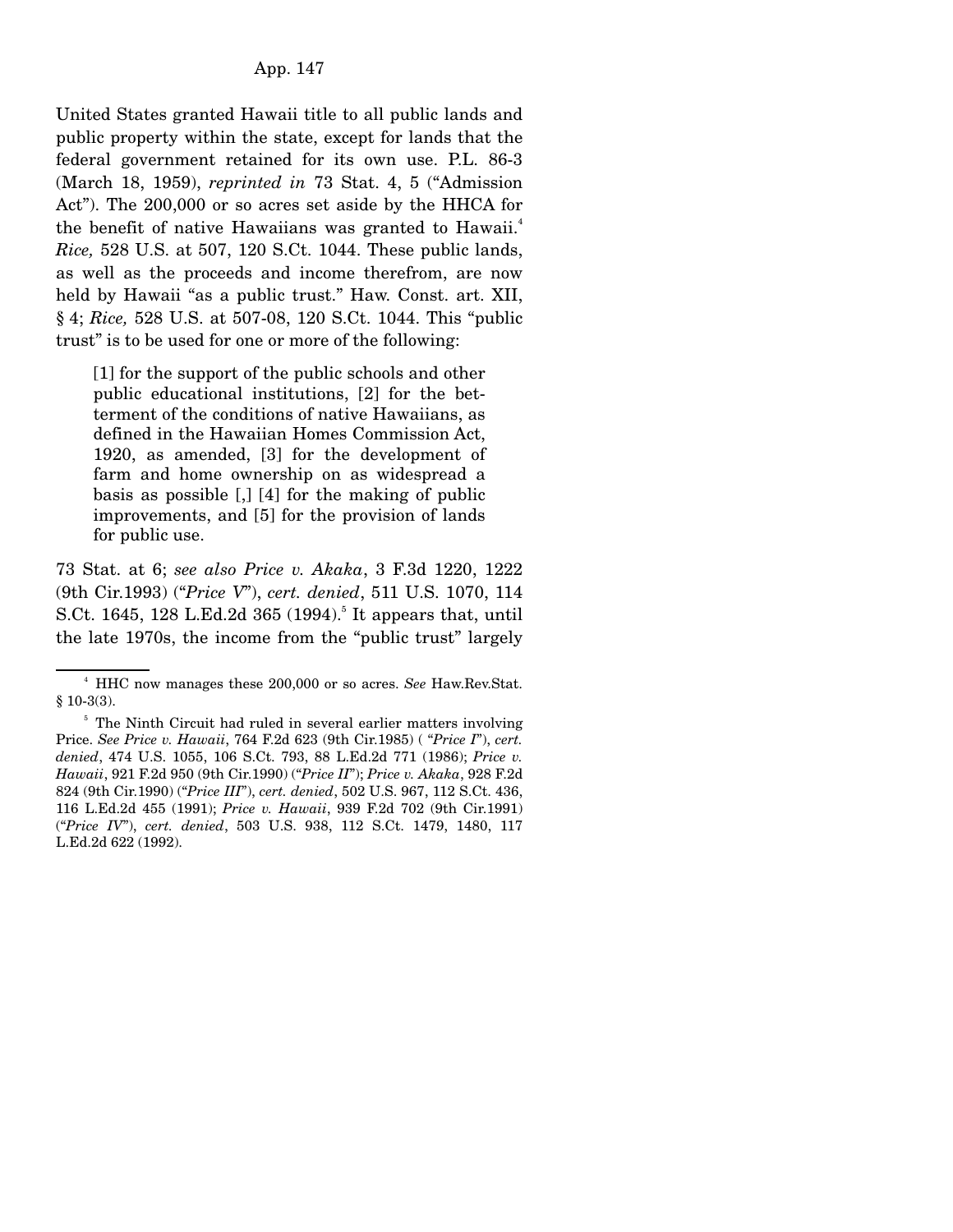flowed to Hawaii's Department of Education. *See* Hawaii House Journal, S. Com. Rep. No. 672, at 1477 (1979); Hawaii Senate Journal, S. Com. Rep. No. 784, at 1351 (1979); Hawaii Senate Journal, Conf. Com. Rep. No. 77, at 998 (1979).

 In 1978, OHA was established by a state constitutional amendment. *See* Haw. Const. art. XII, §§ 5-6. The purposes of OHA include 1) bettering the condition of Hawaiians and native Hawaiians,  $\degree$  2) serving as the principal state agency responsible for the performance, development, and coordination of programs and activities relating to Hawaiians and native Hawaiians; 3) assessing the policies and practices of other agencies affecting Hawaiians and native Hawaiians; 4) applying for, receiving, and disbursing grants and donations from all sources for Hawaiian and native Hawaiian programs and services; and 5) serving as a receptacle for reparations. Haw.Rev.Stat. § 10-3. OHA was charged with the responsibility of administering and managing some of the public trust proceeds. *See Price V*, 3 F.3d at 1222.

<sup>6</sup> As used in the chapter governing OHA, "Hawaiian" means "any descendent of the aboriginal peoples inhabiting the Hawaiian Islands which exercised sovereignty and subsisted in the Hawaiian Islands in 1778, and which peoples thereafter have continued to reside in Hawaii." Haw.Rev.Stat. § 10-2. "Native Hawaiian," on the other hand, means "any descendant of not less than one-half part of the races inhabiting the Hawaiian Islands previous to 1778, as defined by the Hawaiian Homes Commission Act, 1920, as amended; provided that the term identically refers to the descendants of such blood quantum of such aboriginal peoples which exercised sovereignty and subsisted in the Hawaiian Islands in 1778 and which peoples thereafter continued to reside in Hawaii." *Id.*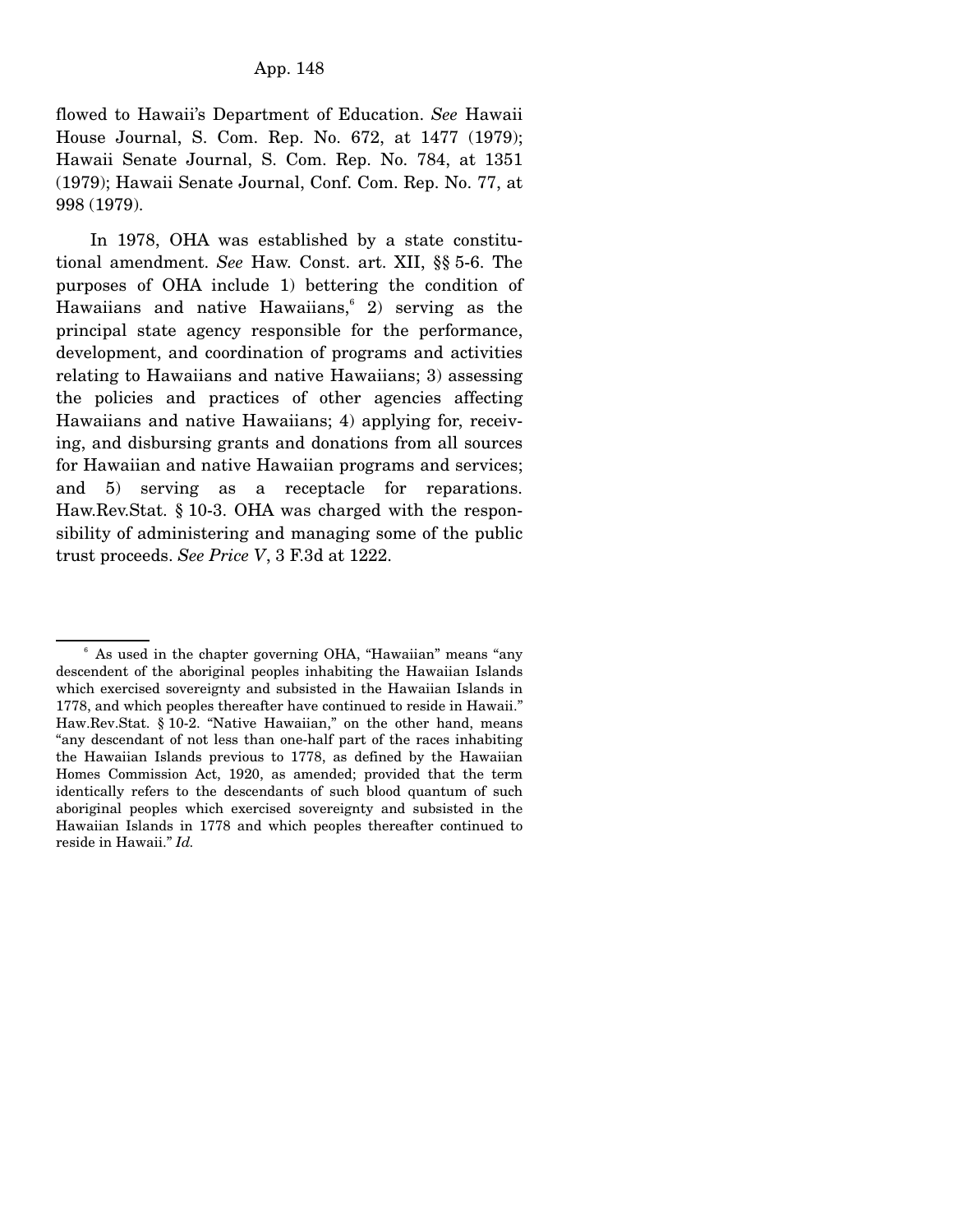The constitutional convention committee members who drafted the proposed amendment establishing OHA stated:

Members were impressed by the concept of the Office of Hawaiian Affairs which establishes a public trust entity for the benefit of the people of Hawaiian ancestry. Members foresaw that it will provide Hawaiians the right to determine the priorities which will effectuate the betterment of their condition and welfare and promote the protection and preservation of the Hawaiian race, and that it will unite Hawaiians as a people.

The present Hawaiian population is a young one. Approximately 50 percent of the total Hawaiian population is under the age of 70. The Hawaiian people today should be given the opportunity to provide for the betterment of the condition and well-being of these young Hawaiians and to address the contemporary problems that Hawaiians face – crime, inadequate housing conditions, welfare rolls and education. This proposal gives Hawaiians, a great and proud people, the opportunity and the means to do so. Your Committee feels that it is time the Hawaiians have more impact on their future.

1 Proceedings of the Constitutional Convention of Hawaii of 1978, Committee of the Whole Rep. No. 13 at 1018 (1980).

 In enacting laws regarding OHA, Hawaii's legislature noted that the laws might be viewed "as standing in contradiction to Hawaii's commitment to equality because it is addressed to the needs of a specific people, the Hawaiians." Hawaii Senate Journal, S. Com. Rep. No. 784, at 1351 (1979). However, Hawaii's legislature stated that it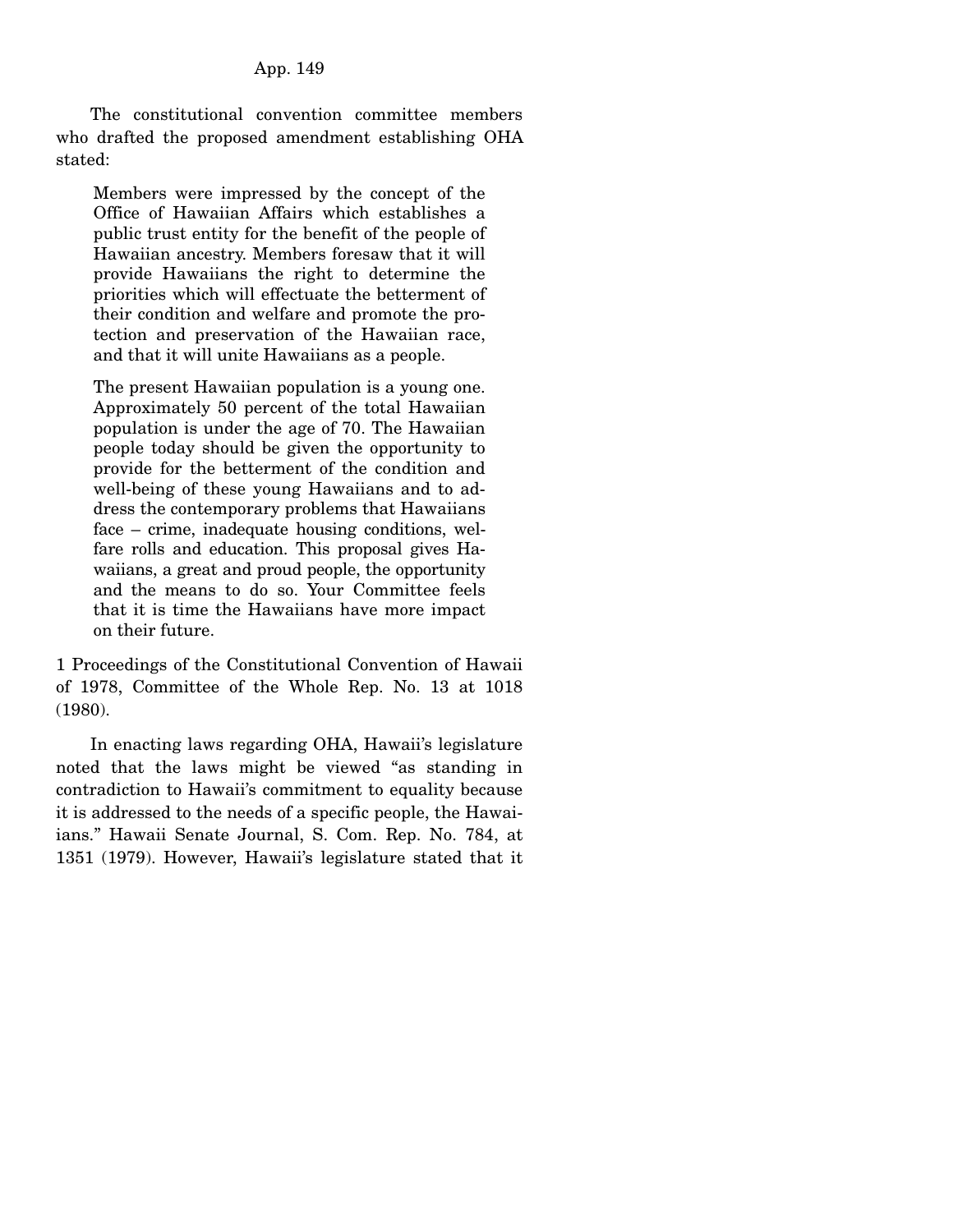was not its intent to be so "divisive." *Id.* Instead, the legislature stated that it intended "that the Office of Hawaiian Affairs should bring to eventual reality the equal participation of Hawaiians in the ultimate homogeneous and perfectly equal society that we seek to achieve for all posterity." *Id.*

 Under Haw.Rev.Stat. §§ 10-13.5 and 10-3, OHA is funded, in part, by 20 percent of all income derived from the public land trust. *Price V*, 3 F.3d at 1222. With respect to money transferred to OHA pursuant to Hawaii's obligations under the public land trust, the Ninth Circuit has noted that the five enumerated purposes set forth above still govern OHA's use or disposal of the funds. *Id.*

#### III. *TEMPORARY RESTRAINING ORDER STANDARD.*

 The standard for granting a temporary restraining order ("TRO") is identical to that for a preliminary injunction. *Hawai'i County Green Party v. Clinton*, 980 F.Supp. 1160, 1164 (D.Haw.1997). Accordingly, to obtain a TRO, a party must demonstrate either: 1) probable success on the merits and irreparable injury; or 2) sufficiently serious questions going to the merits to make the case a fair ground for litigation, with the balance of hardships tipping decidedly in favor of the party requesting relief.<sup>7</sup> *Topanga* 

<sup>&</sup>lt;sup>7</sup> Traditionally, there were four factors to be considered in deciding whether an injunction or restraining order should issue: 1) the likelihood of the plaintiff 's success on the merits; 2) the threat of irreparable harm to the plaintiff if the injunction is not imposed; 3) the relative balance of the harm to the plaintiff and the harm to the defendant; and 4) the public interest. *Alaska v. Native Vill. of Venetie*, 856 F.2d 1384, 1388 (9th Cir.1988). These factors have been collapsed into the current test. *See id.*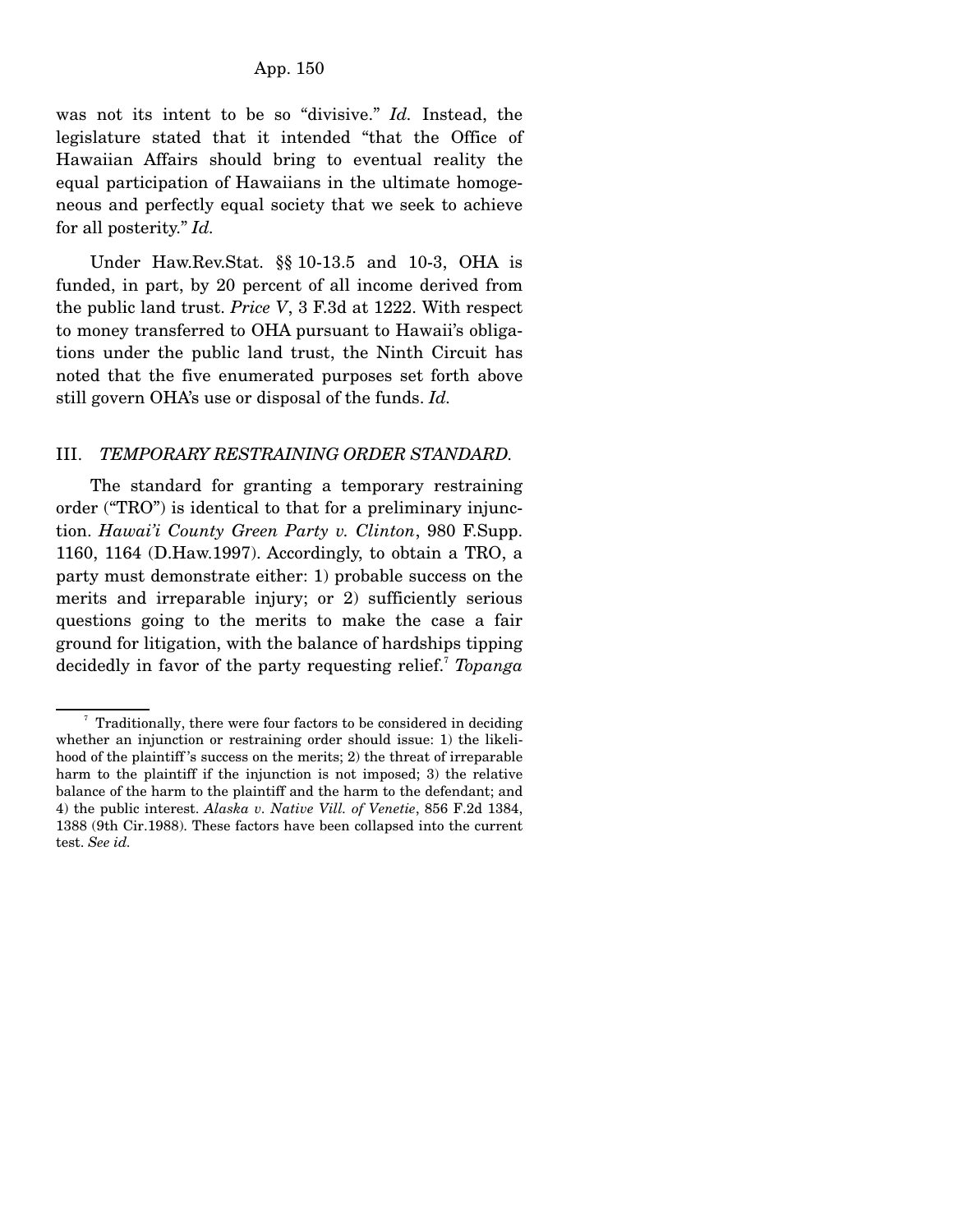*Press, Inc. v. City of Los Angeles*, 989 F.2d 1524, 1528 (9th Cir.1993), *cert. denied*, 511 U.S. 1030, 114 S.Ct. 1537, 128 L.Ed.2d 190 (1994). These two formulations represent two points on a sliding scale, with the required degree of irreparable harm increasing as the probability of success decreases. *Miller v. California Pac. Med. Ctr.*, 19 F.3d 449, 456 (9th Cir.1994). These formulations are not separate tests, but the extremes of a single continuum. *Los Angeles Mem'l Coliseum Comm'n v. National Football League*, 634 F.2d 1197, 1201 (9th Cir.1980). "If the balance of harm tips decidedly toward the plaintiff, then the plaintiff need not show as robust a likelihood of success on the merits as when the balance tips less decidedly." *Alaska v. Native Vill. of Venetie*, 856 F.2d 1384, 1389 (9th Cir.1988) (*quoting Aguirre v. Chula Vista Sanitary Serv.*, 542 F.2d 779 (9th Cir.1976)). If the plaintiff shows no chance of success on the merits, the injunction should not issue. Moreover, under any formulation, the moving party must demonstrate a "significant threat of irreparable injury." *Arcamuzi v. Continental Air Lines, Inc.*, 819 F.2d 935, 937 (9th Cir.1987). Finally, a plaintiff must do more than merely allege imminent harm sufficient to establish standing; he or she must demonstrate immediate threatened injury as a prerequisite to preliminary injunctive relief. *Associated Gen. Contractors of Cal., Inc. v. Coalition For Econ. Equity*, 950 F.2d 1401, 1410 (1991), *cert. denied*, 503 U.S. 985, 112 S.Ct. 1670, 118 L.Ed.2d 390 (1992).

# IV. *PLAINTIFFS ARE NOT ENTITLED TO A TRO.*

 Plaintiffs have standing to assert only some of the claims on which they seek relief. With respect to the narrow claims for which Plaintiffs have standing, Plaintiffs fail to demonstrate any possibility that they will be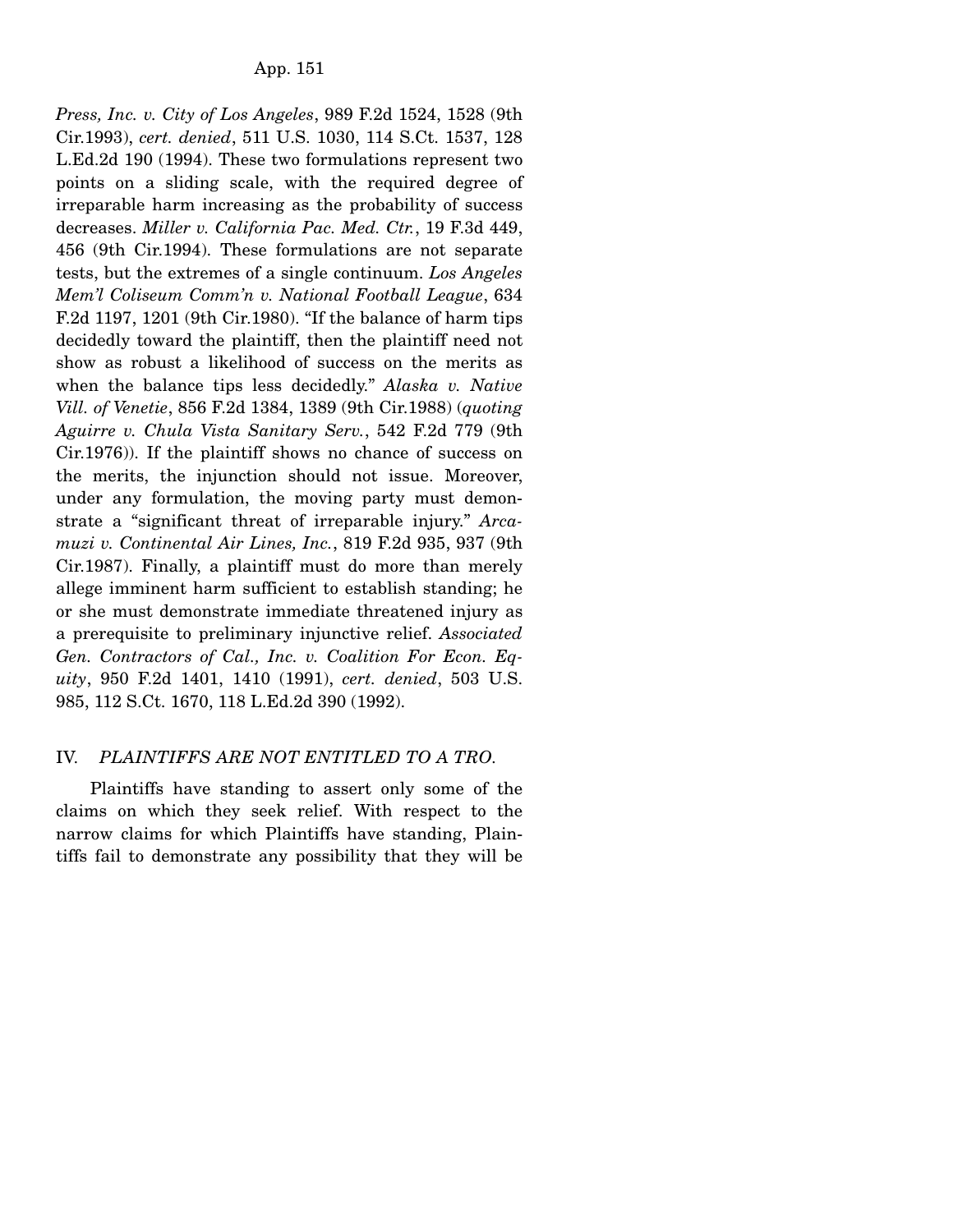harmed during the time period for which this court may issue a temporary restraining order. Accordingly, the court denies Plaintiffs' motion.

#### A. *Equal Protection Claims.*

Plaintiffs claim that the provision of benefits exclusively to Hawaiians and/or native Hawaiians by OHA, HHC, and DHHL violates the Equal Protection Clause of the Fourteenth Amendment.

# 1. *Plaintiffs Have Standing to Assert Some of Their Equal Protection Claims.*

 Plaintiffs have standing to assert only some of their equal protection claims. The court's review of the standing issue begins with Article III, section 2, of the Constitution, which confines federal courts to deciding cases or controversies. To qualify for adjudication by a federal court, a plaintiff must show that an actual controversy exists at all stages of the case. *Arizonans for Official English v. Arizona*, 520 U.S. 43, 63, 117 S.Ct. 1055, 137 L.Ed.2d 170 (1997). No case or controversy exists if a plaintiff lacks standing to make the claims asserted. *See White v. Lee*, 227 F.3d 1214, 1242 (9th Cir.2000) (stating that standing pertains to a federal court's subject matter jurisdiction).

 To have standing to maintain a claim, a plaintiff must demonstrate: 1) an injury in fact – an invasion of a legally protected interest that is concrete and particularized, as well as actual or imminent, not conjectural or hypothetical; 2) a causal relationship between the injury and the challenged conduct – an injury that is fairly traceable to the challenged action of the defendant, and not the result of the independent action of some third party not before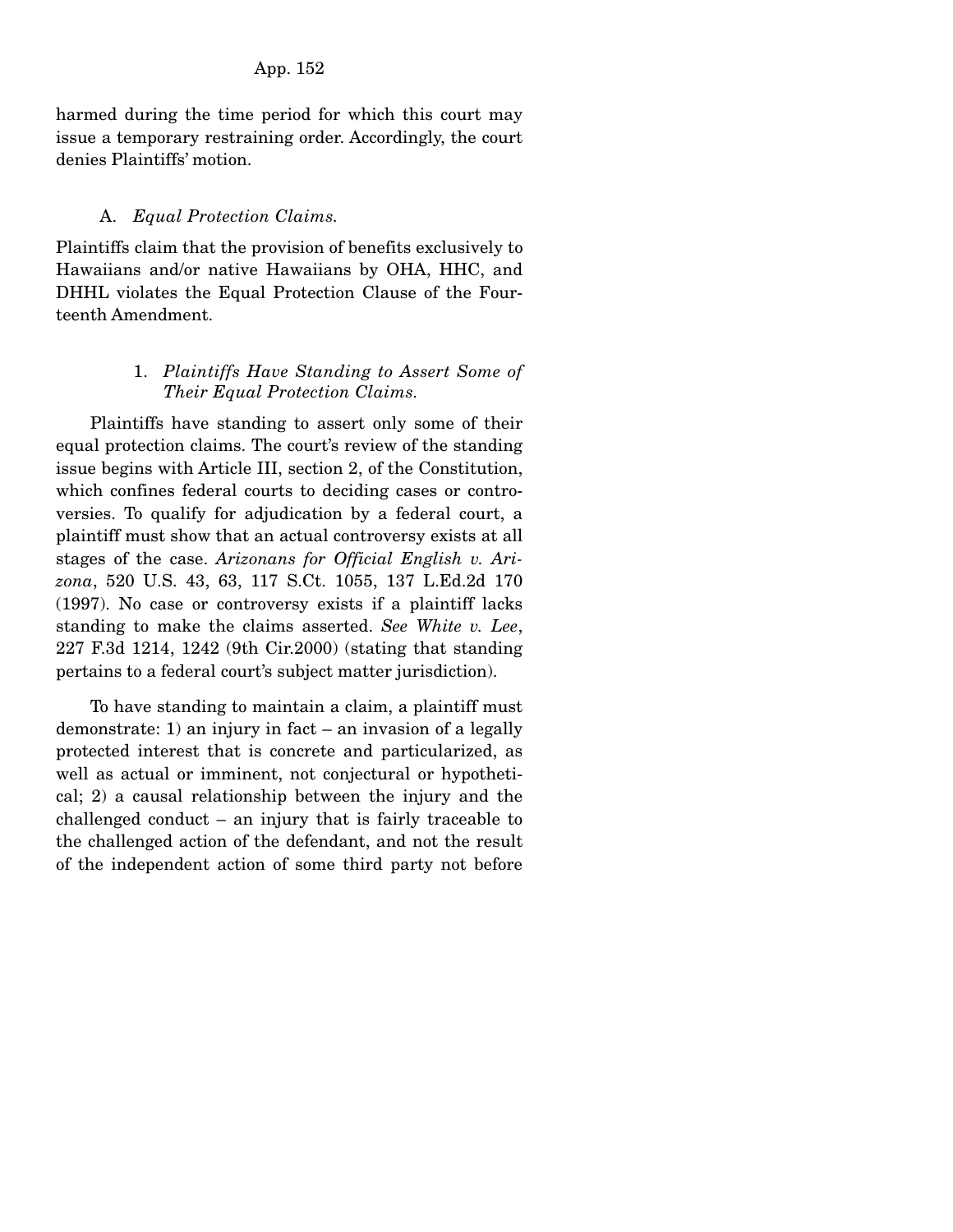the court; and 3) a likelihood, not mere speculation, that the injury will be redressed by a favorable decision. *Lujan v. Defenders of Wildlife*, 504 U.S. 555, 560-61, 112 S.Ct. 2130, 119 L.Ed.2d 351 (1992); *San Diego County Gun Rights Comm. v. Reno*, 98 F.3d 1121, 1126 (9th Cir.1996). Plaintiffs argue that they have been injured as State of Hawaii taxpayers and that they therefore have taxpayer standing for their federal equal protection claims.<sup>8</sup>

 A state taxpayer has standing to challenge a state statute when that taxpayer is able to show that he or she " has sustained or is immediately in danger of sustaining some direct injury as the result of [the challenged statute's] enforcement.'" *Cammack v. Waihee*, 932 F.2d 765, 769 (9th Cir.1991) (quoting *Doremus v. Board of Educ.*, 342 U.S. 429, 434, 72 S.Ct. 394, 96 L.Ed. 475 (1952)), *cert. denied*, 505 U.S. 1219, 112 S.Ct. 3027, 120 L.Ed.2d 898 (1992). A taxpayer establishes the requisite direct injury when he or she brings a "good-faith pocket book action" demonstrating that the challenged statute involves the expenditure of state tax revenues. *See Cammack*, 932 F.2d at 769. To have standing, the taxpayer must allege a direct injury caused by the expenditure of tax dollars. In other words, the pleadings of a valid taxpayer suit must set forth the relationship between the taxpayer, tax dollars, and the allegedly illegal government activity. *Cantrell v. City of Long Beach*, 241 F.3d 674, 683 (9th Cir.2001).

 The Ninth Circuit found that the plaintiffs in another case had taxpayer standing to bring a claim similar to

<sup>8</sup> Plaintiffs do not argue that they have actually suffered discrimination. No Plaintiff, for example, claims to have applied for benefits and have been turned down solely because he or she was not native Hawaiian.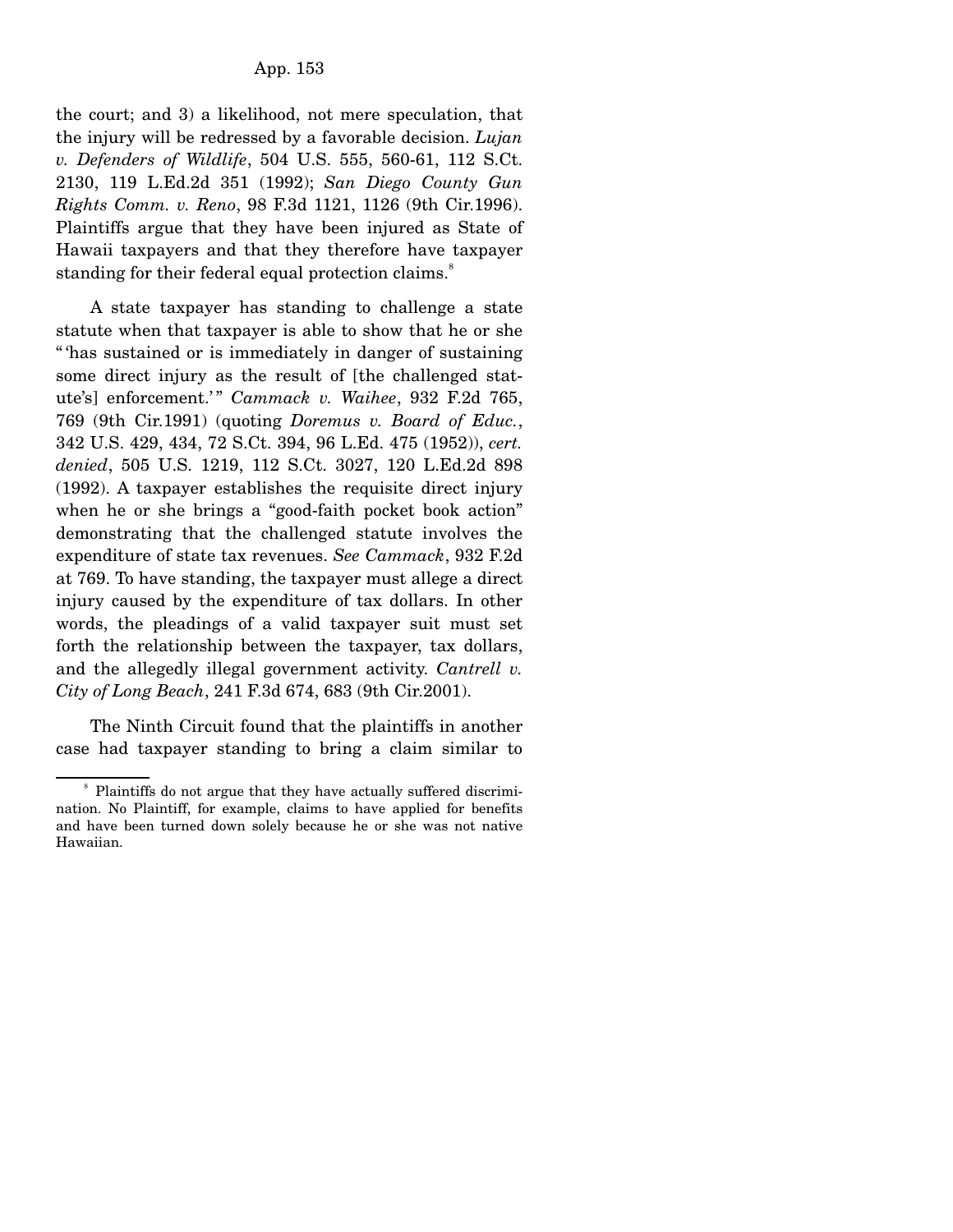claims at issue here. In *Hoohuli v. Ariyoshi*, 741 F.2d 1169 (9th Cir.1984), the plaintiffs claimed taxpayer standing to attack OHA. The plaintiffs complained that their tax dollars were being spent on a program that disbursed benefits based on impermissible racial classifications. *Id.* at 1172. The plaintiffs asked the district court to enjoin the spending of tax monies from the state General Fund for the benefit of the alleged racial class of "Hawaiians." *Id.* For the most part, the Ninth Circuit found that this was sufficient to give the plaintiffs in *Hoohuli* taxpayer standing. *Id.* at 1180-81. The Ninth Circuit therefore found that the plaintiffs had standing to challenge the appropriating, transferring, and spending of taxpayers' money from the General Fund of the state treasury.9 *Id.*

<sup>&</sup>lt;sup>9</sup> District courts in California have interpreted *Hoohuli* as imposing a standing requirement that a taxpayer claimant challenge the spending of money only from a state's General Fund. *See Green v. Graduate Theological Union*, 2000 WL 1639514, (N.D.Cal.2000) ("The Ninth Circuit's 'general fund' requirement for state taxpayer standing serves the same purpose – to assure that state taxpayers assert bona fide pocketbook injuries instead of impermissible generalized grievances. Without this general fund requirement, state residents could assert taxpayer status to challenge any expenditure of a state office, board, or commission. In the university context, for example, state residents could challenge the university library's purchase of certain books, or the university's programming of controversial speakers"); *Van Dyke v. Regents of Univ. of Cal.*, 815 F.Supp. 1341, 1345 (C.D.Cal.1993) ("The general fund requirement for state taxpayer standing in this Circuit serves the same purpose: to ensure that state taxpayers assert bona fide pocketbook injuries instead of impermissible generalized grievances"). Although the court recognizes the persuasive logic of these decisions, the court is not convinced at this time that Ninth Circuit precedent does indeed impose a taxpayer standing requirement that the challenge be to a General Fund expenditure. *See Cammack*, 932 F.2d at 769 (a taxpayer establishes the requisite direct injury when he or she brings a "good-faith pocket book action" demonstrating that the challenged statute involves the expenditure of state tax revenues).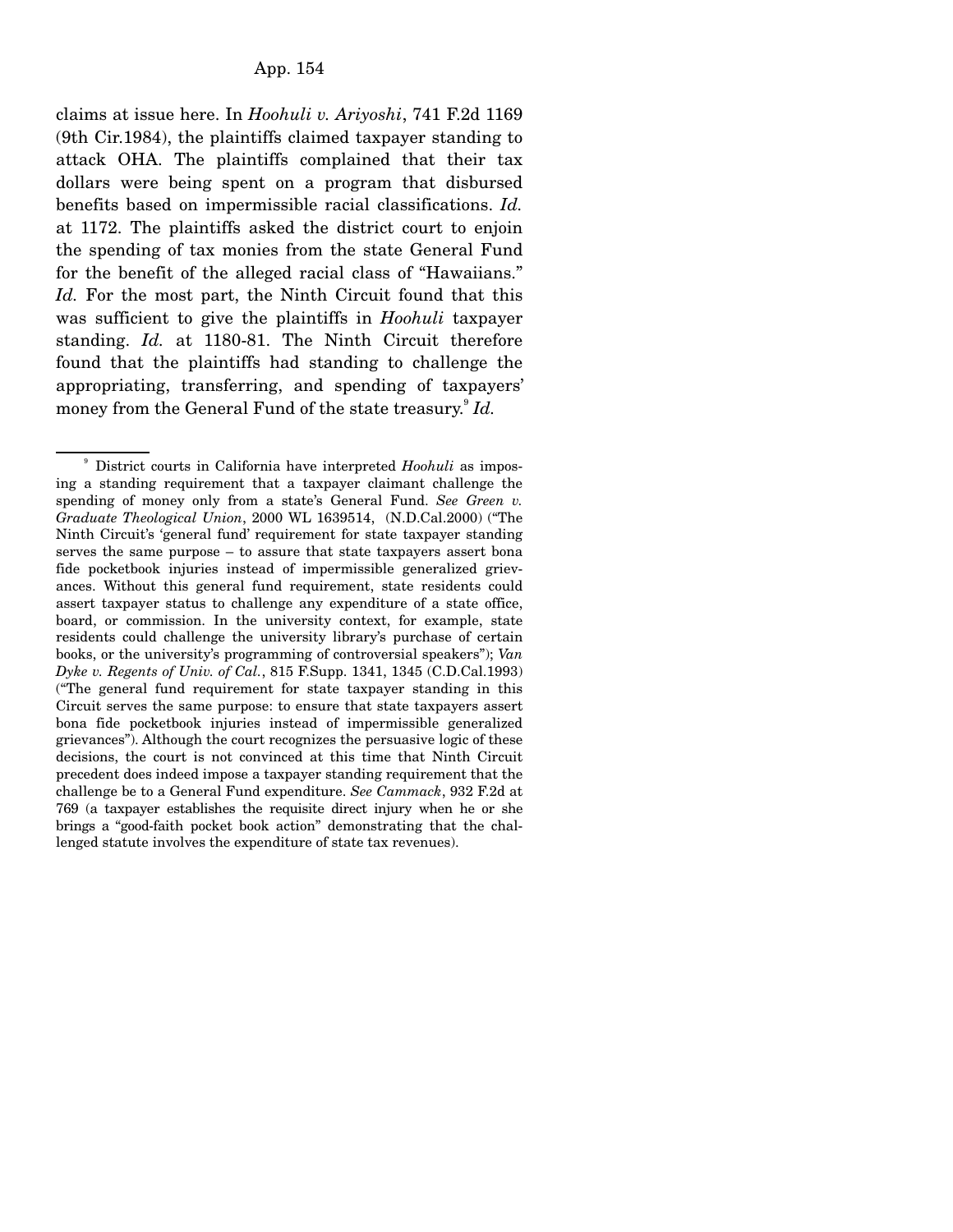In the present case, the Complaint alleges that Plaintiffs pay Hawaii taxes. Complaint ¶ 9. The Complaint further alleges that tax revenue of \$7,154,969 was appropriated to DHHL for Fiscal Year 2001. Complaint § 58(d). Although the Complaint does not state any particular amount, it alleges that tax revenues are appropriated to OHA. Complaint ¶ 62(b). Defendants do not appear to be disputing that at least some tax revenues do go to DHHL and OHA. Plaintiffs allege that these funds are being spent in violation of the Equal Protection Clause. Complaint  $\P$ [ $\otimes$  34, 58(d), 62(b). These allegations sufficiently set forth the relationship between the taxpayer, tax dollars, and the allegedly illegal government activity such that Plaintiffs demonstrate taxpayer standing for their claim. *See Cantrell*, 241 F.3d at 683; *Hoohuli*, 741 F.2d at 1180- 81. Accordingly, Plaintiffs have standing to seek to restrain the State's expenditures of tax revenues on HHC, DHHL, and/or OHA.

 Plaintiffs bring other equal protection claims as taxpayer challenges, but Plaintiffs fail to establish standing to bring those claims. Plaintiffs may be able to establish standing as the record develops, on taxpayer or other grounds. However, on the present record, they do not do so and are therefore not entitled to an order temporarily restraining those alleged equal protection violations.

 For example, Plaintiffs seek to enjoin the State from depositing any funds into the Hawaiian Home Lands trust fund. Such deposits may involve the expenditure of taxpayer money, but that is not clear at this time. Those deposits may represent funds paid in settlement of litigation. *See* Ex. Q (referring to legislation that resolves land claims involving compensation for the past use of and title to Hawaiian Home Lands). At the hearing on this Motion,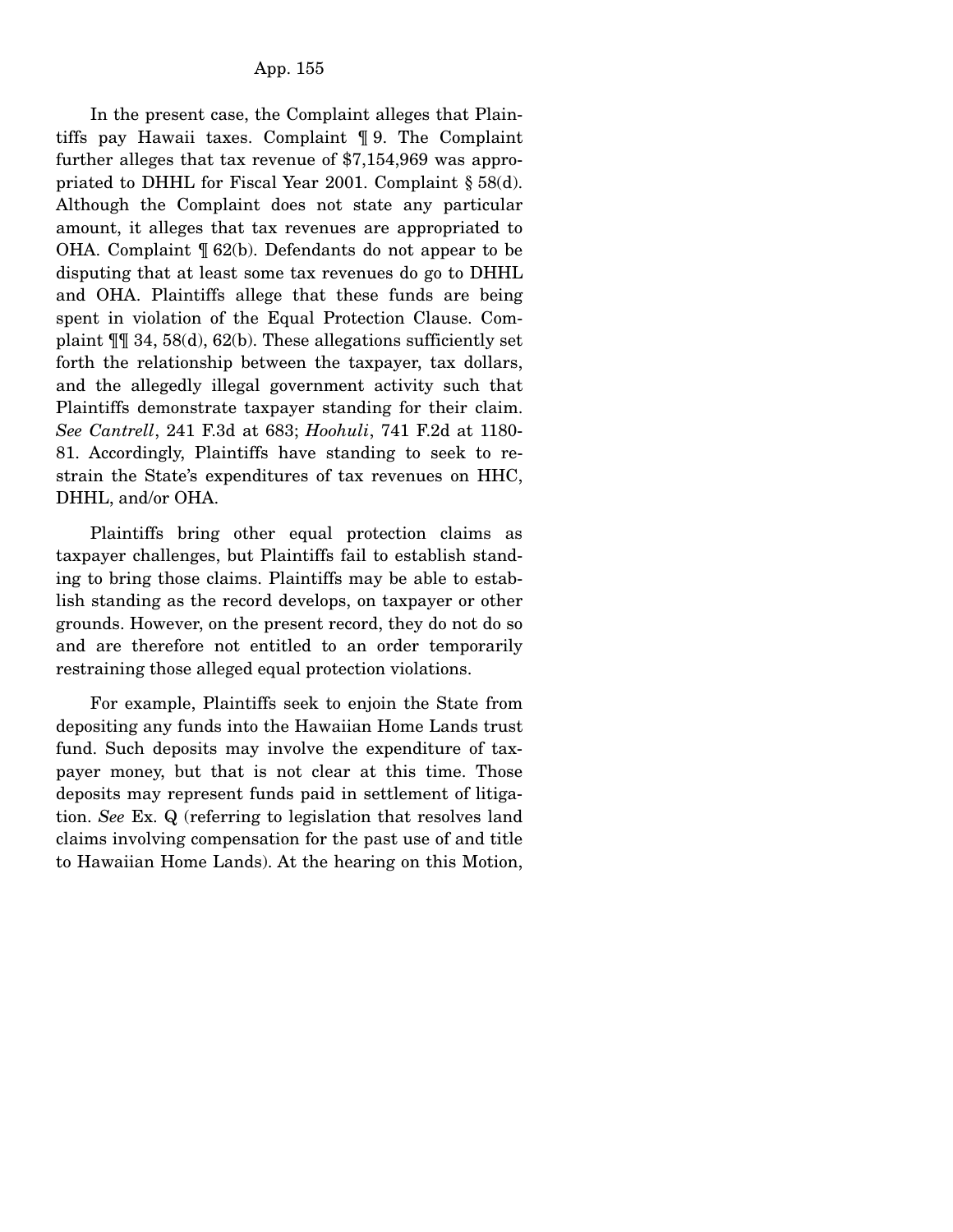the State indicated that these deposits may include amounts promised in settlement of a lawsuit filed in the state circuit court. If the challenged deposits include litigation settlement payments, then Plaintiffs may not collaterally attack that settlement in this court. Any challenge to a settlement should have been raised in the underlying litigation, with Plaintiffs at least attempting to intervene in that underlying suit. *See generally Marino v. Ortiz*, 484 U.S. 301, 303-04, 108 S.Ct. 586, 98 L.Ed.2d 629 (1988) (a divided Court affirmed the dismissal of a suit to challenge a consent decree brought by nonparties to the underlying litigation).

 Plaintiffs also seek to enjoin the State from issuing any further bonds or otherwise borrowing money from HHC, DHHL, or OHA. Because the record does not show that the issuance of bonds by the State or the State's borrowing of money from HHC, DHHL, or OHA involves the expenditure of taxpayer money, the court cannot find on the present record that Plaintiffs have taxpayer standing to challenge the bond or loan programs.

 Nor do Plaintiffs establish taxpayer standing to seek an injunction of 1) the issuing by HHC/DHHL of further homestead leases and the spending or encumbering of further funds from the Hawaiian Home Lands trust fund; 2) the spending or encumbering by OHA of any part of the accounts or assets presently held in the "Total Fund Equity" referred to in the OHA Financial Report (11/30/2001) as totaling \$337,985,289; 3) the issuing by HHL/DHHL and OHA of any further bonds; or 4) the spending by HHL/DHHL and OHA of any further public funds for lobbying, advertising, or other advocacy of alleged racially discriminatory goals. Once again, Plaintiffs do not, on the present record, meet their burden of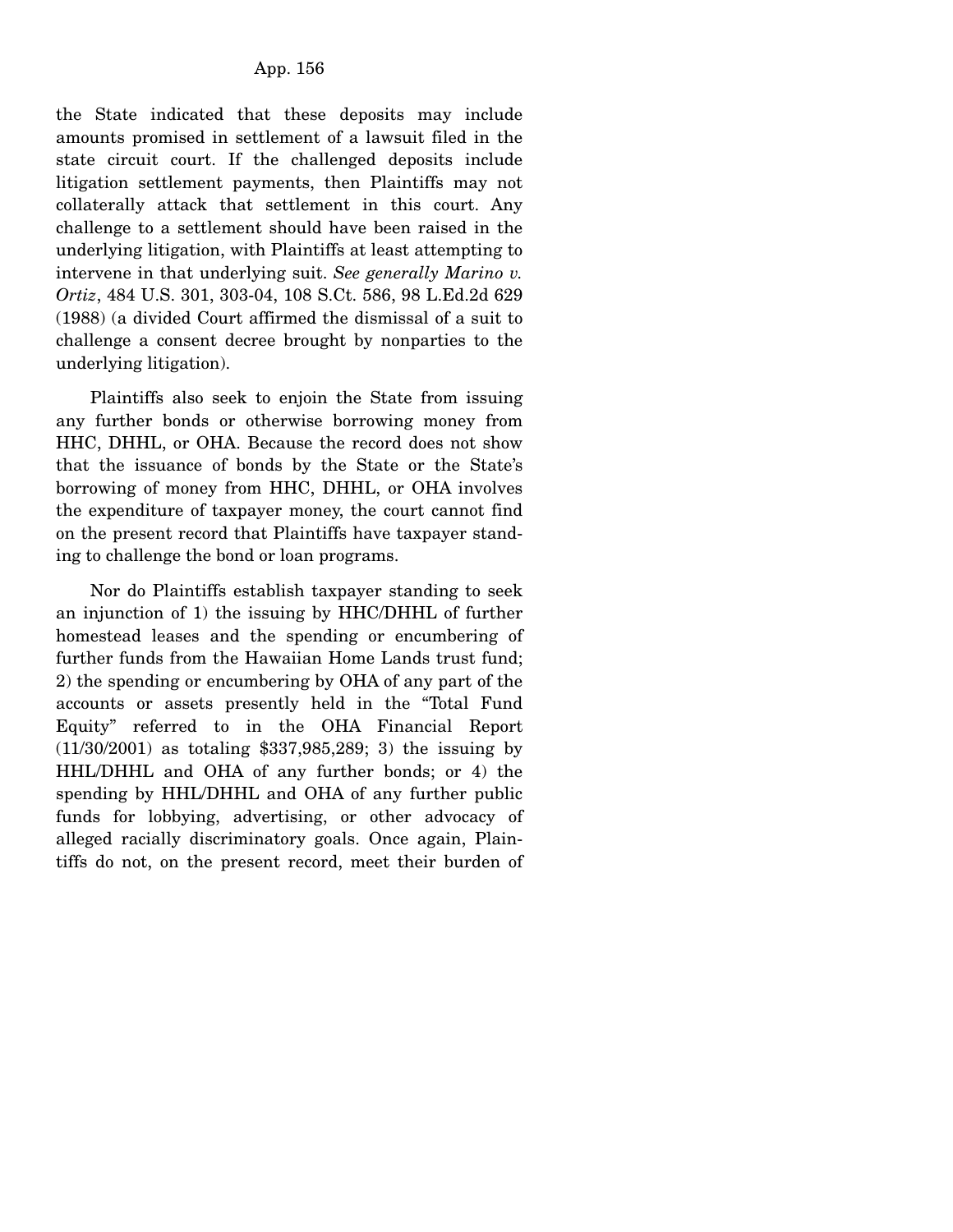showing that the above actions involve the use of tax revenues. The record indicates that DHHL and OHA, for example, receive assets or income in the form of returns on investments or rent receipts. Such money does not come directly from tax receipts. Taxpayer standing rests on the proposition that money paid by taxpayers may not be wrongfully used. If taxpayers are not the source of the funds in issue (for example, if money is instead raised through bonds or rent), then expenditures and actions may not be challenged based on taxpayer status. *See Cantrell*, 241 F.3d at 683; *Hoohuli*, 741 F.2d at 1180-81. There may, of course, be bases other than taxpayer status through which allegedly wrongful expenditures or actions may be challenged. A person who is a direct victim of racial discrimination has such a different basis. Plaintiffs, however, have chosen to assert taxpayer standing, and Plaintiffs do not show that the narrow taxpayer basis encompasses all the challenges they bring.

# 2. *Plaintiffs Are Not Entitled to a Temporary Restraining Order Concerning Equal Protection Claims They Do Have Standing to Bring.*

 Although the court does conclude that Plaintiffs have standing to challenge at least the expenditure of taxpayer money on OHA, HHC, and DHHL, Plaintiffs have failed on this motion to show that they are entitled to an order restraining such an expenditure.

 The starkest failing in Plaintiffs' Motion is its failure to establish irreparable harm in the absence of a restraining order. Plaintiffs have stated that their motion does not seek to restrain the payment of administrative costs such as rent and salaries. The court asked Plaintiffs at the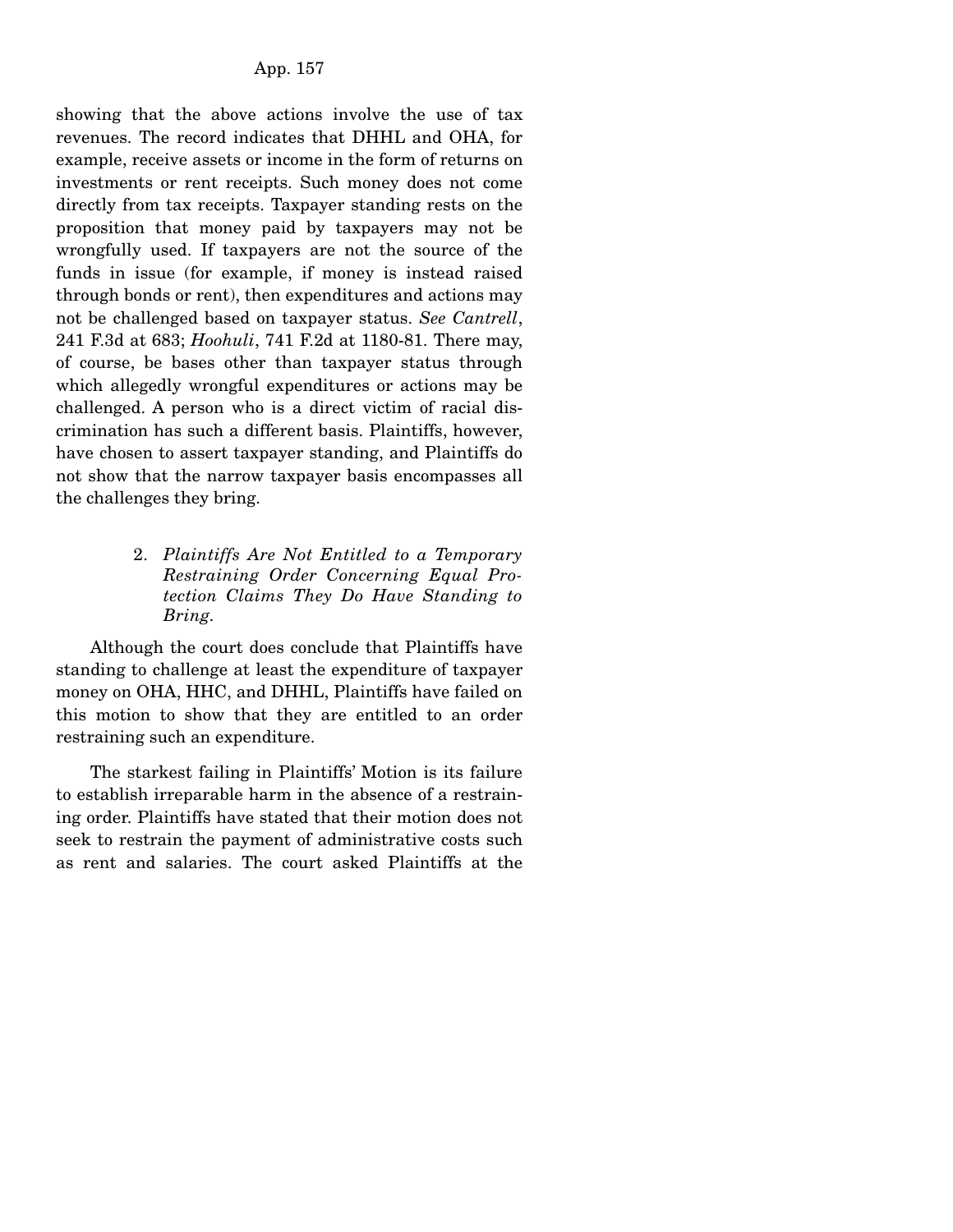hearing on their Motion whether, in the absence of a restraining order, there would be an expenditure of taxpayer money for matters other than administrative costs during the time that a temporary restraining order could be in effect. The court noted that a temporary restraining order would be limited to ten days, unless extended. Any extension could not exceed another ten days, except by agreement of the restrained parties. *See* Fed.R.Civ.P. 65(b). Thus, the court inquired whether there would be an expenditure of taxpayer funds within the next twenty days for purposes beyond normal operating costs for OHA, HHC, and DHHL. Plaintiffs knew of no such expenditures. On this Motion, it is Plaintiffs' burden to demonstrate the imminent irreparable injury that their motion seeks to avoid. As Plaintiffs fail to meet their burden, they are not entitled to a temporary restraining order.

 Even if Plaintiffs had shown that taxpayer money would be appropriated or otherwise spent in the next ten to twenty days on OHA, HHC, and/or DHHL, Plaintiffs would not be entitled to a restraining order. Such an order requires a showing of (1) a likelihood of success on the merits or (2) serious questions as to the merits, with the balance of hardships tipping decidedly in the moving party's favor. *See Topanga*, 989 F.2d at 1528. Plaintiffs do not make either showing.

 Plaintiffs argue that the use of taxpayer revenue to benefit only native Hawaiians is an impermissible type of race discrimination. Plaintiffs rest their argument primarily on *Rice.* In *Rice*, 528 U.S. 495, 120 S.Ct. 1044, 145 L.Ed.2d 1007, the Supreme Court faced a challenge to OHA's requirement that people voting in the election of OHA's trustees must be of Hawaiian ancestry. The statute at issue defined qualified voters as persons who could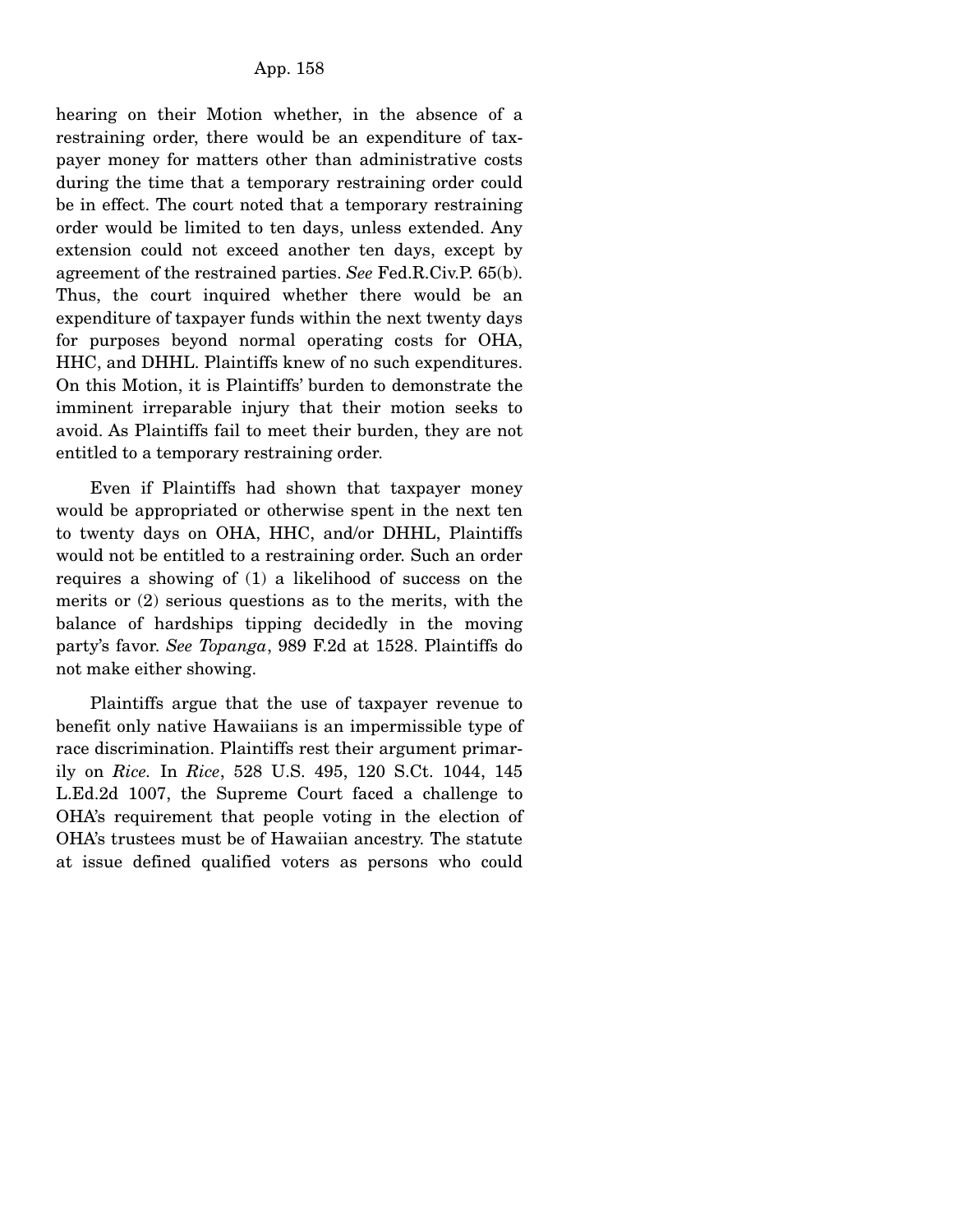trace their ancestry back to the inhabitants of Hawaii prior to 1778. *Id.* at 516-17, 120 S.Ct. 1044. Although the Court noted that, before 1778, people had migrated to Hawaii from various places, the Court recognized that "[a]ncestry can be a proxy for race." *Id.* at 514, 120 S.Ct. 1044. It concluded that Hawaii's electoral restriction was a "race-based voting qualification." *Id.* at 517, 120 S.Ct. 1044. Although OHA had a "unique position under state law," the Court determined that it remained "an arm of the State." *Id.* at 521, 120 S.Ct. 1044. Because the elections for OHA trustees were elections sponsored by the State, the Fifteenth Amendment, which prohibits the federal government and the states from denying or abridging the right to vote on account of race, *see id.* at 512, 120 S.Ct. 1044, prohibited Hawaii's electoral qualification based on Hawaiian ancestry. *Id.* at 522-23, 120 S.Ct. 1044.

 Plaintiffs argue that the benefits from OHA and HHC/DHHL are similarly available only to those of Hawaiian ancestry. Pursuant to *Rice*, Plaintiffs contend that the restriction of benefits to those of Hawaiian ancestry violates the Equal Protection Clause of the Fourteenth Amendment.

 The Equal Protection Clause provides that no state shall deny to any person within its jurisdiction the equal protection of the laws. Its central purpose is to prevent the states from purposefully discriminating among individuals on the basis of race. *Shaw v. Reno*, 509 U.S. 630, 642, 113 S.Ct. 2816, 125 L.Ed.2d 511 (1993). Governmental action can run afoul of the Equal Protection Clause when the government explicitly classifies or distinguishes among persons by reference to impermissible criteria such as race, sex, religion, or ancestry. *De La Cruz v. Tormey*, 582 F.2d 45, 49 (9th Cir.1978), *cert. denied*, 441 U.S. 965, 99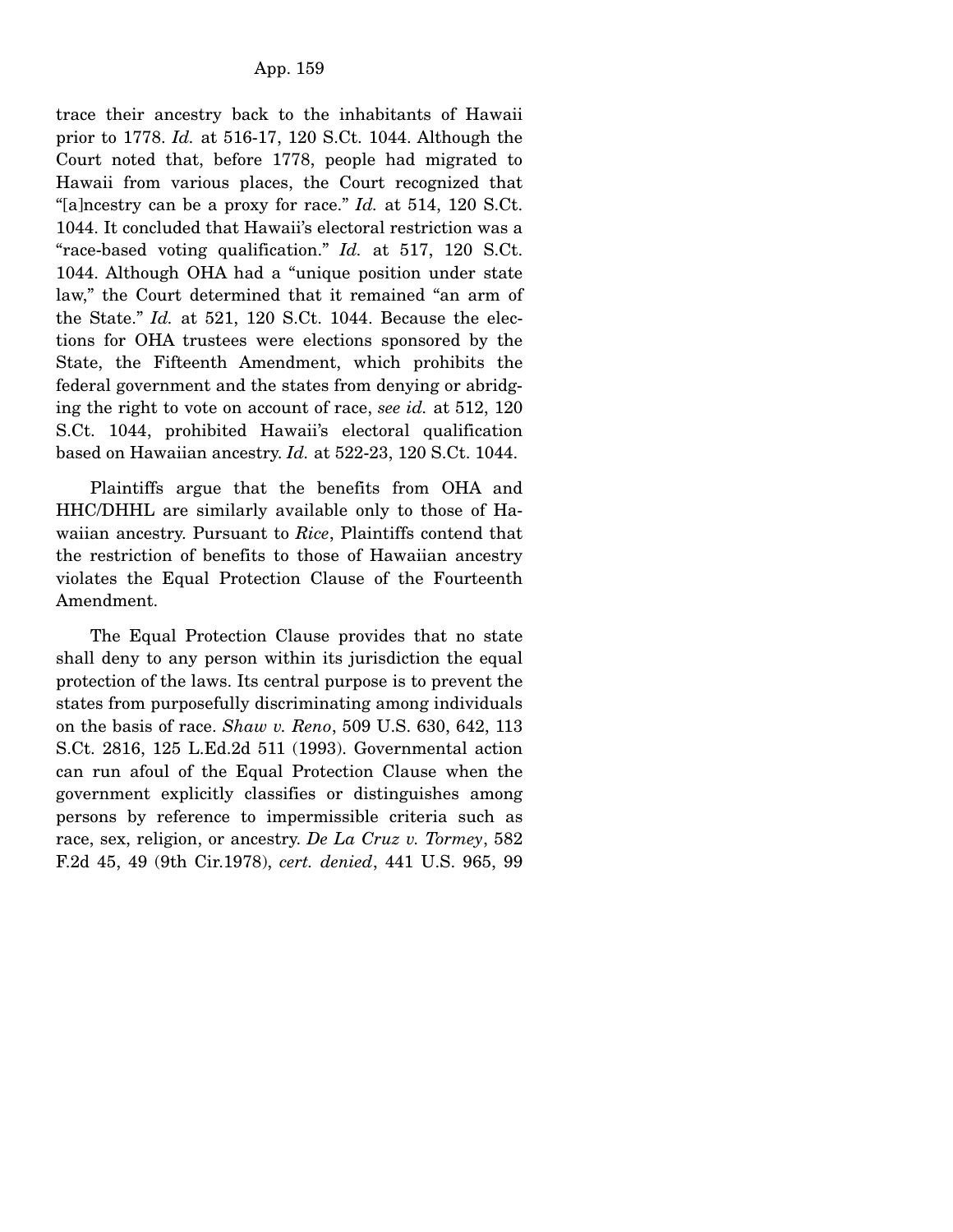S.Ct. 2416, 60 L.Ed.2d 1072 (1979). Accordingly, Plaintiffs argue that the ancestry requirements at issue here can only be upheld if they pass strict scrutiny. That is, they must be "narrowly tailored to further a compelling governmental interest." *See Shaw*, 509 U.S. at 643, 113 S.Ct. 2816. Plaintiffs argue that the present restrictions are "presumptively invalid and can be upheld only upon an extraordinary justification." *Shaw*, 509 U.S. at 643-44, 113 S.Ct. 2816. Plaintiffs, however, have not demonstrated on the present motion that "strict scrutiny" is the appropriate standard.

 More than a decade ago, now-Chief Judge David Ezra analogized native Hawaiians to American Indian tribes. Accordingly, Chief Judge Ezra did not apply "strict scrutiny" to classifications involving native Hawaiians. Instead, he applied the body of law permitting preferences to be given to American Indian tribes, *see*, *e.g.*, *Morton v. Mancari*, 417 U.S. 535, 94 S.Ct. 2474, 41 L.Ed.2d 290 (1974), to find that the HHCA "does not create a suspect classification which offends the constitution."<sup>10</sup> *Naliielua v.* 

<sup>&</sup>lt;sup>10</sup> In *Morton*, the Supreme Court found that employment preferences given to qualified American Indians in the Bureau of Indian Affairs ("BIA") did not constitute "racial discrimination." *Morton*, 417 U.S. at 553, 94 S.Ct. 2474. The Court based this holding on "the unique legal status of Indian tribes under federal law," as well as the plenary power of Congress under Article I, § 8, cl. 3 (providing Congress with the power to regulate Commerce with the Indian tribes), to deal with the problems of Indians. *Id.* at 551-52, 94 S.Ct. 2474. The preference was therefore not granted to American Indians as a discrete racial group, but, instead, "as members of quasi-sovereign tribal entities whose lives and activities are governed by the BIA in a unique fashion." *Id.* at 554, 94 S.Ct. 2474. The Court therefore only applied a "rational basis" test to determine that the preference was constitutional. *Id.* at 555, 94 S.Ct. 2474 ("As long as the special treatment can be tied (Continued on following page)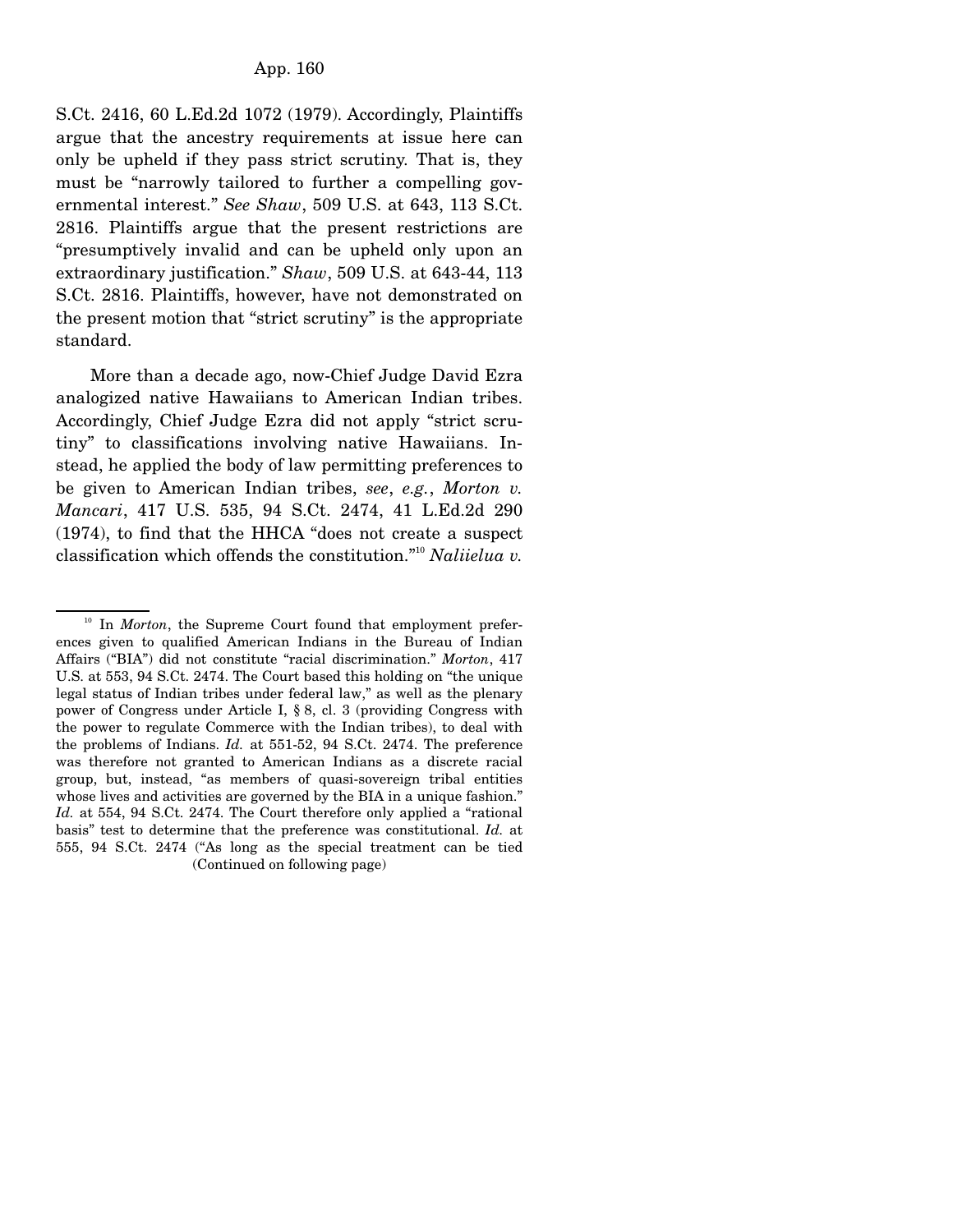*Hawaii,* 795 F.Supp. 1009, 1012-13 (D.Haw.1990), *aff 'd*, 940 F.2d 1535 (1991).

 It is not clear whether *Rice* affects the viability of *Naliielua.* In *Rice*, the Court avoided deciding whether native Hawaiians are "tribes" for purposes of the *Morton* analysis. *Rice*, 528 U.S. at 519, 120 S.Ct. 1044 ("We can stay far off that difficult terrain, however"). However, *Rice* noted the difficulties attending any determination that native Hawaiians constitute a tribe. *Id.* at 518, 120 S.Ct. 1044. On this Motion, Plaintiffs have the burden of persuading this court that Plaintiffs are likely to succeed on the merits. While the court acknowledges that Plaintiffs raise serious questions going to the merits of the issues they raise, the court cannot conclude that, on the present record, Plaintiffs show a likelihood that they will succeed in establishing that "strict scrutiny" is the applicable standard governing the alleged racial discrimination. They therefore fail to demonstrate that they are likely to prevail on the merits.<sup>11</sup>

 To obtain a temporary restraining order, Plaintiffs must do more than raise serious questions as to the merits of their equal protection claims based on the expenditure of taxes. Plaintiffs must also show that the balance of hardships tips in their favor. Although no specific expenditure of taxpayer money has been identified for the court on

rationally to the fulfillment of Congress' unique obligations toward the Indians, such legislative judgments will not be disturbed").

 $11$  The court notes that the resolution of whether strict scrutiny or rational basis review is applied turns on whether native Hawaiians are a "tribe." This issue may raise a political rather than purely legal question. In any event, this court need not resolve this matter on this Motion.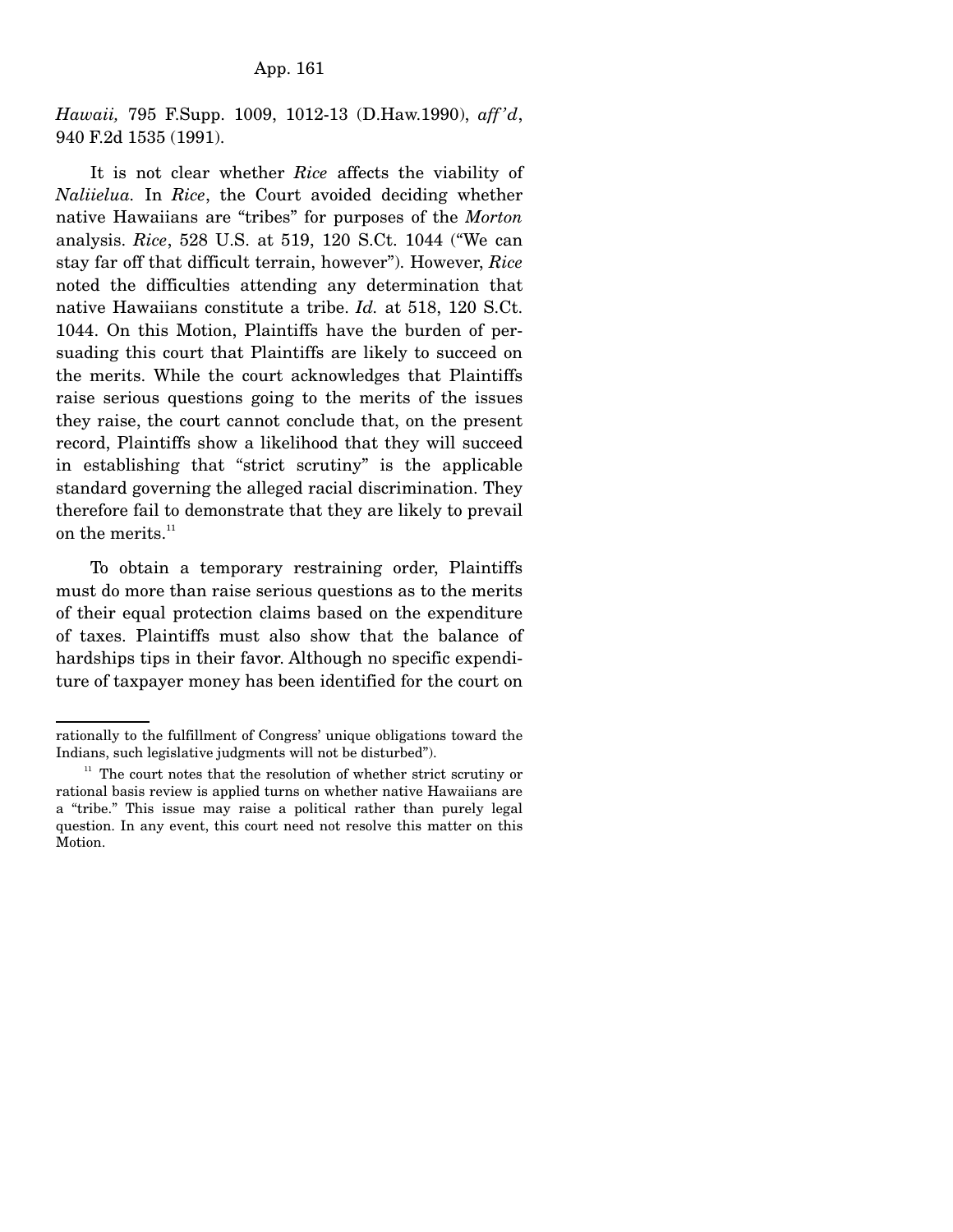this motion, the court can foresee that an injunction precluding such an expenditure would conceivably endanger programs on which many people, both native Hawaiian and otherwise, depend. Without reviewing the exact nature of each such expenditure, Plaintiffs cannot demonstrate that the balance of hardship tips in their favor. The present record does not contain the necessary material to determine that the balance of hardships tips decidedly in Plaintiffs' favor.

#### B. *Public Trust Doctrine Claims.*

 Besides raising the equal protection claims discussed above, Plaintiffs bring claims as beneficiaries of a public land trust. The Ninth Circuit has held that native Hawaiians, as beneficiaries of a public land trust created by section 5(f) of the Admissions Act, have standing to challenge Hawaii's alleged breach of its trust obligations based on an alleged failure to use that public land trust for the betterment of the conditions of native Hawaiians.<sup>12</sup> Price I, 764 F.2d at 630. *Accord Price V*, 3 F.3d at 1224. The Ninth Circuit has recognized that beneficiaries of such a trust "have the right to 'maintain a suit (a) to compel the trustee to perform his duties as trustee; (b) to enjoin the trustee from committing a breach of trust; [and] (c) to compel the

 $12$  The Ninth Circuit has concluded that section 5(f) of the Admissions Act creates a right enforceable under 42 U.S.C. § 1983, *Keaukaha-Panaewa Community Ass'n v. Hawaiian Homes Commn.*, 739 F.2d 1467, 1472 (9th Cir.1984), even though it creates no private cause of action. *Price I*, 764 F.2d at 631. In *Keaukaha-Panaewa,* the Ninth Circuit relied on a principle enunciated in *Maine v. Thiboutot*, 448 U.S. 1, 100 S.Ct. 2502, 65 L.Ed.2d 555 (1980), that the lack of an implied right of action in a federal court does not foreclose private actions under § 1983. *See Keaukaha-Panaewa*, 739 F.2d at 1471.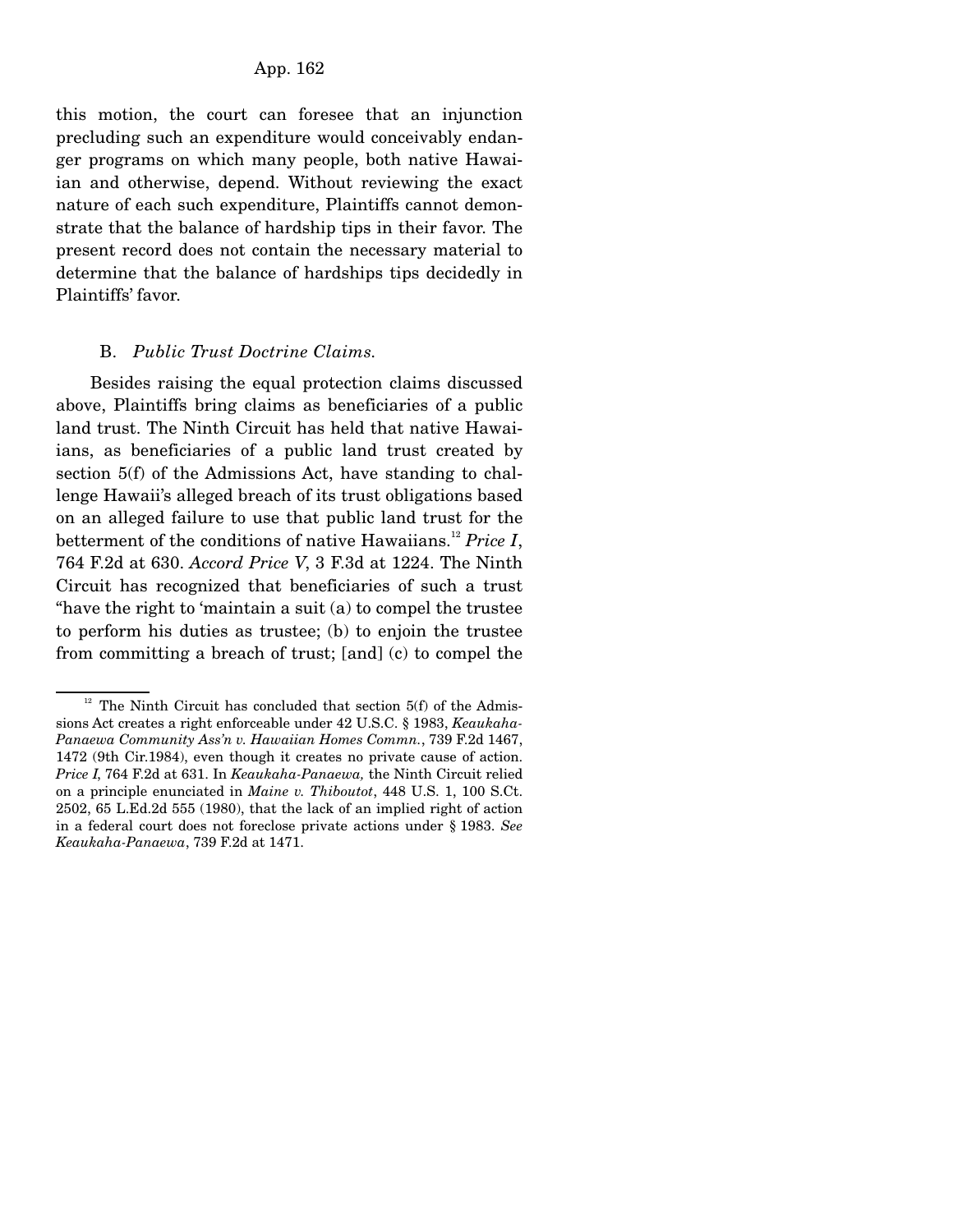trustee to redress a breach of trust.'" Price V, 3 F.3d at 1224 (citing Restatement (Second) of Trusts, § 199).

 Plaintiffs say that they are beneficiaries of a public land trust similar to the one created by section 5(f) of the Admissions Act. At the hearing, Plaintiffs clarified that their breach of the public land trust claim is based on an alleged public land trust created by the Newlands Resolution of 1898. Plaintiffs read this Resolution as permitting use of the land ceded to the United States in 1898 only "for the benefit of the inhabitants of the Hawaiian Islands for educational and other public purposes." *See* 30 Stat. 750. Plaintiffs argue that the "inhabitants" who are the beneficiaries of the alleged 1898 Newlands Resolution trust are not restricted to native Hawaiians or Hawaiians. As there were people of many races living in Hawaii in 1898, Plaintiffs argue that the "inhabitants" who are the beneficiaries of this purported trust include people of all races, and that all Plaintiffs therefore are beneficiaries of the alleged 1898 Newlands Resolution trust.

 In enacting the HHCA and the Admissions Act, Congress set forth the purposes for which the proceeds of the lands were to be used. Among these enumerated purposes was "the betterment of the conditions of native Hawaiians." Plaintiffs contend that the continuing application of these acts "for the betterment of the conditions of native Hawaiians" not only violates the Equal Protection Clause, it also impermissibly departs from the terms of the alleged 1898 Newlands Resolution trust. It is this departure that is at the heart of Plaintiffs' breach of trust claim.

 The nature of Plaintiffs' attack on this departure is far from clear. Plaintiffs appear to be arguing that the federal government breached the 1898 Newlands Resolution trust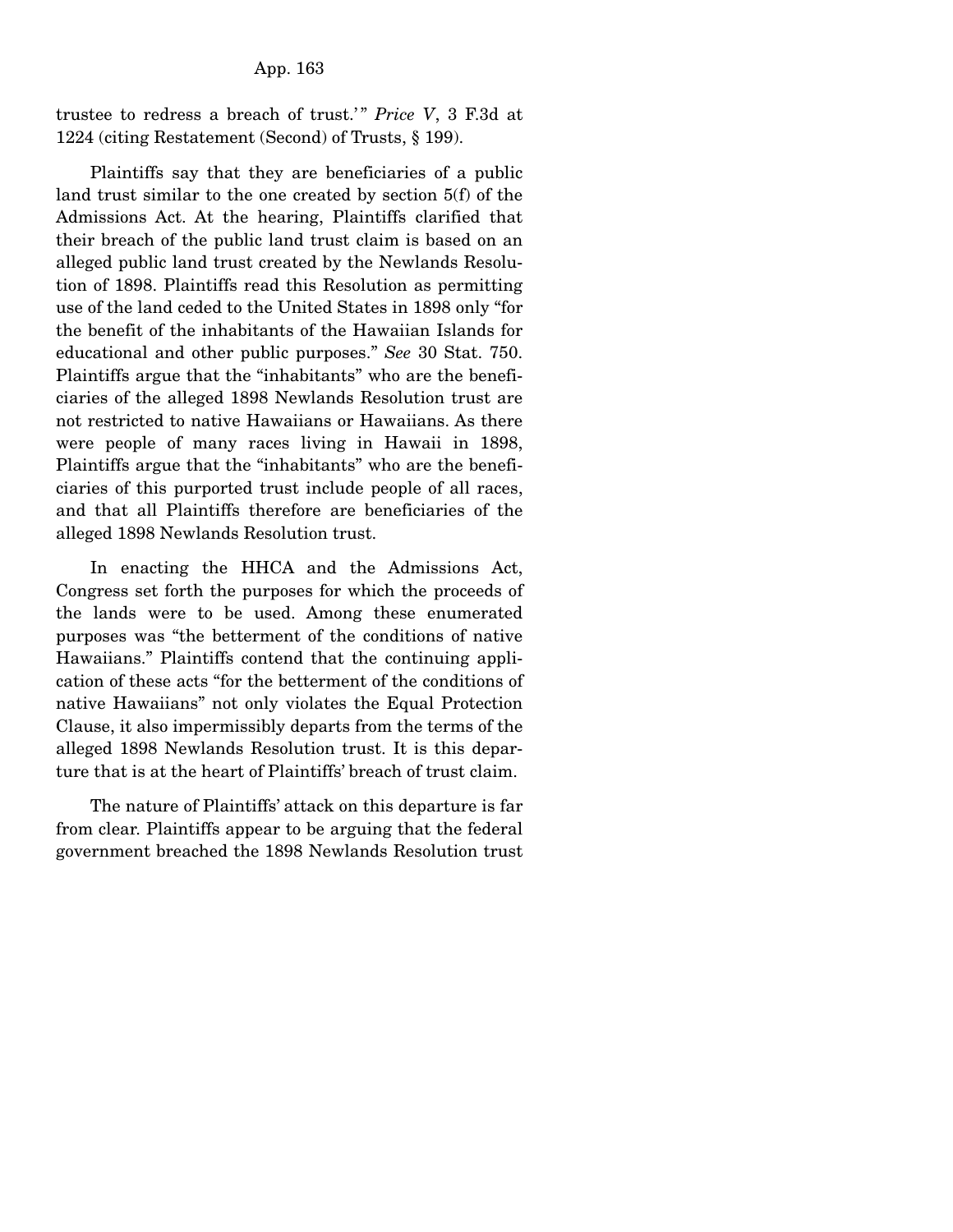in 1920 and 1959, when the federal government imposed requirements relating to use of trust assets for Hawaiians and/or native Hawaiians. Plaintiffs do not show they have standing to bring this claim. While they may indeed be parties injured by the alleged breach, and while their injury may be traceable to the alleged breach, they do not show that their injury is likely to be redressed by a favorable decision. *See Lujan*, 504 U.S. at 560-61, 112 S.Ct. 2130 (to have standing a plaintiff must show an injury in fact, a causal relationship between the injury and the challenged conduct, and a likelihood that a favorable decision will redress the alleged injury).

 The alleged breach was committed by the federal government in 1959, at the latest. Since that time, the federal government has not imposed or enforced any trust requirements, has not implemented any trust programs, and has not administered any trust assets or services. The court has some difficulty understanding how, in 2002, a court can hold the federal government to account for allegedly illegal laws it enacted decades ago from which it has long since divorced itself. What remedy could this court order against the federal government when it is now the State, not the federal government, that controls the programs and assets about which Plaintiffs complain? It appears to the court that, if Plaintiffs have any remedy for the alleged wrongdoing by the federal government, that remedy lies with another branch of government.<sup>13</sup>

<sup>&</sup>lt;sup>13</sup> Although Chief Judge David Ezra recently stated that the "United States is an indispensable party to any successful challenge to the lease provisions of the HHCA," *see Carroll v. Nakatani*, 188 F.Supp.2d 1219 (D.Haw.2001), he did not rule that, if the United States had been joined as a party, this court could then order any remedy (Continued on following page)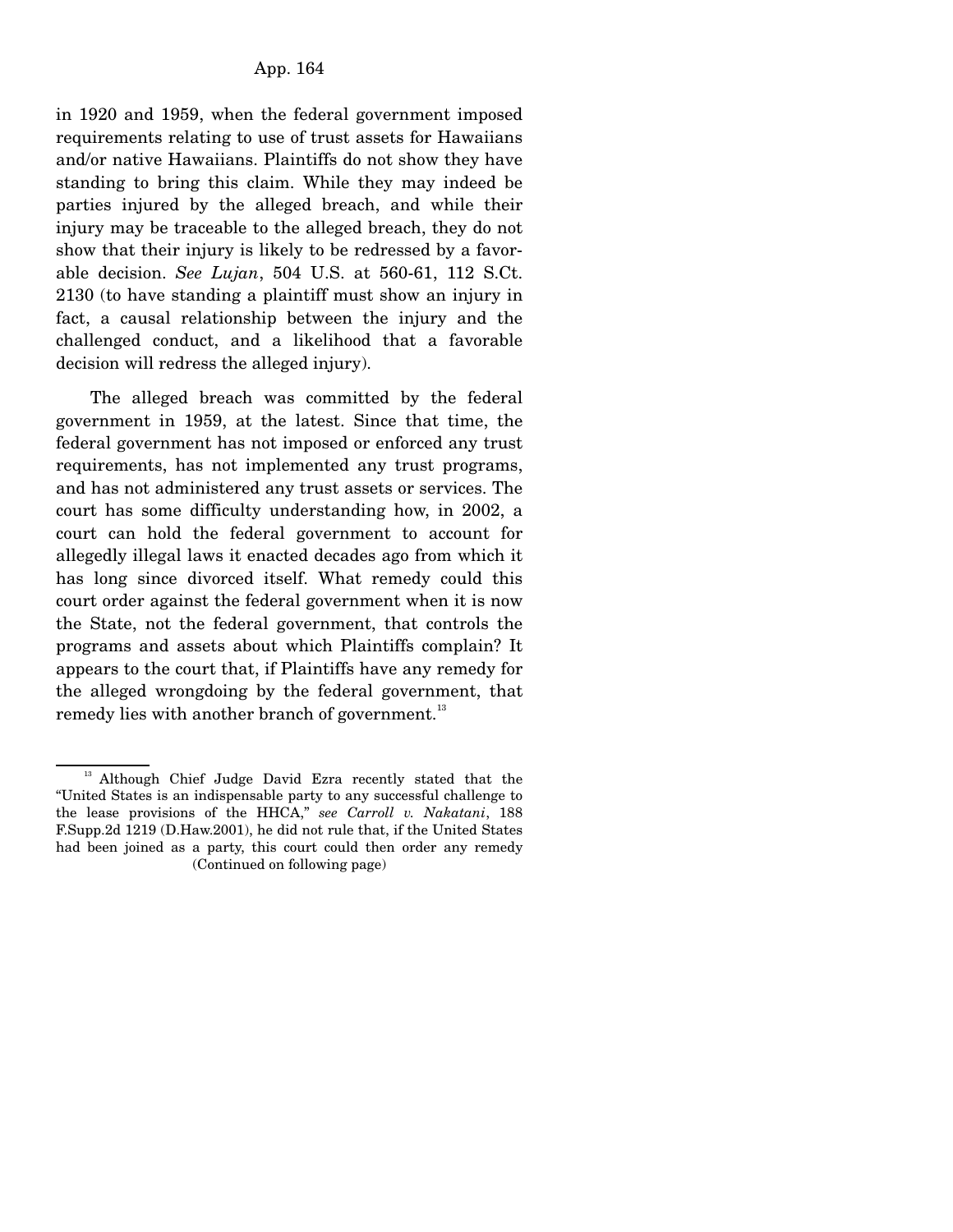Plaintiffs may be alternatively claiming that the State, HHC, DHHL, and OHA are violating the Equal Protection Clause by continuing to apply the HHCA and the Admission Act "for the betterment of the conditions of native Hawaiians." The problem with such a claim is that Plaintiffs raise it in Plaintiffs' capacity as purported trust beneficiaries suing for mismanagement of a public trust. A claim for mismanagement of a public trust must involve some deviation from the terms of the trust. *See Price V*, 3 F.3d at 1224. Plaintiffs, however, are complaining that trustees are complying with express trust requirements that trust assets be used for the betterment of native Hawaiians. Far from alleging that these trustees are violating the terms of the trust as set forth in the HHCA and the Admission Act, Plaintiffs are arguing that the trustees should ignore certain terms of those laws and instead comply with what Plaintiffs allege is the "true" trust created in 1898 by the Newlands Resolution. The present trustees, however, were never trustees of the 1898 Newlands Resolution trust. The present trustees are charged with enforcing the present trust, which is a modified version of what was in effect in 1898. Plaintiffs' claim turns out to be an attempt to have the present trustees ignore the modifications, on the ground that they violate the Constitution. This is not a claim that a trust beneficiary may pursue on trust mismanagement grounds.

 Defendants view the problem with Plaintiffs' breach of trust claim as one of standing. It is not clear to this court that the problem is a lack of standing, as opposed to a failure to state a claim. Regardless of whether this matter

against the federal government for having promulgated the HHCA or the Admission Act.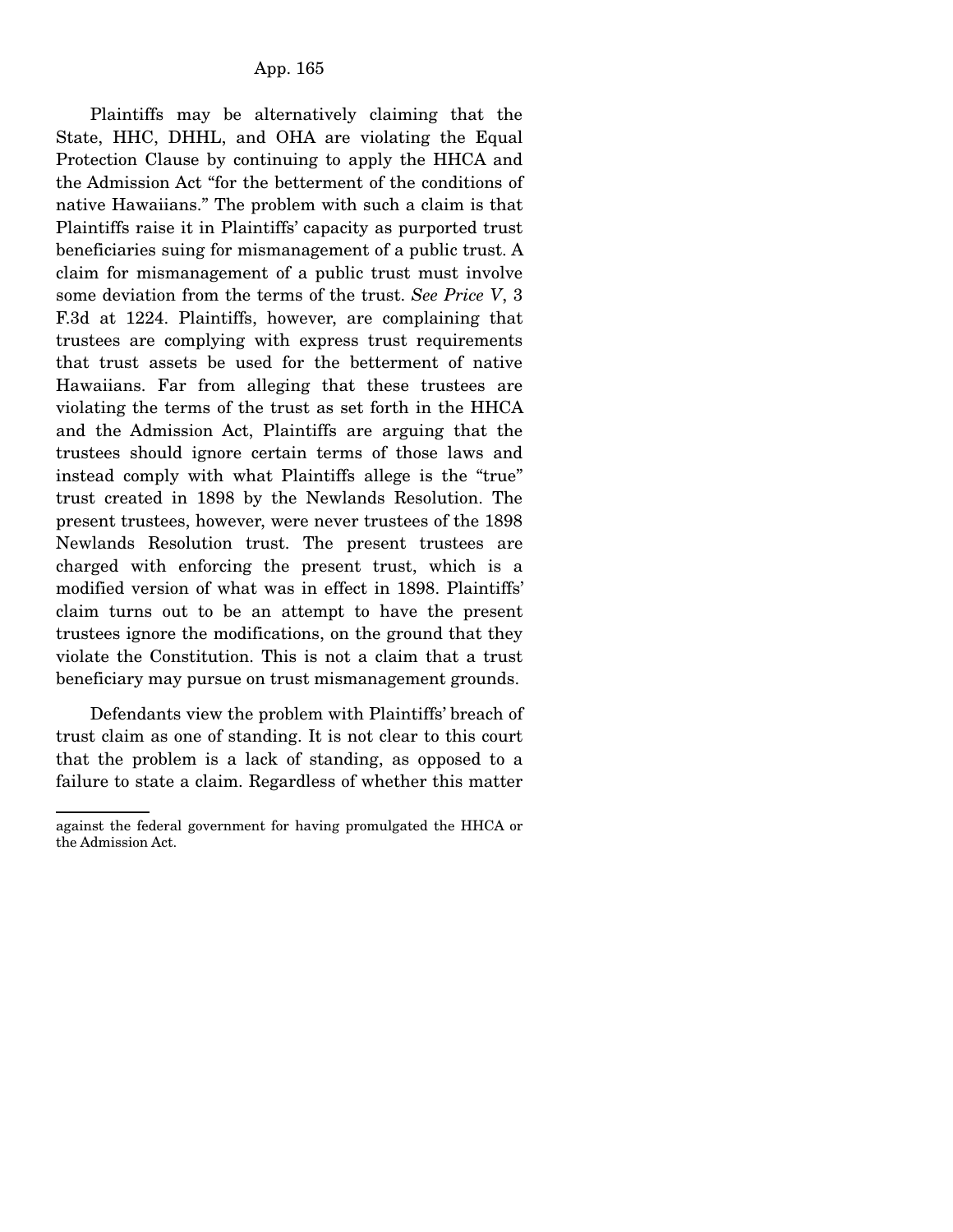is better viewed under Rule  $12(b)(1)$  or Rule  $(b)(6)$ , the court, on the present record, is not persuaded that Plaintiffs may pursue their breach of trust claim in their capacities as purported trust beneficiaries.

 This is not to say, of course, that Plaintiffs have no avenue for claiming that Defendants are violating the Equal Protection Clause by applying the HHCA and the Admission Act. As the court noted in connection with Plaintiffs' equal protection claims, claims may still be brought by parties who suffer actual discrimination. Plaintiffs could, for example, apply for benefits, and, if turned down on the basis of race, possibly assert standing on the basis of such a denial. This possibility was discussed by Chief Judge David Ezra in the consolidated cases of *Carroll v. Nakatani*, Civil No. 01-00641 DAE/KSC, and *Barrett v. Hawaii*, Civil No. 01-00645 DAE/KSC. Beneficiary status, by contrast, concerns attempts to compel compliance with the terms of the trust that the trustees are charged with administering.<sup>14</sup> Plaintiffs appear to be trying to require the present trustees to deviate from present trust terms and instead to implement the terms of the alleged 1898 Newlands Resolution trust, which Plaintiffs see as the only "true" trust.

14 Citing *Pennsylvania v. Board of Directors of City Trusts of Philadelphia*, 353 U.S. 230, 77 S.Ct. 806, 1 L.Ed.2d 792 (1957), Plaintiffs additionally argue that the government, while acting as trustee of a land trust, cannot enforce privately created racial classifications. However, on this motion, Plaintiffs fail to demonstrate standing to make this argument. *Pennsylvania,* 353 U.S. 230, 77 S.Ct. 806, 1 L.Ed.2d 792, involved plaintiffs who claimed to have been victims of actual discrimination, as opposed to trust beneficiaries claiming mismanagement of the trust.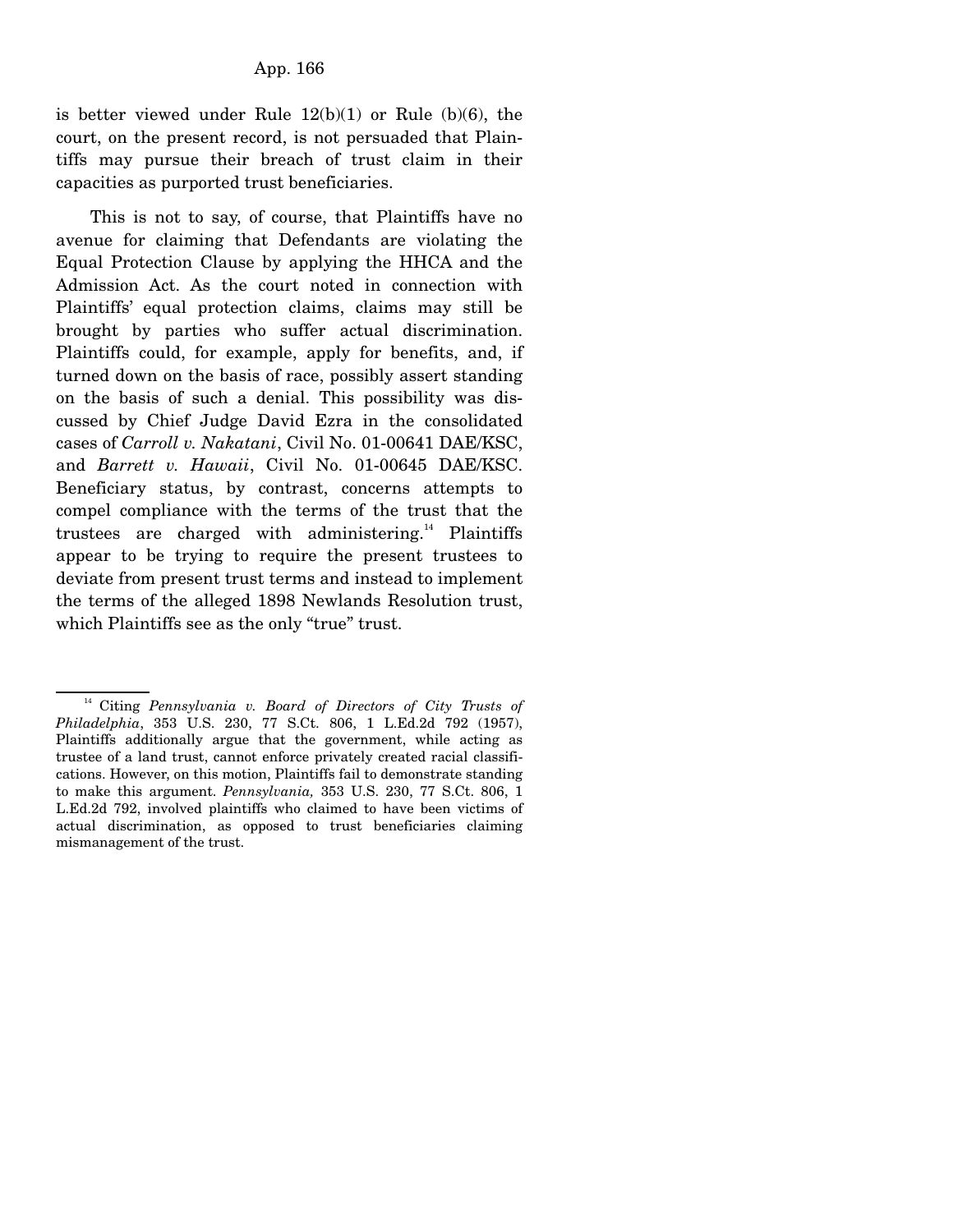Because this issue is likely to be the subject of further proceedings, the court also notes that it is concerned that the Newlands Resolution may not have actually created the trust alleged by Plaintiffs. Plaintiffs claim that this trust only allows the land ceded to the United States in 1898 to be used "for the benefit of the inhabitants of the Hawaiian Islands for educational and other public purposes." *See* 30 Stat. 750. Plaintiffs, however, cite no binding authority that directly supports the proposition that a public land trust was established by that Resolution. At most, Plaintiffs cite an opinion by the Attorney General. *See* Ex. AA. However, that opinion does not conclude that a public land trust governing management and disposition of the land was created by the Newlands Resolution.

 After accepting the cession of crown, government, and public lands in the Newlands Resolution, Congress stated that it would

enact special laws for their management and disposition: *Provided,* That all revenue from or proceeds of the same [with exceptions] . . . , shall be used solely for the benefit of the inhabitants of the Hawaiian Islands for educational and other public purposes.

30 Stat. 750. The Newlands Resolution therefore placed restrictions on revenue and proceeds from the public lands. As recognized by the Attorney General opinion cited by Plaintiffs, however, this restriction did not affect the previous clause, which conferred upon Congress the power to manage and dispose of the lands. *See* Ex. AA at 576.

 Even assuming that a public land trust was created by the 1898 Newlands Resolution, Plaintiffs have not demonstrated that Congress exceeded its power to manage or dispose of the ceded lands through the HHCA or the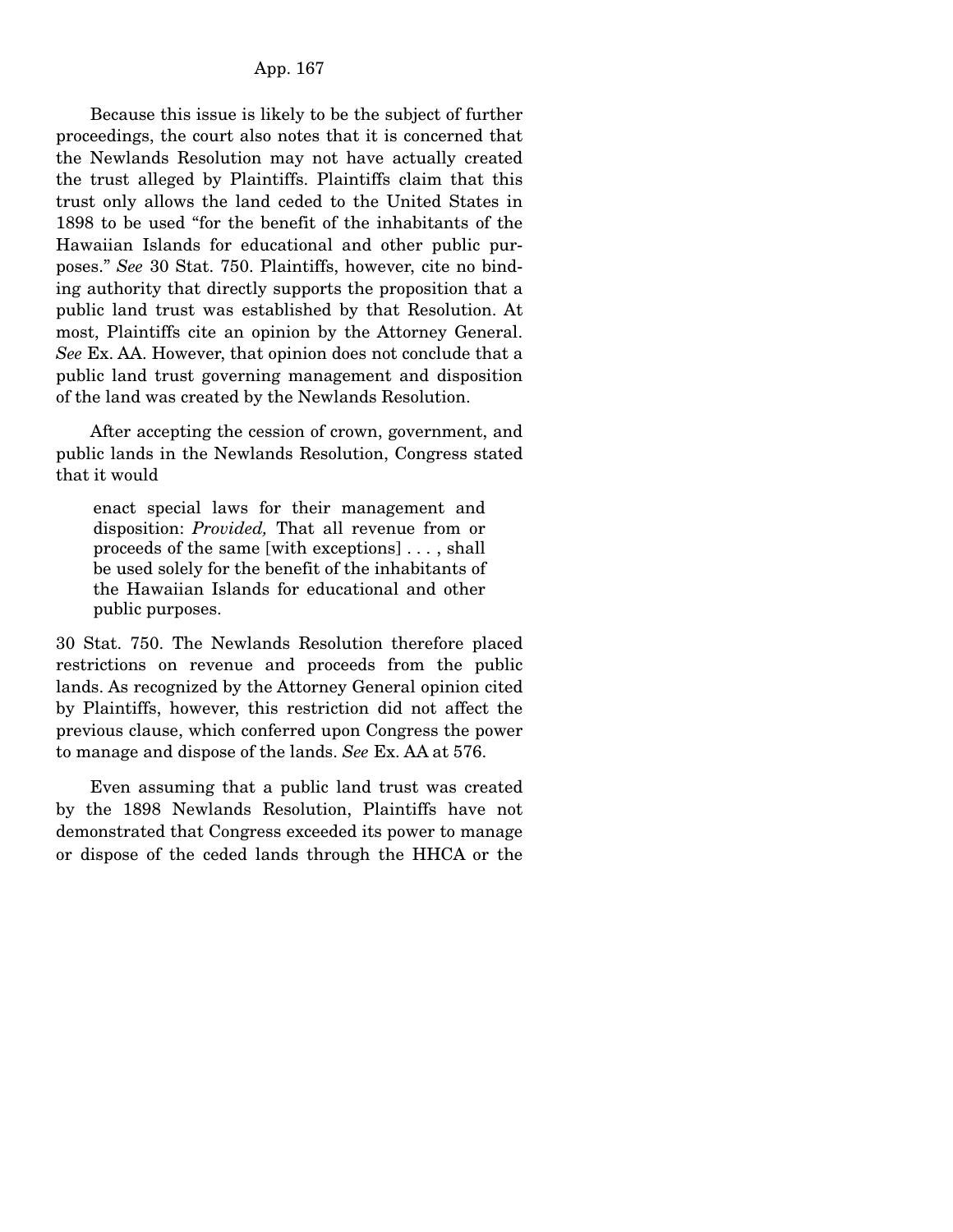Admission Act. Nor have Plaintiffs demonstrated that the betterment of the conditions of native Hawaiians is not a "public purpose" for which the Newlands Resolution would allow use of the revenue and proceeds derived from the ceded land.15 Accordingly, Plaintiffs have failed to demonstrate that they are likely to succeed on the merits of their public land trust claim. Even assuming that Plaintiffs raise serious questions as to those merits, the balance of hardships appears to favor Defendants. *See, e.g.,* Declaration of Jobie M.K.M. Yamaguchi (undated but filed as part of State's Opposition) (discussing the hardships that a restraining order on the HHC and DHHL would cause).

 Given all of the court's concerns, a TRO is not warranted based on Plaintiffs' public land trust theory of the case.

#### V. *CONCLUSION.*

 For the foregoing reasons, Plaintiffs' motion for a temporary restraining order is denied. The HHA Intervenors' motion to intervene is granted.

IT IS SO ORDERED.

<sup>&</sup>lt;sup>15</sup> At the time the HHCA was passed, for example, Congress noted that the HHCA was to "rehabilitate the native Hawaiian population," which it characterized as a "dying race." *see* H.R.Rep. No. 839 at 2 (1920). Congress indicated that, since the institution of private ownership of lands in Hawaii, the native Hawaiians (outside the King and the chiefs) "were granted and have held but a very small portion of the lands of the Islands." *Id.* at 6. The report noted that the "Hawaiians are not business men and have shown themselves unable to meet competitive conditions unaided." *Id.*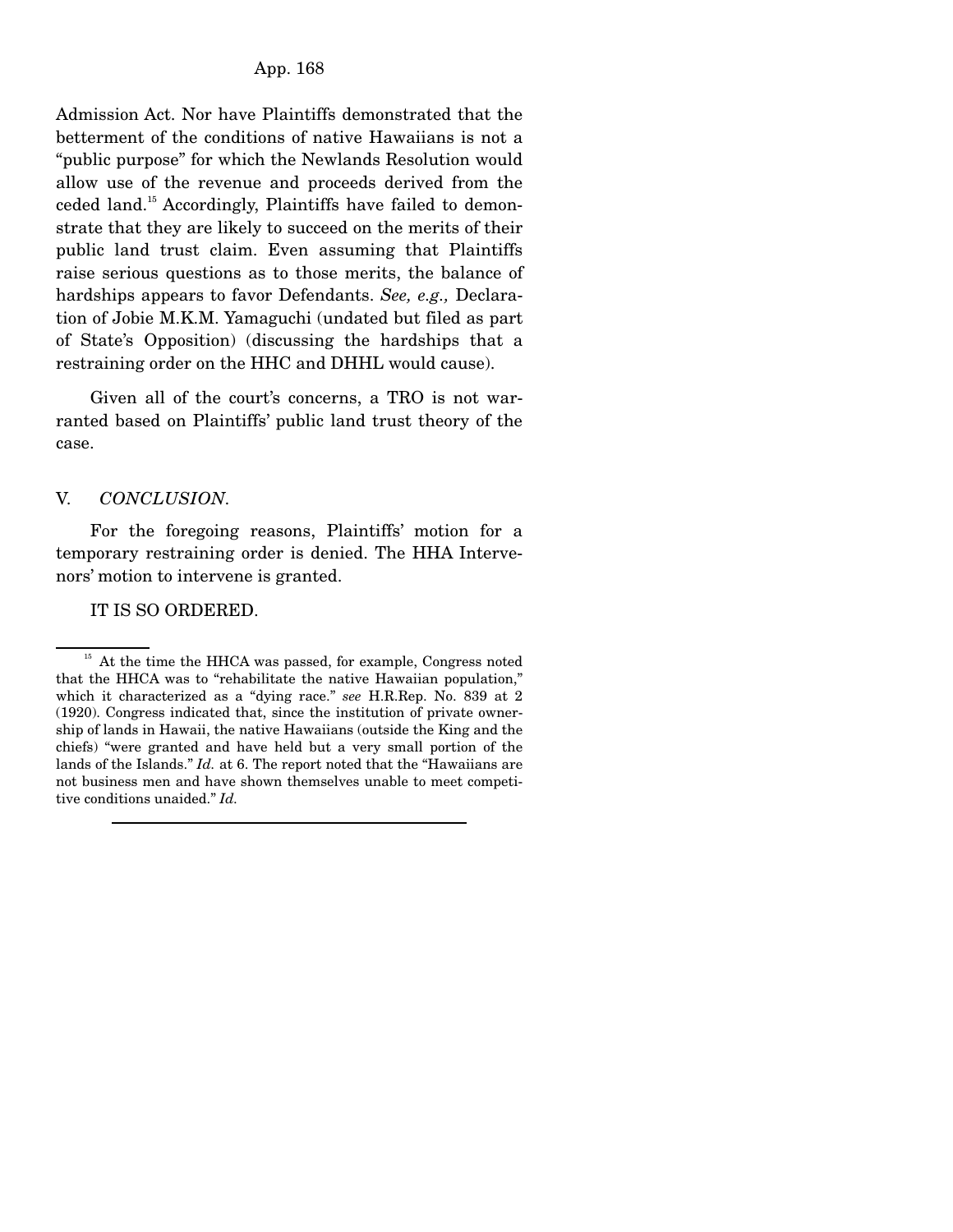# UNITED STATES COURT OF APPEALS

# FOR THE NINTH CIRCUIT

EARL F. ARAKAKI; EVELYN C. ARAKAKI; EDWARD U. BUGARIN; SANDRA P. BURGESS; PATRICIA A. CARROLL; ROBERT M. CHAPMAN; MICHAEL Y. GARCIA; TOBY M. KRAVET; JAMES I. KUROIWA; FRANCES M. NICHOLS; DONNA MALIA SCAFF; JACK H. SCAFF; ALLEN TESHIMA; THURSTON TWIGG-SMITH,

Plaintiffs-Appellants,

ANTHONY SANG, SR., State Council of Hawaiian Homestead Associations (SCHHA); STATE COUNCIL OF HAWAIIAN HOMESTEAD ASSOCIATIONS,

Intervenors-Appellees,

v.

HAUNANI APOLIONA, Chairman, and in her official capacity as trustee of the Office of Hawaiian Affairs; ROWENA AKANA, in his official capacity as trustee of the Office of Hawaiian Affairs; DONALD CATALUNA, in his

D.C. No. CV-02-00139- SOM/KSC District of Hawaii, Honolulu ORDER (Filed Nov. 4, 2005)

No. 04-15306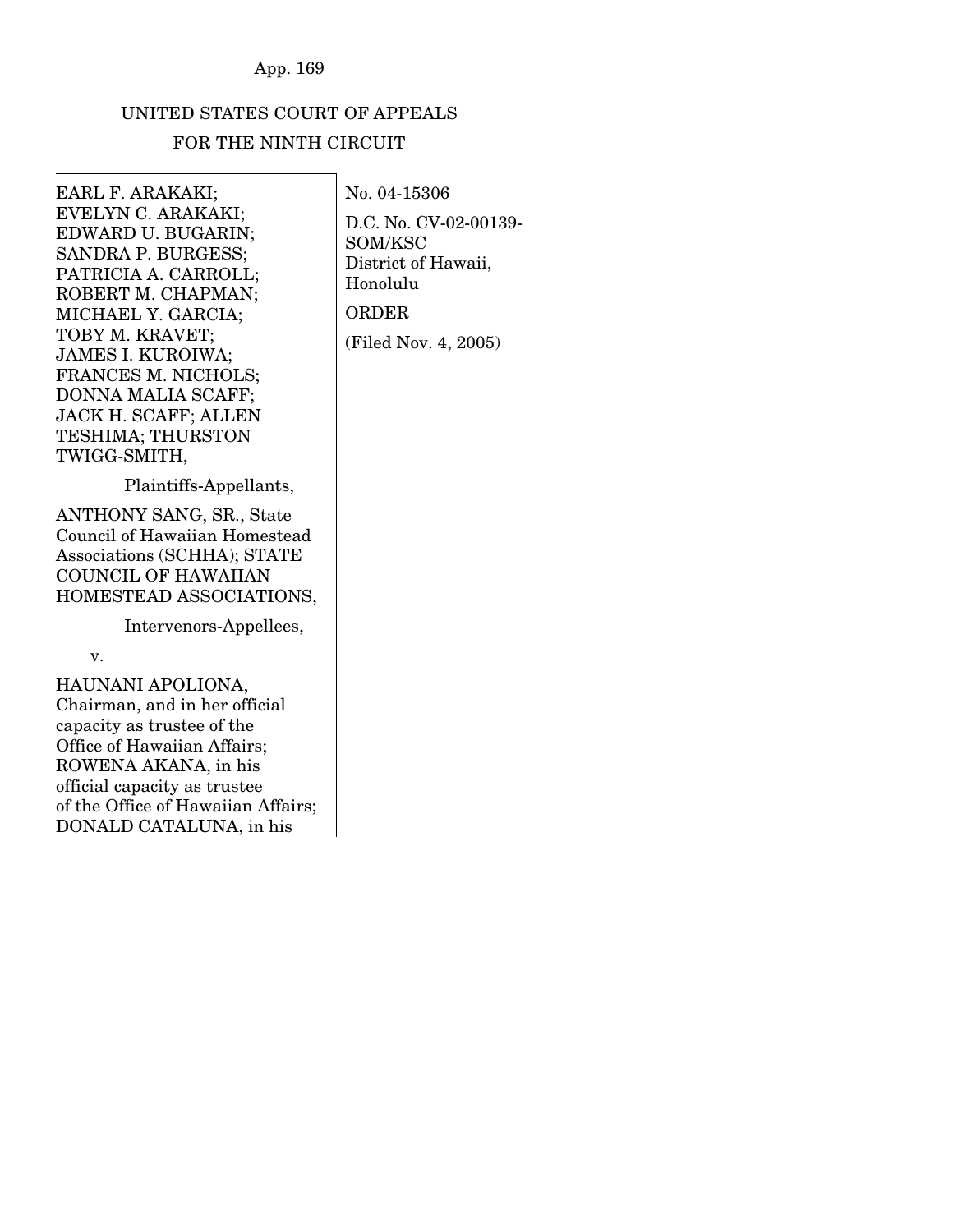official capacity as trustee of the Office of Hawaiian Affairs; LINDA DELA CRUZ, in her official capacity as trustee of the Office of Hawaiian Affairs; CLAYTON HEE, in his official capacity as trustee of the Office of Hawaiian Affairs; COLETTE Y. MACHADO, in her official capacity as trustee of the Office of Hawaiian; CHARLES OTA, in his official capacity as trustee of the Office of Hawaiian Affairs; OSWALD K STENDER, in his official capacity as trustee of the Office of Hawaiian Affairs; JOHN D. WAIHEE, IV, in his official capacity as trustee of the Office of Hawaiian Affairs; UNITED STATES OF AMERICA; JOHN DOES, 1 through 10; LINDA C. LINGLE, in her official capacity as Governor of the State of Hawaii; GEORGINA KAWAMURA, in her official capacity as Director of the Department of Budget and Finance; RUSS SAITO, in her official capacity as Comptroller and Director of the Department of Accounting and General Services; PETER YOUNG, in his official capacity as Chairman of the Board of Land and Natural Resources; SANDRA LEE KUNIMOTO, in her official as Director of the Department of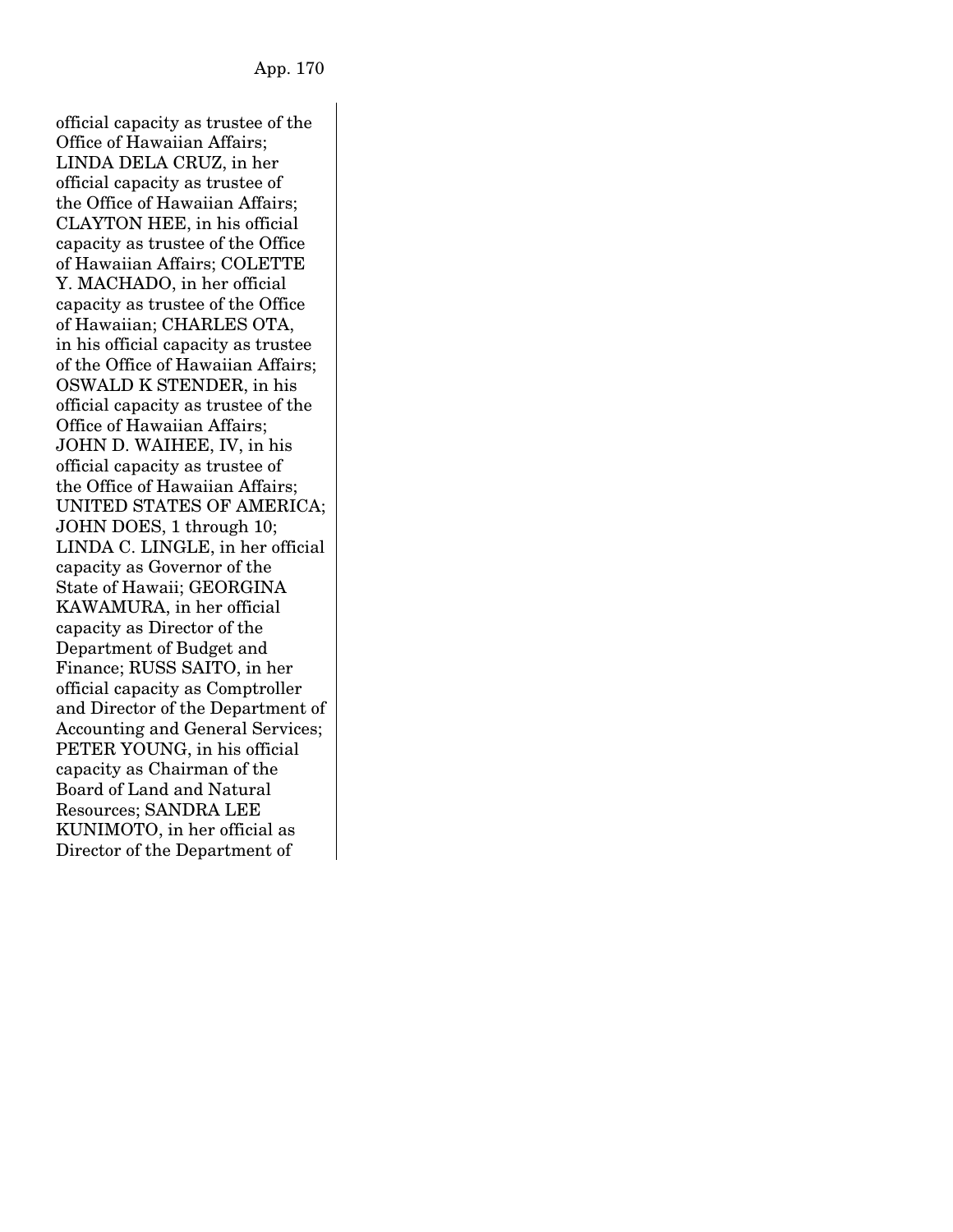Argiculture [sic]; TED LIU, in his official capacity as Director of the Department of Business, Economic Development and Tourism; RODNEY HARAGA, in his official capacity as Director of the Department of Transportation; QUENTIN KAWANANAKOA, member of the Hawaiian Homes Commission,

Defendants-Appellees.

Before: BRUNETTI, GRABER, and BYBEE, Circuit Judges.

 The panel judges have voted to deny Arakaki's petition for rehearing. Judges Graber and Bybee voted to deny the petition for rehearing en banc, and Judge Brunetti recommended denying the petition for rehearing en banc.

 The full court has been advised of the petition for rehearing en banc and no judge has requested a vote on whether to rehear the matter en banc. Fed. R. App. P. 35.

 Arakaki's petition for rehearing and petition for rehearing en banc, filed October 11, 2005, is DENIED.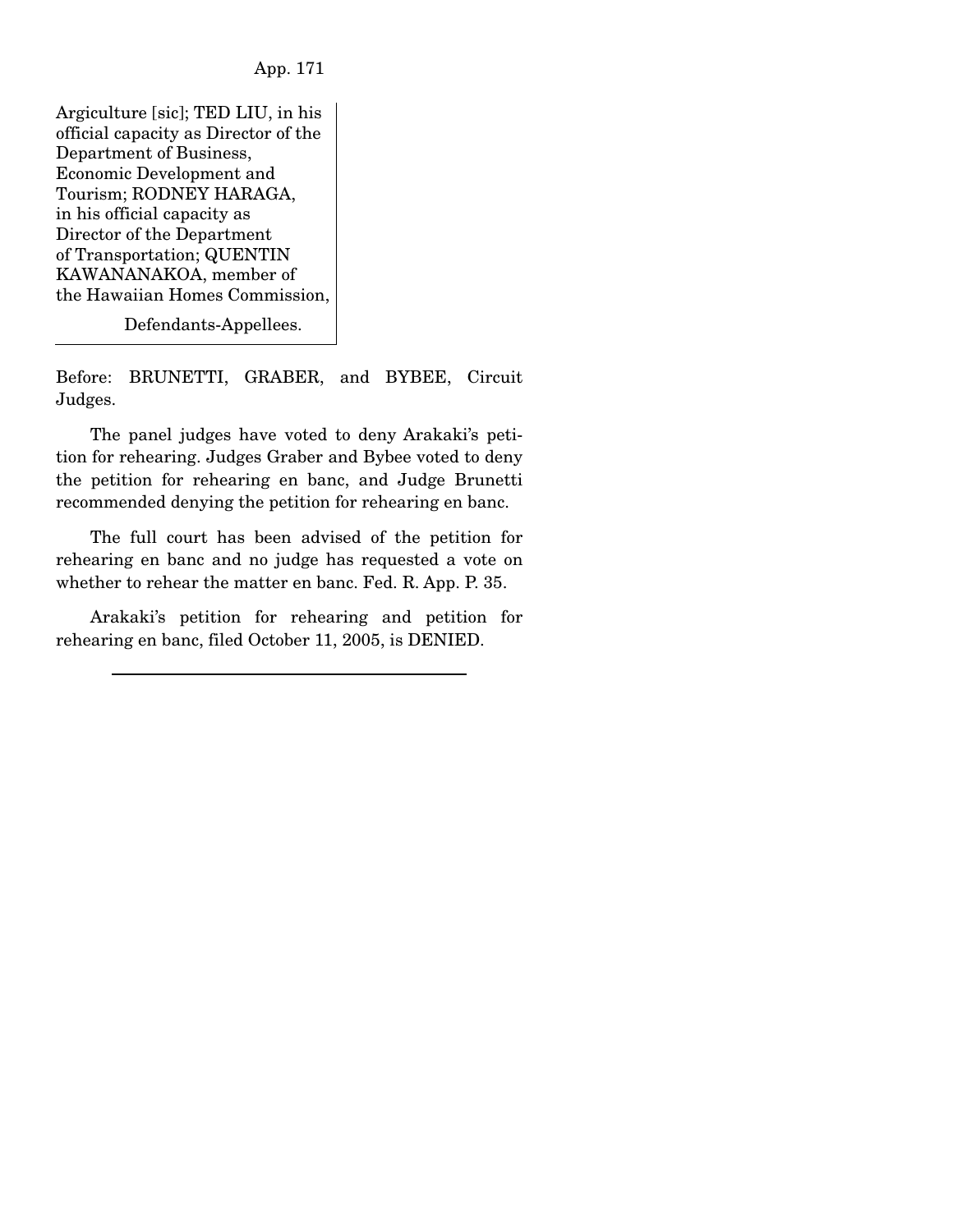# **CONSTITUTION OF THE UNITED STATES**

## **ARTICLE III**

\* \* \*

**Section 2.** The judicial Power shall extend to all Cases, in Law and Equity, arising under this Constitution, the Laws of the United States, and Treaties made, or which shall be made, under their Authority; – to all Cases affecting Ambassadors, other public Ministers and Consuls; – to all Cases of admiralty and maritime Jurisdiction; – to Controversies to which the United States shall be a Party; – to Controversies between two or more States; – between a State and Citizens of another State; – between Citizens of different States; – between Citizens of the same State claiming Lands under Grants of different States, and between a State, or the Citizens thereof, and foreign States, Citizens or Subjects.

\* \* \*

# **CONSTITUTION OF THE UNITED STATES AMENDMENT XIV**

**Section 1.** All persons born or naturalized in the United States, and subject to the jurisdiction thereof, are citizens of the United States and of the State wherein they reside. No State shall make or enforce any law which shall abridge the privileges or immunities of citizens of the United States; nor shall any State deprive any person of life, liberty, or property, without due process of law; nor deny to any person within its jurisdiction the equal protection of the laws.

\* \* \*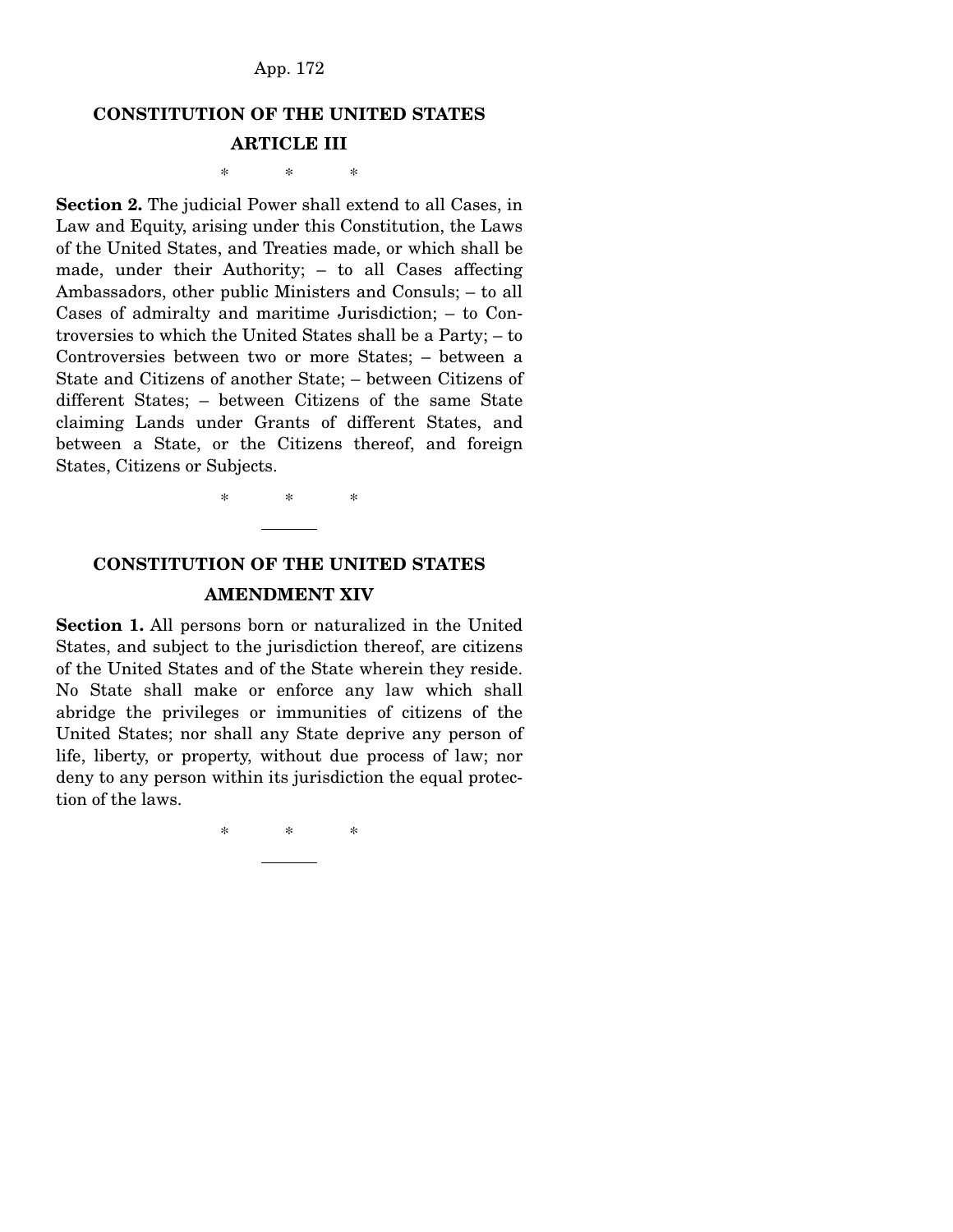# THE ADMISSION ACT (Act of March 18, 1959, Pub. L. 86-3, 73 Stat. 4) **Section 4**

As a compact with the United States relating to the management and disposition of the Hawaiian home lands, the Hawaiian Homes Commission Act, 1920, as amended, shall be adopted as a provision of the Constitution of said State, as provided in section 7, subsection (b) of this Act, subject to amendment or repeal only with the consent of the United States, and in no other manner: Provided, That (1) sections 202, 213, 219, 220, 222, 224, and 225 and other provisions relating to administration, and paragraph (2) of section 204, sections 206 and 212, and other provisions relating to the powers and duties of officers other than those charged with the administration of said Act, may be amended in the constitution, or in the manner required for State legislation,  $\dots$ ; (2) that any amendment to increase the benefits to lessees of Hawaiian home lands may be made in the constitution, or in the manner required for State legislation, but the qualifications of lessees shall not be changed except with the consent of the United States; and (3) that all proceeds and income from the "available lands", as defined by said Act, shall be used only in carrying out the provisions of said Act.

# THE ADMISSION ACT (Act of March 18, 1959, Pub. L. 86-3, 73 Stat. 4) **Section 5**

\* \* \*

(b) Except as provided in subsections (c) and (d) of this section, the United States grants to the State of Hawaii, effective upon its admission into the Union, the United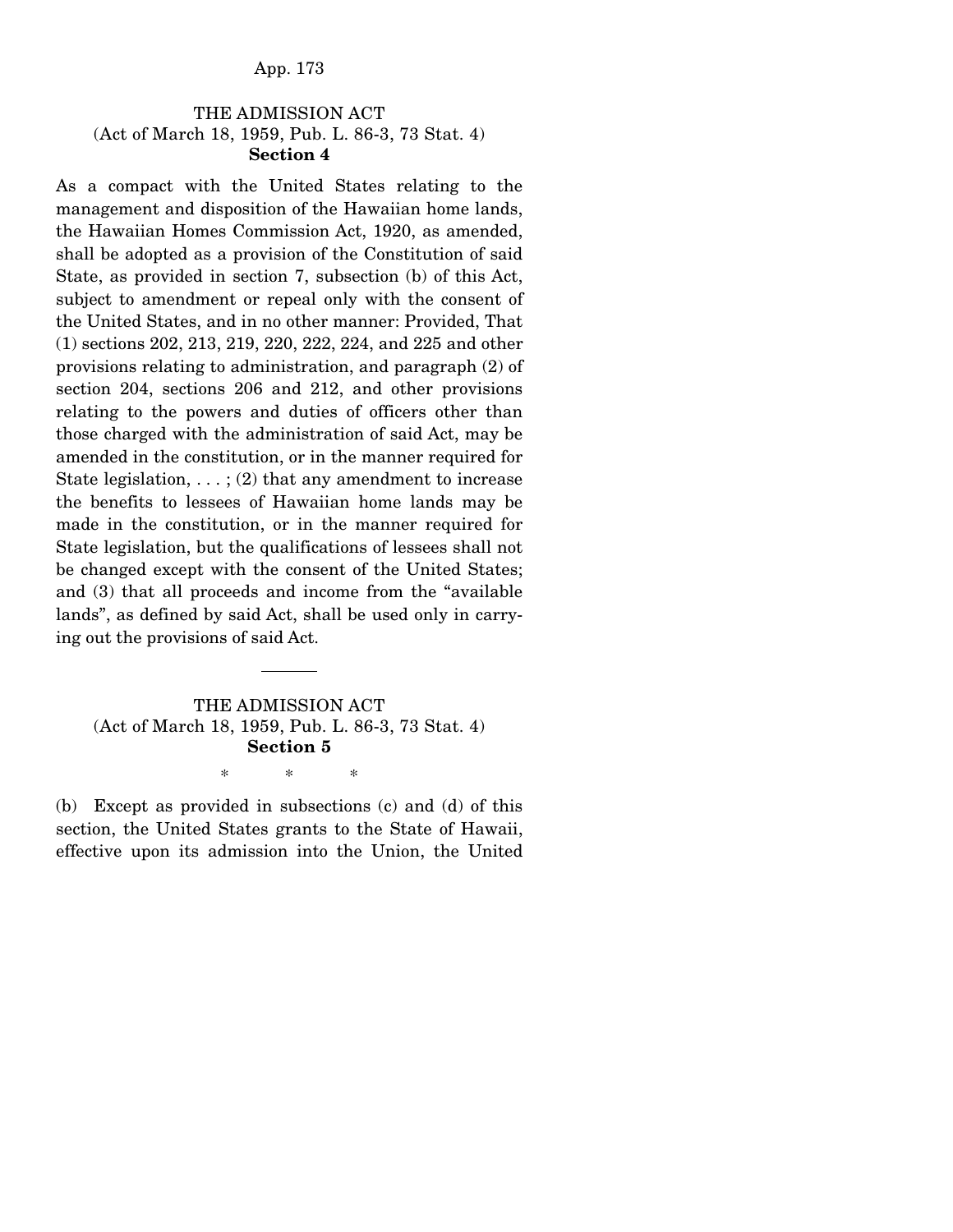States' title to all the public lands and other public property, and to all lands defined as "available lands" by section 203 of the Hawaiian Homes Commission Act, 1920, as amended, within the boundaries of the State of Hawaii, title to which is held by the United States immediately prior to its admission into the Union. . . . .

\* \* \*

(f) The lands granted to the State of Hawaii by subsection (b) of this section and public lands retained by the United States under subsections (c) and (d) and later conveyed to the State under subsection (e), together with the proceeds from the sale or other disposition of any such lands and the income therefrom, shall be held by said State as a public trust for the support of the public schools and other public educational institutions, for the betterment of the conditions of native Hawaiians, as defined in the Hawaiian Homes Commission Act, 1920, as amended, for the development of farm and home ownership on as widespread a basis as possible for the making of public improvements, and for the provision of lands for public use. Such lands, proceeds, and income shall be managed and disposed of for one or more of the foregoing purposes in such manner as the constitution and laws of said State may provide, and their use for any other object shall constitute a breach of trust for which suit may be brought by the United States. . . . .

\* \* \*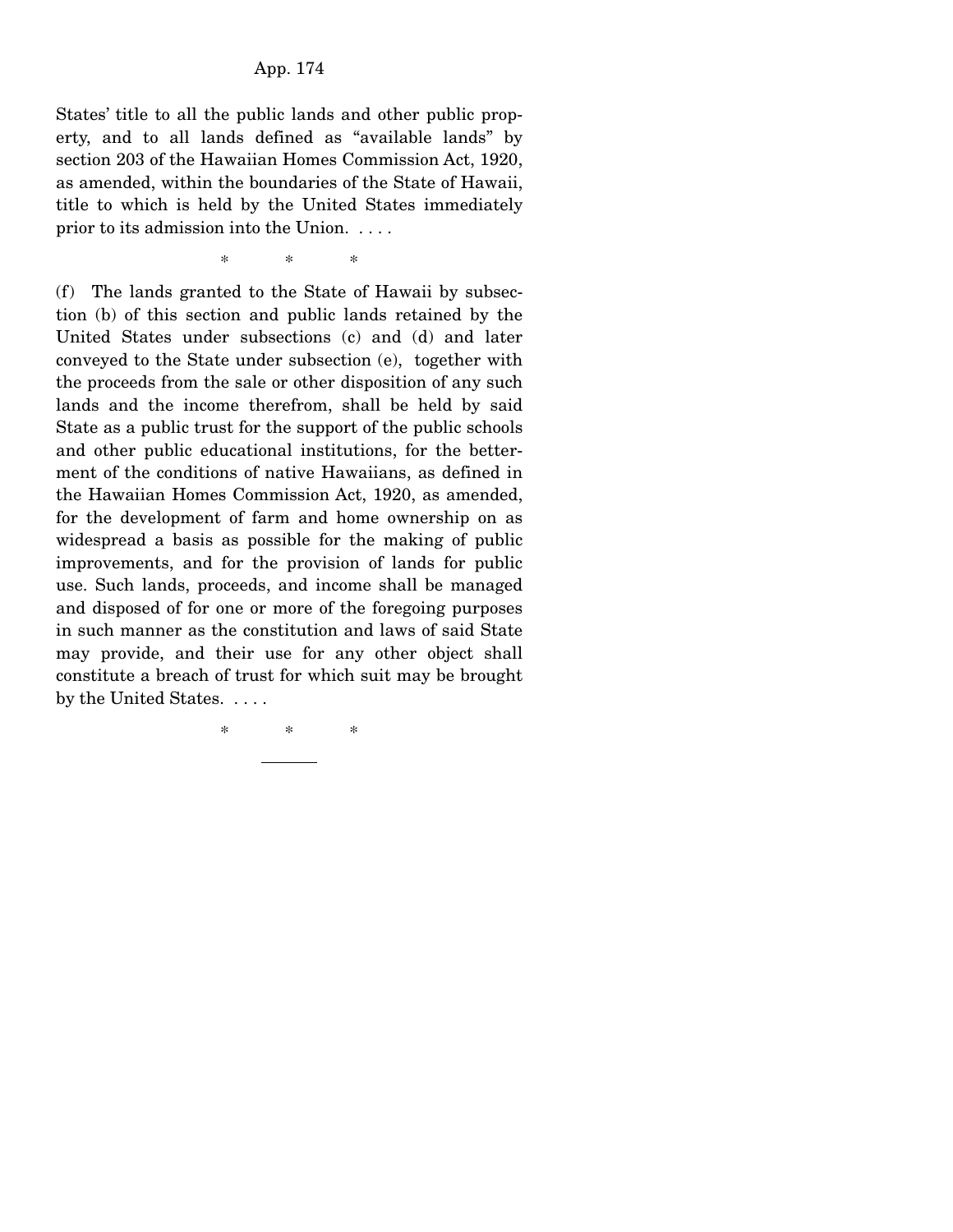#### HAWAIIAN HOMES COMMISSION ACT, 1920 TITLE 2 HAWAIIAN HOMES COMMISSION **Section 201 Definitions.**

(a) When used in this title:

\* \* \*

"[n]ative Hawaiian" means any descendant of not less than one-half part of the blood of the races inhabiting the Hawaiian Islands previous to 1778.

\* \* \*

# HAWAIIAN HOMES COMMISSION ACT, 1920 TITLE 2 HAWAIIAN HOMES COMMISSION **Section 202 Department officers, staff, commission, members, compensation.**

(a) There shall be a department of Hawaiian home lands which shall be headed by an executive board to be known as the Hawaiian homes commission. . . . . The commission shall be composed of nine members . . . . The governor shall appoint the chairman of the commission from among the members thereof.

The commission may delegate to the chairman such duties, powers, and authority or so much thereof, as may be lawful or proper for the performance of the functions vested in the commission. . . . .

\* \* \*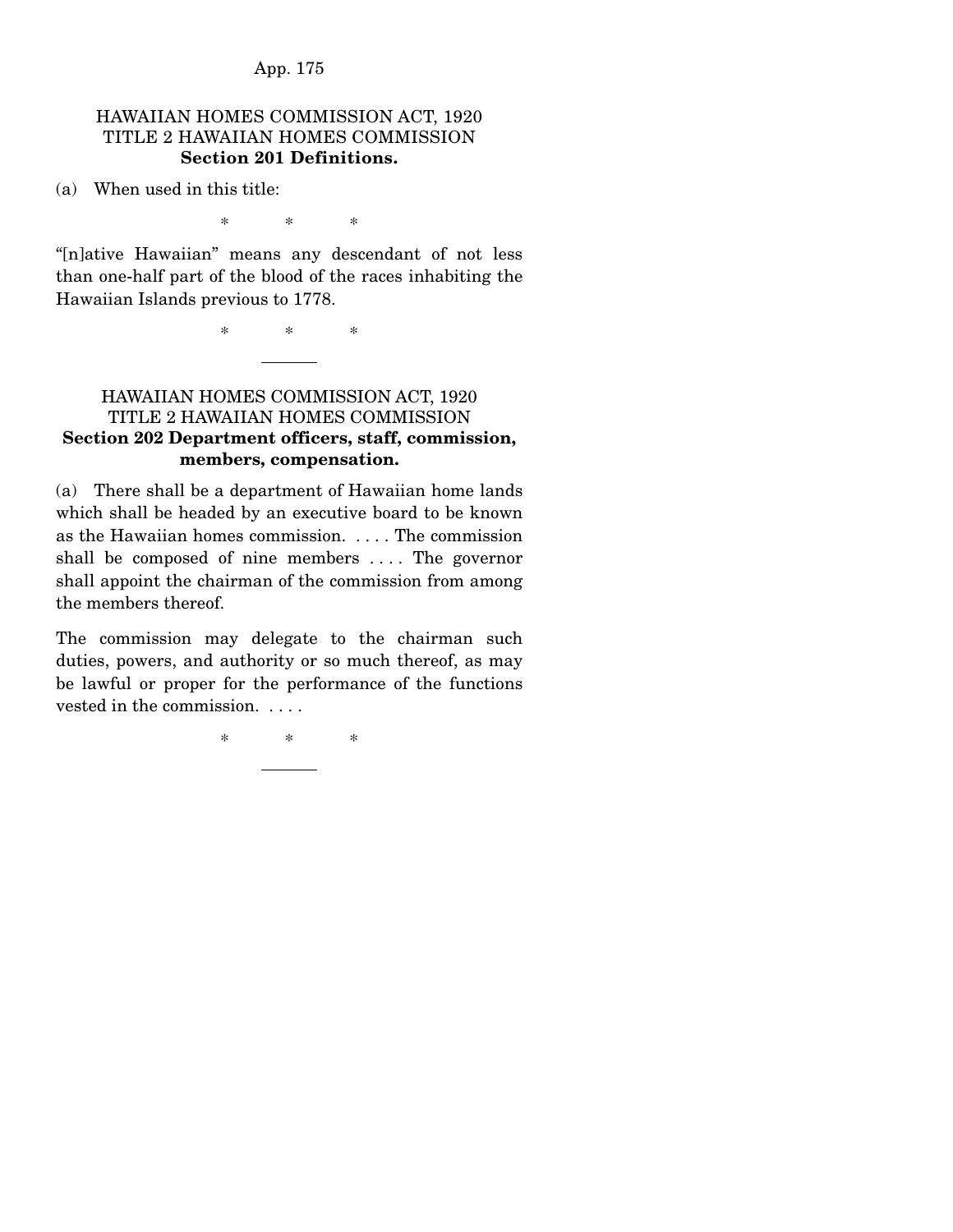# HAWAIIAN HOMES COMMISSION ACT, 1920 TITLE 2 HAWAIIAN HOMES COMMISSION **Section 203 Certain public lands designated "available lands.".**

All public lands of the description and acreage, as follows, . . . are hereby designated, and hereinafter referred to, as "available lands":

\* \* \*

# HAWAIIAN HOMES COMMISSION ACT, 1920 TITLE 2 HAWAIIAN HOMES COMMISSION **Section 204 Control by department of "available lands," return to board of land and natural resources, when; other lands, use of.**

(a) Upon the passage of this Act, all available lands shall immediately assume the status of Hawaiian home lands and be under the control of the department to be used and disposed of in accordance with the provisions of this Act, except that:

\* \* \*

#### HAWAIIAN HOMES COMMISSION ACT, 1920 TITLE 2 HAWAIIAN HOMES COMMISSION **Section 207 Leases to Hawaiians, licenses.**

(a) The department is authorized to lease to native Hawaiians the right to the use and occupancy of a tract or tracts of Hawaiian home lands within the following acreage limits per each lessee: (1) not more than forty acres of agriculture lands or lands used for aquaculture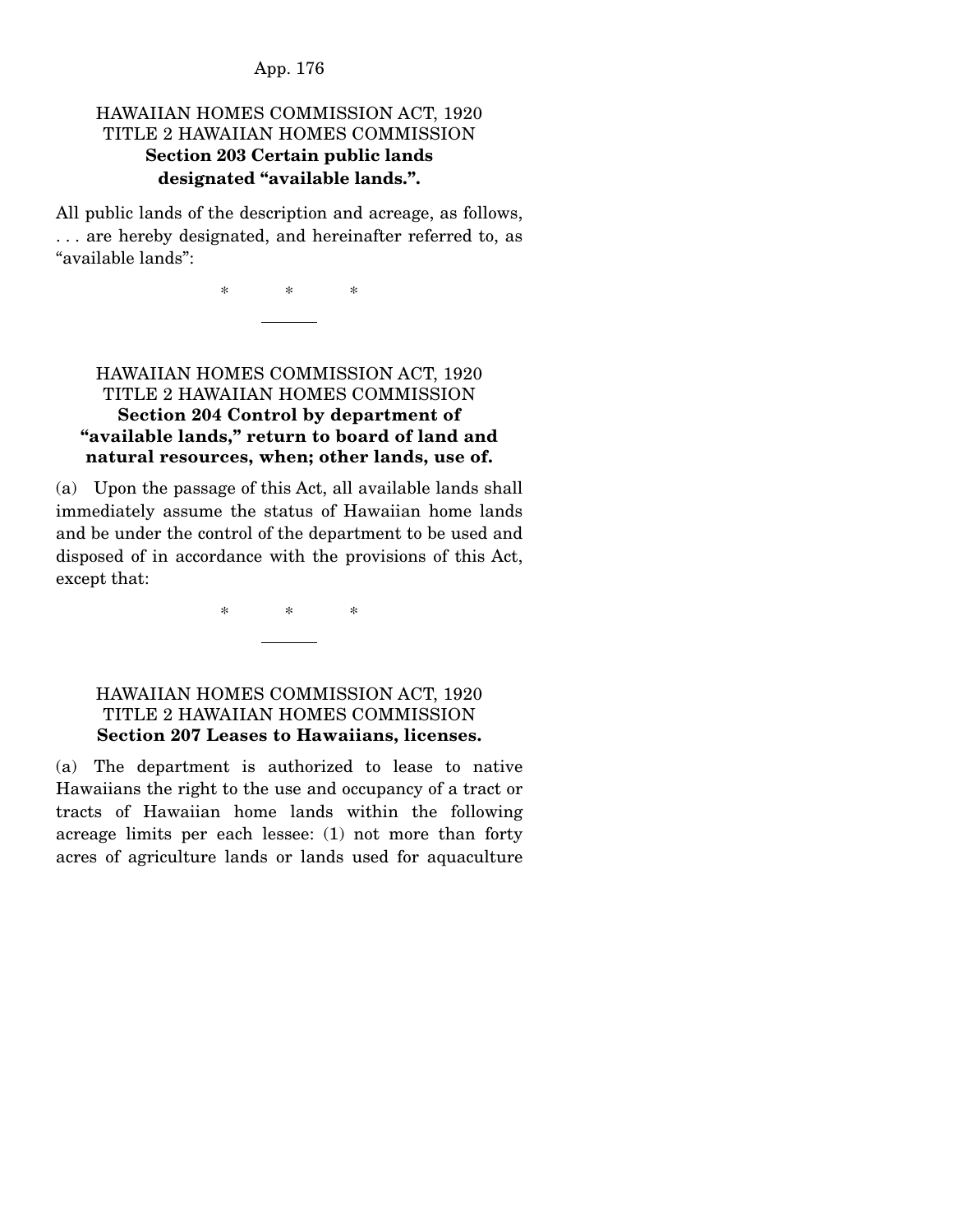purposes; or (2) not more than one hundred acres of irrigated pastoral lands and not more than one thousand acres of other pastoral lands; or (3) not more than one acre of any class of land to be used as a residence lot; . . . .

\* \* \*

## HAWAIIAN HOMES COMMISSION ACT, 1920 TITLE 2 HAWAIIAN HOMES COMMISSION **Section 208 Conditions of leases.**

Each lease made under the authority granted the department by section 207 of this Act, and the tract in respect to which the lease is made, shall be deemed subject to the following conditions, whether or not stipulated in the lease:

(1) The original lessee shall be a native Hawaiian, not less than eighteen years of age. . . . .

(2) The lessee shall pay a rental of \$1 a year for the tract and the lease shall be for a term of ninety-nine years; except that the department may extend the term of any lease; provided that . . . .

\* \* \*

# **THE CONSTITUTION OF THE STATE OF HAWAII** ARTICLE XII. HAWAIIAN AFFAIRS HAWAIIAN HOMES COMMISSION ACT **Section 1**

Anything in this constitution to the contrary notwithstanding, the Hawaiian Homes Commission Act, 1920,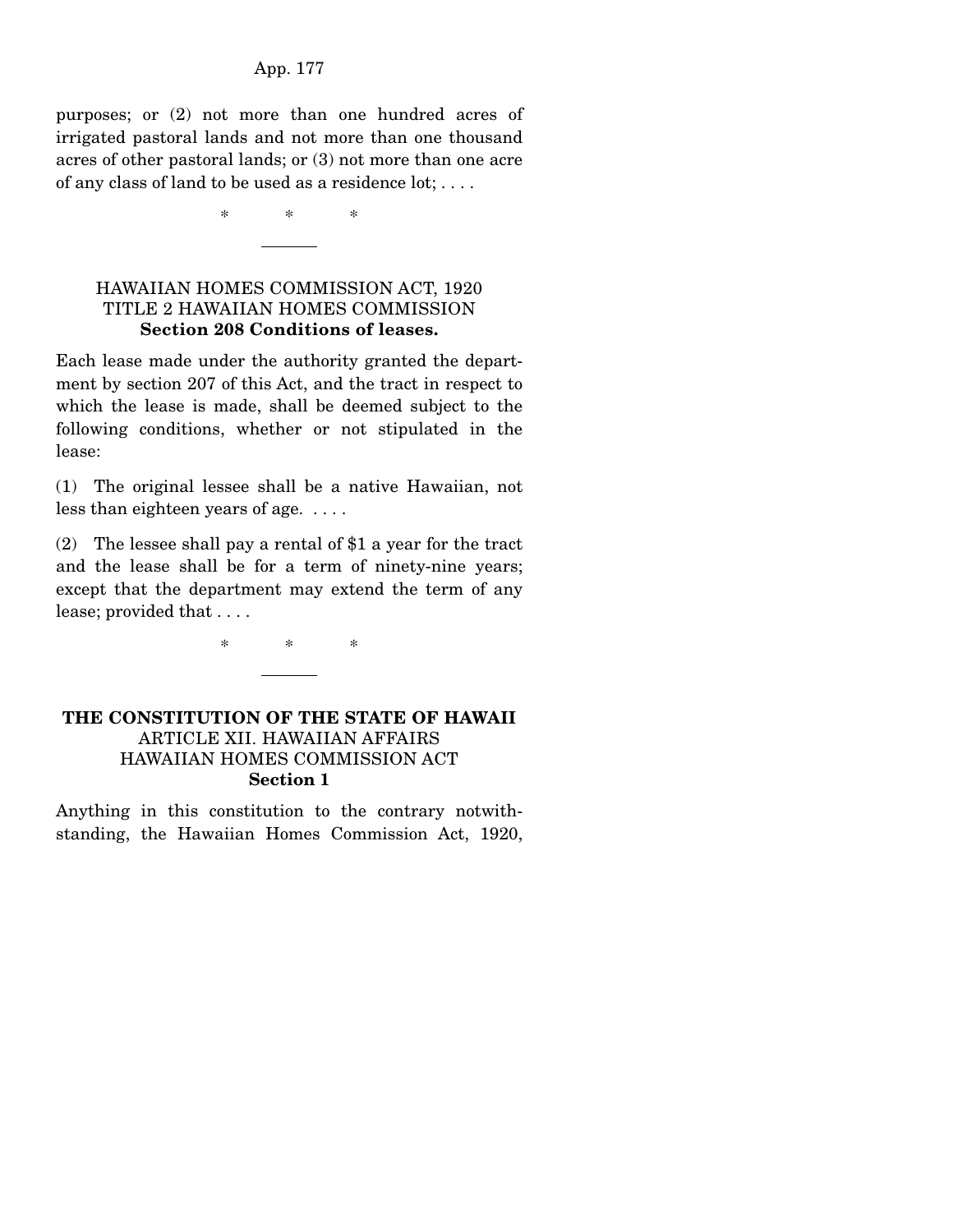enacted by the Congress, as the same has been or may be amended prior to the admission of the State, is hereby adopted as a law of the State, subject to amendment or repeal by the legislature; provided that if and to the extent that the United States shall so require, such law shall be subject to amendment or repeal only with the consent of the United States and in no other manner; provided further that if the United States shall have been provided or shall provide that particular provisions or types of provisions of such Act may be amended in the manner required for ordinary state legislation, such provisions or types of provisions may be so amended. The proceeds and income from Hawaiian home lands shall be used only in accordance with the terms and spirit of such Act. The legislature shall make sufficient sums available for the following purposes: (1) development of home, agriculture, farm and ranch lots; (2) home, agriculture, aquaculture, farm and ranch loans; (3) rehabilitation projects to include, but not limited to, educational, economic, political, social and cultural processes by which the general welfare and conditions of native Hawaiians are thereby improved; (4) the administration and operating budget of the department of Hawaiian home lands; in furtherance of (1), (2), (3) and (4) herein, by appropriating the same in the manner provided by law.

\* \* \*

[Ren and am Const Con 1978 and election Nov 7, 1978]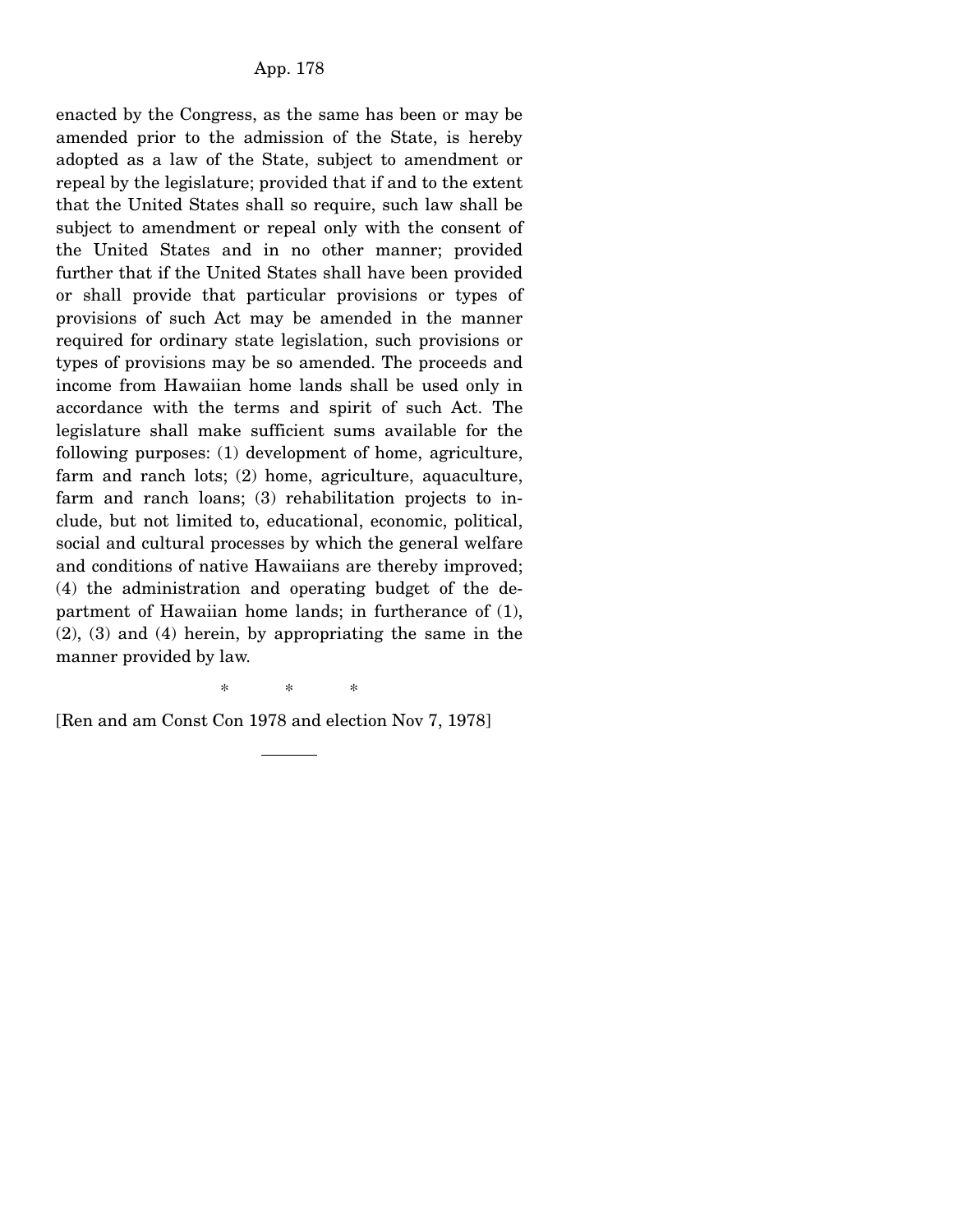## **THE CONSTITUTION OF THE STATE OF HAWAII** ARTICLE XII. HAWAIIAN AFFAIRS ACCEPTANCE OF COMPACT **Section 2**

The State and its people do hereby accept, as a compact with the United States, or as conditions or trust provisions imposed by the United States, relating to the management and disposition of the Hawaiian home lands, the requirement that section 1 hereof be included in this constitution, in whole or in part, it being intended that the Act or acts of the Congress pertaining thereto shall be definitive of the extent and nature of such compact, conditions or trust provisions, as the case may be. The State and its people do further agree and declare that the spirit of the Hawaiian Homes Commission Act looking to the continuance of the Hawaiian homes projects for the further rehabilitation of the Hawaiian race shall be faithfully carried out.

[Ren and am Const Con 1978 and election Nov 7, 1978]

# **THE CONSTITUTION OF THE STATE OF HAWAII** ARTICLE XII. HAWAIIAN AFFAIRS COMPACT ADOPTION; PROCEDURES AFTER ADOPTION **Section 3**

As a compact with the United States relating to the management and disposition of the Hawaiian home lands, the Hawaiian Homes Commission Act, 1920, as amended, shall be adopted as a provision of the constitution of this State, as provided in section 7, subsection (b), of the Admission Act, subject to amendment or repeal only with the consent of the United States, and in no other manner; provided that (1) sections 202, 213, 219, 220, 222, 224 and 225 and other provisions relating to administration, and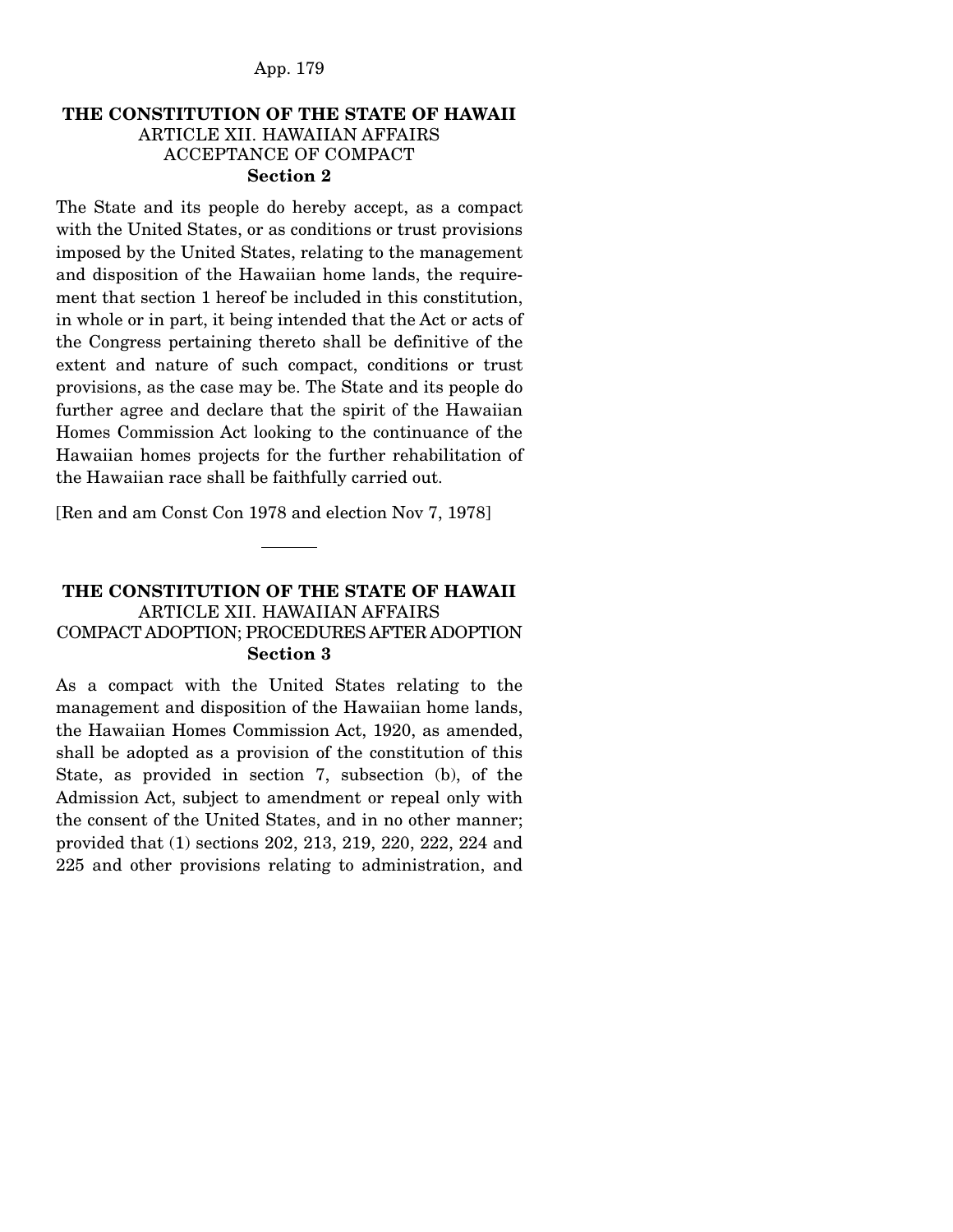paragraph (2) of section 204, sections 206 and 212 and other provisions relating to the powers and duties of officers other than those charged with the administration of such Act, may be amended in the constitution, or in the manner required for state legislation, ...; (2) that any amendment to increase the benefits to lessees of Hawaiian home lands may be made in the constitution, or in the manner required for state legislation, but the qualifications of lessees shall not be changed except with the consent of the United States; and (3) that all proceeds and income from the "available lands," as defined by such Act, shall be used only in carrying out the provisions of such Act.

[Add 73 Stat 4 and election June 27, 1959; ren and am Const Con 1978 and election Nov 7, 1978]

#### **THE CONSTITUTION OF THE STATE OF HAWAII**  ARTICLE XII. HAWAIIAN AFFAIRS PUBLIC TRUST **Section 4**

 The lands granted to the State of Hawaii by Section 5(b) of the Admission Act and pursuant to Article XVI, Section 7, of the State Constitution, excluding therefrom lands defined as "available lands" by Section 203 of the Hawaiian Homes Commission Act, 1920, as amended, shall be held by the State as a public trust for native Hawaiians and the general public.

[Add Const Con 1978 and election Nov 7, 1978]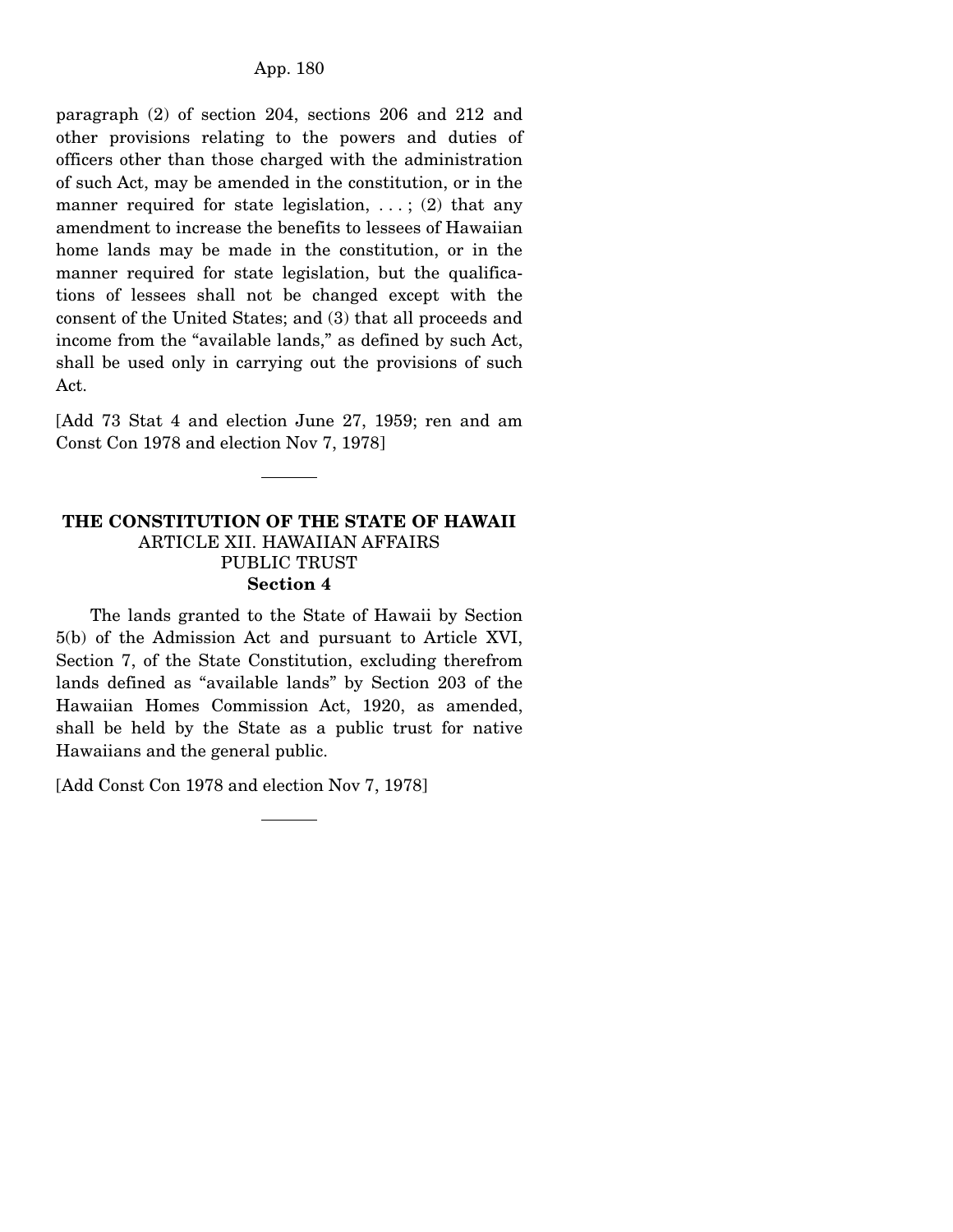### **THE CONSTITUTION OF THE STATE OF HAWAII** ARTICLE XII. HAWAIIAN AFFAIRS OFFICE OF HAWAIIAN AFFAIRS; ESTABLISHMENT OF BOARD OF TRUSTEES **Section 5**

There is hereby established an Office of Hawaiian Affairs. The Office of Hawaiian Affairs shall hold title to all the real and personal property now or hereafter set aside or conveyed to it which shall be held in trust for native Hawaiians and Hawaiians. There shall be a board of trustees for the Office of Hawaiian Affairs elected by qualified voters . . . , as provided by law.

[Add Const Con 1978 and election Nov 7, 1978]

#### **THE CONSTITUTION OF THE STATE OF HAWAII**  ARTICLE XII. HAWAIIAN AFFAIRS POWERS OF BOARD OF TRUSTEES **Section 6**

The board of trustees of the Office of Hawaiian Affairs shall exercise power as provided by law: to manage and administer the proceeds from the sale or other disposition of the lands, natural resources, minerals and income derived from whatever sources for native Hawaiians and Hawaiians, including all income and proceeds from that pro rata portion of the trust referred to in section 4 of this article for native Hawaiians; to formulate policy relating to affairs of native Hawaiians and Hawaiians; and to exercise control over real and personal property set aside by state, federal or private sources and transferred to the board for native Hawaiians and Hawaiians. The board shall have the power to exercise control over the Office of Hawaiian Affairs through its executive officer, the administrator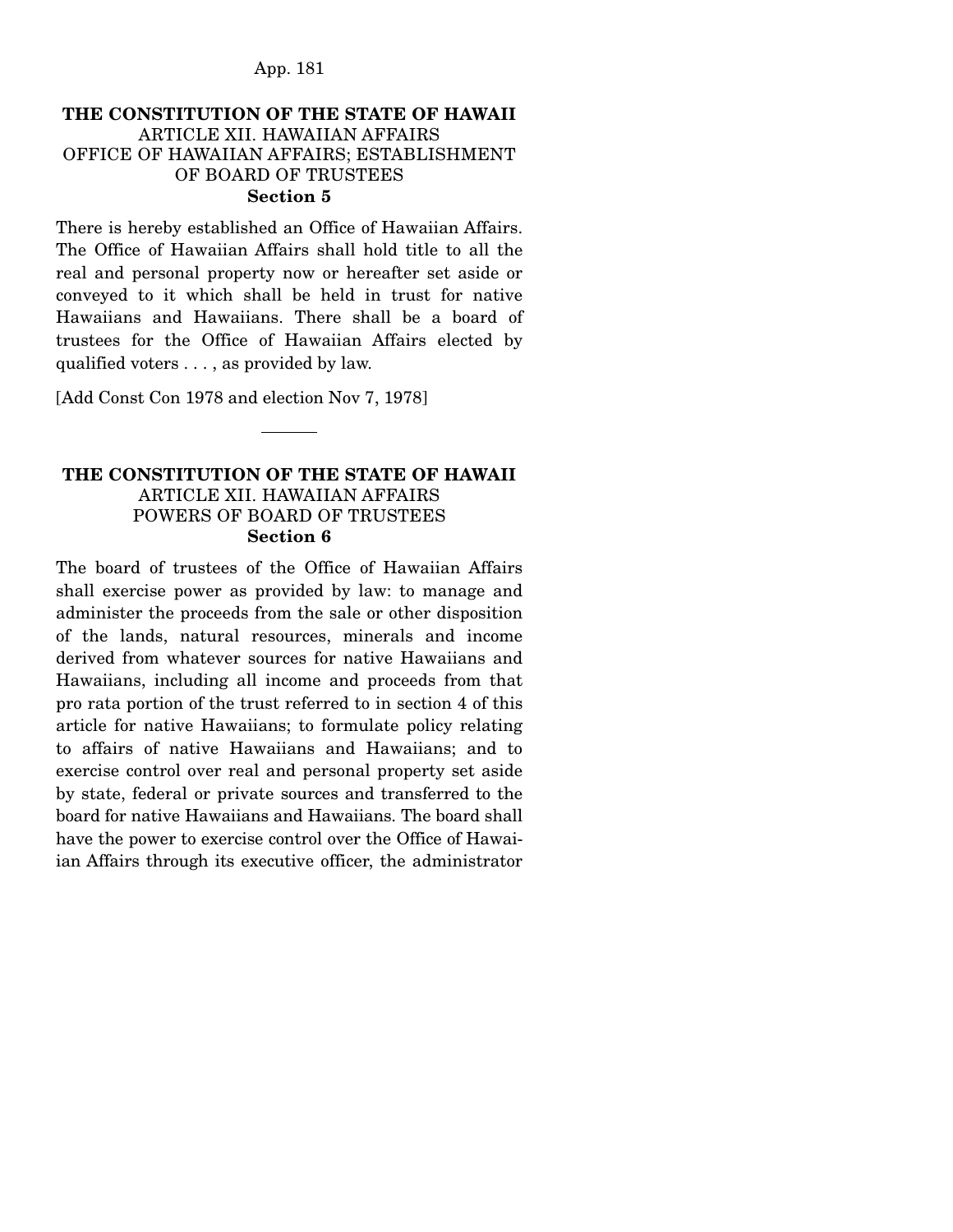of the Office of Hawaiian Affairs, who shall be appointed by the board.

[Add Const Con 1978 and election Nov 7, 1978]

### HAWAII REVISED STATUTES DIVISION 1. GOVERNMENT. TITLE 1. GENERAL PROVISIONS. CHAPTER 10. OFFICE OF HAWAIIAN AFFAIRS. PART I. GENERAL PROVISIONS.

### **§ 10-1 Declaration of purpose.**

(a) The people of the State of Hawaii and the United States of America as set forth and approved in the Admission Act, established a public trust which includes among other responsibilities, betterment of conditions for native Hawaiians. The people of the State of Hawaii reaffirmed their solemn trust obligation and responsibility to native Hawaiians and furthermore declared in the state constitution that there be an office of Hawaiian affairs to address the needs of the aboriginal class of people of Hawaii.

(b) It shall be the duty and responsibility of all state departments and instrumentalities of state government providing services and programs which affect native Hawaiians and Hawaiians to actively work toward the goals of this chapter and to cooperate with and assist wherever possible the office of Hawaiian affairs.

[L 1979, c 196, pt of § 2]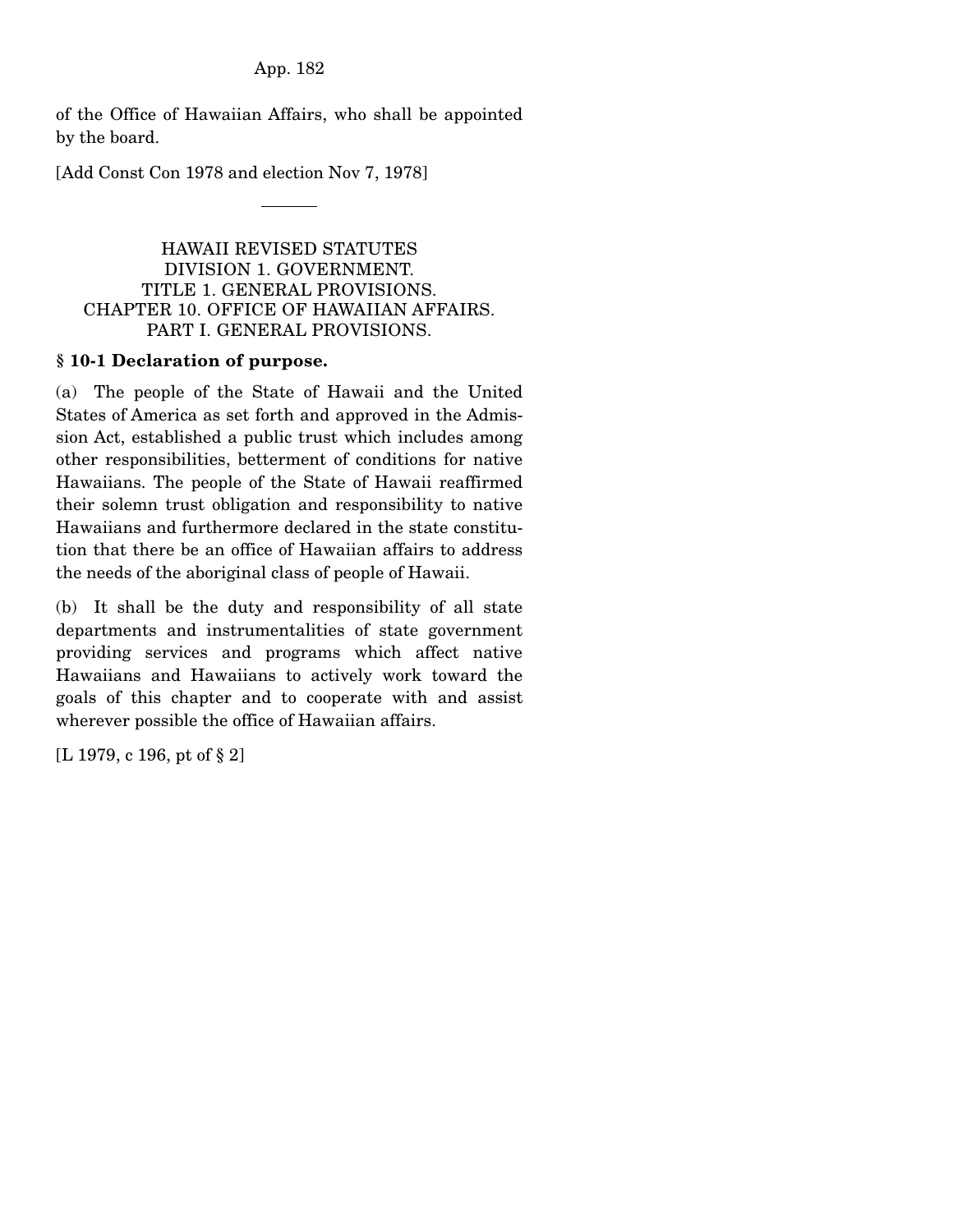## **§ 10-2 Definitions.**

In this chapter, if not inconsistent with the context:

"Administrator" means the administrator of the office of Hawaiian affairs.

"Beneficiary of the public trust entrusted upon the office" means native Hawaiians and Hawaiians.

"Board" means the board of trustees.

"Grant" means an award of funds by the office to a specified recipient to support the activities of the recipient for activities that are consistent with the purposes of this chapter.

"Hawaiian" means any descendant of the aboriginal peoples inhabiting the Hawaiian Islands which exercised sovereignty and subsisted in the Hawaiian Islands in 1778, and which peoples thereafter have continued to reside in Hawaii.

"[n]ative Hawaiian" means any descendant of not less than one-half part of the races inhabiting the Hawaiian Islands previous to 1778, as defined by the Hawaiian Homes Commission Act, 1920, as amended; provided that the term identically refers to the descendants of such blood quantum of such aboriginal peoples which exercised sovereignty and subsisted in the Hawaiian Islands in 1778 and which peoples thereafter continued to reside in Hawaii.

"Office" means the office of Hawaiian affairs.

"Recipient" means any organization or person receiving a grant.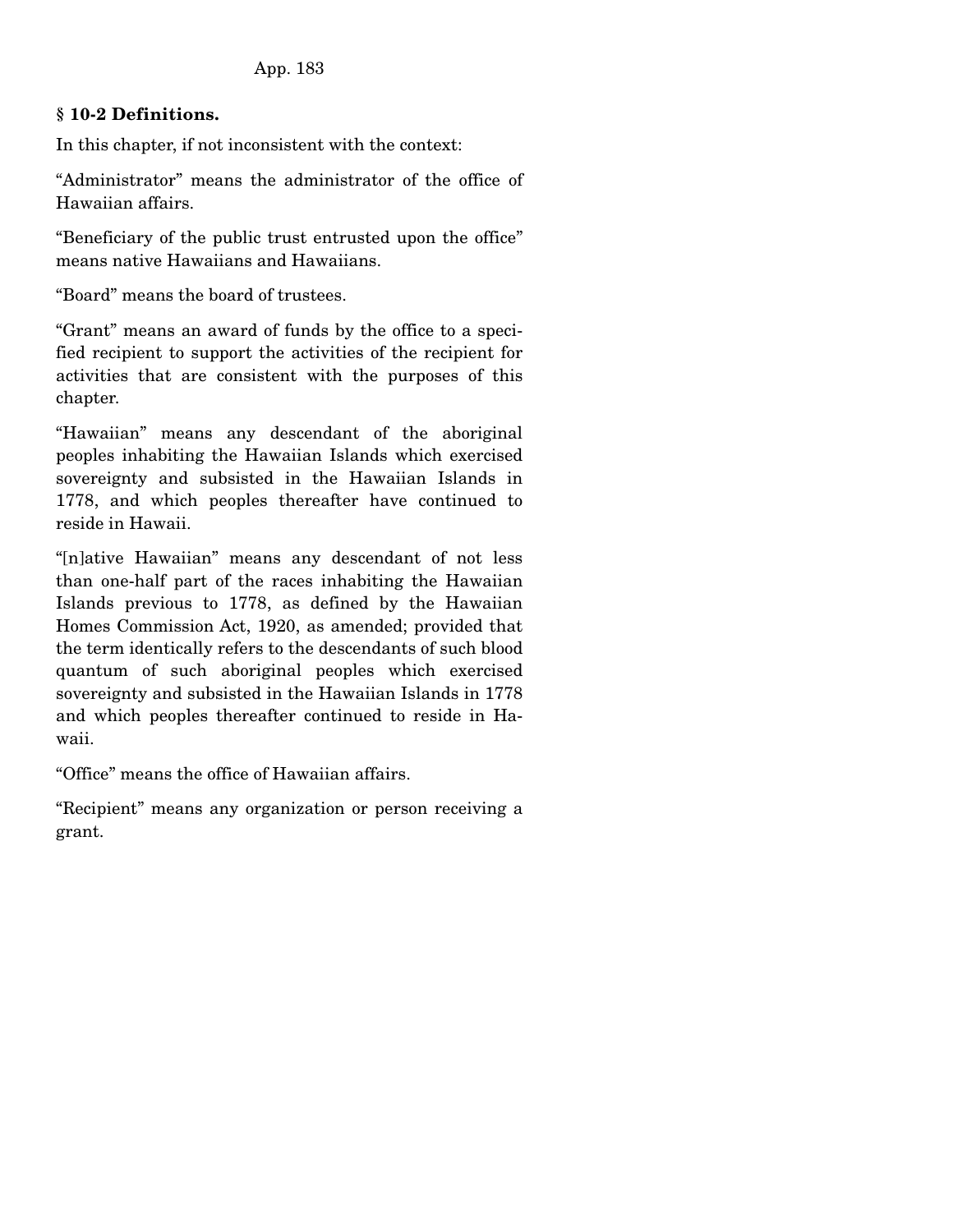[L 1979, c 196, pt of § 2; 1990 amendments not in effect; am L 1992, c 318, § 2; am L 1997, c 350, §§ 14, 15; am L 2002, c 182, § 2]

## **§ 10-3 Purpose of the office.**

The purposes of the office of Hawaiian affairs include:

(1) The betterment of conditions of native Hawaiians: A pro rata portion of all funds derived from the public land trust shall be funded in an amount to be determined by the legislature for this purpose, and shall be held and used solely as a public trust for the betterment of the conditions of native Hawaiians. For the purpose of this chapter, the public land trust shall be all proceeds and income from the sale, lease, or other disposition of lands ceded to the United States by the Republic of Hawaii under the joint resolution of annexation, approved July 7, 1898 (30 Stat. 750), or acquired in exchange for lands so ceded, and conveyed to the State of Hawaii by virtue of section 5(b) of the Act of March 18, 1959 (73 Stat. 4, the Admission Act), (excluding therefrom lands and all proceeds and income from the sale, lease, or disposition of lands defined as "available lands" by section 203 of the Hawaiian Homes Commission Act, 1920, as amended), and all proceeds and income from the sale, lease, or other disposition of lands retained by the United States under sections 5(c) and 5(d) of the Act of March 18, 1959, later conveyed to the State under section 5(e).

(2) The betterment of conditions of Hawaiians;

(3) Serving as the principal public agency in this State responsible for the performance, development, and coordination of programs and activities relating to native Hawaiians and Hawaiians; except that the Hawaiian Homes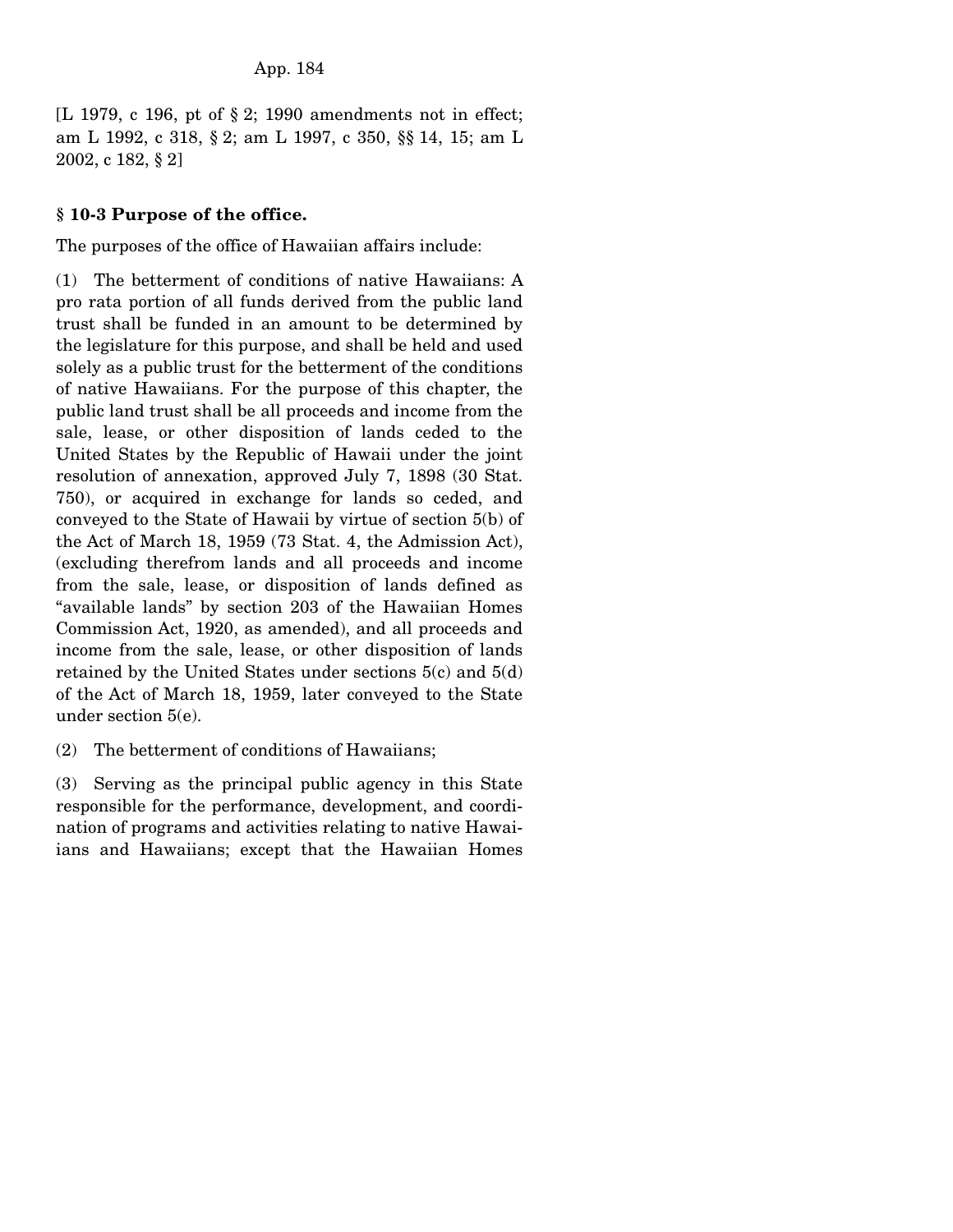Commission Act, 1920, as amended, shall be administered by the Hawaiian homes commission;

(4) Assessing the policies and practices of other agencies impacting on native Hawaiians and Hawaiians, and conducting advocacy efforts for native Hawaiians and Hawaiians;

(5) Applying for, receiving, and disbursing, grants and donations from all sources for native Hawaiian and Hawaiian programs and services; and

(6) Serving as a receptacle for reparations.

[L 1979, c 196, pt of § 2; 1990 amendments not in effect]

## **§ 10-4 Office of Hawaiian affairs; established; general powers.**

 There shall be an office of Hawaiian affairs constituted as a body corporate which shall be a separate entity independent of the executive branch. The office, under the direction of the board of trustees, shall have the following general powers:

 (1) To adopt, amend, and repeal bylaws governing the conduct of its business and the performance of the powers and duties granted to or imposed upon it by law;

 (2) To acquire in any lawful manner any property, real, personal, or mixed, tangible or intangible, or any interest therein; to hold, maintain, use, and operate the same; and to sell, lease, or otherwise dispose of the same at such time, in such manner and to the extent necessary or appropriate to carry out its purpose;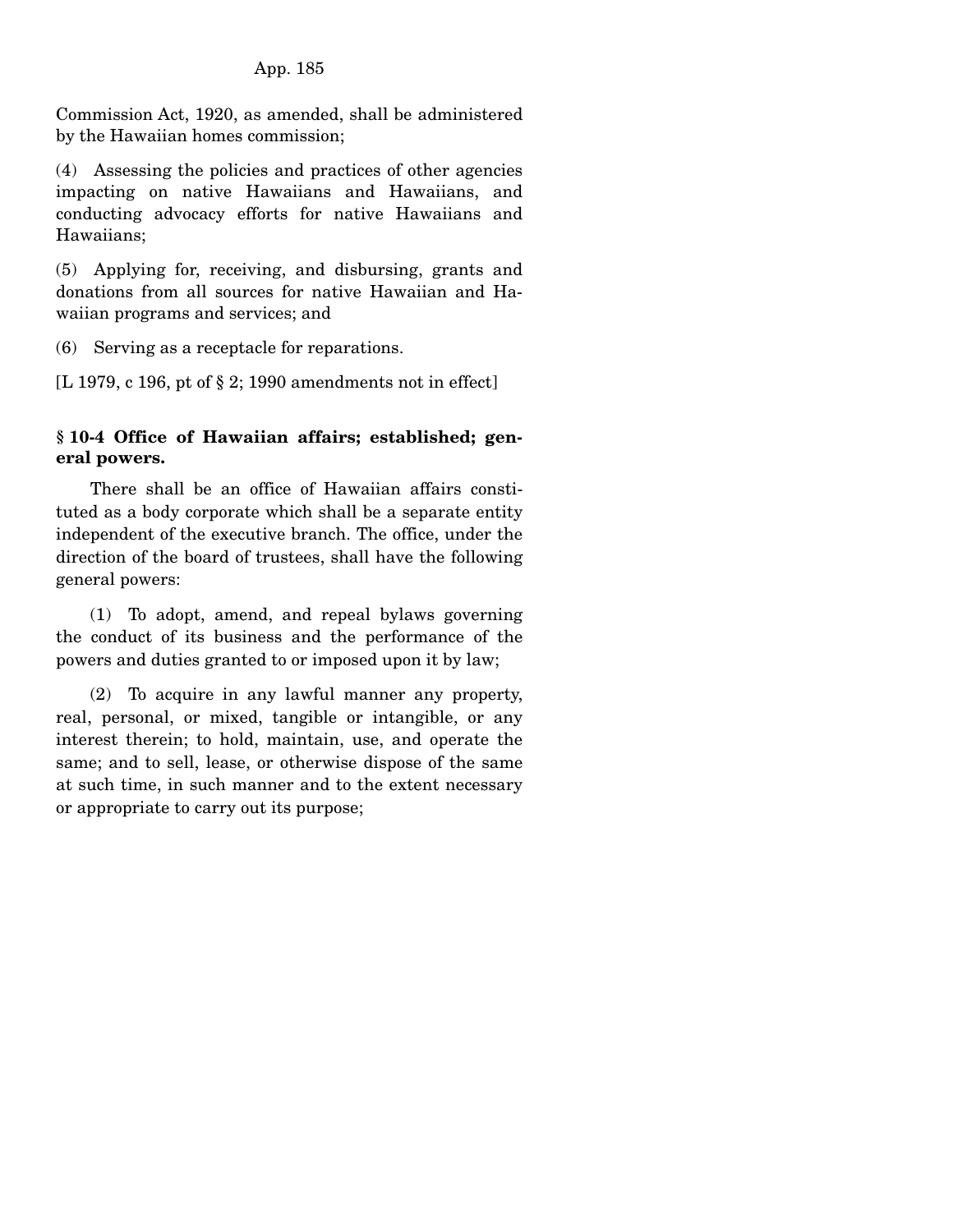(3) To determine the character of and the necessity for its obligations and expenditures, and the manner in which they shall be incurred, allowed, and paid, subject to provisions of law specifically applicable to the office of Hawaiian affairs;

 (4) To enter into and perform such contracts, leases, cooperative agreements, or other transactions with any agency or instrumentality of the United States, or with the State, or with any political subdivision thereof, or with any person, firm, association, or corporation, as may be necessary in the conduct of its business and on such terms as it may deem appropriate;

 (5) To execute, in accordance with its bylaws, all instruments necessary or appropriate in the exercise of any of its powers;

\* \* \*

 (9) To take such actions as may be necessary or appropriate to carry out the powers conferred upon it by law.

[L 1979, c 196, pt of § 2; am L 1994, c 283, § 3]

#### **§ 10-5 Board of trustees; powers and duties**.

The board shall have the power in accordance with law to:

 (1) Manage, invest, and administer the proceeds from the sale or other disposition of lands, natural resources, minerals, and income derived from whatever sources for native Hawaiians and Hawaiians, including all income and proceeds from that pro rata portion of the trust referred to in section 10-3;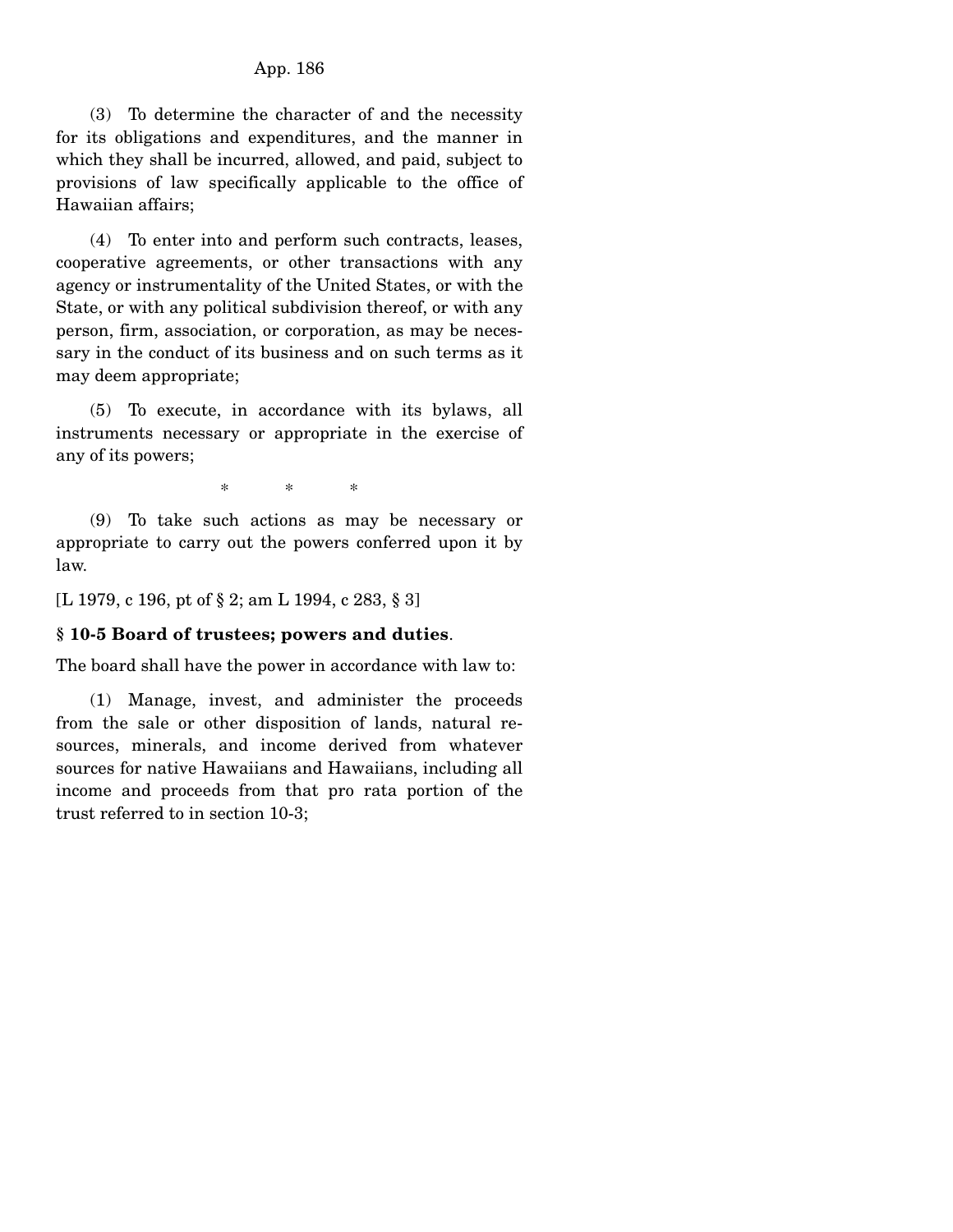(2) Exercise control over real and personal property set aside to the office by the State of Hawaii, the United States of America, or any private sources, and transferred to the office for native Hawaiians and Hawaiians;

 (3) Collect, receive, deposit, withdraw, and invest money and property on behalf of the office;

 (4) Formulate policy relating to the affairs of native Hawaiians and Hawaiians, provided that such policy shall not diminish or limit the benefits of native Hawaiians under article XII, section 4, of the state Constitution;

(5) Otherwise act as a trustee as provided by law;

 (6) Delegate to the administrator, its officers and employees such powers and duties as may be proper for the performance of the powers and duties vested in the board;

 (7) Provide grants to individuals, and public or private organizations to better the conditions of native Hawaiians and Hawaiians consistent with the standards set forth in section 10-17;

 (8) Make available technical and financial assistance and advisory services to any agency or private organization for native Hawaiian and Hawaiian programs, and for other functions pertinent to the purposes of the office of Hawaiian affairs. Financial assistance may be rendered through contractual arrangements as may be agreed upon by the board and any such agency or organization; and

\* \* \*

[L 1979, c 196, pt of § 2; 1990 amendments not in effect; am L 1996, c 240, § 1; am L 2002, c 182, § 3]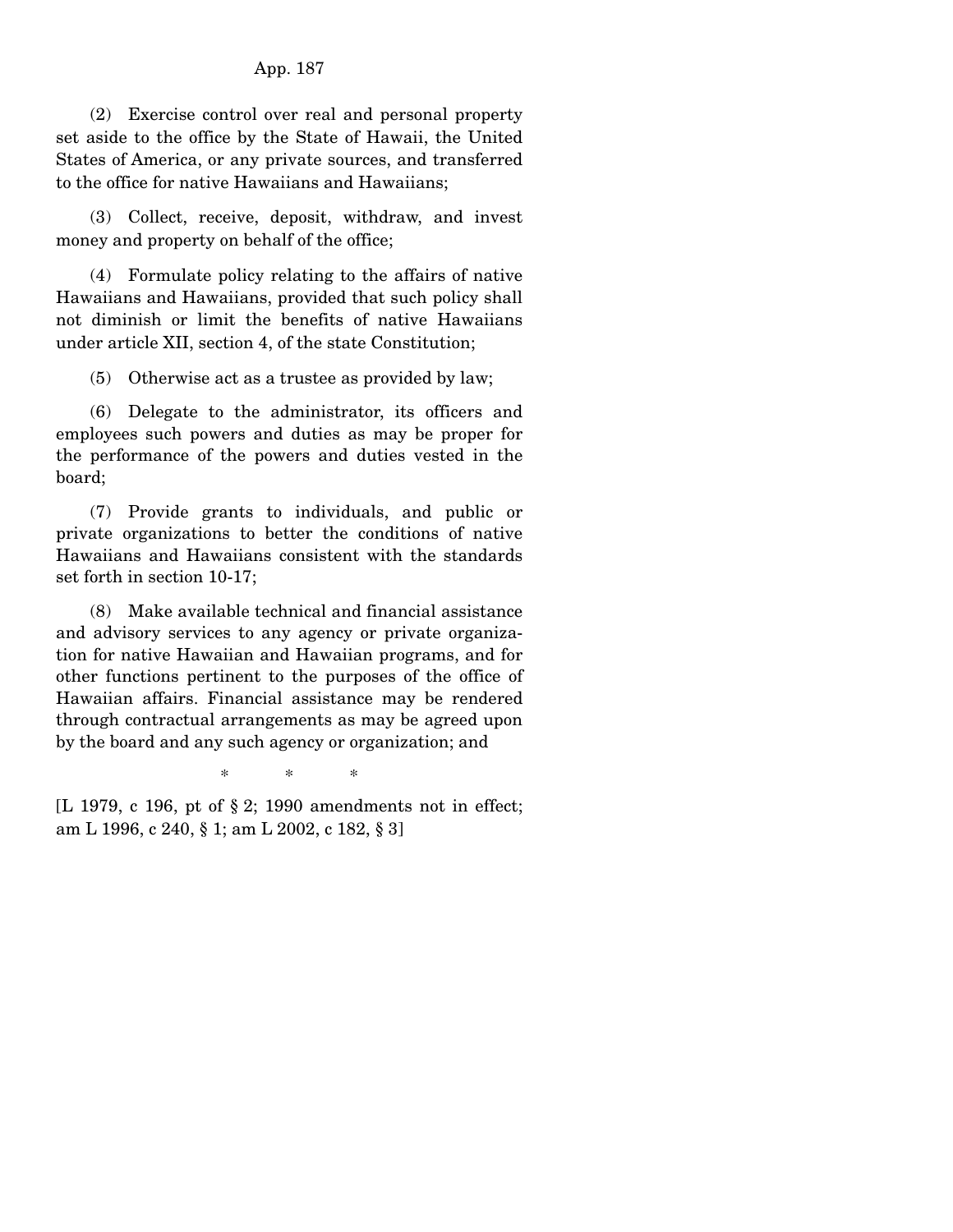## **10-6 General duties of the board.**

(a) The general duties of the board shall be:

 (1) To develop, implement, and continually update a comprehensive master plan for native Hawaiians and Hawaiians which shall include, but not be limited to, the following:

 (A) Compilation of basic demographic data on native Hawaiians and Hawaiians;

 (B) Identification of the physical, sociological, psychological, and economic needs of native Hawaiians and Hawaiians;

 (C) Establishment of immediate and long-range goals pursuant to programs and services for native Hawaiians and Hawaiians;

 (D) Establishment of priorities for program implementation and of alternatives for program implementation; and

 (E) Organization of administrative and program structure, including the use of facilities and personnel;

 (2) To assist in the development of state and county agency plans for native Hawaiian and Hawaiian programs and services;

 (3) To maintain an inventory of federal, state, county, and private programs and services for Hawaiians and native Hawaiians and act as a clearinghouse and referral agency;

 (4) To advise and inform federal, state, and county officials about native Hawaiian and Hawaiian programs, and coordinate federal, state, and county activities relating to native Hawaiians and Hawaiians;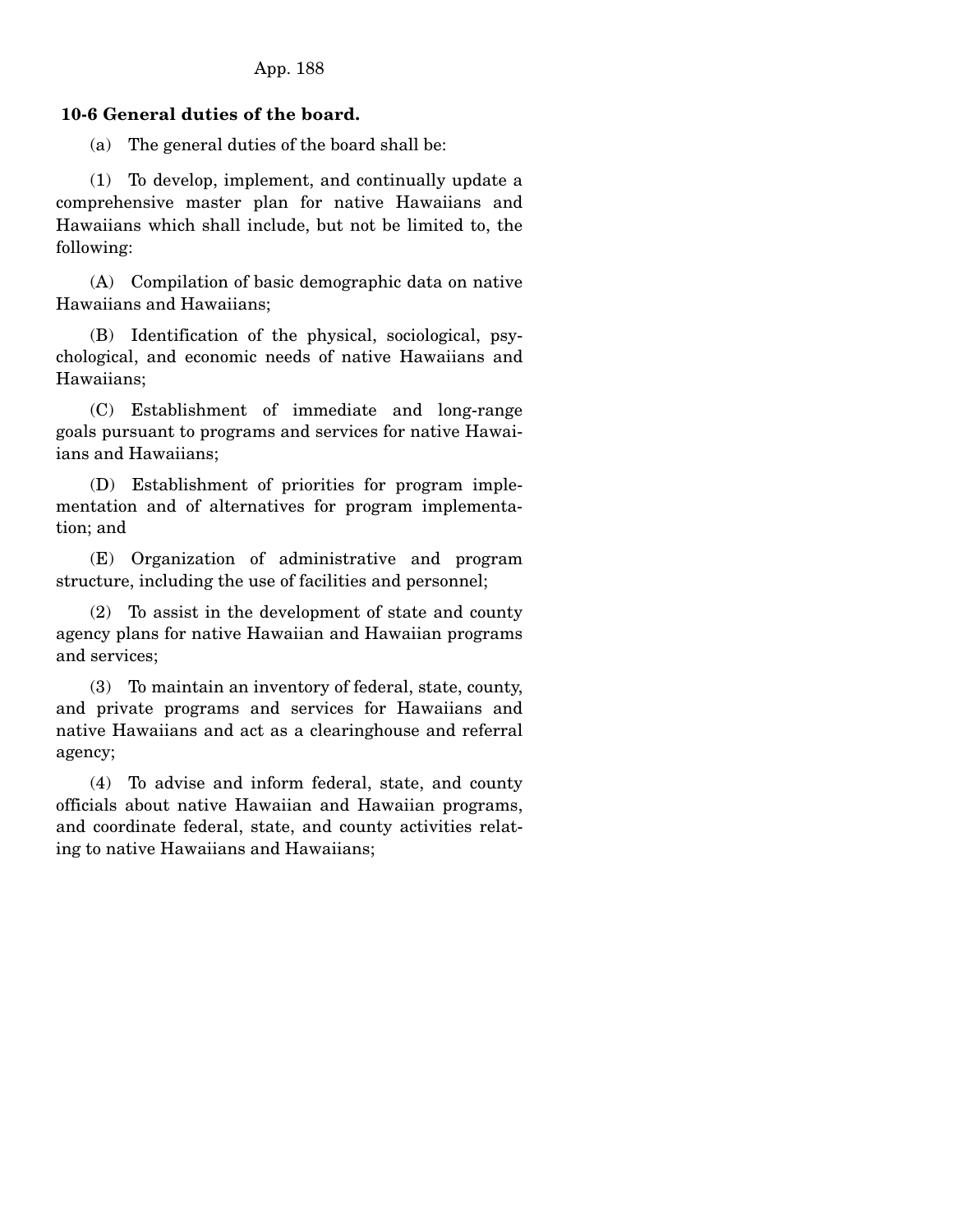(5) To conduct, encourage, and maintain research relating to native Hawaiians and Hawaiians;

 (6) To develop and review models for comprehensive native Hawaiian and Hawaiian programs;

 (7) To act as a clearinghouse for applications for federal or state assistance to carry out native Hawaiian or Hawaiian programs or projects;

 (8) To apply for, accept and administer any federal funds made available or allotted under any federal act for native Hawaiians or Hawaiians; and

 (9) To promote and assist the establishment of agencies to serve native Hawaiians and Hawaiians.

 (b) The board shall have any powers which may be necessary for the full and effective performance and discharge of the duties imposed by this chapter, and which may be necessary to fully and completely effectuate the purposes of this chapter.

[L 1979, c 196, pt of § 2]

## **§ 10-7 Board of trustees.**

The office of Hawaiian affairs shall be governed by a board to be officially known as the board of trustees, office of Hawaiian affairs. Members of the board shall be elected in accordance with chapter 13D, with reference to sections 11-15, 11-25, 12-5, 12-6, and vacancies shall be filled in accordance with section 17-7.

[L 1979, c 196, pt of § 2]

\* \* \*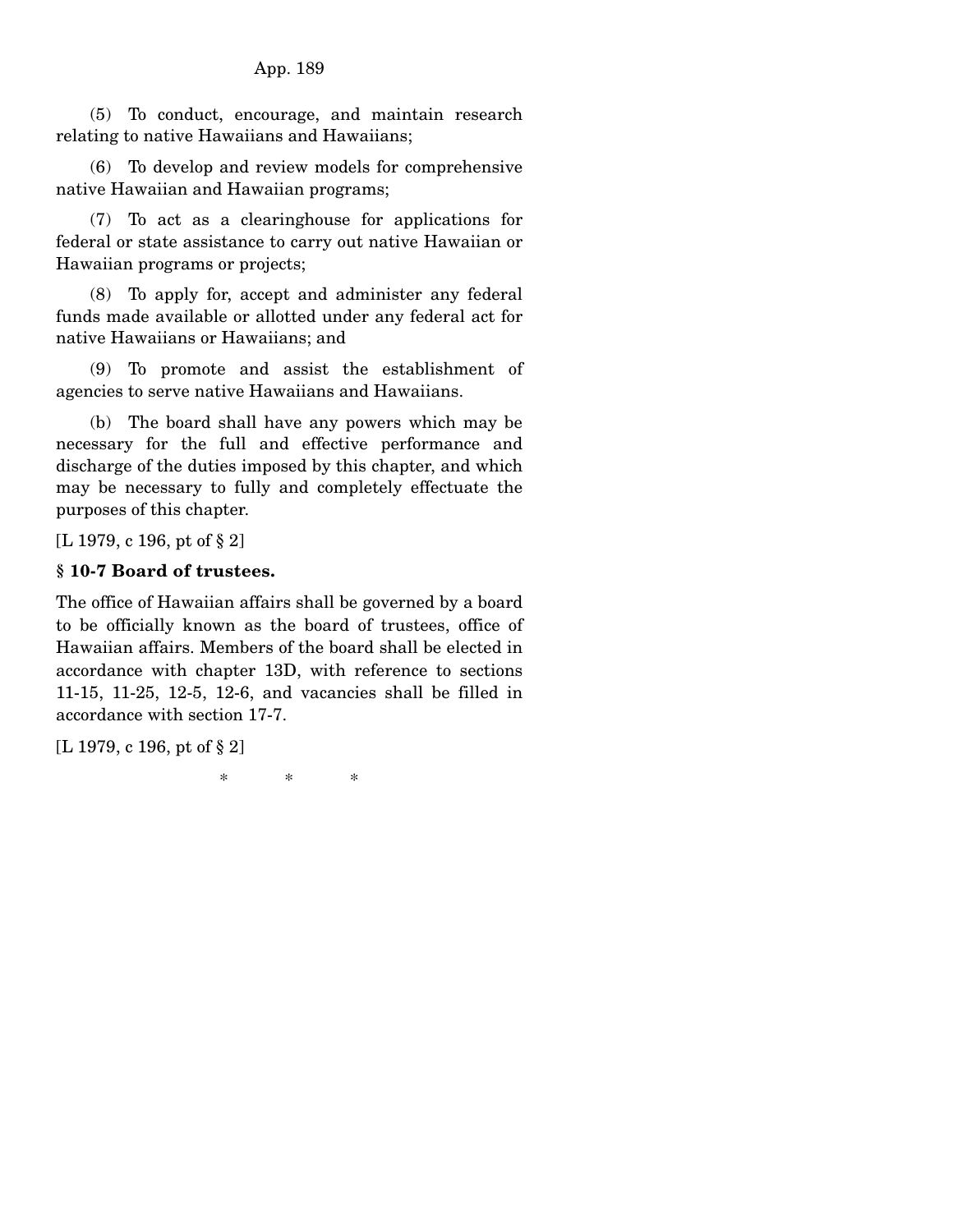#### **§ 10-10 Administrator; appointment, tenure, removal.**

The board by a majority vote, shall appoint an administrator who shall serve without regard to the provisions of chapter 76 for a term to be determined by the board. The board, by a two-thirds vote of all members to which it is entitled, may remove the administrator for cause at any time.

[L 1979, c 196, pt of § 2; am L 2000, c 253, § 150]

\* \* \*

#### **§ 10-13 Appropriations; accounts; reports.**

 (a) Moneys appropriated by the legislature for the office shall be payable by the director of finance, upon vouchers approved by the board, or by any officer elected or appointed by the board and authorized by the board to approve the vouchers on behalf of the board. All moneys received by or on behalf of the board shall be deposited with the director of finance and kept separate from moneys in the state treasury; except that any moneys received from the federal government or from private contributions shall be deposited and accounted for in accordance with conditions established by the agencies or persons from whom the moneys are received; and except that with the concurrence of the director of finance, moneys received from the federal government for research, training, and other related purposes of a transitory nature, and moneys in trust or revolving funds administered by the office, shall be deposited in depositories other than the state treasury and shall be reported on to the state comptroller under section 40-81, and rules prescribed thereunder.

 (b) Income derived from the sale of goods or services and income from lands and property as described in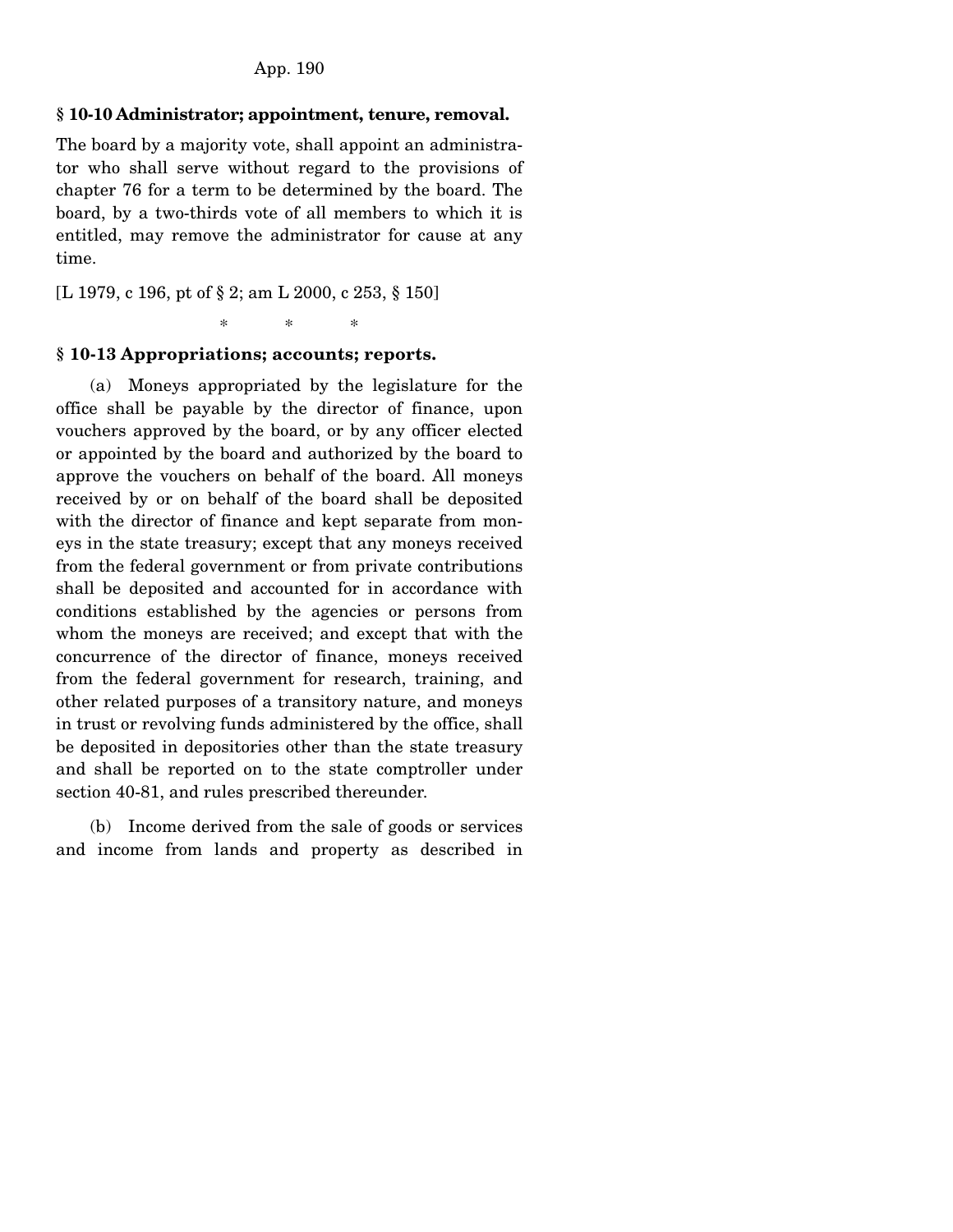section 10-3, shall be credited to special or other funds; provided that upon the recommendation of the office, the comptroller shall establish such other separate accounts or special funds for other designated revenues as may be directed by the board or its authorized representative.

[L 1979, c 196, pt of § 2; am L 1981, c 37, § 2; 1990 amendments not in effect]

## **§ 10-13.5 Use of public land trust proceeds.**

Twenty per cent of all funds derived from the public land trust, described in section 10-3, shall be expended by the office, as defined in section 10-2, for the purposes of this chapter.

[L 1980, c 273, § 1; 1990 amendments not in effect]

\* \* \*

### **§ 10-16 Suits.**

 (a) The office may sue and be sued in its corporate name. The State shall not be liable for any acts or omissions of the office, its officers, employees, and the members of the board of trustees, except as provided under subsection (b).

 (b) In matters of tort, the office, its officers and employees, and the members of the board shall be subject to suit only in the manner provided for suits against the State under chapter 662.

 (c) In matters of misapplication of funds and resources in breach of fiduciary duty, board members shall be subject to suit brought by any beneficiary of the public trust entrusted upon the office, either through the office of the attorney general or through private counsel.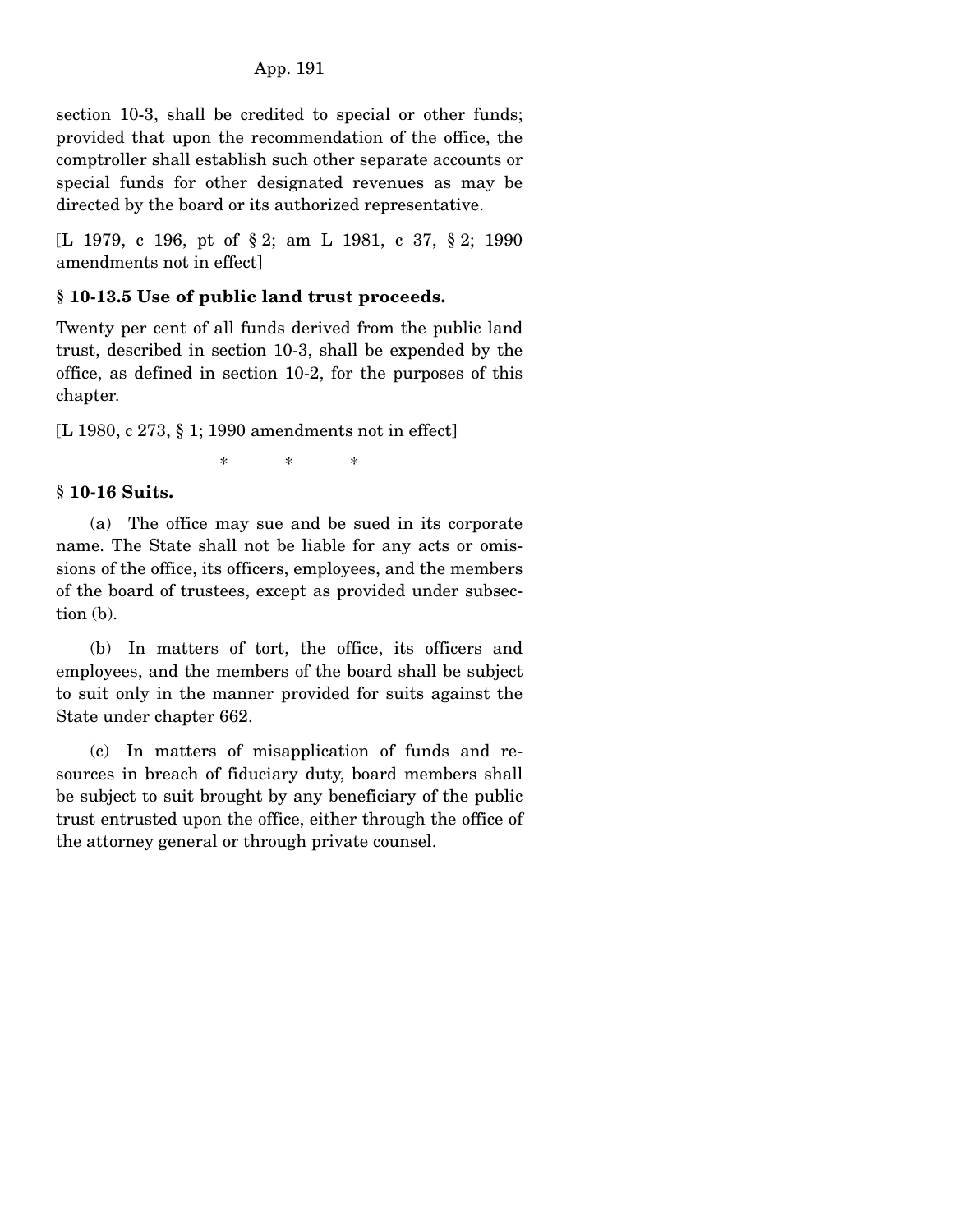(d) In matters involving other forms of remedies, the office, its officers and employees, and the members of the board shall be subject to suit as provided by any other provision of law and by the common law.

[L 1979, c 196, pt of § 2]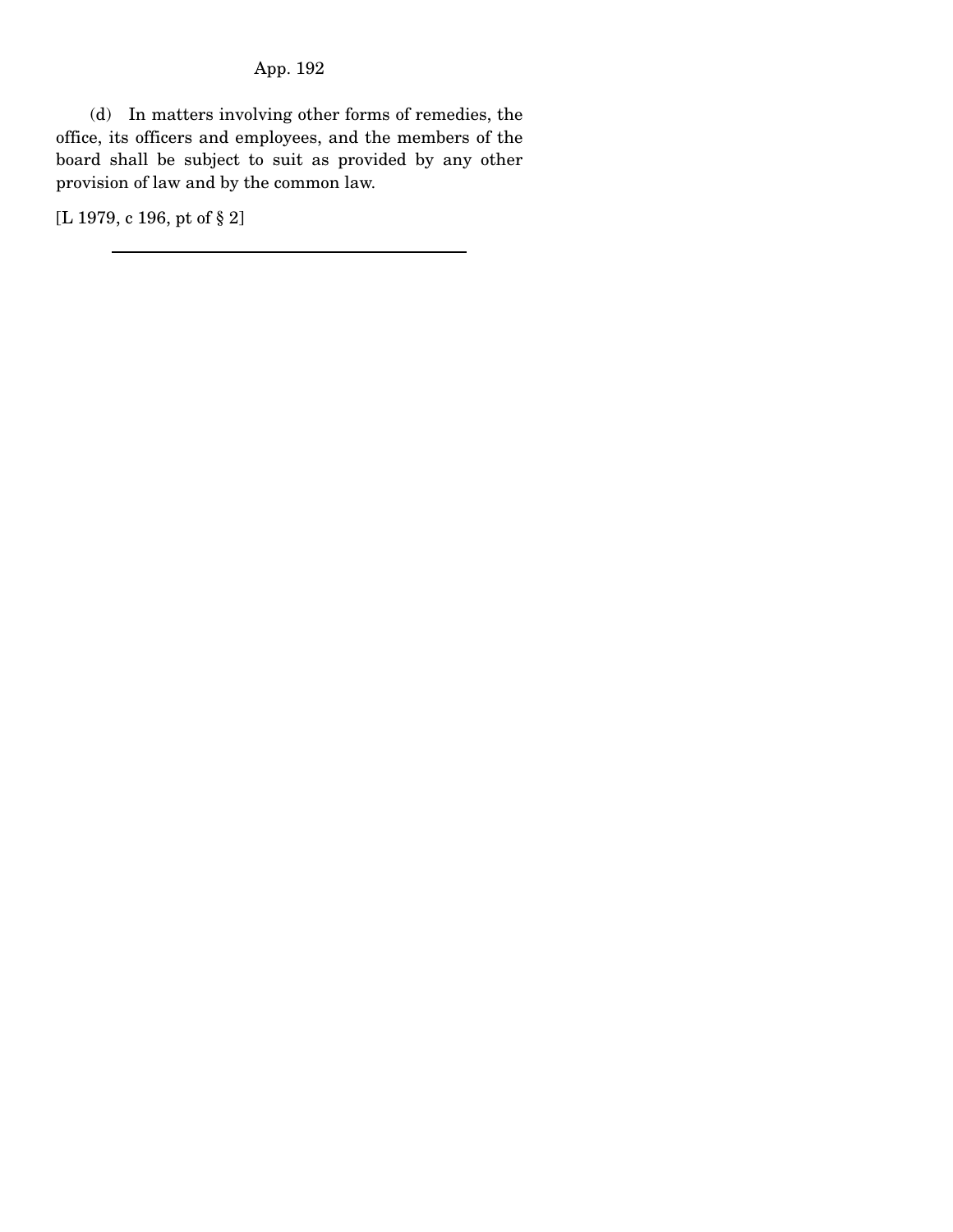# UNITED STATES COURT OF APPEALS FOR THE NINTH CIRCUIT

### EARL F. ARAKAKI; EVELYN C. ARAKAKI; EDWARD U. BUGARIN; SANDRA P. BURGESS; PATRICIA A. CARROLL; ROBERT M. CHAPMAN; MICHAEL Y. GARCIA; TOBY M. KRAVET; JAMES I. KUROIWA; FRANCES M. NICHOLS; DONNA MALIA SCAFF; JACK H. SCAFF; ALLEN TESHIMA; THURSTON TWIGG-SMITH,

Plaintiffs-Appellants,

ANTHONY SANG, SR., State Council of Hawaiian Homestead Associations (SCHHA); STATE COUNCIL OF HAWAIIAN HOMESTEAD ASSOCIATIONS,

Intervenors-Appellees,

v.

HAUNANI APOLIONA, Chairman, and in her official capacity as trustee of the Office of Hawaiian Affairs; ROWENA AKANA, in his official capacity as trustee of the Office of Hawaiian Affairs; DONALD CATALUNA, in his

D.C. No. CV-02-00139- SOM/KSC District of Hawaii, Honolulu ORDER (Filed Nov. 21, 2005)

No. 04-15306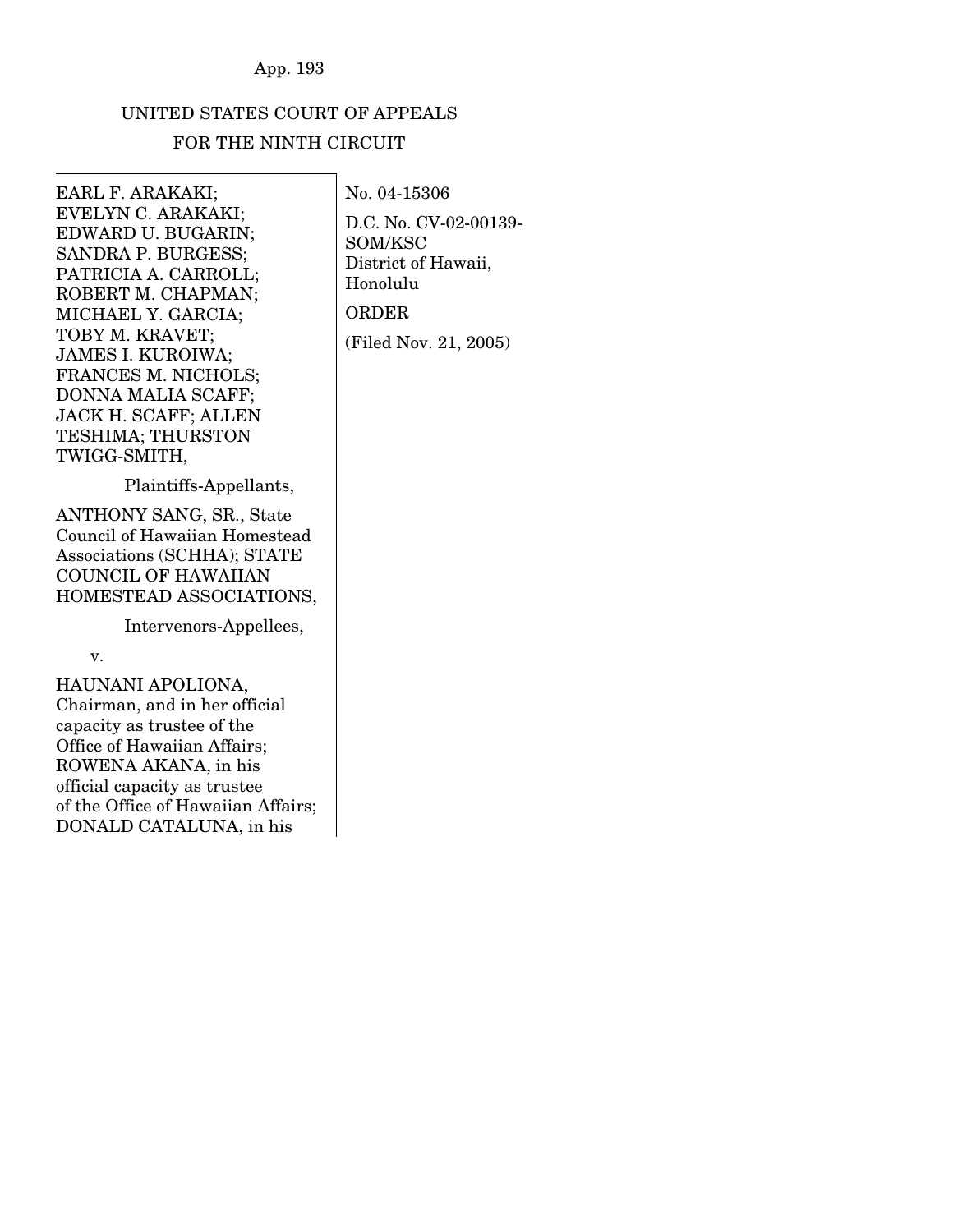official capacity as trustee of the Office of Hawaiian Affairs; LINDA DELA CRUZ, in her official capacity as trustee of the Office of Hawaiian Affairs; CLAYTON HEE, in his official capacity as trustee of the Office of Hawaiian Affairs; COLETTE Y. MACHADO, in her official capacity as trustee of the Office of Hawaiian; CHARLES OTA, in his official capacity as trustee of the Office of Hawaiian Affairs; OSWALD K STENDER, in his official capacity as trustee of the Office of Hawaiian Affairs; JOHN D. WAIHEE, IV, in his official capacity as trustee of the Office of Hawaiian Affairs; UNITED STATES OF AMERICA; JOHN DOES, 1 through 10; LINDA C. LINGLE, in her official capacity as Governor of the State of Hawaii; GEORGINA KAWAMURA, in her official capacity as Director of the Department of Budget and Finance; RUSS SAITO, in her official capacity as Comptroller and Director of the Department of Accounting and General Services; PETER YOUNG, in his official capacity as Chairman of the Board of Land and Natural Resources; SANDRA LEE KUNIMOTO, in her official as Director of the Department of